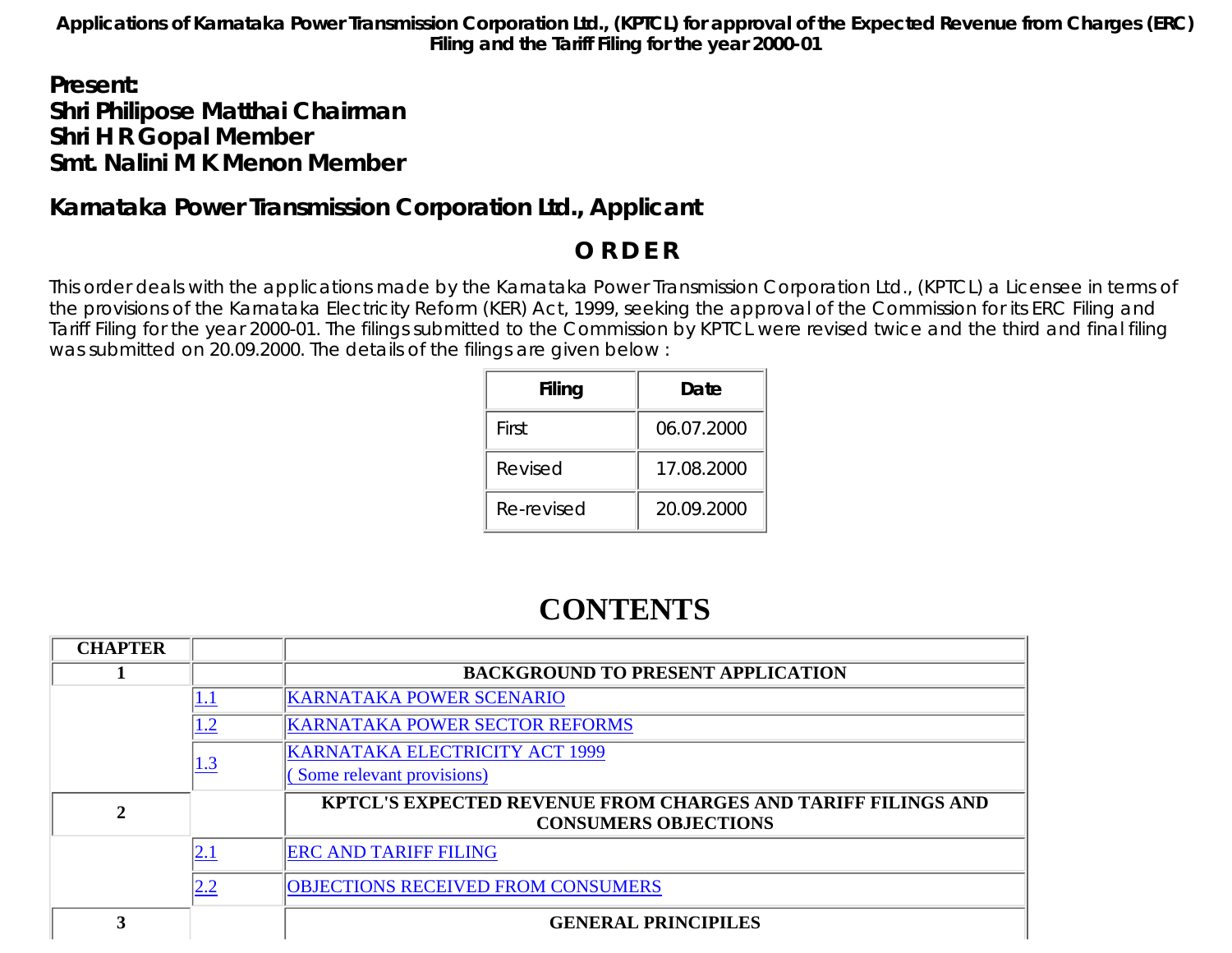|                         | 3.1              | <b>STATUTORY PROVISIONS</b>                                                                 |
|-------------------------|------------------|---------------------------------------------------------------------------------------------|
|                         | 3.2              | TARIFF DETERMINATION - CONCEPTUAL ISSUES                                                    |
| $\overline{\mathbf{4}}$ |                  | <b>ERC ANALYSIS</b>                                                                         |
|                         | 4.1              | <b>AGGREGATE REQUIREMENT</b>                                                                |
|                         | 4.2              | <b>COST OF POWER PURCHASE</b>                                                               |
|                         | 4.3              | <b>EMPLOYEE COST</b>                                                                        |
|                         | 4.4              | REPAIRS & MAINTAINANCE, ADMINISTRATION & GENERAL, INEREST &<br><b>DEPRECIATION EXPENSES</b> |
|                         | 4.5              | TOTAL ERC AS FINALIZED BY THE COMMISSION                                                    |
|                         | 4.6              | <b>CAPITAL EXPENDITURE REVIEW</b>                                                           |
| 5                       |                  | <b>TARIFF FILING ANALYSIS</b>                                                               |
|                         | $5.2$ to<br>5.19 | TARIFF OF LT & HT CONSUMER CATEGORIES                                                       |
|                         | 5.20             | 3 MMD                                                                                       |
|                         | 5.21             | <b>HIGH VOLTAGE REBATE</b>                                                                  |
|                         | 5.22             | GRID SUPPORT CHARGES FOR CAPTIVE GENERATING SETS                                            |
|                         | 5.23             | <b>BILLING AND COLLECTION EFFICIENCY</b>                                                    |
|                         | 5.24             | <b>DEMAND SIDE MANAGAMENT</b>                                                               |
|                         | 5.25             | <b>METERING POLICY</b>                                                                      |
|                         | 5.26             | REBATE FOR EXTRA CONSUMPTION                                                                |
|                         | 5.27             | CONCESSION TO SEASONAL INDUSTRIES                                                           |
|                         | 5.28             | <b>INTEREST WAIVER SCHEME</b>                                                               |
|                         | 5.29             | <b>TRANSMISSION TARIFF</b>                                                                  |
|                         | 5.30             | <b>OTHER CHARGES</b>                                                                        |
|                         | 5.31             | <b>CONSUMER CHARGES</b>                                                                     |
|                         | 5.32             | MISCELLANEOUS (NON TARIFF INCOME)                                                           |
|                         | 5.33             | <b>GENERAL TERMS &amp; CONDITIONS</b>                                                       |
|                         |                  |                                                                                             |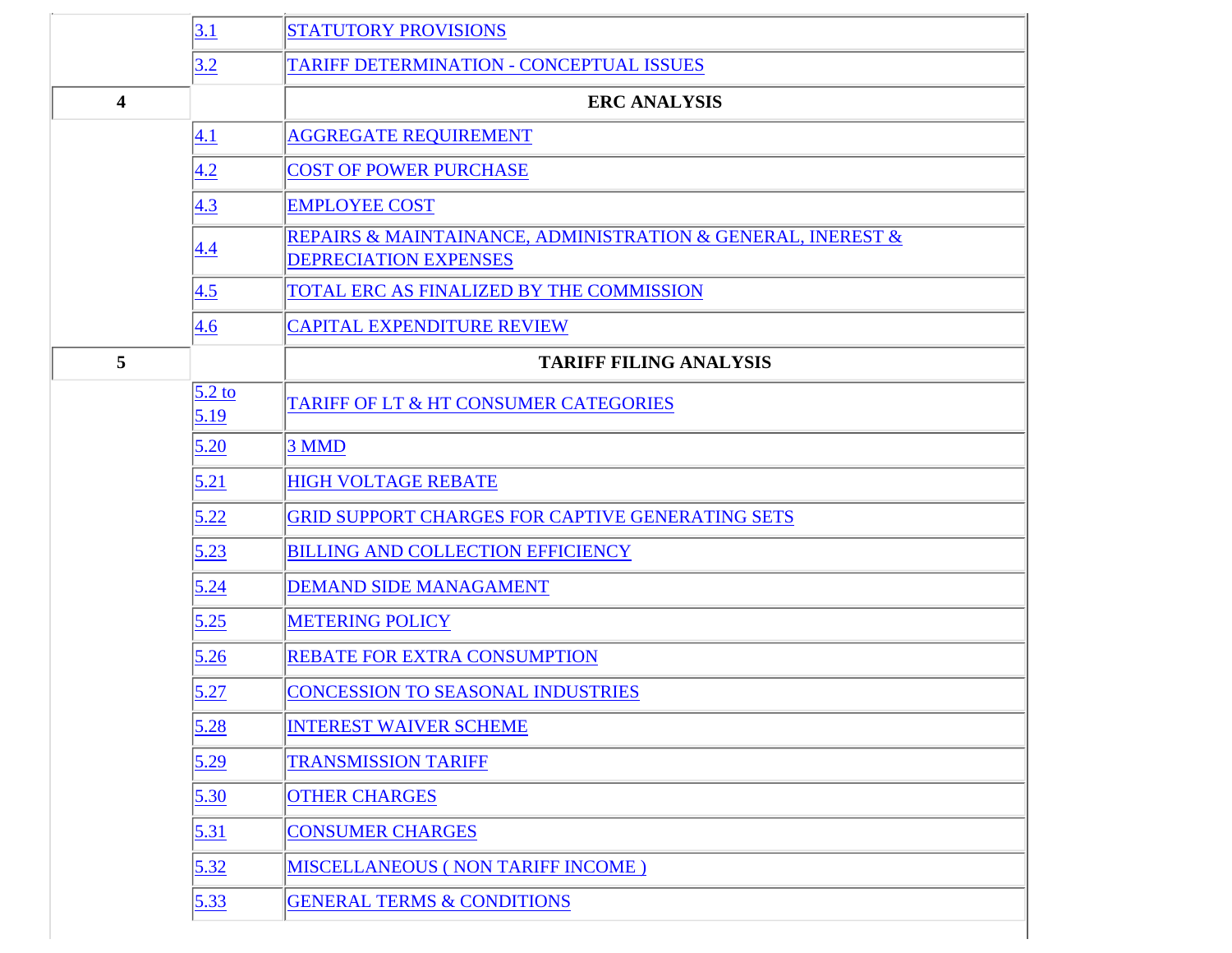| 5.34 | ENERGY AUDIT, SERVICE QUALITY, DISTRIBUTION TRANSFORMER FAILURE |
|------|-----------------------------------------------------------------|
|      | <b>SUMMARY</b>                                                  |
|      | <b>DIRECTIVES</b>                                               |
|      | <b>LIST OF ANNEXES</b>                                          |
|      | <b>LIST OF OBJECTION PETITIONS</b>                              |
|      | <b>SUMMARY OF OBJECTIONS</b>                                    |
|      | <b>DETAILS OF COST OF POWER PURCHASE</b>                        |
|      | <b>ELECTRIC POWER TARIFF - 2000</b>                             |
|      | <b>DIRECTIONS TO LICENSEE IN RESPECT OF ENERGY AUDIT</b>        |
|      | <b>DIRECTIONS IN RESPECT OF QUALITY OF SERVICES</b>             |
|      | <b>DISTRIBUTION TRANSFORMER FALURE</b>                          |

# **Background to the present Applications**

### **1. Karnataka's Power Scenario**

## **1.1.1**. **Key Players**

The two major entities in the Power Sector in Karnataka till recently were the Karnataka Electricity Board (KEB), established in the year 1957, and the Karnataka Power Corporation Limited (KPCL) set up in the year 1970. While KPCL has established generating plants and has been generating power, KEB's operations have been largely confined to the transmission and distribution of electricity. Karnataka has, thus, been a pioneer in the country in unbundling of the Electricity Sector. One of the main objectives of separating generation by setting up the KPCL was for accessing finances from outside the Government. However, as things turned out this objective was not achieved till 1995 when, at last, KPCL was able to tap financial institutions and banks for project financing.

## **2. Capacity Addition**

KPCL has been adding to the power generation capacity of the State's grid since its inception. However the growth of demand for electricity has outstripped capacity additions because of rapid industrialization, increase in agricultural loads and urbanization. The State has been consistently experiencing significant energy and peak demand shortages since early 70's. The State power sector was predominantly hydro based till 1985. The steady growth in demand over the years could not be met from hydro sources alone. Besides, hydro power is subject to the vagaries of the monsoon that results in uncertainty about power availability. Karnataka, therefore, found it necessary to set up thermal stations. The first two units of the Raichur Thermal Power Station were commissioned during 1985-86. The State has also been purchasing power from Central Thermal Stations as well as from neighbouring states to meet its demand. The following Table shows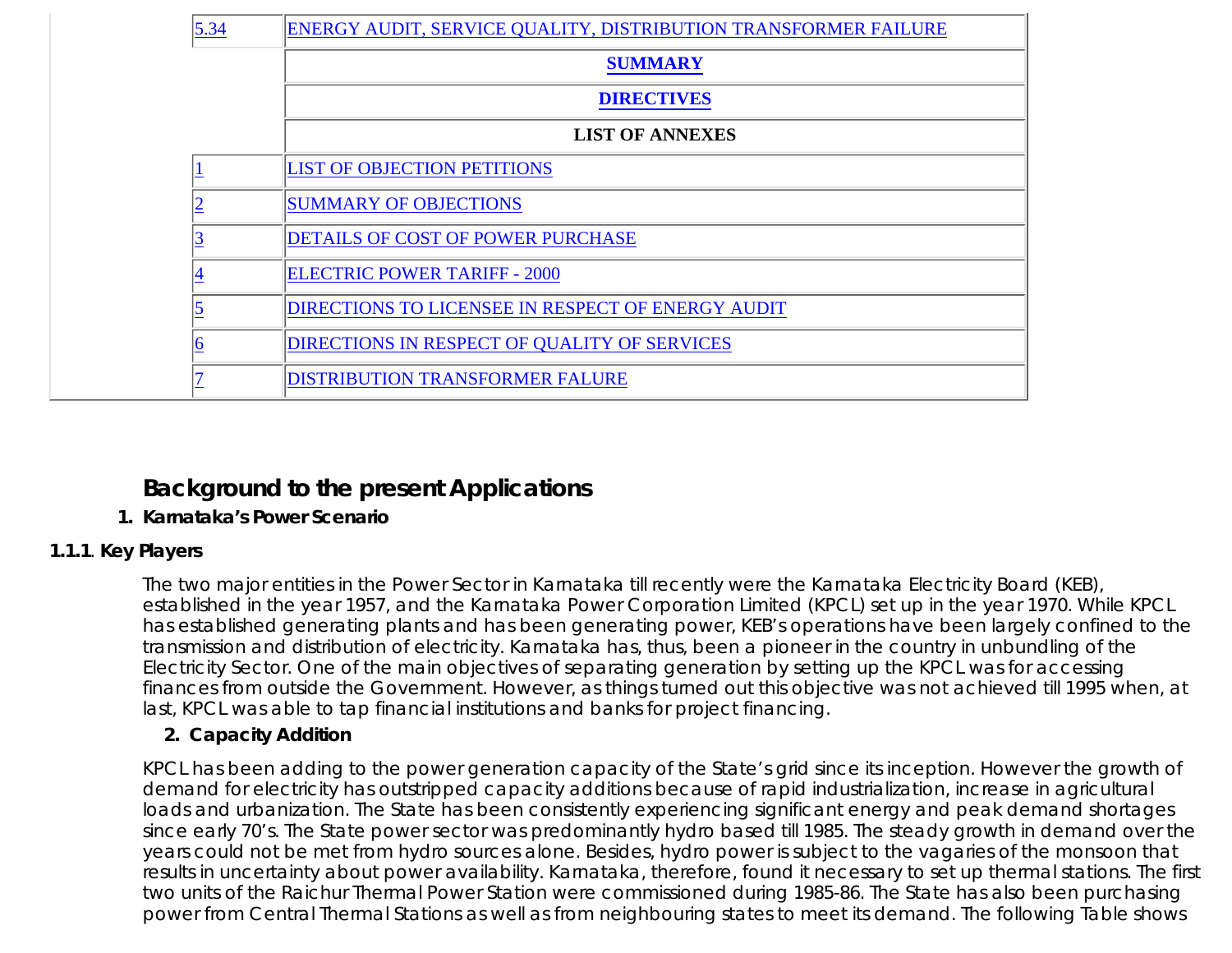the generation capacity existing in the State as on 1.4.2000.

### **Table 1 : Generating Capacity as on 1.4.2000**

| Station                                           | Capacity(MW) |
|---------------------------------------------------|--------------|
| I. KPCL Plants:                                   |              |
| 1. Sharavathi                                     | 1035         |
| 2. Bhadra                                         | 39.2         |
| 3. Linganamakki                                   |              |
| 4. Nagjhari                                       | 55           |
| 5. Supa                                           | 825          |
| 6. Varahi & Mani Dam                              | 100          |
| 7. Ghataprabha Dam PH<br>8. Kadra Dam PH          | 239          |
| 9. Kodasalli Dam PH                               | 32           |
| 10. Others:                                       | 150          |
| <b>Total KPCL Hydro</b>                           |              |
| including                                         | 120          |
| Mini & Wind                                       | 12           |
| Project:                                          | 2607.60      |
| <b>Total KPCL Thermal:</b>                        |              |
| <b>Total KPCL</b>                                 | 1260.00      |
| II. Total of VVNL                                 | 3867.20      |
| Projects                                          | 348.52       |
| <b>Total State Owned</b><br><b>Power Stations</b> | 4215.72      |
| <b>III. Private Sector:</b>                       | 71.65        |
| i. Mini Hydros                                    | 25.10        |
| ii. Wind Energy:                                  | 96.75        |
| <b>Total</b>                                      |              |
| <b>Grand Total</b>                                | 4312.47      |

# **Hydro-Thermal Mix of Energy Generation 3.**

**1.** There has been a steady increase of thermal power electricity generation in the State. The table below shows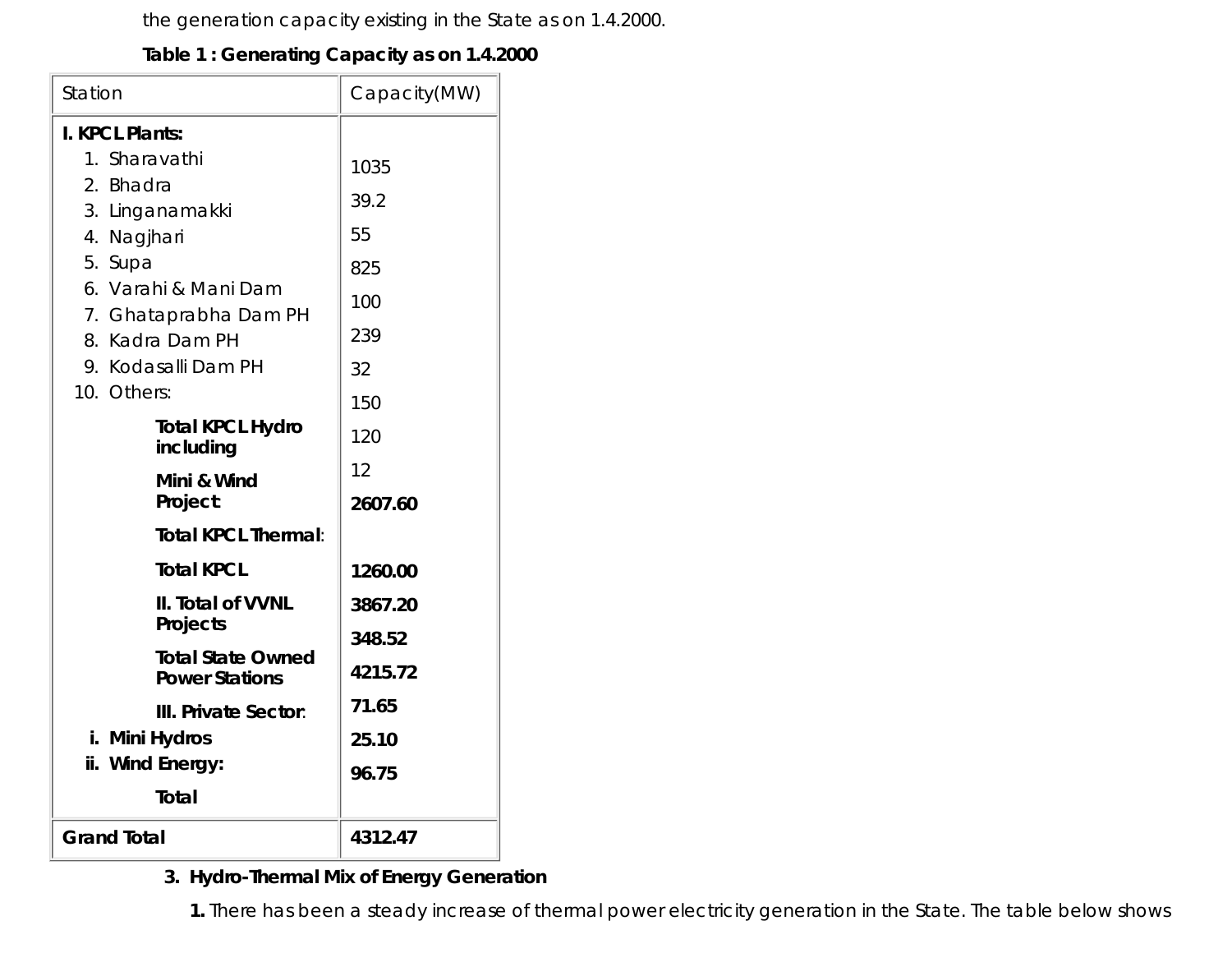the variation in hydro-thermal mix of the electrical energy available in the State over the years :

|  | Table 2: Hydro-Thermal Mix |  |
|--|----------------------------|--|
|  |                            |  |

| <b>SI</b><br>no | <b>Sources</b>                 | 94-95 | 95-96 | 96-97 | 97-98 | 98-99 | 99-00 | $00-01*(Est.)$ |
|-----------------|--------------------------------|-------|-------|-------|-------|-------|-------|----------------|
|                 | Energy<br>availability<br>(MU) | 19542 | 19612 | 18638 | 21593 | 22704 | 26117 | 28619          |
| 2               | Hydel %                        | 64    | 51    | 38    | 49    | 45    | 46    | 37             |
| 3               | Thermal%                       | 36    | 49    | 62    | 51    | 55    | 54    | 63             |

Source: Tariff Filing of KPTCL for 2000-01

**2.** The increasing share of thermal power in electricity generation in the State has led to a steady increase in the average cost of generated power. This is clear from the following table that shows the average cost of power generated by the Karnataka Power Corporation Ltd.:

#### **Table 3: Average cost of Generated Power (Paise/Unit)**

| 1994-1995 | 49.94  |                                                |
|-----------|--------|------------------------------------------------|
| 1995-1996 | 69.97  |                                                |
| 1996-1997 | 82.27  |                                                |
| 1997-1998 | 76.89  |                                                |
| 1998-1999 | 79.72  |                                                |
| 1999-2000 | 92.13  | Source: Annual Accou                           |
| 2000-2001 | 108.41 | 3. The cost of powe<br>lincreasing in line wit |

nts of KEB

**3.** The cost of power purchased from Central Generating Stations has also been increasing in line with increases in fuel prices. Since power from Central Generating

Stations is entirely Thermal, this raises the average cost significantly.

**4.** Though Karnataka has been assessed as having a hydro power potential of more than 7700 MW, it appears unlikely that a substantial portion of the potential yet remaining to be exploited will be so done in the near future. This is because of environmental issues, resettlement problems and Inter-State river water disputes that have either prevented or slowed down progress on various projects. The cost of generation from even the hydro projects that are currently under implementation will be significantly higher than that of the older hydro projects. As far as thermal generation is concerned, the State is yet to clearly assess the various technology and fuel options available. There is therefore, no clarity as yet about the likely trends in the cost of generation or power purchase in the medium term. However, the various alternative sources now being considered all point to a steep rise in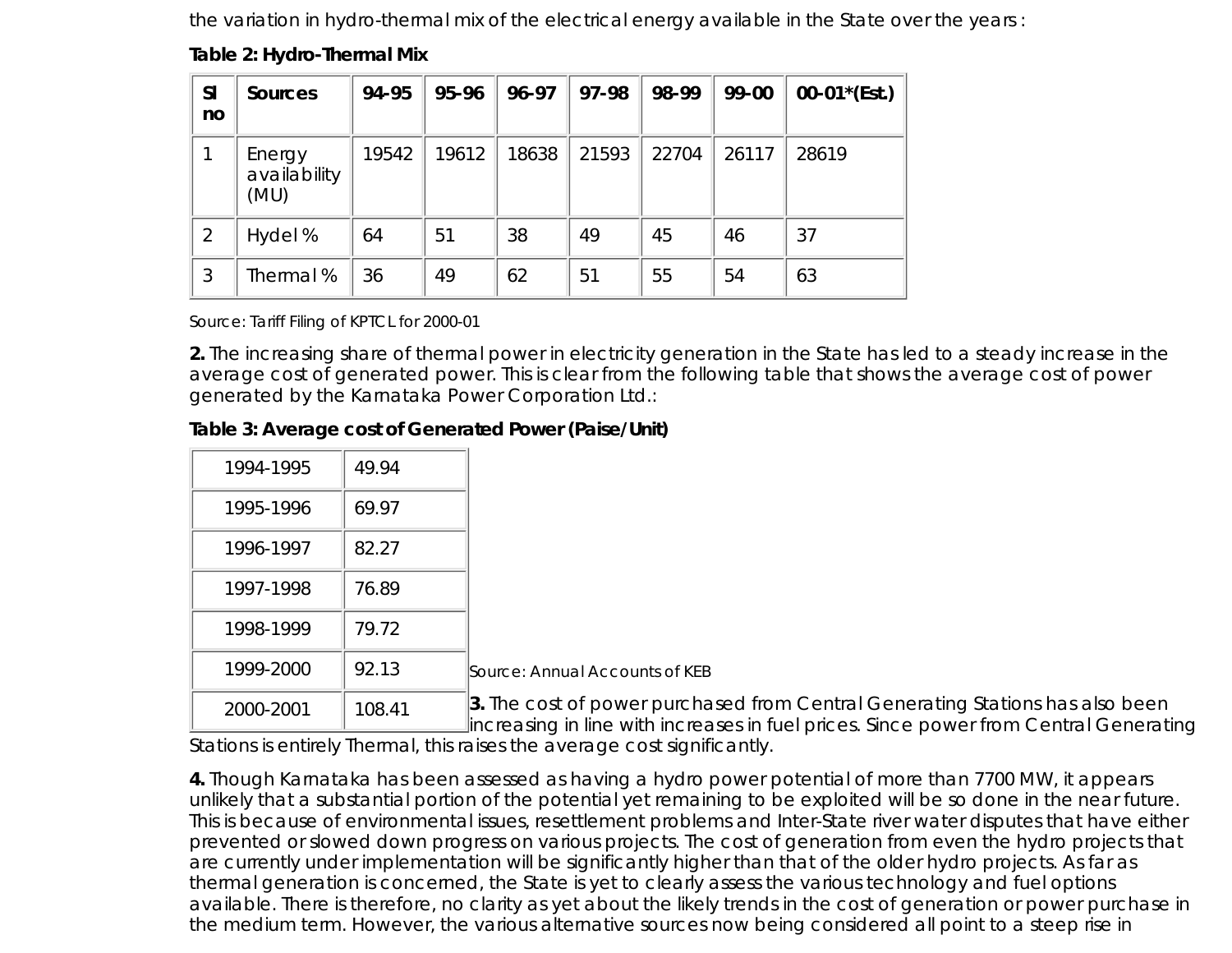average power cost over the medium term caused by new plants coming in at substantially higher cost than that of present capacity. While finalizing the tariff structure for different categories of consumers, the Commission has been conscious of the need to keep the likely medium term trend in view. In the Commission's opinion, it would have been ideal if the KPTCL had itself given some indication of this trend and had discussed how, in its view, the tariff increases in future years would have to be calibrated. Tariffs approved by the Commission remain in force until they are revised. The Commission cannot look only at projections of revenue requirement upto the end of the current financial year while determining tariffs. Any significant changes in the next financial year that would impact upon tariffs would also have to be taken into consideration. However, the KPTCL has not provided any such perspective. In the absence of any indication from the KPTCL, the Commission has been forced to make its own assessment on the basis of available material.

### **4. Consumption of Irrigation Pump sets**

**1.** Karnataka has been following, for the past several years, an aggressive policy of energizing Irrigation Pump (IP) sets. The official statistics of energized IP sets over the past several years is given in the table below:

# **Table 4: IP Set population**

**(Figures are as of 31st March for each of the following years)**

| Year | Numbers   |
|------|-----------|
| 1975 | 2,05,644  |
| 1980 | 2,86,114  |
| 1985 | 4,33,607  |
| 1990 | 6,63,490  |
| 1991 | 7,33,097  |
| 1992 | 8,05,408  |
| 1993 | 8,57,513  |
| 1994 | 9,04,881  |
| 1995 | 9,60,165  |
| 1996 | 10,01,209 |
| 1997 | 10,35,240 |
| 1998 | 10,67,032 |
| 1999 | 11,25,933 |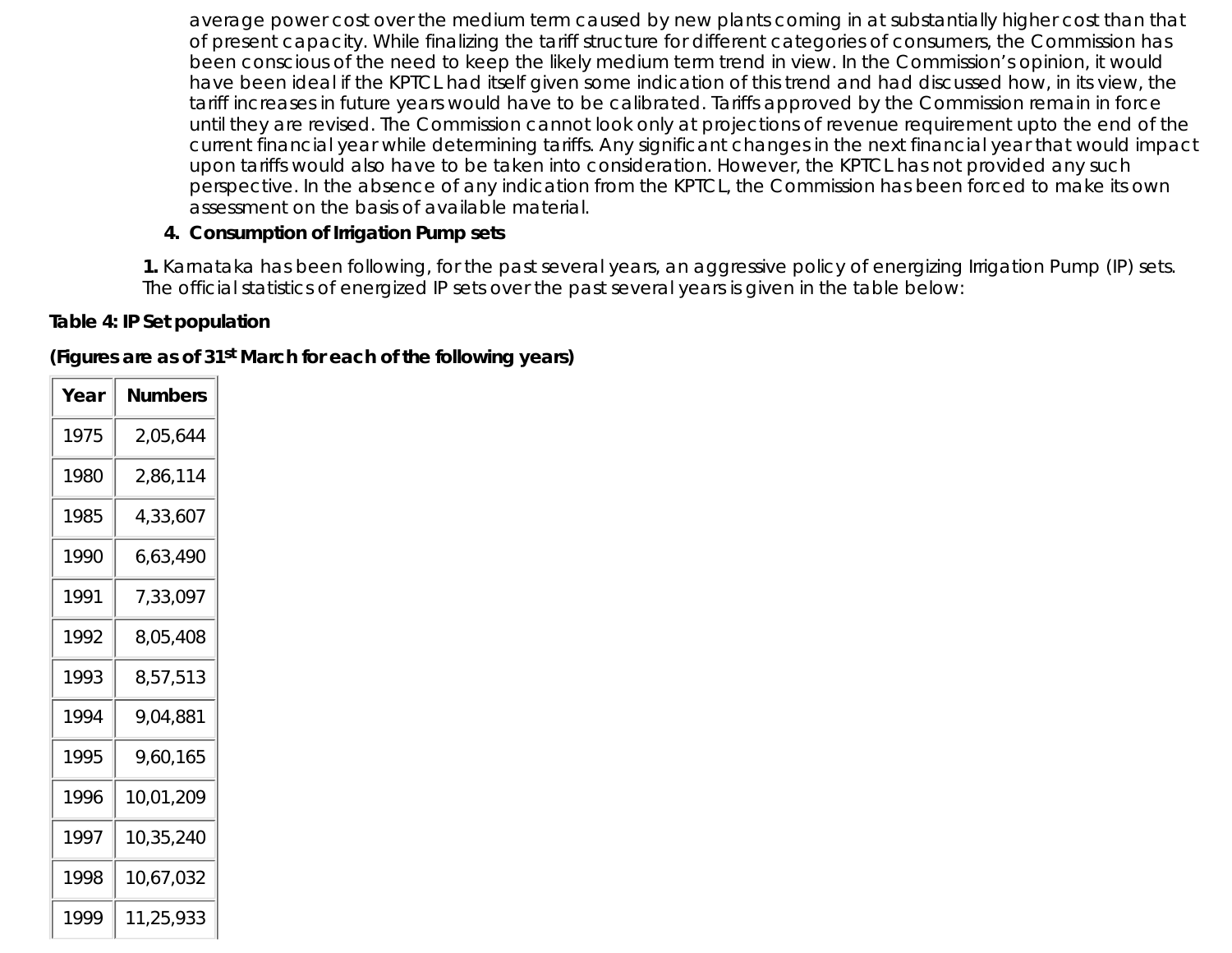(Source: Annual Accounts of KEB for various years)

**2.** All IP sets in Karnataka were metered till 1981. Meters for IP sets upto and including 10 HP capacity were removed in 1981 and the tariff was charged on a flat rate basis thereafter. The tariff charged at various points of time is shown in the Table below:

## **Table 5 : IP set Tariff (for IP sets upto 10 HP)**

| Year | Tariff                                                          |
|------|-----------------------------------------------------------------|
| 1971 | 11 paise/unit                                                   |
| 1974 | 15 paise/unit plus Rs.10/month                                  |
| 1978 | 23 paise per unit subject to a<br>minimum of Rs.60/HP per year. |
| 1981 | Rs.50/HP/annum                                                  |
| 1990 | Rs.90/HP/annum upto 5 HP                                        |
|      | Rs.130/HP/annum from 5 HP to 10<br>НP                           |
| 1992 | Nil                                                             |
| 1996 | Rs.100 per HP per annum                                         |
| 1997 | Rs.300 per HP per annum                                         |

**3.** Since the mid 90's, cases of unauthorized connections have been reported. KEB could not meet the steadily increasing demand for IP set connections. There was a long waiting list of IP sets that had to be energized according to the policies of the Government regarding prioritising of applicants. This backlog, coupled with the zero tariff, seems to have encouraged unauthorized connections. Strict action to disconnect these installations has not been taken. In fact, opportunities towards regularizing them have been given and the deadlines have been repeatedly extended. The situation continues to be the same even now. There has been no deterrent action against these unauthorized connections.

**4.** This inconsistent policy devoid of any economic rationale has had the following consequences:

1. The KPTCL has not been able to estimate with reasonable accuracy the figures for its Transmission and Distribution Losses. A part of the problem of estimation is caused by the KPTCL not having meters at various levels of transmission and distribution network. Estimation of Distribution losses specifically has been made very difficult by non-metering of IP sets,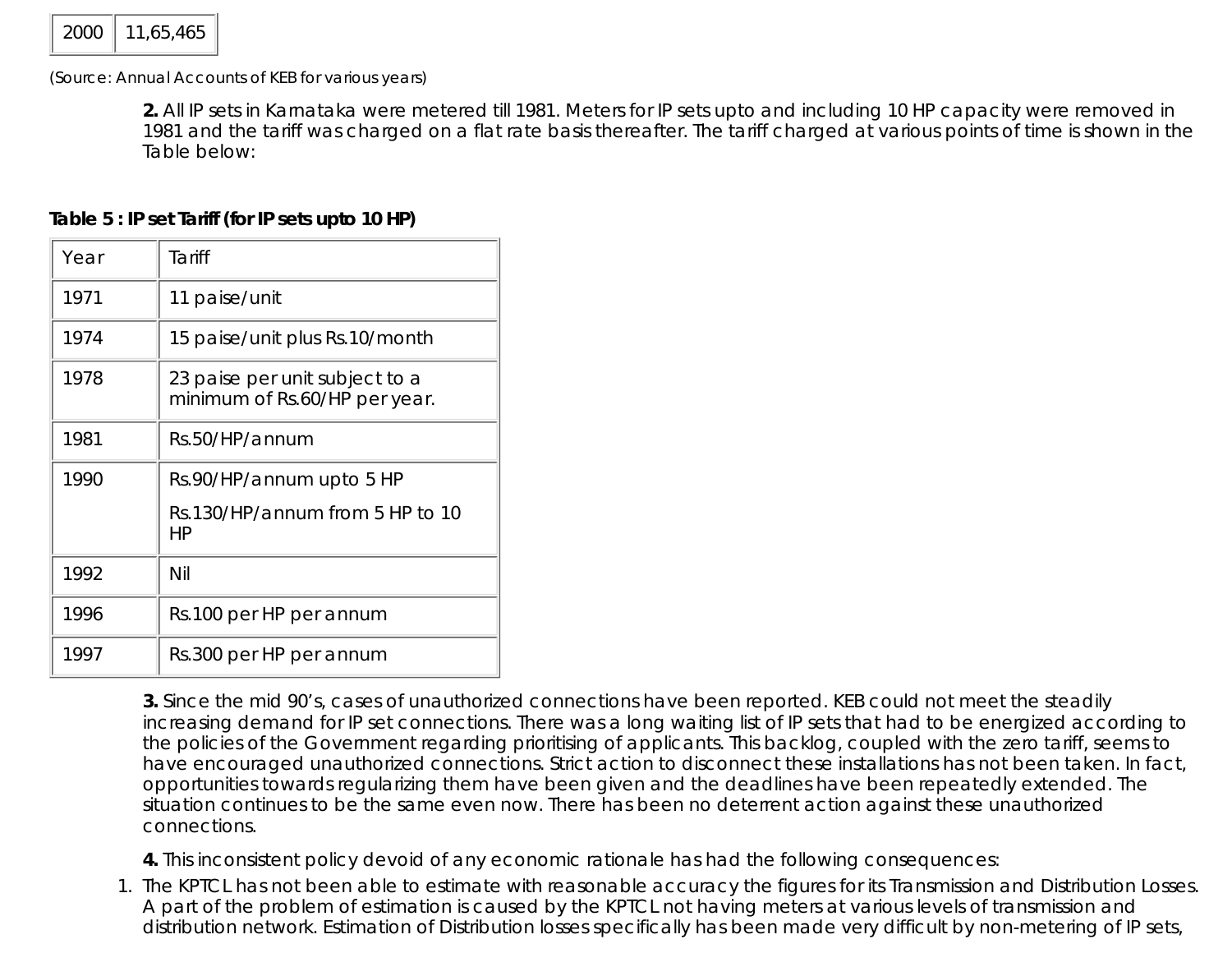Bhagya Jyothi installations and streetlights. The estimation of consumption of unmetered IP sets, Bhagyajyothi and streetlights is anything but accurate. The T&D loss figures calculated on the basis of these estimates have been questioned. This has resulted in accusations that the KPTCL has been shifting consumption from IP sets to T&D losses and vice versa in an arbitrary and baseless fashion playing with numbers in an illogical manner.

- At the present tariff for IP sets, the KPTCL incurs a huge subsidy in IP set supply. For example, in the current year 2000-01, 2. this subsidy is estimated at over Rs.1800 crores. Government of Karnataka have been providing only a part of this subsidy to the KPTCL. Consequently, the KPTCL has been attempting to meet the gap by enforcing cross subsidy on other consumers, especially HT industrial consumers. This has resulted in imbalance in tariff structure. Coupled with the shortages of power and unreliability of KEB supply, HT industrial consumers have found it worthwhile to switch over to captive generation. The base for cross subsidization has, therefore, steadily contracted.
- 3. KEB was required to earn a minimum surplus of 3% of the value of its net fixed assets at the beginning of the year. Till the year 1999-2000 the KEB was showing the gap in its resources to meet the 3% return as subsidy due from the Government. By and large this subsidy amount has also been made available by the Government, partly in cash and partly by way of adjustment of the dues from KEB to the Government. Out of the subsidy due from Government of over Rs.3800 crores pertaining to the years 1994-95 to 1999-2000 a sum of only Rs.538 crores remains outstanding from the Government to the KEB as of 31.3.2000. However, it appears as if the situation has now reached a level where this practice of cross subsidization and the gap to be filled by Government has become impossible. According to the ERC and Tariff Filing that are now being decided, the gap in the current year is Rs.1420 crores. Even if the revision in tariff were to be available for a full year there would still be a gap of Rs.609 crores. Government of Karnataka have so far not indicated their willingness to fund this gap. If the Government does not fill this gap, the KPTCL's accounts will, for the first time, show that the stipulated return of 3% is not being earned.
- The amount levied on IP sets is also not recovered fully. In the year 1999-2000, the collection was Rs.75.50 crores against 4. the demand of Rs.194.92 crores i.e. the percentage of collection was 38.73.

**5.** It is clear, therefore, that the IP set tariff policy followed so far is not sustainable.

**6.** The Commission, right since its inception, has been working closely with the KPTCL to systematize and upgrade the methodology for estimation of IP sets consumption. Later paragraphs of the Order will deal with this matter at length and explain the basis for the estimates finally used by the Commission.

#### **Transmission & Distribution (T&D) Losses 3.**

Insufficient investment in the Transmission and Distribution networks has caused high transmission and distribution losses in the State energy sector. It has also become difficult to establish the quantity of the T & D losses since less than 40% of the energy distributed in the State is metered. The KPTCL has been estimating the T & D Losses based on the estimated consumption of un-metered consumers. The T&D Loss as estimated by the KPTCL has varied from 18% to over 38% over the years. Since both un-metered consumption and losses are estimated based on one another, the reliability of these figures is suspect. The T&D losses for the previous ten years as computed by the KEB / KPTCL is given below :

| Year      | 1990-91 | 1991-92 | 1992-93 | 1993-94 | 1994-95 | 1995-96 | 1996-97 | 1997-98 | 1998-99 | 1999-2000 |
|-----------|---------|---------|---------|---------|---------|---------|---------|---------|---------|-----------|
| %<br>Loss | 19.48   | 18.91   | 18.70   | 18.60   | 18.60   | 18.50   | 18.48   | 18.56   | 30.19   | 38.00     |

#### **Table 6 : T&D Losses**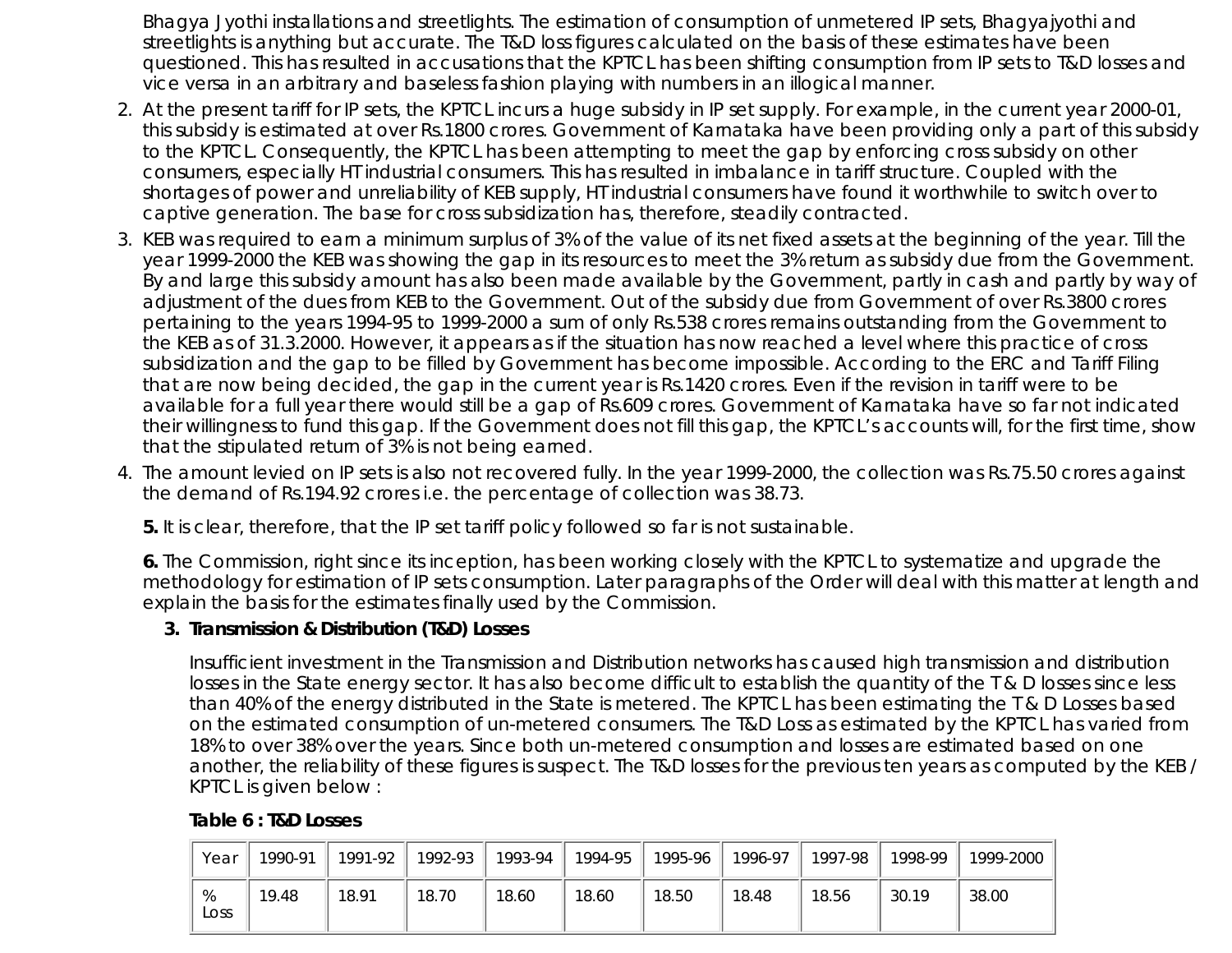Source: Annual Accounts of the KEB for the respective years

### **Tariff Distortions: 4.**

The current tariff structure of the KPTCL is built on industrial and commercial customers subsidizing other categories such as IP sets, domestic, AEH customers etc. The KPTCL has itself realized that this cross subsidization has been carried to such an extent that industrial consumers have moved away from the grid and set up their captive generation capacity and the trend is continuing. The Commission is of the view that the current distorted tariff structure has to be rebalanced; however this can be achieved only over a period of time due to several reasons. The Commission has to ensure that no category of consumers is subject to steep increases at one go. Besides, detailed studies have to be commissioned to determine the cost of service applicable to various categories of consumers. The Commission also has to bear in mind the impact of such rationalization on the finances of the licensee. These factors are being highlighted in the present context in order to show that the Commission, while being conscious of the present distorted structure of tariff, has limited room for manoeuvre in the present tariff order.

- 5. The foregoing discussion shows that the following aspects of the KPTCL's position will be important determinants for tariff determination by the Commission.
- 1. Increases in average tariff in the medium term are inevitable.
- In the process of rationalizing the tariff structure, tariffs for certain categories of consumers are likely to go up by more than 2. the increase in average tariffs; while considering such increases, percentages would not give a proper picture since some tariffs are at very low levels at present.
- 3. The Tariff order will have to provide indications about efficiency standards that will have to be achieved by the utility, especially in the all-important T&D losses area.
- 4. Setting right the finances of the KPTCL will have to be accompanied by tangible improvements in the quality of service provided by the licensee so that the increases in tariff that will inevitably result will be rendered more acceptable to the consumer.

## **1.2 Karnataka Power Sector Reforms**

**1.2.1** The Government of Karnataka announced a Reform Policy for the Energy Sector vide its order dated 30.1.1997. The reform of the Power Sector, according to the policy statement, was designed to achieve the following objectives:

- Attracting private investment to this Sector, in generation, transmission and distribution to meet the growing demand for 1. power;
- Establishing a regulatory environment that would ensure that generation costs are kept to a minimum through a process of 2. competitive bidding for addition to capacity and that would also ensure that adequate incentives are provided for improvements in operational efficiency, cost reduction and enhancement in the quality of customer service in the transmission and distribution sectors.
- 3. Providing incentives for energy conservation;
- 4. Releasing scarce Government resources that are now required by the power sector for being used in areas of greater priority (i.e., where Private Investors would not be available).
	- 2. The Reform process, as envisaged in the Policy Statement involved unbundling of transmission from distribution, with the distribution function being organized into several economically viable units. The policy also provided for the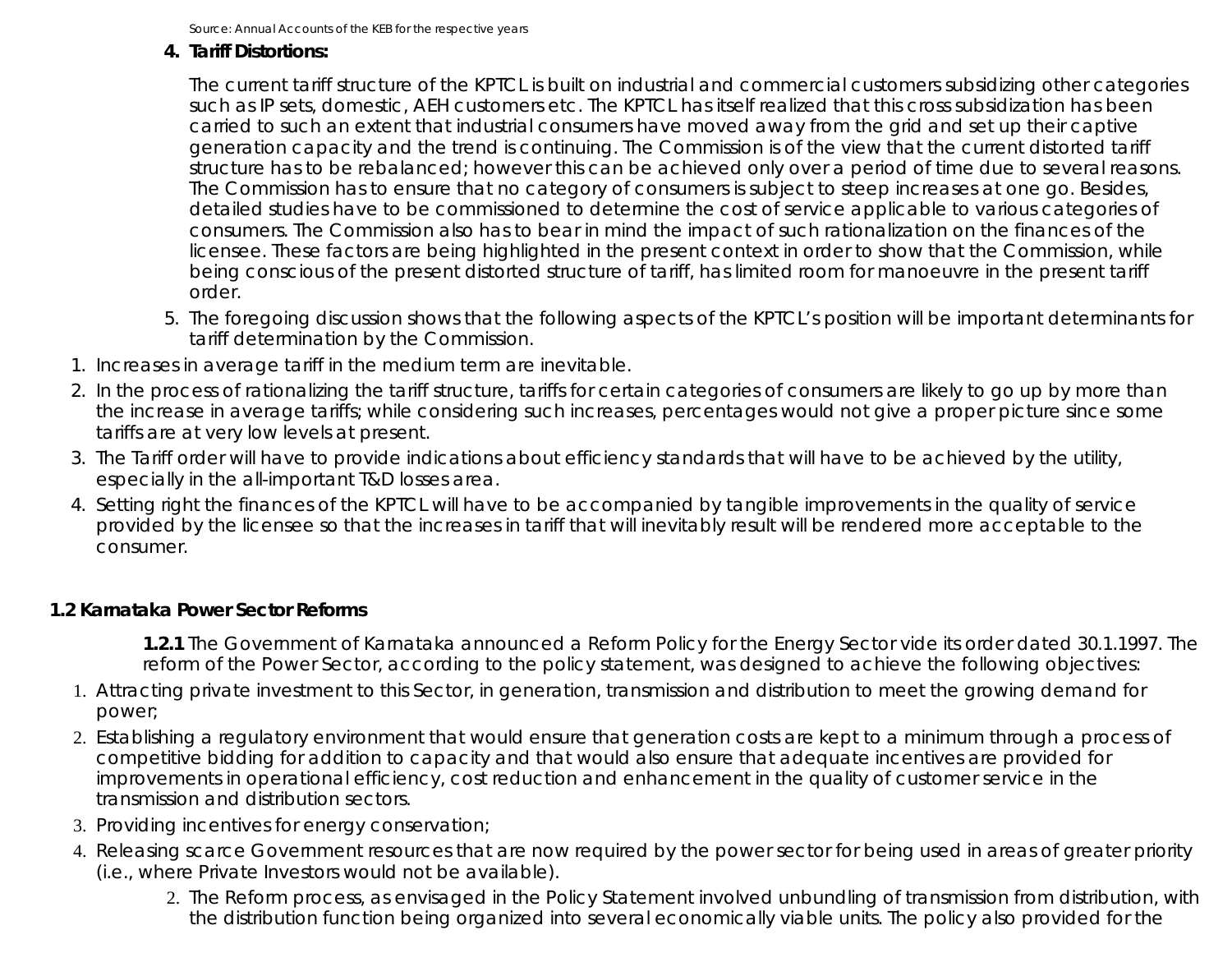setting up of an independent Regulatory Commission which would introduce necessary modifications in the tariff structure so as to progressively reduce cross subsidies and ultimately eliminate them. The Policy Statement specifically mentions that to the extent small rural consumers and the rural poor need to be protected, cross subsidies might have to continue in the retail tariff structure in the short to medium term; however, these would have to be gradually eliminated. The statement also emphasises the need to provide proper incentives in the tariff for supporting a programme of Demand Side Management and electricity conservation.

- 3. In terms of the Policy, the Karnataka Legislature enacted the Karnataka Electricity Reform Act, 1999, in terms of which the Electricity Regulatory Commission has been set up. In terms of the KER Act, 1999, the Government of Karnataka also issued provisional licences to the KPTCL in exercise of the powers vested in the Government under Section 18(4) of the Act. These Licenses were issued for Transmission and Bulk Supply and for Distribution and Retail Supply. Subsequently the KPTCL had also made applications to the Commission for issue of Regular Licences by the Commission. The Transmission and Supply Licences have been issued to the KPTCL on 6.12.2000 and 7.12.2000 respectively.
- Government of Karnataka have also issued an order dated 27.1.2000 clearly declaring their policy on inviting 4. Private Sector participation in Power Distribution in the State.

#### 5. **Transfer Scheme and Notification**

The Corporatisation and reorganization of Karnataka Electricity Board as per the reforms policy envisaged unbundling of generation, transmission and distribution activities. On 16.7.1999, the Government of Karnataka approved the incorporation of Visvesvaraya Vidyut Nigama Limited (VVNL) and Karnataka Power Transmission Corporation Limited (KPTCL) for taking over the generation, and transmission and distribution activity respectively in the State of Karnataka. The transfer scheme of the assets and liabilities and personnel of erstwhile Karnataka Electricity Board to the two newly formed entities was notified on 30th March, 2000. As per the scheme, all the assets, liabilities and all matters relating to the Board were transferred to the State in consideration of all loans, subventions and obligations of the Board towards the State, in full and final settlement. The assets and liabilities so received by the State were classified into generation undertaking and transmission & distribution undertaking. The Government prepared provisional balance sheets for the two new entities, as at the effective date of first date of transfer of assets and liabilities and the generation undertaking and transmission and distribution undertaking have been transferred to VVNL and KPTCL respectively with effect from 1.4.2000. The personnel of the erstwhile Karnataka Electricity Board were also transferred and allocated to the services of the KPTCL or VVNL. The manner in which the personnel were to be transferred was given in the above-mentioned notification.

#### **1.3 Karnataka Electricity Reform Act, 1999 – some relevant provisions**

#### **1.3.1 Definition of "Tariff":**

Explanation (b) under Section 27 of the KER Act, 1999, says that "tariff" means a schedule of standard prices or charges for specified services, which are applicable to all such specified services provided to the type of customers specified in the tariff published. According to the provisions of Sub-Section (1) of Section 27, the holder of each licence granted under the Act shall observe the methodologies and procedures specified by the Commission from time to time in calculating the Expected Revenue from Charges which it is permitted to recover pursuant to the terms of its licence and in designing tariffs to collect such revenues.

#### **2. Power of Tariff Determination :**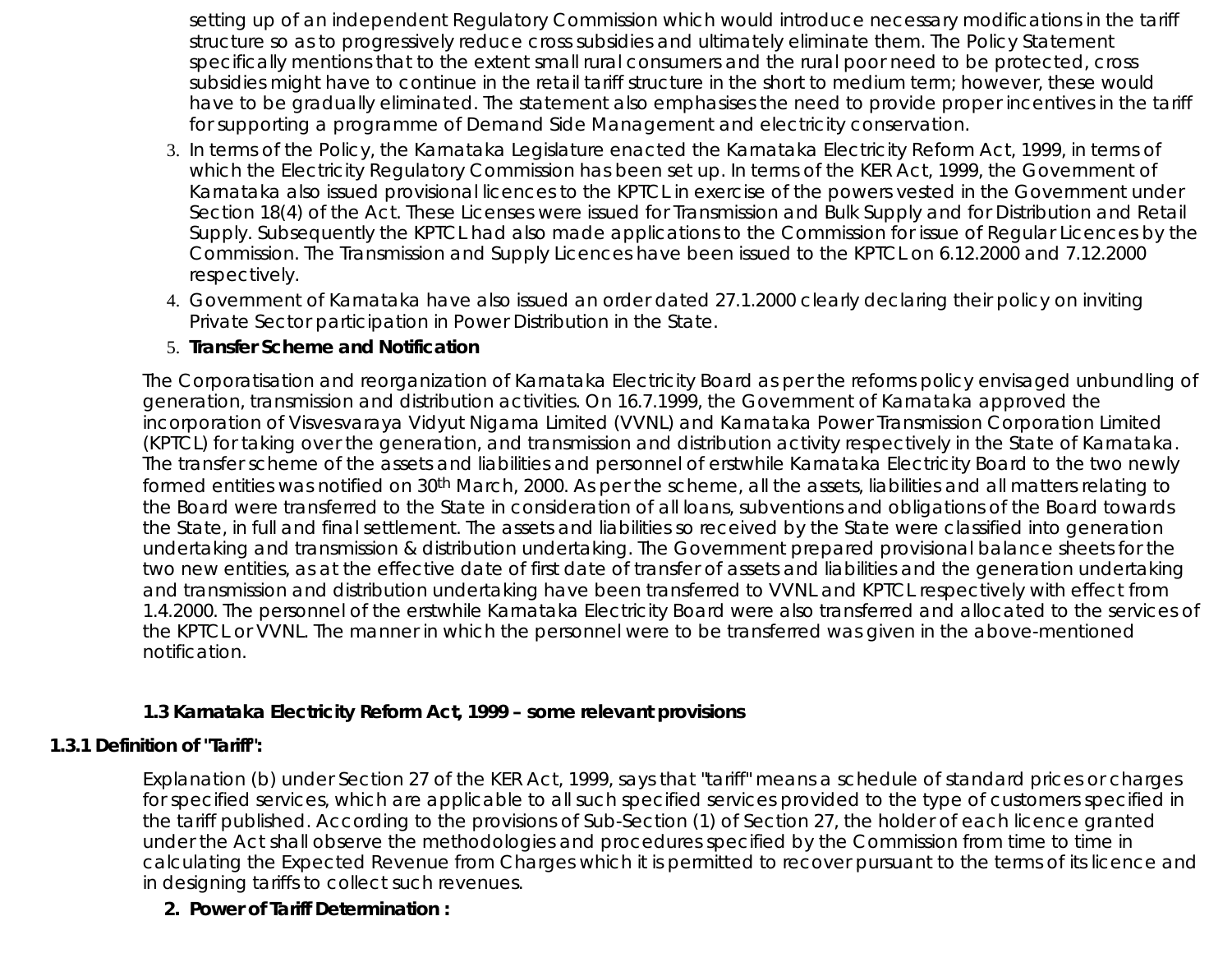Section 11 of the KER Act, 1999, lays down the functions of the Commission. As per Clause (a) of Sub-Section (1) of this Section, the Commission is responsible to regulate the purchase of power, distribution, supply and utilization of electricity, the quality of service, the tariff and charges, keeping in view the interest of consumers as well as the consideration that the supply and distribution of electricity cannot be maintained unless the charges for electricity supplied are adequately levied and duly collected. Section 11 enjoins the Commission to promote efficiency, economy and safety in the use of electricity apart from promotion of quality, continuity and reliability of service.

### **3. Guidelines for Determination of Tariff**

**1.** As per Sub-Section (2) of Section 27 of the KER Act, 1999, the Commission has the power to lay down the methodology and terms and conditions for determination of revenue of the licensee and the determination of tariff in such a manner as the Commission considers appropriate. The Commission is to be guided by the following factors, namely: -

- The financial principles and their applications provided in sections 46, 57 and 57A of the Electricity (Supply) Act 1948 (54 a. of 1948) and the sixth schedule thereto;
- b. In the case of the Board or its successor entities, the principles under section 59 of the Electricity Supply Act 1948;
- c. That the tariff progressively reflects the cost of supply of electricity at an adequate and improving level of efficiency;
- d. The factors which would encourage efficiency, economical use of the resources, good performance and optimum investments and other matters which the Commission considers appropriate for the purpose of this Act;
- The interest of the consumers are safeguarded and at the same time, the consumers pay for the use of electricity in a e. reasonable manner based on the average cost of supply of energy;
- f. The electricity generation, transmission, distribution and supply are conducted on commercial principles;
- g. National and State power plans formulated by the Central or State Government as the case may be.

**2.** Sub-Section (5) of Section 27 says that any tariff implemented under the Act shall not show undue preference to any consumer of electricity, but may differentiate according to the consumer's load factor, power factor and total consumption of energy during any specified period or the time at which the supply is required or the geographical position of any area, the nature of the supply and the purpose for which the supply is required or paying capacity of the consumers and need for cross subsidization. It shall be just and reasonable and be such as to promote economic efficiency in the supply and consumption of electricity; and shall satisfy all other relevant provisions of the Act, regulations and conditions of the Licence. Sub-Section (6) of Section 27 further lays down that the Commission shall endeavour to fix tariff in such a manner that as far as possible similarly placed consumers in different areas pay similar tariff.

## **1.3.4 Government's Power to issue Policy Directives**

Section 12 of the KER Act 1999 specifies the power of the State Government to issue policy directives on matters concerning electricity in the State including overall planning and co-ordination. The policy directives given by the Government have to be consistent with the objectives sought to be achieved by the Act. In case the State Government requires the grant of any subsidy to any consumer or class of consumers in the tariff determined by the Commission, the State Government shall pay the amount to compensate the person affected by the grant of subsidy in the manner the Commission may direct as a condition for the licensee or any other person to implement the subsidy provided for by the State.

# **1.3.5 Salient Features of the KERC (Tariff) Regulations, 2000:**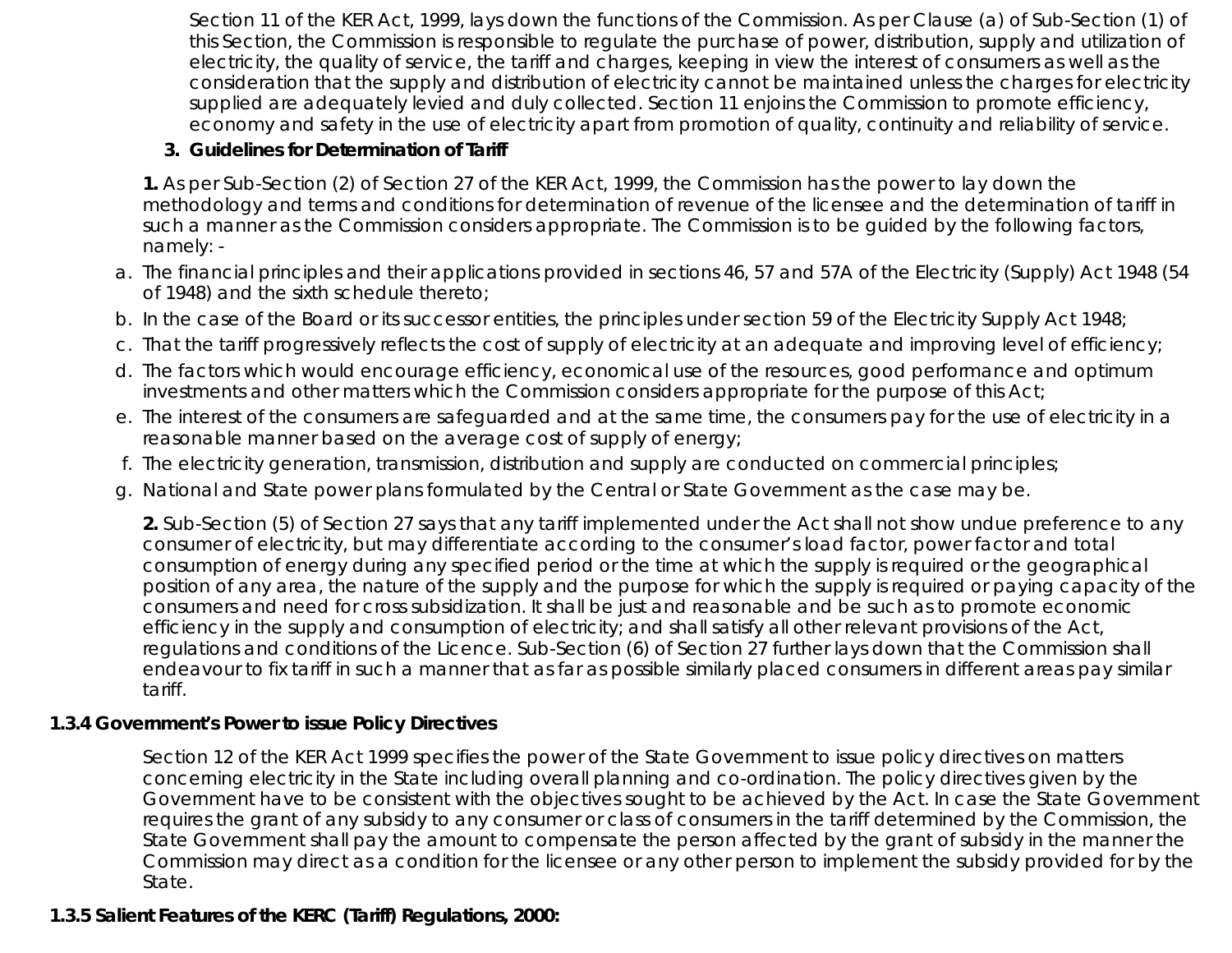**1.** Section 27(1) of KER Act, 1999 requires that the each Licence holder has to observe the methodologies and procedures specified by the Commission from time to time in calculating the expected revenue from charges (ERC) which it is permitted to recover and in designing a suitable tariff system for this purpose. The licence holder will have to provide full details of the calculations of the expected earning for the ensuing financial year from charges which it is permitted to recover for supplying electrical energy to consumers. Based on this provision, the Commission has framed Regulations for furnishing details regarding filing of expected revenue from charges and proposed tariffs by the licensees. The objectives of the Commission in framing Tariff Regulations were:

- a. To inform licensees of the basic minimum data and information requirements for seeking the Commission's approval to the expected revenue from charges and for any proposal for modification of the tariffs.
- b. To provide standardized formats in which such information is to be provided.
- c. To specify the procedure by which the Commission would take up the ERC filings and Tariff filings for consideration before according its approval thereto.
- d. To ensure the greatest possible transparency in such procedure and the fullest possible opportunity for all concerned to participate in such a process.

**2.** The information that is to be furnished by the licensee includes consumer category-wise energy demand projections, sources of supplying the energy, cost of energy and break up of expenses proposed to be incurred for supplying the energy to the consumers, total capital employed to provide the service, total revenue requirement including return on investment and proposed tariff for different categories of consumers to meet the total revenue requirement. This information in detail relating to Expected Revenue from Charges is to be furnished to the Commission in the prescribed format not later than four months prior to the beginning of a financial year. No specific date for the tariff filing has been prescribed. The only requirement is that this should be filed at least three months before the implementation date. The Commission on receipt of ERC and tariff filing by the licensee can notify the licensee for any additional information and clarification required within fifteen days and also specify dates by which such information/clarifications are to be furnished. On receipt of all information the Commission would treat the filings of the licensee as a petition before it. The ERC filing and/or Tariff filing would then be published by the licensee in daily newspapers in the format as approved by the Commission. The responses of the consumers to the publication and the replies by the licensee would be considered by the Commission while passing Orders on the filings.

# **KPTCL'S Expected Revenue from Charges and Tariff Filings and Consumer objections**

## **1. ERC and Tariff Filings:**

**2.1.1** KPTCL lodged its Expected Revenue from Charges (ERC) and Tariff filings on 6.7.2000 with the Commission. There has been an objection from Shri Ramadas, MLA, that the filings were delayed since the ERC filing was made well after the commencement of the financial year instead of at least four months before the financial year as required under the Tariff Regulations. The Commission notes that this is the first year since the Act came into operation and the Commission was set up. The procedures of regulatory approval for the ERC and Tariffs are new both for the licensee as well as the Commission. The delay, therefore, in the Commission's opinion is to be condoned.

#### **2. Hearing by the Commission**

**1.** The Commission took up the examination of ERC and Tariff filing immediately. The Commission noticed the incompleteness of the filings and KPTCL's request for waiver of the requirement of filing certain information, as it was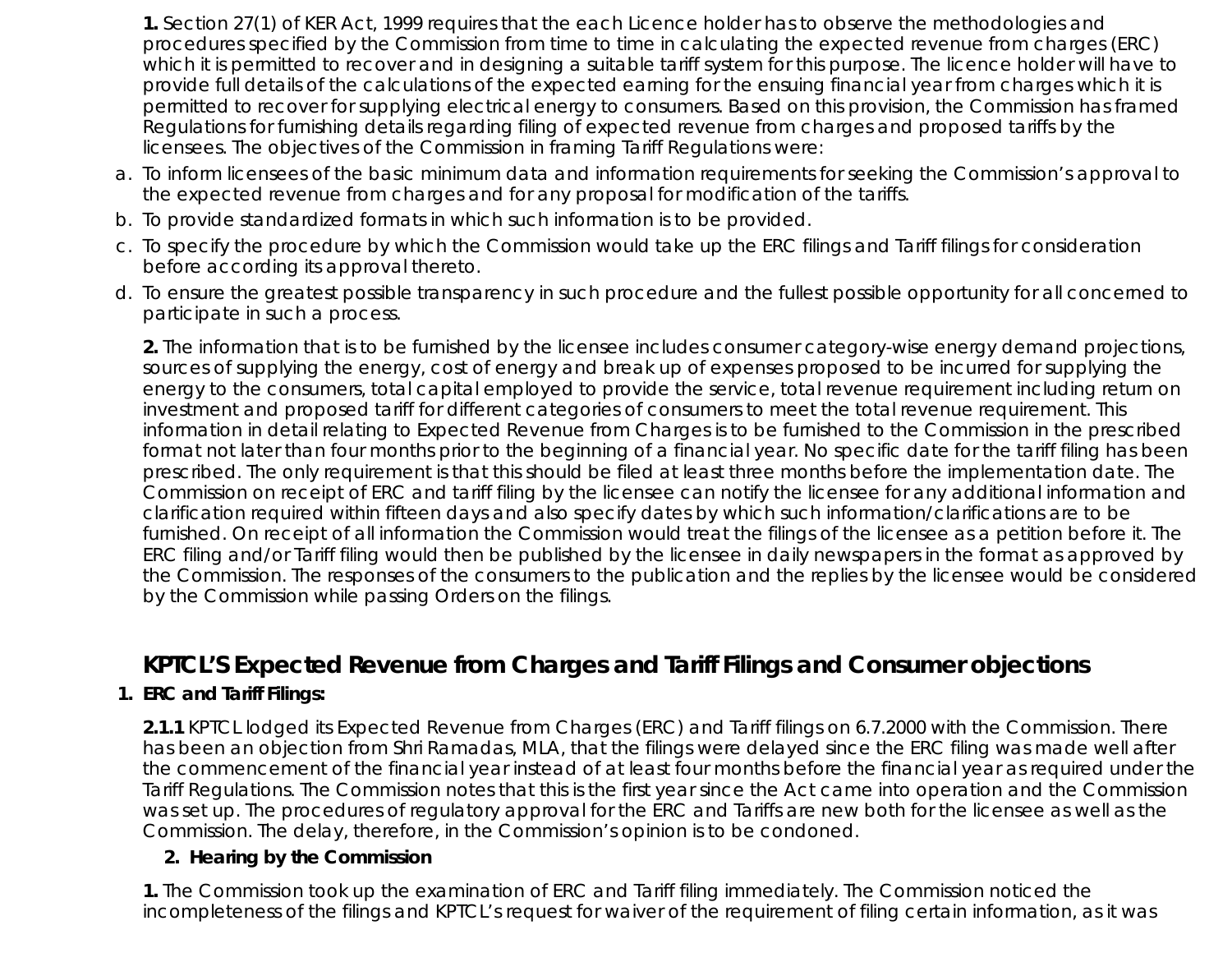unable to furnish all the information as prescribed under the KERC (Tariff) Regulations, 2000. The Commission posted the matter for hearing on 28.7.2000 in order to examine in detail the difficulties expressed by KPTCL in complying with the filing requirements. In the hearing on 28.7.2000, KPTCL was informed that its plea about non-availability of data regarding transmission and distribution activities separately was not, prima facie, acceptable since the same was being provided on a regular basis in the Annual Accounts of the erstwhile KEB. As far as other data requirements were concerned, KPTCL was advised to make the best possible efforts to furnish the same.

**2.** The Chairman, KPTCL, while admitting the incompleteness of the filings, submitted that he would furnish the details in ten days' time and would also make honest efforts to improve the accuracy of the data already furnished. The Commission granted the request. The KPTCL lodged its revised filings with the Commission on 17.8.2000.

#### **2.1.3. Validation by the Commission**

**1.** Pending the lodging of the revised filing, the Commission held a series of meetings with the senior officers of KPTCL to elicit and validate the information furnished in the ERC and tariff filings on the dates and subjects given below:

| Date       | Subject                                                                                                                                                                                                                                                                                                                                                                                                                                                                                                                                                                                                                                                                                                                                                                                                                                                                                                                                                                                                                                                                                                             |
|------------|---------------------------------------------------------------------------------------------------------------------------------------------------------------------------------------------------------------------------------------------------------------------------------------------------------------------------------------------------------------------------------------------------------------------------------------------------------------------------------------------------------------------------------------------------------------------------------------------------------------------------------------------------------------------------------------------------------------------------------------------------------------------------------------------------------------------------------------------------------------------------------------------------------------------------------------------------------------------------------------------------------------------------------------------------------------------------------------------------------------------|
| 10.08.2000 | Capital expenditure and capital works commissioned                                                                                                                                                                                                                                                                                                                                                                                                                                                                                                                                                                                                                                                                                                                                                                                                                                                                                                                                                                                                                                                                  |
| 11.08.2000 | T&D losses, IP set consumption                                                                                                                                                                                                                                                                                                                                                                                                                                                                                                                                                                                                                                                                                                                                                                                                                                                                                                                                                                                                                                                                                      |
| 17.08.2000 | Investment plan, cost-benefit analysis, metering policy, delays in<br>completion of capital works, provision of capacitor banks,<br>accounting of consumers contribution towards service connection,<br>status of computerization, replacement of power and distribution<br>transformers and analysis of reasons for failure, power evacuation<br>from generating stations, discrepancies in loan amount drawn<br>compared to estimated cost, details of Rural Electrification<br>Corporation (REC) schemes.                                                                                                                                                                                                                                                                                                                                                                                                                                                                                                                                                                                                        |
| 23.08.2000 | 1. Cost of power purchased - fixed and variable charges;<br>details of hydro and thermal units; tariff of RTPS-1-4 units &<br>RTPS-5 unit; fuel escalation charges payable to power<br>suppliers and receivable from consumers; analysis of power<br>purchase projections; two part tariff in respect of Central<br>Generating Stations; scope for drawal of power from<br>Damodar Valley Corporation; review of cost structure of IPPs;<br>power purchase from co-generation units; cost details of<br>power purchase from VVNL; details of the concessional rate<br>of Rs.3.25/KWH to HT category; details of T&D losses based on<br>studies conducted.<br>2. Billing & collection efficiency - age-wise analysis of arrears;<br>arrears from Government installations; issuance of notices of<br>disconnection in case of non-payment of dues; review of<br>arrears in respect of other categories of consumers and<br>alternate ways of recovery of arrears, load factor; average<br>consumption in respect of certain category of consumers,<br>especially in LT-1b, LT-2, LT-3 & LT-5; subsidy given to solar |

**Table – 7 : Date and Subjects of the Meeting**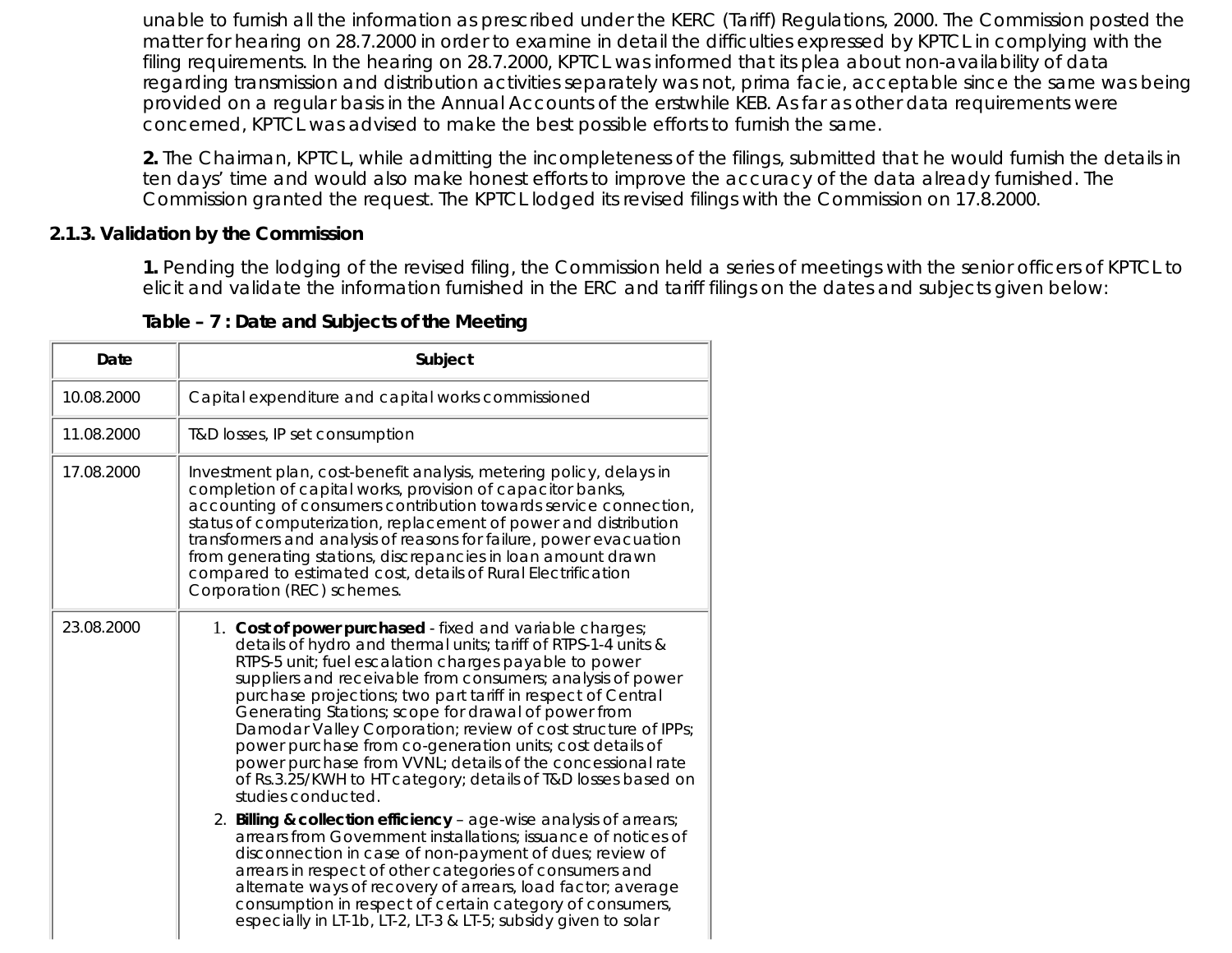|            | water heaters; test reports to be cleared by KPTCL; provision<br>of Government subsidy for the year 2000-01.                                                                                                                                                                                                                                                                                                                                                                                                                                                                                                                                                                                                                                                                       |
|------------|------------------------------------------------------------------------------------------------------------------------------------------------------------------------------------------------------------------------------------------------------------------------------------------------------------------------------------------------------------------------------------------------------------------------------------------------------------------------------------------------------------------------------------------------------------------------------------------------------------------------------------------------------------------------------------------------------------------------------------------------------------------------------------|
| 28.08.2000 | Employee costs & other expenses and non-tariff income - details of<br>employee cost of 1999-2000 and 2000-01; provision for payment of<br>terminal benefits to employees, manpower planning policy;<br>creation of new posts during last two years and improvement in the<br>efficiency due to filling up of such additional posts; details of<br>non-tariff income; position regarding wheeling charges; details<br>regarding provision for professional charges, conveyance and<br>travelling charges and electricity and water charges for 2000-01;<br>accounting of consumption and transformer losses in Master Unit<br>Sub Station (MUSS); repairs and maintenance expenditure of<br>buildings for the year 2000-01; schedule of drawal and interest<br>details for 2000-01. |
| 09.09.2000 | Proposal regarding the levy of meter hire on domestic /<br>commercial category; full details of fuel escalation charge and its<br>merger in the basic tariff; formula of passing fuel escalation charge<br>to consumers; time schedule for filing objections by the consumers;<br>making available the copies of ERC / tariff filing as per KERC Tariff<br>Regulations; points to be released in draft advertisement                                                                                                                                                                                                                                                                                                                                                               |

**2.** KPTCL progressively supplied most of the additional information required by the Commission in the above-mentioned meetings.

#### **2.1.4 Authorization for Publication**

Though the information furnished by the KPTCL was not up to the standards of accuracy and reliability that the Commission would have liked to insist on, the Commission recognized that, this being the first year, all the information required would not be readily available with KPTCL and agreed to go ahead with the publication of the filings. This decision of the Commission was based essentially on pragmatic grounds as no progress would have been achieved if the Commission were to insist on perfection. The Commission will, however, be giving detailed guidelines separately for ensuring that the short comings noticed in the first filing are remedied. KPTCL will have to comply scrupulously with these guidelines. The ERC and Tariff filings were cleared by the Commission for publication by KPTCL on 20.9.2000. The publications appeared in four English daily news papers (Deccan Hearld, Indian Express, Times of India and Hindu) and four Kannada daily news papers (Prajavani, Udayavani, Samyukta Karnataka and Vijaya Karnataka) on 29.9.2000 and 30.9.2000 inviting public objections and representations and indicating the procedure to be followed in filing the objections and representations. The last date fixed for filing the objections and representations by the public was 14.11.2000 (i.e., on completion of 30 working days from the date of first publication of the advertisement)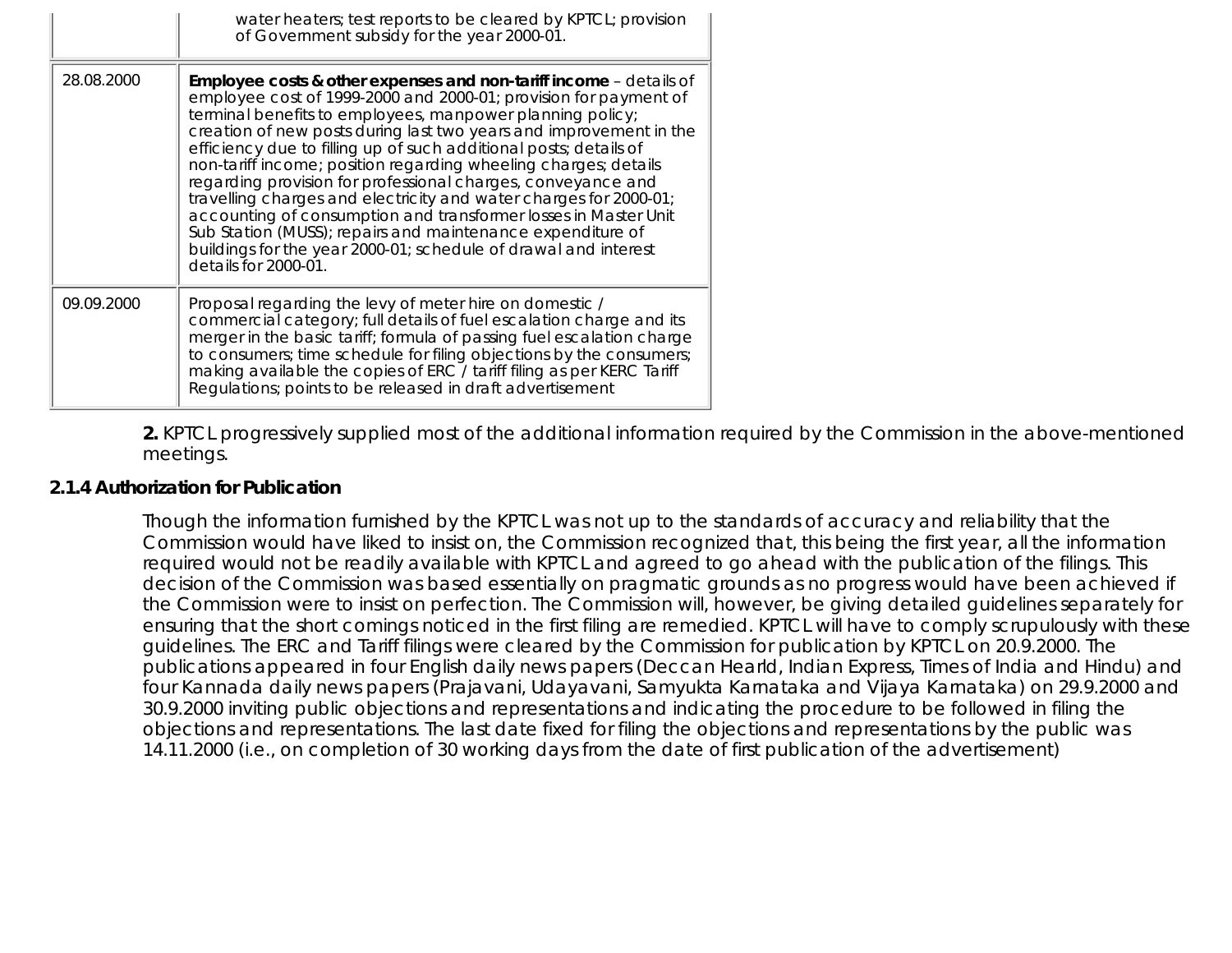#### **Objections Received from consumers: 1.**

**2.2.1 1.** The KERC (Tariff) Regulations, 2000, require that interested persons file their objections and such documents as they seek to rely upon, supported by an affidavit, in six copies, and also indicate whether they would like to be heard in person by the Commission. While this was the requirement in case an objector desired to be impleaded as a party to the proceedings, the Commission also recognized that there would be a large body of consumers who might not wish to be formally impleaded as parties to the proceedings but might, nevertheless, wish to have their point of view heard. The Commission, therefore, also issued a press notification indicating that even those objection petitions not in strict conformity to the procedures specified in the notification would be duly taken into account by the Commission. The abstract of the objection petitions received in the Commission is given below

| <b>SI</b> | <b>Details of Objection Petitions</b>            | Nos. |
|-----------|--------------------------------------------------|------|
| No.       |                                                  |      |
|           | Objection petitions supported by affidavits.     | 110  |
|           | Objection petitions not supported by affidavits. | 122  |
|           | Total objection petitions                        | 232  |

### **Table – 8 : Details of Objection Petitions**

**2.** The Commission directed KPTCL to furnish individual replies to all the objection petitions supported by affidavits and posted the objection petitions received in the prescribed format for hearing. A list of the names and addresses of the objection petitioners who filed affidavits in support of their petitions is included in **Annex 1** to this Order. The summary of the objections filed by all these petitioners is included in **Annex 2** to this Order. The Commission's views on the substantive issued raised by the objection petitioners, after duly considering the KPTCL's rejoinders thereto, have been included at appropriate places in the body of the Order.

## **Summary of the petitions: 2.**

**1.** The points raised in the objection petitions covered the entire gamut of matters included in the ERC and Tariff filings. While the Commission has gone through every objection petition in detail and KPTCL's rejoinder thereto, and has also subsequently heard those objectors who were present at the hearing, practical considerations do not permit individual treatment of each objection petition, the KPTCL's response and the Commission's decision thereon in the course of this order. In this order, the Commission will be discussing the salient features of all objections at appropriate context and expressing its views instead of examining each individual objection as it will be too elaborate and repetitive an exercise.

**2.** One of the preliminary objections raised was that there was no documentary evidence produced that the ERC and Tariff filings had been approved by the Board of Directors of the KPTCL and that the Chief Engineer (Regulatory Affairs) of the KPTCL was not duly authorized to sign and submit the same. The Commission notes that the ERC filing says that the same has been discussed and approved by the Board of Directors of the licensee. Similarly, the Tariff filing says that the proposed Tariff structure has been duly discussed by the Board of Directors of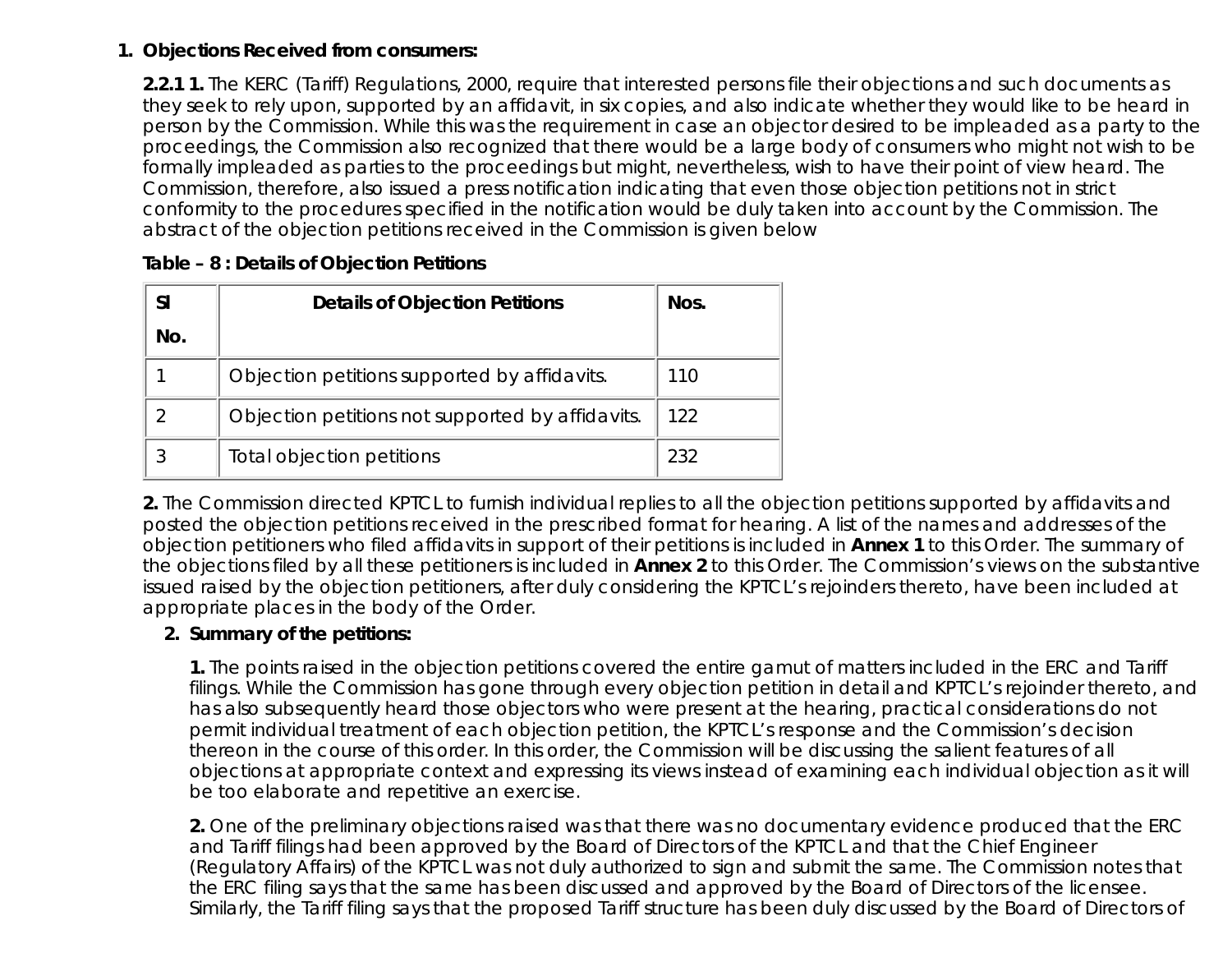the licensee. The Commission has also perused the KPTCL order Board No.KPTCL/B25/2938/99-2000 dated 3.8.2000 under which the Chief Engineer (Electricity) Regulatory Commission or any other officers authorized by CMD from time to time have been authorized to receive all notices, sign all the papers and pleadings etc., to be filed before the Commission on behalf of KPTCL. It is a settled principle of Company Law that the Indoor Management of a Company is not a matter in to which an outsider dealing with the Company needs to go. The Commission also notes that as per Sub-regulation (5) of Regulation 3 of the KERC (Tariff) Regulations, 2000, provide that the ERC filing is to be signed by an authorized officer of the licensee who shall be responsible for verifying and certifying the correctness thereof. The Commission is satisfied that the Chief Engineer (Regulatory Affairs), KPTCL has been duly authorized to sign the filings and that there is no legal infirmity on this score.

### **3. Public Hearings**

**1.** Section 27 of the Act dealing with Tariffs does not lay down any specific procedure for throwing open the application of the licensee for public objections or for any other method to be used in order to ascertain the views of the consumers at large. Sub-Section (9) of the said section only requires the supply licensee to publish in a daily newspaper and also make available to the public on request the tariff for the supply of the electricity and provides that such tariff shall take effect only after 7 days from the date of publication. Sub-Section (7) of Section 10 of the Act provides that in the discharge of its functions the Commission shall be entitled to and shall consult, to the extent the Commission considers appropriate from time to time, such persons or groups of persons who may be affected or are likely to be affected by the decision of the Commission. Clause (a) of Sub-Section (2) of Section 9 provides that the Commission shall have the exclusive power to make regulations for the conduct of its proceedings and discharge of its functions and all such regulations made shall be notified.

**2.** Regulation 5(1)(a) of the KERC (Tariff) Regulations, 2000, provides that the summary of a petition relating to ERC or Tariff approval should be published giving an opportunity for interested persons to file their objections.

**3.** Clause (2) of Regulation 26 of the KERC (General and Conduct of Proceedings) Regulations, 2000, provides that where a person has filed objections or comments in regard to a matter pending before the Commission, pursuant to the advertisement or publication issued for the purpose, the Commission may permit such persons or persons as it may consider appropriate to participate in the proceedings before the Commission. Clause (3) of the said Regulation further provides that unless permitted by the Commission, the person filing objections or comments shall not be entitled to participate in the proceedings. However, the Commission shall be at liberty to take into account the objections and comments filed after giving such opportunity to the parties in the proceedings as the Commission considers appropriate to deal with the objections and comments.

**4.** Accordingly, the Commission decided to give an opportunity to all objectors who had filed their objections duly supported by affidavits as required by sub-clause (a) of clause (1) of Regulation 5 of the KERC (Tariff) Regulations, 2000, to appear before the Commission for a hearing in order to advance their oral arguments. The applicant, KPTCL, was also required to provide written replies to each of such objectors, in advance, before the date of hearing. KPTCL has provided the replies as directed by the Commission. At the hearing, the objectors were permitted to present arguments in amplification of the points made in their objection petition as also in response to the reply provided by KPTCL. All other objectors who did not follow the prescribed procedure and had not submitted an affidavit in support of their contentions were informed through a press release that while they would not be entitled to participate in the proceedings and address oral arguments, their views would be duly considered by the Commission and taken note of. The Commission has, accordingly, gone through, in detail, the objections that were not supported by affidavits and has duly taken note of all the points raised by the objectors.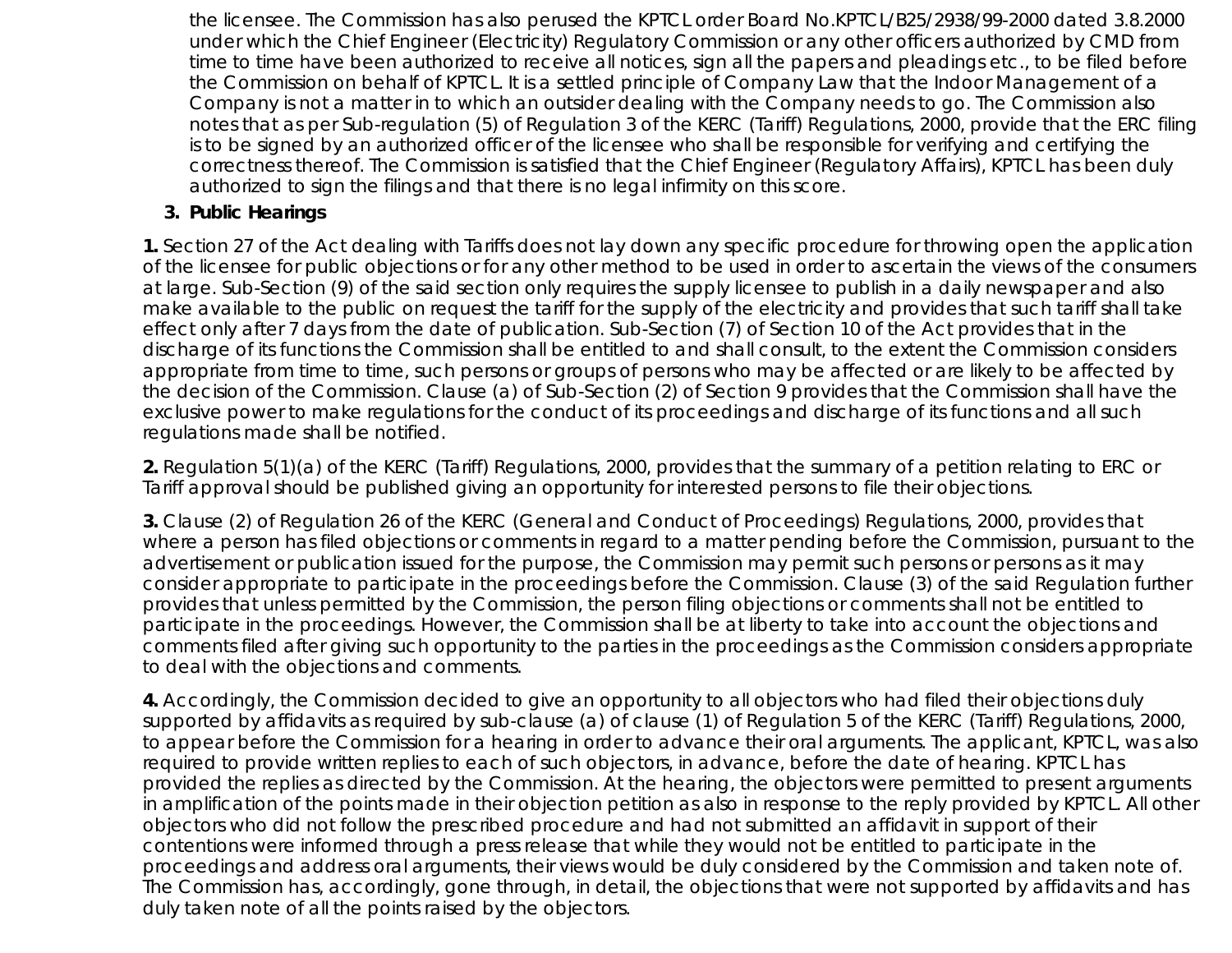**5.** The objection petitions supported by affidavits received from different parts of the State were classified for the purpose of hearings into three groups based on the location of the petitioner. Details of the location of petitioner, grouping and the date of hearing are given below:

| Table - 9 : Details of Hearing of Objection Petitions |  |  |  |
|-------------------------------------------------------|--|--|--|
|                                                       |  |  |  |

| Group.No.                                                      | <b>Hearing Location</b> | Date of hearing<br>& No.of<br>petitions | Locations Included &<br><b>No.of petitions</b> |
|----------------------------------------------------------------|-------------------------|-----------------------------------------|------------------------------------------------|
|                                                                | Bangalore               | 27.11.2000 (29)                         | Bangalore (58)                                 |
|                                                                |                         | 30.11.2000 (24)                         | Tumkur (5)                                     |
|                                                                |                         | 01.12.2000 (18)                         | Kolar (2)                                      |
|                                                                |                         |                                         | Challakere (1)                                 |
|                                                                |                         |                                         | Mysore (3)                                     |
|                                                                |                         |                                         | Chamarajanagar (1)                             |
|                                                                |                         |                                         | Arasikere (1)                                  |
| $\label{eq:1} \prod_{i=1}^n \alpha_i = \prod_{i=1}^n \alpha_i$ | Mangalore               | 28.11.2000 (12)                         | Mangalore (20)                                 |
|                                                                |                         | 29.11.2000 (10)                         | Coorg (1)                                      |
|                                                                |                         |                                         | Chickmagalur (1)                               |
| III                                                            | Dharwad                 | 04.12.2000 (17)                         | Hubli (1)                                      |
|                                                                |                         |                                         | Belgaum (8)                                    |
|                                                                |                         |                                         | North Kanara (4)                               |
|                                                                |                         |                                         | Gadag (1)                                      |
|                                                                |                         |                                         | Koppal (1)                                     |
|                                                                |                         |                                         | Haveri (2)                                     |

**6.** One of the objectors who was permitted to participate in the hearing at Bangalore made a request for the recording of evidence at the hearing and also for cross examining KPTCL officers. Subsequent to the hearing, the objector has also filed a letter with the Commission repeating the request to permit cross-examination of KPTCL officers. As explained above, the procedure followed by the Commission in this whole process of ascertaining the views of consumers on the ERC and tariff filings is entirely in accordance with the provisions of the KER Act, 1999, and the Regulations framed thereunder. These proceedings are not the equivalent of proceedings before a trial court where evidence is recorded. Besides, the facts stated by the KPTCL in the filings are all facts as extracted from the records of the KPTCL and are not matters of exclusive personal knowledge of the deponents and therefore any question of cross examination of the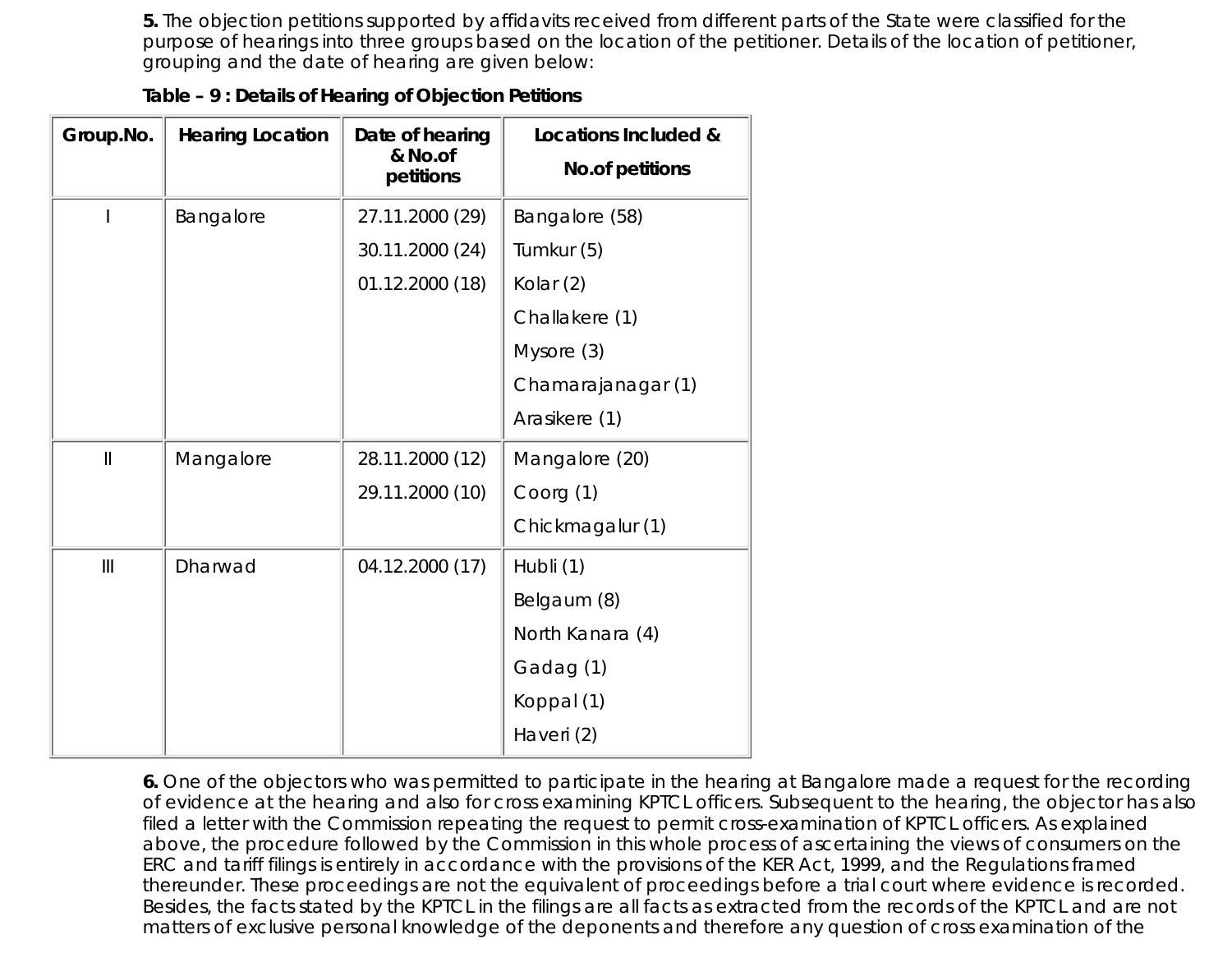deponents does not arise. The Commission has, in the course of looking into the facts as asserted by the KPTCL as well as the objectors, looked into such records as, in its opinion, were necessary for a proper conclusion about the issues covered thereby. The Commission, therefore, does not see any justification in the request of the objector concerned about either recording of evidence afresh or about permitting KPTCL officers to be cross examined. The entire hearing has been recorded on audio and video tapes.

## **2.2.4 Consultation with the Commission Advisory Committee**

The KPTCL Tariff proposals were placed before the Commission Advisory Committee at a meeting held on 24.11.2000. The summary of the recommendations of various members of the Commission Advisory Committee is as follows :

- 1. KPTCL's figures of T&D losses are not convincing and do not appear to be backed by any data. Tariff increases should therefore not result in KPTCL's inefficiencies in the matter of T&D losses being passed on to consumers. Similarly, the Commission should also look into the rates at which power is purchased from the KPCL so that tight performance standards are imposed on the KPCL while fixing their tariffs for supply to KPTCL.
- 2.
- While subsidies could be granted to any categories of consumers based on the decisions of Government, the entire 3. subsidy on account of these decisions should be borne only by the Government. Other categories of consumers should not be burdened with cross subsidies.
- 4. Metering of all consumers including agricultural consumers is absolutely essential.
- 5. Agriculture should not be treated unfavorably compared to industry.
- 6. Paying capacity of consumers should be an important factor in determining tariffs. Farmers who have the paying capacity should be required to pay for the cost of supply of electricity. The assessment of paying capacity of farmers is possible by several methods –
	- a. The same criteria as used for identifying small and medium farmers for other subsidy schemes could be adopted.
	- b. Subsidy can be restricted to certain maximum consumption (number of units per month) once meters are fixed and all consumption above this level should be charged in full.
- 1. The Commission should look into linking tariff to the quality of supply.
- 2. Industrial tariffs should be on par with other southern States so as to render industry competitive.
- 3. Tariffs should also provide incentives for demand side management.

# **General Principles**

# **Statutory provisions**

# **3.1.1 Guidelines under Section 27(2) of the KER Act, 1999**

**1.** The statutory provisions given in Section 27(1) of the KER Act, 1999, state that [1] the licensee shall observe the methodologies and procedures specified by the Commission from time to time in calculating the expected revenue from charges which it is permitted to recover pursuant to the terms of its licence and in designing the tariffs to collect such revenues. [2] The Commission shall have the power to lay down methodologies and the terms and conditions for determination of revenues of the licensee and determination of tariff in such other manner as the Commission considers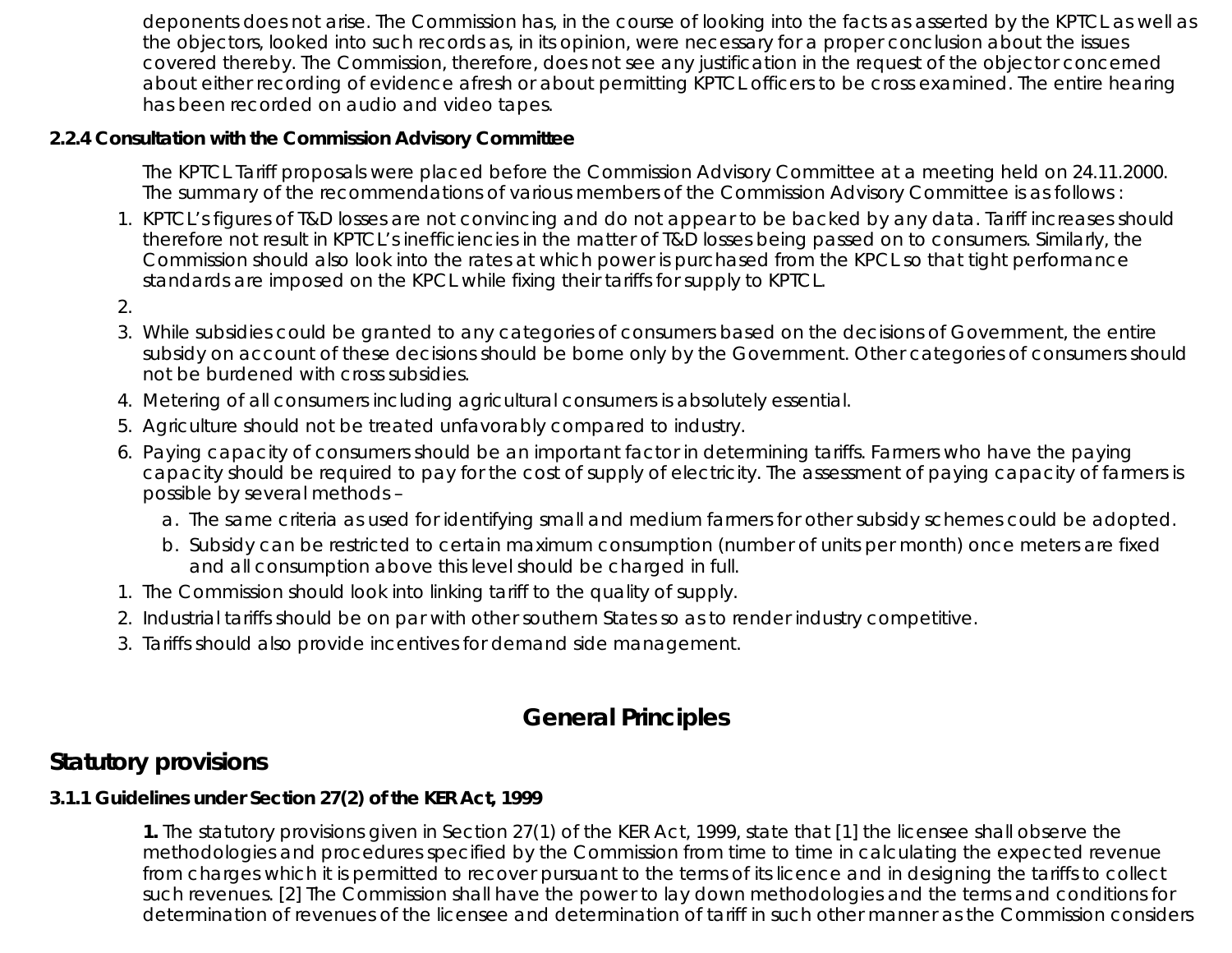appropriate and for doing so, the Commission shall be guided by the factors listed in Sub-Section (2) of Section 27.

**2.** Section 27(2)(b) of KER Act, 1999 states that in the case of Electricity Board or its successor entities the principles under Section 59 of the Electricity (Supply) Act, 1948, will apply. Sub-Section (5) of Section 13 of the KER Act lays down that upon the grant of licence to the KPTCL under Chapter VII of the Act, the KPTCL shall discharge such powers, duties and functions of the Board including those under the Indian Electricity Act, 1910, and the Electricity (Supply) Act, 1948, or the rules framed there under as may be specified in the licence, and it shall be the obligation of the KPTCL to undertake and duly discharge the powers, duties and functions so assigned. Sub-Section (1) of Section 14 of the Act provides for vesting the property, rights and liabilities of the KPTCL in the Government and Sub-Section (2) of the same Section provides for revesting any part of such property, rights and liabilities etc., in the KPTCL or any Generating Company or Companies in accordance with a transfer scheme. Accordingly, the Government of Karnataka have issued the Karnataka Electricity Reform (Transfer Scheme) Rules, 1999, with effect from 30th March, 2000. Under these Rules, the Transmission and Distribution undertakings of the erstwhile KEB have been transferred to the KPTCL. Sub-Rule (3) of Rule 5 of the said Rules provides that on such transfer, the KPTCL shall be responsible for all contracts, rights, deeds, schemes, bonds, agreements, arrangements or dealings and other instruments of whatever nature to which the Board was initially a party in the same manner as the Board was liable immediately before the effective date and the same shall be in force and effect against or in favour of the KPTCL and may be enforced effectively as if the KPTCL had been a party thereto instead of the Board.

**3.** These provisions in the Act and the Transfer Rules clearly show that KPTCL is indeed a successor entity of the Board and, as such, the Commission must be guided by Clause (b) of Sub-Section (2) of Section 27 of the Act. The Commission, therefore, informed KPTCL to this effect and KPTCL has also filed its proposals on the same basis.

#### **3.1.2 Section 59 of the Electricity (Supply) Act, 1948**

**1.** The general principles regarding the finances of Electricity Boards are given in Section 59 of the Electricity (Supply) Act, 1948. This Section states that the Board shall, after taking credit for any subvention from the State Government under Section 63, carry on its operation and adjust its tariff so as to ensure that the total revenues in any year of account shall, after meeting all expenses properly chargeable to revenues, including operating, maintenance and management expenses, taxes (if any) on income and profits, depreciation and interest payable on all debentures, bonds and loans, leave such surplus as is not less than 3 % or such higher percentage as the State Government may, by notification in the official gazette, specify in this behalf, of the value of the fixed assets of the Board in service at the beginning of such year. The value of fixed assets means the original cost of such fixed assets as reduced by the aggregate of the cumulative depreciation in respect of such assets calculated in accordance with the provisions of the Act and consumers contribution for service lines. The Government of Karnataka has not specified any higher percentage of surpluses for the purposes of Section 59 of the Electricity (Supply) Act.

**2.** On behalf of one of the objectors, M/s.Kudremukh Iron Ore Co. Ltd., (KIOCL), it was contended that –

- i. The procedure for determination of the ERC in terms of the 6<sup>th</sup> Schedule to the Electricity (Supply) Act, 1948, is substantially different from that under Section 59 of the same Act.
- ii. Section 59 is not applicable to the KPTCL as it is not a successor entity of the erstwhile KEB.
- iii. Even assuming that KPTCL is a successor entity of the KEB and that Section 59 would be applicable, the present proposal of the KPTCL should be rejected outright since there would subsist a large gap even after the proposed tariff revision and therefore the 3% return prescribed under the Act would not be achieved.
- **3.** As has been made clear in the above paragraphs, KPTCL is clearly a successor entity in law to the erstwhile KEB. As far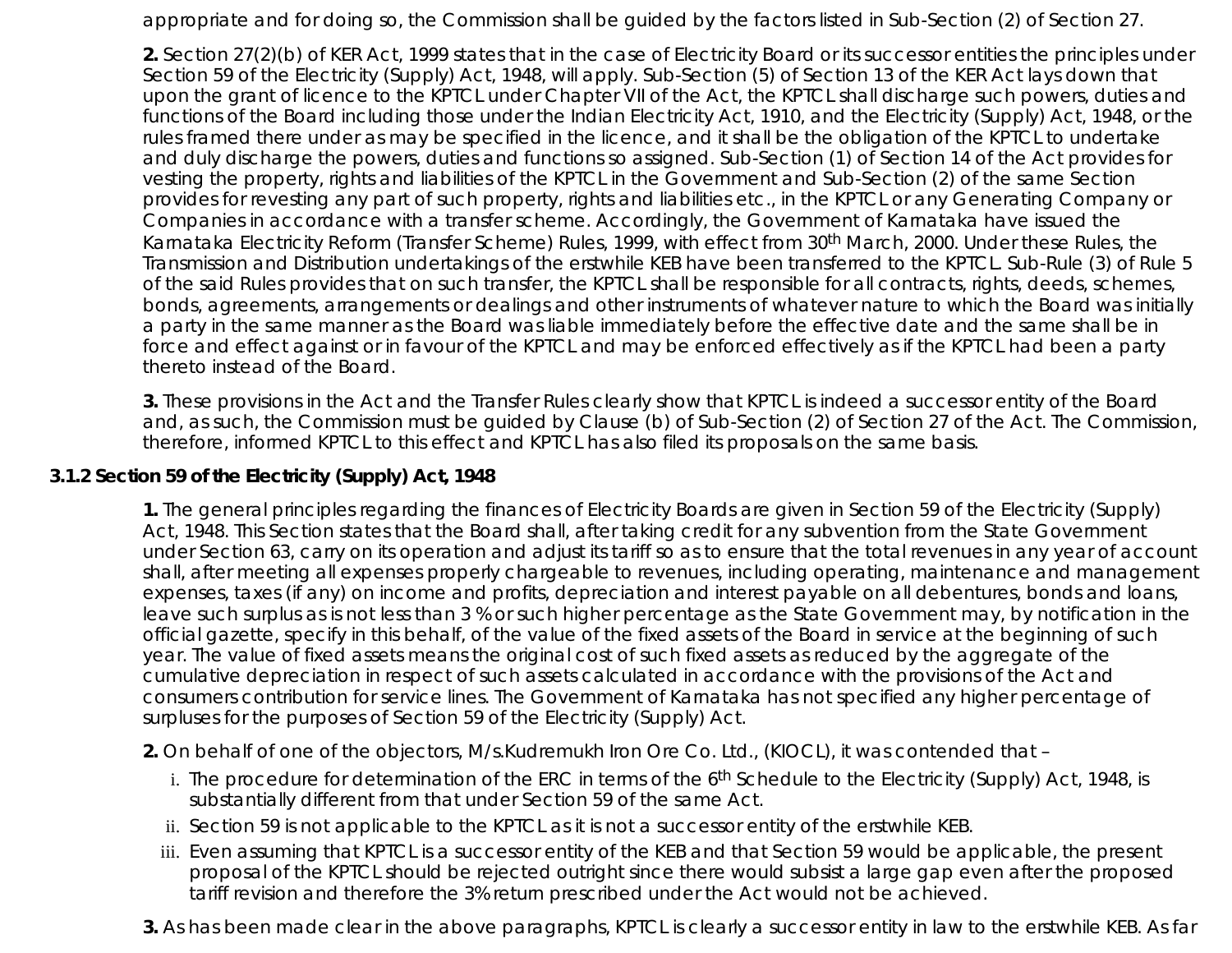as the need to compulsorily earn a 3% return on net fixed assets is concerned, the Commission notes that the various factors listed in Sub Section (2) of Section 27 of KER Act, 1999, are to be considered only as guidelines. That this is the correct construction of the said clauses is also evident from the fact that there could be several mismatches amongst various guidelines listed in Sub Section (2) and considering clause (b) as mandatory could lead to conflict with other clauses. Hence, what Sub Section (2) contemplates is, in the Commission's opinion, a judicious balancing of the various guidelines included in the said Sub Section so as to achieve the overall objectives of the Act. The Commission, therefore, does not find any substance in the argument of the KIOCL that the tariff proposal should be rejected outright as it does not disclose a 3% return even after the proposed tariff revision. As far as the point made by the KIOCL about there being a substantial difference between the 6th Schedule and Section 59 is concerned, the Commission feels that it does not need to go into this issue since the Commission has already clarified that sixth schedule would not apply.

#### **2. Tariff Determination - Conceptual Issues**

**3.2.1** The Commission has considered various methods of tariff determination and analysed their impact on the incentives they provide to improve the efficiency of the licensee and the financial health of the Electricity Sector. A brief discussion of these issues is given below:

#### **2. Rate of Return (ROR) Regulation, Performance Based Regulation (PBR) and Multi-Year Tariff Setting**

**1.** ROR regulation refers to a system of regulation where all the costs incurred by a utility, together with a reasonable return on its investment, are allowed to be passed through to consumers by means of tariffs. PBR, on the contrary, is a system of regulation where the tariff that can be charged is linked to some performance standards. The utility gets a higher return than normal if it can improve its actual performance beyond the standards; it earns a lower return if its actual performance is below these standards. In the case of ROR regulation, it is said that such an incentive to improve performance does not exist as the utility is assured of its return irrespective of its actual performance levels. On the contrary, it is said to provide an incentive for "gilt-plating" capital expenditure since it is assured of returns on whatever capital investment it makes.

**2.** The Commission believes that the differences between ROR regulation and PBR that are highlighted in literature do not have bearing on practical assessment of revenue requirement and tariff determination at least at this point of time in our country. The ideal type of ROR regulation that is described in literature does not exist in practice. No scheme of ROR regulation can be entirely free of some norms or standards subject to which alone the revenue requirements of utilities are allowed. In this sense, the provisions of the 6<sup>th</sup> Schedule also must be understood as a form of PBR only since even this talks of allowing only expenditure that is "properly incurred".

**3.** In the Commission's opinion the practical consequences of the differences between ROR regulation and PBR that are highlighted lie in-

- Whether there should be an annual review of the expenditure incurred by the licensee, its revenues and the rate of a. return earned thereby; and
- Whether there should be an ex post correction of tariffs to restrict the actual return earned by the licensee to what b. is judged "reasonable".

**4.** The Commission has looked at these two issues in considerable detail. The Commission notes that in the multi-year tariff setting model that has been used in England, a baseline level of expenses that need to be properly incurred for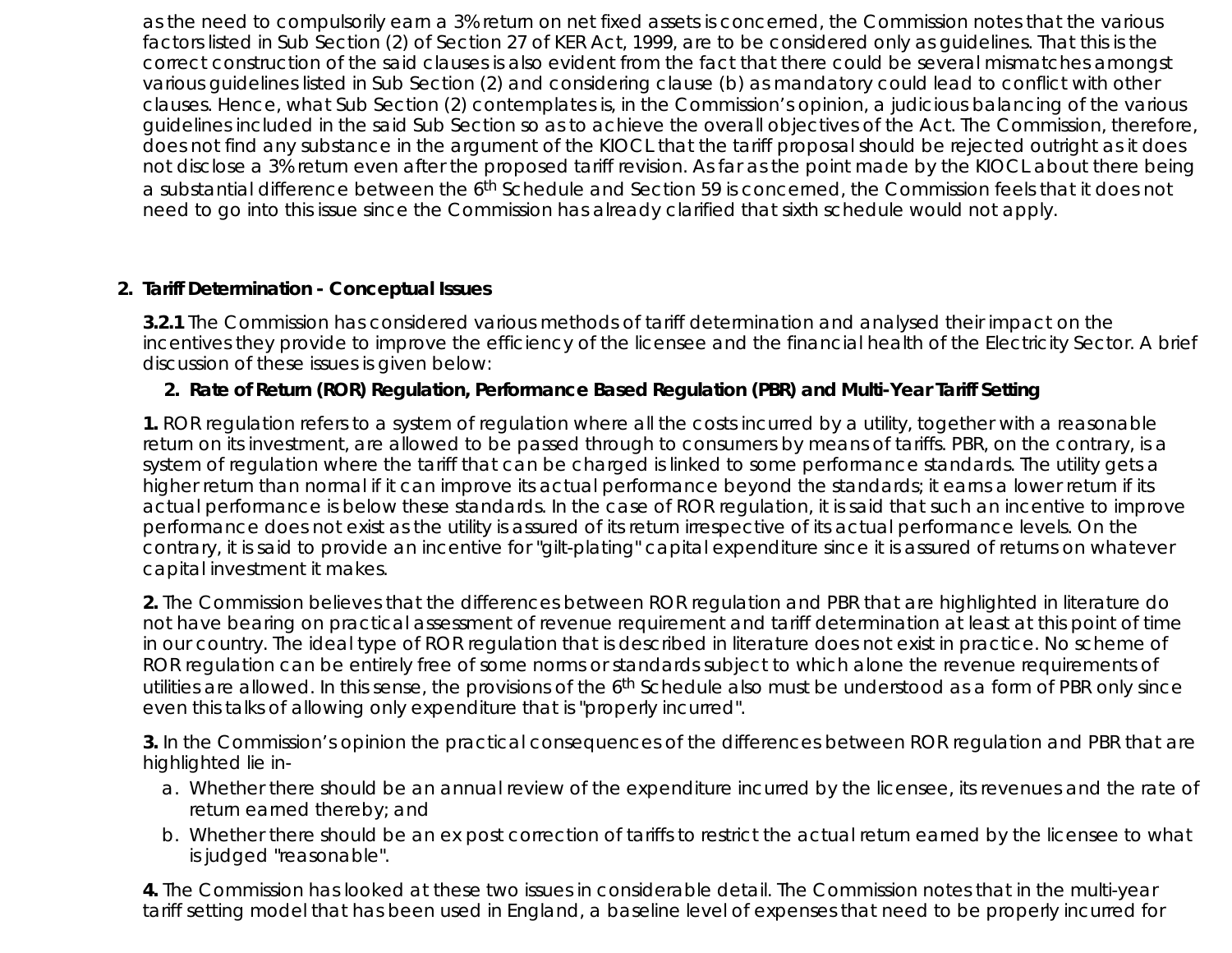delivering electricity is first established and some estimate of the requirements of expenditure, including of capital expenditure, for the tariff period is then made. The Utility is thereafter allowed to adjust its tariffs annually on the basis of some index of inflation and as reduced by a productivity improvement factor. This annual change in tariffs does not require any further approval from the Regulator. The tariffs are reset at the end of each tariff period in such a way as to pass on the efficiency gains achieved during that period through to the Customers in the next succeeding tariff period. There are two advantages that are said to arise from such a method:

- 1. Regulatory overheads in terms of the time and energy and staff resources that are spent both by the Regulator and by the Utility on an annual review of expenditure are reduced.
- 2. Since the utility has the scope for retaining gains in efficiency until the next tariff revision, this method has the merit of providing strong incentives for improvements in efficiency and also for reducing any tendency there may be to avoid passing on such information to the Regulator.

**5.** In the KPTCL's case, the Commission is of the opinion that multi year tariff setting is not advisable at the present juncture for the following reasons :

- i. Base line data is either not available at all or is completely unreliable. The Regulator and the Utility will have to work closely and intensively for quite some time more before acceptable standards of data availability are achieved. Annual reviews and continuous interaction between the Regulator and the Utility and continuous monitoring will be required for some more time to come. The overheads on this exercise are, however productive, in terms of improving the quality of the database.
- ii. The Commission has also not yet set up the standards that are necessary to operate a formula based tariff revision system. This would require instituting a number of detailed studies.
- Given Karnataka's Hydro-Thermal Mix and the significant volatility in hydro power availability that is possible, multi-year iii. tariff setting on the basis of automatic adjustments according to a set formula would be difficult.
- iv. Karnataka also faces the prospect of additional capacity coming in at substantially higher costs than the current average cost of supply. As explained in some of the earlier paragraphs, there is as yet no clarity about several aspects of the additions to capacity that are likely. A formula that will cover all these contingencies appears difficult.
- As explained above, the Commission will be adopting norms for assessing the prudence or otherwise of expenditure. In v. this process certain minimum standards of efficiency will have to be achieved by the licensee. The Commission is conscious of the fact that this approach penalizes inefficiency compared to the norms but does not provide any incentive for improving efficiency beyond the norms. However, in the light of what has been explained above, the Commission is of the opinion that this is the best that can be attempted in the circumstances.

**6.** At the same time the Commission is aware of the advantages that a multi-year tariff setting methodology can provide to investors looking at the Distribution Sector in Karnataka as a potential investment option. The Commission will therefore be examining this issue in greater detail in order to balance the requirements of private players for greater certainty regarding their cash flows with the practical requirements of the present situation. At the same time, the Commission believes that the issue of Annual vs. Multi year tariff setting is only one of several issues that have a bearing on the financial health of the Sector and its attractiveness to private sector investors. In the Commission's opinion even more important than this are issues of how soon categories of consumers who are currently subsidized can be brought out of the subsidy net.

#### **Historical Costs and Long Run Marginal Costs (LRMC) 2.**

Economic theory advocates the use of LRMC for tariff determination in order to ensure that the prices thus set are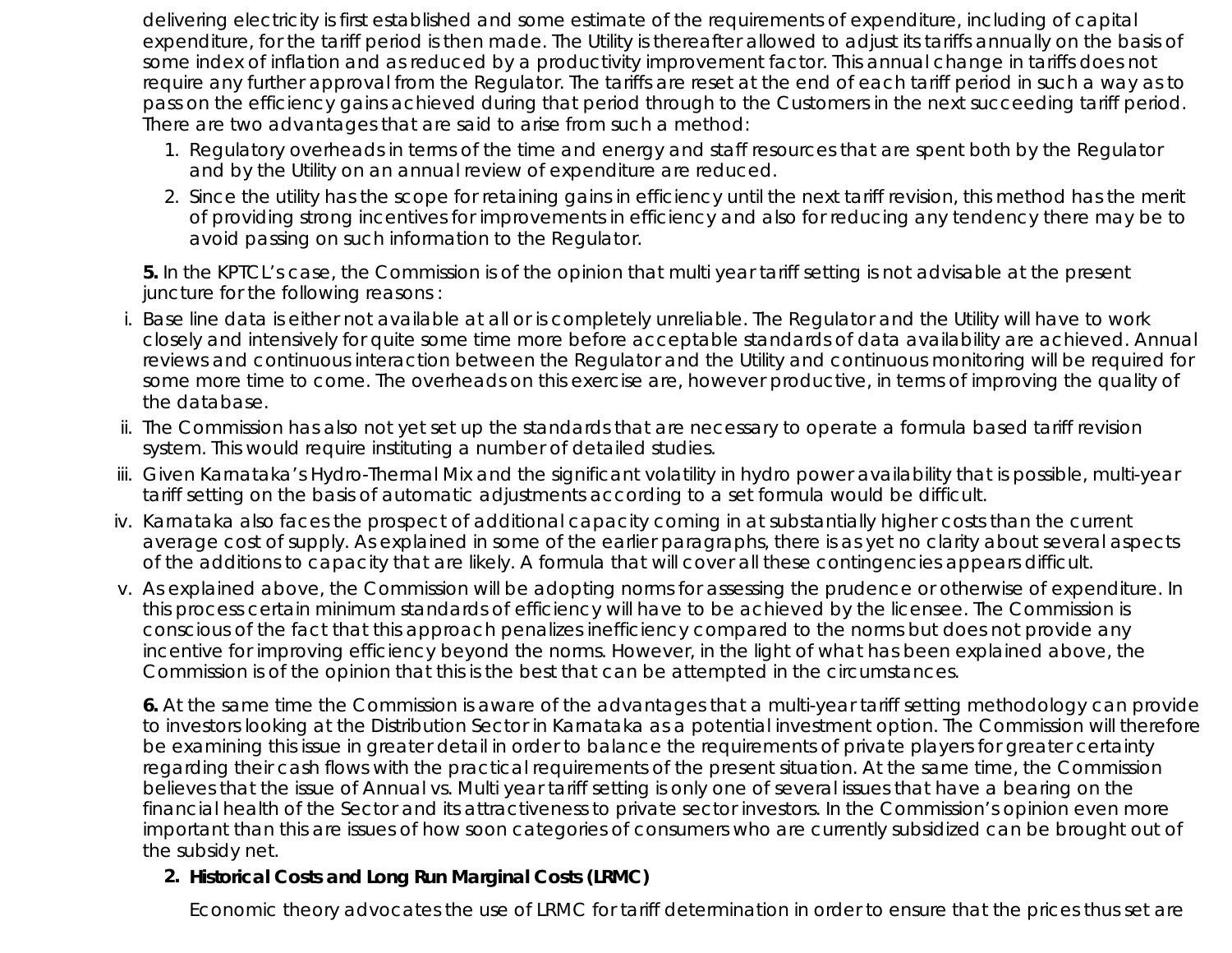in conformity with requirements of economic efficiency. However, in a situation where there is not yet adequate clarity about how capacity is going to be added in the system, the Commission feels that historical cost based tariff setting would be the most appropriate method to follow. This opinion of the Commission is also reinforced by the fact that where there are several categories of consumers who are currently paying less than even the historically determined cost of supply, switching over to the LRMC principle for tariffs would cause such a sharp tariff shock as to be impractical.

#### **3. Cost of service**

**1.** Clause (c) of sub section (2) of Section 27 of KER Act says that one of the guidelines for the Commission is that the tariff should progressively reflect the *cost of supply* (emphasis added) of electricity at an adequate and improving level of efficiency.

**2.** The Commission notes that one of the basic principles that has been widely accepted in electricity sector regulation is that the tariffs for various categories of customers should be, as far as can be practicable, equal to the costs imposed by that category of customers on the system in order to supply them the electricity demanded by them. This is what is currently understood as *cost of service.* The methods advocated for computing the cost of service require that the cost of service be computed first by functionalisation of assets and expenditure, that is identifying assets and expenditure relatable to each of the functions of generation, transmission and distribution that are involved in the supply of electricity. As a second step, all these assets and expenditure are also required to be classified into the three categories of demand related, energy related and customer related assets and expenditure. While the allocation of energy related and customer related assets and expenditure amongst various customer classes is relatively easy, the allocation of demand related charges amongst customer classes is a more difficult exercise. This requires data regarding the demand pattern of various classes of customers at various times of the day and across the seasons in a year. Computation of cost of service would also require the Commission to take into account the present situation of power supply to the rural areas of the State being officially shut down for six hours each day. While allocating capacity related costs of generation and transmission to various categories of customers, this restriction placed on rural consumers would have to be taken into account. A further complexity is introduced into the situation by the present arrangements relating to power purchase cost. All power purchased by the KPTCL from the KPCL is on the basis of a single composite rate applied on the units purchased. As far as the Central Generating Stations are concerned, a fixed charge and a variable charge have indeed been identified. However, at present the fixed charge is also levied as if it were a variable charge. Computation of capacity related costs at present would, therefore, have to make a number of assumptions. The Commission notes that the Availability Based Tariff (ABT) order made by the Central Electricity Regulatory Commission (CERC) provides for switching over to a regular two-part tariff. Similarly, the KPCL has recently placed its tariff revision application before the Commission and has requested the Commission to fix a two-part tariff. As and when the revised tariff pattern is implemented, the computation of demand related charges would be facilitated.

**3.** Though the Commission had included a proforma for providing the details of embedded cost of service relatable to various classes of consumers (Form D 27). KPTCL in its filing has not been able to supply this information in the manner required. Form D-27 gives information about embedded cost of service at LT and HT levels. This is based on a total T&D loss of 36.5% of gross energy input. Of this, the HT loss shown works out to 20.96% while the LT loss works out to 15.54%. This is not corroborated by other data available with the Commission and is prima facie incorrect. It is therefore, not possible to accept even the voltage level-wise cost of supply furnished by the KPTCL.

**4.** The Commission, therefore, has not been able to proceed in the direction of estimating the cost of service for various customer classes in order to use the same as a basis for tariff determination. The Commission will be issuing directions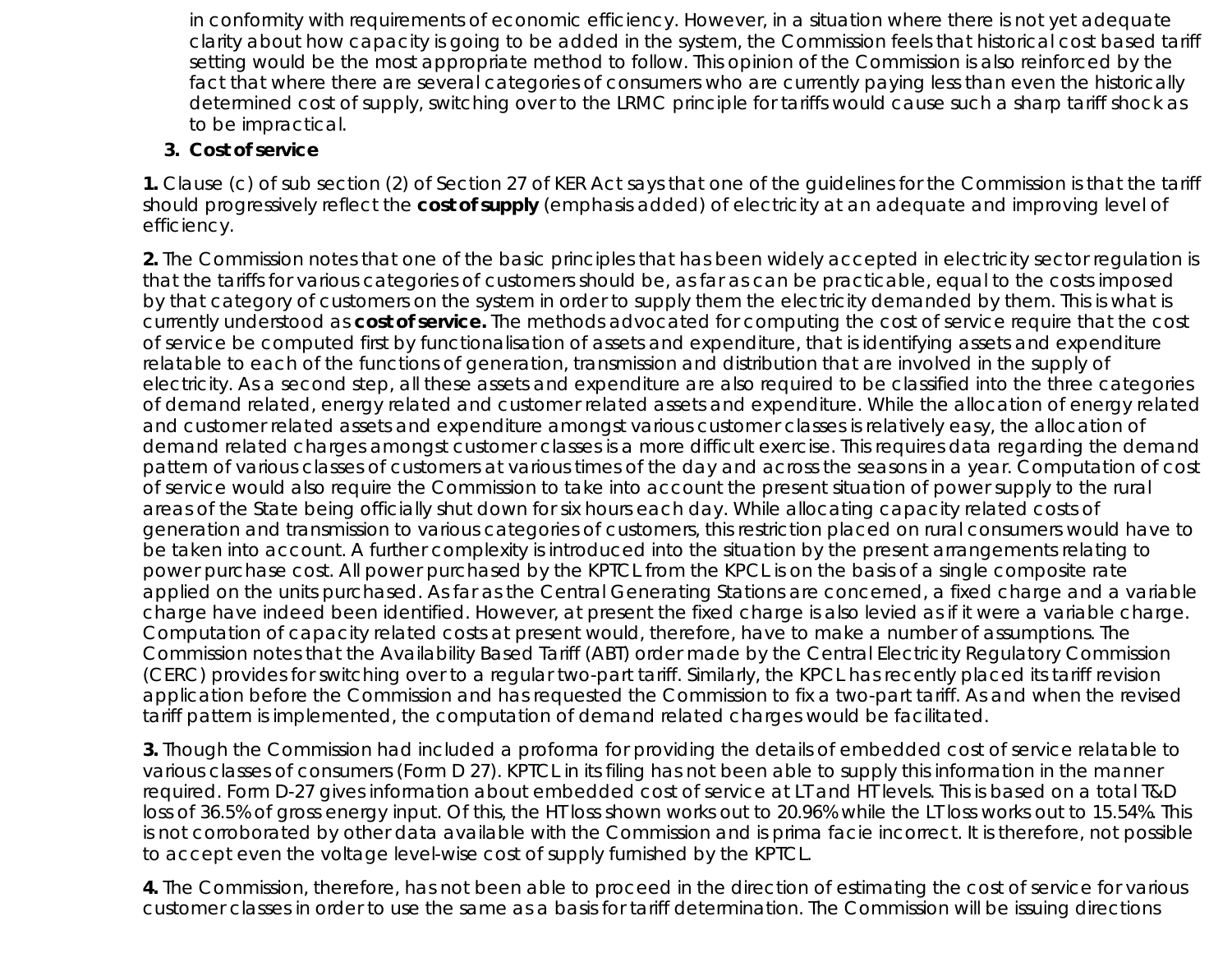separately to the KPTCL on conducting a full-fledged cost of service study and will also issue necessary guidelines about how the study is to be carried out. These studies will have to be carried out and completed well in advance of the next tariff filing. However, for the purpose of the present order, the Commission has based its rate structure on the average cost of supply of electricity as obtained by dividing the aggregate revenue requirement by the total quantum of power expected to be sold in the year 2000-01.

### **3.2.5 Fixed charges and energy charges**

**1.** As explained above in the section relating to cost of service, the total cost incurred in the system can be divided into three categories i.e., demand related, energy related and customer related. While the demand related and customer related charges are invariable with reference to energy consumption, energy related charges are directly proportional to the quantum of power consumption. Rational tariffs would require that to the extent that there are fixed charges in the system that are to be incurred irrespective of whether any energy is consumed at all or not and are invariable with reference to the quantum of energy consumption, customers are also required to pay a certain fixed charge every month which does not depend upon the energy consumed by them. As has been noted in the section on cost of service, there are certain difficulties involved in estimating the total fixed charges in the KPTCL system at the moment. Nevertheless, certain clearly identified elements of fixed charges are included in the revenue requirement. These are related to items such as employee cost, repairs and maintenance cost, administrative and general expenses, depreciation, interest and financial charges as well as the rate of return required to be earned. The total of even these amounts as estimated for the year 2000-01 is Rs. 1752 crores. The fixed capacity related charges pertaining to power procurement are as yet not clearly identified. Even ignoring these amounts for the time being, it is clear that an amount of Rs.1,752 crores needs to be recovered from the consumers by way of a fixed component in the tariff.

**2.** Several objectors have raised a number of important points relating to levy of fixed charges in the tariff. The various objections of the consumers can be broadly classified as follows:-

- i. Fixed charges for domestic consumers were first introduced in the 1980's purely as a temporary measure. However this has been continued ever since and has now become a permanent feature. This should now be removed since it was intended to be a temporary measure for raising funds for the then KEB.
- ii. Even assuming that fixed charges are to be collected from consumers, this should be kept at the same level only and not increased. Objectors have stated that having once serviced the connection and having provided the meter etc. for that connection, there are no further fixed charges that are incurred by the licensee and therefore there should be no periodical increase.
- iii. Some objectors have contended that the fixed charges in the tariff should be changed into a minimum charge in the sense that once energy consumption crosses a certain minimum level, the fixed charges should be absorbed in the variable charge. Some other objectors have also contended that the fixed charge in the tariff should be operated in a manner similar to the rental charges by the Telephones Department and that, corresponding to the fixed charge, a certain number of units of consumption should be given free.

iv. Some objectors have contended that the objective sought to be achieved by levy of fixed charges can as well be accomplished by a levy of a minimum charge.

**3.** The Commission has carefully considered all these objections. The Commission is of the opinion that these objections have been raised mainly because the KPTCL has not clarified to its consumers the exact nature of the cost that the fixed charges are designed to recover. In the tariff filing for the year 2000-01 the total amount that the KPTCL expects to recover by way of fixed charges in the tariff is Rs. 782.57 crores (prior to revision). Compared to even the amount of Rs.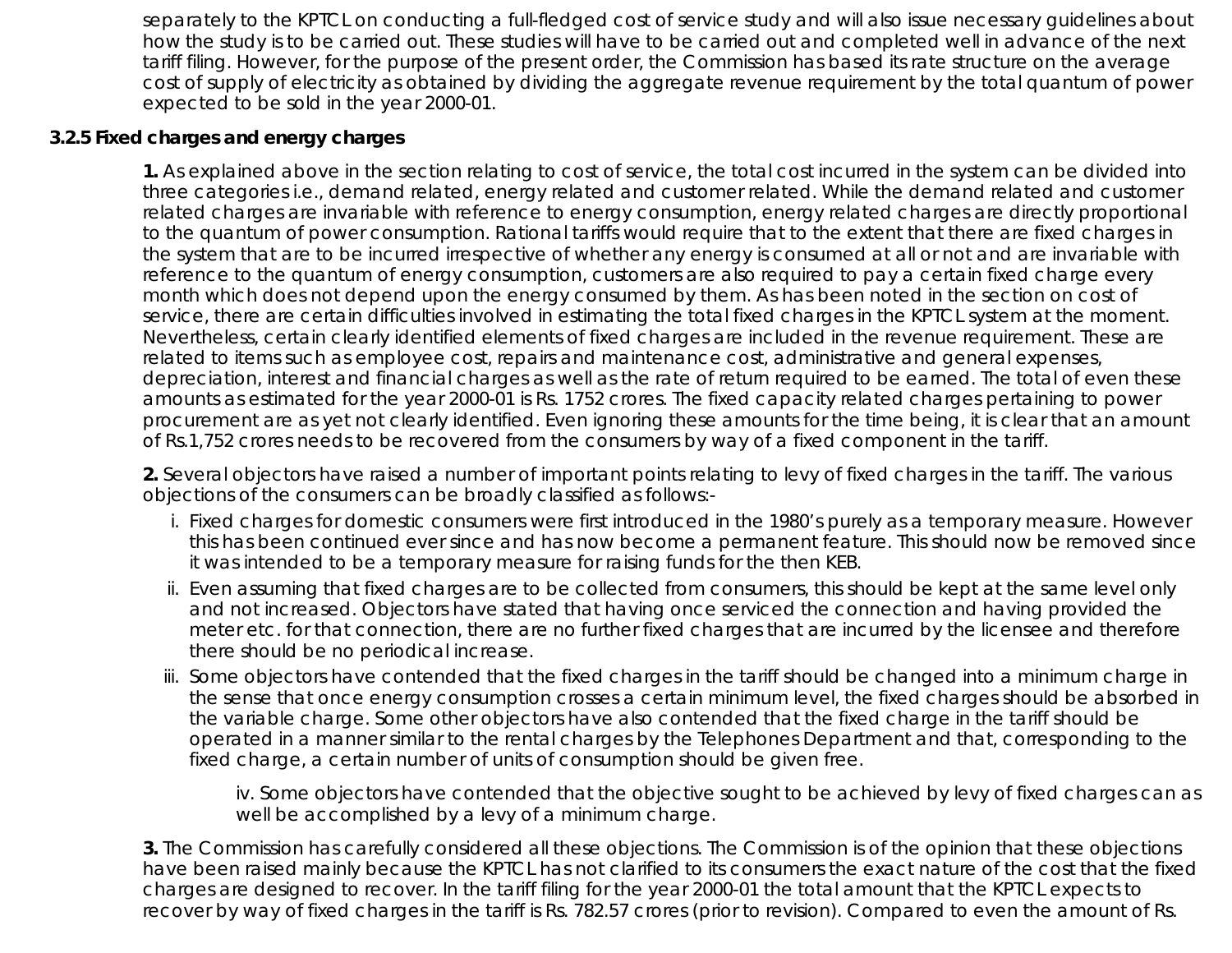1752 crores (excluding the capacity related cost of power purchased) that needs to be recovered, this amounts to a recovery of fixed cost though the fixed part of the tariff of only 45 per cent. In the light of the explanation given in the above paragraphs it is clear that the objections of many consumers would not stand once the concept of fixed charges as explained above is understood.

**4.** As far as the levy of minimum charges in such a manner as to accomplish the objective sought to be achieved by the levy of fixed charges is concerned, it is clear that this objection is based upon an incorrect appreciation of the said objective. As explained above, fixed charges, by definition, are invariant with reference to consumption. It is not as if the fixed charges payable by the licensee are in turn of the nature of minimum charges in that they get absorbed in the variable charges once a certain level of consumption is achieved. Levying the entire charges payable by a consumer purely as a variable charge would penalize customers with a high load factor while at the same time affording undue benefits to customers with a very low load factor. The levy of a fixed charge will also pave the way for a time-of-day usage tariff that will provide the right kind of signals for demand side management. The Commission is, therefore, not able to accept this argument.

**5.** There are some disadvantages in recovering the fixed cost entirely through the fixed part of the tariff. One issue is that once the utility is assured of recovery of its fixed cost completely irrespective of whether it sells any energy or not to a consumer, this could possibly lead to a neglect of customer service. The Commission has given its attention to this issue and has concluded that it would be appropriate if the tariff were progressively modified so as to eventually recover about two-thirds of the total fixed cost in the system through a fixed component in the tariff. Until this level is reached there would be a progressive increase in the fixed component of the tariff over the years with such reductions in the energy charge as may be required.

#### **3.2.6 Cross subsidies**

**1.** The Commission recognizes that quantification of the subsidy provided to any category of consumers would be, strictly speaking, dependent upon the cost of service to the consumer computed in the manner explained in the preceding section. Clause (a) of sub section (5) of Section 27 of the Act prohibits showing of any undue preference to any consumer of electricity. However, differentiation according to, inter alia, paying capacity of categories of consumers and the need for cross subsidization has been permitted.

**2.** In the absence of cost of service calculations, the Commission has attempted to obtain a broad picture of the cross subsidization pattern by comparison of existing average tariffs for various customer classes with the overall average cost of supply. This comparison indicates that the following categories presently pay less than the cost of supply.

| Category                          | Group                         |
|-----------------------------------|-------------------------------|
| $LT-1(a)$                         | Bhagya Jyothi, Kuteera Jyothi |
| $LT-1(b)$                         | Domestic lighting             |
| $LT-2(a)$                         | AEH                           |
| $LT-4(a)(i)$ and<br>$LT-4(a)(ii)$ | <b>IP Sets</b>                |

#### **Table 10 : Subsidized categories:**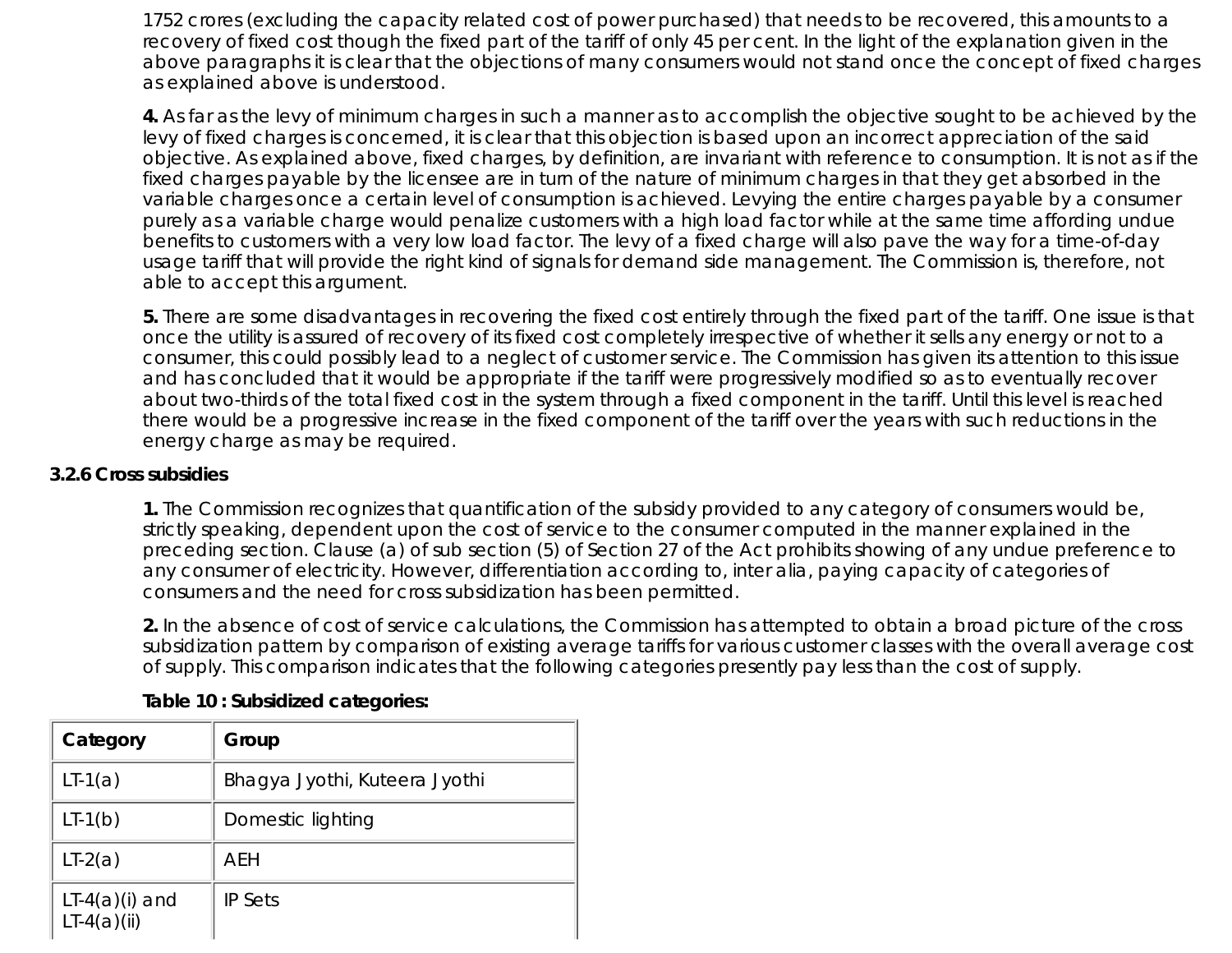| $LT-4(b)$ | LT Water supply and Sewerage<br>Pumping |
|-----------|-----------------------------------------|
| LT-6      | Public Lighting                         |
| $HT-3$    | Irrigation                              |
| $HT-4$    | HT Bulk supply                          |

**3.** The following categories currently pay more than the average cost of supply:

#### **Table 11 : Subsidizing categories**

| Category  | Group                         |
|-----------|-------------------------------|
| $LT-3$    | <b>Commercial Lighting</b>    |
| $LT-5$    | LT Industrial                 |
| $HT-2(a)$ | <b>HT</b> Industrial          |
| $HT-2(b)$ | <b>HT Commercial</b>          |
| $HT-6$    | Railway Traction              |
| $HT - 7$  | <b>Residential Apartments</b> |

#### **4. Paying Capacity**

The Commission notes that it is necessary to understand the phrase "paying capacity of category of consumers and need for cross subsidisation" clearly in order to use it as a guide in the process of actual tariff determination. The Commission has to ensure the financial health of entities in the electricity sector. As per clause (a) of Sub-Section (1) of Section 11, this is based on the consideration that the Supply and Distribution of Electricity cannot be maintained unless the charges for electricity supplied are adequately levied and duly collected. This means that the overall operations of a licensee must be viable. Any supply to any category of consumers below cost must be compensated by levying a higher than cost tariff for some other category, i.e., by a cross subsidy. In the Commission's opinion, levying a tariff at the cost of service represents the rule; higher or lower tariffs represent an exception. The overall scheme of the Act requires that this exception to the rule be as limited as possible. This approach to reading the provisions of the Act is supported also, in the Commission's opinion, by sound principles of economics. Given the present distortions in the tariff structure and the need to avoid tariff shocks, it would be quite some time, say around five years, before tariffs in general reflect the cost of service. While considering "paying capacity" of any category of consumers who claim that they cannot afford to pay the cost of service, the Commission is of the opinion that it should consider only situations where even the basic minimum usage of electricity for domestic consumption is beyond the economic capacity of a certain category of consumers. The Commission does not think that the interpretation of this phrase should be extended to cover situations where, for example, a specific industry contends that the rate being charged to it is such as to so push up its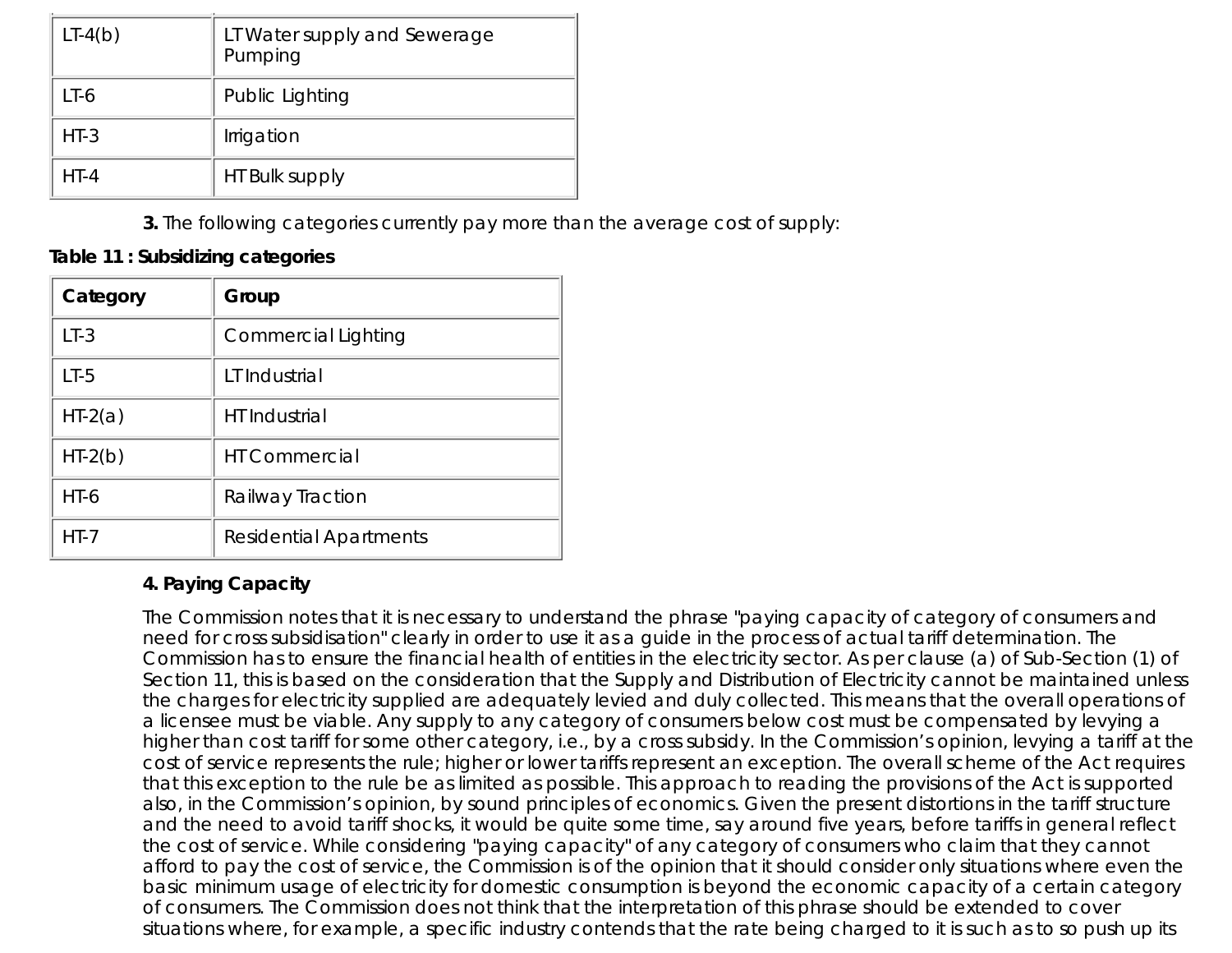costs so much as to render its products uncompetitive. The Commission has received several objections along these lines from industrial consumers. The thrust of the Commission's efforts in regulation is towards supplying power at the least cost. Having ensured power supply at the least cost, the Commission cannot go into the economics of production and cost composition of any specific industries or categories of consumers in order to decide whether the tariff applicable to them would be within their paying capacity except to the limited extent explained above. In the Commission's view, any other reading of the provisions of the Act would be entirely unacceptable.

**5.** The Commission notes that KPTCL has not carried out any survey to obtain data about the paying capacity of consumers. In this context, there is no other material also before the Commission to definitely assert either that subsidies are currently being extended to categories of consumers who have the paying capacity to bear the full cost of service or that categories of consumers who do not have the capacity to do so are being required to pay more than the average cost of supply to cross subsidise other sections. Nevertheless, the Commission has to take a view on this issue to ensure that the tariff determination by the Commission does not cause patent injustice to consumers who lack the capacity to pay. This has to be done on the basis of certain broad rules of thumb at this stage purely as an interim measure pending the carrying out of detailed studies by the Commission on paying capacity and obtaining information on a regular basis about consumption patterns of various classes of consumers.

#### **6. Lifeline Concept**

The Commission notes that, in several tariff categories, there are a large number of consumers who consume fairly small quantities of electricity. For instance, in the LT 1(b) i.e., Domestic Lighting category, the Commission notes that the average consumption per installation per month for the year 1999-00 was only 26 units. A further break up of this number in terms of various Divisions of the KPTCL in the State showed a range from 14 units per installation per month, in Madhugiri Division, the lowest in the State, to 59 units per installation per month, in Mangalore Division the highest in the State. Of the total number of 47 Divisions in the State, 14 Divisions were reported to have average consumption of 20 units per month or less. The Commission notes that where averages are at this level, there is a strong likelihood of a substantial number of consumers consuming at levels between 50% and 100% of the average. In this connection, the Commission notes that the KPTCL's database in the matter of slab wise consumption by various categories of consumers is woefully inadequate. This is unacceptable especially when the KPTCL has been operating for several years differential energy rates for consumption in various slabs. In fact, the estimates initially given by KPTCL in the filings for slab wise consumption were found to be obviously inaccurate when they were scrutinized during the validation session and had to be revised.

**7.** The Commission is of the opinion that a consumption level of 30 units per month in the case of domestic installations is what is required for minimum convenience. The Commission therefore has fixed this consumption level as the level up to which what is popularly known as a "lifeline" rate will apply. Any consumer whose consumption crosses this level will have to pay the cost of service in due course. The Commission recognizes that electricity is not a commodity that can be used without some capital investment. The presumption, therefore, is that a consumer who utilizes more than 30 units per month has the necessary capital to procure the equipments needed to utilize the electricity and should therefore be considered as one who is able to pay for the full cost of service. The charging of lifeline rates up to a consumption level of 30 units per month will, therefore, in the Commission's opinion, work out to be a self targeting mechanism. This opinion of the Commission is supported by the very low average levels of consumption in the LT 1(b) category to which reference has been made in preceding paras. Going by this data, it can easily be seen that even the level of 30 units per month would cover a very large percentage of domestic lighting installations. It is only these consumers who can be considered as being really poor and in need of subsidy on the basis of paying capacity. Extension of any subsidy to those who consume more than 30 units a month would lead to injustice to other consumers who have to pay the cross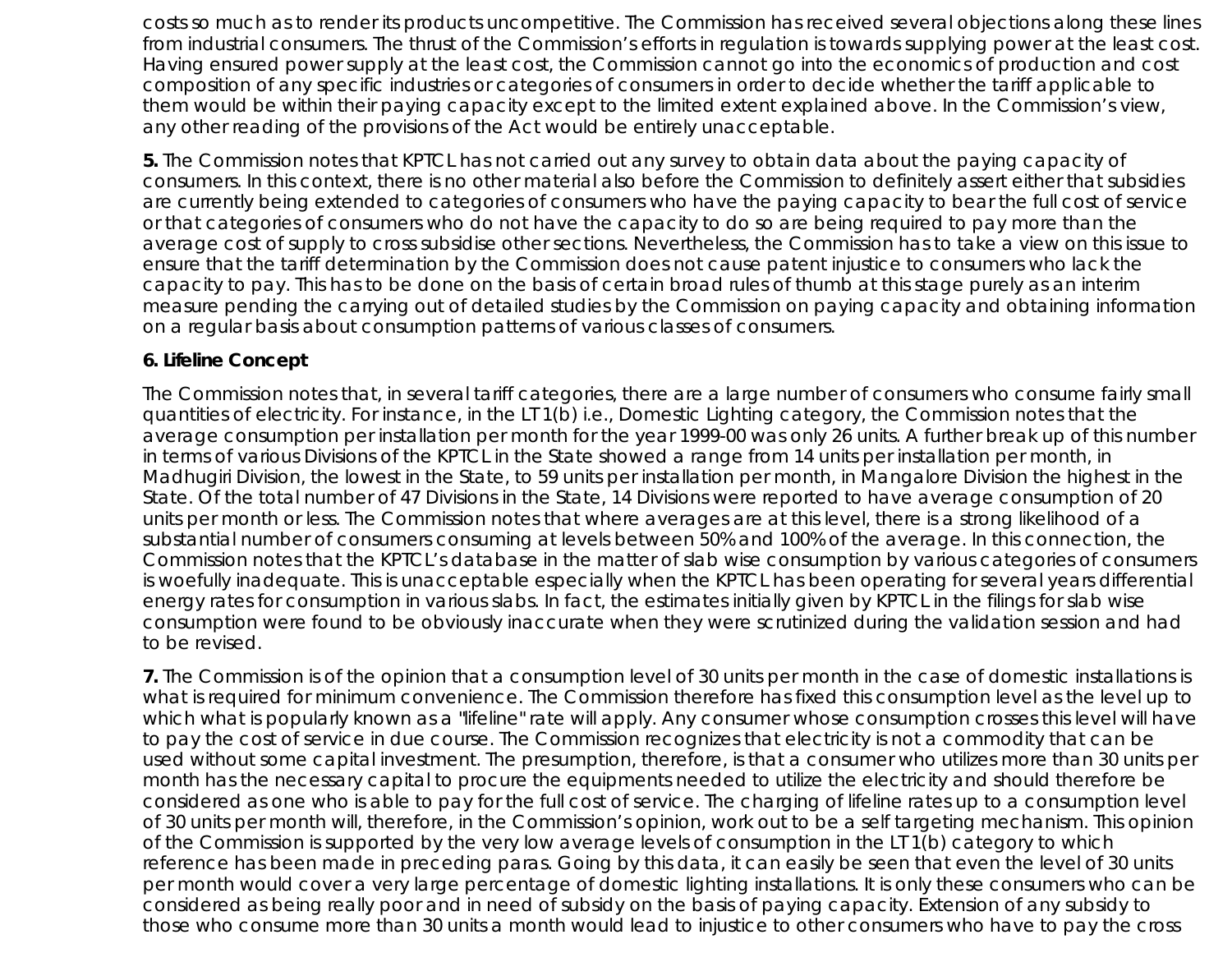subsidy and also to the financial ill-health of the utility. The category of Domestic and AEH consumers who consume more than 30 units per month are much better organized and vocal than those consuming less than this level. However, this does not serve to substantiate any case they may have to paying less than the cost of service.

**8.** Having decided on the consumption level of 30 units per month as the level below which "lifeline" rates shall apply, the Commission has to look at the extent to which these rates should be subsidized by other categories of consumers. At present, Commercial and industrial consumers subsidise other categories of consumers. The concept of paying capacity should not, in the Commission's opinion, be used as the basis for deciding how much of cross subsidy can be extracted from these categories of consumers. For one, such a tariff policy has largely contributed to the present situation where many industrial consumers have switched over to captive generation. Secondly, the basic principle of tariff determination is one of bringing the tariff in line with the cost of service. In this sense, the tariff should not be determined by considerations of the benefit, actual or potential, that the user of electricity derives from such use. Thirdly, the Commission also has noticed that there are a substantial number of tiny and small consumers in the Commercial and Industrial categories who could not, by objective standards, be considered as possessing the capacity to cross subsidize other consumers. For example the average connected load under the LT 3 category for the State is 0.51 KWs. This covers a wide range from 0.109 KWs in the Pandavapura Division to 1.053 KWs in the Bangalore East Division. In terms of consumption per installation per month the range is from as low as 15 units per month in Tiptur Division to around 65 units per month in Hubli Division. It is thus clear that excluding the Bangalore Metropolitan Area and perhaps some of the larger cities and towns, the average consumption under the LT 3 category is very low. At a consumption level of 20 units per month, a customer under the LT 3 category would be paying an average rate of Rs.7.90 per unit. The Commission feels that this kind of a tariff structure that results in such high rates per unit of energy consumed is an aberration that needs to be corrected. The high level of fixed charges for commercial (LT3) consumers also leads to a regressive tariff structure under which consumers with a higher consumption pay a lower rate per unit compared to those consuming lesser quantities. The Commission has noted a similar situation in the LT5 category where more than 84% of the total number of connections are less than 10 HP connected load. The average connected load of these installations of less than 10 HP connected load is 4.35 HP. This average probably covers several installations which are well below this number. In fact, the Commission feels that considerable injustice would be caused to such small consumers if they were to be charged tariffs to support cross subsidies. Considering all the above factors, the Commission is of the opinion that even "lifeline" rates should be so designed as to recover at least 75% of the average cost of supply. As things stand at present, it is not possible to estimate the number of consumers who would be consuming less than 30 units per month and for how many years. However, given our level of economic development, the subsidy arising out of giving a "lifeline" rate as explained above may continue for quite some time to come. As far as small commercial consumers consuming upto 30 units per month and small industrial consumers with connected load of up to 5 HP are concerned, the Commission is of the opinion that they should be charged tariffs that cover only the average cost of supply and that they should not be required to contribute towards cross subsidizing other consumers. Through this Order the Commission has initiated a move in this direction.

#### **9. Subsidy and Stand of the Government**

In the hearings conducted by the Commission and in the objections received from consumers the Commission has noticed the following points being made by several objectors:

- Whenever any category of consumers is to be subsidized the entire burden of such subsidy should be borne by the 1. Government. No part of the subsidy should be recovered by cross subsidy from other consumers.
- 2. There was a strong opinion voiced by the urban consumers that the burden of subsidy in respect of agricultural tariffs is being shifted to urban domestic consumers and that this should be avoided. The Public Affairs Centre (PAC), Bangalore,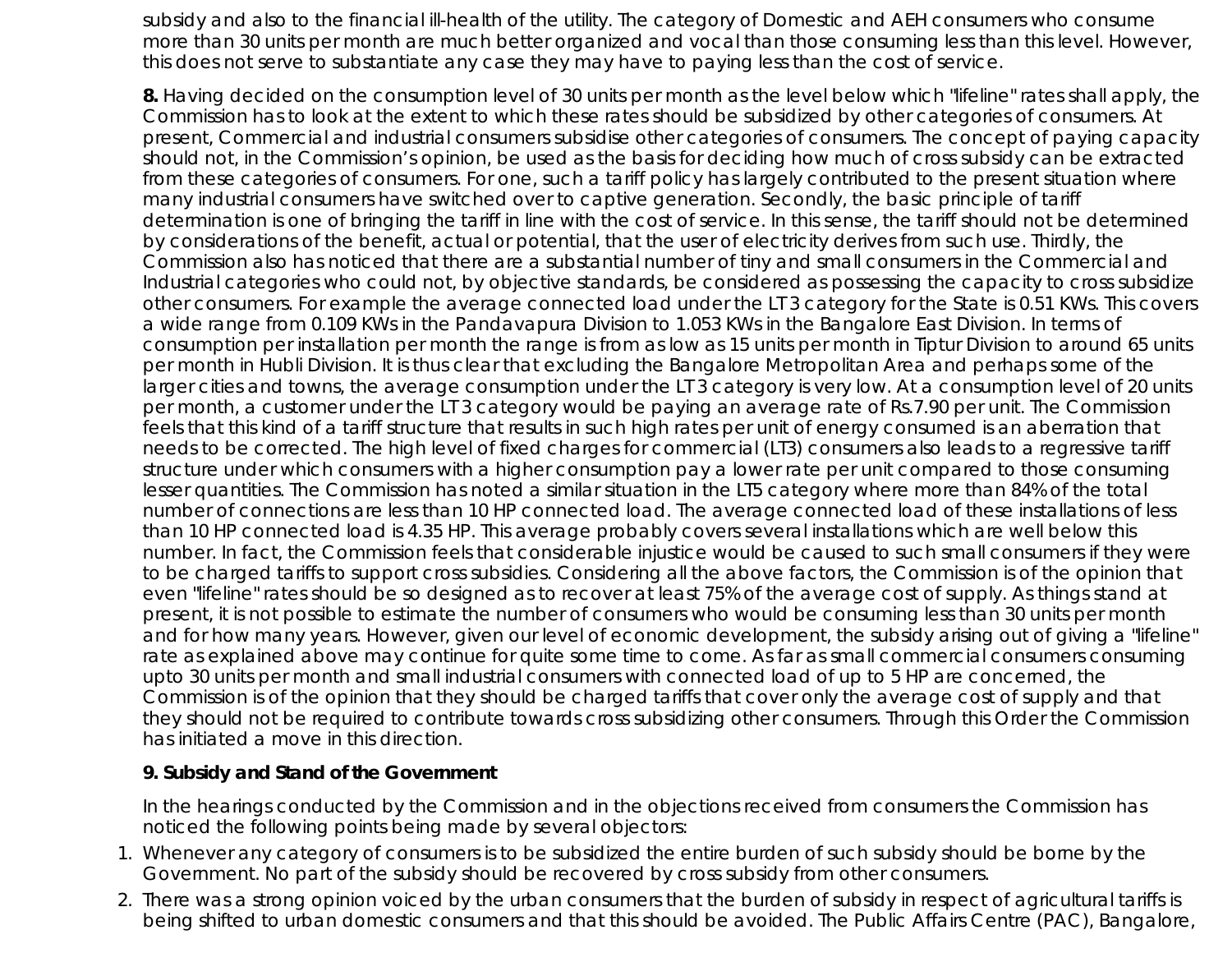for instance has stated that, till recently industry used to cross subsidize farmers and that this option is now being closed due to the decline in industrial consumption of power. The PAC has concluded (rather incorrectly as will be seen from Tables 10 and 11 above) that the burden of agricultural subsidy is borne solely by the domestic consumers of electricity. The PAC feels that if state policy requires such large subsidies to the agriculture sector, the cost should be borne by the State Budget and not by other users of electricity who have no option but to depend on KPTCL, a monopoly undertaking.

**10.** The Commission has considered these objections. It is quite clear that there is a very incorrect appreciation amongst many consumers about the extent of subsidies provided to various categories and about those categories that actually cross subsidize others. As can be readily made out from the above discussion, it is not only agricultural consumers or rural Bhagya Jyothi consumers who are the beneficiaries of subsidy. Domestic consumers as well as AEH consumers are also substantial beneficiaries of subsidies. A rural-urban divide in terms of beneficiaries of, and contributors to, subsidies respectively is also not based on facts. A majority of AEH connections are in urban areas and domestic connections in urban areas also, on an average, consume more energy than those in rural areas. The quality of supply in urban areas is also better than in rural areas. On the contrary, there are a large number of LT3 and LT 5 connections in the rural areas as well and these categories also contribute to providing cross subsidies. The Commission has therefore tried to rationalize the entire scheme of subsidies and to bring it more closely in alignment with paying capacity than at present.

**11.** As far as the issue of Government of Karnataka bearing the entire burden of subsides is concerned, the Commission notes that till the year 1999-2000, the KEB has been making up its accounts in such a manner as to show the stipulated minimum return of 3% on its net fixed assets by recording the gap in revenues as subsidy receivable from the State Government. The Government has also been releasing amounts of subsidy periodically. The outstanding subsidy due from the Government as on 31.3.2000 as per the KEB's Annual Accounts was Rs. 538 Crores. In the budget for the year 2000-01 the State Government has provided for Rural Electrification subsidy of Rs.878.62 Crores. The Commission has written to Government (vide its Letter No B/04/0/1105 dated 13.10.2000) enquiring whether the practice followed earlier by the KEB of showing the entire amount needed to earn the return of 3% as subsidy receivable from the Government would be valid for the year 2000-01 or not. The Commission has not received any responses from the Government of Karnataka in writing. However, the Principal Secretary, Department of Energy, Government of Karnataka, who was heard by the Commission on 8.12.2000, stated that the Government had yet to work out a plan to bridge the gap. He explained that Government was earlier providing subsidies only to meet the revenue deficit of the KEB and not specifically identifying subsidies with categories of consumers. He stated that Government would decide on subsidies to be given to individual categories of consumers after the Commission had determined tariffs for such categories on a cost plus basis. He added that while the Government recognized that moving to tariffs on a cost plus basis straight away would be difficult, and that while KPTCL itself had recognized this situation in the tariffs proposed by it to the Commission for approval, Government's objective was to phase out subsidies completely and make KPTCL stand on its legs in due course. He also clarified that one of the objectives that Government would pursue is the reduction of cross subsidies.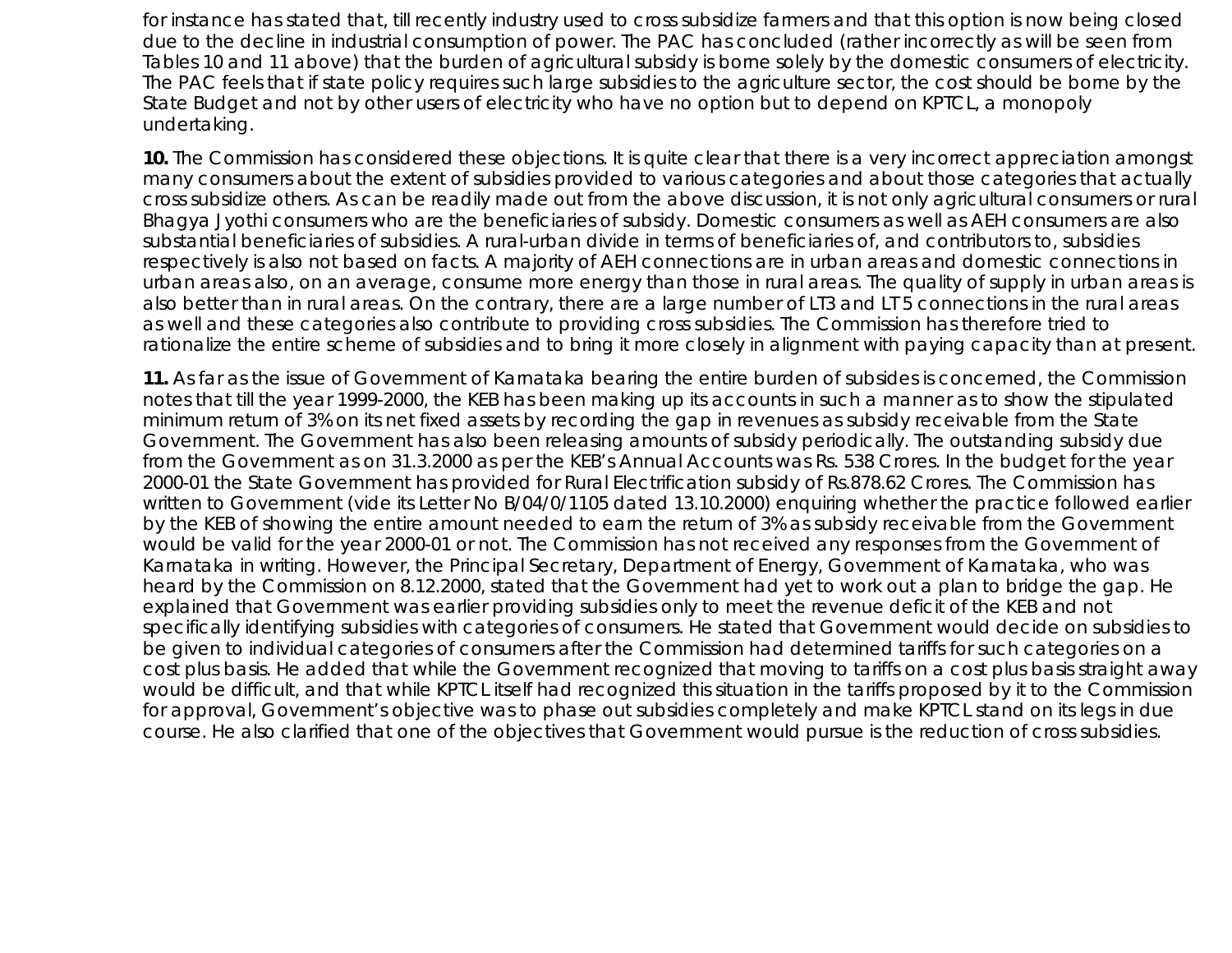# **ERC Analysis**

#### **Aggregate Requirement**

**1.** In accordance with Section 27 of KER Act, 1999, KPTCL in its capacity as licensee has filed the expected revenue from the existing charges for the year 2000-01 with the Commission for approval. The details of the expected revenue from charges are given below in brief:

**Table 12 : Revenue Requirement (Expenditure) for financial year 2000-01**

(Rs. Crores)

| SI <sub>No</sub> | Item                          | Total    |
|------------------|-------------------------------|----------|
|                  | Purchase of Power             | 4254     |
| 2                | <b>Employee Cost</b>          | 876      |
| 3                | Operation &<br>Maintenance    | 142      |
| 4                | Interest & Finance<br>charges | 500      |
| 5                | Depreciation                  | 299      |
| $\overline{7}$   | <b>Other Expenses</b>         | 20       |
| 8                | Expenses capitalized          | $(-) 85$ |
| 9                | Total (net) Expenditure       | 6006     |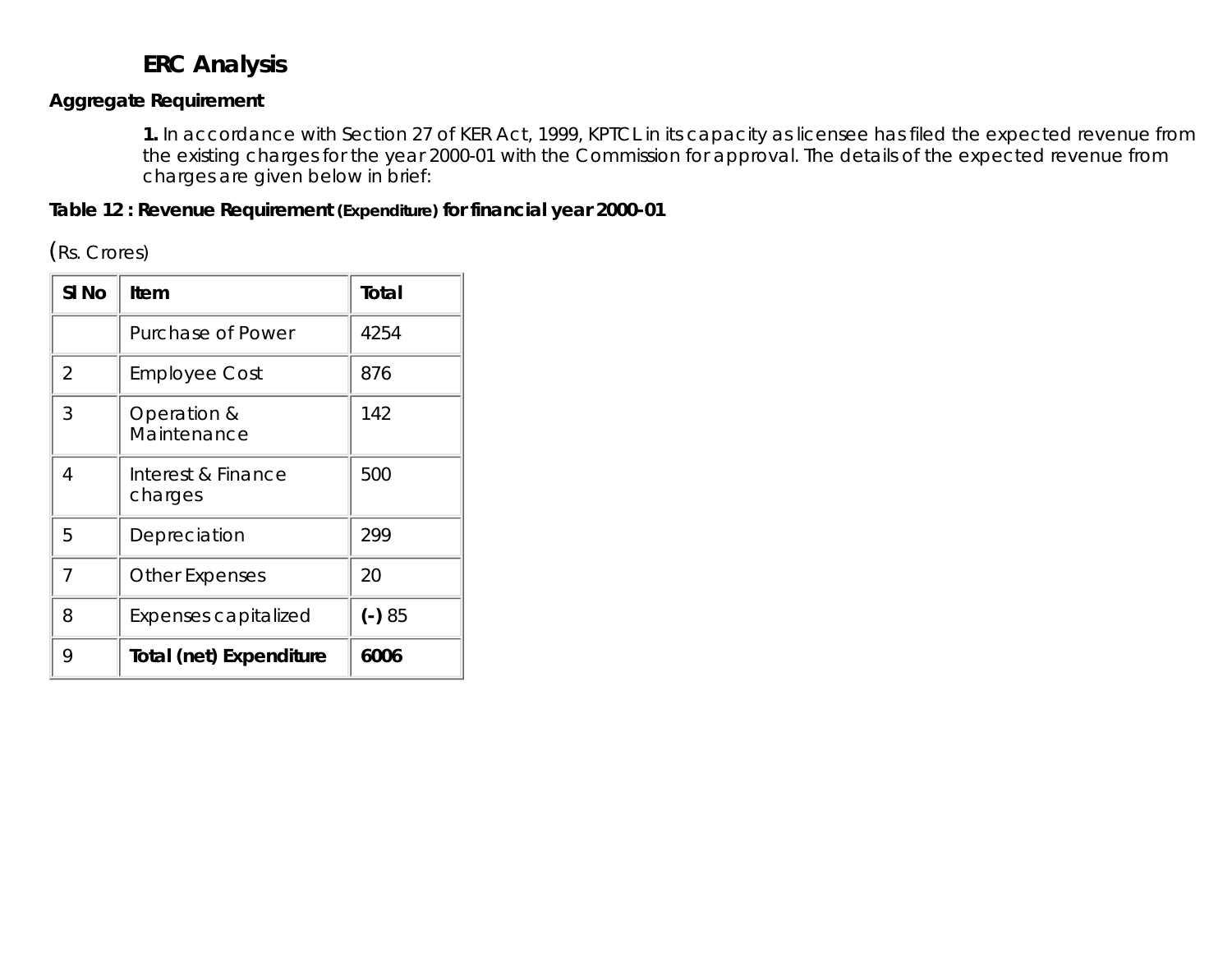# **ERC Analysis**

# **Cost of Power Purchase 2.**

The details contained in the cost of power purchase are analyzed below :

# **1. Sales Forecast:**

**1.** The details of power purchase indicate that the total energy to be purchased for the year 2000-01 is 28,619 million units (MUs). The projected sales are 18180 MUs with a T&D loss of 36.5 %. The energy input into the system during the year 1999-2000 was 26,117 MUs and the estimated T&D loss was 38 %. The projected energy input of 28,619 MUs for the year 2000-01 indicates a growth of 9.58 % over the previous year.

**2.** The KPTCL has not been carrying out a rigorous sales forecast in the past. This might have been because of a situation of persistent shortages in the overall supply compared to demand. The focus has, therefore, been on estimating the likely availability of power from all sources and then curtailing supply to match availability. However, this approach does not appear to be appropriate for the current year. In 2000-01, the Commission expects, on the basis of the actual trends observed so far, that availability of power would not be the binding constraint on sales.

**3.** The following figures give the total energy input into the system from April 1 to November 30 in each of the years 1999-2000 and 2000-01.

| Year      | <b>Total energy input</b><br>(MU) |
|-----------|-----------------------------------|
| 1999 2000 | 16319                             |
| 2000-01   | 16903                             |
| Growth %  | 3.58%                             |

**Table 13 : Energy input from April 1 to November 30**

**4.** If the projected overall growth for 2000-01 over 1999-00 of 9.58% were to be realized, it would require a growth of 19.61% in the figures of Dec. 2000-Mar. 2001 over the corresponding period of the previous year, which seems a very unlikely scenario, given the actual growth trends for the same periods observed in past years.

**5.** The Commission recognizes the uncertainty in sales forecasting caused by lack of reliable data relating to agricultural consumption. As far as other categories of consumers are concerned, the Commission notes that KPTCL's forecasts are based on simple average annual growth rates over the period 1995-96 to 1999-2000. The Commission has calculated the Compounded Annual Growth Rates (CAGR) over the previous 10 years of both the numbers of installations and the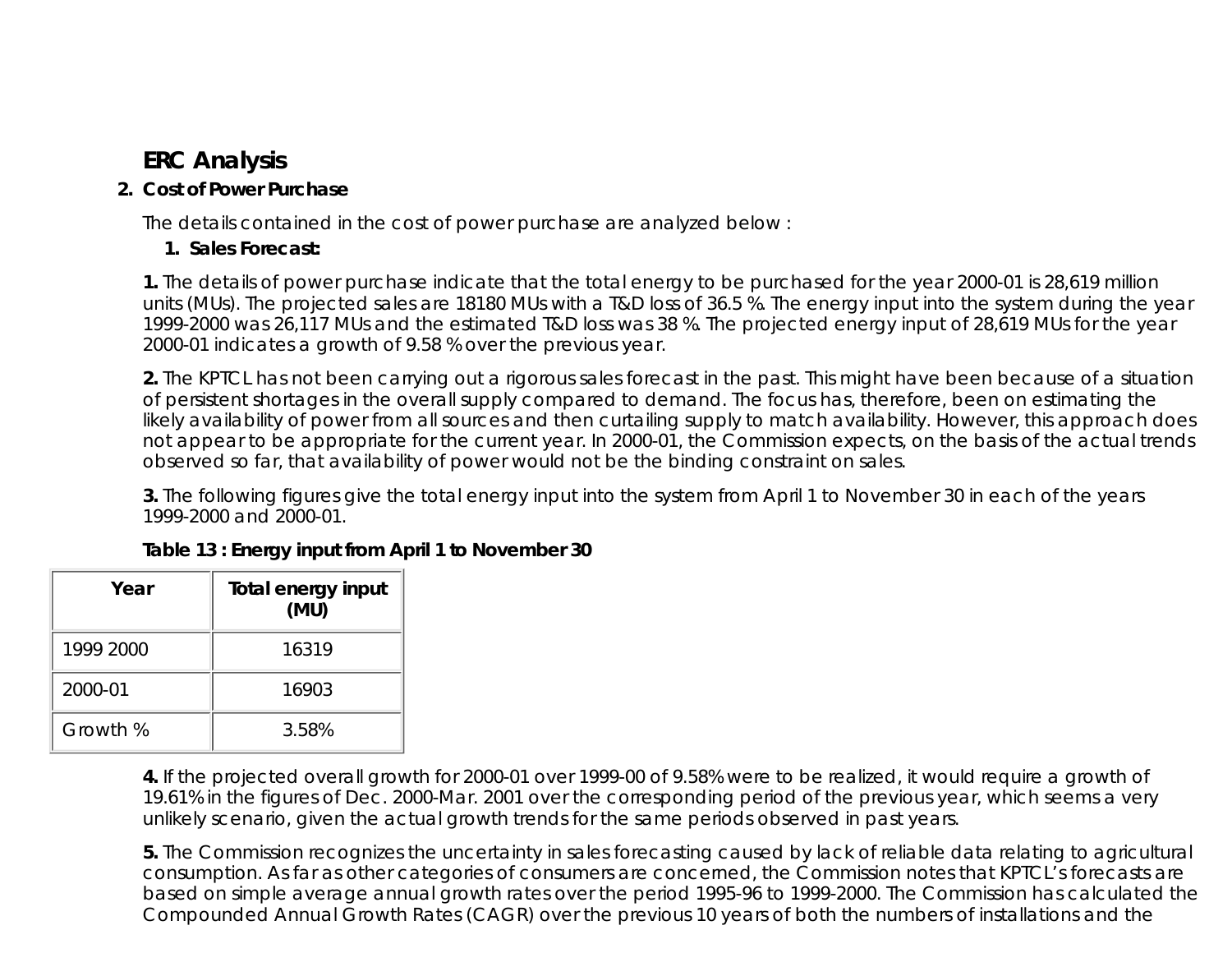average consumption per installation in each of the metered consumer categories. Applying the CAGRs to 1999-2000 figures for all consumer categories other than HT Industries, IP Sets and other unmetered installations and using KPTCL's estimates for these three latter groups, the Commission concludes that the sales forecasts filed by the KPTCL are about 500-600 MUs over-estimated. However, in view of the large segment of unmetered consumption as well as the quantum of commercial losses, sales forecasting that proceeds by aggregating forecasts of individual consumer categories may not produce realistic estimates. The one statistic relating to the system that is known with certainity is the total energy input into the system. KPTCL has now revised their input projection to 27197 MUs, a growth of 4.1% over 1999-2000 (vide Lr.No./ KPTCL / B36 / 5705 / C / 2000-01 / 1754-55 dated18.11.2000). This growth is in line with the actuals from April to November 2000. The Commission has, therefore, accepted this number. Having fixed the total input into the system the Commission has proceeded to estimate sales under various categories of consumers as described in the succeeding sections.

#### **2. Forecast of IP Set Consumption**

**1.** The Licensee charges a flat (HP based) rate for IP sets below 10 HP capacity. Though IP sets serviced after 1.1.97 are said to have been serviced only with meters, no data on meter readings on these pump sets has been furnished by KPTCL. The Licensee was required by the Commission (vide Letter No.B/04/0/1282 dated 11-11-2000) to furnish data on such meter readings. KPTCL in their reply (vide No KPTCL/B-36/5705/C/2000-01/1692-94 dated 15-11-2000) stated that they have to collect the details from various divisions and the same will be furnished to the Commission as early as possible. However, KPTCL has not furnished the details to date. In this situation, the Commission presumes that the licensee does not have the data. Objections have been filed relating to the inability of KPTCL to furnish even this data. While the Commission agrees that this represents a very unsatisfactory state of affairs, the Commission has had to take a realistic view of the entire situation. It would not be practical for the Commission to insist on setting right all the numerous deficiencies in the statistical data base of the KPTCL before taking up its ERC and Tariff filings for consideration. In the absence of this information, the Commission has had to use other data for the estimates.

**2.** The energy consumption of IP sets forms a significant portion of total energy consumption in the State. The ERC and Tariff filings are based on an estimated total consumption of 7361 MUs (or 25.72% of total energy input of 28619 MUs) by IP sets. The average number of IP sets of 10 HP or less taken into account by KPTCL is 11,80,037. This number has been used for the calculation of estimated consumption.

**3.** KPTCL has based their estimate on an IP set consumption of 6223 units per annum per IP set. KPTCL has arrived at this number from the data obtained by metering the secondary side of some distribution transformers in the State feeding predominantly IP sets. The total number of such sampling points in the State in the year 1999-2000 was 1215 and the IP sets connected to these was 12,504. As the consumption of IP sets is a vital input for computation of T&D losses, the Commission, vide its Letter No. KERC/Procedure dated 10.1.2000 had directed the KPTCL to ensure that at least two metering points per section (1606 metering points in 803 rural sections) should be metered by March 2000 in order to improve the coverage of the sample. While the Commission does not have any official confirmation from the KPTCL about the implementation of these guidelines, returns received for the first quarter of 2000-01 show that the number of sampling points have been increased from 1215 to 1671 and also the number of IP sets monitored have been increased from 12,504 to 17,395. The Commission had also found during inspection of one of the Divisions that single-phase meters have been used on the transformers instead of 3 phase meters exposing lack of application of mind and absence of monitoring by KPTCL. Upon the Commission's directions, KPTCL has taken up a programme for replacement of the single phase meters by 3 phase meters.

**4.** There are several problems that arise in the estimation of IP set consumption using data from these sampling points. The Commission has been wrestling with this issue ever since its inception. The major problems that arise in this connection are discussed below: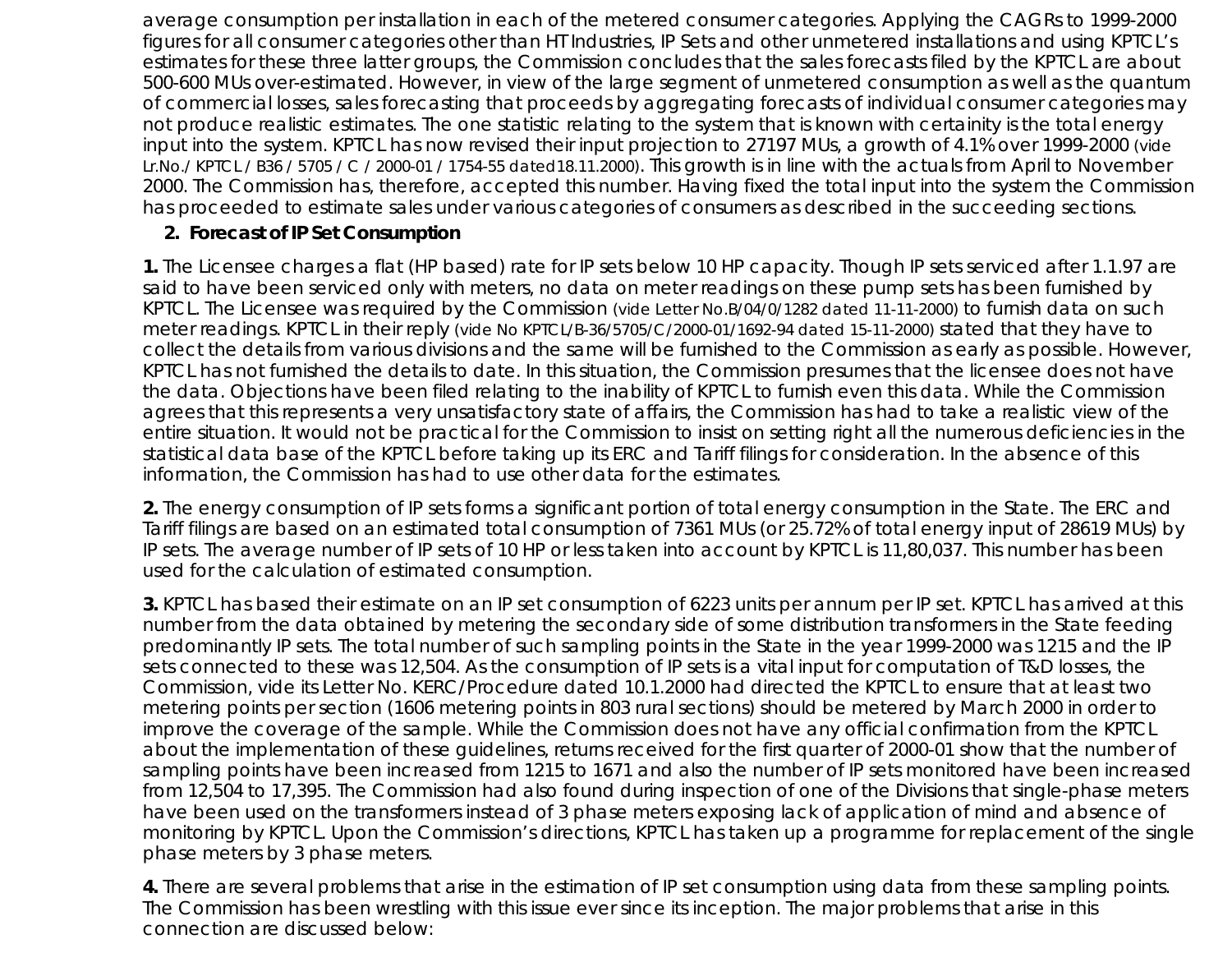#### **i. Calculation of average consumption per IP Set** –

This calculation is rendered unsatisfactory because of a substantial number of readings not being available. Besides, KPTCL does not have comprehensive and realistic data on the number of functioning IP sets under each transformer center. The Commission has come across independent studies that indicate a substantial number of non-functioning or defunct IP sets, both open as well as bore wells. During the hearing of objection petitions by the Commission, the representatives of the Akhila Karnataka Bayaluseeme IP set Balakedarara Sangha also made the same point. Moreover, the KPTCL does not have any data on the extent of non-IP set load connected on the monitored feeders feeding IP sets. An analysis of the transformer center-wise readings generated by the KPTCL was done by International Energy Initiative (IEI), an expert body working in this area. This study reported that the data seem to indicate considerable non-IP set loads in some of these feeders. The Commission therefore required KPTCL (vide its letter No T/01/DT/DDD/0/1316 Dated 16.11.2000) to conduct a quick census of the loads covered by each sample Distribution Transformer Centre (DTC). However, till the date of this order, the Commission has not received comprehensive response from the KPTCL in this regard.

#### **ii. Open well and Bore well Numbers:**

KPTCL has worked out a simple average of IP set consumption without identifying the averages for open wells and bore wells. The data available also does not permit the Commission to come up with any reliable estimates of the consumption of each of these categories. However, some figures in the sample data indicate that the consumption of IP sets attached to open wells is much lower than those on bore wells.

#### **iii. Distribution line losses below the meters**:

The total consumption recorded by the sample meters includes not only the consumption of IP sets and other loads being fed by the transformers in question, but also includes distribution losses. In their initial filing, KPTCL had taken the distribution losses below the DTC meters at 10%. During the validation sessions, the Commission desired to know from KPTCL the basis of this estimate of 10%. Subsequently, the KPTCL reduced this number to 7.98% in their revised filings. The Commission feels that this estimate of 7.98% was arrived at as the difference between the IP set consumption (at the DTC metered level) of 6763 units per annum as reported by the Director (Research) of KPTCL and the average consumption per IP set per year of 6223 units as furnished in the tariff filing. The Commission subsequently requested KPTCL to furnish the calculations leading up to the figure of 7.98%. These calculations were not readily provided and some sample calculations submitted later indicated varying figures of loss very different from 7.98%. The Commission had also obtained some sample data relating to these losses from its Technical Consultants M/s.MECON. This data seems to indicate that the distribution losses below the meters would be approximately 4 % to 5% only.

#### **iv. The number of IP Sets:**

The total number of IP sets of 10 HP or less as on 1.4.2000 is reported to be 11,62,537. The number of un-authorised IP sets has been roughly estimated. While figures of even 1.5 lakhs have been mentioned, the response to the facility given recently for regularizing the unauthorized IP sets has been much lower than this number.

**5.** The Commission has also noted that KPTCL has been arbitrary in its reporting of IP set consumption. For the year 1999-2000, average consumption per IP set was 6763 units per year as per the report of the Director (Research). However, for the calculation of the total IP set consumption for the year 1999-2000, a lower figure of 5400 units per year has been used. This number is said to have been arrived at by obtaining the details from the Zonal Chief Engineers.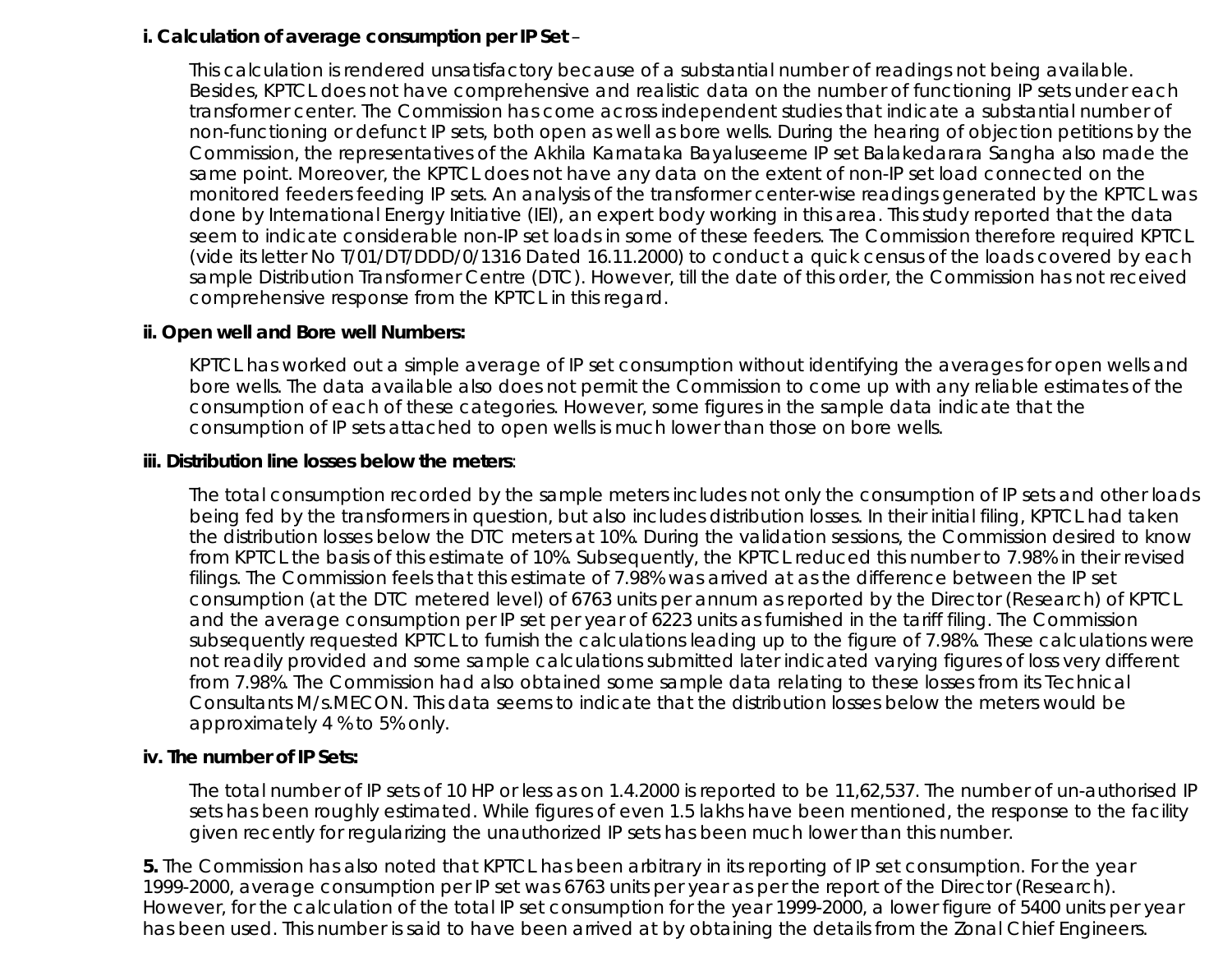However, KPTCL has not furnished any such data to the Commission. The Commission's request for providing the supporting information has also not been responded to.

**6.** As mentioned earlier, the coverage of sample points has been substantially increased for the year 2000-01. The Commission has received sample IP set meter readings for the period April to September 2000. This data has been tabulated along with the corresponding figures for the same period in 1999-2000 and is shown in the following table (the figures do not exclude distribution line losses) :

**Table – 14 : Assessment per IP set in Units**

| SI.No. Year |                                                               | Apr   May   Jun |  | Jul | Aug | Sep |
|-------------|---------------------------------------------------------------|-----------------|--|-----|-----|-----|
|             | 1999-00   594.28   484.13   457.12   517.17   581.85   546.82 |                 |  |     |     |     |
|             | 2000-01 713.46 599.83 441.81 517.78 556.28 490.29             |                 |  |     |     |     |

**Table – 15 : Assessment of total IP consumption in MU**

| SI.No. | Year                                                      | Apr    | May | Jun | Jul | Aug | Sep | Total<br>Apr-Sept                                    |
|--------|-----------------------------------------------------------|--------|-----|-----|-----|-----|-----|------------------------------------------------------|
|        | 1999-00 670.61 547.54 518.14 588.15 663.89 625.58 3613.91 |        |     |     |     |     |     |                                                      |
| - റ    | 2000-01                                                   | 833.46 |     |     |     |     |     | 702.15   518.36   609.12   662.33   628.94   3954.16 |

**7.** Data from this table seems to indicate that total IP set consumption in 2000-01 is higher than that recorded in 1999-2000 by 9.4 %. It is to be noted that the data for 1999-2000 from which the above figures have been extracted add up to a total IP set consumption of 7698 MUs that is much higher than the figure of 6292 MUs reported in the Annual Accounts of the KEB for 1999-2000.

**8.** It is in this background that the Commission has to come to some conclusions about the IP set consumption projected by the KPTCL. As stated earlier, KPTCL has projected 25.7% of the total energy input as IP set sales. The percentage of IP consumption to total input for the first few months of 2000-01 is as follows:

**Table – 16 : IP Set Consumption and Total Energy Input**

| Month | <b>IP Consumption</b><br>In MUs. | <b>Total Energy Input</b><br>In MUs. | % age IP<br>consumption to<br>energy input. |
|-------|----------------------------------|--------------------------------------|---------------------------------------------|
| Apr.  | 833.46                           | 2399                                 | 34.74                                       |
| May   | 702.15                           | 2282                                 | 30.77                                       |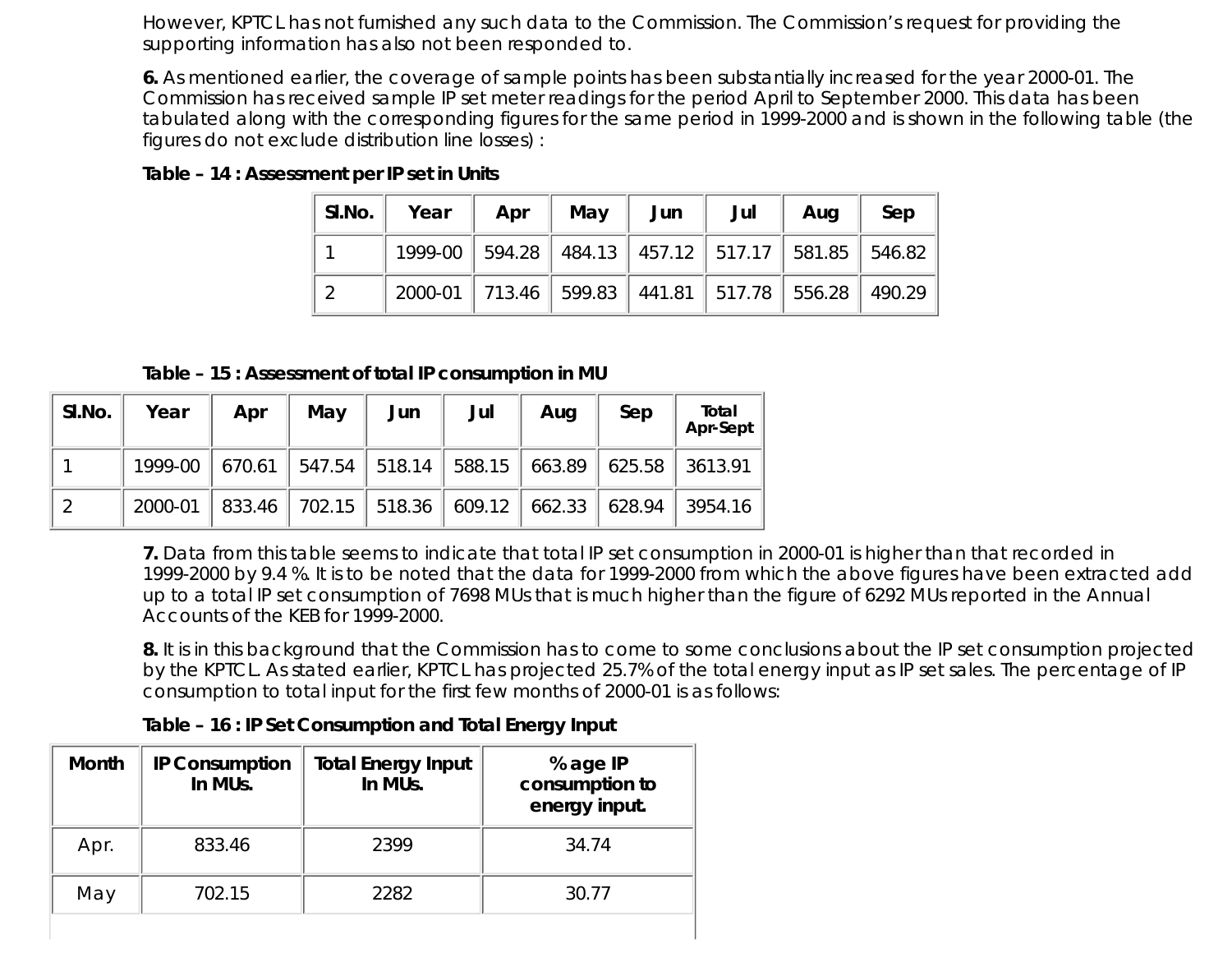| June         | 518.36  | 2025  | 25.58 |
|--------------|---------|-------|-------|
| July         | 609.12  | 2136  | 28.51 |
| Aug          | 662.33  | 1942  | 34.10 |
| Sept         | 628.94  | 2026  | 31.04 |
| <b>Total</b> | 3954.16 | 12810 | 30.87 |

**9.** Even after removing distribution line loss, it would appear that IP set consumption would be around 28.41 % of total energy input, substantially more than as estimated by KPTCL in its tariff filings. The Commission has scaled down the purchase quantity to 27197 MUs, for reasons that are explained in a subsequent section. The estimate of 7343 MUs for IP sets amounts to only 27 % of even this reduced energy input into the system.

**10.** For reasons mentioned above, the estimate of IP set consumption in 2000-01 is also subject to a number of shortcomings. The Commission would not like to substitute the arbitrary estimate of KPTCL by a relatively un-realistic estimate of its own. The Commission has been working intensively with the KPTCL to improve the quality of the sample data being used for calculating IP set consumption. While the desired levels of reliability for these estimates is possible only when all IP sets are metered and the readings recorded on a regular basis, the Commission is also aware that this programme of metering would take a few years for being fully implemented. In the interim, and purely as a measure of recognizing the practical limitations inherent in the present situation, the Commission accepts the estimate of 7343 MUs made by KPTCL as the ceiling up to which KPTCL may proceed to supply power to the unmetered IP sets. In case the actual consumption is likely to exceed this number, KPTCL would be required to come back to the Commission for its approval regarding the sources from which the power thus required may be procured. The Commission feels that this restriction is very essential as otherwise the entire tariff calculation would go haywire and the licensee may land up in deeper financial trouble. For example, during the year 1999-2000, when the energy availability went up by 3,372 MUs, the metered consumption went up only by 637 MUs. This only highlights the need for careful monitoring of agricultural consumption.

**11.** The Commission notes that KPTCL has been continuously extending the last date for regularization of unauthorized IP sets. This policy would lead to such IP set holders not taking the KPTCL seriously at all. The continuance of unauthorized IP sets would seriously affect the KPTCL's efforts to recover the stipulated charges from IP set consumers. The Commission, therefore, directs KPTCL not to extend the dead line beyond that already announced. Once the dead line is over, KPTCL must proceed to disconnect all unauthorized IP set connections that exist beyond that date. Unauthorized IP set connections represent theft of energy that needs to be dealt with accordingly. **KPTCL should report to the Commission latest by 31st March, 2001 confirming that all unauthorized IP sets have been disconnected**.

#### **4.2.3 T&D Loss Estimate**

**1.** The licensee has declared T&D losses for the last few years, as follows :

#### **Table – 17 : T&D Losses**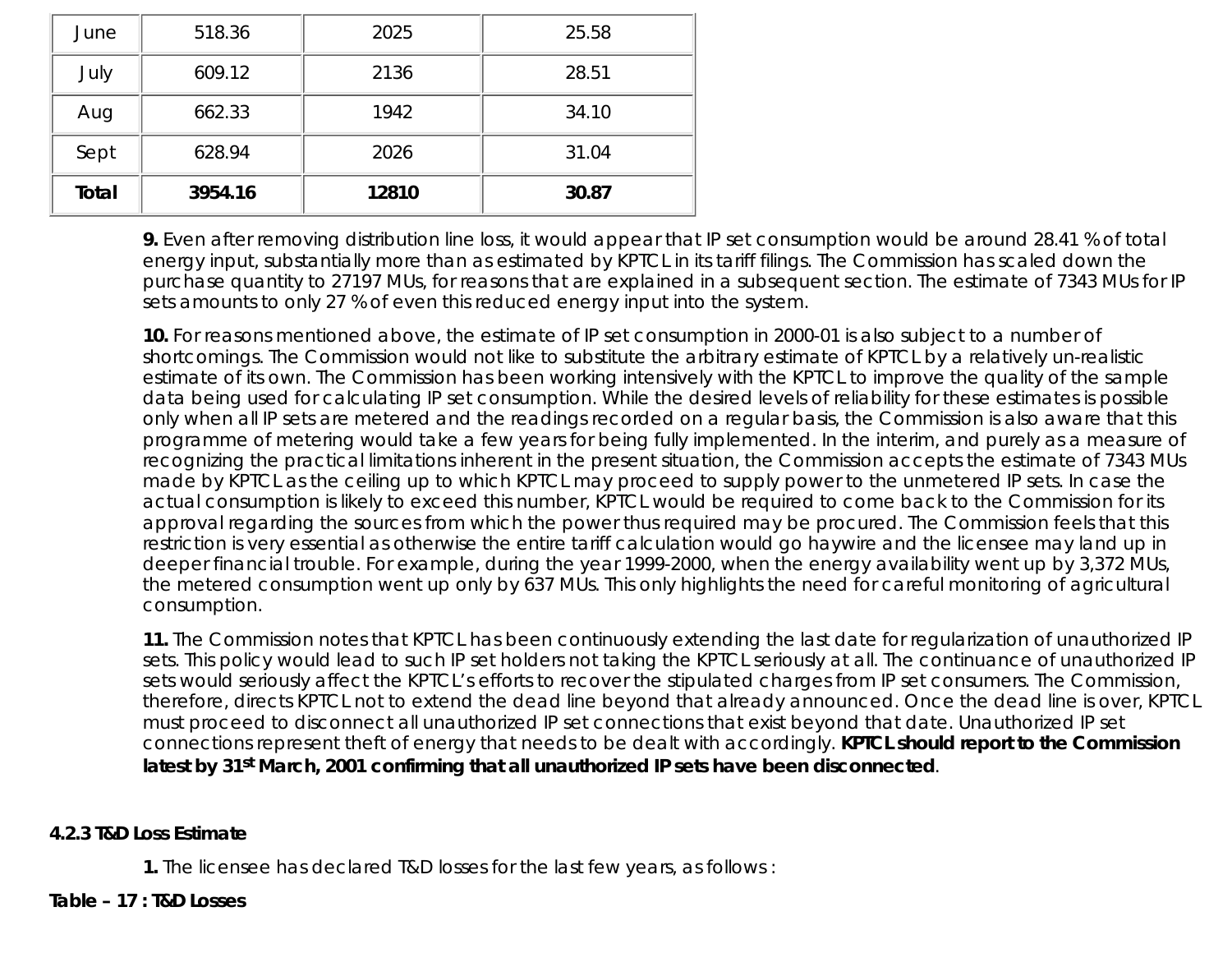| Year               | % Loss |  |
|--------------------|--------|--|
| 1997-98            | 18.56  |  |
| 1998-99            | 30.19  |  |
| 1999-2000          | 38.00  |  |
| 2000-01(projected) | 36.50  |  |

**2.** It may be noted that a sudden increase in the T&D loss from 18.56 % in 1997-98 to 30.19 % in 1998-99 and a further increase to 38 % in 1999-2000 has been reported. The Commission, right from its inception, has been trying to understand the reasons behind this sharp increase in reported T&D loss. At various points of time, the Commission has required the KPTCL to justify the sudden increase. KPTCL has attributed this sharp increase to a more scientific assessment procedure for estimation of T&D loss that is now being followed. The total quantum of unmetered consumption plus T&D loss is known by deducting metered consumption from the energy input into the system. The changes in assumptions used for agricultural consumption estimation have also been reflected in the changing figures of T&D loss. However, as far as the question of a more scientific assessment procedure is concerned, the details given in the preceding section regarding IP set consumption estimates show clearly that the procedure now being followed cannot be said to be in any way more scientific than the earlier procedures.

**3.** Since non-metered consumption by IP sets has been largely blamed for the difficulties in estimation of T&D losses, the Commission decided to look at distribution losses in urban areas with a view to ascertain what these losses were in areas where there were no, or a very negligible number of, pump sets.

**4.** Accordingly, the Commission took up the estimation of distribution losses below the 11 kV level in the Bangalore Metropolitan Area Zone (BMAZ) and also in 45 cities and towns with population of 50,000 and above. The Commission also laid down a detailed procedure for computation of these losses and prescribed formats in which the reports had to be sent to the Commission on a monthly basis.

**5.** The distribution loss estimates reported in respect of urban areas leaves much to be desired. The Commission has been frequently taking up with the KPTCL the wide variation in distribution losses in BMAZ from month to month and also between divisions. There has also been some pattern discernible in the figures reported. Some divisions have been consistently reporting much higher losses than other divisions. The Commission has repeatedly been directing KPTCL to probe these variations in loss percentages in order to formulate an action plan to reduce the losses. However, the response from KPTCL has been woefully inadequate. They seem to be lacking in awareness and seriousness in dealing with this matter.

**6.** The Commission had also engaged Central Power Research Institute, Bangalore, to conduct distribution loss studies in Davangere, Dharwad and Hubli cities. Similar loss analysis studies were also conducted by MECON Ltd., in respect of Gulbarga. The result of these studies show that the average percentage loss of about 65 numbers of 11 kV town feeders (excluding LT) involved in the study is about 4.5 % only and the total distribution loss including 11 kV is 13.58%. However, the actual loss reported by KPTCL in respect of these four cities for the past 15 months show losses ranging from 8.25% to 62.18%, as can be seen from the Annex-3 (the percentages referred to in this paragraph are of the total energy input at 11 kV). These figures are not accurate as the meters do not appear to have been properly calibrated.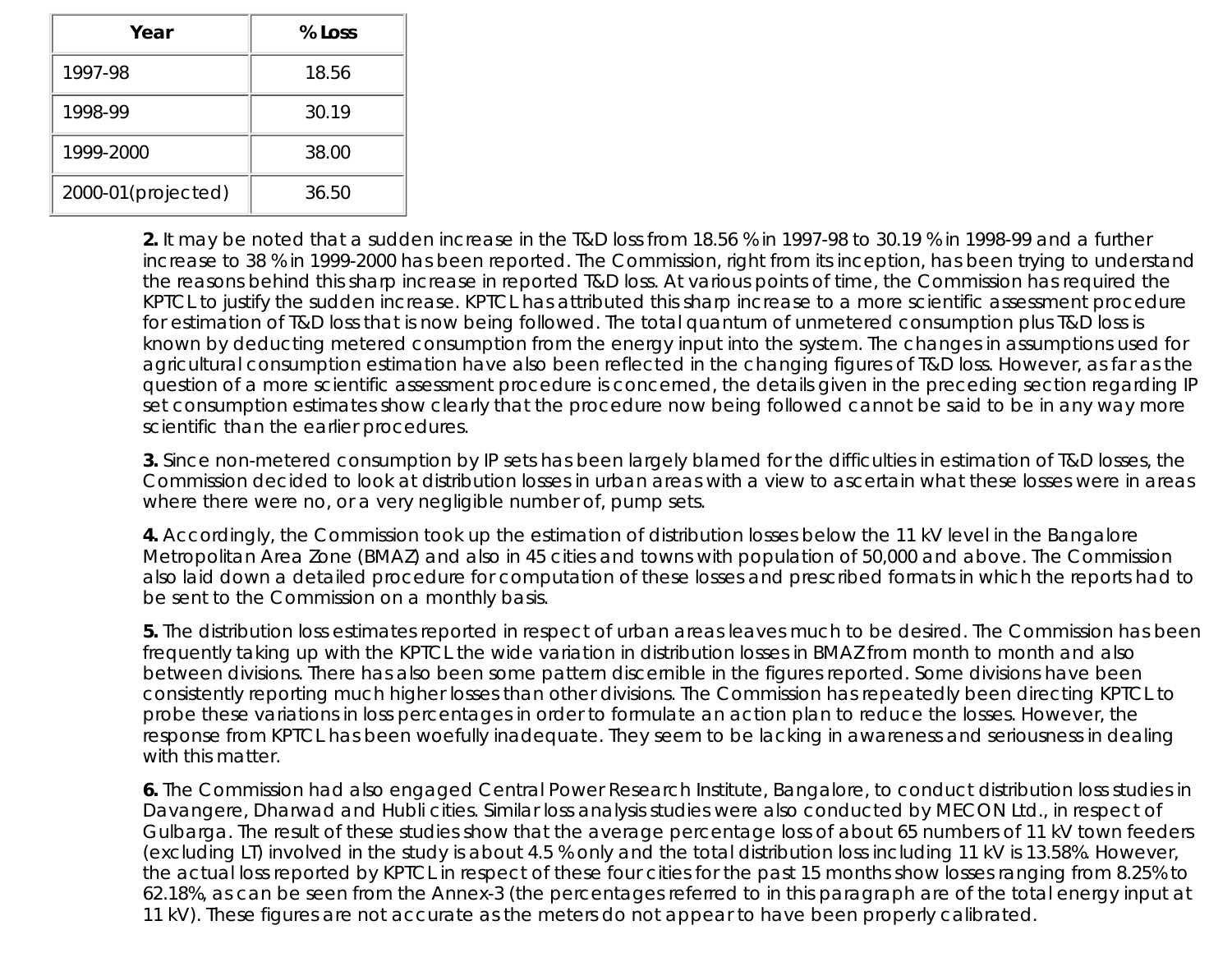**7.** On the basis of the theoretical distribution loss levels as computed by CPRI and MECON and the actual loss levels, a rough conclusion can be arrived at about the extent of commercial loss in cities and towns. This loss may be reasonably estimated at 10% to 15% level.

**8.** Based on the above studies and the data collected over a period of six months, the Commission issued a direction to KPTCL to reduce the distribution loss in all cities and towns with a population of 50,000 and above to 15% wherever it was above this level hitherto. This direction was issued after first issuing a notice of the direction to the KPTCL and after considering KPTCL's comments thereon. However, the Commission has not received any feed back so far about KPTCL taking any concrete steps to control and bring down distribution losses.

**9.** The Commission has consistently been directing KPTCL to separate transmission losses from distribution losses and to measure each of these individually. The Commission has adopted this approach because the possibility of theft in the case of transmission is virtually non-existent. The System Improvement Cell of the KPTCL that seems to have been charged with the responsibility of monitoring transmission losses has not been able to provide consistent data to the Commission even in respect of transmission losses. The transmission loss and distribution loss for the year 1998-99 and 1999-2000 as well as the projections for the year 2000-01 as included in the ERC filing are given below :

| Year      | %Transmission<br>loss | %Distribution<br>loss | Total<br>loss % |
|-----------|-----------------------|-----------------------|-----------------|
| 1998-99   | 15.60                 | 13.89                 | 29.49           |
| 1999-2000 | 16.46                 | 20.99                 | 37.45           |
| 2000-01   | 15.17                 | 20.45                 | 35.62           |

**Table – 18 : Transmission Loss and Distribution Loss**

**10.** It is seen from the above table that the transmission loss has been estimated to be abnormally high by any standards. Besides, the figures given above (as per forms T19 and D20 of the filing) are at variance with the overall T&D loss figures used by KPTCL.

**11.** KPTCL has got a system load flow analysis done for the year 1998-99 and 1999-2000 by Power Research and Development Consultants Private Ltd. (PRDC), Bangalore. The Consultant has arrived at the following loss percentages at various voltage levels.

**Table – 19 : PRDC Estimate of Transmission Loss**

| SI.<br>No. | Voltage<br>levels | Percentage<br>loss for 1998-99 | Percentage<br>loss for<br>1999-2000 |
|------------|-------------------|--------------------------------|-------------------------------------|
|            | 400 kv            | 0.59                           | 0.66                                |
|            | 220 kv            | 3.72                           | 4.23                                |
|            |                   |                                |                                     |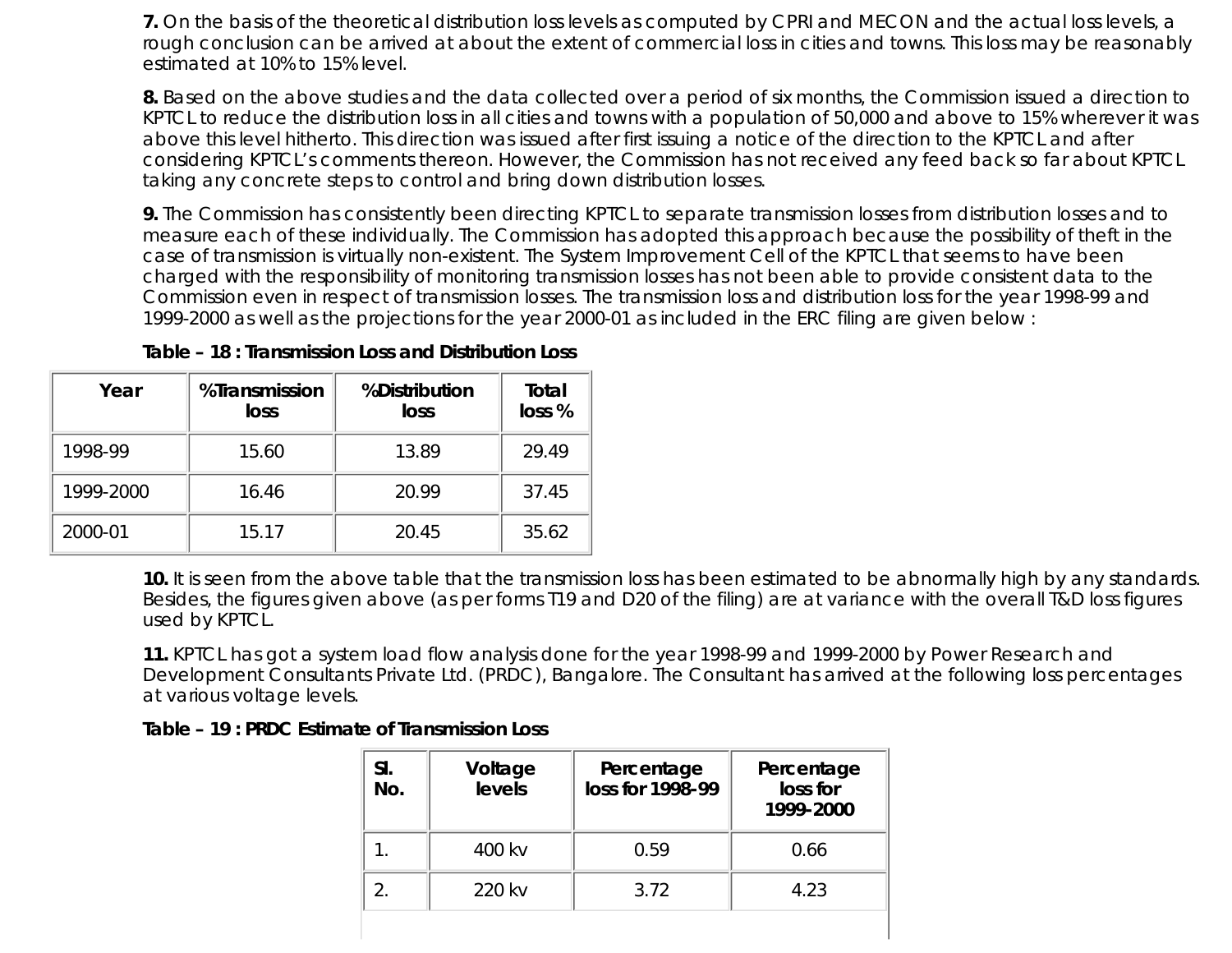|    | 110 kv | 0.97 | 0.98 |
|----|--------|------|------|
|    | 66 kv  | 1.39 | 1.41 |
| 5. | 33 kv  | 2.87 | 2.54 |
|    | Total  | 9.54 | 9.82 |

**12.** Similar studies conducted by M/s MECON on energy balance based on available meter readings and supplemented by estimates where meter readings were not available show losses at various voltage levels for the year 98-99 as indicated below:

#### **Table – 20 : MECON Estimate of Transmission Loss**

| SI.<br>No. | Voltage<br>levels | Percentage<br>loss for<br>1998-99 |
|------------|-------------------|-----------------------------------|
| 1.         | 400 kv            | 0.21                              |
| 2.         | 220 kv            | 5.03                              |
| 3.         | 110 kv            | 1.22                              |
| 4.         | 66 kv             | 3.96                              |
| 5.         | 33 kv             | 0.91                              |
|            | Total             | 11.33                             |

**13.** Since there are wide gaps in the metering data relating to transmission losses, the Commission has been left with no option but to go on the basis of the load flow studies conducted by the Consultants. Though the loss levels at specific voltages vary as between the PRDC and MECON Studies, the total loss percentages upto the 33 kV level (including the 33 kV to 11 kV transformation) are close to each other.

**14.** T&D losses have been one common point amongst all objectors. Essentially, the objectors have argued that to the extent that T&D losses are actually represented by theft, KPTCL has no right to load such losses on to paying consumers. The Public Affairs Centre (PAC), Bangalore, for instance, has pointed out that the T&D losses now projected is equal to the total revenues generated from the industrial and domestic consumers combined. They have further pointed out that KPTCL's sales in terms of units has risen only marginally over the last four years, but its purchases of power have increased at a faster rate, implying wastage and loss. Prof. Ranganathan of IIM, Bangalore, who appeared for the PAC at the hearing again stressed this point about the futility of increasing purchase quantity when it would lead to greater losses (both due to the high T&D loss and the incremental sales going to non-remunerative categories). PAC recognises,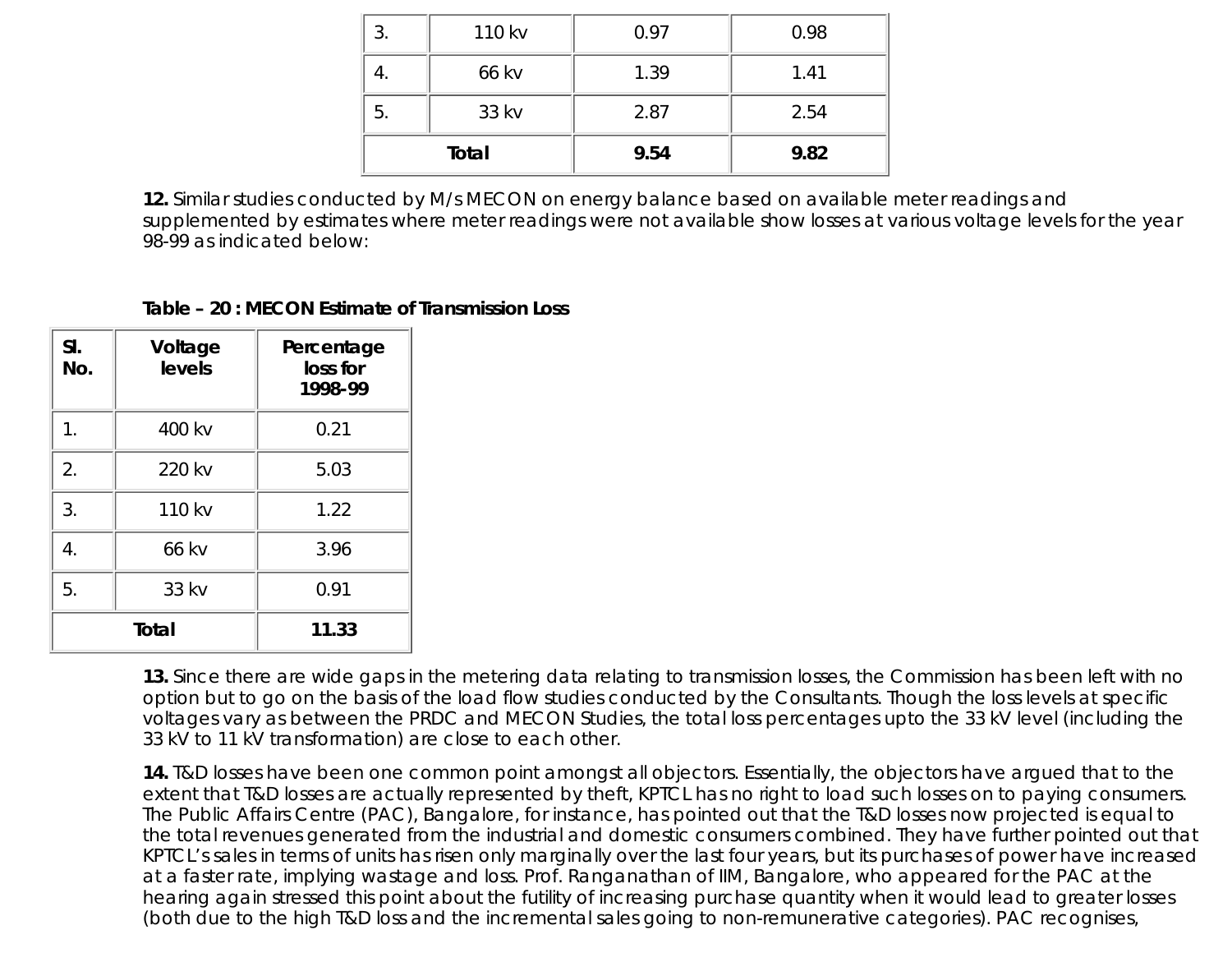however, that some level of T&D losses is inherent in the business. The PAC wants KPTCL to return to its earlier level of 18.6 % of T&D loss and then see whether a tariff revision is needed. Substantially the same argument has been made by many other objectors.

**15.** The Commission has carefully examined the facts discussed above and the various points made by the objectors. A balanced view of the matter needs to be taken. The Commission would not be justified in allowing a pass-through of only the technical loss that is unavoidable as per international or national standards as demanded by many of the objectors who appeared before the Commission. These standards are based on optimal conditions that do not obtain in practice at present in the KPTCL system. Technical losses are a function of the specific physical characteristics of the T&D system. It is accepted all around that the T&D system in Karnataka has suffered from inadequate investments in upgradation for the last several years. In this situation, the Commission would have to agree to a pass-through at least of that level of Technical losses that is inherent in the system as it exists. Investments in upgradation of the system will have to take place. As and when this happens, the reduction in losses will be to the benefit of consumers. However, at the same time, the financing costs of such investments would also have to be borne by consumers.

**16.** The PRDC Study clearly shows that Transmission system losses are around 10 %. Distribution losses in cities are around 13.5 %. The KPTCL has also conducted load flow studies on 735 predominantly rural feeders taking load conditions as well as line parameters into account. The average loss of these feeders worked out to 12.5 %. The Commission, therefore, estimates the total technical T&D loss in the system to be around 23 % to 24 %.

**17.** The basic principle followed by the Commission is that T&D losses for the reduction of which additional investment is required would have to be allowed to pass through at this stage. On this criterion, the portion of commercial losses that arises due to faulty meters also cannot be disallowed. This is because the replacement of these meters is a capital intensive exercise. The Commission notes that the list of works proposed to be taken up by the KPTCL in 2000-01 (totalling Rs.911 Crores) includes a major programme of replacement of existing meters by high precision electro-mechanical / electronic meters at a total project cost of Rs.277.15 Crores. Of this, an amount of Rs.124 crores has been provided in the list of works for 2000-01. KPTCL has reported that the average increase in consumption recorded as a result of changing of meters has been over 15 %. The metered consumption as a percentage of total energy input has been around 33 % to 35 %. The increase in recorded consumption as a result of changing the meters can therefore be conservatively assessed at least at 3 % of total energy input. This figure of 3 %, therefore, can be taken as the loss that can be eliminated only by investment in metering.

**18.** Taking all the above factors into account, the total T&D losses that need to be allowed to pass through for 2000-01 would be approximately 26 %. **The KPTCL is directed to submit to the Commission for approval an Action Plan to reduce this level of technical loss by at least 2 % in 2001-02**.

**19.** The balance T&D loss claimed, of 10.5 %, in the Commission's opinion, represents commercial losses that are capable of being eliminated without any additional investment and solely through improved organizational efficiencies. The Commission would proceed to approve the ERC and Tariff filings on the basis of a reduction of 5.5 % in commercial losses in 2000-01 and a further 5% in 2001-02.

**20.** To summarise, the revenue requirement for 2000-01 will be calculated on the basis of a T&D loss of 31 % (comprising technical T&D loss of 26 % and commercial losses of 5 %). Given the power purchase quantity of 27,197 MUs that has finally been approved by the Commission, the sales quantity for 2000-01 works out to 18,766 MUs, an increase of 586 MUs over KPTCL's original estimate,

#### **3. Power Purchase Quantity**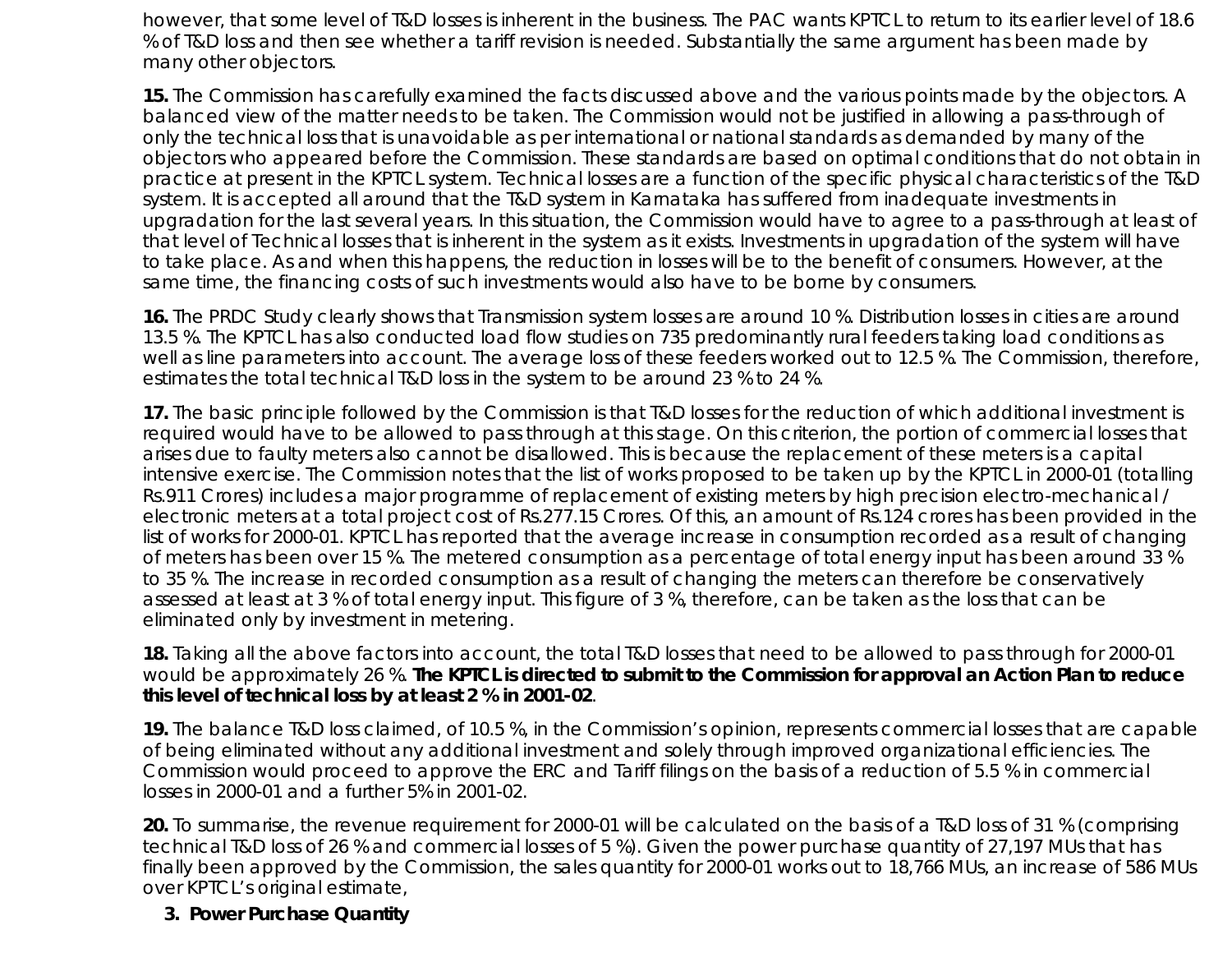**1.** The ERC filing includes energy purchase of 28,619 MUs for the year 2000-01 for selling 18,180 MUs after considering a T&D loss of 36.5 %. The Commission has had several meetings with the KPTCL and has raised several questions in writing also about these power purchase figures. The Commission regrets to note that the KPTCL has been consistently unhelpful and tardy in providing supporting data and confirmation for the various numbers used in the power purchase details. The Commission has therefore had to independently verify these numbers. Details of water storage in various hydel reservoirs and power availability from these stations have been obtained by the Commission.

**2.** In its supplementary filing dated 18-11-2000, the KPTCL had reduced the quantum of power purchase to 27,197 MUs. The reduction was caused mainly by reduction in (i) KPTCL hydro- 248 MU, (ii) CGS –175 MU, (iii) Thannirbhavi IPP project-410 MU and (iv) TATA IPP project – 267 MU. KPTCL has shown the entire reduction in sales arising thereby (i.e., after deducting the T&D loss of 36.5% from the reduction in power purchase quantity of 1422 MUs) of 904 MUs as reduction in the IP set consumption. The reason given for this is that good rains in October have led to a reduction in agricultural demand. KPTCL has now estimated the consumption by unmetered IP sets at 6439 MUs compared to the earlier estimate of 7343 MUs. This revised estimate does not seem to be supported by month wise data obtained from the sample DTC metering centers as explained in a preceding section. The Commission notes that KPTCL has been arbitrary in arriving at this revised estimate of IP set consumption. The Commission, therefore, rejects this sales estimate of KPTCL and retains the originally estimated quantity of 7343 MUs for unmetered IP set consumption.

**3.** The Commission examined this revised filing and found that the total quantum of power purchased from KPCL hydro sources has been reduced by KPTCL from 10242 MUs projected earlier to 9994 MUs. The Commission's assessment of hydro power availability indicates that 10643 MUs will be available. The Commission notes that the availability from KPCL Hydro sources of 10643 MUs was confirmed by KPTCL themselves vide their letter No.CEE/LDC/F486/6309 dated 9.11.2000. No reasons have been given by KPTCL for the subsequent reduction to 9994 MUs. Accordingly, the Commission has taken the total purchase at 27,197 MUs while retaining KPCL hydro at 10643 MUs and reducing power purchase by 649 MUs from the following sources on a merit order basis (the actual purchases up to end August, 2000, as furnished by KPTCL have been fully provided).

| Table 21 : Power Purchase based on Merit Order |  |
|------------------------------------------------|--|
|------------------------------------------------|--|

| <b>Station</b> | <b>Quantity (MUs)</b> | <b>Variable Cost</b><br>(Paise per unit) |
|----------------|-----------------------|------------------------------------------|
| Rayalaseema    | 90                    | 359                                      |
| <b>MSEB</b>    | 364                   | 260                                      |
| Eastern Region | 195                   | 230                                      |

**4.** Though the Yelahanka Diesel Plant has a very high energy charge of Rs.2.94 per unit, the projected purchase quantity of 740 MUs has been allowed in view of its nearness to the Bangalore load center as explained by KPTCL vide their letter No.KPTCL/B36/5705/6/2000-01/1754-55, dated 18.11.2000. As far as the units at the Raichur Thermal Power Station of the KPCL are concerned, the Commission has gone by the variable cost of power produced at this station rather than by the rate per unit fixed as the transfer price for sales from KPCL to KPTCL. The rate fixed for power from KAIGA Atomic Power Plant has been indicated as Rs.3.00 per unit by KPTCL. The Commission does not have the cost break-up relating to this project. However, since atomic power plants have to be run on a base load basis and cannot be shut down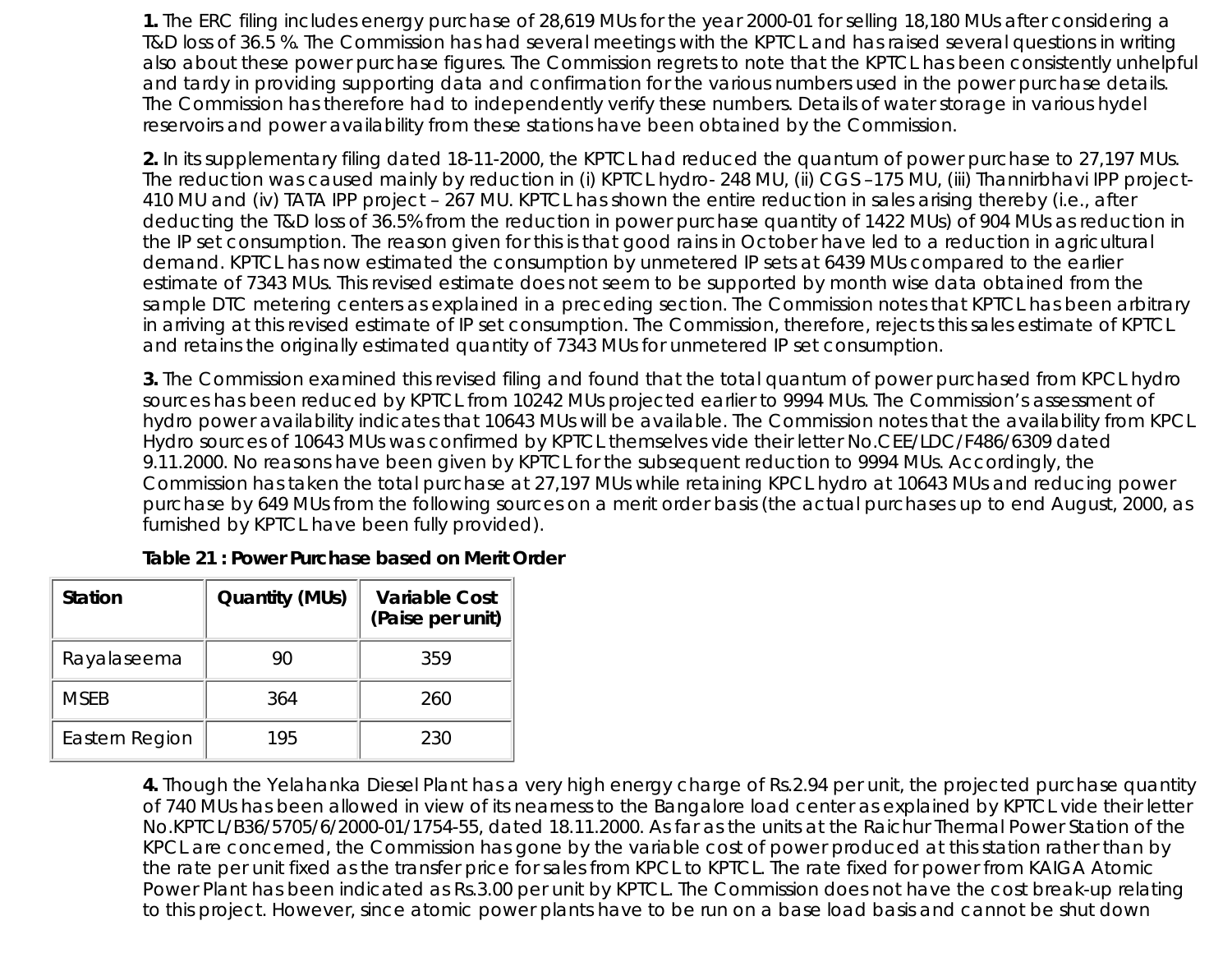frequently, the Commission has allowed the entire projected purchase from KAIGA. The Commission also notes that this quantity represents the Karnataka's share from this Central Generating Station. Regarding the Jindal Tractabel Power Plant, the Commission notes that the rate per unit above purchase quantity of 657 MUs per year comes down to Rs.2.20. Taking this into consideration, the Commission notes that purchase from Jindal would qualify, even on a merit order basis, in the above context. Therefore, purchase from Jindal has been allowed.

**5.** In their presentation to the Commission as the commencement of the public hearings on 27.11.2000, KPTCL has indicated the power purchase quantity to 27197 MUs and the total power purchase cost as Rs.3,850 Crores

**6.** As has been noted in an earlier section, the increase in energy input into the system in the first 8 months of the current year over the corresponding period of the previous year has been 3.58 %. The full year estimate of 27197 MUs represents approximately the same percentage increase over the actuals for the full year 1999-2000.

**7.** On consideration of all the above factors, the Commission has finalized the estimate of power purchase by KPTCL from various sources and the cost thereof as follows :

| <b>SL</b>   | <b>SOURCE</b>                       | AS PROPOSED BY KPTCL     |               |                           |               |               | AS APPROVED BY KERC |
|-------------|-------------------------------------|--------------------------|---------------|---------------------------|---------------|---------------|---------------------|
| <b>NO</b>   |                                     | (AS PER ORIGINAL FILING) |               |                           |               |               |                     |
|             |                                     | <b>ENERGY</b>            | COST          | <b>AVG</b><br><b>RATE</b> | <b>ENERGY</b> | <b>COST</b>   | <b>AVG RATE</b>     |
|             |                                     | <b>MU</b>                | <b>RS CRS</b> | <b>PS/KWH</b>             | <b>MU</b>     | <b>RS CRS</b> | <b>PS/KWH</b>       |
| 1           | <b>KPCL-HYDRO</b>                   | 10242                    | 387.99        | 37.88                     | 10643         | 382.91        | 35.98               |
| $ 2\rangle$ | -THERMAL                            | 8235                     | 1701.64       | 206.64                    |               | 8206 1660.43  | 202.34              |
|             | <b>TOTAL KPCL</b>                   | 18477                    | 2089.63       | 113.09                    |               | 18849 2043.34 | 108.41              |
|             | <b>CENTRAL GENERATING STATIONS:</b> |                          |               |                           |               |               |                     |
| 3           | <b>NTPC</b>                         | 2990                     | 403.65        | 135.00                    | 3151          | 425.39        | 135.00              |
| 4           | <b>NLC</b>                          | 2055                     | 320.01        | 155.72                    | 1752          | 261.05        | 149.00              |
| 5           | <b>MAPS</b>                         | 230                      | 44.39         | 193.00                    | 377           | 72.76         | 193.00              |
| 6           | <b>KAIGA</b>                        | 162                      | 48.60         | 300.00                    | 332           | 99.60         | 300.00              |
| 7           | <b>Transmission charges</b>         |                          | 60.00         |                           |               | 76.00         |                     |
|             | <b>TOTAL</b>                        | 5437                     | 876.65        | 161.24                    | 5612          | 934.79        | 166.57              |
|             | <b>NEIGHBOURING STATES</b>          |                          |               |                           |               |               |                     |
| 8           | M.S.E.B                             | 730                      | 189.80        | 260.00                    | 102           | 26.52         | 260.00              |
| 9           | A.P.SE.B.                           |                          |               |                           | 3             |               |                     |
| 10          | <b>WESTERN REGION</b>               |                          |               |                           | 23            | 5.29          | 230.00              |
| 11          | <b>EASTERN REGION</b>               | 648                      | 149.04        | 230.00                    | 354           | 81.42         | 230.00              |
| 12          | <b>DVC</b>                          | 450                      | 90.00         | 200.00                    |               |               |                     |

**Table – 22 : Power Purchase 2000-01**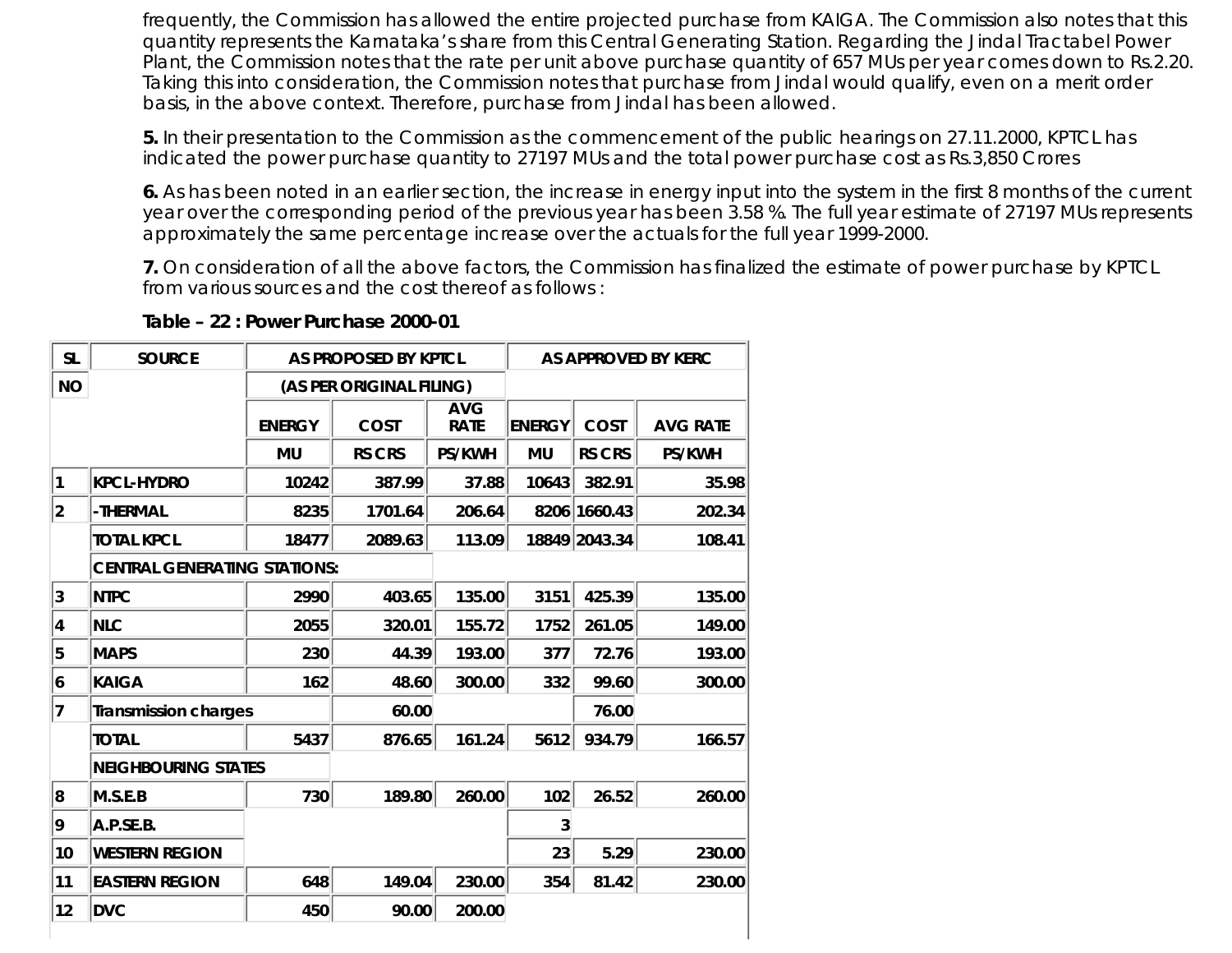|    | <b>TOTAL</b>                                                             | 1828 |       | 428.84  | 234.60 | 482  | 113.23              | 234.92 |
|----|--------------------------------------------------------------------------|------|-------|---------|--------|------|---------------------|--------|
|    | <b>IPPs</b>                                                              |      |       |         |        |      |                     |        |
| 13 | <b>THANNIRBHAVI</b>                                                      | 410  |       | 182.45  | 445.00 |      |                     |        |
| 14 | <b>RAYALSEEMA</b>                                                        | 137  |       | 46.58   | 340.00 |      | $9.66$ <sup>*</sup> |        |
| 15 | TATA                                                                     | 267  |       | 89.45   | 335.02 |      |                     |        |
| 16 | <b>JINDAL</b>                                                            | 657  |       | 165.56  | 251.99 | 923  | 229.34              | 248.47 |
|    | JINDAL Revised: 923 MU at Rs.229.34 Crs)                                 |      |       |         |        |      |                     |        |
|    | TOTAL                                                                    |      | 1471  | 484.00  | 329.06 | 923  | 239.00              | 258.94 |
| 17 | <b>CO-GEN</b>                                                            |      | 226   | 68.03   | 301.02 | 222  | 66.82               | 301.00 |
| 18 | <b>VVNL</b>                                                              |      | 1180  | 307.00  | 260.17 | 1109 | 302.56              | 272.82 |
|    | <b>GR TOTAL</b>                                                          |      | 28619 | 4254.19 | 148.65 |      | 27197 3699.74       | 136.03 |
|    | * Fixed charges would be payable even though energy charges would be nil |      |       |         |        |      |                     |        |

**8.** Scheme-wise details of power purchase are furnished in **Annex 3**. There have been number of objections about power purchase quantity. Many objectors have questioned the need for the power purchase quantity saying that this could be reduced considerably if T&D losses were reduced. Objectors representing Marxist Party and others have stressed the need for fully exploiting the hydro power potential of Karnataka so that inexpensive power could be made available. As far as the issue of T&D loss is concerned, the Commission has had to take an overall view of the issue, keeping in mind the difficulties in achieving a drastic reduction in T&D losses overnight. Regarding exploiting hydro power fully, the Commission agrees that this is a desirable objective; however, there are various environmental, resettlement and rehabilitation and inter-state dispute issues that come in the way of speedy exploitation of hydro potential. Besides, hydro power is subject to the vagaries of the monsoon and is, therefore, not very dependable. Also, the cost of ongoing hydro projects is such that the cost of power produced from them is likely to be substantially higher than the old hydro projects. There is, therefore, thermal generation is inevitable.

#### **4.2.5 Power Purchase Costs**

**1.** The rates for sale of power by the KPCL to the erstwhile KEB and thereafter to the KPTCL were governed by orders issued from time to time by the Government of Karnataka in terms of its powers under the proviso to Sub-section (2) of Section 43A of the Electricity (Supply) Act, 1948. Government of India has issued a notification dated 11.9.2000 in exercise of its powers under Section 51 of the Electricity Regulatory Commission Act, 1998. With effect from that date, sub-section(2) of Section 43A has been omitted in respect of Karnataka. KPCL has now filed an application with the Commission for the revision of the tariff of its generating stations. This application has been filed while the tariff revision application of the KPTCL was already under consideration. The application has been found to be inadequate in respect of several items of information required and therefore KPCL has been required to provide this information. It will not be possible for the Commission to take a decision on the application of the KPCL for the revision of its tariff before the 90 days statutory time limit for passing orders on the tariff revision application of the KPTCL expires. Consequently, the Commission has decided to compute power purchase cost from KPCL at the rates laid down in the Government Orders. As far as tariff for units 5 and 6 at the Raichur Thermal Power Station are concerned, KPTCL has produced a copy of the power purchase agreement entered into with KPCL. However, KPTCL has produced a letter from KPCL to the effect that the completed costs of these units is still under audit and that the final rate for sale of power from these units will be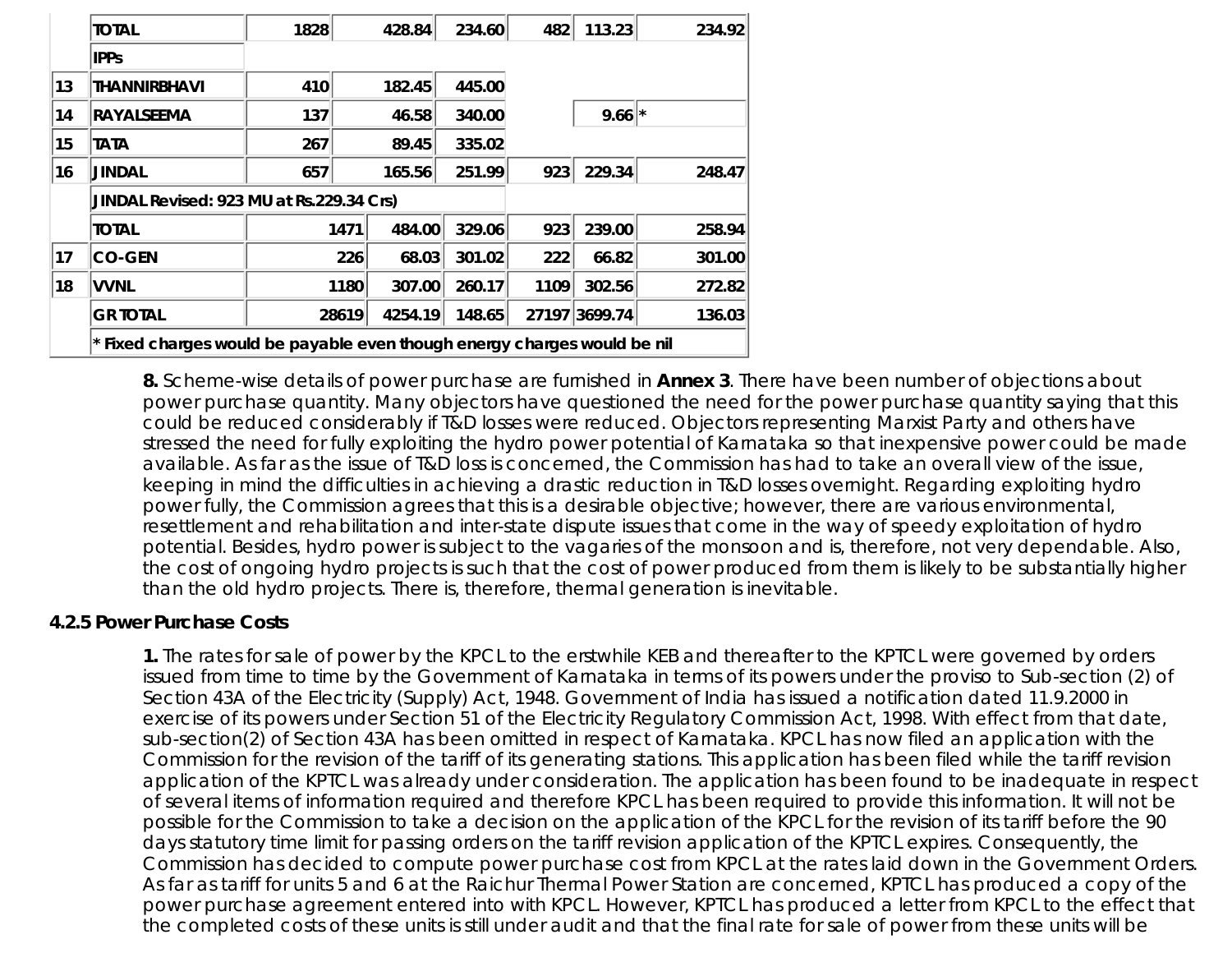known only after the audit is completed. Pending this, ad hoc rates of 264.48 paise for unit-5 and 209 paise for unit-6 have been provided in the estimates. The Commission has accepted these numbers in the absence of any other basis. However, since the Commission has not been provided the required data in time and since it will not be possible to drastically adjust the tariff to the end consumers, **the Commission also orders that the finally approved tariff for units 5 and 6 as arrived at after completion of the audit will be given effect to only prospectively**.

**2.** As far as purchases from Central Generating Stations are concerned, the KPTCL has produced a few copies of bills raised by these stations. Details of agreements, if any, entered into between KPTCL and the Central Stations have not been provided. In their absence, the Commission has to go by the rates included by the KPTCL as supported by the copies of bills produced.

**3.** KPTCL has also not provided any supporting details whatsoever for the rates agreed to for purchase from Maharashtra State Electricity Board or Western Region Electricity Boards or Eastern Region Electricity Boards. Repeated requests to KPTCL to provide this information have been of no use.

**4.** Regarding purchase of power from Jindal Tractabel Limited, KPTCL has, in its latest filing, shown a flat rate of 260 paise per unit for purchases up to 657 MUs in a year and 220 paise per unit for quantities in excess of 657 MUs. The KPTCL has provided a copy of a Government Order sanctioning purchase of power from Jindal at a rate of 260 paise per unit. The Commission has requested KPTCL to provide the detailed calculations and assumptions for the rate of 260 paise. However, this has not been provided. KPTCL has been already buying power from Jindal even though the PPA relating to the same has not yet been approved by the Commission as required under Section 25(3) of the KER Act, 1999. It is only after the filing of the tariff revision application that the KPTCL has, vide its letter No.KPTCL/B-36/5703/6/2000-01/1745-47, dated 17.11.2000 sent the PPA initialed with Jindal for the approval of the Commission. The Commission has, therefore, only provisionally included the power purchase cost of Rs.224.34 Crores on account of Jindal and makes it clear that this amount is subject to whatever is finally determined by the Commission in

#### **5. For not having provided various items of information as explained above, the Commission has reduced the power purchase price by Rs.5 Crores as a penalty.**

#### **4.2.6 Merit Order Purchase**

this case.

The Commission has already alluded to the present tariff structure for power purchase and explained that this is not on a rational two-part basis. This price structure, therefore, does not give proper signals for KPTCL to order its purchase of power on a rational merit order basis. Nevertheless, the Commission is of the opinion that, subject to such distortion as may be existing, the KPTCL should work out a plan for purchasing power on a merit order basis and strictly adhere to such plan. **This plan must be prepared for each month at least 15 days before the commencement of the month and got approved by the Commission**. The Commission will be monitoring the implementation of the merit order purchase plan on a monthly basis.

#### **4.2.7 Fuel Escalation Charges**

**1.** The KPTCL now charges 25 paise per unit as Fuel Escalation Charges in addition to the normal tariff for most categories of consumers. In the original filing, KPTCL had stated that this rate would be adequate for the year 2000-01. Subsequently, based on the validation carried out by the Commission, KPTCL was required to rework the figures. As per this reassessment, KPTCL has estimated the total amount of fuel escalation charges and purchase price adjustment relating to heavy water (charged by Madras Atomic Power Project) for the year 2000-01 as Rs.443 Crores. KPTCL has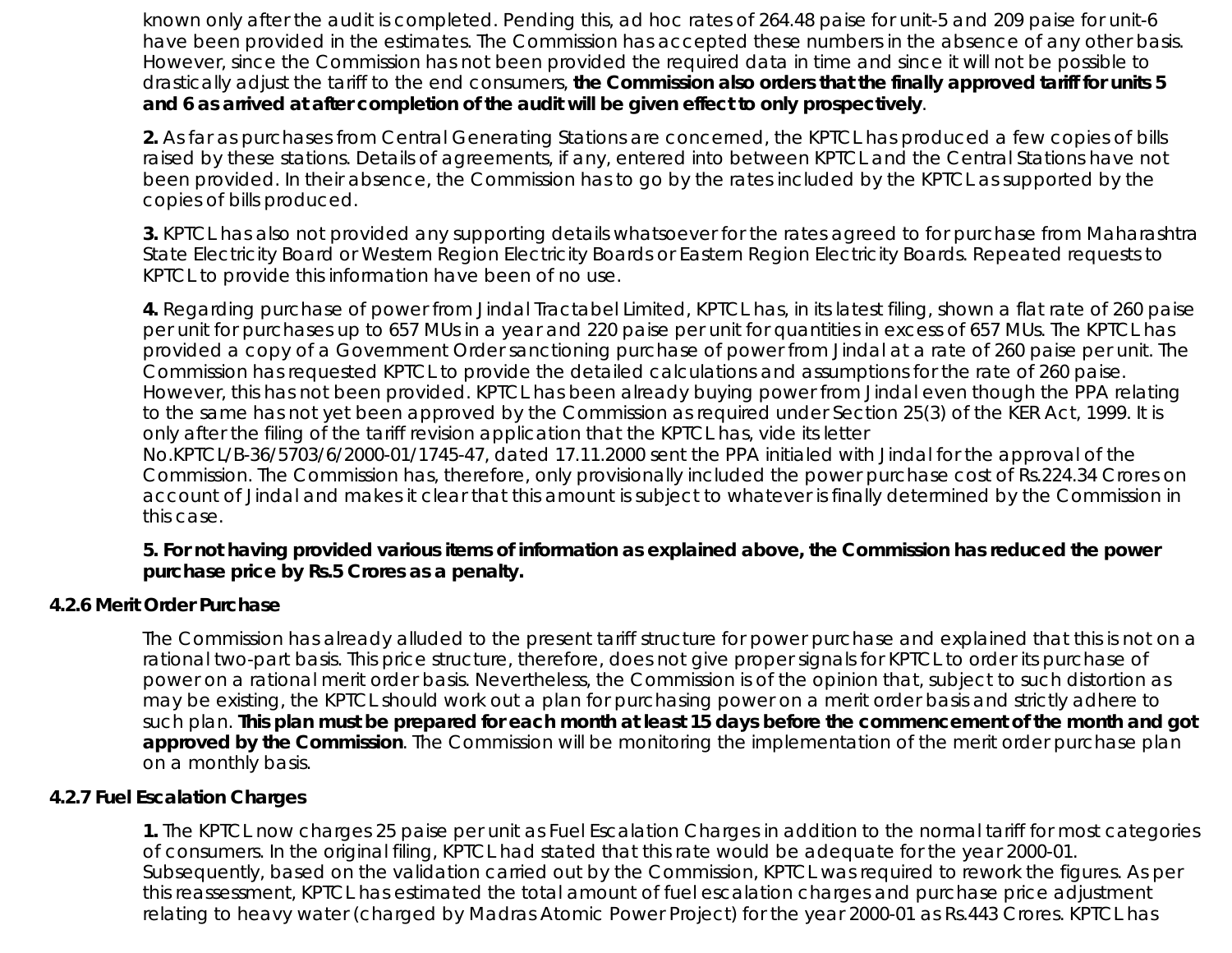further stated that out of this amount of Rs.443 Crores, an amount of Rs.175 Crores that has been absorbed in the 1996 tariff revision has to be deducted. In order to recover the balance amount of Rs.268 Crores, KPTCL has estimated that the FEC surcharge on the tariff should be 33 paise in respect of the units estimated to be sold from October, 2000 to March, 2001. If FEC is retained at the same level of 25 paise, this would result in a short recovery of Rs.38 Crores over the year 2000-01.

**2.** The Commission has examined the filing carefully. Sub-section (10) of Section 27 of the Act provides that no tariff or part of any tariff implemented under sub-section (5) of the same section may be amended more than once in a financial year except in respect of any charges expressly permitted under the terms of any fuel surcharge formula as may be approved by the Commission.

**3.** The KPTCL's filing does not really include any proposal for a fuel surcharge formula. Such a formula would mean that a link is established between the fuel escalation charges paid to the generating companies and the tariff in such a way that the licensee is permitted to automatically increase the tariff based on such formula. However, as already mentioned above, KPTCL has not proposed any such formula but has merely required the Commission to determine a certain component of the tariff as attributable to the fuel escalation charges likely to become payable during the current year. KPTCL has estimated the fuel escalation charges to be paid to generating companies during 2000-01 by taking the weighted average unit rate of surcharge paid to generating companies from April to August, 2000.

**4.** As discussed in the section relating to power purchase quantity, there is still some uncertainty about the purchase of power from various sources. Consequently, the actual fuel escalation charges that may become payable would also be uncertain. At this point, therefore, the Commission is unable to approve any formula by which KPTCL will be entitled to automatically adjust the tariff to end consumers. The Commission therefore approves the continuance of the fuel escalation charge in the tariff @ 25 paise as it exists at present, pending further review. As and when the actual fuel escalation and heavy water charges paid to suppliers increases, the KPTCL shall be free to approach the Commission for a revision in the amount. The KPTCL may also propose a formula for this purpose as contemplated in the Act. As and when such a formula is placed before the Commission for approval, the Commission will consider the same following a transparent procedure.

# **4.3 Employee Cost**

**1.** KPTCL has projected an employee cost of Rs.876 Crores on gross basis and Rs.856 Crores (net of capitalization) for 2000-01 as against Rs.802.26 Crores on gross basis and Rs.783 Crores (net) in the previous year. This amounts to an increase of 9.16 %. KPTCL has explained that this is based on the following assumptions :

- 1. Increase of 4 % in basic pay to provide for annual increments.
- 2. A 6 % increase in D.A. from July, 2000, i.e., for 9 months over and above the previous level of 38 %.
- A 10 % increase has been built into terminal benefits. This includes a provision of 12½ % of salary towards contribution to 3. a pension fund.
- 4. Other expenses are roughly at 1999-2000 levels.
- 5. A provision of Rs.11 Crores has been included for payment of bonus.
- An amount of Rs.7 Crores (same level as in the past two years) has been included as staff welfare expenses. This amount 6. is said to include a provision on account of the free / subsidized electricity provided to KPTCL employees.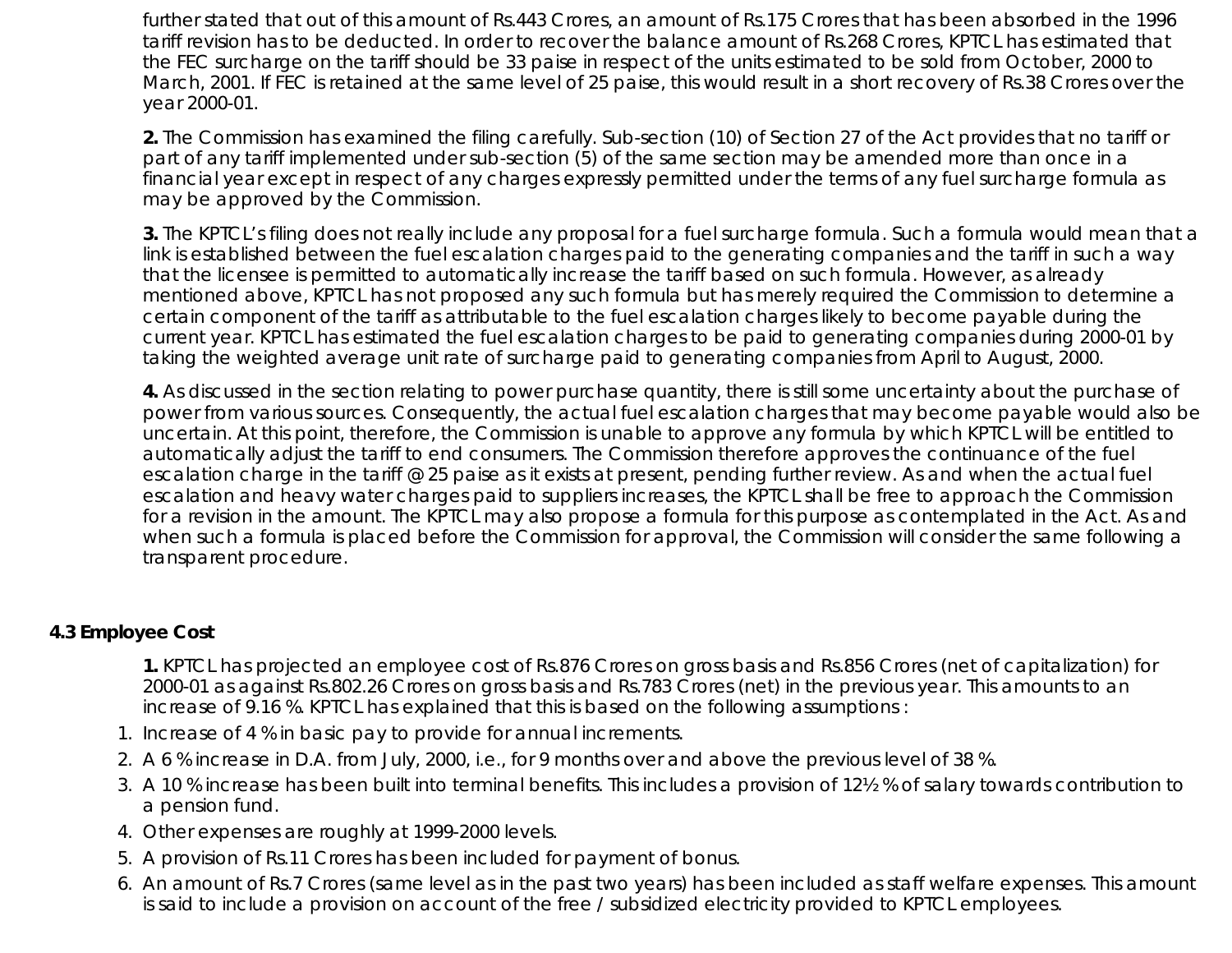**2.** The KPTCL's working strength has shown a decline over the last decade. The cost per employee has shown a compounded annual growth rate of 15.20 % in nominal terms and 5.25 % in real terms (after deflating nominal figures by the consumer price index) for the period from 1990-91 to 1999-2000. KPTCL in their presentation made to the Commission on 4.12.2000 have mentioned that there are over 19,500 vacancies, mostly at the field level, because of restriction on recruitment. These restrictions on recruitment together with steadily increasing scale of operations has resulted in much higher productivity than earlier, according to this presentation. KPTCL has contended that parameters such as number of employees per 10,000 installations, number of employees per 1,000 km. of transmission and distribution lines, establishment cost as a percentage of total cost and revenue per employee have all registered substantial improvements.

**3.** At the same time, the Commission has also examined comparative statistics relating to Karnataka and other States in India. There are certain inadequacies in the data that do not permit ready generalization about the extent to which KPTCL can be assessed as being above or below the All India average in respect of various parameters. The Commission, therefore, will take up this matter in greater detail during the course of the coming year in order to set up performance standards for various aspects of employee cost.

**4.** As far as the objections from the consumers are concerned, there have been a few important issues that have been highlighted by a large number of objectors. These are that

- 1. KPTCL staff are generally inefficient and discourteous to consumers.
- 2. KPTCL staff salaries are very high and in addition the staff have been provided the facility of free/subsidized electricity.
- 3. KPTCL staff are being paid bonus in spite of the critical financial condition of the organization.
- 4. Top level posts in KPTCL are being increased without due regard to the need for such posts.

**5.** Regarding changing the work culture and the attitude of employees towards consumers, the Chairman & Managing Director of KPTCL admitted that a change in the mind set of the employees was indeed essential and said that steps in this direction have already been initiated. As far as free lighting is concerned, KPTCL defended this practice on the following grounds :

- 1. There was an earlier attempt at stopping the provision of free / subsidized electricity and this had given rise to an industrial dispute that had ended in arbitration. As per the award of the arbitrator, this facility has been continued.
- 2. This facility has not been extended to employees recruited after 8/5/1997. Hence the number of employees who will continue to be eligible for this facility in future will steadily decline as older employees retire.
- 3. Not all eligible employees also avail this facility since certain conditions have to be fulfilled. As of 31st March, 2000, only 22,613 employees are availing this facility out of more than 35,000 employees in KPTCL recruited prior to 1997.
- The concession is also limited only to the first 200 units; for consumption from 200 units to 280 units the employees are 4. charged at 10 paise per unit, for consumption above 280 units and upto 400 units they are charged at 140 paise per unit, and for consumption above 400 units per month the normal charges apply. According to figures provided by the KPTCL, the consumption in 1999-2000 on this account was only 38.46 Mus and the revenue expenditure on availment of such concession was Rs.4.72 Crores (valuing the consumption at the tariff applicable to Domestic / AEH consumers as the case may be, without any fixed charges).
- 5. Employees of other organizations such as transport undertakings, railways, etc., are provided the facility of free / concessional travel. Hence there is nothing abnormal in KPTCL employees being provided free / subsidized electricity. A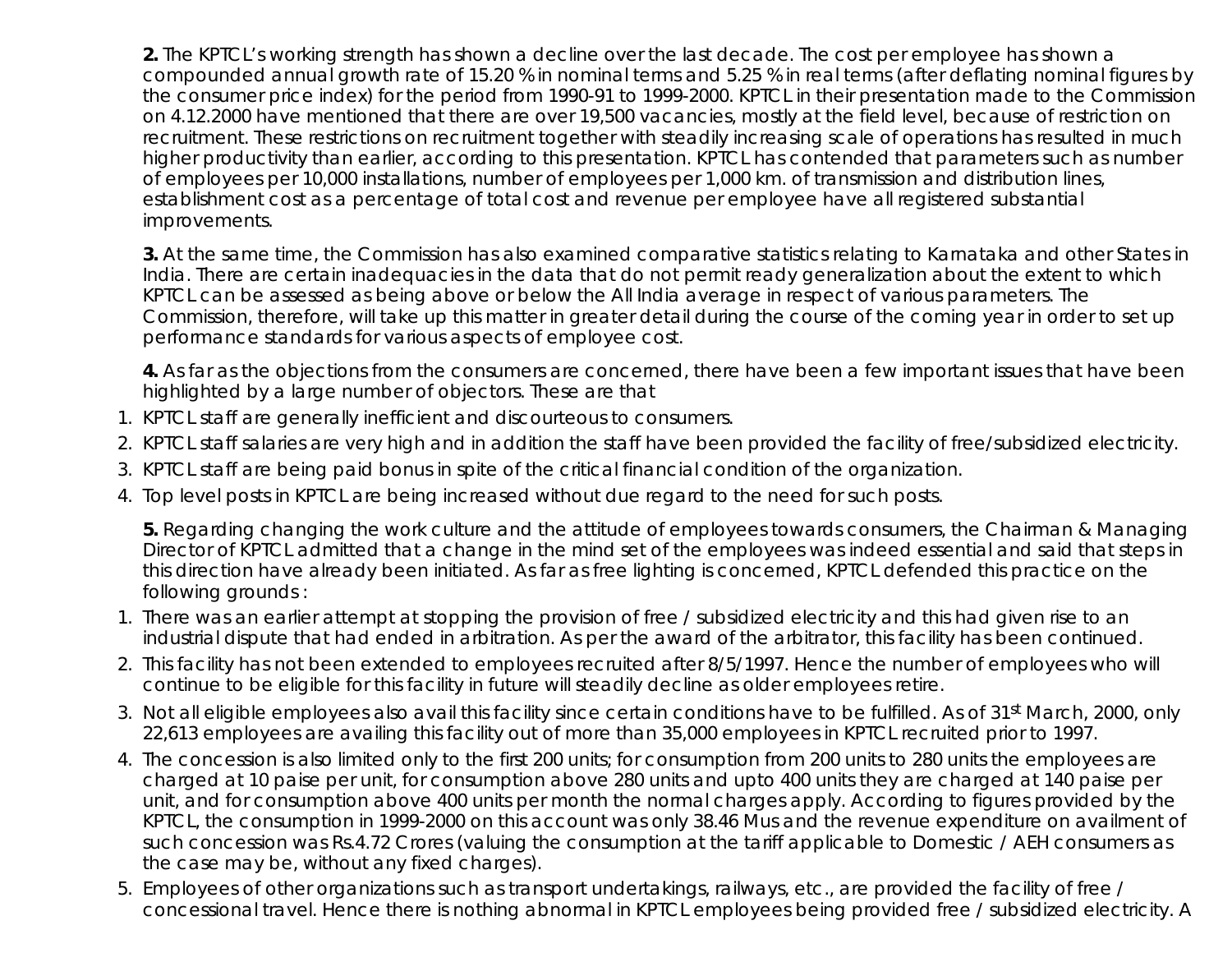similar concession has also been extended to the employees of KPCL.

**6.** The Commission has examined this issue in detail and has duly taken note of the serious objection to this practice expressed by a very large number of objectors. Many objectors have pointed out that such a concession has scope for wastage. Objectors have also pointed out that the limit of 200 units up to which electricity is completely free can also be manipulated since meter readers are themselves KPTCL employees and there would be a conflict of interest between their responsibility as meter readers and the concessions that KPTCL employees enjoy. It would not normally be part of the Commission's orders to prescribe that only specific items out of the package of allowances and other facilities given to employees would be allowed to be passed through in the tariff to consumers. The general approach of the Commission would be, on the contrary, to look into over all cost figures on establishment and to set up aggregate efficiency and productivity norms. While doing so, the Commission would also attempt segregating employee cost according to functions such as transmission, distribution, customer related expenditure, etc. Nevertheless, considering the wide spread objection from consumers to the facility of free/subsidized electricity being given to KPTCL employees, the Commission feels that this expenditure should not be allowed to be loaded on to the consumer tariff. The Commission will not allow a pass through of an amount of Rs.15 Crores under employee costs towards the free lighting provided to the employees at the rate of 200 units per month for 22613 employees at the average cost of supply of Rs.2.87 per unit. This Order of the Commission will not in any way hinder the KPTCL from fulfilling its contractual obligation to its employees.

**7.** As far as the payment of bonus and ex-gratia are concerned, KPTCL has estimated an amount of Rs.11 Crores under this head. The Commission has examined the question of whether KPTCL as an organization is obliged under the Payment of Bonus Act, 1965, to pay bonus to its employees. It appears that there is no such obligation. Besides KPTCL has followed the practice of paying the minimum bonus statutorily prescribed under the Payment of Bonus Act to all employees assuming that they are all eligible for bonus under the provisions of the Act. On the same lines as the reasons given above relating to provision of free / subsidized electricity, the Commission disallows passing through the amount of Rs.11 Crores into the consumer tariff. However, in this case also, the Order of the Commission will not in any way hinder the KPTCL from fulfilling its contractual obligation to its employees.

**8.** The actual DA increase with effect from 1.7.2000 has been only 3 % compared to the amount of 6 % built into the estimates. Hence an amount of Rs.9 Crores has been disallowed on this account.

**9.** The Commission notes that 333 posts in various cadres such as Accounts Officers, Assistant Executive Engineers, Executive Engineers, etc., have been created by the KPTCL between 1997-98 and 1999-2000. KPTCL has defended this saying that the number of additional posts sanctioned has been very meagre compared to the rapid expansion of activities. They have also added that the creation of these posts does not result in any great increase in expenditure since most officers who have been promoted have stagnated at the same pay levels and also since lower posts have been kept vacant. While there is an element of truth in these arguments, the Commission has also come across instances where posts at the highest levels seem to have been created without any justification. The Commission, therefore, advises KPTCL to avoid creation of any more higher level posts unless absolutely essential and justified.

**10.** The Commission therefore has taken the following amounts on account of employee cost into the aggregate revenue requirement.

# **Table – 23 : Employee Cost**

**Total as projected by KPTCL Rs.856 Crores**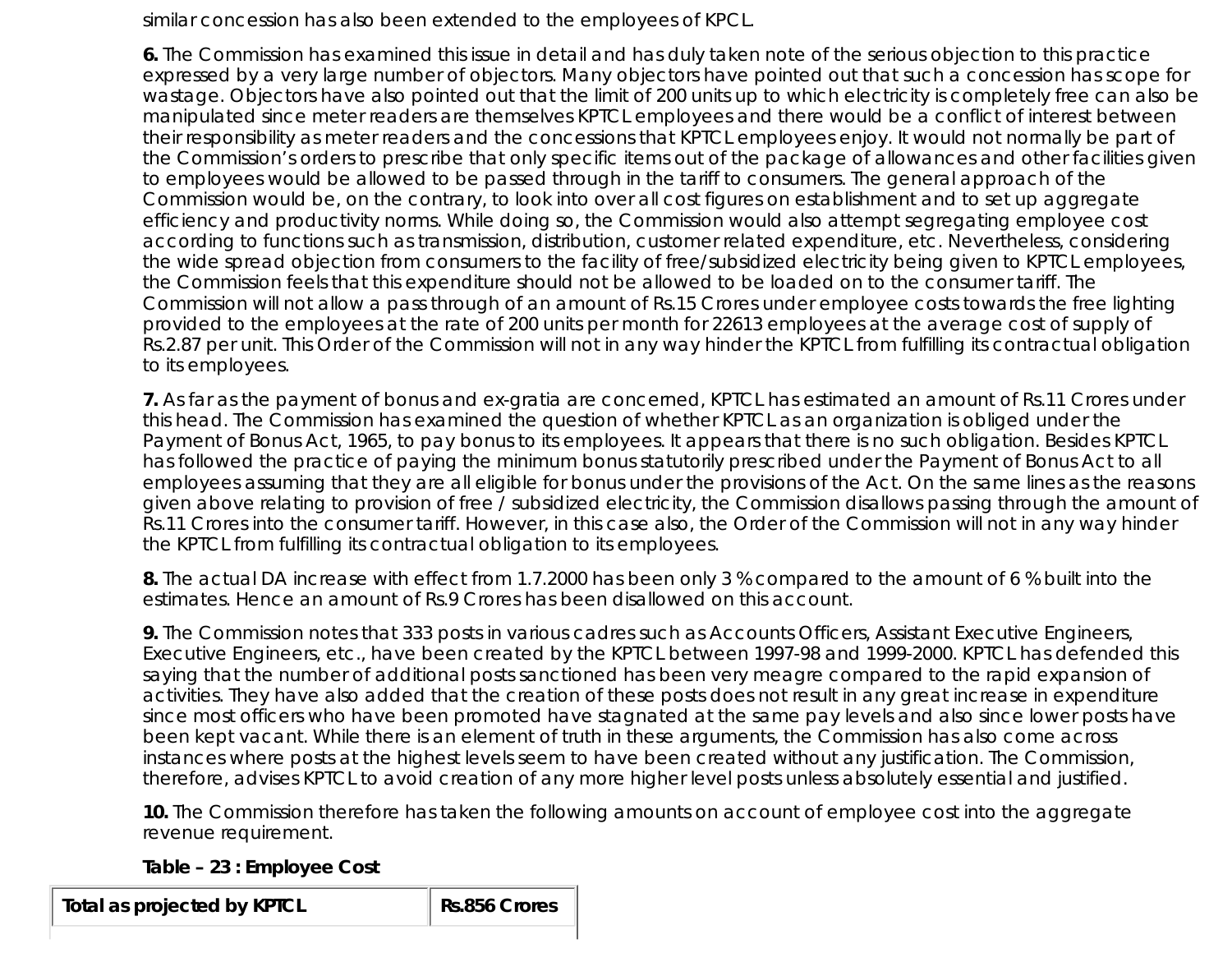| Less: Free/subsidized electricity<br>disallowed | Rs. 15 Crores  |
|-------------------------------------------------|----------------|
| Less: Bonus                                     | Rs. 11 Crores. |
| Less: DA overestimated                          | Rs. 9 Crores   |
| Net                                             | Rs.821 Crores  |

**11.** The amount of Rs.821 Crores allowed by the Commission includes the provision of Rs.50.38 Crores, at 12.5 % of basic salary, towards contribution to a pension fund. **The Commission directs KPTCL to transfer this amount to a separate bank account pending credit to the Pension Fund Trust.**

# **4.4 Repairs & Maintenance, Administration & General, Interest and Depreciation Expenses**

#### **1. Repairs & Maintenance and Administration & General Expenses**

The licensee has filed expenditure figure of Rs.142 Crores (Rs.134 Crores after capitalization) towards the operation and maintenance. This includes the administrative & general charges and repairs & maintenance cost of both transmission & distribution systems. The repairs & maintenance of distribution system works out to Rs.67.69 Crores and the amount to be capitalized out of total expenditure is Rs.2.54 Crores The administrative & general charges of distribution system are estimated at Rs.66.15 Crores of which Rs.2.04 Crores is to be capitalized. The administrative & general charges of transmission system works out to Rs.6.14 Crores of which Rs.4.96 Crores is for capitalization. The repairs & maintenance cost of transmission system is estimated at Rs.2.27 Crores of which Rs.0.50 Crores is for capitalization. Except for the repairs & maintenance cost of distribution system which is estimated at Rs.67.69 Crores for the year 2000-01 as against Rs.60.30 Crores in the previous year, all other figures are equal to the previous year's actual expenses. The major deviation is in the expenses provided for repairs & maintenance of buildings to the extent of Rs.6.64 Crores which the Commission feels necessary considering the necessity of upkeep of civil structures. Therefore the Commission accepts the proposal of Rs.134 Crores towards the operation & maintenance.

#### **2. Interest & Finance Charges**

The licensee has provided Rs.500 Crores on a gross basis and Rs.443 Crores (net of capitalization) towards interest and finance charges for the year 2000-01 as against Rs.425 Crores on gross basis and Rs.347 Crores (net of capitalization) during 1999-2000.

#### **3. Depreciation**

The licensee has proposed a depreciation of Rs. 299 Crores for the year 2000-01 as against Rs.286 Crores during the previous year. The Commission has taken note of the assets of the licensee and accepts the figure of Rs.299 Crores. The Commission has also noted the notification of the Ministry of Power in this regard indicating the norms for depreciation.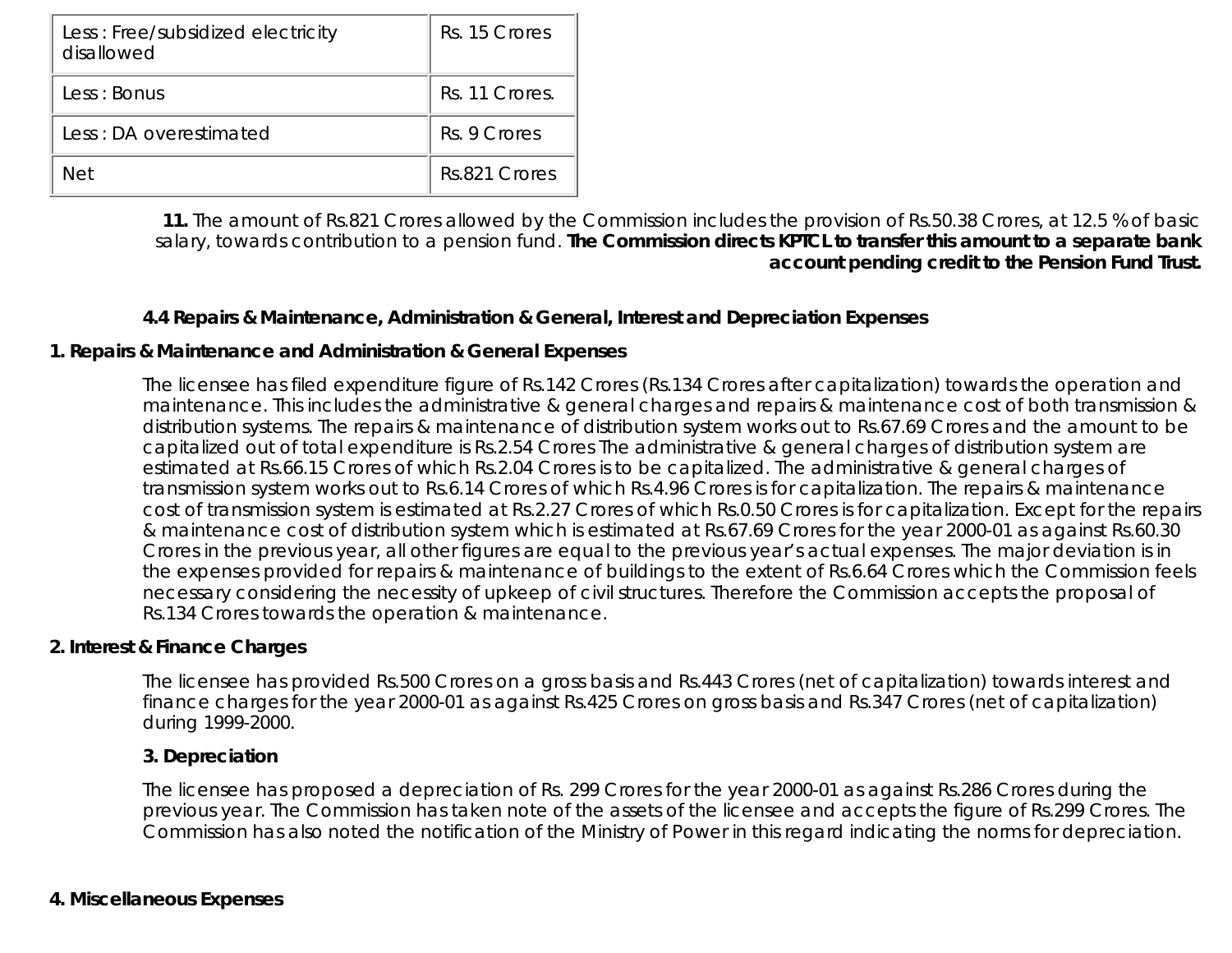The licensee has provided Rs.20 Crores towards the other miscellaneous expenses pertaining to previous year. The Commission will not permit this expense to be passed on to the consumer.

#### **4.5 Total ERC as finalized by the Commission**

# **Table – 24 : Expected Revenue from Charges** (Rs. Crores)

| <b>Sl</b>      | Item                           | As proposed<br>by KPTCL * | As approved<br>by KERC |
|----------------|--------------------------------|---------------------------|------------------------|
| <b>No</b>      |                                |                           |                        |
| 1              | Purchase of Power              | 4254                      | 3695                   |
| $\overline{2}$ | <b>Employee Cost</b>           | 856                       | 821                    |
| 3              | Operation &<br>Maintenance     | 134                       | 134                    |
| $\overline{4}$ | Interest & Finance<br>charges  | 443                       | 443                    |
| 5              | Depreciation                   | 299                       | 299                    |
| 6              | <b>Other Expenses</b>          | 20                        |                        |
|                | <b>Total (net) Expenditure</b> |                           | 5392                   |

# **\*** after capitalization

The above aggregate revenue requirement works out to an average cost of Rs.2.87 per unit on the estimated sales quantity of 18,766 MUs.

#### **4.6 Capital Expenditure Review**

**1.** KPTCL has presented a list of capital works with an outlay of Rs.911 Crores to the Commission. It is found that a very substantial portion of this amount of Rs.911 Crores represents outlay on works that are shown on ongoing and a very small portion thereof has actually been earmarked for new works which are to be taken up. In its review of KPTCL's investment plan, the Commission has issued directions to the KPTCL that detailed project reports of all capital works have to be submitted to the Commission for approval before these works are taken up. The Commission would be looking at the investment plan of the KPTCL in three stages. The first stage would be prior to taking up the projects, when the Commission would look at the cost estimates, the justification for the project, return expected from the project, funding pattern and sources, etc. At the second stage, the Commission would monitor the progress of all major capital works on a periodical basis. This will be essential for the Commission to satisfy itself that the works are proceeding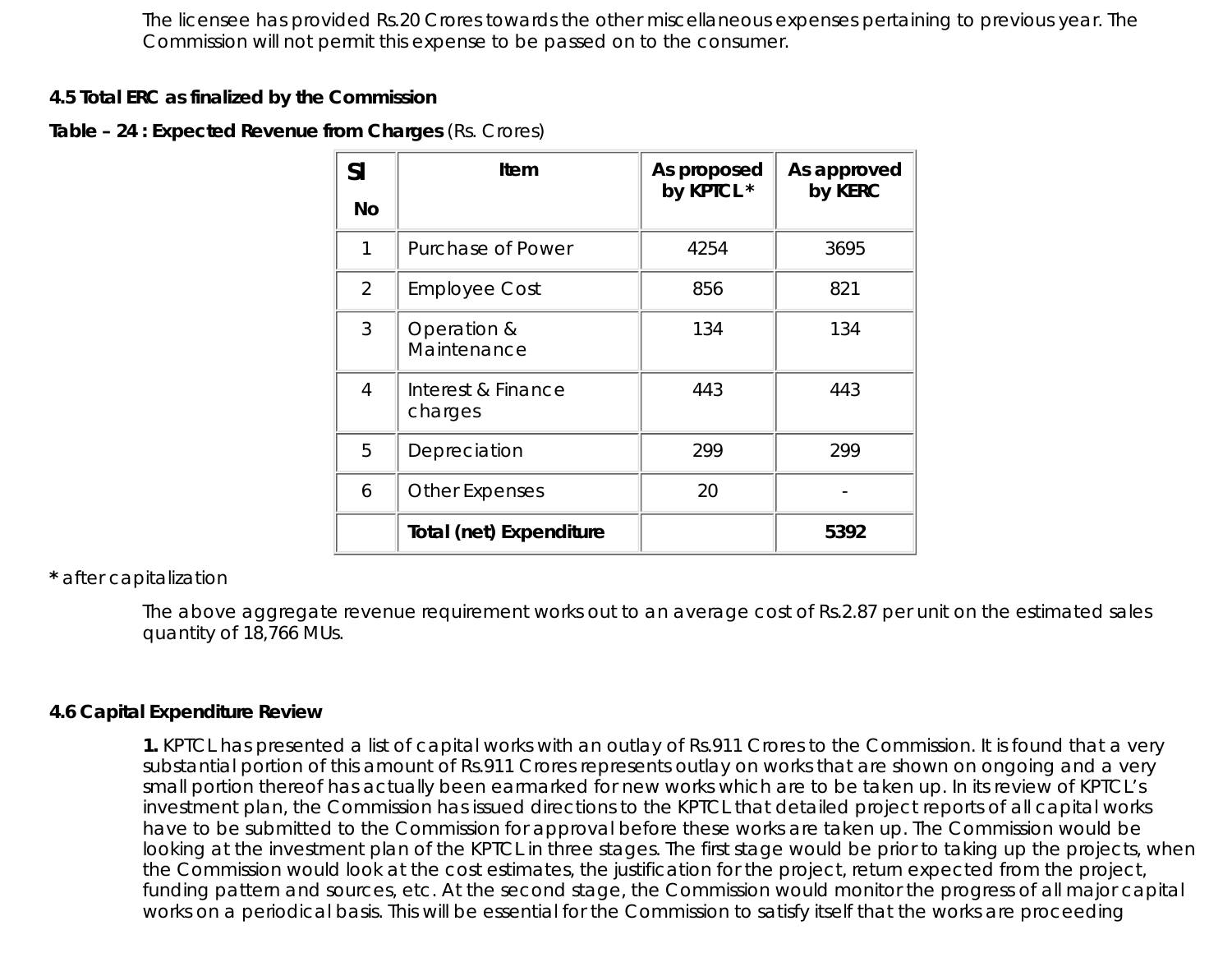according to the time and cost estimates. In the third stage, the Commission would be taking up post-completion audit of major capital works in order to assess the extent of deviation from original estimates, cost over runs, variation in actual benefits compared to original plans, changes in funding, etc., in order to decide on the extent to which the capital expenditure thus incurred can be justified for inclusion in the asset base.

**2.** The Commission had required the KPTCL to provide details relating to works completed during the past three years in order to assess the extent to which these works pass the test of prudently incurred capital expenditure. The Commission found that the information system used by the KPTCL was hopelessly inadequate and could not provide reliable information about capital works. There were several cases that the Commission came across where works that were delayed by long periods of time were shown as having been completed at a fraction of the original estimate. The Commission had, therefore, come to the conclusion that capital expenditure figures in respect of individual works were not accurate and that primary documents such as stores accounts, cost registers, etc., are not kept up to date. The KPTCL had also changed capital expenditure figures after initial discussion with the Commission. However, the Commission has not been convinced about the veracity and basis of such changes.

**3.** In Para 2.12 of the Tariff Filing where KPTCL has listed efforts to reduce costs, capital and revenue budgeting has been mentioned. KPTCL has said that strict budgetary control has been introduced in order to bring financial discipline in executing the capital works and to ensure expenditure within the budget provision. It has been mentioned that this strict budgetary control would enable the Corporation to reduce costs and minimize time over runs.

**4.** The Commission is convinced that the KPTCL is not making worthwhile effort in this direction. The Commission has evidence for believing that the capital investment programme of the KPTCL is being implemented without any regard to basic principles of sound finance.

**5.** To give a concrete illustration, KPTCL had required the Commission for approval to take up three works of T&D upgradation in Bangalore Metropolitan Area. These works had been recommended for urgent implementation by the Bangalore Agenda Task Force. On verification, the Commission found the following shortcomings:

- 1. Detailed project reports sent to the Commission for approval were based on the schedule of rates of 1997. These estimates had not been updated to take cost variation up to the year 2000 into account. It was obvious that KPTCL was taking up these projects without any proper idea about the expenditure that it would incur.
- 2. The estimates were inconsistent. For instance, the cost of transformers of the same capacity and description varied widely from one estimate to the other.
- Standard procedures of cost estimation such as uniformly providing for transportation, insurance, erection charges, etc., 3. had not been followed. Similarly interest during construction had been completely ignored.

**6.** The Commission has not yet received any response from the KPTCL in the matter of submitting revised detailed project reports, after rectifying the defects that were pointed out.

**7.** To give another example, the KPTCL when called upon to explain the over estimation of the works leading to huge savings has stated that "the project reports were prepared based on the information furnished by SIC and only lump sum provision was made in the projects. In respect of the transmission lines, the cost per KM were worked based on the estimated cost of material and labour without carrying out the survey in the actual route in which the lines have to be laid" [Lr. No.KPTCL/B36/5705/C/2000-01, Dated8.11.2000 from CEE/Regulatory Affairs/KPTCL].

**8.** As per the above statement, project reports do not seem to be based on actual field surveys and hence appear to be irrelevant. The Commission is forced to conclude that when nearly Rs.300 to Rs.400 Crores of major works are taken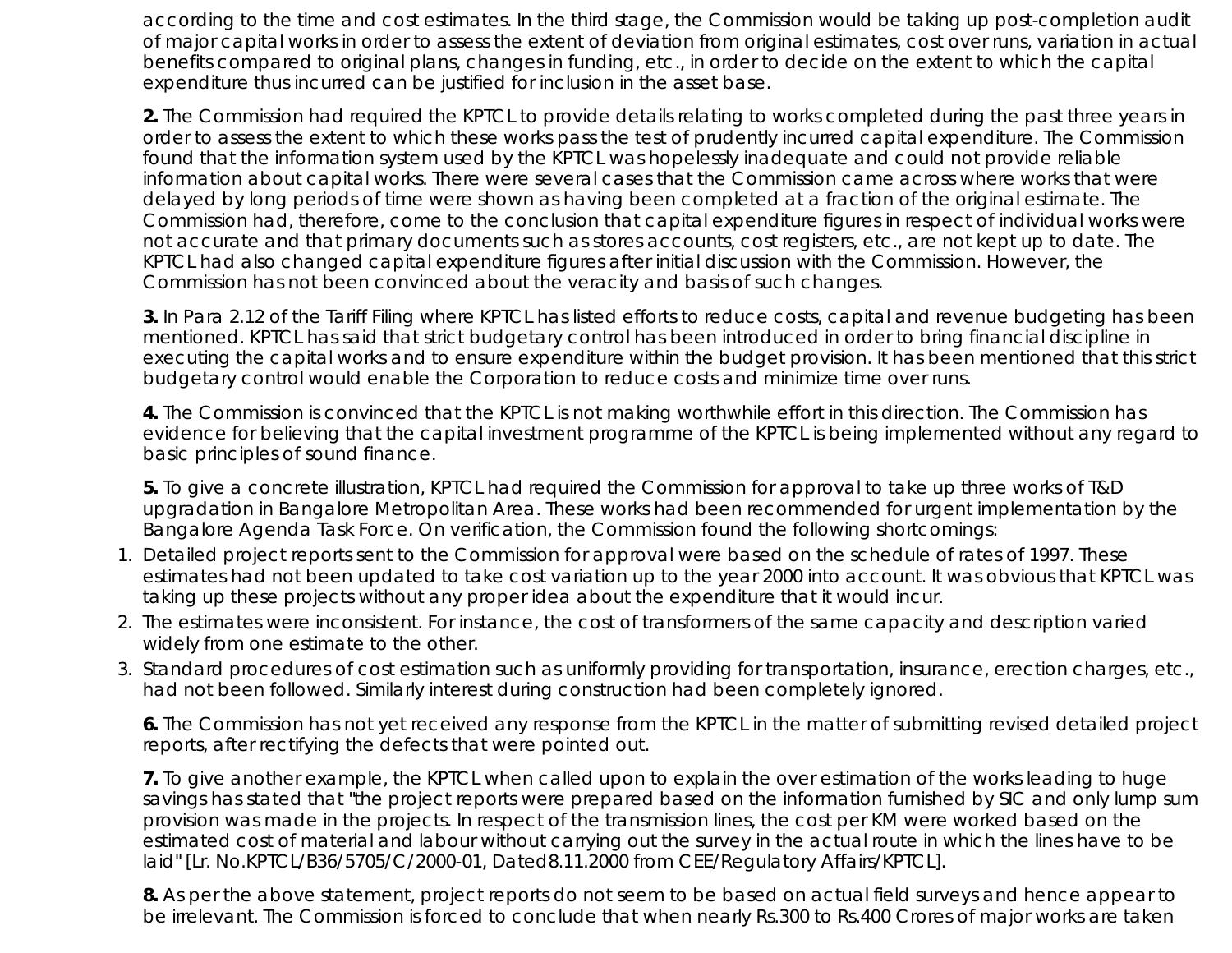up every year on the basis of such unrealistic estimates, there cannot be any sensible cost control at all.

**9.** It is also observed that more than 50 nos. of REC schemes costing about Rs.220 Crores for which first instalment of loan amount was drawn during 1998-99 and 1999-2000 have not even started. The amounts drawn attract avoidable interest payments.

**10.** KPTCL also spends about Rs.300 Crores for service connection and distribution works. The works are large in number and the Commission has no details of such works. However, going by the state of accuracy with which the accounts are maintained and the non-monitoring of time and cost over runs strictly, as evidenced in review of major works, there is huge scope for overspending and possible misuse.

**11.** KPTCL's safety record also leaves a lot to be desired. There have been over 250 fatal accidents each year in the last 3 years. In the 6 months ending September 2000, the number of fatalities was 182. The Chief Electrical Inspector to Government, the statutory authority entrusted with the responsibility of investigating the causes of accidents, has prepared a detailed report identifying the reasons for accidents and the measures needed to prevent their occurrence. The Commission has been continuously pursuing this matter with KPTCL and asking for an action plan with definite time targets for implementing the CEIG's suggestions.

**12.** The Commission has noted with concern the objections of several petitioners, especially from the rural areas, of poor quality of supply, unreliability in power supply, shortage of power, etc. The Commission has also heard KPTCL on these issues. KPTCL proposes to invest Rs.13,500 Crores on strengthening of the T&D network. Of this, Rs.8,500 Crores is said to be for strengthening the transmission network and Rs.5,000 Crores is for the distribution network. The Commission has not been provided details of the capital investments included in these amounts. Neither has the Commission been furnished the assumptions on the basis of which the investment proposals have been worked out. Specific improvements in quality of service parameters that will be achieved with the implementation of each stage of this comprehensive investment proposal have also not been placed before the Commission. The Commission, through its interaction with the KPTCL on matters relating to investments as explained above, has adequate grounds to believe that this investment plan of KPTCL needs to be properly scrutinized and justified before the KPTCL goes ahead with its implementation. While permitting the investments, the Commission would be looking at specific bottlenecks in the T&D system, especially in the rural areas and efficacy of the proposed investments in removing those bottlenecks in short and medium terms. In a subsequent section, the Commission has proposed certain increases in the tariff for rural consumers that is likely to fetch a substantial additional income for the KPTCL. **The Commission, therefore, directs KPTCL to earmark the entire amount thus generated specifically for improving the T&D system in rural areas in addition to the amounts which is presently being spent so that tangible improvements in the quality of supply can be achieved.**

**13. Under the above circumstances, the Commission issues the following directions :**

- **An appropriate procedure for prioritizing capital works should be drawn up by the KPTCL and got approved by the i. Commission. Works should be taken up only on the basis of this scheme of prioritization.**
- **ii. Project cost estimates should be worked out on a realistic basis.**
- iii. Benchmarking of system parameters such as voltage, interruptions, system loss, etc., of the project area should be **documented before taking up the work. This is essential to assess the improvement achieved after the execution of the project.**
- **Interest should be charged to individual works. Cost registers should be maintained and updated regularly and iv. completion reports should be prepared immediately after completion of works.**
- **v. No work estimated to cost more than Rs.1.00 lakh should be awarded without going through a process of competitive**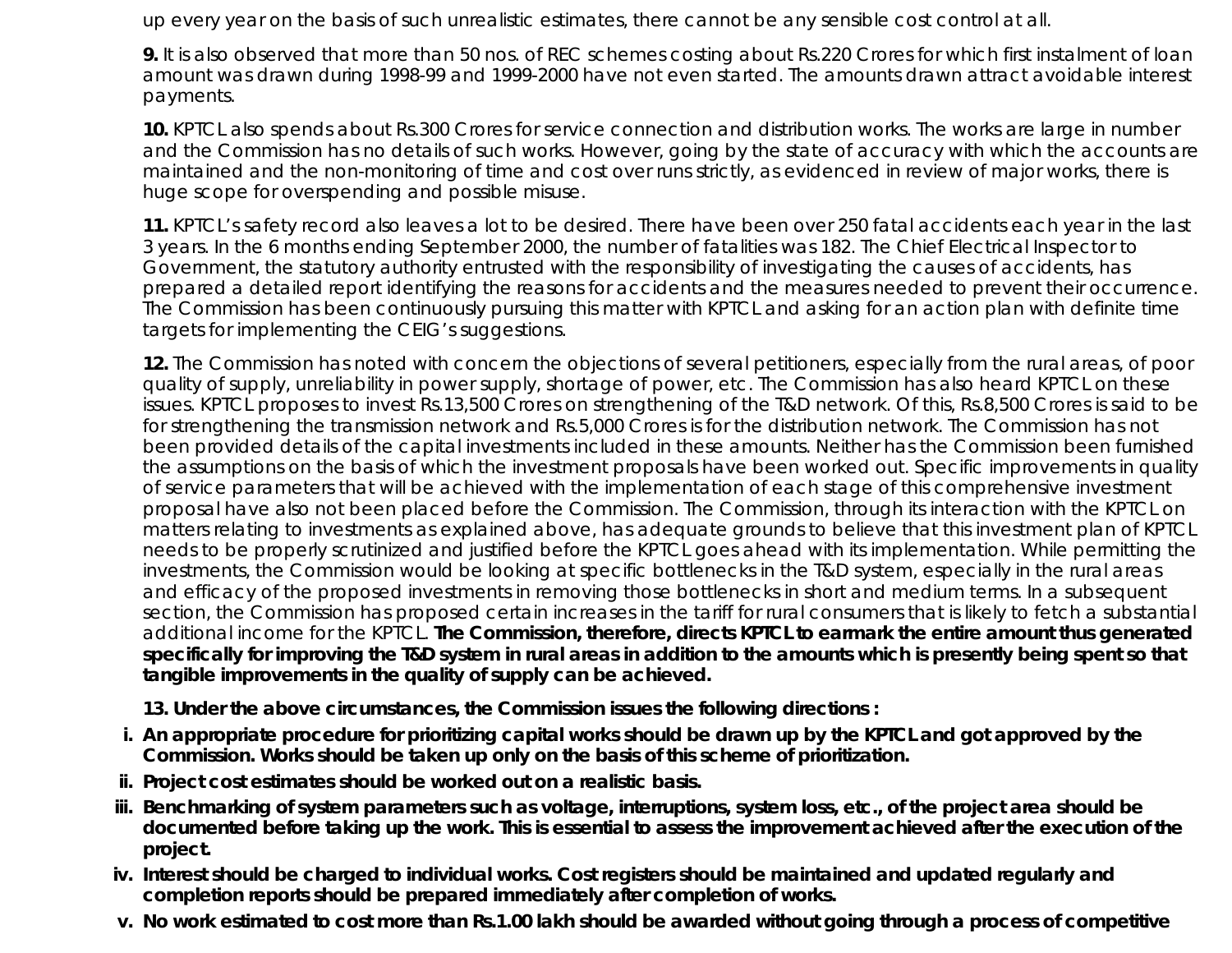**bidding to ensure the lowest cost to the licensee. No purchase or price preference should be allowed to any agency including public sector enterprises.**

- **A special action plan, as explained above, for enhancing safety is to be worked out by KPTCL, duly identifying the vi. capital investment required therefor. This action plan is to be submitted to the Commission for implementation within one month from the date of this order.**
- **vii. KPTCL is to come up with a specific, time bound action plan for**
- **improvement of the T&D system in rural areas within three months from the date of this Order for the approval of the viii. Commission. This investment programme should specifically commit KPTCL to a certain improvement in quality parameters in the areas where the investments are proposed compared with baseline benchmarks.**

# **Tariff Filing Analysis**

**5.1 1.** In accordance with the provisions of Section 27 of KER Act, 1999, the licensee has filed the tariff amendment proposals with the Commission. The revenue expected from the sale of power, miscellaneous revenue and in the form of subsidy expected from the Government in the year 2000-01 as compared to the actuals for 1999-2000 is given below :

|  |  | Table - 25 : Proposed Revenue for 2000-01 (Rs. Crores) |  |  |  |
|--|--|--------------------------------------------------------|--|--|--|
|--|--|--------------------------------------------------------|--|--|--|

| <b>Particulars</b>              | 1999-2000<br><b>Actuals</b> | 2000-01<br>Estimate |
|---------------------------------|-----------------------------|---------------------|
| Sale of power                   | 3,296.00                    | 3,603.00            |
| <b>Miscellaneous</b><br>revenue | 245.00                      | 180.00              |
| RE subsidy                      | 1,051.00                    | 878.62              |
| Total                           | 4,592.00                    | 4,661.62            |

**2.** Compared to the aggregate revenue requirement of Rs.6,006 Crores this discloses a gap of Rs.1,344.38 Crores. The KPTCL has proposed a tariff revision to cover a portion of this gap. According to the proposals, the annual revenue anticipated from the tariff revision is Rs.811.17 Crores, which amounts to an increase of 23.29 % over the current levels.

**3.** The proposals of the KPTCL relating to various categories of consumers have been examined by the Commission and the results of this analysis are presented in the following sections.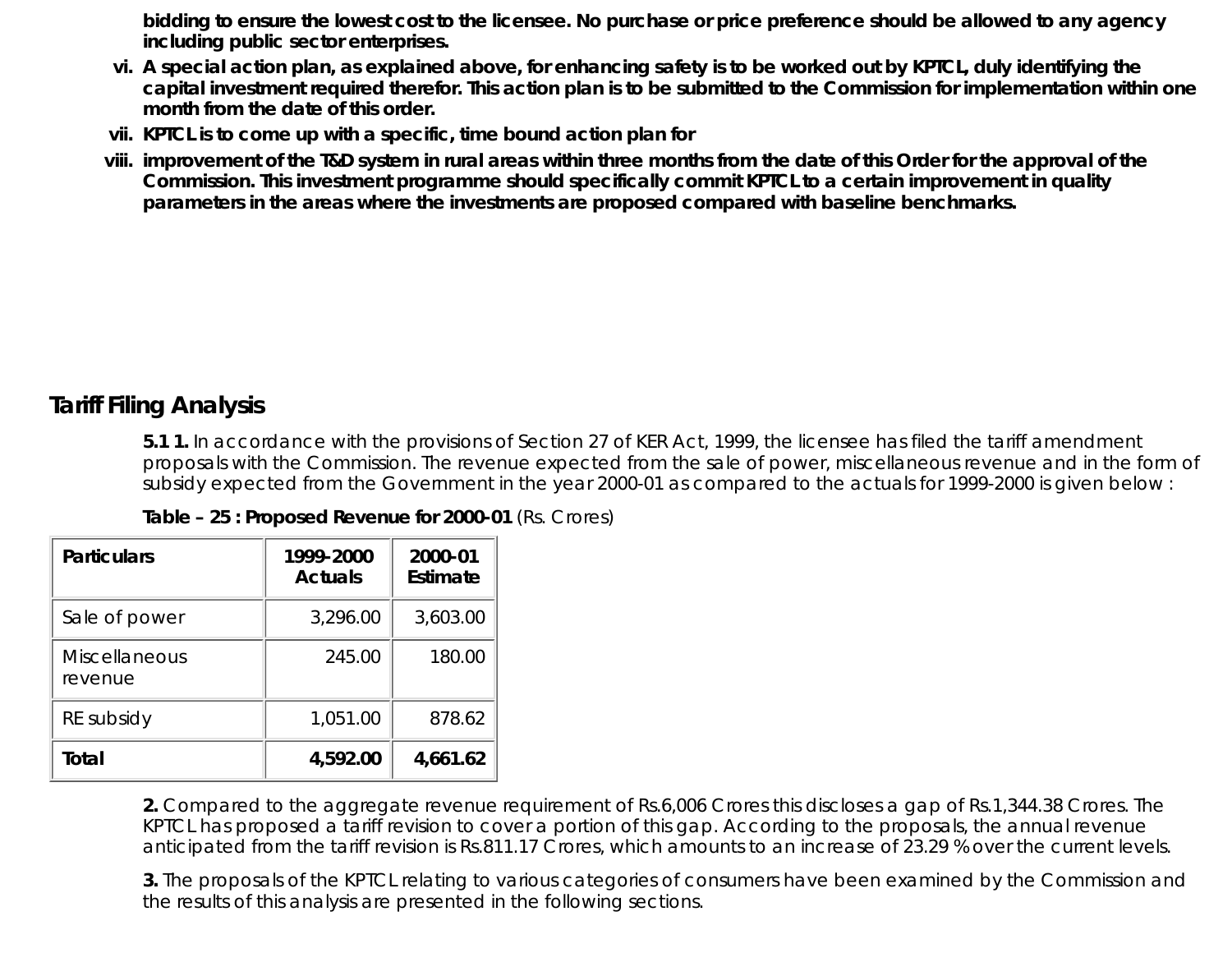**4.** Before doing so it is necessary to deal with the preliminary points raised by several objectors. All these objectors have contended that the Government of Karnataka had, by a direction given to the erstwhile KEB in 1996, permitted the KEB to revise tariffs by only 13 % per annum. To the extent that the present proposal is for a tariff revision in excess of that percentage, the objectors contend that the tariff revision is illegal. The objectors also contend that the High Court of Karnataka has ruled that the KEB is bound by this directive of the Government.

**5.** KPTCL has contended that the Government directive in question referred to an overall tariff increase percentage; this does not prevent the tariff increase for any specific category of consumers from being more than 13 %. Further, the KPTCL contends that the directive of the Government of Karnataka was issued to the erstwhile KEB under the provisions of Section 78A of the Electricity (Supply) Act, 1948, and that this provision of law now stands superseded by the Karnataka Electricity Reforms Act, 1999. KPTCL further contends that the directive issued to the erstwhile KEB cannot be held to be binding on the KPTCL and that the present tariff application and determination by the Commission have to be guided solely by the provisions of the KER Act, 1999.

**6.** The Commission has examined this argument. It is true that letter No.DE 130 EEB 95, dated 21st June, 1996 from the Government of Karnataka to the then KEB conveyed the directions of Government, in exercise of its powers under Section 78A of the Electricity (Supply) Act, 1948, to the effect that the KEB was permitted to effect annual increase in tariff rates over and above the rates proposed in the annexure to that letter by 13 % w.e.f. from 1st April, 1997 onwards to enable the KEB to meet the increase in its operational costs and to cover the annual quantum of inflation. The KEB had sought to increase the tariff w.e.f. 1st July, 1996. The Government's directions contained in the letter quoted above, also approved the revision of tariff w.e.f. 1st July, 1996.

**7.** The legal position now existing is that Section 78A of the Electricity (Supply) Act, 1948 stands superseded by the provisions of the KER Act, 1999 to the extent that the latter Act has made specific provisions [vide clause (f) of Sub section (3) of Section 58 of the KER Act, 1999]. Government's powers to issue directives under the KER Act are contained in Section 12. These powers are restricted to issue of policy directives consistent with the objectives sought to be achieved by the KER Act in such a manner as to not adversely affect or interfere with the functions and powers of the Commission. The first proviso to Section 12 specifically lays down that the functions and powers of the Commission relating to determination of the structure of tariffs for supply of electricity to various clauses of consumers is not to be adversely affected by any policy directive issued by the State Government. The determination of tariffs by the Commission is as per the guidelines included in the Act in Section 27. The Commission, therefore, cannot be considered to be bound by the directive given earlier to the erstwhile KEB.

**8.** In any case, the contention of the objectors that the specific percentage included in the directive should hold for all time to come is not a reasonable one. The Government directive itself shows that the purpose of the tariff revision was to enable KEB to meet the increase in its operation costs and to cover the annual quantum of inflation. These are matters that need to be assessed on the basis of actuals from time to time. It cannot be contended that a single number fixed some years ago for this purpose would have to be rigidly applied for all time to come. Both under law and in terms of reasonableness, therefore, the Commission does not find any justification for the objections put forth by several objectors.

**9.** As far as the orders of the High Court of Karnataka on this issue are concerned, the KPTCL has brought to the notice of the Commission the orders of the Division Bench of the High Court in writ appeals No.8107 – 8132/99 to the effect that the order passed by the single judge directing the Board to revise and reconsider the 1997 tariff in so far as LT-5 installations are concerned is stayed. Consequently there does not appear to be any order of the High Court that is currently operative to restrict the annual increases in tariff to 13 % annually.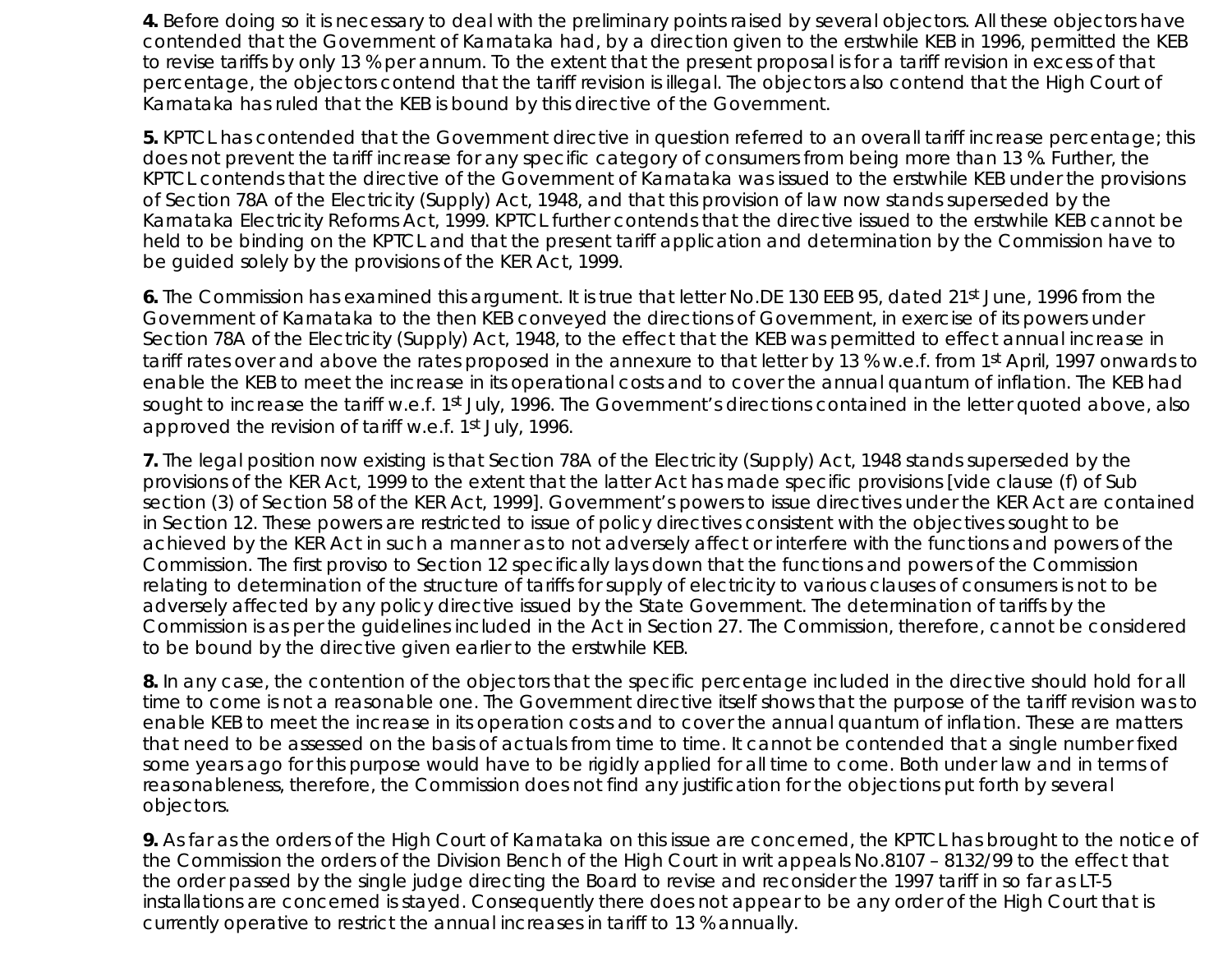# **5.2 Bhagya Jyothi / Kutir Jyothi LT-1(a)**

# **Table – 26 : Proposed Tariff for LT-1(a)**

No.of consumers : 1703704 Connected load : 174006 kW Consumption in MUs : 368

| SI.<br>No.       | <b>Details</b>                                                    | Existing (as per 1998<br>tariff)       | <b>KPTCL Proposal</b>                  |
|------------------|-------------------------------------------------------------------|----------------------------------------|----------------------------------------|
| 1.               | Energy charges                                                    | Rs.2.50 per month per<br>installation  | Rs.2.50 per month per<br>installation  |
| 2.               | Recovery of capital loan<br>portion                               | Rs.3.30 per month per<br>installation. | Rs.3.30 per month per<br>installation. |
| 3.               | Revenue from energy charges                                       | Rs. 5.11 crores                        | Rs. 5.11 crores                        |
| $\overline{4}$ . | Total Revenue including recovery<br>towards caplital loan portion | Rs. 10.91 crores                       | Rs. 10.91 crores                       |

**1.** KPTCL has proposed to meter all BJ and KJ installations and apply the tariff applicable to LT-1(b) [domestic lighting category] when the consumption of any installation exceeds 18 units in a month.

**2.** BJ scheme was started in the late 70's as a single bulb installation for the benefit of the poorer sections in the State. At that time, an energy charge of Rs.2.50 per month was recovered. An amount of Rs.1.61 per month was also recovered as a charge towards the investment made in extending the facility. The table below shows the amounts charged under the BJ scheme ever since its inception :

# **Table – 27 : Amount Charged Under BJ Scheme Since Inception**

| Period                      | <b>Energy Charge Per</b><br>Month (Rs.) | <b>Fixed Charge Per Month</b><br>Towards Investment (Rs.) | Total (Rs.) |
|-----------------------------|-----------------------------------------|-----------------------------------------------------------|-------------|
| 01.10.1979 to<br>01.02.1981 | 2.50                                    | 1.61                                                      | 4.11        |
| 01.02.1981 to<br>01.04.1981 | 2.15                                    | 1.61                                                      | 3.76        |
| 01.04.1981 to<br>18.08.1981 | 2.15                                    | 2.19                                                      | 4.34        |
| 18.08.1981 to<br>04.09.1986 | 2.11                                    | 2.19                                                      | 4.30        |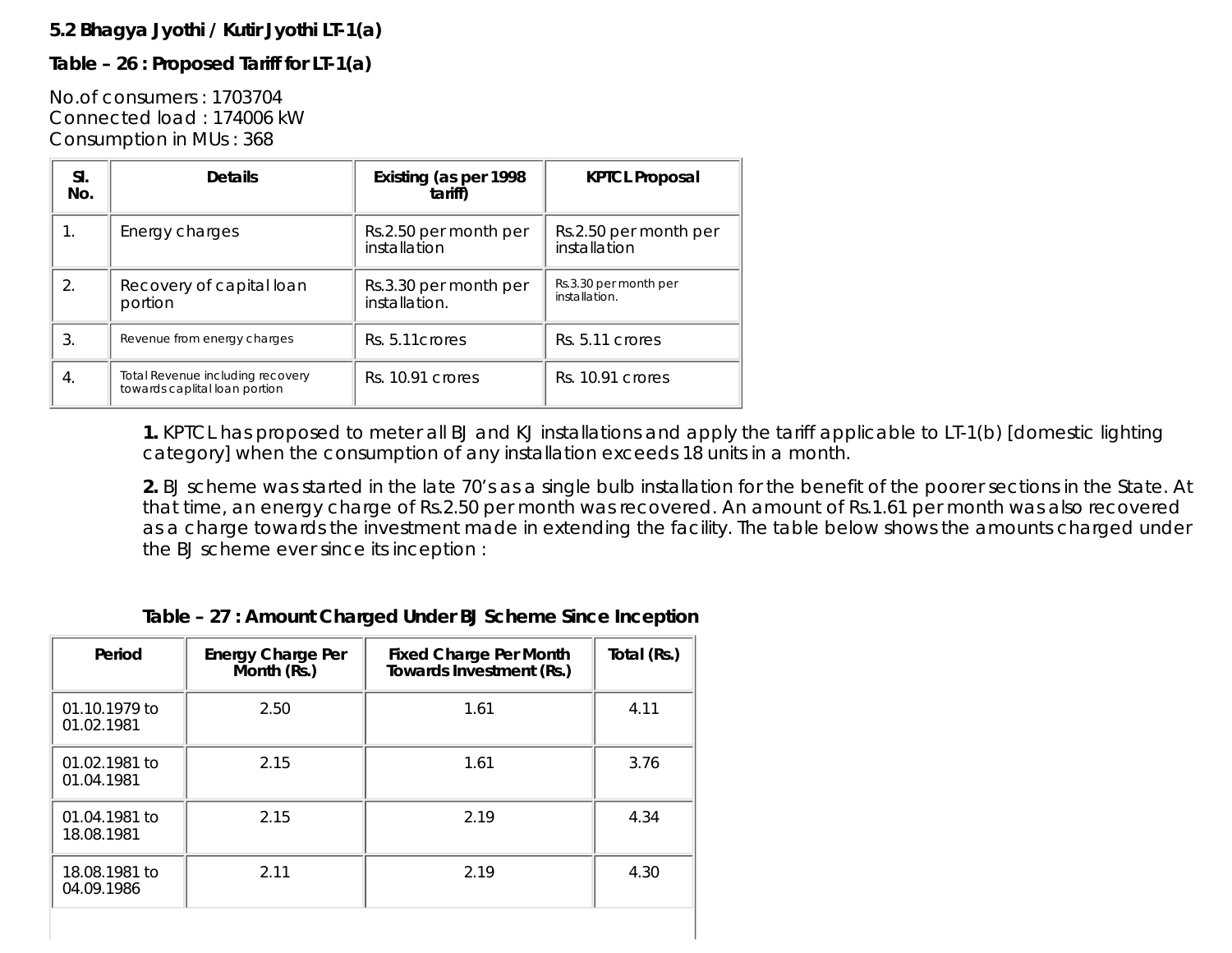| 04.09.1986 to<br>02.05.1987 | 2.11 | 2.60 | 4.71 |
|-----------------------------|------|------|------|
| 02.05.1987 to<br>04.06.1992 | 2.50 | 2.60 | 5.10 |
| 04.06.1992 to<br>31.01.1993 | 2.50 | 2.80 | 5.30 |
| 30.01.1993 to<br>13.01.1998 | 2.50 | 3.05 | 5.55 |
| 13.01.1998 till<br>date     | 2.50 | 3.30 | 5.80 |

**3.** BJ installations are estimated to consume 18 units per month. However, the actual consumption of these installations is not known since these are all non- metered installations. KPTCL has reported that some of these customers at least are likely to be consuming more than 18 units per month and many objectors, especially the urban consumers have also pointed out to this. KPTCL has come up with the proposal to meter all these installations progressively and charge them at domestic charges when consumption exceeds 18 units per month.

**4.** The metering plan indicated by KPTCL for BJ installations is as follows :

| Table - 28 : Proposed Metering Plan for BJ / KJ |  |  |  |  |  |  |  |  |  |
|-------------------------------------------------|--|--|--|--|--|--|--|--|--|
|-------------------------------------------------|--|--|--|--|--|--|--|--|--|

| Year    | % of BJ/KJ installations<br>to be covered |
|---------|-------------------------------------------|
| 2000-01 | 5                                         |
| 2001-02 | 25                                        |
| 2002-03 | 30                                        |
| 2003-04 | Δſ                                        |

**5.** The 5 % of installations proposed to be covered in 2000-01 is KPTCL's estimate of BJ/KJ installations with more than a single light bulb. The KPTCL does not have any data at present on the socio economic profile of BJ consumers. In the absence of any such information, it is not possible to come to any conclusion about whether all the BJ consumers as at present are in need of continuing subsidies. KPTCL has said that Institute for Social Economic Change, Bangalore has been entrusted with conducting a Study on the BJ programme and that the report is expected by December, 2000. **The Commission directs KPTCL to submit this Report promptly within two months from the date of this Order**. It is clear that the rates charged for BJ installations have been kept very low levels for several years now. An amount of Rs.2.50 per month in terms of the price levels of 1979 when the scheme was introduced would today work out to Rs.11.84, merely adjusting the figure for the impact of inflation (4.74 times as per WPI). While the best solution would be to meter all installations and apply domestic charges beyond the level of 18 units per month, it is clear that even this will have to wait for about three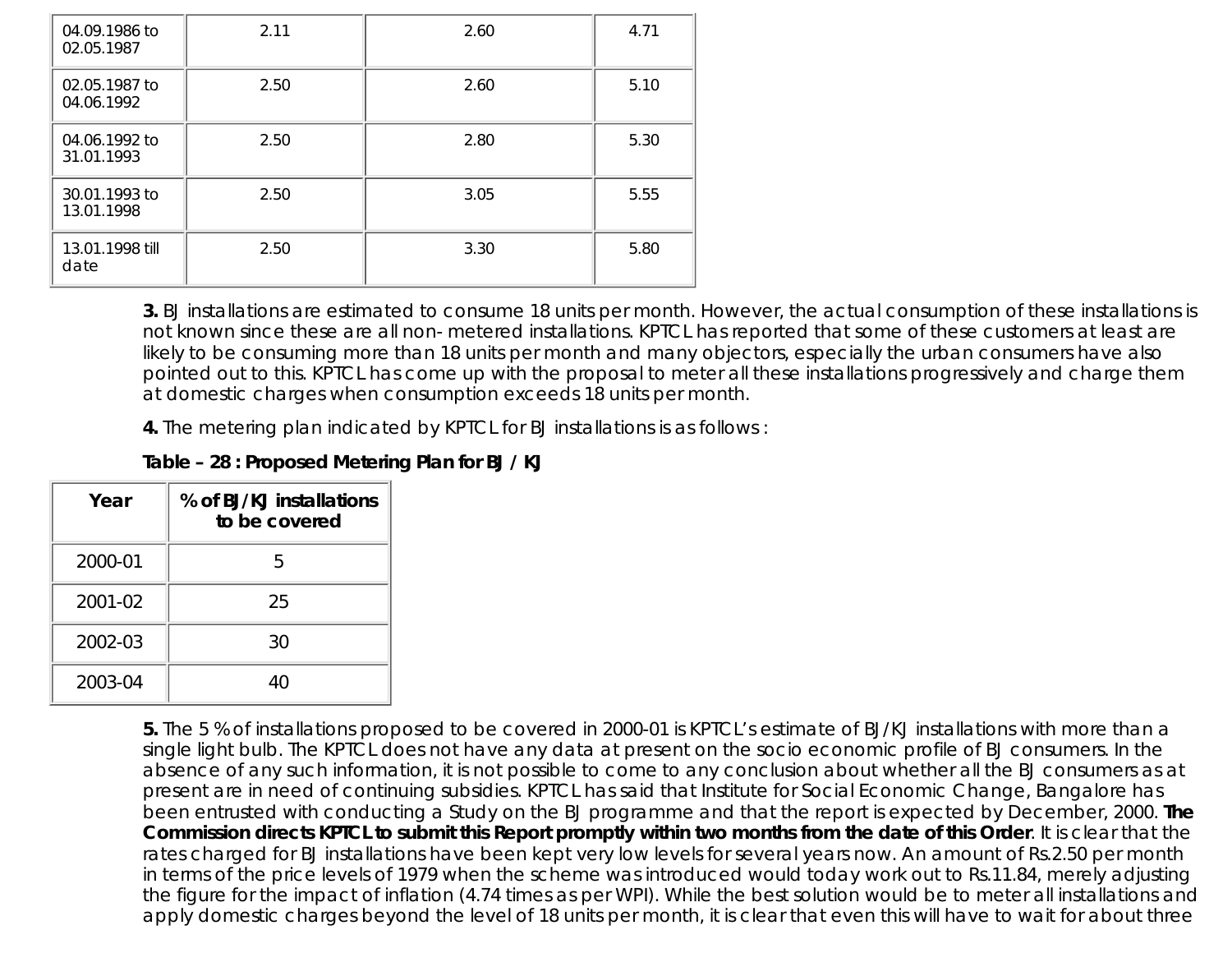years before it is implemented as per KPTCL's metering programme. Even this appears to be too ambitious and costly a programme.

**6.** KPTCL's current tariff for BJ consumers comprises two parts. An energy charge of Rs.2.50 per month is levied and an amount of Rs.3.30 per month is levied in addition for capital recovery. This amount is towards recovery of the standard amount spent on servicing the installation. Though this later amount of Rs.3.30 per month is shown as recovery towards capital charges, the same seems to be treated as an income item by the KPTCL in its accounts. The filing does not disclose how many of the BJ consumers have completed the period of 15 years fixed for the capital portion recovery and are currently paying only Rs.2.50 per month. Considering all these facts, the Commission is of the opinion that it would be advisable to increase the rate for BJ and KJ consumers to a total amount of Rs.10 per month per installation including recovery towards capital loan portion. At today's price levels, this amount is not more than Rs.2.11 per month in terms of 1979 price levels when the scheme was initiated. The average cost of supply for 2000-01 has been estimated at Rs.2.87 per unit. A consumption of 18 units per month would cost Rs.51.66. The tariff of Rs.10 per month that is now being proposed is only 19.4 % of the average cost of supply. The following table shows the steady increase in BJ installations in the State :

### **Table – 29 : Bhagyajyothi Installations 1990 to 2000**

(Fig.in Nos.)

| SI. | Year      | Target | Achievement |
|-----|-----------|--------|-------------|
| No. |           |        |             |
| 1.  | 1990-91   | 25000  | 16853       |
| 2.  | 1991-92   | 25000  | 25984       |
| 3.  | 1992-93   | 200000 | 189275      |
| 4.  | 1993-94   | 200000 | 178500      |
| 5.  | 1994-95   | 200000 | 182500      |
| 6.  | 1995-96   | 200000 | 163693      |
| 7.  | 1996-97   | 200000 | 131605      |
| 8.  | 1997-98   | 200000 | 135473      |
| 9.  | 1998-99   | 200000 | 140763      |
| 10. | 1999-2000 | 200000 | 148391      |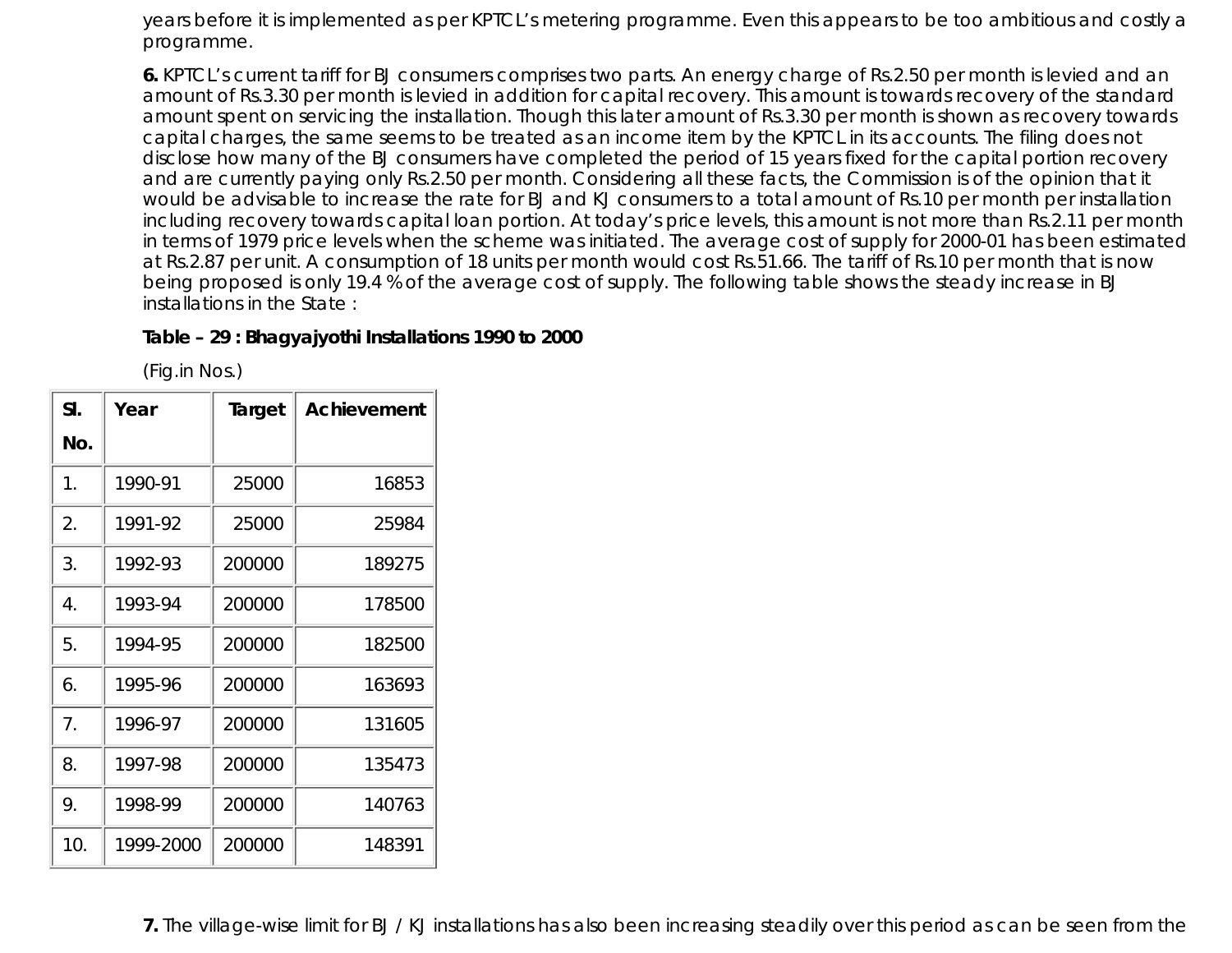following table :

# **Table – 30 : Villagewise Target of Bhagyajyothi / Kutirjyothi from**

**1984 up to 2000**

| SI.            | Year             | No.of beneficiaries per village |
|----------------|------------------|---------------------------------|
| No.            |                  |                                 |
| 1              | <b>Till 1984</b> | 10                              |
| $\overline{2}$ | 1984-86          | 15                              |
| 3              | 1986-91          | 20                              |
| 4              | 1991-92          | 30                              |
| 5              | 1992-94          | 75                              |
| 6              | 1994-97          | 100 per village /               |
|                |                  | 1000 per rural constituency     |
| 7              | 1997-2000        | 250 per village /               |
|                |                  | 1000 per rural constituency     |
| 8              | 2000             | 300 per village /               |
|                |                  | 1000 per rural constituency     |

**8.** The Commission also notes that the DCB of this tariff category shows substantial arrears as at the end of the year 1999-2000. These figures are as follows :

| Table - 31 : Arrears of BJ / KJ Consumption (Rs.Crores) |  |
|---------------------------------------------------------|--|
|---------------------------------------------------------|--|

| Opening<br>Balance | Demand for<br>the year<br>1999-2000 | Collection | Closing<br><b>Balance</b> |
|--------------------|-------------------------------------|------------|---------------------------|
| 31.65              | 11.53                               | 1.72       | 41.46                     |

**9.** The Commission is conscious of the fact that a mere increase in the rate would not be of any use if the amount due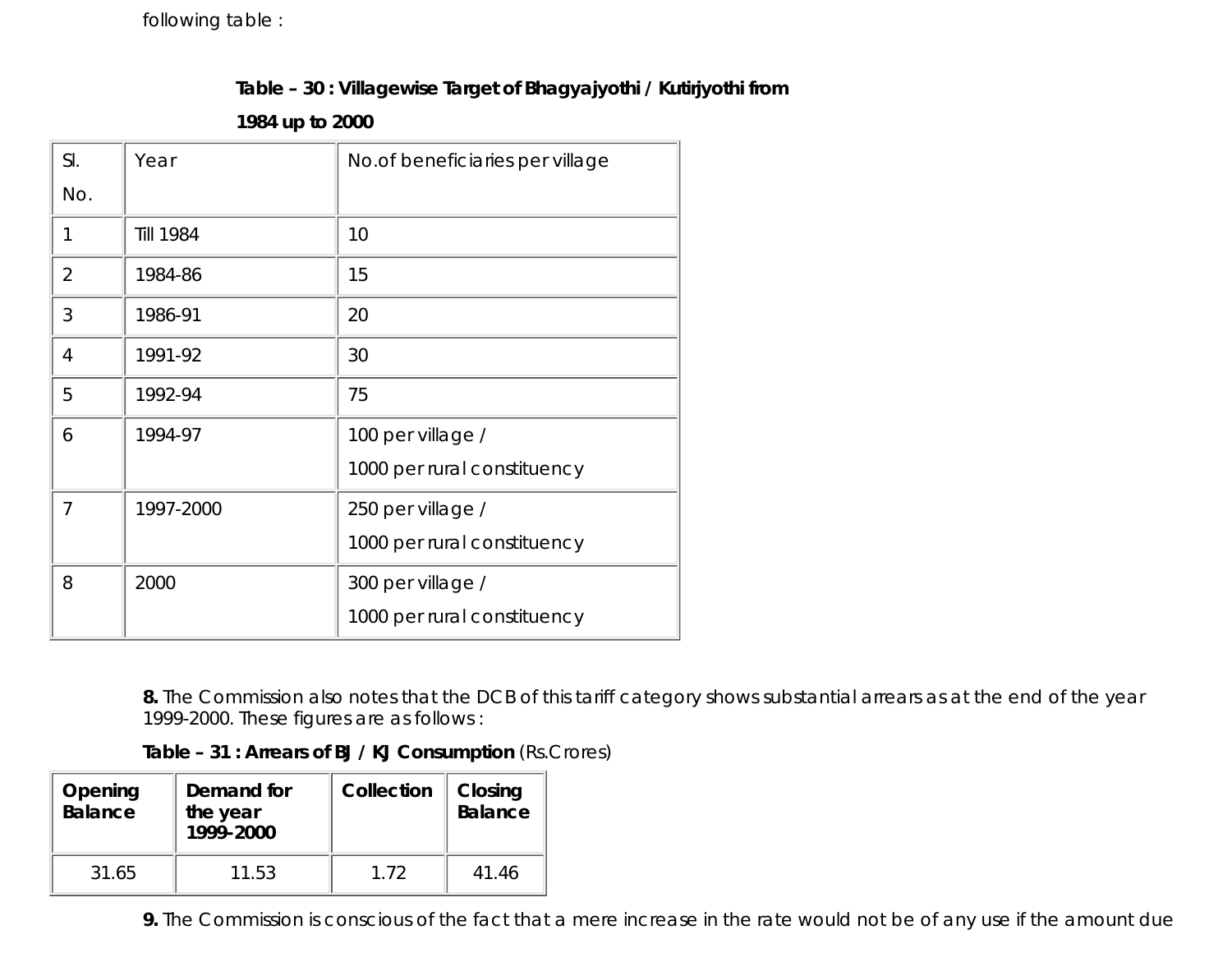thereby is not promptly collected. **The Commission, therefore, directs KPTCL to ensure that the rate now approved by the Commission for the BJ and KJ installations is levied and collected promptly**.

# **5.3 LT-1(b) Category**

**1.** This is a category where the vast majority of installations are households. The present and proposed tariffs in this case are as per the following table. KPTCL has proposed merger of tariff category LT-1(c) relating to religious institutions, government schools, etc., with this tariff category.

### **Table – 32 : Proposed Tariff Table for LT-1(b)**

No.of consumers : 4952716 Connected load : 1420929 kW Consumption in MUs : 1727

| SI.No. | <b>Details</b>       | Existing (as per 1998 tariff)                                                                      | Proposed (2000-01)                                                          |
|--------|----------------------|----------------------------------------------------------------------------------------------------|-----------------------------------------------------------------------------|
| 1.     | <b>Fixed charges</b> | $LT1(b)$ : Rs.20 / kw or part<br>thereof of sanctioned<br>load for 2 months                        | $LT1(b)$ : Rs.30 / kw or part<br>thereof of sanctioned load<br>for 2 months |
|        |                      | $LT1[c]$ : Rs.32/kw or part<br>thereof sanctioned load<br>for 2 months                             |                                                                             |
|        | Energy charges       | $LT1(b)$ :                                                                                         | $LT1(b)$ :                                                                  |
| 2.     |                      | i) 100 paise per unit upto<br>100 units / 2 months                                                 | i) 140 paise per unit<br>upto 100 units / 2<br>months                       |
|        |                      | ii) 135 paise per unit from<br>101-300 units/ 2 months                                             | ii) 250 paise per unit                                                      |
|        |                      | iii) FEC at 25 paise per unit                                                                      | upto 101-200 units / 2<br>months                                            |
|        |                      | When the consumption in<br>2 months exceeds 300<br>units, the entire                               | iii) FEC at 25 paise per<br>unit                                            |
|        |                      | consumption will be billed<br>at LT2(a) tariff                                                     | When the<br>consumption in 2                                                |
|        |                      | $LT1[c]$ :                                                                                         | months exceeds 200<br>units, the entire                                     |
|        |                      | i) 120 paise per unit upto<br>100 units / 2 months                                                 | consumption will be<br>billed at LT2(a) tariff                              |
|        |                      | ii) 150 paise per unit<br>101-200 units / 2 months                                                 | LT1[c]: Merged with<br>LT1(b)                                               |
|        |                      | iii) FEC at 25 paise per unit                                                                      |                                                                             |
|        |                      | When the consumption in<br>2 months exceeds 200<br>units, the entire<br>consumption will be billed |                                                                             |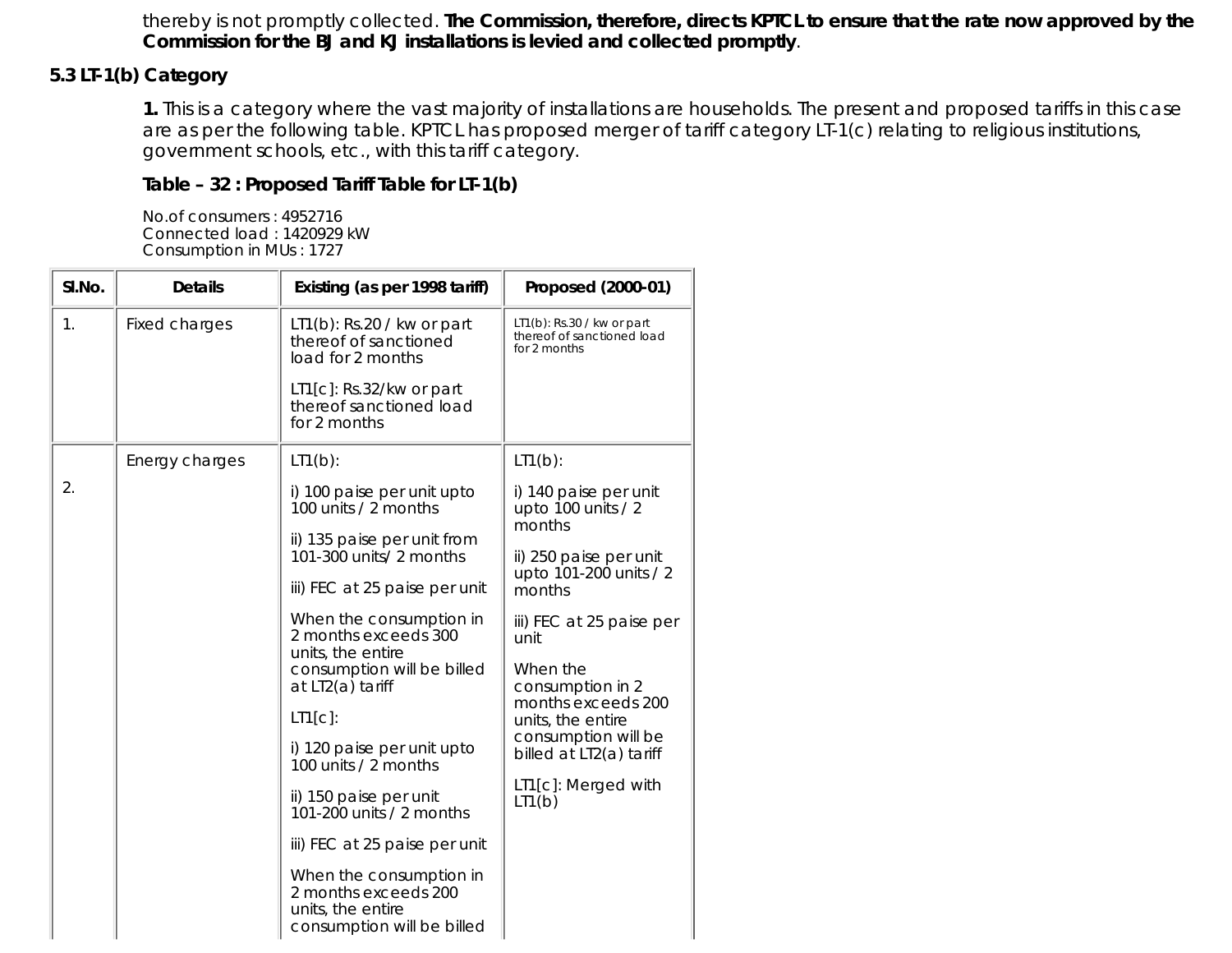|    |                                                                | at LT2[c] tariff |                |
|----|----------------------------------------------------------------|------------------|----------------|
| 3. | Revenue from<br>fixed charges                                  | LT1(b) : 59.43   | LT1(b) : 89.15 |
|    | (Rs. Crores)                                                   |                  |                |
| 4. | Revenue from<br>energy charges<br>including FEC<br>(Rs.Crores) | LT1(b): 218.90   | LT1(b): 294.46 |
| 5. | Total Revenue (Rs.<br>Crores):                                 | 278.33           | 383.61         |

**2.** There have been several objections from consumers relating to the tariff proposed by KPTCL for this category. These objections are essentially on the following points :

- I. There is no justification for levying a fixed charge or increasing the same.
- II. The existing tariff provides that consumption in excess of 300 units per two months would shift the consumer to the LT-2(a) category. This threshold is now proposed to be reduced to 200 units for two months. Such a reduction would affect consumers who possess even a few domestic appliances. One of the objectors, Sri K.S. Manjunath, has submitted calculations during the course of the public hearing to show that even households that have such appliances as TV, refrigerator, mixer-grinder, would need monthly consumption of about 120 units and where a washing machine is also used, the monthly consumption would be around 130 units. He has, therefore, argued that the present threshold level of 300 units for two months should be retained. However, the objector has not said anything to justify why he should be supplied electricity below the cost of supply and how the utility can afford it.
	- **3.** The Commission has considered these objections carefully.

**4.** In the section dealing with subsidy and cross subsidies, the Commission has already adverted to the low levels of average consumption in this category, especially in rural areas of the State. The Commission has also explained why, in the Commission's opinion, a consumer who is able to invest in the necessary equipments for consuming relatively large quantities of electricity does not have a case for being supplied electricity at lower than the cost of supply. The Commission has accordingly proposed to fix the consumption level of 30 units per month as the level up to which a lifeline rate shall apply and charge approximately 75 % of the average cost of supply of energy for consumption in this category. Where consumption exceeds 30 units per month, the Commission is of the opinion that, as far as energy charges are concerned, there should not be any difference between a consumer under the LT-1(b) category and LT-2(a) category. However, the LT-1(b) category of consumer will pay a lower fixed charge on his sanctioned load.

**5.** Taking the above factors into account, the Commission has fixed the following tariff for LT-1(b) category.

Fixed Rs.20 per kw or part thereof of sanctioned load for 2 charge months (i.e., Rs.10 per month)

Energy For the first 60 units of consumption 125 paise per unit charges in a period of two months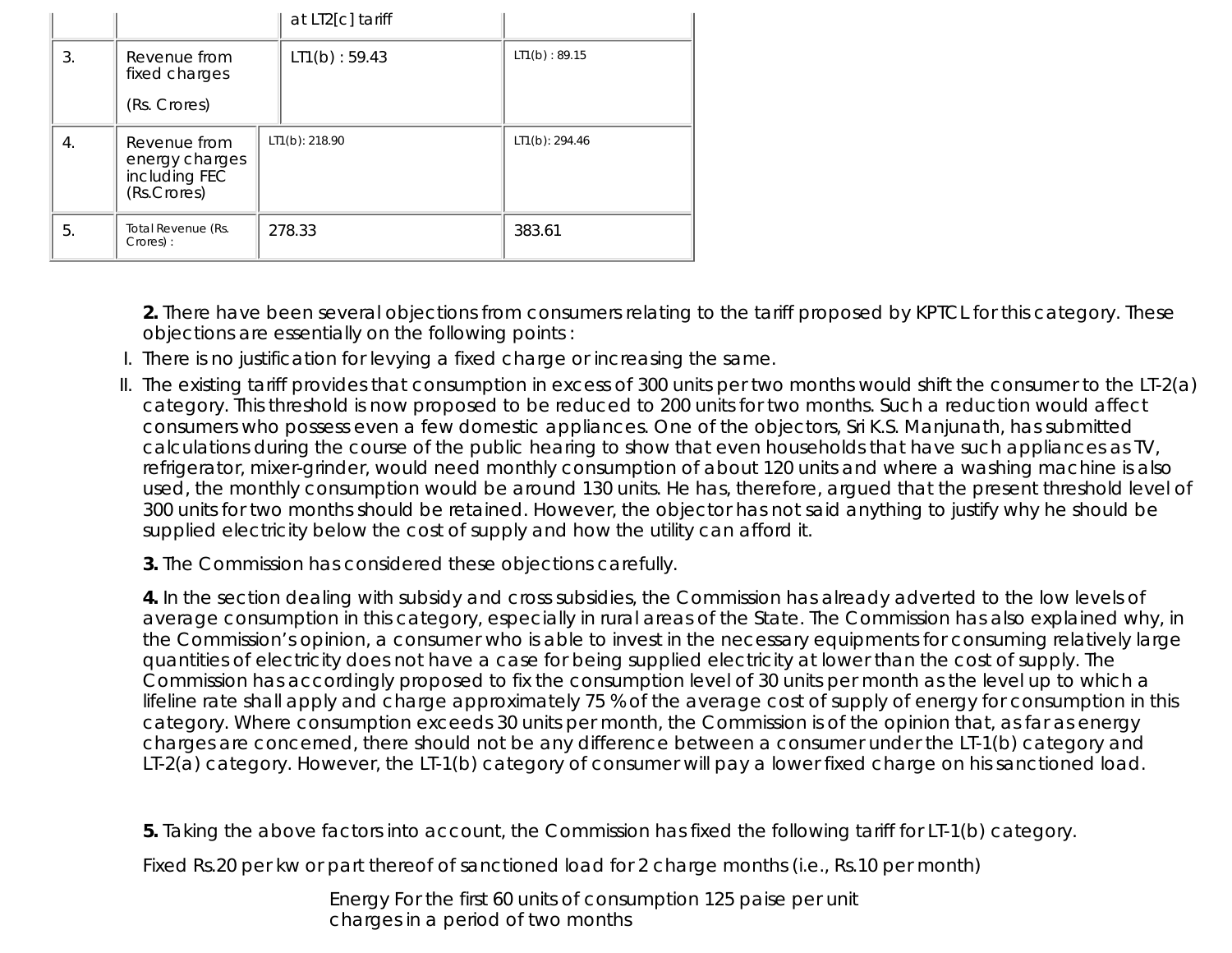For next 140 units of consumption 205 paise per unit (above 60 units up to 200 units) for units in excess of in a period of two months 60 units in a period of 12 months

FEC 25 paise per unit

Where consumption exceeds 200 units in two months, the entire consumption will be billed at LT-2(a) tariff.

# **5.4 LT-1(c) category**

**1.** This tariff category covers largely religious institutions and schools, colleges, etc., run by the Government. There are 34,827 connections under this category. The existing rates for this category are higher than the rates applicable to LT-1(b) category. KPTCL has proposed merging this with LT-1(b) category. Since the existing rates for LT-1(c) are higher than LT-1(b), the merger of LT-1(c) with LT-1(b) will result in a lower increase in the rate for consumers in this category than would have been the case if the same percentage increase were applied to both categories.

**2.** In view of the tariff structure proposed for LT-1(b) now by the Commission under which the first 30 units of consumption in a month are to be charged at a lower rate, the merger of LT-1(c) with LT-1(b) would also give the old LT-1(c) consumers the same benefit. The Commission has not received any objections to this proposal. Hence the Commission agrees with the proposal for merger of LT-1(c) with LT-1(b).

# **5. LT-2(a) Category**

**1.** This category is commonly referred to as AEH category and is applicable to combined lighting and heating, though it is applicable also to hospitals, dispensaries, etc., run by State or Central Government or local bodies and institutions meant for handicapped, aged and destitutes, orphans, etc. There are a total of 13,28,449 connections in this category with a total connected load of 34,04,861 kw. The existing as well as proposed tariffs in this category are as follows:

# **Table – 33 : Proposed Tariff for LT-2(a)**

No.of consumers : 1328449 Connected load : 3404861 kW Consumption in MUs : 2025

| SI. No. | <b>Details</b> | Existing (as per 1998)<br>tariff)                        | Proposed (2000-01)                                         |
|---------|----------------|----------------------------------------------------------|------------------------------------------------------------|
|         | Fixed charges  | $LT2(a)$ : Rs.13 / kw<br>subject to min. of<br>Rs.40 PM. | $LT2(a)$ : Rs.20 / kw<br>subjected to min. of<br>Rs.60 PM. |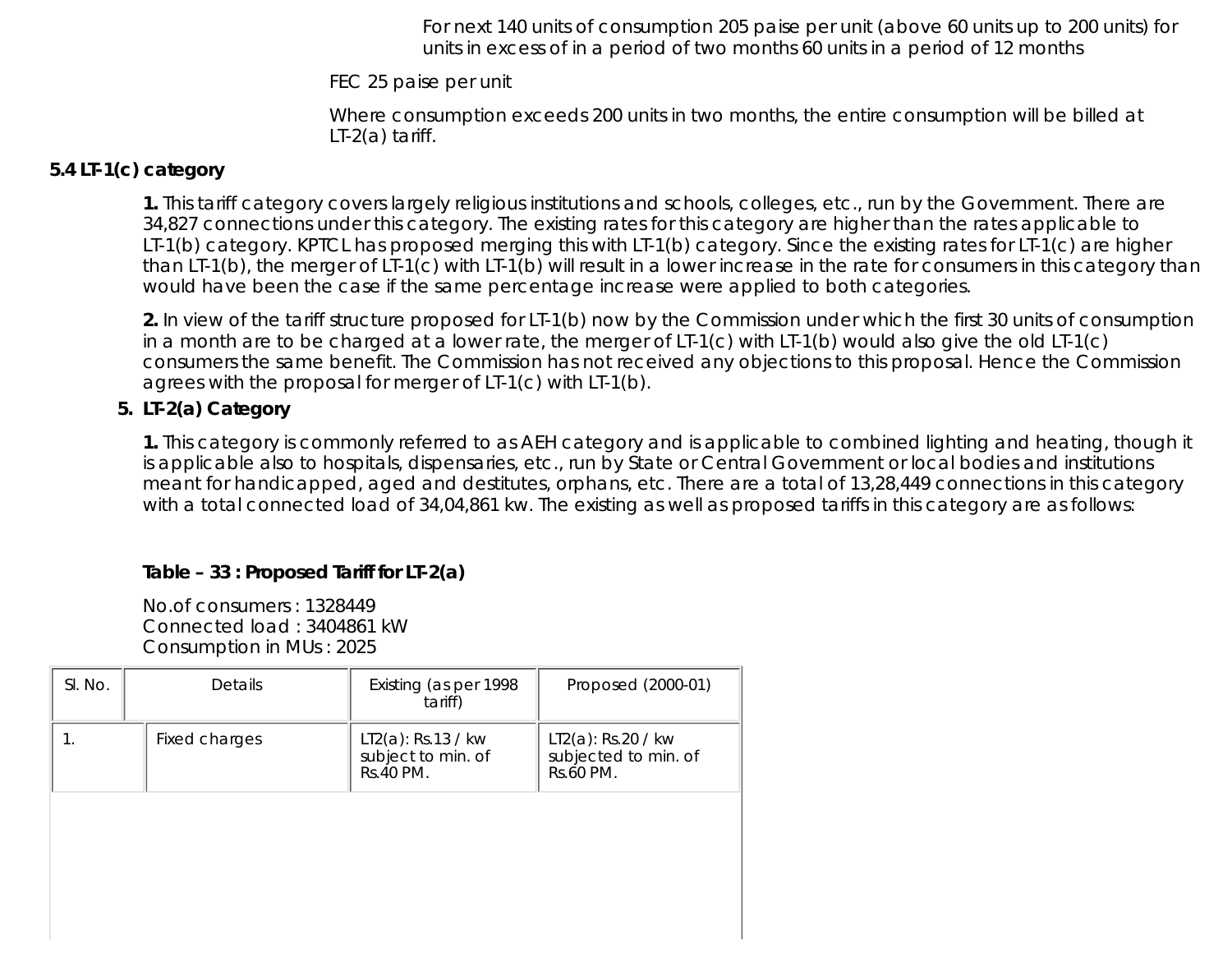| 2.               | Energy charges                             | LT2(a):                                        | $LT2(a)$ :                                      |
|------------------|--------------------------------------------|------------------------------------------------|-------------------------------------------------|
|                  |                                            | i) 160 paise / unit<br>upto 200 units / PM     | i) 250 paise / unit upto<br>100 units / PM      |
|                  |                                            | ii) 230 paise / unit<br>from 201-300 units PM  | ii) 325 paise / unit from<br>101-300 units PM   |
|                  |                                            | iii) 290 paise / unit<br>from 301-400 units PM | iii) 400 paise / unit from<br>301-400 units PM. |
|                  |                                            | iv) 400 paise / unit<br>above 400 units        | iv) 450 paise above 400<br>units PM.            |
|                  |                                            | v) FEC at 25 paise per<br>unit                 | v) FEC at 25 paise per<br>unit                  |
| 3.               | Revenue from fixed<br>charges (Rs. Crores) | LT2(a): 63.77                                  | LT2(a): 95.65                                   |
| $\overline{4}$ . | Revenue from energy                        | i) 344.66                                      | i) 406.52                                       |
|                  | charges including FEC<br>(Rs.Crores)       | ii) 30.98                                      | ii) 177.19                                      |
|                  |                                            | iii) 6.38                                      | iii) 8.61                                       |
|                  |                                            | iv) 8.61                                       | iv) 9.62                                        |
| 5.               | Total Revenue (Rs. Crores)                 | 454.39                                         | 697.58                                          |
|                  |                                            |                                                |                                                 |

**2.** The important changes that KPTCL wishes to bring about in this case are –

- a. Ensuring that consumers in this category pay approximately the average cost of supply.
- b. Reduction in the first slab from 200 units to 100 units.

**3.** Apart from the general point made about fixed charges to which the Commission has adverted earlier, the objectors have raised the following points specifically about the proposed LT-2(a) tariff.

- i. The first slab should not be reduced from 200 units to 100 units.
- ii. As the consumption level increases, there is no justification for steep increases in the tariff.
- AEH consumers in rural areas should not be charged the same rates as in urban areas since there is scheduled rostering iii. of power supply to restrict supply to IP sets.

**4.** The Commission has considered these objections. As far as the modification in the upper limit for the first slab is concerned, the Commission would be guided by the overall principle of trying to ensure that customers in this category pay at least the average cost of supply. In line with the Commission's basic principles discussed in section-3 above, there does not appear to be any justification for providing supply to these consumers at a rate lower than the average cost of supply. The Commission would therefore like to adjust the slab in such a way that this objective is achieved. Since there is a fixed charge of Rs.60/- minimum that is proposed to be levied by the KPTCL, there will have to be an increase in the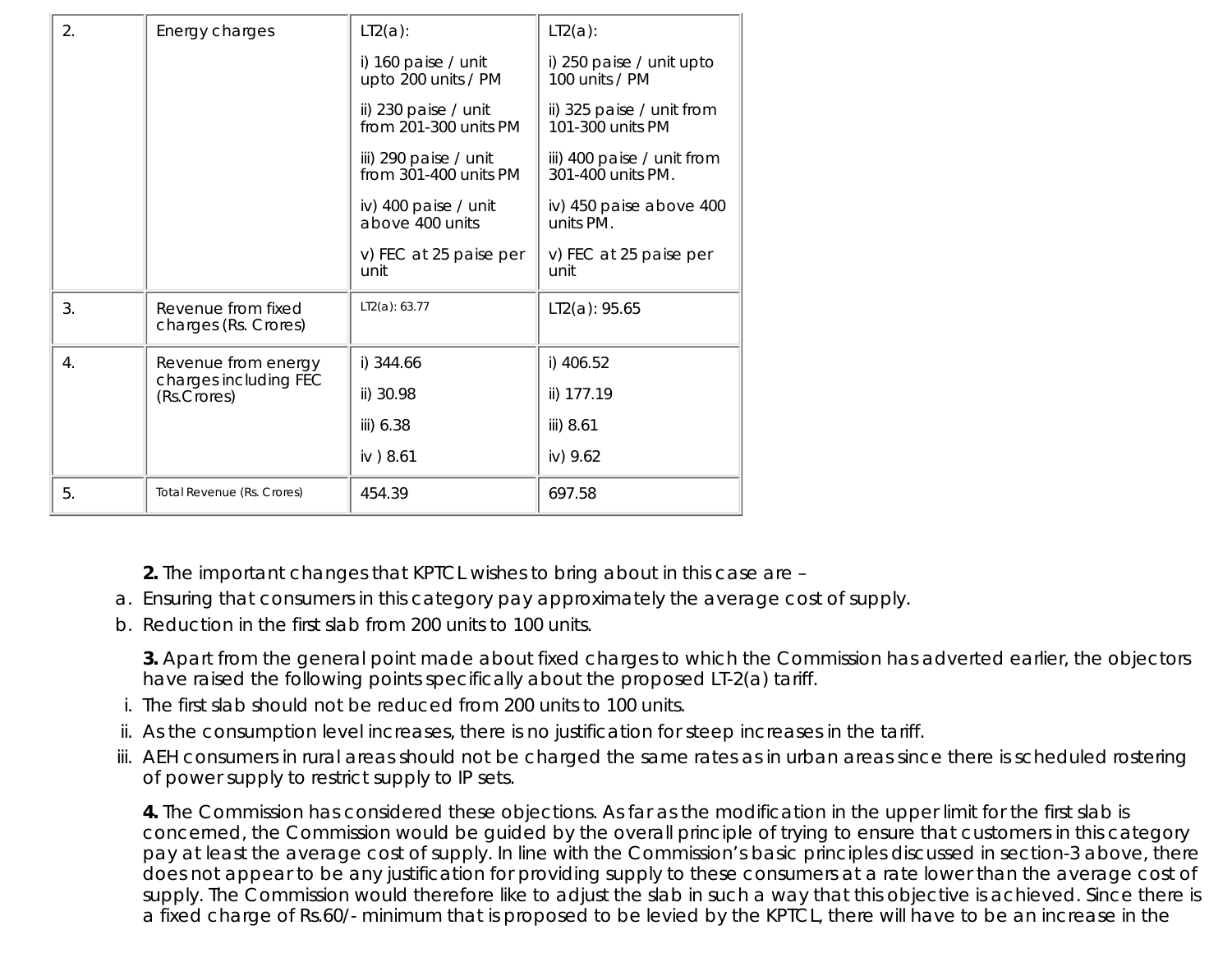energy charge at higher consumption levels in order to offset the reduction in the fixed charge per unit that comes about at those consumption levels. The Commission has accordingly calculated the slabs and the rates to be charged for each slab.

**5.** As far as the issue of rural AEH consumers is concerned, the Commission finds considerable merit in the arguments of objector Sri Ananda Theertha Rao of Manchenahalli, Gowribidanur and others to the effect that rostering of IP sets results in rural AEH consumers not being able to utilize power for several hours in a day. While KPTCL tried to counter this objection by saying that the inability to consume would be reflected in lower energy charges, this response of the KPTCL does not answer the point about why the fixed charge should be the same in rural areas as they are in urban areas. The Commission is of the opinion that those who are on rural feeders subject to rostering should be charged lower fixed charges since power supply would not be available for at least six hours per day between 6 am and 6 pm. The total number of such consumers is not accurately known as per the KPTCL's statistics. However, this is not likely to exceed 2 lakhs.

**6.** Considering all the above factors, the Commission has fixed the following tariff for the LT-2(a) category :

Fixed Rs.20/- per kw subject to a minimum of Rs.60/- per charges installation per month.

For consumers who obtain supply from rural feeders subject to rostering, fixed charges will be Rs.15/- per kw per month of sanctioned load without any minimum amount.

Energy 205 paise per unit for the first 100 units;

Charges 255 paise per unit for the next 100 units (from 101 to 200 units);

300 paise per unit for the next 100 units (from 201 to 300 units);

350 paise per unit for the next 100 units (from 301 to 400 units);

425 paise per unit for the balance units (above 400 units).

FEC at 25 paise per unit

**7.** Indian Railways have also submitted objections relating to LT-2(a) category. Railways are availing LT supply under LT-2(a) category at many wayside stations to cater to staff quarters. Since a number of staff quarters are connected to one single connection, the Railways have contended that invariably they have to pay at the highest slab for a major portion of the consumption even though individual occupants consume less than 100 units per month. As against this, Railways state that they realize from their staff at domestic tariffs and thereby incur huge losses.

**8.** Railways have subsequently brought to the attention of the Commission the procedure followed in Andhra Pradesh. They have mentioned that APSEB have agreed for billing of bulk energy supply to quarters on the basis of average monthly consumption per quarter.

**9.** The Commission finds that the claim of the Railways is justified. **The APSEB procedure of billing under respective slabs based on the average monthly energy consumption per each authorized dwelling, that is, total energy consumption in the month divided by number of dwellings in such month is approved for implementation.**

# **LT-2(b) Category 5.**

**1.** This tariff category covers private professional and other private educational institutions, whether aided or unaided.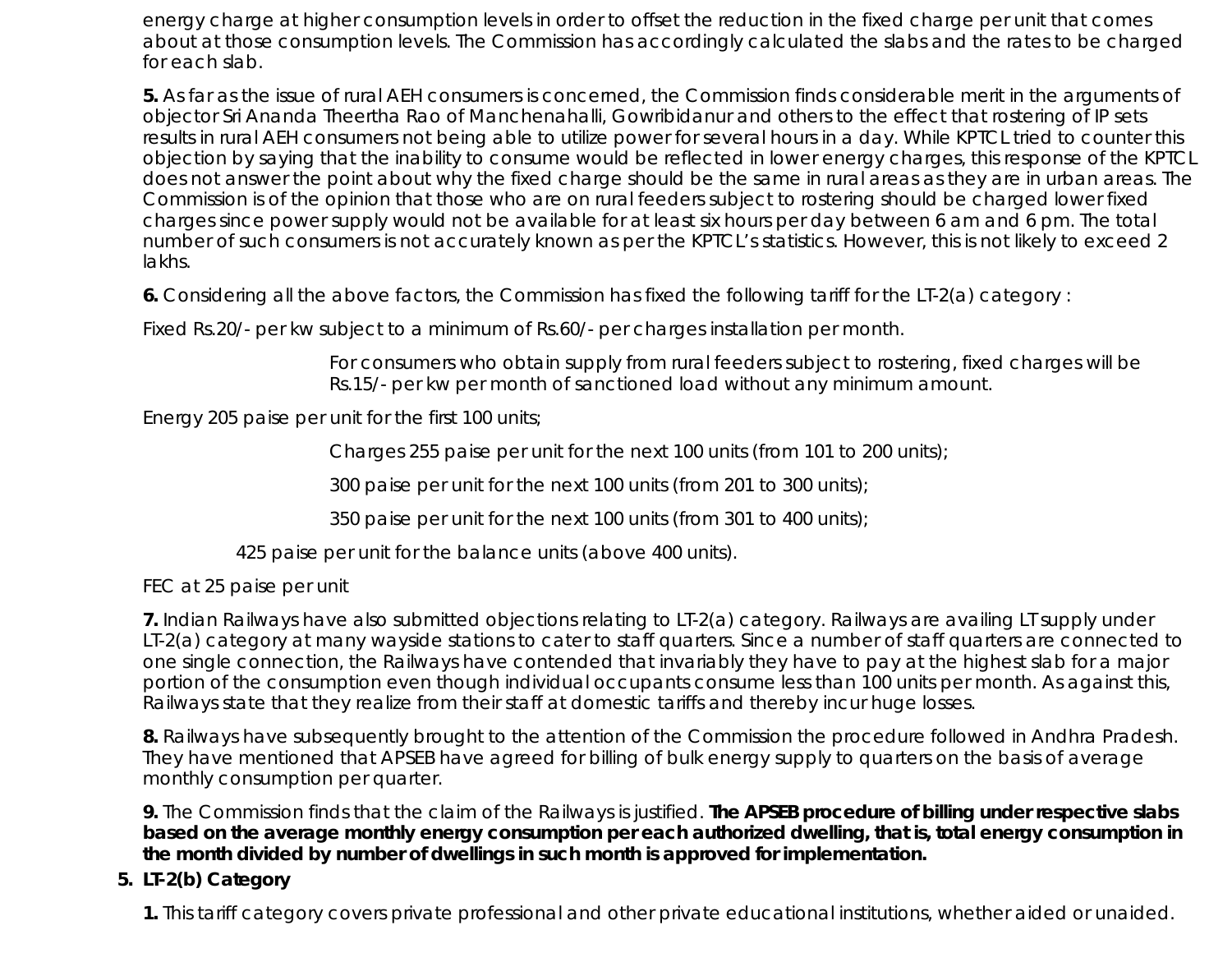The total number of institutions in this category is 2,726. At present, this category is charged a tariff that is substantially higher than the LT-2(a) tariff but lower than LT-3 category. The data provided by KPTCL regarding the number of consumers, connected load, annual consumption and annual demand pertaining to this category are inconsistent. The DCB statement for the year 1999-2000 (Form-21(A) of the filing) discloses a total consumption under LT-2(b) category of 5.145 MUs with a corresponding demand of Rs.288.03 lakhs. This works out to an average demand of Rs.5.60 per kwh. The comparative figures of average demand for LT-2(a) and LT-3 categories in 1999-2000 were Rs.2.47 and Rs.6.50 per KWH respectively. However, the Commission notes that the average demand of Rs.5.60 per unit seems to be high when compared to the tariff schedule. Perhaps this is caused by inclusion of interest on delayed payment also under the annual demand.

**2.** Further, the Commission notes that the average consumption in this category in the year 1999-2000 was approximately 200 units per installation per month.

**3.** As can be seen from the above figures, the proposal of the KPTCL, if accepted, would lead to an increase in the average rate per unit payable by this category of consumers of approximately 90 paise per unit.

**4.** The Commission has received a number of objections from educational institutions contending that they are performing a valuable social service and are not always operated on commercial lines. They have therefore objected to being clubbed with commercial installations.

**5.** The Commission has considered all the above issues in detail. Taking all these factors into account, the Commission is of the opinion that there does not exist any case for merging this category with LT-3. Besides, since the average rate of realization from this category is higher than the cost of supply as at present, **the Commission does not approve of any modification in the tariff applicable. The existing tariff will continue to apply.**

# **LT-2(c) Category 6.**

This tariff schedule is applicable to religious institutions, hospitals, etc., run by charitable institutions and schools, colleges and educational institutions run by the State / Central and local bodies. There are 2,886 institutions in this category. The rate presently charged is above that charged under LT-2(a) category. The total consumption in 1999-2000 under this category was 11.5 MUs. The average demand was Rs.4.25 per unit which again appears to be somewhat high taking the tariff structure into account. KPTCL has proposed merger of this category with the LT-2(a) category. There have not been any objections to this proposal and **the merger with LT-2(a) is accepted by the Commission on the same basis as the merger of LT-1(c) with LT-1(b) category**.

# **LT-3 Category 7.**

**1.** This category covers commercial lighting, heating and motive power. There are approximately 8.22 lakh installations under this category with a sanctioned load of 419.3 MW. This category currently provides one of the highest rates of revenue for the KPTCL. The average demand in this category in 1999-2000 was Rs.6.50 per unit. KPTCL has not proposed any change in the tariff for this category since the rates are already high.

**2.** As explained in detail in the section relating to subsidies and cross subsidies, the Commission has noticed that there are a number of small installations that come under this category as well. With the high minimum fixed charges and the energy charges applicable, it has been shown that the rate per unit at a consumption level of 20 units per month works out to Rs.7.90. At a consumption level of 30 units per month this rate works out to Rs.6.73 per unit. These average rates are higher than even the HT industrial tariff. Tariff making cannot proceed under assumption that all consumers in this category are affluent consumers who must be charged rates that are substantially higher than the cost of supply in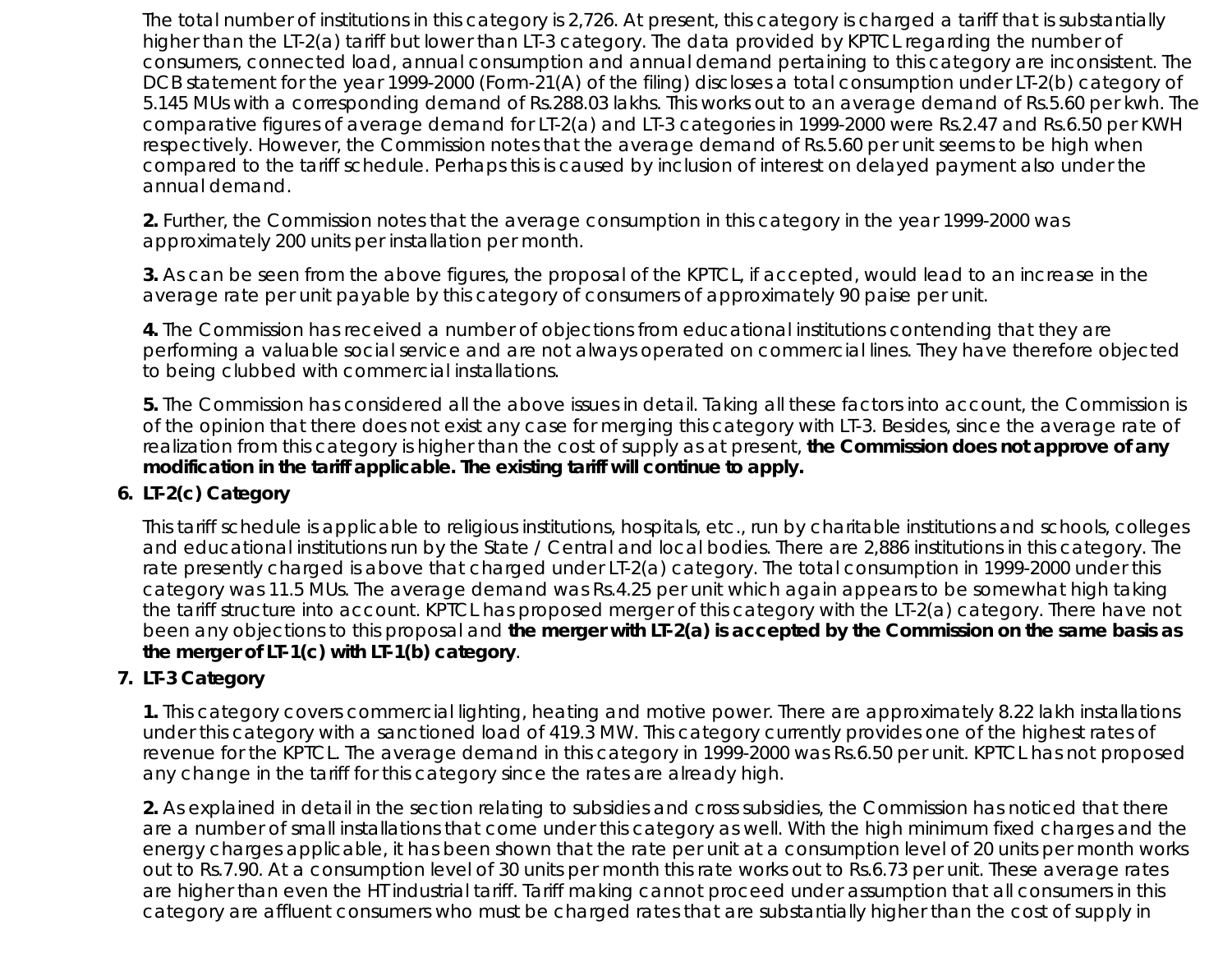order to cross subsidize other consumers. Division-wise analysis of the average consumption per installation per month under LT-3 category in the year 1999-2000 reveals that 15 out of 46 divisions show an average consumption per installation of 30 units per month or less. In terms of average connected load per installation, there are 27 divisions out of 46 that have an average connected load of 0.3 kw or less. Where the fixed charge per kw is Rs.35/- per month, the Commission feels that it would be an unjust burden for consumers with such low connected loads to pay a minimum of Rs.70/- per installation per month, irrespective of the connected load.

**3.** In keeping with the general principles outlined in preceding sections, **the Commission approves the KPTCL proposal to retain the same tariff structure for LT-3 with one significant modification namely that the fixed charges would be @ Rs.35/ per kw or part thereof per month without any stipulation of a minimum amount**. This measure would go towards making the average rate paid by the smaller LT-3 consumers closer to the average cost of supply.

# 4. **The Commission approves the clubbing of LT-6(c) category relating to private advertisement signboards with LT-3**.

# **8. LT-4 Category**

**1.** This tariff schedule applies to agricultural pump sets, water supply and sewerage pumping installations and plantations and nurseries. At present there are several sub-divisions within this category. These are as follows :

1) LT-4(a) – applicable to irrigation pump sets, nurseries of Forest and Horticulture department, grass farms and gardens and plantations other than coffee, tea, coconut and arecanut. Under this sub-category there are two divisions, namely -

 $LT-4(a)(i)$  – up to and inclusive of 10 HP and

LT-4 $(a)$ (ii) – above 10 HP.

2) LT-4(b) – applicable to water supply and sewerage pumping. Under this there are three sub-categories, namely -

LT-4(b)(i) – applicable to water supply and sewerage pumping installations of village panchayats, taluk panchayats, town municipalities and organizations run on charitable basis.

LT-4(b)(ii) – applicable to similar installations of city municipalities, corporations, State and Central Government and APMC yard installations.

LT-4(b)(iii) - applicable to water supply installations in private residential layouts.

3) LT-4(c) – applicable to private horticultural nurseries, coffee, tea, coconut and arecanut plantations.

**2.** Apart from changes in the rates, KPTCL have also proposed one change in the classification. Coconut plantations which are currently under LT-4(c) are now proposed to be brought under LT-4(a). No specific grounds have been given by KPTCL in support of this change.

As far as LT-4(a)(i) is concerned, the rate is proposed to be increased from Rs.300/- per HP per annum to Rs.500/- per HP per annum of sanctioned load.

**3.** As has been discussed earlier in the section relating to estimation of consumption by IP sets, there is a considerable uncertainty caused by non-availability of reliable data in so far as the consumption by IP sets on an average is concerned. However, at the figure of 6,223 units per IP set that has currently been used by the KPTCL, and assuming an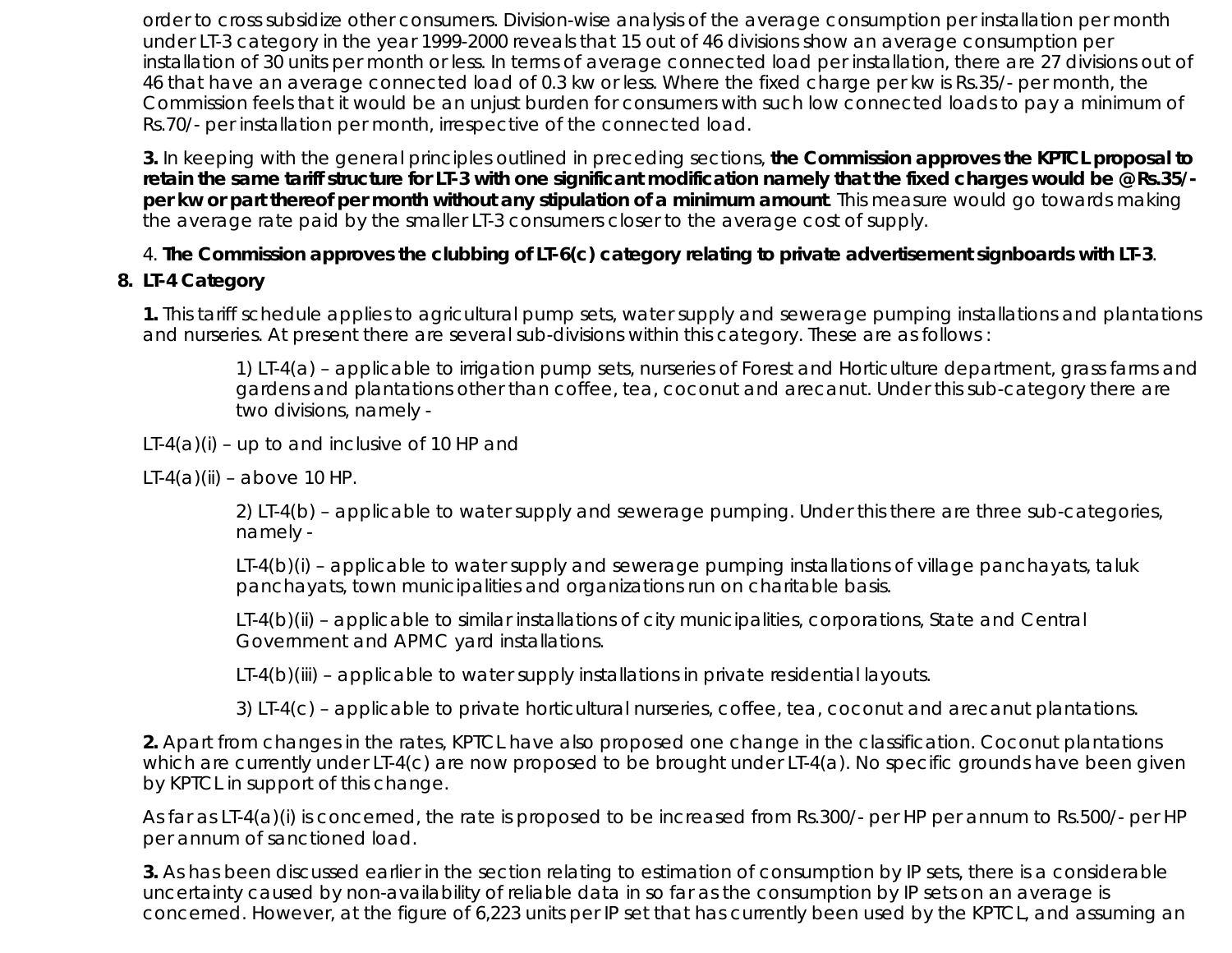average IP set capacity of 5 HP, the existing rate works out to 24 paise per unit. At the proposed rates, this will go up to 40 paise per unit. The following shows the increase in cost of the KPTCL since the last tariff revision in June, 1998.

(Paise per KWH)

1. 2000-01

Cost of power purchase 103 136

Cost of supply 246 286

**4.** The increase of 16 paise in the average revenue does not cover even the increase of 33 paise in the average cost of power purchase since the last revision. The average cost of supply for the year 2000-01 as worked out by the Commission is approximately Rs.2.87 per unit. Even the proposed rates would result in a subsidy per unit of supply to IP sets of approximately Rs.2.46 per unit. On the total supply of 7,343 MUs estimated for 2000-01, the gross subsidy that is being extended to IP sets works out to approximately Rs.1,800 Crores. This subsidy, it must be noted, is computed only on the basis of the average cost of supply.

**5.** Government of Karnataka have not provided adequately in the budget for this entire amount of subsidy nor they have committed themselves in this behalf in the hearing on 8.12.2000 when Principal Secretary, Energy Department, appeared before the Commission. Therefore, if a part of the subsidy is to be met by cross subsidies from other categories of consumers, the Commission has to take substantial care to ensure that, as far as practicable, those IP set consumers who are clearly not eligible to be subsidized by virtue of their paying capacity are removed from the scope of subsidy provision. The Commission would have been greatly helped in this regard had the KPTCL conducted a survey of the IP set consumers and come up with some credible data on the economic status of various segments of IP set consumers. However, this is unfortunately not available and the Commission, therefore, has had to resort to other methods for better targeting of subsidies. The Commission will be issuing detailed guidelines separately for conducting a Study to obtain the economic profile of IP set consumers.

**6.** Objectors representing IP set consumers have been very critical of the KPTCL for the poor quality of services provided to this category. Objectors have complained about low voltage leading to burning out of motors, scheduled as well as unscheduled interruptions, long delays in rectifying outages, power not being available at convenient times in the day, shortage of power in the peak agricultural season, etc.

**7.** Objectors have also drawn the Commission's attention to the high level of T&D loss and the substantial amount of theft that has been covered in T&D loss. There has been a suggestion that untapped hydel potential be harnessed and that domestic and agricultural users be exclusively provided hydel power.

**8.** Several objectors from Dakshina Kannada district have said that arecanut cannot be treated as a commercial crop. They have also pointed out that very often, arecanut is not grown exclusively and that it is mixed with other crops like paddy and that therefore having a separate tariff for arecanut plantations alone would not be capable of being implemented practically.

**9.** The Nurserymen's Cooperative Society, Bangalore, has also objected about clubbing private horticultural nurseries with plantations and charging them the highest rates under this Tariff Schedule. They have contended that no distinction can be made between agriculture and horticulture and thereafter charge higher rates for horticulture. KPTCL in response to this objection has stated that though both horticulturists and agriculturists use IP sets, their end products are not the same and therefore horticultural nurseries cannot compare themselves with general agriculturists. KPTCL further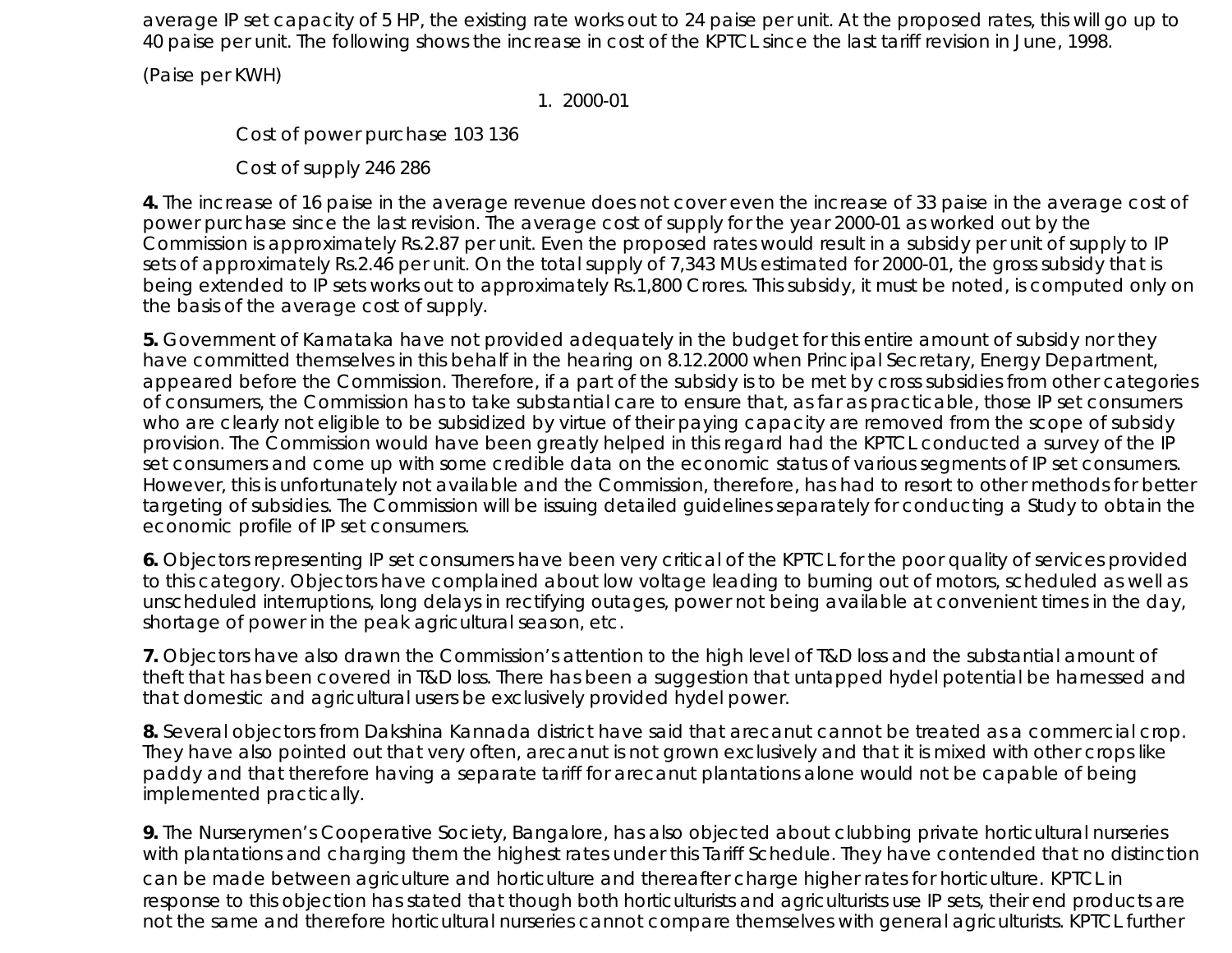has quoted a decision of the High Court of Karnataka in writ petition no.12742/91 decided on 11th October, 1996 to the effect that horticulture nurseries are purely commercial ventures with an objective of exploiting advanced techniques in the field of horticulture and making profit by running on commercial scale. Hence, KPTCL contends that they cannot be compared to agriculturists using electricity simply for irrigating fields.

**10.** The Commission also has to take note of the Common Minimum National Action Plan that has been agreed to by all State Chief Ministers in 1996 of charging at least 50 paise per unit in respect of every category of consumers including IP set consumers with a progressive increase to reach at least 50 % of the cost of supply in three years time.

**11.** The Commission has, in the absence of any data, attempted to use certain proxy indicators for identifying those IP set consumers who need to be brought out of the category eligible for subsidies. The Commission notes that there are several farmers in rural areas who have assets such as tractors, cars, etc., and who have also been able to obtain telephone connections. There is hardly any reason to continue to provide them with subsidies. The Commission therefore proposes to bring out the following IP set consumers from the category eligible for subsidies :

1) Those IP set consumers who have more than one IP set connection covered under the LT-4(a)(i) category as per the pre-revised tariff;

2) Any income tax payer under the Income Tax Act, 1961;

3) Owner of a tractor;

4) Owner of a 4-wheeled motor vehicle;

5) Any person who has a telephone connection including mobile telephone.

**12.** In respect of IP set consumers falling in any of the above categories, the Commission is of the opinion that, to start with, a rate equal to at least the cost of power purchase should be charged. This rate is presently Rs.1.35 per unit. The Commission also will be bringing up the rate charged to these categories of consumers to the applicable cost of service over a period of five years.

**13.** The Commission notes that the KPTCL has also admitted the unsatisfactory quality of power supply in rural areas. KPTCL's response to rural problems has been inadequate. The Commission recognizes that something tangible needs to be done in order to improve the quality of supply. At the same time, the Commission cannot accept the argument of objectors that increases in tariffs should be made only after the quality of supply improves. The Commission has in the section relating to review of capital expenditure, already indicated that a certain sum of money that is likely to be generated by the increases in tariffs for the agricultural sector that are now being approved by the Commission should be earmarked specifically for improvement of the T&D system in the rural areas. The tariffs now approved by the Commission are also nowhere near the cost of service. Improvements in the quality of supply as well as increases in tariffs to take them to the cost of service in about five years time have to occur simultaneously. It is not practical to hold back increases in the tariffs until the quality of service has improved to acceptable levels.

**14.** As far as the objections relating to arecanut are concerned, the Commission notes that KPTCL has contended that the supplier has the authority under law to classify and reclassify consumers for the purpose of tariff fixation and that there is nothing illegal or arbitrary in this. KPTCL has further contended that since arecanut is a crop akin to coffee and tea, these crops are classified together. Further, KPTCL has argued that arecanut installations cannot be treated on par with large agricultural consumers and that the objectors cannot now question the classification as it is prevailing since 1st July, 1997 and that they had so far not questioned the classification and that they have been paying on the same basis.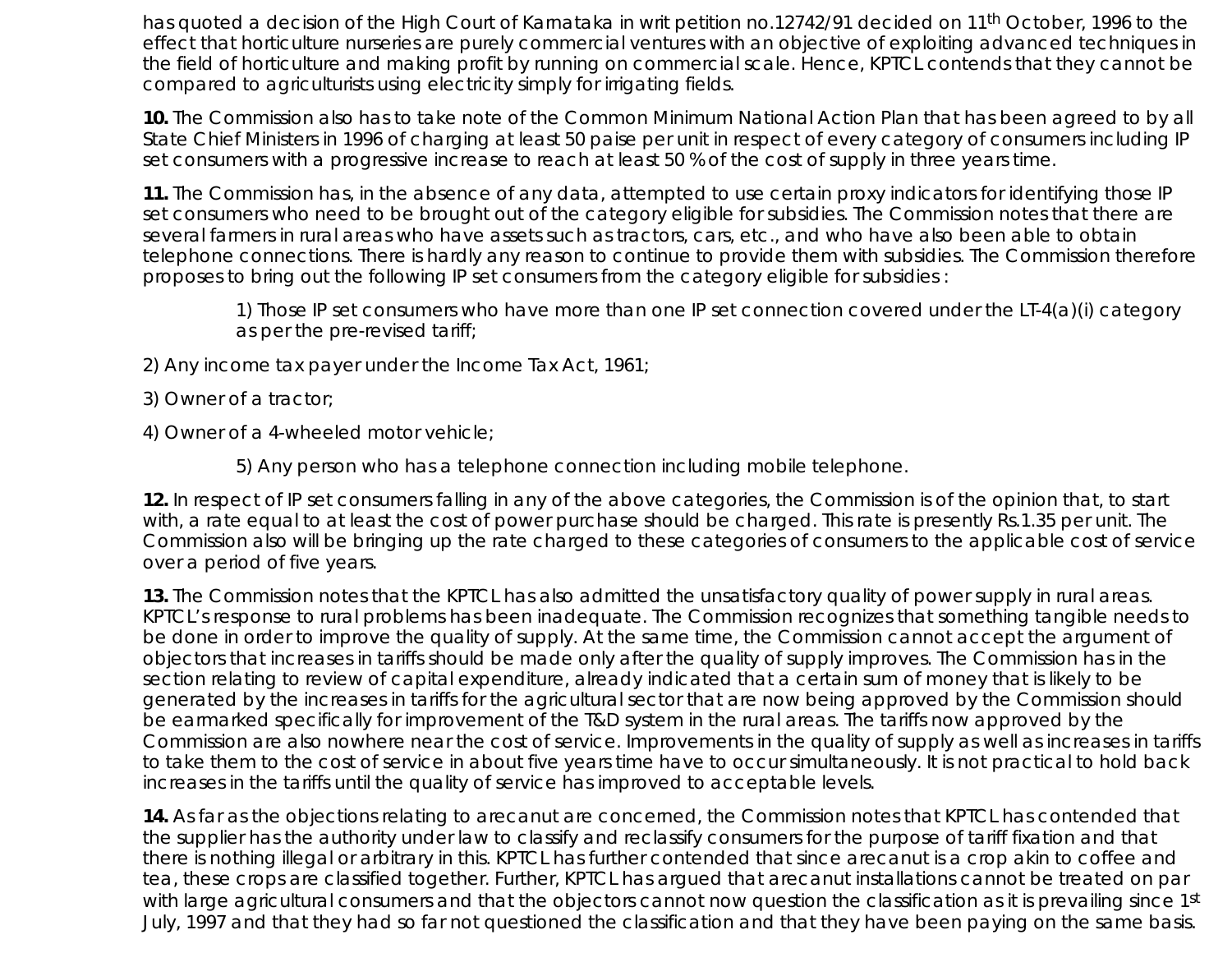**15.** Considering all these points, the Commission is of the opinion that both arecanut and coconut be continued in LT-4(c) category.

**16.** As far as the objection of the Nurserymen's Cooperative Society, Bangalore about private horticultural nurseries is concerned, the Commission concludes that these nurseries, being run on commercial lines, are not to be considered as eligible for any subsidies.

**17.** In view of this, the Commission proposes to change the categories under LT-4 category as follows :

| Table - 34 : Approved Tariff of LT-4 |  |
|--------------------------------------|--|
|--------------------------------------|--|

| $LT-4(a)$ | For IP sets up to 10 HP                                                                                                                | 50 paise per unit subject to<br>a minimum of Rs.300/- per<br>HP per year. Till meters are<br>fixed, a flat rate of Rs.45/-<br>per HP per month shall be<br>charged. |
|-----------|----------------------------------------------------------------------------------------------------------------------------------------|---------------------------------------------------------------------------------------------------------------------------------------------------------------------|
| LI(6)     | For IP sets up to 10 HP in<br>respect of consumers<br>who fulfils any one of<br>the conditions listed at<br>SI.No.1-5 [para 11 of 5.9] | Rs.1.35 per unit subject to a<br>minimum of Rs.600 per HP<br>per year. Till meters are<br>fixed, a flat rate of Rs.75/-<br>per HP per month shall be<br>charged.    |
| $LT-4(c)$ | IP sets above 10 HP                                                                                                                    | Rs.1.35 per unit subject to a<br>minimum of Rs.800/- per HP<br>per year.                                                                                            |
| $LT-4(d)$ | For private horticulture<br>nurseries, coffee, tea.<br>Coconut and arecanut<br>plantations                                             | Rs.1.75 per unit plus FEC at<br>25 paise per unit subject to<br>a minimum of Rs.600/- per<br>HP per year.                                                           |

**18.** The Commission notes that though the earlier LT-4(c) category pertaining to private horticultural nurseries, coffee, tea, coconut and arecanut plantations were required to be charged on a metered per unit basis, KPTCL does not appear to have implemented metered billing. **The Commission directs KPTCL to ensure full implementation of metered billing in all cases ordered by the Commission.**

**19.** The existing installations under LT-4(b)(i) and LT-4(b)(ii) will be clubbed with LT-6 relating to streetlights and this is being dealt within a subsequent section.

**20.** As far as LT-4(b)(iii) relating to water supply to private layouts is concerned, this category is to be merged with LT-6(b)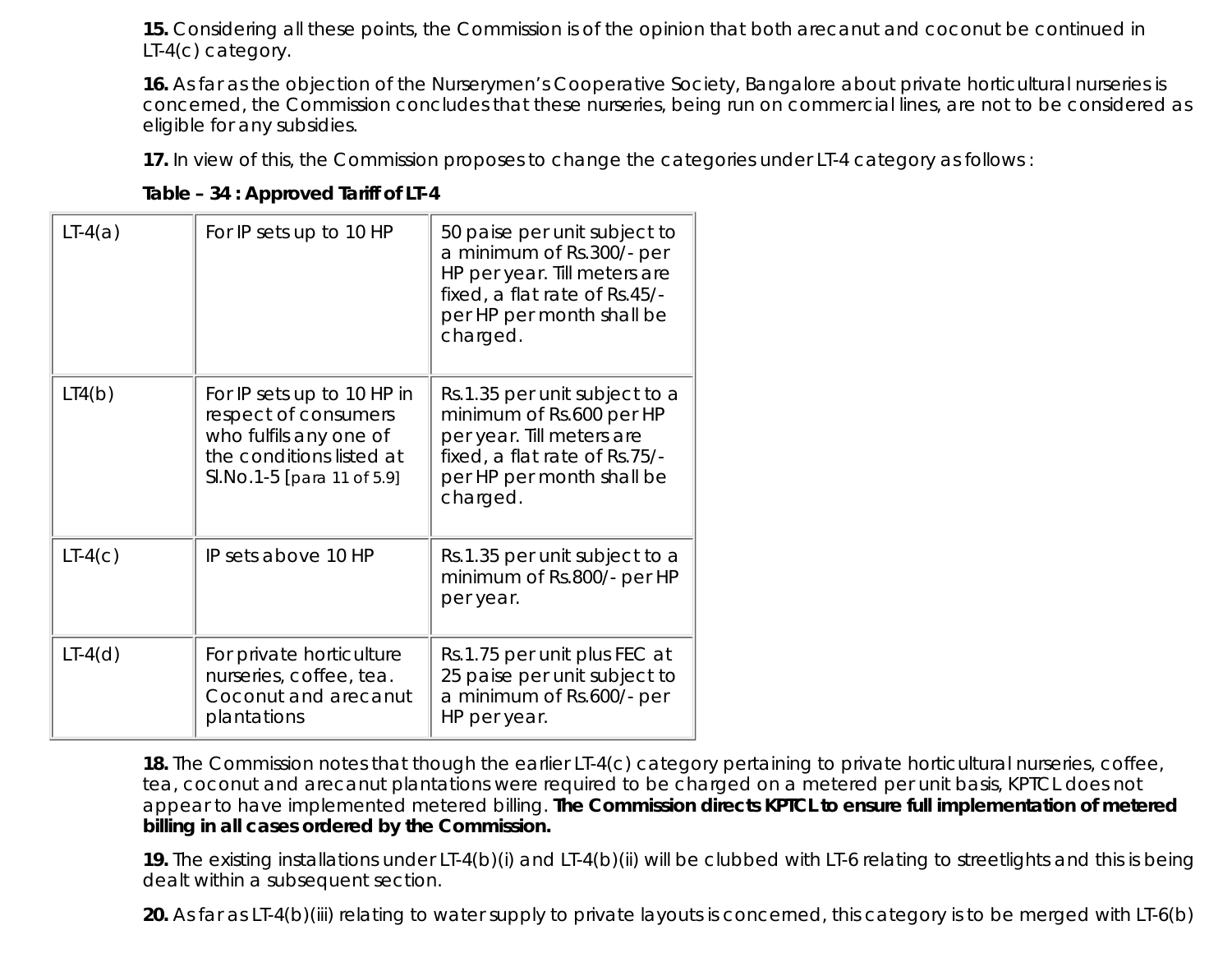since the nature of service provided is similar.

**21.** The Commission does not have precise statistics about the number of IP set consumers who are likely to fall within any of the five categories listed above. Data from the Motor Vehicles Department available with the Commission indicate that number of tractor owners alone could be more than one lakh. However, for the purpose of assessing the likely revenue from this category of consumers, the Commission would not like to include any specific figure. **KPTCL is directed to report to the Commission, within three months from the date of this Order, the number of consumers who have been classified as LT-4(b) in terms of this Order.**

# **5. LT-5 Category**

**1.** This category includes industrial and non-industrial, heating and motive power including lighting. There are a total of 3,25,030 connections under this category with a total connected load of 27,92,197 HP. For tariff application purposes there are five sub-categories in so far as the fixed charges are concerned and four sub-categories in so far as the energy charges are concerned. KPTCL has proposed merging two of the categories under fixed charges namely 40 to 50 HP and 51 to 66 HP and reducing the number of categories to four, both for fixed charges and energy charges. An average increase of 29 % in the tariff of LT-5 as a whole has been proposed.

**2.** The Commission notes, as has been discussed in the earlier sections, that there is a large number of very small units also in this category. While the average sanctioned load per installation is 8.6 HP, the Commission notes that 84 % of the total number of installations have a sanctioned load of below 10 HP. The average load of this category is very low at 4.35 HP per installation. The average consumption per installation per annum is 362 KWH taking all the sub-categories into consideration. However, for the installations with sanctioned load of 10 HP and less the average consumption per consumer per month is only 141 units.

**3.** Given the present tariffs, the total bill for a consumer with a sanctioned load of 5 HP and an average consumption of 140 units per month would be as follows :

Fixed charges Rs.110/-

Energy charges 140 units @ Rs.2.35 per unit Rs.329/-

Total Rs.439/-

Average cost per unit Rs.3.14

**4.** In line with the Commission's basic philosophy regarding subsidies and cross subsidies, the Commission feels that there is a definite case for providing some measure of relief, in comparison to the tariffs proposed by KPTCL, to installations having a sanctioned load up to and inclusive of 5 HP.

**5.** Accordingly, the Commission orders a change in the sub-categories under LT-5 category, as follows :

- 1. Up to and inclusive of 5 HP;
- 2. Above 5 HP and below 40 HP;
- 3. 40 HP and above but below 67 HP; and
- 4. 67 HP and above.

**6.** Taking into consideration the revised figures of revenue requirement as approved by the Commission, the following rates for the various sub-categories are approved by the Commission.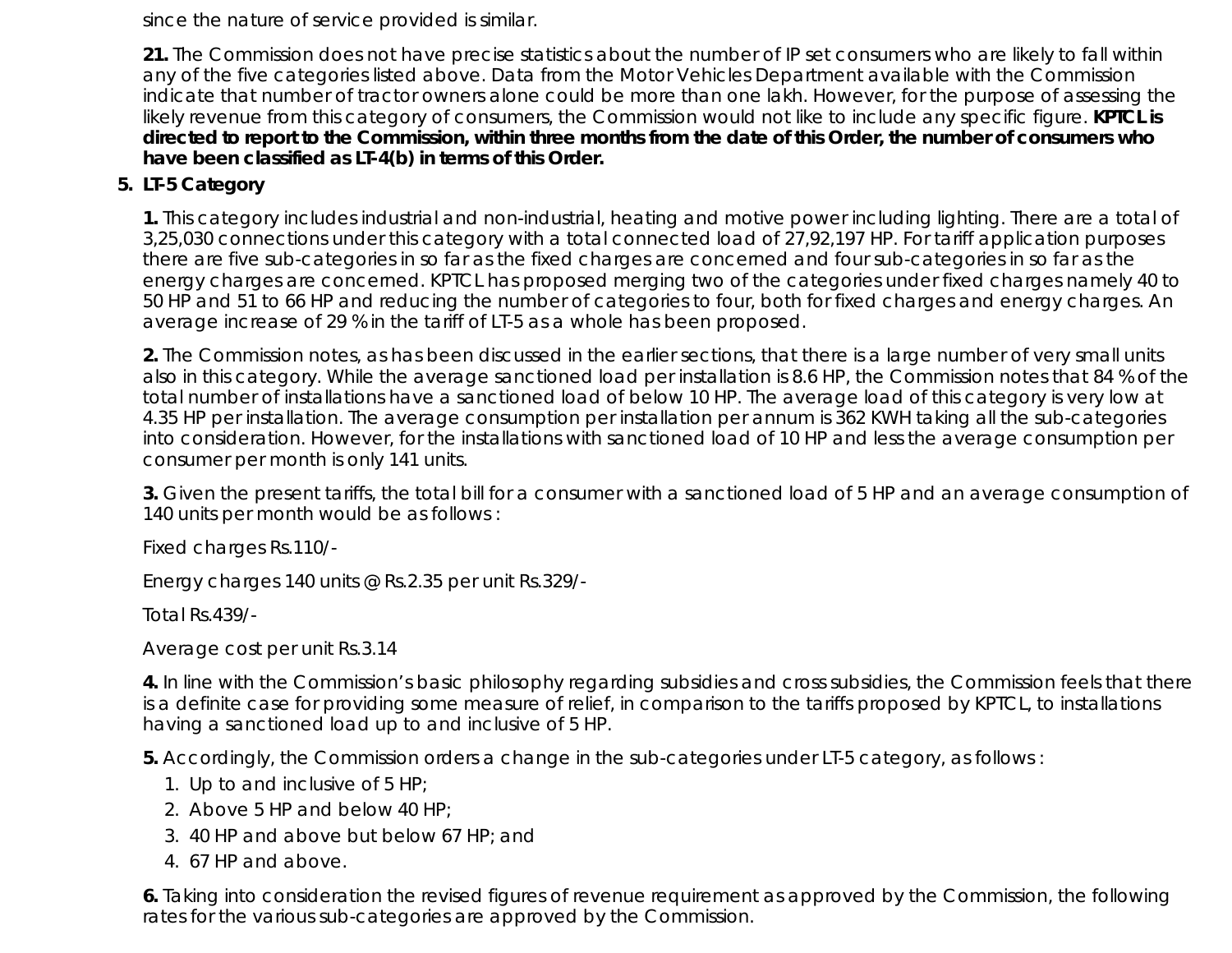| Table - 35 : Approved Fixed Charge Tariff of LT-5 |  |
|---------------------------------------------------|--|
|---------------------------------------------------|--|

| HP                                 | <b>Fixed Charge per HP</b>                 |
|------------------------------------|--------------------------------------------|
| Up to $5$ HP                       | Rs.25 per HP of sanctioned load            |
| Above 5 HP and below to 40 HP      | Rs.30 per HP of sanctioned load            |
| 40 HP and above and below 67<br>HР | Rs.40 per HP of sanctioned load            |
| 67 HP and above                    | Rs.100 per HP of sanctioned load           |
| Demand based tariff (optional)     |                                            |
| Above 5 HP and below to 40 HP      | Rs.60 per KW or part thereof per<br>month  |
| 40 HP and above and below 67<br>HР | Rs.80 per KW or part thereof per<br>month  |
| 67 HP and above                    | Rs.175 per KW or part thereof per<br>month |

**7.** A number of LT consumers have already got fixed tri-vector meter though billing is not made on the basis of MD indicated by tri-vector meter. The Commission wishes to encourage use of tri-vector meter for LT also because of the obvious advantages. The important advantage is that the consumer can arrange his load and pay for actual MD recorded. Hence, Commission has introduced MD based tariff at the option of the consumer. The MD rates are indicated above. The consumer may get his sanctioned load reduced to his requirement.

**8.** As far as energy charges are concerned, the Commission does not see any reason to have the same slabs as for the fixed charges. Energy charges should be the same for a specific level of consumption irrespective of the sanctioned load category into which a consumer falls. Accordingly, the following energy rates have been approved by the Commission.

| <b>Consumption (in KWH</b><br>per month) | Rate (Rs.) |
|------------------------------------------|------------|
| Up to 200                                | 2.25       |
| Next 800 (201-1,000)                     | 2.75       |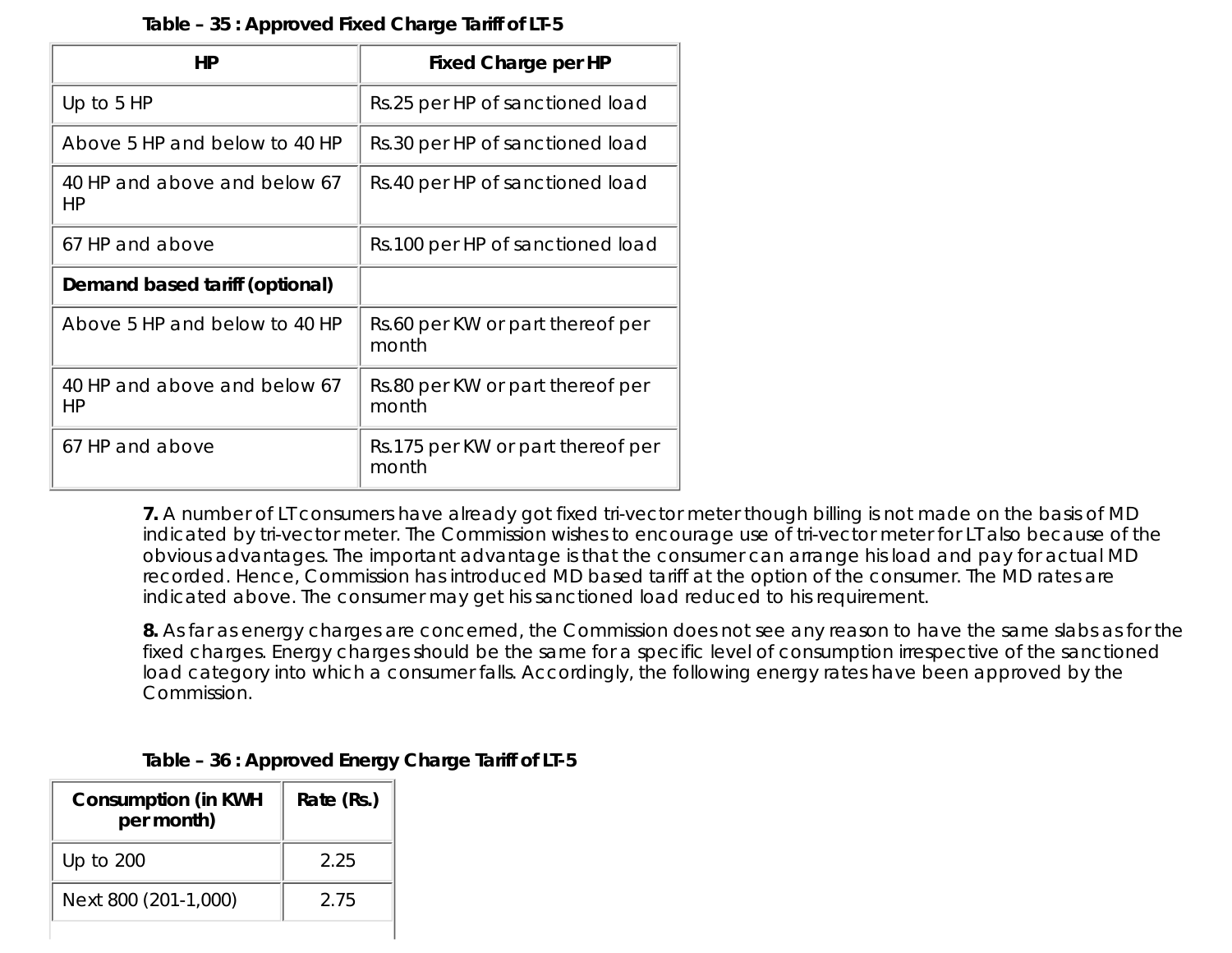| Next 3000 (1001 to<br>4000) | 3.00 |
|-----------------------------|------|
| Balance (above 4,000)       | 3.25 |
| FFC.                        | O 25 |

**9.** There have been objections from industrial consumers in rural areas that industries who draw their power from rural feeders are subject to rostering by which power is not available for at least six hours a day between 6 AM to 6 PM. They have therefore contended that the charges levied on them should reflect this curtailment of supply. The Commission sees merit in this argument. Accordingly, the Commission agrees to a rebate of Rs.10 per HP of sanctioned load in the fixed charges payable per month in case the LT-5 connection in question draws power supply from a rural feeder, i.e., a feeder subject to scheduled rostering. As and when the scheme of rostering is either given up or supply to the concerned LT-5 consumer is shifted to another feeder not subject to rostering, this rebate will not be provided.

**10.** The Commission has also noted that in a number of cases such as bakeries, ice cream parlors, etc., the consumer has two separate meters – one meter relates to the production activity and is charged under LT-5 category while the consumption of power in the shop which is used for selling the products is charged under the LT-3 category. Very frequently these are located adjacent to each other in the same building or shop. Such a classification of demand into industrial and commercial is administratively very cumbersome and could also lead to undesirable practice in view of the major difference in rates between these two categories. The Commission, therefore, would like to avoid this situation by permitting LT-5 consumers to also use energy from the same connection for commercial purposes up to a limit of 1/10<sup>th</sup> of the sanctioned load for industrial purposes.

# **LT-6 Category 5.**

**1.** This relates to streetlights and public lighting that are not metered as at present. KPTCL has estimated the total consumption by these categories on the basis of a norm of 360 units per month per kW of connected load. The KPTCL has proposed an increase in the flat rate from Rs.300 per kW per month to Rs.500 per kW per month in respect of village panchayats and TMCs and from Rs.450 per kW per month to Rs.800 per kW per month in respect of CMCs and Corporations. If metered, a levy of Rs.1.20 and Rs.2.00 per unit is proposed for village panchayats & TMCs and CMCs & Corporations respectively. The Commission would like to merge categories LT-4(b)(i) with LT-6(a) and LT-4(b)(ii) with LT-6(b) category.

**2.** The classification will be LT-6(a) dealing with water supply and street lighting of village panchayats and TMCs and LT-6(b) dealing with water supply and streetlight of CMCs and Corporations.

**14.** While the water supply installations are already metered, **the Commission directs KPTCL to implement metering of the streetlight installation within a period of one year.** Tariffs approved by the Commission for each of the categories are as follows :

|  | Table - 37 : Approved Tariff of LT-6 |  |
|--|--------------------------------------|--|
|--|--------------------------------------|--|

| <b>Fixed charges</b> | <b>Energy charges</b> |
|----------------------|-----------------------|
|                      |                       |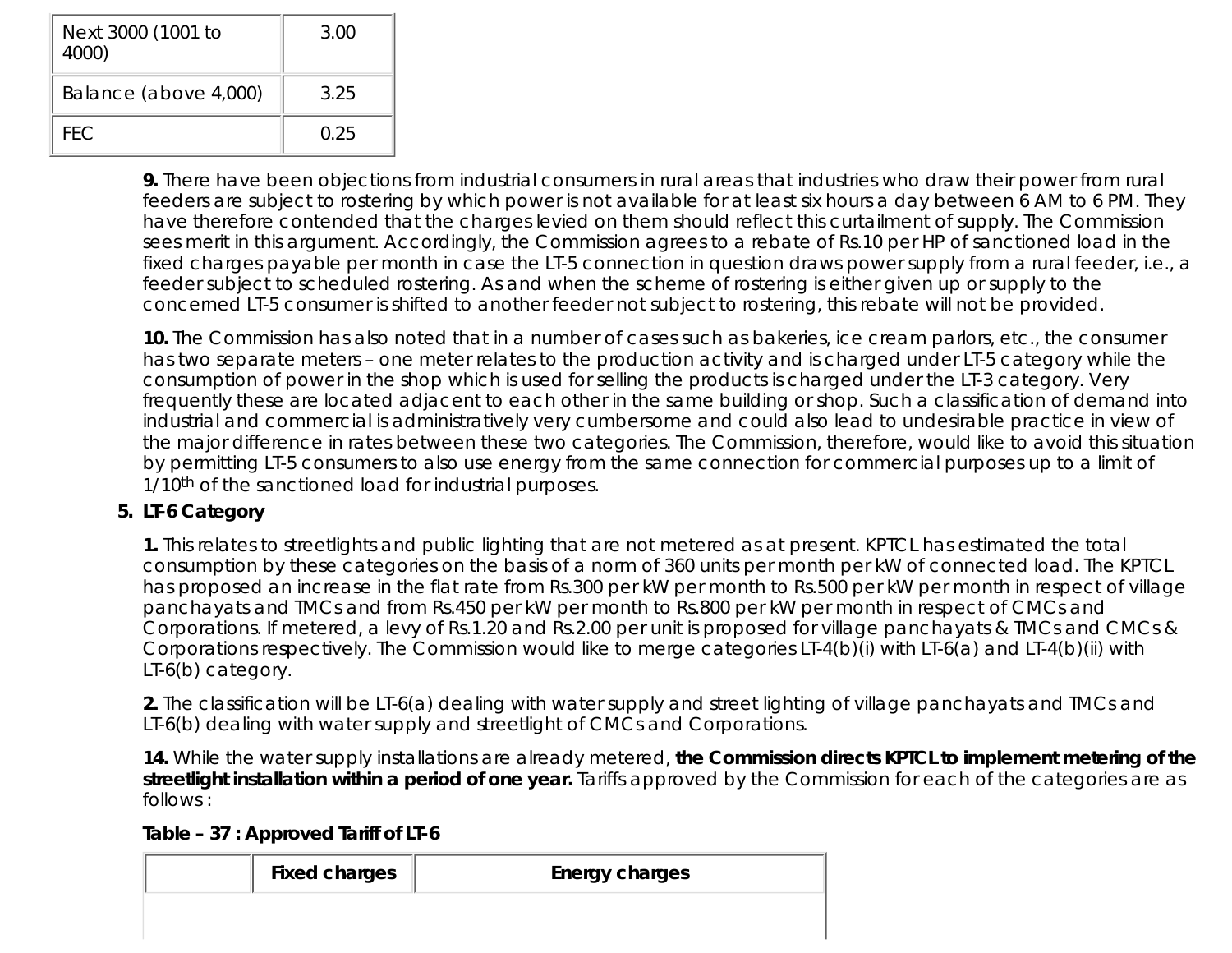| $LT-6(a)$ | Rs.15 per HP/Rs<br>20 per KW per<br>month  | i) Street lights- Rs. 1.20 per unit<br>ii) Water supply and sewerage<br>pumping-Rs.1.75 per unit plus FEC of 25<br>paise per unit. |
|-----------|--------------------------------------------|------------------------------------------------------------------------------------------------------------------------------------|
| $LT-6(b)$ | Rs. 30 per HP/Rs<br>40 per KW per<br>month | i) Street lights- Rs. 2/- per unit<br>ii) Water supply and sewerage pumping-<br>Rs.2.50 per unit plus FEC of 25 paise per unit.    |

**15.** Pending metering of streetlight installations, the following flat rates will be applicable :

LT-6(a) Rs.500 per KWH per month

LT-6(b) Rs.800 per KWH per month

# **LT-7 Category 6.**

**1.** This relates to temporary power supply. The current rates are 605 paise per unit subject to minimum of Rs.100 per kW or part thereof of the sanctioned load per week. KPTCL has proposed to increase this to 650 paise per unit subject to minimum of Rs.150 per kW or part thereof per week.

**2.** This tariff schedule as at present also provides for temporary supply to be extended for duration of not more than fifteen days without fixing of a meter. In such a case, fixed charges computed on the basis of 12 units per day per kW or part thereof of the sanctioned load are calculated based on the above rates. **The Commission is of the opinion that non-metering of these connections leads to misuse. The Commission therefore directs that all temporary installations be metered**. As far as the rates are concerned, the Commission feels that the rates presently being charged are quite high and that the increase proposed by the KPTCL is really not justified. After consideration of all the factors, the Commission approves a rate of 600 paise per unit subject to a minimum of Rs.125 per kW or part thereof of the sanctioned load per week.

**3. HT-6 Category (temporary supply) -** This category will not be continued as a separate category. All temporary connections are to be given only under LT supply. LT temporary supply of 67 HP and above load should be charged Rs.200 per HP per month or part thereof by way of fixed charges and energy charges of Rs.6 per unit.

# **7. HT-1 Category**

**1.** This tariff category covers public water supply and sewerage pumping installations and is applicable to these installations belonging to Bangalore Water Supply and Sewerage Board (BWSSB) and Karnataka Urban Water Supply and Sewerage Board (KUWSSB), other local bodies, State and Central Government. Demand charges of Rs.130 per KVA of billing demand per month plus energy charges of Rs.2.10 per unit plus FEC at 25 paise per unit for all the units consumed is now being levied. KPTCL has proposed increasing the demand charges to Rs.150 per KVA and energy charges to Rs.2.80 plus FEC of 25 paise per unit.

**2.** The major objector in this category is the BWSSB. The BWSSB has submitted an elaborate objection petition. In this petition, the entire gamut of issues relating to KPTCL's functioning has been covered. Hydro thermal mix, power purchase, T&D losses, subsidies and cross subsidies, customer mix and consumption pattern, efforts to improve quality,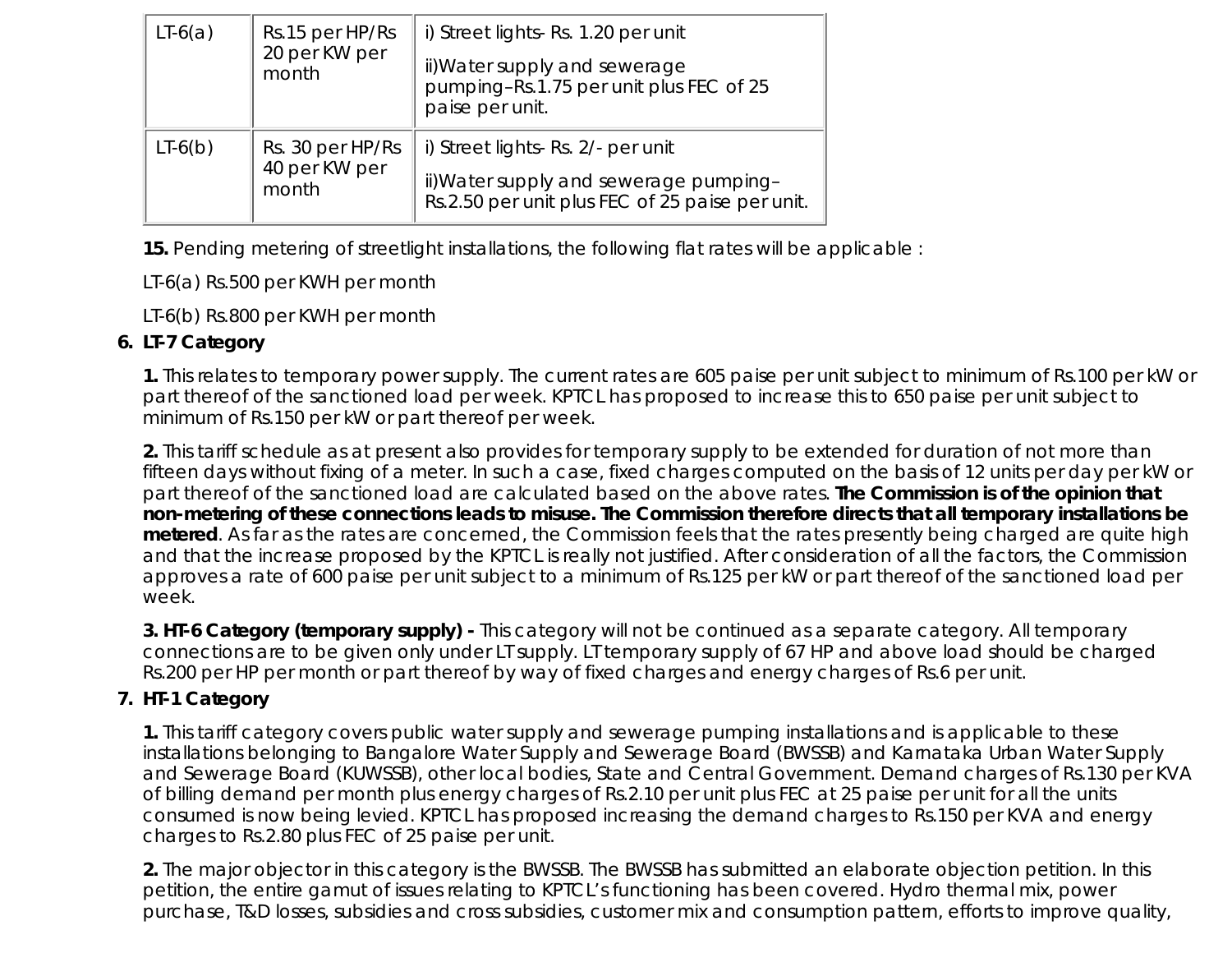reliability and customer service, approach to tariff revisions, etc., have all been adverted to.

**3.** Subsequently relating to BWSSB, the objector has contended that electricity charges represent more than 53 % of the annual expenditure and 68 % of the operating expenses of the BWSSB. The objector has said that of the total water provided, 39 % goes to domestic consumers who comprise 93 % of the customer connections and 75% of metered connection. BWSSB has said that the scope for cross subsidy in water charges has been completely exhausted.

**4.** In the rejoinder, the KPTCL has answered in detail all the points made by the BWSSB. Since the objection of the BWSSB cover the entire gamut of the functions of the KPTCL, the various points raised in the objections relating to power purchase cost, agricultural consumption, T&D losses, subsidies and cross subsidies, other expenditure, etc., have all been examined in detail in the preceding sections. The Commission's conclusions about the extent of revenue requirement that can be allowed has also been indicated.

**5.** The Commission has examined the objections of the BWSSB carefully. The total consumption under HT-1(b) category is projected to be 622 MUs. This is expected to be fetch a total revenue of Rs.175.80 Crores before revision, at an average rate of Rs.2.83 per unit. The KPTCL has proposed a 26 % increase in the rate for this category. This would bring the average rate of Rs.3.57 per unit. As has been explained above, the average cost of supply for 2000-01 is estimated now at Rs.2.87 per unit. All the installations in the HT-1 category are public water supply and sewerage pumping installations belonging to either BWSSB , or the KUWSSB or other local bodies of the State and Central Governments. All these bodies themselves have a large burden of subsidies to bear, caused by the need to provide the essential services of water supply and sewerage pumping to all sections of the community. As has been clearly pointed out by BWSSB, the scope for cross subsidizing in the tariff of these bodies is also very limited. In this context the Commission does not think that the electricity tariff to this category should be a source of funds for cross subsidization. At the same time, the average cost of supply should be charged to this category.

**6.** Considering all the above factors, the Commission approves the following rates for HT-1 category :

Demand charges Rs.150 per KVA per month of billing demand

Energy charges Rs.2.30 per unit

# FEC 25 paise per unit

**7.** The Commission estimates that this tariff structure would make the average cost of energy to this category approximately equal to the average cost of supply.

# **5.14 HT-2(a) and HT-6**

**1.** HT-2(a) tariff schedule applies mainly to industries, though it also covers other installations such as Universities and Educational Institutions run by Government and local bodies. The present charges are Rs.150 per KVA of billing demand per month plus energy charges in three slabs. KPTCL has proposed to retain the demand charges at Rs.150 per KVA per month but has increased energy charges by 30 paise per unit in each slab.

**2.** The consumption of this category of consumers as a percentage of total energy sales has been declining over the years. The reason attributed to this decline is switching over to captive generation by industries. Power cuts imposed on this category, unreliability in power supply, poor quality and the steadily increasing rates being charged to these consumers in order to provide for cross subsidies have led to a situation where installation of captive generation capacity has become necessary. In order to provide an incentive for industries to come back to the grid, KPTCL is also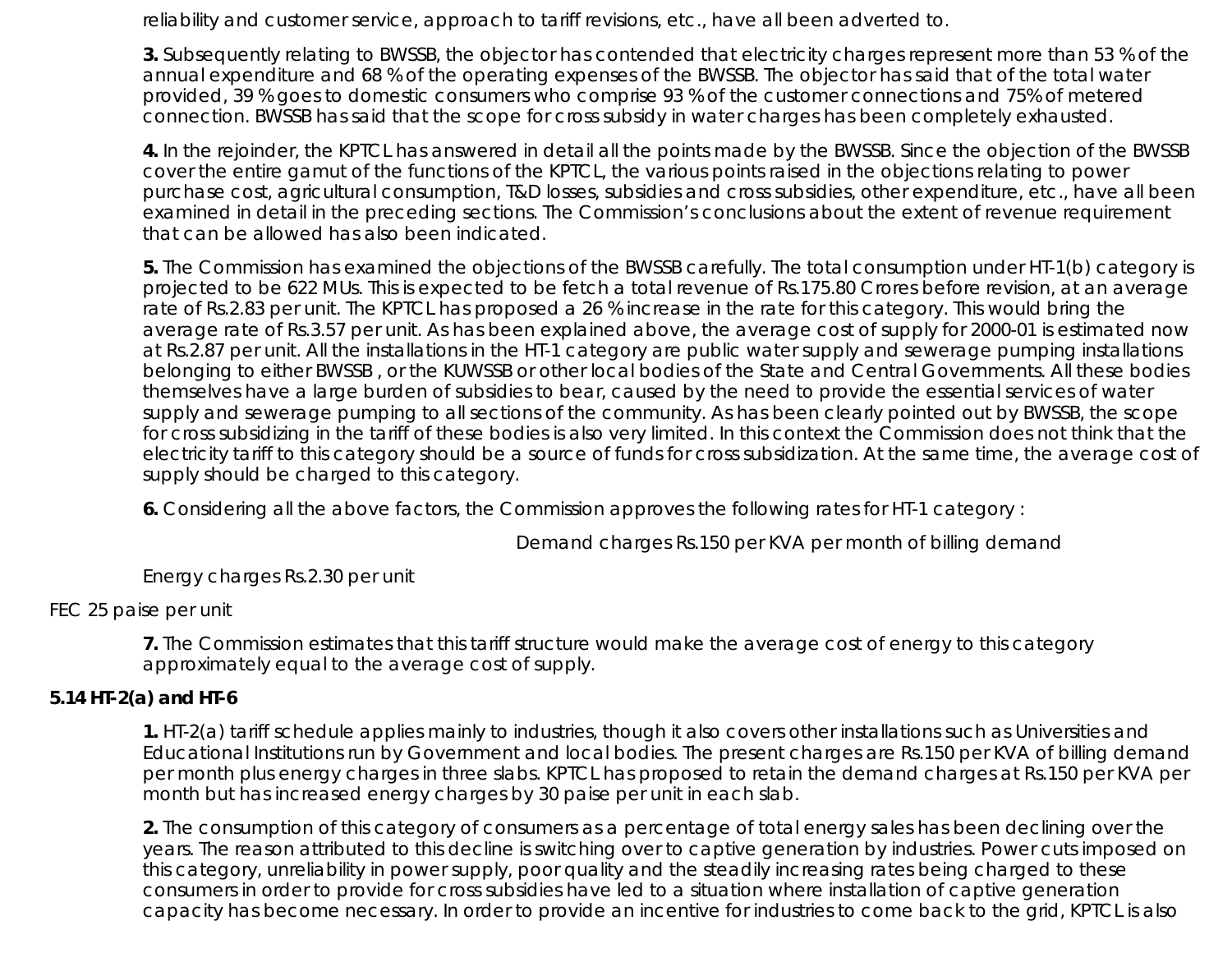operating a scheme by which consumption above a certain level is charged at Rs.3.25 per unit, inclusive of FEC. KPTCL has proposed continuation of this scheme even after the tariff revision.

**3.** As has been made clear in the section dealing with ERC Analysis, the Commission's appraisal of the ERC Filing indicates that the average cost of supply would now stand at approximately Rs.2.87 per unit compared to Rs.3.35 per unit as in the original filing. Taking all these factors into account, the Commission approves the following rate structure for the HT-2(a) category :

Fixed charges Rs.150 per KVA per month of billing demand

Energy charges Rs.3.25 per unit up to one lakh units

Rs.3.75 per unit for the balance units

### FEC 25 paise per unit

**4.** HT-6 category covers power supply for railway traction. The current charges are Rs.128 per KVA of billing demand per month in the form of demand charges and energy charges of Rs.2.90 per unit plus FEC at 25 paise per unit for all the units consumed in a month. KPTCL has proposed increase in demand charges from Rs.128 to Rs.150 per KVA of billing demand per month and energy charges from Rs.2.90 to Rs.3.55 per unit plus FEC at 25 paise per unit for all the units consumed in a month.

**5.** Railways have objected to the tariff increase proposals on the following grounds :

- 1. Supply to the railway is at 220 KV level. Hence the scope for transmission losses is absolutely minimal. There are also no commercial losses.
- 2. The railways contend that tariffs in other States in India for railway traction are lower than Karnataka. They have said for the high railway traction tariffs in Karnataka have resulted in hampering the sanctioning and execution of railway electrification projects in the State.
- 3. The railway demand is at a constantly high level throughout the period of 24 hours.
- 4. Railways get EHT supply at Bangarpet and Whitefield with a contract demand of 9,000 KVA and 7,000 KVA respectively. In case of failure of supply at one location, the feed is extended from the other. Railways have complained that when such feed extension takes place resulting in the contract demand being exceeded, railways are penalized for such excess demand. They contend that this is unfair since on several occasions the switching of stations is due to KPTCL problems.
- 5. The 3 MMD paid by railways is a large amount and it does not earn any interest.

**6.** Railways have therefore contended that there is no justification for raising the traction tariff beyond the present rate. They have also mentioned that Andhra Pradesh, Tamilnadu and Kerala are charging railways @ Rs.4.20, Rs.3.40 and Rs.1.12 per unit respectively with minimum demand charges of NIL, Rs.150 and Rs.116 per KVA respectively. Regarding shifting of demand, the railways have subsequently produced a copy of an order of the TNEB to the following effect :

- Where the excess demand arises due to transfer of loads on account of reasons attributable to the Board the billing for 1. demand charges towards excess demand is to be restricted to the day(s) of occurrence only on proportionate basis at normal charges.
- 2. If the excess demand is attributable to the railways themselves, penal levy is to be levied for such excess demand.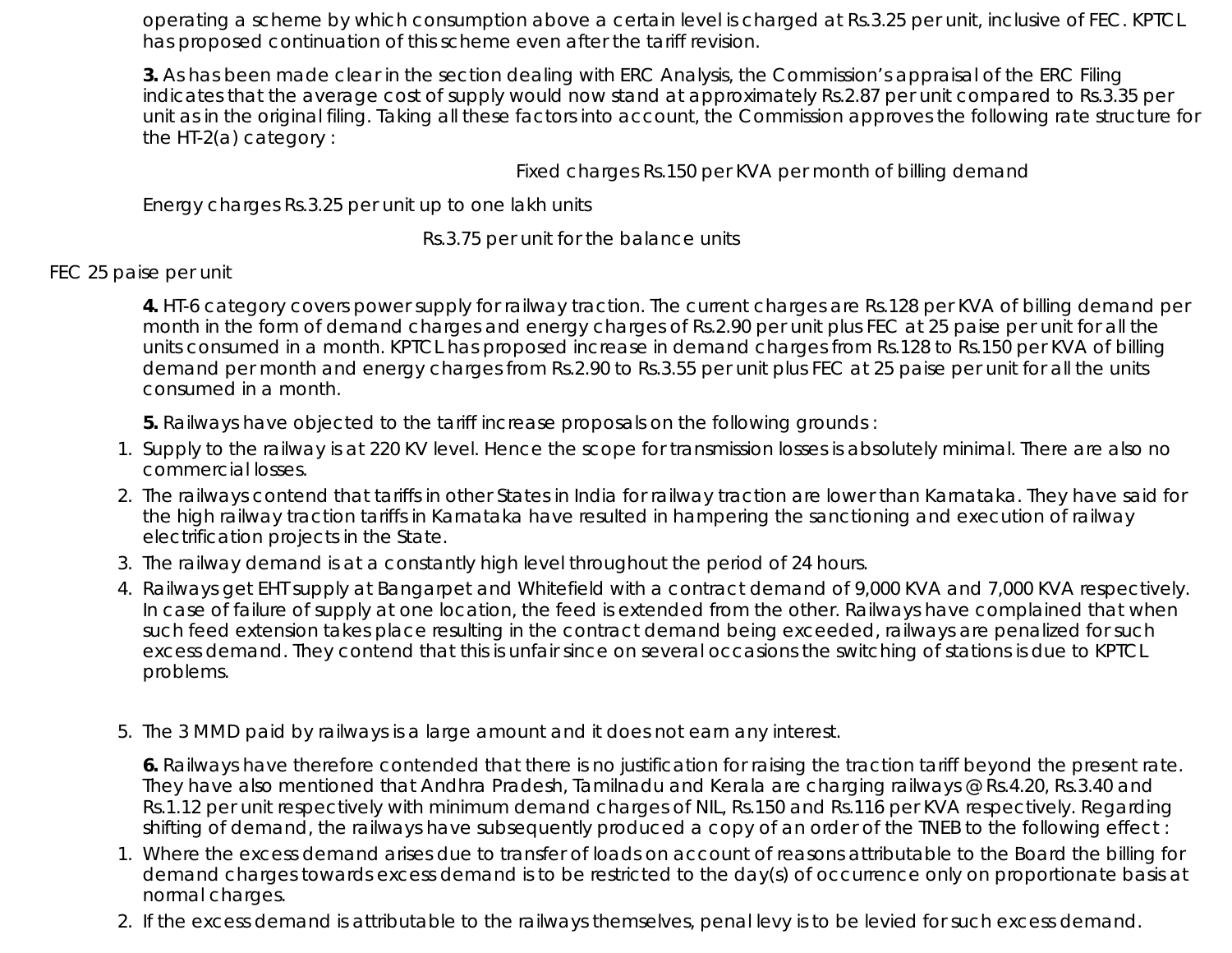**7.** The railways have requested that a similar procedure may be adopted in respect of excess MD recorded in one installation whenever the feed is extended on account of failure of EHT line or shut down taken for normal maintenance.

**8.** As far as the tariff for the railways is concerned, the Commission cannot be guided by rates in force in other states. This is because the Commission has to look at the specific costs of power generation, purchase and cost of supply applicable to Karnataka. However, a comparison of rates in force in other states where the railways are large consumers of power, as extracted from the tariff orders of the respective Commissions, with the rates in Karnataka shows the following :

| Gujarat                                                                                                              | Maharashtra                                                                                                                    | <b>Uttar Pradesh</b>                                                                                           |
|----------------------------------------------------------------------------------------------------------------------|--------------------------------------------------------------------------------------------------------------------------------|----------------------------------------------------------------------------------------------------------------|
| Demand charges:<br>Rs.160 per KVA<br>Energy charges:<br>Rs.4.55 per unit for the<br>entire consumption in<br>a month | Demand charges: NIL<br>Energy charges:<br>Rs.4.20 per unit for the<br>entire consumption<br>Consumption: 843<br>MUs in 2000-01 | Demand charges:<br>Rs.135 per KVA<br>Energy charges:<br>Rs.3.95 per unit<br>Consumption: 910<br>MUs in 2000-01 |
| Rebate for supply at<br>132 KV 1 %                                                                                   |                                                                                                                                |                                                                                                                |
| Consumption:<br>Estimated at 396 MUs<br>in 2000-01                                                                   |                                                                                                                                |                                                                                                                |

**9.** The Commission, therefore, is of the opinion that even if the argument of the railways about comparability with other States is examined, Karnataka's tariffs for railway traction cannot be said to be high.

**10.** Taking all the above factors into consideration, the Commission directs that railway traction be included as part of tariff HT-2(a) since there does not appear to be any need for a separate category exclusively for the railways. Energy charges for the railways however will remain at Rs.3.25 per unit plus FEC at 25 paise per unit irrespective of the quantum of power consumed in a month.

**11. As far as issue of penal charges for demand arising out of shifting of loads from one station to other station is concerned, the Commission directs that procedure similar to that of TNEB explained above be followed.**

**12.** HT-6 is merged with HT-2(a), hence there will be no HT-6 category.

#### **HT-2(b) Category** 15.

This is a tariff applicable to commercial consumers. It also includes private educational institutions and unaided educational institutions. The present tariff is Rs.180 per KVA of demand with energy charges ranging from Rs.3.75 to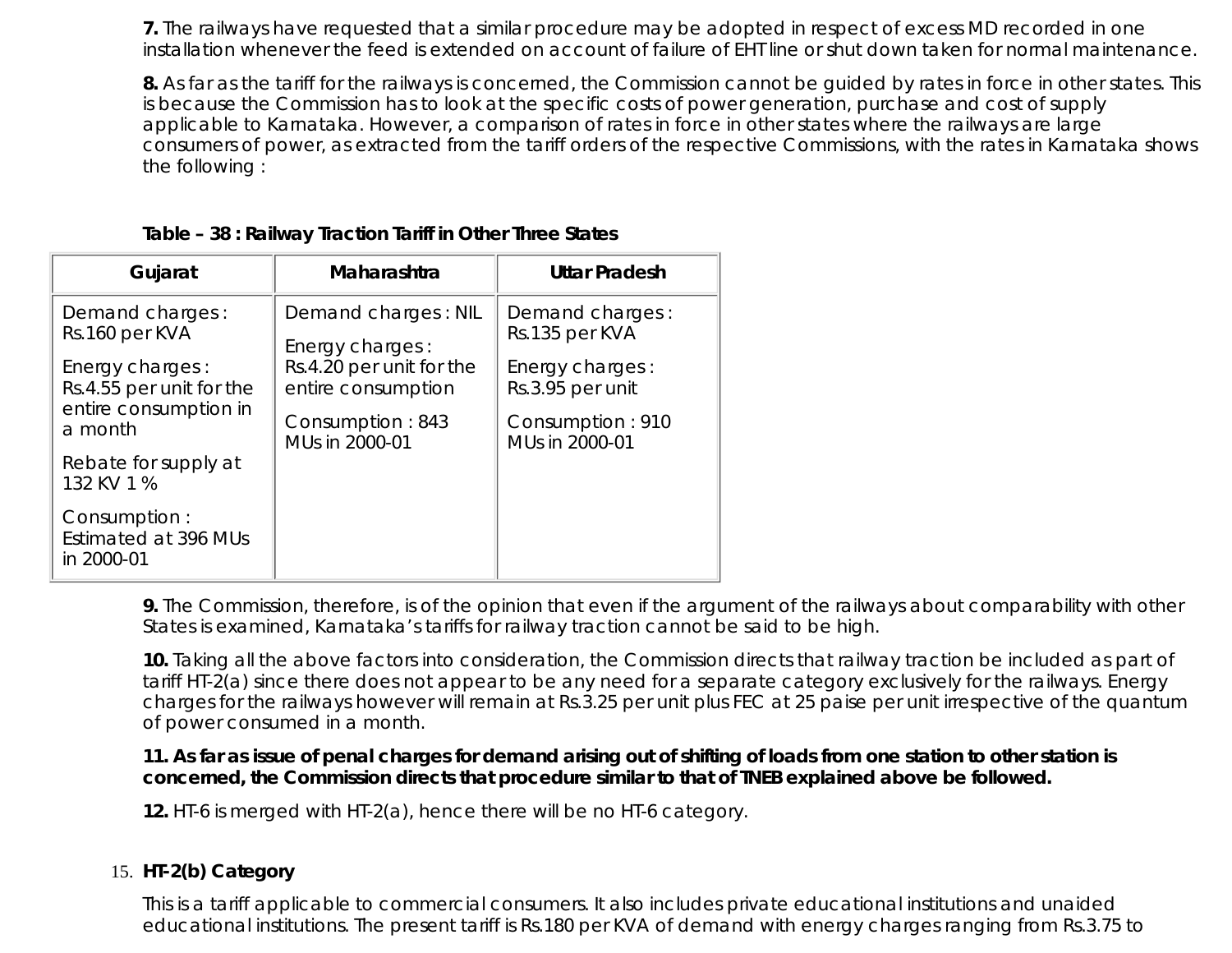Rs.4.30 per unit plus FEC at 25 paise per unit. KPTCL has retained the fixed charges at the same level in their proposal. Energy charges are proposed to be levied at Rs.4.30 per unit for the entire consumption plus FEC at 25 paise per unit. The Commission approves the following rates :

Fixed charges Rs.180 per KVA of demand

Energy charges Rs.4.00 per unit for the first two lakh units per month

Rs.4.30 per unit for the balance units in a month

## 16. **HT-3 Category**

**1.** There are two sub categories under this tariff schedule.

**2.** HT-3(a) is applicable to irrigation and agricultural farms, lift irrigation schemes / societies and government horticultural farms. The charges applicable at present are Rs.0.80 per unit subject to a minimum of Rs.115 per HP per quarter year. KPTCL proposes to increase this to Rs.1.50 per unit subject to a minimum of Rs.800 per HP per year.

**3.** This proposal has been severely objected to by the Belagavi Jilla Raitha Neeravari Yojanegala Maha Mandali and also by the Ugarkhurd Sahakari Neeravari Sangha Niyamit. The basic objection of these objectors is that the members of these cooperative societies are individually small farmers with small land holding. Even at the present rates, the bill per farmer works out to be substantially more than what it would be if each individual farmer were to be considered as a separate consumer. The objectors have therefore requested for a flat rate tariff.

**4.** The Commission has considered this objection very carefully. While it is true that, in the present scheme of things, farmers who join together to form a cooperative society end up paying collectively more than what they would have paid had they taken individual connections from the KPTCL, the Commission also is of the opinion that the present situation is difficult because of an extremely distorted tariff structure that needs to be very soon rectified. The Commission is not in favour of switching over from a metered tariff to a flat rate tariff. Such a step would be retrograde. However, considering the objections and also the revised revenue requirement, now worked out by the Commission, a rate of Rs.1.35 per unit subject to a minimum of Rs.800 per HP per annum is approved by the Commission.

**5.** HT-3(b) applies to private horticulture nurseries, coffee, tea and coconut and arecanut plantations. There appears to be very small consumption under this category. KPTCL has proposed to increase the energy tariff from Rs.1.50 per unit plus FEC of 25 paise per unit subject to a minimum of Rs.125 per HP per quarter year to Rs.2.75 per unit plus FEC of 25 paise per unit subject to a minimum of Rs.800 per HP per year. No objections have been received and the Commission approves the KPTCL proposal.

## **5.17 HT-4 Category**

This relates to power supply to the Hukkeri Rural Electricity Cooperative Society. This is essentially a bulk tariff that is to be fixed for supply to a licensee. The Hukkeri Society has filed its objections to the proposal of KPTCL. The Commission will be taking up the proposal for the bulk tariff after finalizing the present order. Pending fixing of a separate bulk tariff for the Hukkeri Society, the Commission orders that the present tariff be allowed to continue until revision.

## **5.18 HT-5 Category**

**1.** This is a category to provide for temporary power supply. The Commission notes that this category is practically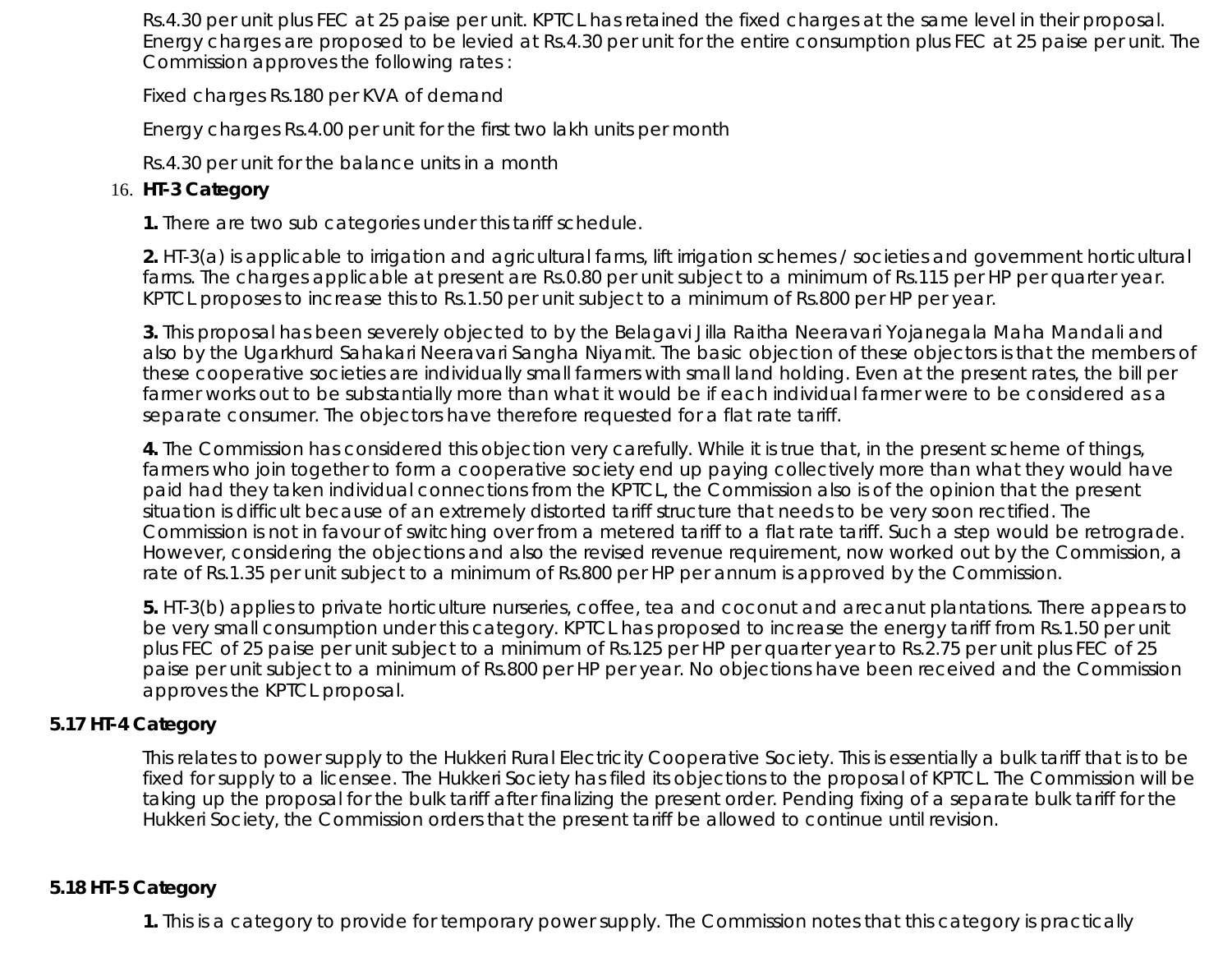non-operational and orders that this category be deleted. All temporary power will be released under LT-7 category.

**2.** HT-6 category has been merged with HT-2(a) .

## **5.19 HT-7 Category**

This tariff schedule applies to residential apartments and colonies availing power supply independently. The present tariff is demand charges of Rs.73 per KVA of billing demand per month and energy charge of Rs.2.30 per unit plus FEC at 25 paise per unit for the number of units consumed in a month. KPTCL has proposed to increase the demand charge to Rs.75 per KVA and energy charge to Rs.2.85 per unit plus FEC at 25 paise. There are 84 connections in this category. No objections have been received from any of these consumers. The Commission approves KPTCL's proposal. This category is re-designated as HT-5 as the earlier HT-5 and HT-6 categories have been discontinued for the reasons explained above.

## **5.20 3 M.M.D**

**1.** A number of objectors have raised objections about the practice followed by the KPTCL of collecting security deposit and further of not paying any interest on the deposits thus collected. Regulation 31.01 of the Electricity Supply Regulations, 1988, provides that an initial security deposit has to be collected from all prospective consumers to cover three months power supply bills worked out on the basis of estimated consumption as per the table given in the said regulations, or three months line minimum charges, whichever is higher.

**2.** Regulation 31.02 further provides that after the installation is serviced, if the deposit held falls short of three times the average of one year bill amount of the preceding financial year, the difference shall be payable by the consumer as additional security deposit.

**3.** The amount of deposit was earlier equal to two months power supply bills up to 1986 and has been increased to three months bills with effect from 1986. The KPTCL has contended that the collection of three months security deposit as well as not paying interest thereon is legally admissible in view of the decision of the Supreme Court in Ferro Alloys Corporation Ltd. V/s Andhra Pradesh State Electricity Board case (AIR 1993 Supreme Court 2005).

**4.** In view of this specific decision of the Supreme Court, the Commission cannot agree with the contention of objectors that the collection of 3 MMD without paying interest is illegal.

**5.** The KPTCL contends in line with the reasoning of the Supreme Court, that the deposit is in the nature of advance consumption charges and that going by the operational cycle of the electricity sector, a period of three months elapses between the incurring of expenditure by the KPTCL and the collection of charges for the electricity supply. KPTCL has further brought to the notice of the Commission that the High Court of Karnataka in writ appeal 6438/99 has upheld the deletion of the provision in the ESR which earlier provided for payment of interest. KPTCL has therefore contended that consumers cannot now demand interest on the 3 MMD. The Commission has, at this stage, not gone into the issue of whether factually the operational cycle of the KPTCL is such as to result in a period of three months elapsing before power charges for electricity supply are in fact collected. At this point the Commission would only like to say that the whole issue is a matter that will be subject to detailed examination by the Commission and appropriate orders would be passed on this matter separately after hearing all the parties in detail.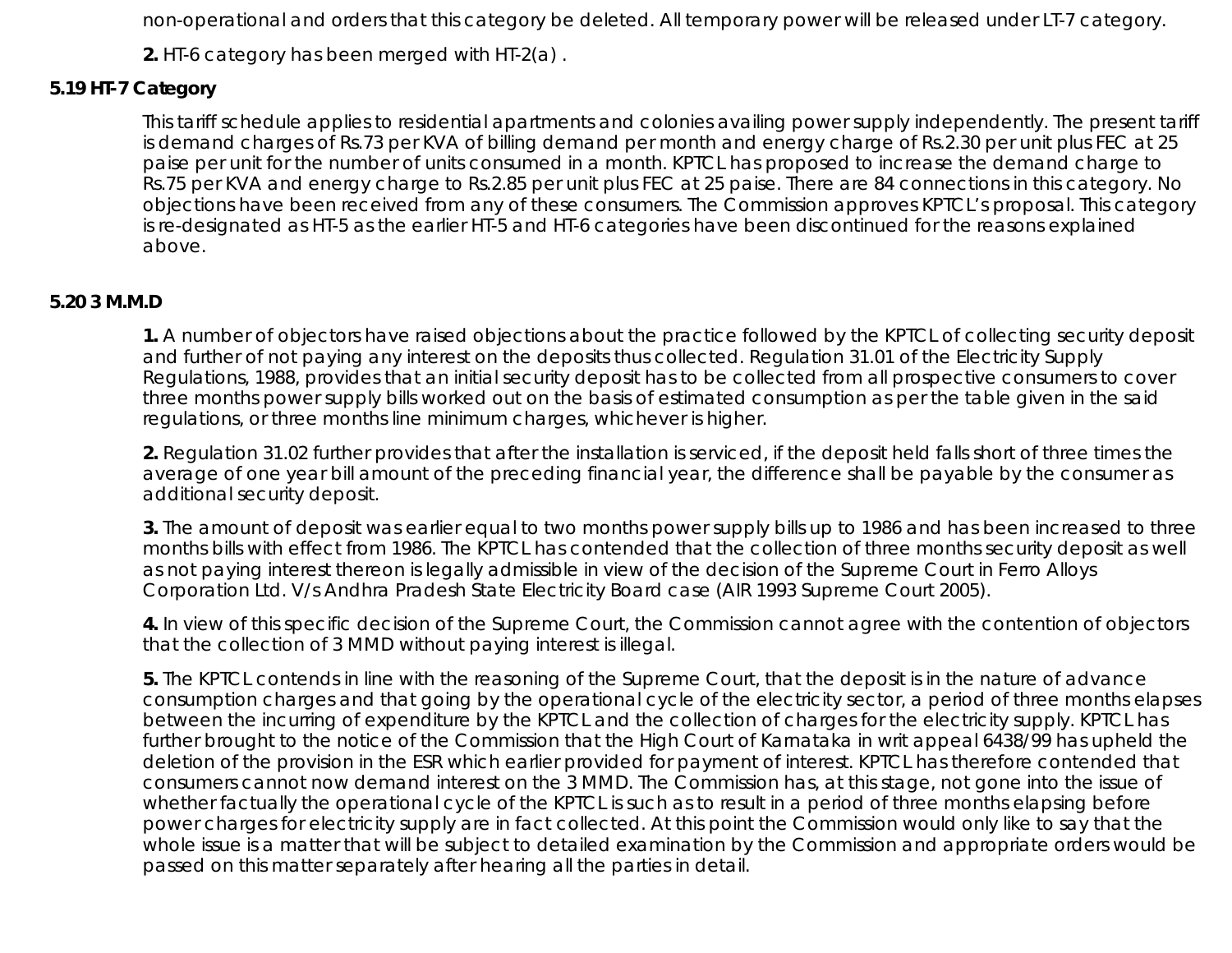## **5.21 High Voltage Rebate**

The existing rebate for high voltage consumers is extended to such consumers only for a period of 5 years from the date of service. The Commission does not see any rational grounds for restricting such a rebate to only 5 years from the date of service. It is expected that the transmission and distribution losses in the case of supply at high voltage is much lower than at lower voltages. Therefore the Commission orders that the high voltage rebate be given at the current rates of 1 paise per unit for 33/66 KV class; 2 paise per unit for 110 KV class and 3 paise per unit for 220 KV to consumers who draw power at these voltages irrespective of the date of service. In other words this rebate will be available without any such time limit of 5 years from the date of service. This will be not applicable to the Railways.

#### **5.22 Grid Support Charges for Captive Generating Sets:**

**1.** This is a new levy that KPTCL now proposes to impose. This is proposed to be levied at 20% of demand charges applicable for HT industrial (i.e., HT-2(a) category) consumers on the synchronized capacity of captive generating sets in KVA. The reason given by the KPTCL is that the Grid supports the Consumers' fluctuating loads and variations in captive generation.

**2.** This levy has been objected by the M/s Rajashree Cement. Other objectors have also stated that far from causing an additional burden to the grid, synchronization of captive generating sets improves the stability of the grid.

**3.** KPTCL has not identified any additional expenditure that it is forced to incur as a result of such synchronization. It has also not provided any calculation to justify the figure of 20% of demand charges that it now proposes to levy. At the hearing of objections relating to this issue, Director (Transmission) of KPTCL was specifically required to explain the rationale and calculations behind the figure of 20%. No explanation for this number was provided.

**4.** KPTCL has proceeded on the ground that consumers who synchronize with the grid derive some benefits thereby. The Commission, however, does not think that this is a valid basis for tariff determination. In the Commission's opinion, tariffs have to be determined on the basis of identifiable costs that the KPTCL incurs in providing a service. Benefits that the consumer gets from out of the connection or the utilization of electricity are matters which are extraneous to tariff determination. The Commission is therefore unable to accept KPTCL's proposal for levy of grid support charges for captive generation sets. This will be considered separately by the Commission after due examination of the entire issue.

#### **5.23 Billing and Collection Efficiency**

**1.** KPTCL's ERC and Tariff filings are based on the assumptions that billing efficiency and collection efficiency are each 100%. In other words KPTCL's calculations are on the basis of 100% billing of all the quantities of power sold and 100% collection of the amounts thus billed.

**2.** The Commission does not have any data to come to any conclusion about billing efficiency. However, it would appear that this is not at 100% since the measures suggested by the Board of Directors of the KPTCL to increase revenue include ensuring 100% billing, opening of pending test reports, replacement of not recording meters etc. The Commission will be issuing separate directions to the KPTCL to set up a system for obtaining data on billing efficiency and periodically reporting the same in order to monitor the actuals. As far as collection efficiency is concerned, the KPTCL has reported that the total amounts due from various categories of installations as on 30.9.2000 was Rs.1,172.94 Crores (principal and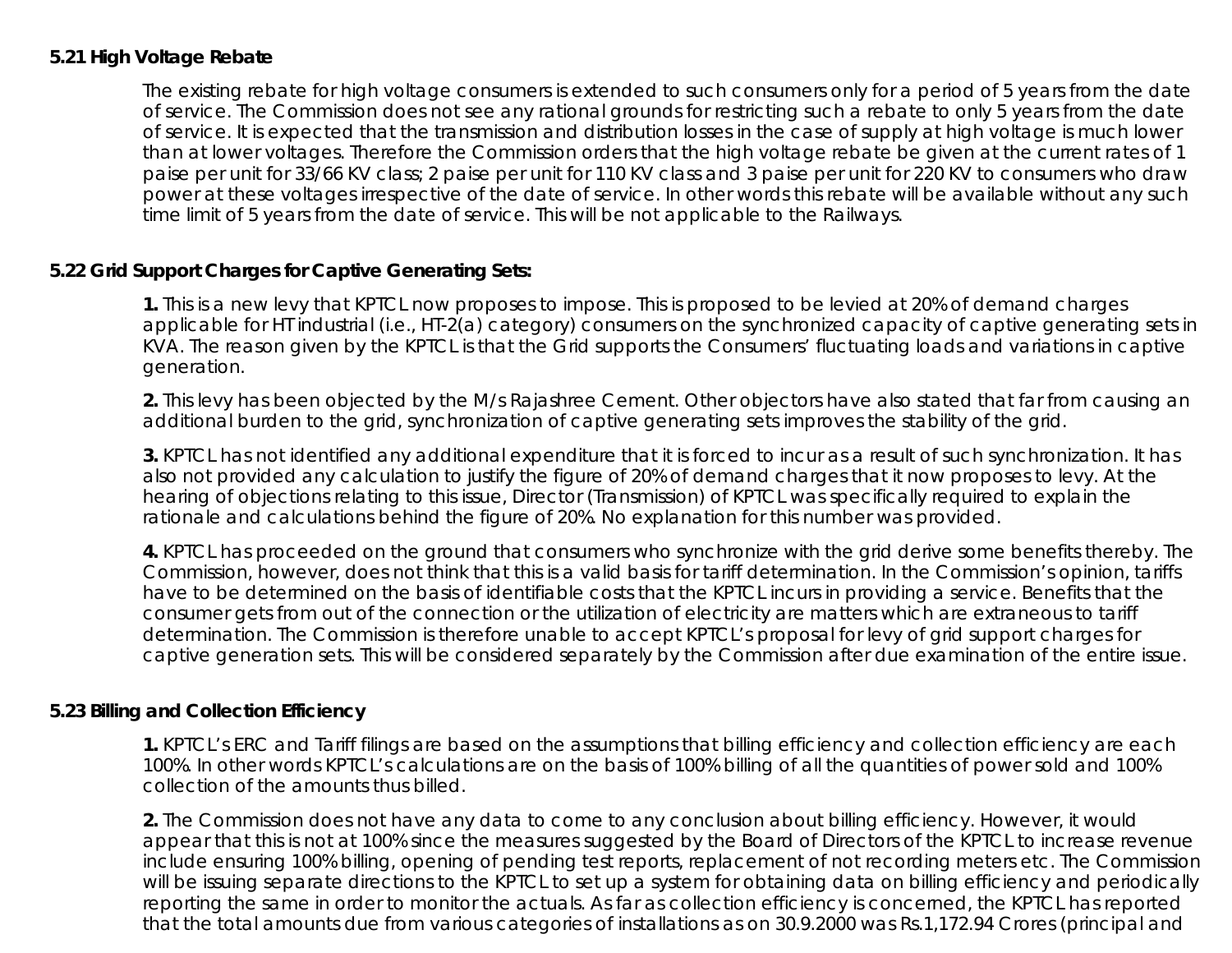interest included). The category wise amounts are as per the following table :

## **Table – 39 : Amounts due to KPTCL from various categories**

**of Consumers as on 30.09.2000**

| SI.No          | Categories                                                 | Amount in<br><b>Rs.Crores</b> |
|----------------|------------------------------------------------------------|-------------------------------|
| 1              | <b>Central Government/Public</b><br>Undertakings           | 84.98                         |
| $\overline{2}$ | Irrigation Pump sets                                       | 473.95                        |
| 3              | KUWS&DB (Karnataka Urban Water<br>Supply & Drainage Board) | 47.37                         |
| 4              | BWS&SB(Bangalore Water Supply &<br>Sewerage Board)         | 129.70                        |
| 5              | Grama Panchayats                                           | 120.33                        |
| 6              | <b>CMCs/TMCs/Corporations</b>                              | 13.92                         |
| 7              | Bhagya Jyothi & Kuteera Jyothi                             | 46.40                         |
| 8              | PWD Lift Irrigation Schemes, etc.                          | 15.68                         |
| 9              | <b>Other State Government</b><br>Undertakings              | 10.48                         |
| 10             | Private Consumers (Others)                                 | 230.13                        |
|                | Total                                                      | 1172.94                       |

**3.** Both in the objections as well as in the hearings, a number of consumers have contended that the KPTCL has extremely large arrears due from consumers and that if all these arrears were properly recovered, there would be no necessity for tariff revision. The KPTCL had responded to this by saying that a very substantial portion of arrears represents dues from Local Bodies, Government Undertakings/Essential Services and that these are connections that cannot be easily disconnected. As far as the dues from Private Consumers of Rs.230.13 crores is concerned, KPTCL has mentioned that a sum of Rs.45.67 crores and Rs.18.99 crores respectively pertain to court cases and appeals and that the net amount due is only Rs.165.47 crores. Out of this amount of Rs.165.47 crores, a further amount of Rs.110.36 crores pertains to a single case where a certain instalment facility has been provided by the Government. The substance of KPTCL's rejoinder, therefore, is that there is no truth in the objection of various consumers to the effect that recovery of arrears would obviate a tariff revision.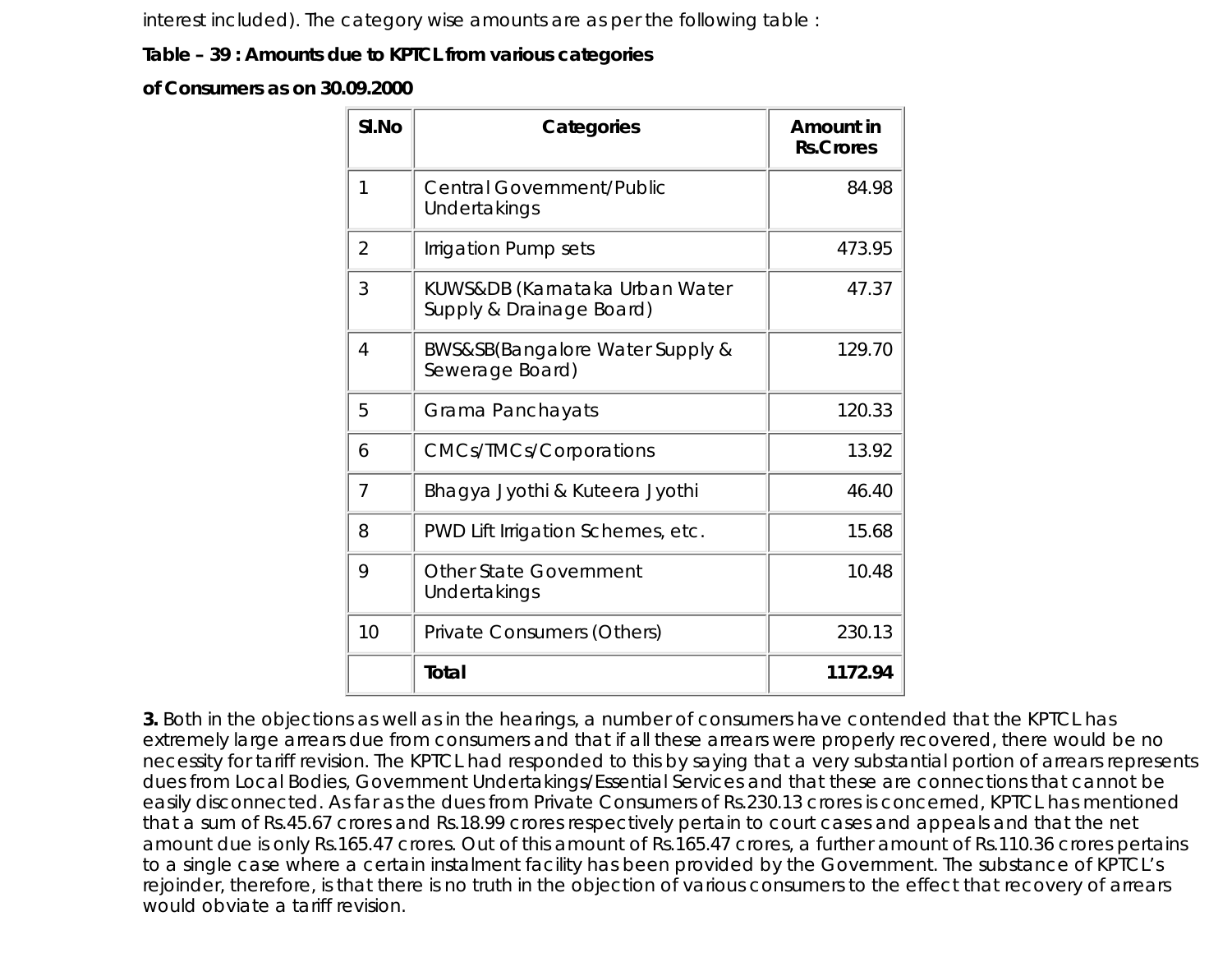**4.** The DCB Statement for the year 1999-2000 shows the following percentages of collection in respect of some important consumer categories where KPTCL has expressed difficulties about using coercive methods to enforce recovery:

**Table – 40 : Percentage of Collection and Outstanding Details**

| Category      | <b>Description</b>                                      | % age<br>collection<br>on Annual<br>Demand | % age<br>collection of<br>OB + Annual<br>Demand |
|---------------|---------------------------------------------------------|--------------------------------------------|-------------------------------------------------|
| $LT-1(a)$     | Bhagya Jyothi/Kuteera Jyothi                            | 14.94                                      | 3.99                                            |
| $LT-4(a)(i)$  | Irrigation Pump Sets                                    | 38.73                                      | 16.11                                           |
| $LT4-(b)(i)$  | Water supply to Village<br>Panchayats                   | 53.91                                      | 26.85                                           |
| $LT4-(b)(ii)$ | Water supply to City<br>Municipalities and Corporations | 103.25                                     | 60.17                                           |
| $LI6-(a)$     | Public Lightings Village<br>Panchayats                  | 82.32                                      | 31.86                                           |
| $LI-6(b)$     | Public Lighting CMCs and<br>Corporations                | 84.29                                      | 56.20                                           |
| HT1           | <b>Public Water Supply</b>                              | 164.00*                                    | 64.41.                                          |

\* This high percentage is because of a one time "Securitisation" of dues done by the KPTCL.

**5.** Government has been deducting at source from the transfer of funds to local bodies and paying to the KPTCL. However, this practice does not seem to be adequate to meet the requirement.

**6.** After removing the effects of such one time actions as the Securitisation of dues, the Commission calculates that approximately 95% of the current demand is recovered by the KPTCL. Non-recovery of the remaining 5% of the demand would mean an additional resource gap of approximately Rs.200 crores. **The Commission directs that to the extent that there is a shortfall in recovery of dues from Government Departments/State Public Undertakings/Rural and Urban local bodies, the amount of such shortfall has to be added to the total subsidy that is to be made good by the Government**. The Commission has come to this opinion because the finances of these bodies are largely controlled by or subject to the influence of the Government. The Electricity Sector should not be made to bear the burden of the funds shortages of these bodies.

**7. The Commission also directs KPTCL to publish the list of the top 50 defaulters in each Sub Division. This may be done in local newspapers at the Sub-division or Divisional level as may be convenient. The publication may be done once in six months. KPTCL is directed to file returns once in every six months about having published the list of defaulters in the newspapers. Publicity may also be given on the notice board of the respective offices.**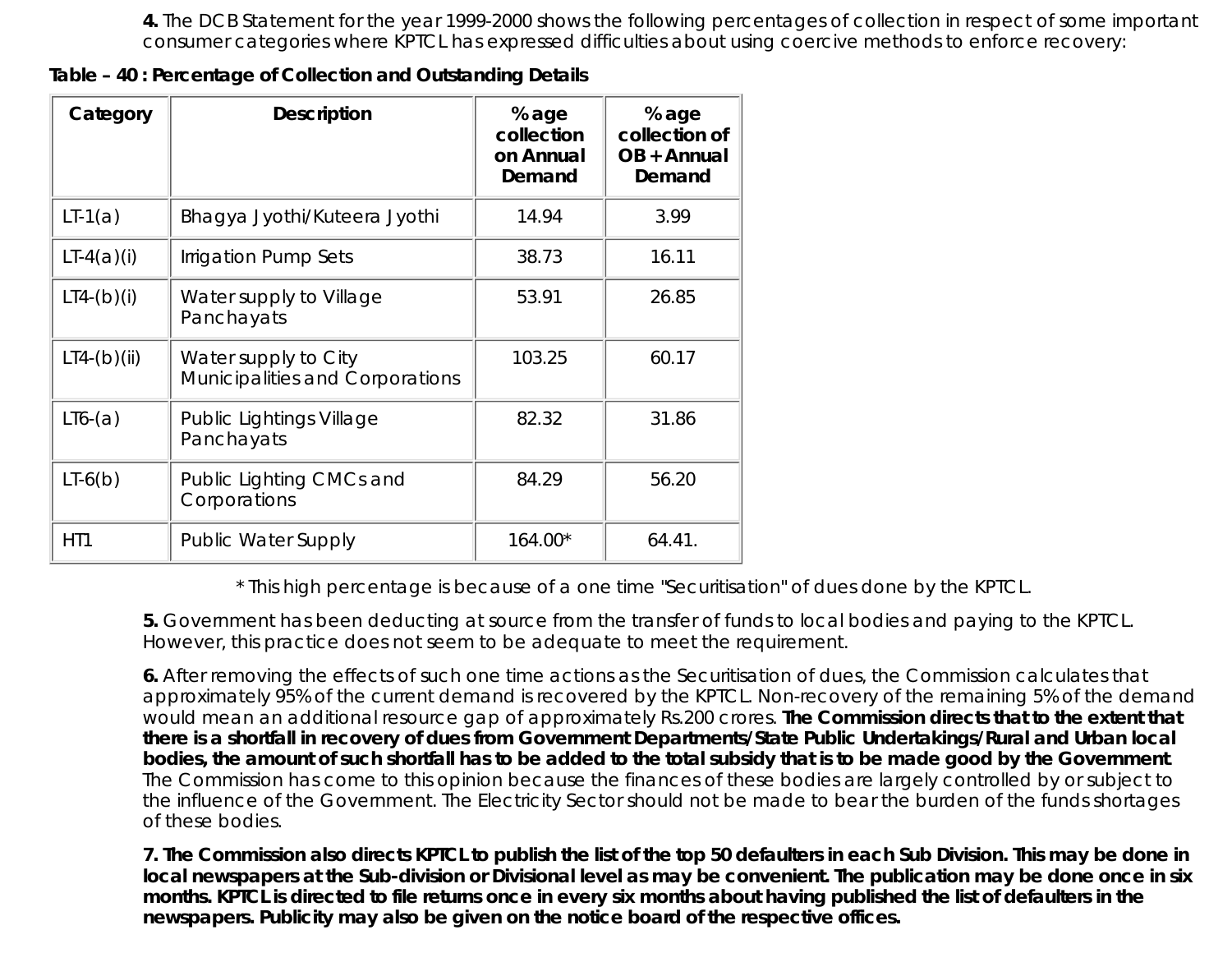## **5.24 Demand Side Management (DSM):**

**1.** One of the functions of the Commission is to promote economy in the use of electricity in the State and the efficient utilization and conservation of energy. The Commission is to look into appropriate demand side management and reduction of waste and losses in the use of electricity (Clause (b) of Sub-Section (1) of Section 11 of the KER Act, 1999).

**2.** The Commission notes that the KPTCL's Tariff Filing does not mention anything at all about demand side management. While the Commission agrees that rationalization of energy charges so as to make them more reflective of the cost of service would be a measure of demand side management since this would provide some incentive for conservation, the Commission is of the opinion that KPTCL should look at demand side management as a means of bridging the gap between availability and supply.

#### **3. Solar Water Heaters**

KPTCL currently offers a rebate of 5 paise per unit in respect of LT-2(a) category consumers if Solar Water heaters are installed and used. The Commission has received two types of objections to the continuation of this rebate:

- 1. Some objectors have said that the present rebate of 5 paise per unit is inadequate and does not provide a strong incentive for installing solar water heaters. They have argued that this rebate needs to be increased to 15 paise to 20 paise per unit.;
- 2. Some objectors have said that this rebate should not be limited to only solar water heaters but should be extended to solar lighting applications as well.

**4.** The Commission has considered these objections and agrees that the rebate of 5 paise per unit that is now offered is inadequate. In this connection the Commission notes that the KPTCL has dismissed the request of consumers saying that they are unable to consider extending concession beyond 5 paise in respect of AEH installations having solar water heaters. This response of the KPTCL does not provide any ground for rejecting the request of consumers. KPTCL needs to conduct proper studies to determine the extent to which installation of solar water heaters contributes to reducing peak demand. Such a study would be essential to provide a scientific basis for any rebates to be given to consumers with solar water heaters. A rebate granted without any such study would be purely ad hoc. Nevertheless the Commission feels that an increase in the rebate would be justified immediately even at an ad hoc basis, pending carrying out of a study as mentioned above. The Commission therefore increases the rebate for using of solar water heaters to 15 paise per unit. **KPTCL is directed to conduct a detailed study to estimate the actual quantity of benefit to the system as a result of installation of solar water heaters.**

**5.** KPTCL has also not mentioned anything in its tariff proposals about introduction of time of day metering and tariffs based on time of day usage. Karnataka has a large hydel component in its generation capacity. Besides some more hydel projects that are designed to operate as peak load stations are currently being considered for implementation. In this context it is essential that KPTCL actively consider the cost benefit analysis of implementing time of day tariffs as an alternative to contracting for new peak load capacity. However, the Commission desires that KPTCL make operational the time-of-day feature of the tri-vector meter fixed to all HT installations. It is desired that licensee declares the peak and off-peak periods and start reading the demand for off-peak and peak periods separately. Certain concessions in penalty for exceeding contract demand have been noted in the general conditions to tariff order enclosed.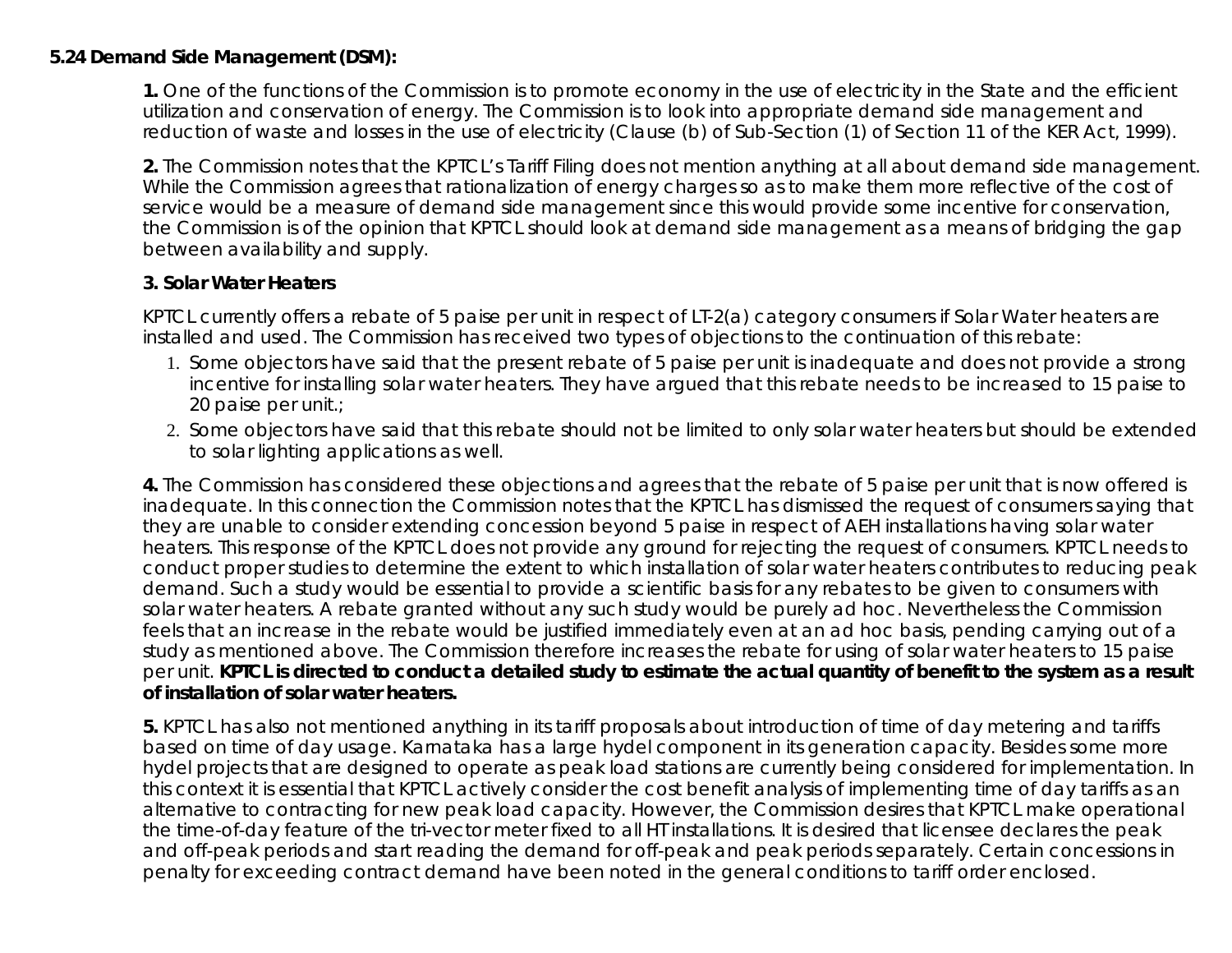## **5.25 Metering Policy**

**1.** The following categories of consumers are currently not metered:

**Table – 41 : Details of the Non-metered Consumers**

| SI.<br>No. | Categories                                | <b>No.of connections</b> |
|------------|-------------------------------------------|--------------------------|
|            | LT-1(a) - Bhagya Jyothi/Kuteera<br>Jyothi | 17.04 lakhs              |
|            | $LT-4(a)(i) - IP$ Sets below 10 HP        | 11.65 lakhs              |
| 3          | $LT-6(a)$ – Street Lights                 | Not furnished            |

**2.** KPTCL has drawn the attention of the Commission to the Government Order No.DE/84/EEB/99 dated 21.6.2000 which includes the following paragraph:

"(6) Energy Audit at all levels and loss reduction programme – A comprehensive metering programme is a pre-requisite for control of leakage in the electricity supply. KPTCL shall take up a programme of universal metering of all own installations and of all categories of electricity consumers, as part of energy audit and loss reduction programme to be completed within a period of 3 years".

**3.** KPTCL has mentioned in the tariff filing that all Bhagya Jyothi and Kuteera Jyothi installations would be metered. The schedule for metering has already been extracted in Section 5.2 above.

**4.** KPTCL's own estimate of Bhagya Jyothi installations that have more than one light bulb connection is only 5%. Metering of all Bhagya Jyothi connections has to be justified on a cost benefit basis. The Commission notes that the Government Order dated 21.6.2000 also talks about metering of all categories of consumers in the context of introducing energy audit at all levels and for implementing loss reduction programme. The Commission is not yet convinced that metering of all Bhagya Jyothi connections would be a practical and economically justifiable programme. The Commission therefore directs KPTCL to first examine the options available in order to identify possible alternatives to universally metering all Bhagya Jyothi installations. **This study may be completed within a period of 3 months from the date of this order. The KPTCL shall obtain the approval of the Commission for the implementation of any such alternative**.

**5.** As far as the metering of Street Light installations and IP sets are concerned, the Commission notes that KPTCL's tariff filing does not mention anything whatsoever about a programme for achieving the same. The Commission is clearly of the opinion that, given the large quantities of power consumed by these installations, it is extremely essential to complete metering of all these installations at the earliest. **KPTCL is accordingly directed to submit to the Commission for approval a metering programme for metering of IP sets and street light connections. This programme has to be submitted within 3 months from the date of this order**.

**6.** The Commission also notes that KPTCL has not included any proposal in its tariff filing to take advantage of the latest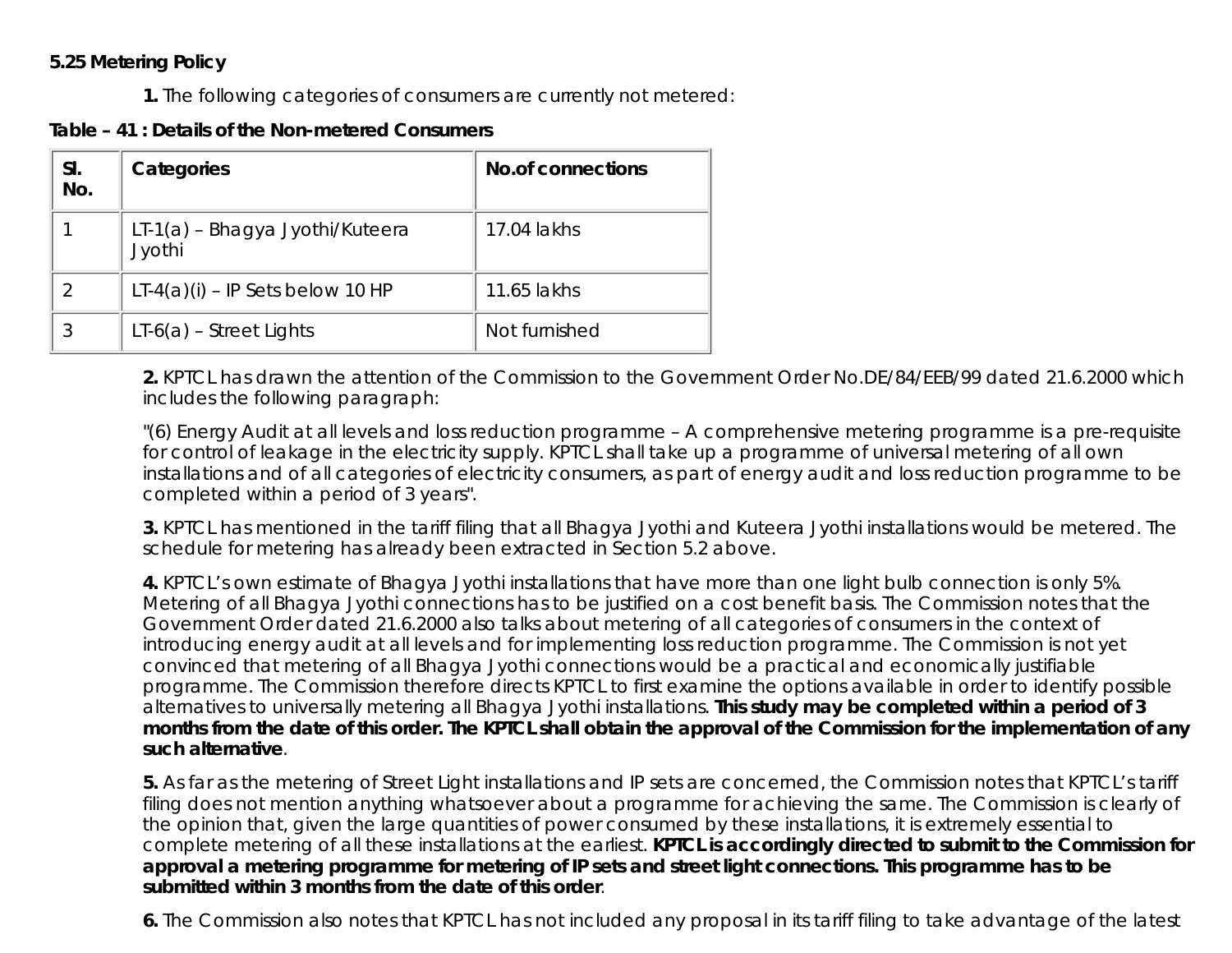technological developments available in metering. With large number of installations now to be brought under metering, the Commission is clearly of the opinion that doing this in the same manner as hitherto, but on a much larger scale, is likely to lead to substantial inefficiency and misapplication of funds. KPTCL needs to actively look at various technology alternatives so that the entire process of metering, reading of meters, billing, etc., is rendered as effective and as economical as possible. The Commission would also like to suggest a provision for domestic consumers to switch over to pre-paid meters. KPTCL needs to work out a system by which the charging of these meters is rendered easy so that domestic consumers are not put to inconvenience as regards payment of bills. KPTCL stands to gain from this process since the money is collected in advance of consumption and maintenance of ledgers and accounting can also be done away with. As a measure of encouraging people to switch over to Pre-paid meters, KPTCL can refund the Security Deposit collected from such consumers. The Commission would also like to recommend to the KPTCL for serious consideration the possibility of having common administrative arrangements for meter reading and collection of dues between the Water Supply Organization and KPTCL.

#### **5.26 Rebate for Extra Consumption**

**1.** KPTCL is currently operating a scheme by which HT Industrial and HT Commercial consumers are supplied Electric energy at a cost of Rs.3.25 per unit and Rs.4.00 per unit respectively (inclusive of fuel escalation charges) if their consumption is above the highest consumption recorded in the previous one year. KPTCL has specifically mentioned in the tariff filing that this incentive of supplying at Rs.3.25 per unit would be continued. Presumably this refers to the consumers in the HT-2(a) category. There is nothing mentioned in the tariff filing about consumers in the HT-2(b) (i.e., Commercial) category.

**2.** Since the average cost of supply as now worked out by the Commission is approximately Rs.2.87 per unit, the Commission agrees to the continuation of the scheme for supply to HT-2(a) consumers at Rs.3.25 per unit.

#### **5.27 Concessions to Seasonal Industries**

**1.** KPTCL has proposed a concessional tariff to Agro based seasonal industries subject to certain terms and conditions. Essentially the concession involves charging fixed charges and energy charges during the working season months while only energy charges are to be paid during the off season months. This is subject to the further condition that if the power charges paid during the period fall short of the higher of annual line minimum charges and the 12 months fixed charges, the deficit should be paid by the consumer during January of the succeeding year.

**2.** The Commission has not received any objections relating to this particular concession. However, the Commission is of the opinion that this scheme goes against the entire principle of levying a two part tariff. The need for a fixed part in the tariff in order to recover the fixed charges incurred in the system has been explained at length in the preceding sections. In fact, the proportion of fixed charges that is currently recovered through the fixed part of the tariff is less than 50%. In other words, the energy charges themselves are expected to cover more than half the fixed charges incurred in the system. In such a situation there does not appear to be any reason for providing any rebate in fixed charges to seasonal industries. On the contrary, there may, in fact, be a case for levying a surcharge on consumers who have extremely low load factors. This would be perfectly justified in a situation where energy charges are also meant to recover a substantial portion of the fixed charges in the system. However, the Commission would not like to levy such a surcharge at this stage. **The scheme of concessional tariff to Agro based seasonal industries is, therefore, not agreed to by the Commission**.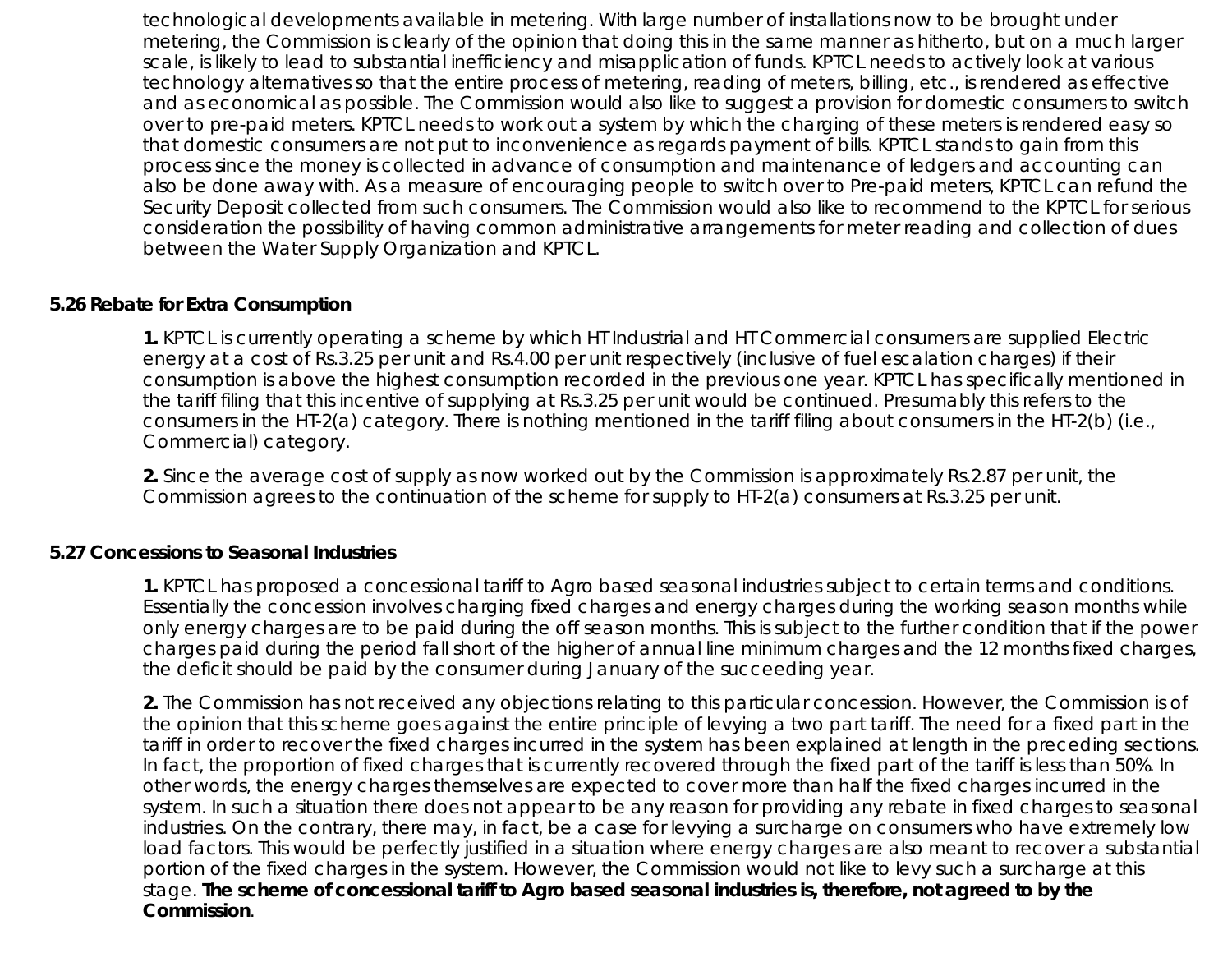### **5.28 Interest Waiver Schemes**

KPTCL has currently announced an interest waiver scheme. This scheme is to apply to Bhagya Jyothi consumers and IP set consumers as well as all other installations belonging to Government/Public Sector undertakings and local bodies. The concession announced is that the interest would be waived if the principal amount is paid before a certain date. KPTCL has not sought the approval of the Commission to this interest waiver scheme. At the hearings, CMD/KPTCL mentioned that since the interest amounts waived under this scheme represent income that has been booked in previous years, the waiver would not affect the revenue gap for the current year. While this is partially true, this does not represent the full picture. Some portion of the interest that has been booked in the current year would also have to be waived as a result of this scheme. Secondly, the Commission has also noted that the average revenue realization rates for various categories of consumers that has been considered for arriving at the estimated revenue for the current year obviously includes a certain amount on account of interest. To the extent that this amount is waived there could be a reduction in the estimated revenue for the current year. **While the Commission directs KPTCL not to announce any such interest waiver scheme in future without obtaining prior approval therefor from the Commission, the Commission also directs KPTCL to close the scheme already announced as the Scheme favours only defaulters at the cost of prompt payers.**

## **5.29 Transmission Tariff**

The Commission has issued separate Transmission and Supply Licences to the KPTCL. The existing scheme of the Act requires that the KPTCL in its capacity as a Transmission Licensee, should file its ERC and Tariff proposals separately for the Transmission Licence. However, this has not been done. KPTCL has not filed any proposals for levying a Transmission tariff to provide for wheeling of power across its grid by any other party. However, the Commission notes that the KPTCL has been levying a wheeling charge. KPTCL has also recently modified the wheeling charges it has levied without seeking the approval of the Commission therefor. The entire scheme of the Act very clearly shows that this action of the KPTCL is contrary to law. The wheeling charge is nothing but a tariff and KPTCL should have obtained the approval of the Commission before either levying or modifying this tariff. The Commission notes that the modification made by KPTCL has been challenged in a set of Writ Petitions filed before the High Court of Karnataka. **Subject to the final decision of the High Court, the Commission directs KPTCL to file its proposals relating to the Transmission Tariffs with the Commission and obtain approval therefor. While doing so the KPTCL is directed to also file tariff proposals relating to banking of energy as well**.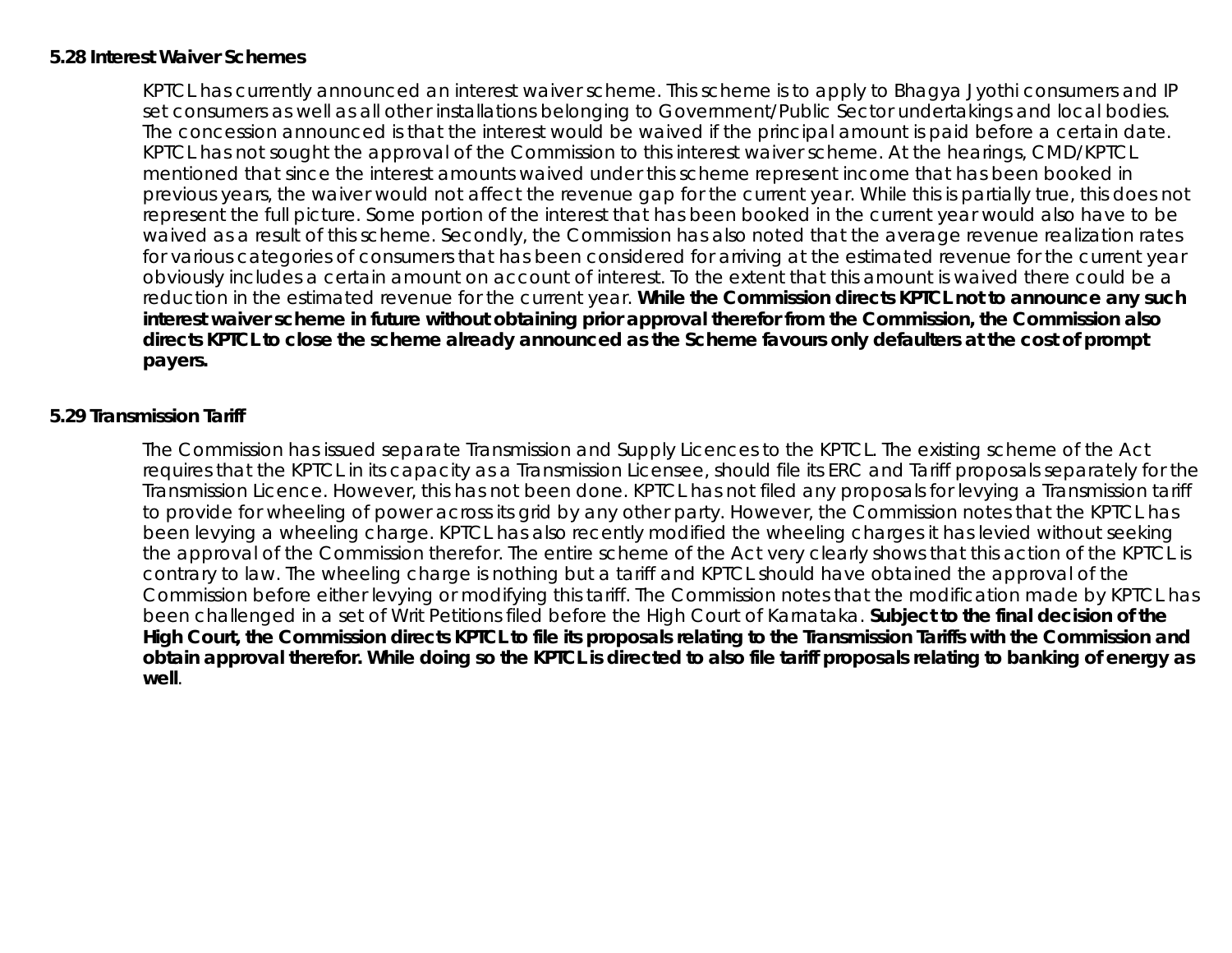## **5.30 Other Charges**

**1.** The definition of Tariff in the explanation to Section 27 of the KER Act, 1999, says that "tariff" means a schedule of standard prices or charges for specified services which are applicable to all such specified services provided to the type of customers specified in the tariff published.

**2.** This definition of tariff is wide enough to cover all the various types of charges that can be levied by the KPTCL.

**3.** Apart from the tariffs for which KPTCL has now sought approval, the Commission notes that there are several other types of charges that are now being levied under various provisions of the Electricity Supply Regulations, 1988. For example these include the following:

- 1. Augmentation charges to be paid for supply at lower than specified voltages (Regulation 3.02).
- 2. Registration fees for registering application for power supply (Regulation 4.01).
- 3. Infrastructure charges (levied under administrative orders of the Board).
- 4. Fees prescribed for various purposes such as testing of meters, rating of installations, etc.
- 5. Supervision charges, testing for servicing new installations, temporary disconnection, reconnection charges etc. (as listed in Regulation 47)

**4. The Commission directs KPTCL to furnish a comprehensive proposal in this regard within one month from the date of this Order. Such proposal should include all such charges that the KPTCL is either levying at present or proposes to levy in future, Pending the Commission's approval to such proposal, the KPTCL is directed not to modify any charges that are being levied or to impose any new charges.**

## **5.31 Customer Chargers**

**1.** KPTCL has already issued a customer charter providing various benchmarks for customer service. KPTCL has also informed the Commission that a set of internal standards for implementing the customer charter have also been issued to all their employees. This customer charter has not yet been approved by the Commission. In terms of condition 23.3 of the supply licence, the licensee is required, within one month after the licence has come into force, to prepare and submit to the Commission for approval, a consumer rights statement, explaining to the consumer their rights as consumers of the licensee in its capacity as operator of its supply business. Condition 23.1 of the same licence requires the licensee to submit to the Commission a Code of Practice concerning the payment of electricity bills by consumers and including appropriate guidance for the assistance of such consumers who may have difficulty in paying such bills. This Code of Practice is also required to be placed before the Commission within one month after the licence has become effective. Similarly a complaint handling procedure is required to be placed before the Commission for approval in terms of condition 23.2.

**2.** The Commission has already noted earlier in this Order that the supply licence to the KPTCL has been issued on 7.12.2000. **The Commission, therefore, directs KPTCL to submit the codes referred to above for the approval of the Commission**. As and when the codes are approved, the customer charter prepared by the KPTCL will stand superseded by them.

**3. The Commission also directs KPTCL to set up toll free telephone numbers so that customers who have complaints**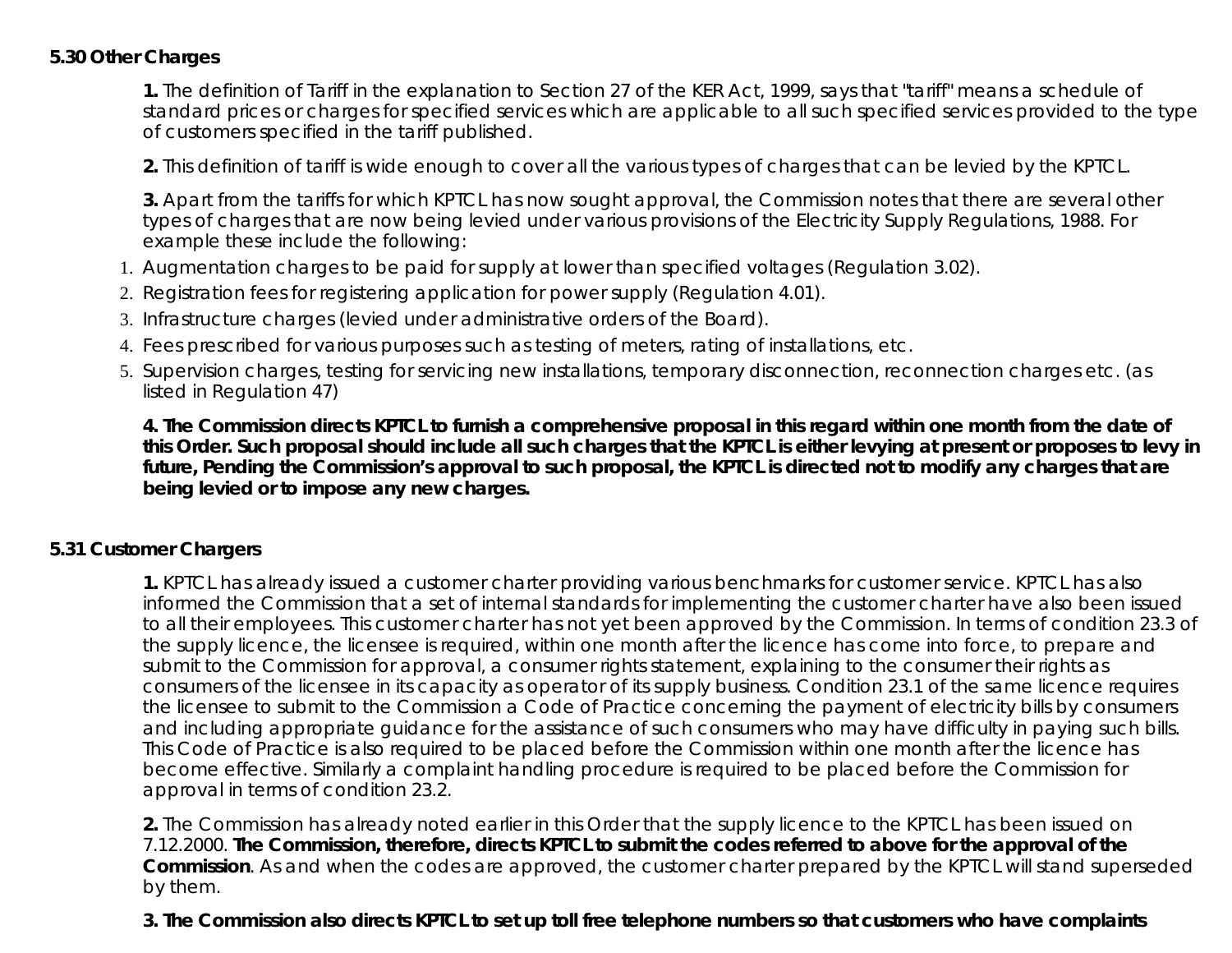**about the KPTCL's services can easily register the same**. **The Commission also directs KPTCL to formulate a scheme for compensating consumer put to loss by deficient supply and present the same to the Commission for approval within three months from the date of this Order.**

## **5.32 Miscellaneous (Non-Tariff) Income**

KPTCL has estimated the non-tariff income for 2000-01 at Rs.180 Crores. The break-up of this estimate is as follows :

## **Table – 42 : Details of Non-tariff Income**

(Rs. Crores)

| Delayed payment charges from<br>consumers       | 116.19 |
|-------------------------------------------------|--------|
| Supervision charges                             | 10.00  |
| Other receipts from consumers                   | 17.00  |
| Interest on staff loans and advances            | 2.00   |
| Interest on securities, bank deposits,<br>etc., | 5.00   |
| Other items                                     | 29.81  |
| Total                                           | 180.00 |

The Commission has examined the projections made in comparison with the actuals of the past two years and generally finds the same to be in order.

## **5.33 General Terms and Conditions**

KPTCL has proposed certain modifications in the General Terms and Conditions applicable to various categories of consumers. The Commission's decision on these proposals are indicated in **[Annex 4](file:///E|/kerc/TOA4.htm)** which includes the detailed tariffs as approved by the Commission.

## **5.34 Energy Audit, Service Quality, Distribution Transformer Failures**

**Directives of the Commission with regard to Energy Audit is given**

**at [Annex 5.](file:///E|/kerc/TOA5.htm)**

**Directives of the Commission with regard to quality of service is given**

**at [Annex 6.](file:///E|/kerc/TOA6.htm)**

**Directives of the Commission with regard to Distribution Transformer failures is given at [Annex 7.](file:///E|/kerc/TOA7.htm)**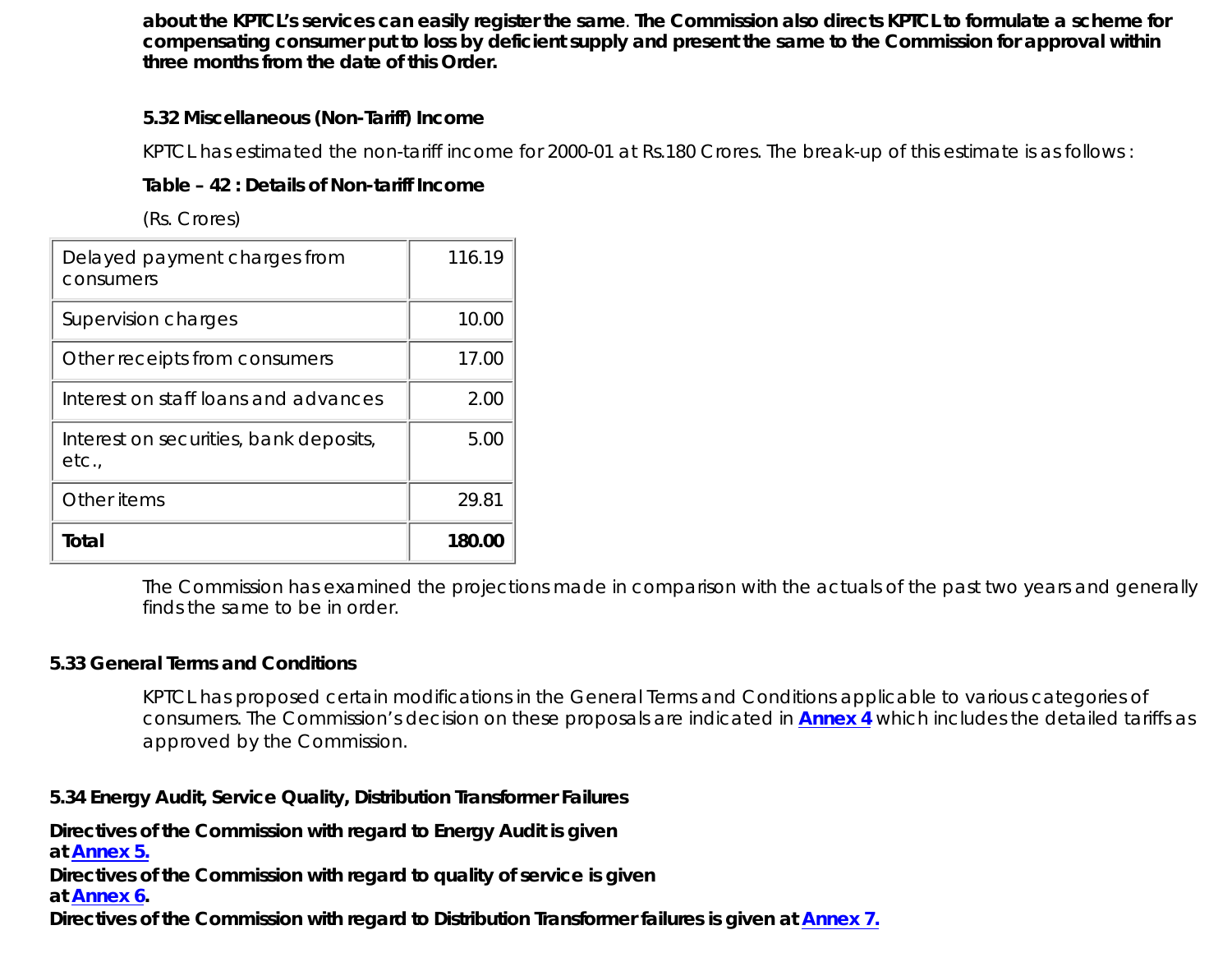# **SUMMARY**

**1.** The following represents the effect of the tariff revision, as approved by the Commission, in comparison with the increases sought for by the KPTCL :

# **Table – 43 : Details of the Approved Tariff** (Rs. Crores)

| <b>SL</b><br><b>NO</b> | Description                                                                                  | <b>Tariff increase</b><br>proposed by<br><b>KPTCL</b> | <b>Tariff increase</b><br>approved by<br><b>KERC</b> |
|------------------------|----------------------------------------------------------------------------------------------|-------------------------------------------------------|------------------------------------------------------|
|                        | <b>LT</b> Installations                                                                      |                                                       |                                                      |
| 1                      | Bagyajyothi, Kutirjyothi                                                                     | $\overline{a}$                                        | 9.53                                                 |
| $\overline{2}$         | a) Domestic Lighting, Govt & hospitals lighting<br>(b) Non-domestic, non-commercial lighting | 105.27                                                | 94.05                                                |
| $\overline{3}$         | Domestic combined lighting & heating and<br>motive power-AEH                                 | 243.19                                                | 145.18                                               |
| $\overline{4}$         | Commercial lighting, heating & motive power                                                  |                                                       | $-27.62$                                             |
| $\overline{5}$         | <b>IP Sets</b>                                                                               | 116.09                                                | 139.10                                               |
| 6                      | <b>Water Supply</b>                                                                          | 7.84                                                  | 12.85                                                |
| 7                      | Private horticultural nurseries, coffee, tea,<br>Coconut & arecanut plantations.             | 2.96                                                  | 4.44                                                 |
| 8                      | Indl, non-indl, heating and motive power<br>including lighting                               | 147.53                                                | 93.96                                                |
| 9                      | Public lighting/street light                                                                 | 32.85                                                 | 32.85                                                |
|                        | <b>HT</b> Installations                                                                      |                                                       |                                                      |
| 10                     | Industrial                                                                                   | 72.87                                                 | 54.65                                                |
| 11                     | Commercial                                                                                   | 15.44                                                 | 15.94                                                |
| $\overline{12}$        | <b>Irrigation. LIS</b>                                                                       | 3.43                                                  | 3.01                                                 |
| $\overline{13}$        | <b>Railway Traction</b>                                                                      | 2.14                                                  | 1.30                                                 |
| 14                     | <b>Water supply</b>                                                                          | 46.18                                                 | 15.08                                                |
| 15                     | Rural Electric Co-operative Societies (Hukkeri)                                              | 12.64                                                 | To be<br>considered<br>separately                    |
| 16                     | <b>Residential Apartments</b>                                                                | 2.74                                                  | 2.74                                                 |
|                        | <b>TOTAL</b>                                                                                 | 811.17                                                | 587.06                                               |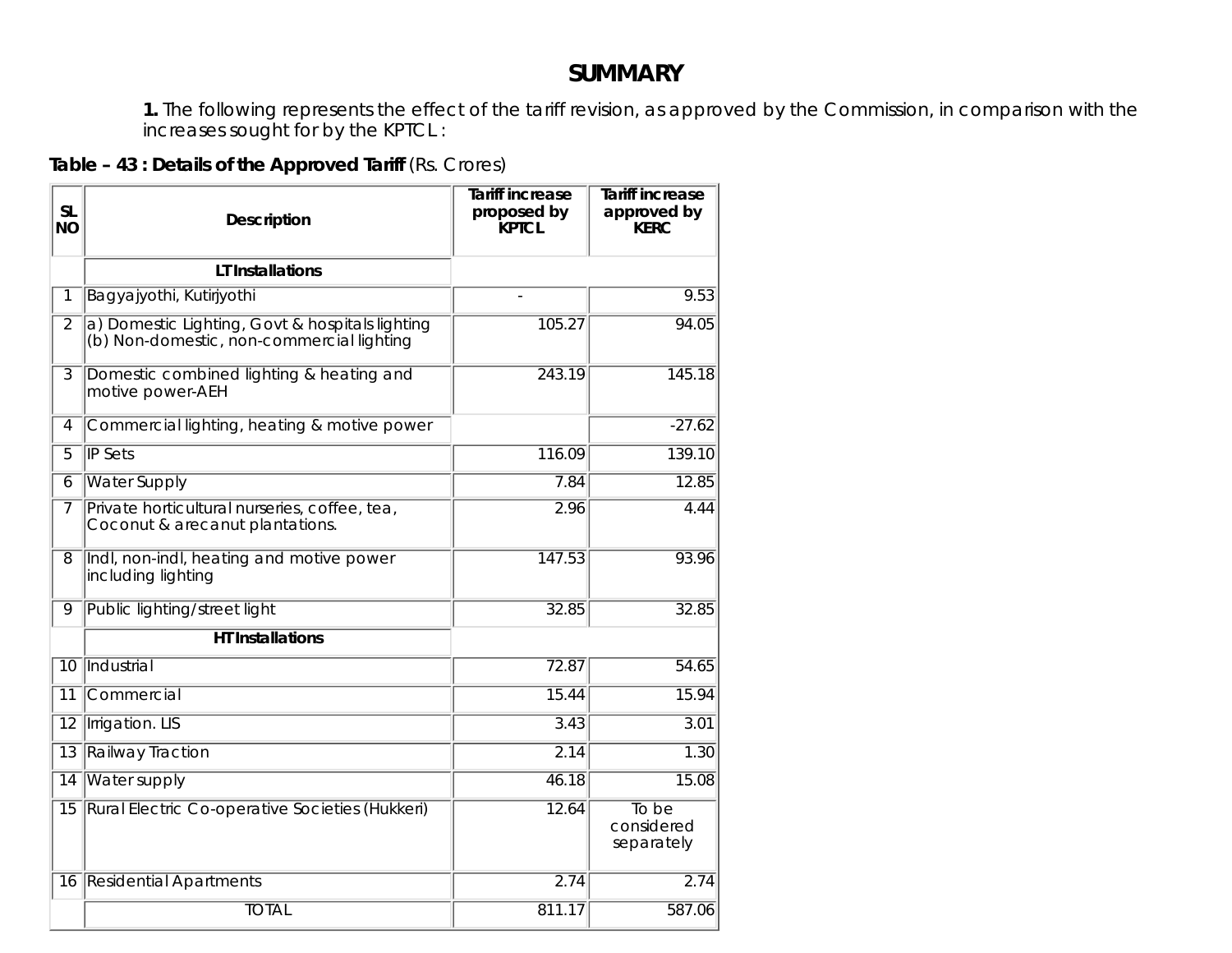**2.** The Commission has earlier in the Order commented on the inadequacies of KPTCL's database. KPTCL's data regarding the consumption profile of various categories of consumers leaves much to be desired. However, the Commission has had to base its estimates only on the basis of this data, in the absence of any other alternative. The additional income from the tariff revision approved by the Commission has been estimated subject to the limitations of data. It must also be noted that the Commission has not able to estimate the impact of rebates allowed to rural consumers, additional income arising out of modifications in the tariff for IP sets and the impact of extension of the rebate for EHV consumption.

**3.** The following is the summary position of the projected profit and loss account of KPTCL for the year 2000-01 :

## **Table – 44 : Details of Revenue and Expenditure Approved**

**by the Commission for 2000-01**

(Rs. Crores)

| SI <sub>No</sub> | <b>Particulars</b>                                               | As proposed by<br><b>KPTCL</b> | As approved by<br><b>KFRC</b> |
|------------------|------------------------------------------------------------------|--------------------------------|-------------------------------|
| 1                | <b>Revenue Receipts</b>                                          |                                |                               |
| а                | Revenue at existing tariff                                       | 3603                           | 3603                          |
| $\mathsf{b}$     | Non-tariff income                                                | 180                            | 180                           |
| $\mathsf{C}$     | <b>RE Subsidy from Govt</b>                                      | 879                            | 879                           |
|                  | <b>TOTAL</b>                                                     | 4662                           | 4662                          |
| 2                | <b>Revenue Expenditure</b>                                       |                                |                               |
| а                | Power purchase                                                   | 4254                           | 3695                          |
| b                | Operation and maintenance                                        | 134                            | 134                           |
| $\mathsf{C}$     | <b>Establishment expenses</b>                                    | 856                            | 821                           |
| d                | Depreciation                                                     | 299                            | 299                           |
| е                | Interest & Finance Charges                                       | 443                            | 443                           |
| f                | Other Misc (Prior period)                                        | 20                             |                               |
|                  | <b>TOTAL</b>                                                     | 6006                           | 5392                          |
| 3                | Rate of Return at 3 %                                            | 76                             | 76                            |
| 4                | Total Revenue Requirement (2+3)                                  | 6082                           | 5468                          |
| 5                | <b>Revenue Deficit before tariff revision</b><br>$(1-4)$         | $-1420$                        | $-806$                        |
| 6                | Tariff revision impact*                                          | 137                            | 147                           |
| 7                | Revenue from additional sales due to<br>reduction in T&D loss ** |                                | 135                           |
| 8                | Revenue deficit after tariff revision<br>$(5+6+7)$               | $-1283$                        | $-524$                        |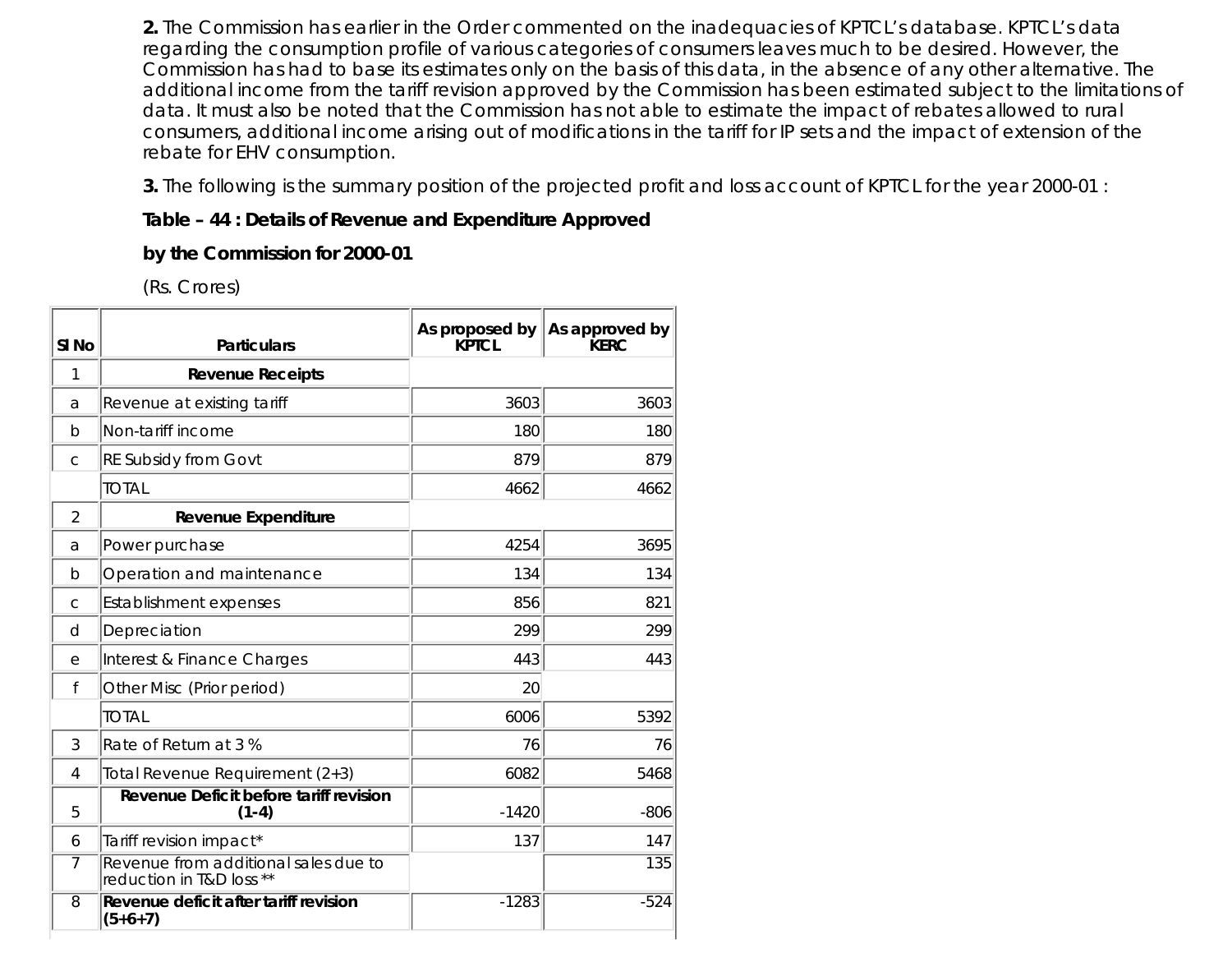KPTCL has considered revision impact for 2 months in the current year, whereas the same is considered as 2 1/2 month by KERC

\*\* Revenue expected from additional sales of 586 MUs at average energy rate of Rs.2.30 per unit.

**4.** The above table discloses a gap of Rs. 524 Crores in the revenue requirement of KPTCL for the year 2000-01. This gap has been largely caused by the delay in KPTCL's filing of the tariff revision proposals. It can be seen that if the tariff revision proposals had been filed in such a manner as to bring the revised tariff into force for the full year, the gap would have been entirely covered.

**5.** It is not possible for the Commission to make up the shortfall in revenue fully at this stage. The Commission is of the opinion that as the delays have been caused by the licensee, the shortfall in resources arising there from has to be either borne by the licensee or made good by the Government. Therefore it would not be possible for the Commission to carry forward this shortfall for being recovered in the next financial year or whenever the next revision is given effect to.

**6.** The Commission notes that all these years the Government of Karnataka has been providing the subsidy necessary to bring up the rate of return of the erstwhile KEB to the prescribed 3 % on net fixed assets. As has been explained above, the deficit in the KPTCL's accounts for 2000-01 is largely due to the subsidies it has been implementing at the behest of the Government. KPTCL is also the successor entity of the KEB and is even today owned fully by the Government. In view of this, the Commission hopes that the Government of Karnataka would provide the necessary subsidy required for the year 2000-01 also.

**7. In exercise of the powers conferred on the Commission by Sub-section (10) of Section 27 of the KER Act, 1999, the Commission hereby notifies the KPTCL that the tariff amendment proposals as placed before the Commission by the KPTCL are not accepted in full for the reasons mentioned in detail in the foregoing sections of this Order. The Commission further notifies KPTCL that the alternative amended tariff, as approved in the various sections of the Order above, be implemented.**

**8. This Order is signed, dated and issued by the Karnataka Electricity Regulatory Commission on this 18th December of 2000.**

#### **[PHILIPOSE MATTHAI] [H.R.GOPAL] [NALINI.M.K.MENON]**

**Chairman Member Member**

**Date : 18th December, 2000 Place : Bangalore**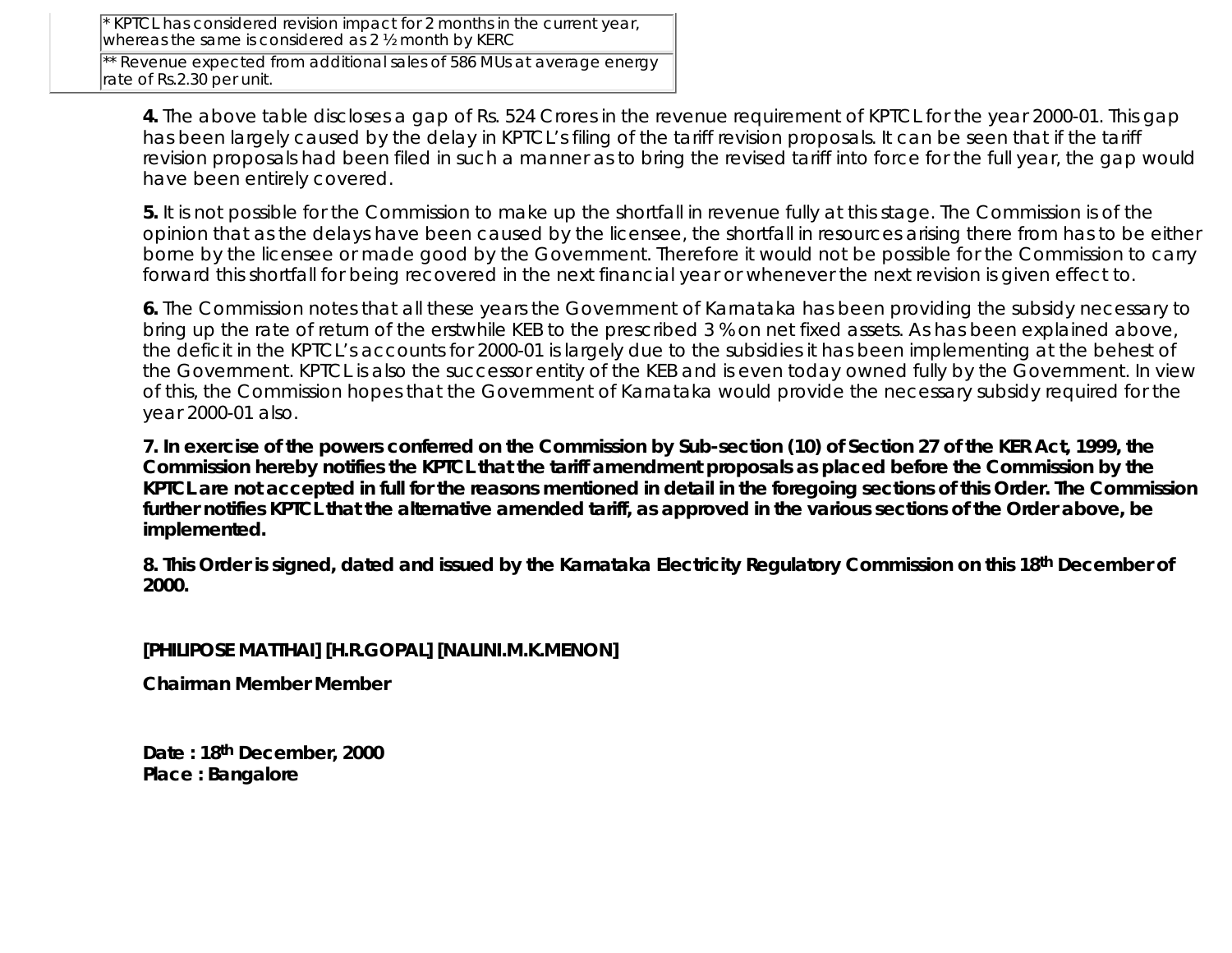# **Commission's Directives**

- 1. The KPTCL shall improve its management information system in the next filing to give greater details and explain the basis for all the projections indicating the sources of data and the method of estimating projected values.
- 2. Directives in regard to Energy Audit as per Annex 5.
- 3. Directives in regard to Quality of Service as per Annex 6.
- 4. Directives in regard to transformer failure as per Annex 7.
- 5. Directives in regard to capital works programme as per Section 4.6.
- 6. Directions in regard to metering as per Section 5.25.
- 7. Directions in regard to codes and toll free number as per Section 5.31.
- 8. Directions as per interest wavier schemes as per Section 5.28.
- 9. Direction in regard to other charges as per Section 5.30.
- 10. Direction in respect of power purchase plan as per Section 4.2.6.
- 11. Direction in regard to pension funds as per Section 4.3.
- 12. Direction in regard to Transmission Tariff as per Section 5.29.
- 13. Direction in regard to fuel escalation charges as per Section 4.2.7.
- 14. Direction in regard to disconnection of all unauthorized IP sets as per Section 4.2.2.
- 15. The KPTCL shall take up studies in respect of the following:
	- a. Cost of service to each category of consumers
	- b. Paying capacity of domestic lighting, IP sets, Bhagyajyothi consumers (subsidized categories)
	- Manpower Study of employee strength, powers, responsibilities effectiveness of officers, possible avenues for c. cutting down of employee cost. The employees cost is very much above the national average.
	- Census of IP sets to identify the number of existing IP sets, bore wells, open wells, etc., and also defunct wells. The d. Study shall also assess the number of unauthorized IP sets.

All the studies shall be completed in six months and made available to the Commission.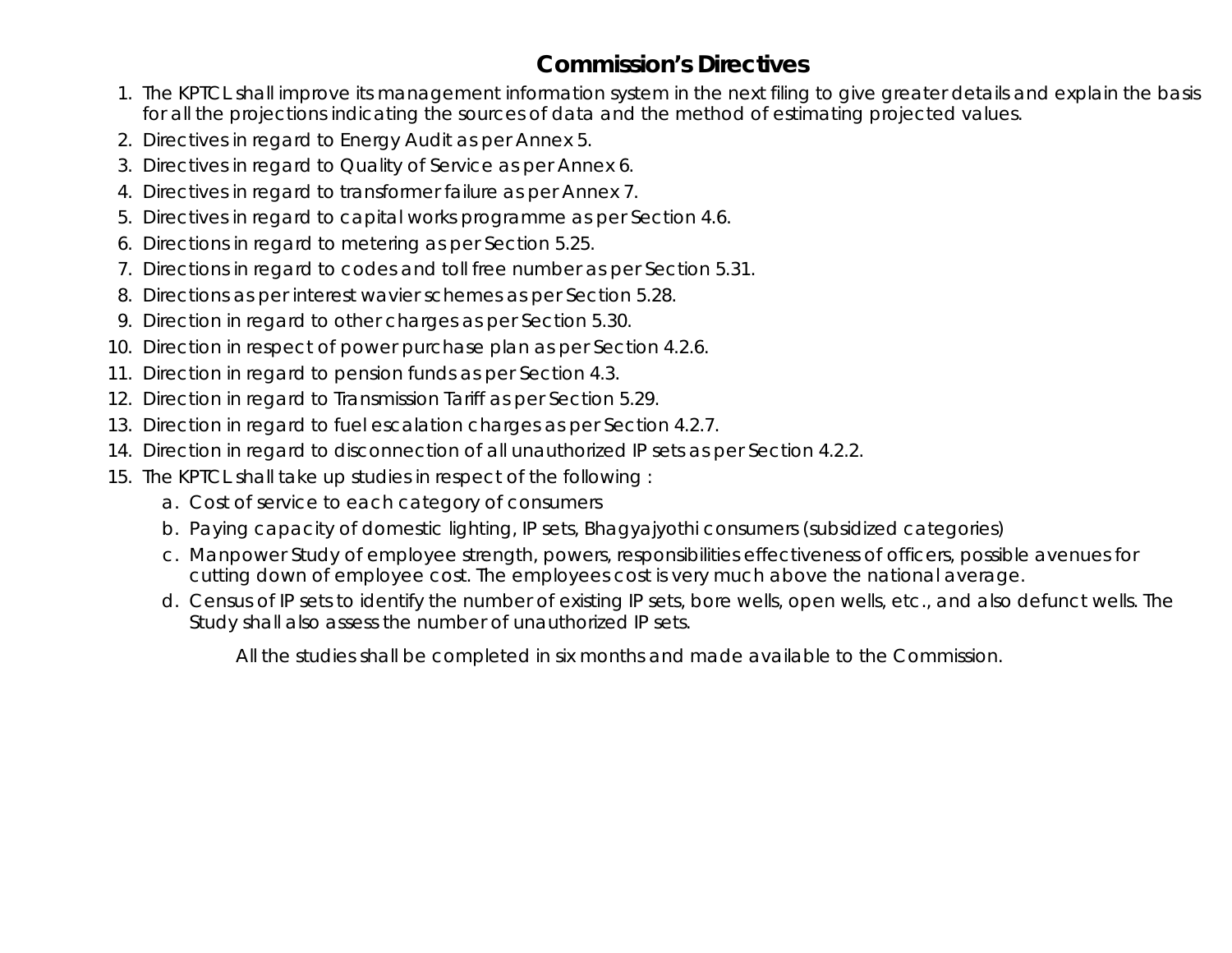## **ANNEXE – 1**

**List of objections petitions filed with the Commission in compliance with the requirement as per public notice against the KPTCL application for revision of power tariff**

| SI. No.        | <b>Objectors Name and Address</b>                                                             | Petition No. |
|----------------|-----------------------------------------------------------------------------------------------|--------------|
| 1              | Shri M.Seetharam,                                                                             | 13/2000      |
|                | Director, The Nurserymen Coop. Society Ltd.,<br>Lalbagh, Bangalore 4.                         |              |
| $\overline{2}$ | Dy.Chief Electrical Engineer,                                                                 | 22/2000      |
|                | South-Western Railways, Bangalore-23.                                                         |              |
| 3              | Shri K.S.Manjunath,                                                                           | 25/2000      |
|                | No.406, 95 <sup>th</sup> Cross, Kumaraswamy Layout,<br>Bangalore - 78.                        |              |
| 4              | Shri D.Puttaswamy, BA LLB., Advocate,<br>No.36, Il Main, 4 <sup>th</sup> Cross, Chamarajapet, | 26/2000      |
|                | Bangalore - 18.                                                                               |              |
| 5              | Shri K.Prabhulingappa,                                                                        | 52/2000      |
|                | Owner of Shri Basaveswara Rice Industries,<br>Kallipalya, Gubbi Taluk, Tumukur District.      |              |
| 6              | Shri V.M.Shrinivasagowda,                                                                     | 54/2000      |
|                | Ammatur, Kunigal Taluk, Tumukur Dist.                                                         |              |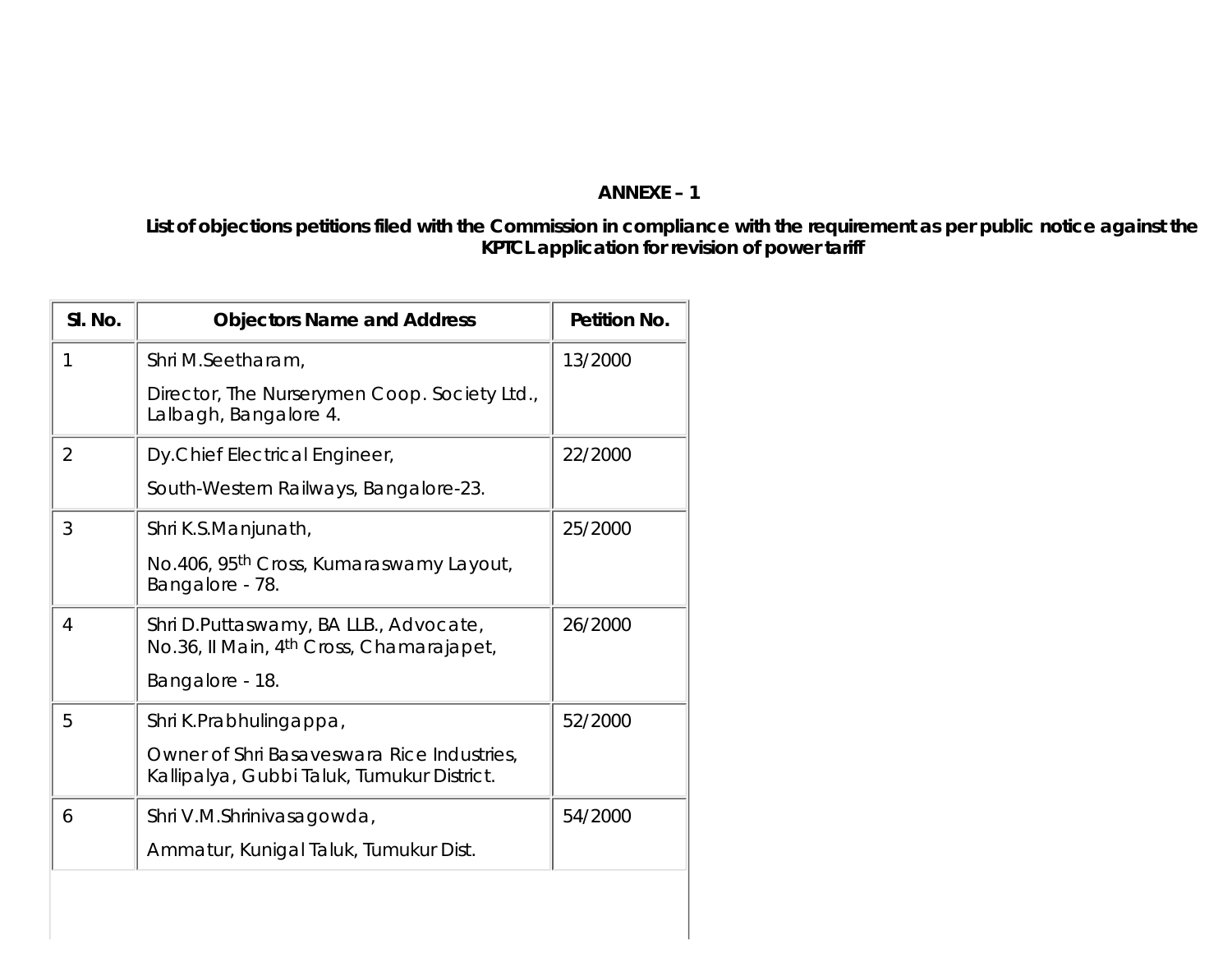| 7  | Shri B. Bhiraiah,                                                                                                            | 55/2000  |
|----|------------------------------------------------------------------------------------------------------------------------------|----------|
|    | Partner, Jaibhairaveswara Rice Mill,<br>C.S.Pura, Gubbi Taluk, Tumukur District.                                             |          |
| 8  | Shri G.Sachidananda Nayak,                                                                                                   | 74/2000  |
|    | S/o late K.Gopal Nayak, Retd.                                                                                                |          |
|    | Bank Officer, No.60, 7 <sup>th</sup> Cross,                                                                                  |          |
|    | Gokulam I Stage, Mysore 570 002.                                                                                             |          |
| 9  | Shri M.R.Doreswamy, 1693, 5 <sup>th</sup> 'A' Cross, BSK I<br>Stage, Bangalore - 50.                                         | 75/2000  |
| 10 | Shri H. Shivaramu,                                                                                                           | 80/2000  |
|    | Ankanahalli Village, Kylancha Hobli,<br>Ramanagaram Taluk,                                                                   |          |
|    | <b>Bangalore Rural District.</b>                                                                                             |          |
| 11 | Shri H.S.Naik, Suptd.Engineer, Elec.(Rtd), 52,<br>'VRATH', 8th Main, BEML Layout,                                            | 82/2000  |
|    | I Stage, Basaveswaranagar,                                                                                                   |          |
|    | Bangalore 560 079.                                                                                                           |          |
| 12 | J. Yogesh,                                                                                                                   | 101/2000 |
|    | #2, Devrakere Extn. ISRO Layout,                                                                                             |          |
|    | Bangalore - 78.                                                                                                              |          |
| 13 | Secretary                                                                                                                    | 105/2000 |
|    | BSK 1st Stage Welfare Association, #12,                                                                                      |          |
|    | 21st Main Road, BSK 1st Stage, 2nd Block,<br>Bangalore - 50.                                                                 |          |
| 14 | N.S. Krishna swamy                                                                                                           | 106/2000 |
|    | Retd., Senior Sports Reporter, Deccan<br>Herald, 12, 25 <sup>th</sup> Main Moad, BSK 1st Stage,<br>2nd Block, Bangalore- 50. |          |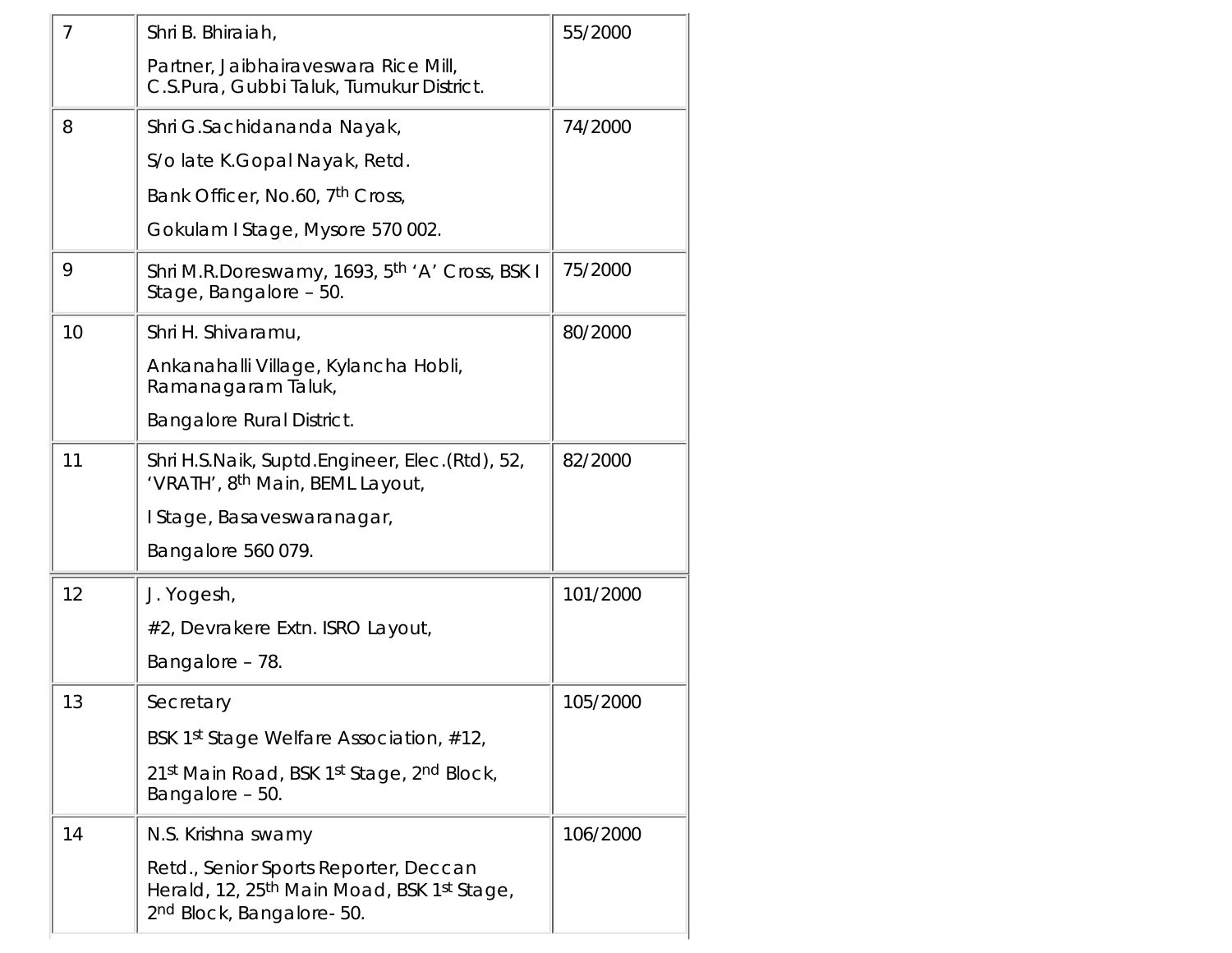| 15 | P.R. Seshabhushana                                                                                                                              | 107/2000 |
|----|-------------------------------------------------------------------------------------------------------------------------------------------------|----------|
|    | Pavanaja Krupa, #348, 1st Cross, 10th Main,<br>BSK 1st Stage, 2nd Block, Bangalore - 50.                                                        |          |
| 16 | S. Suryanarayana Rao,                                                                                                                           | 110/2000 |
|    | Secretary,                                                                                                                                      |          |
|    | Bharath Communist Party (Marksvadi)<br>Karnataka State Samithi, #12, 18 <sup>th</sup> Cross,                                                    |          |
|    | Sampangerama Nagar, Bangalore - 27.                                                                                                             |          |
| 17 | Patil Veeranna,                                                                                                                                 | 148/2000 |
|    | Dy. Chief Electrical Engineer,                                                                                                                  |          |
|    | Indian Railways, Yelahanka,                                                                                                                     |          |
|    | Bangalore - 64.                                                                                                                                 |          |
| 18 | C. Rathnakar Setty,                                                                                                                             | 161/2000 |
|    | #2, Mathrushree, 6 <sup>th</sup> Cross, Ganesh Block,<br>Dinnur Main Road, R.T. Nagar,                                                          |          |
|    | Bangalore - 32.                                                                                                                                 |          |
| 19 | Y.H. Shankare Gowdaru,                                                                                                                          | 168/2000 |
|    | Chairman, Vokkaligara Yuva Vedike ®,                                                                                                            |          |
|    | #72, 3rd Main Road, 4th Block, 4th Stage,<br>Basaveswaranagar, Bangalore - 79.                                                                  |          |
| 20 | J. C. Bayaareddy,                                                                                                                               | 182/2000 |
|    | Gen Secretary,                                                                                                                                  |          |
|    | Karnataka Prantha Raitha Sangha<br>Karnataka State Committee, #12, 18 <sup>th</sup> Cross,<br>Sampingeramanagar, Bangalore - 27.                |          |
| 21 | Subbarayappa, Vice President, Akhila<br>Karnataka Bayalu seeme (IP SET)<br>Balakedharaa Sangha, Kodigenahalli,<br>Madhugiri Taluk, Tumkur Dist. | 203/2000 |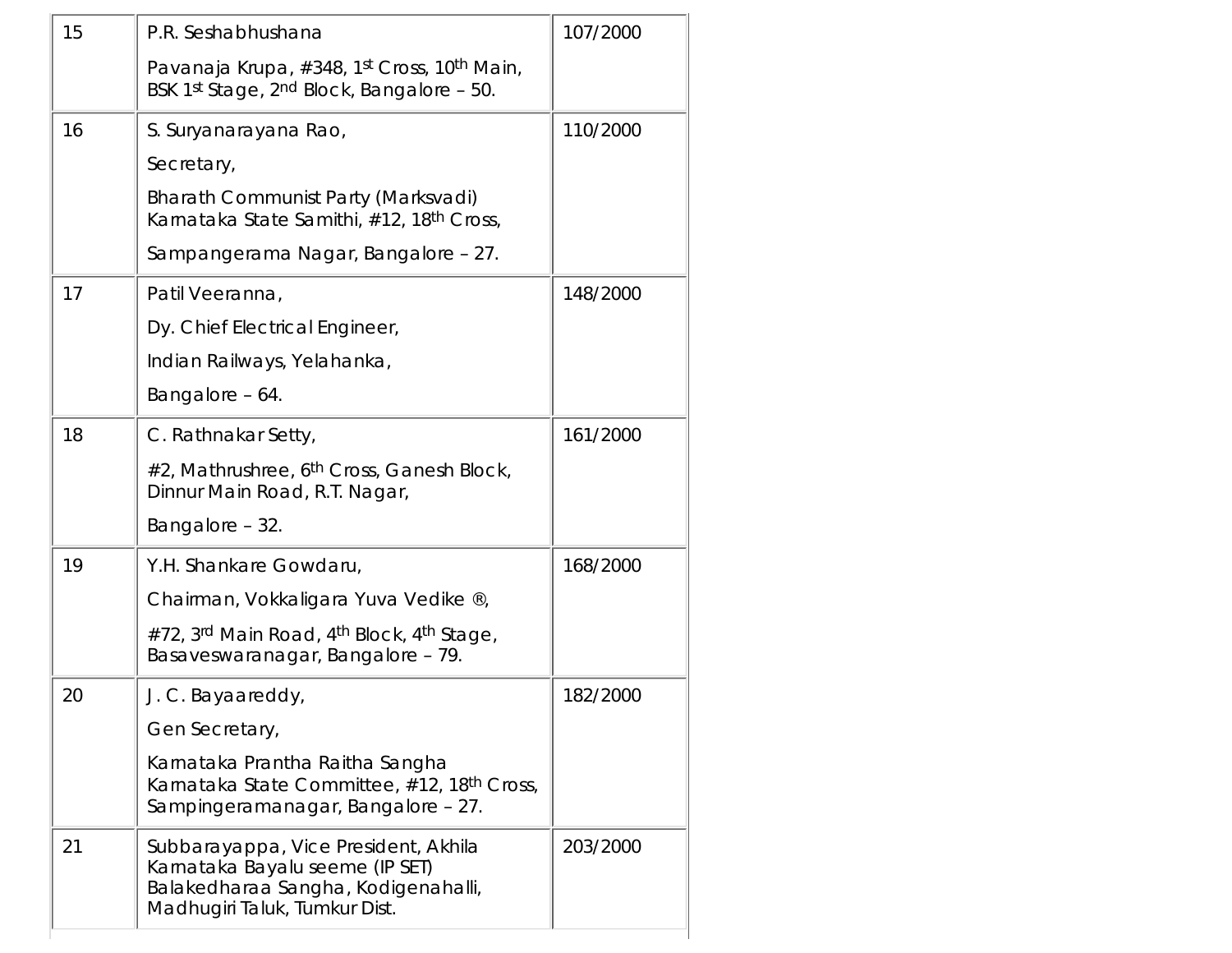| 22                                     | Saravana Alloy Steels (P) Ltd.,                                                                                                                                  | 37/2000  |
|----------------------------------------|------------------------------------------------------------------------------------------------------------------------------------------------------------------|----------|
|                                        | 21/D, Industrial Suburb,                                                                                                                                         |          |
| Il Stage, Yeshwanthapur, Bangalore 22. |                                                                                                                                                                  |          |
| 23                                     | M/s Rajashree Cement, A Unit of Grasim<br>Inds. Ltd., 5 <sup>th</sup> Floor, Industry House, 45, Race<br>Course Road, Bangalore 560 001.                         | 79/2000  |
| 24                                     | Executive President of Rajashree Cement,<br>#45, 5th Floor, Industry House, Race Course<br>Road, Bangalore - 1.                                                  | 118/2000 |
| 25                                     | Chairman & ManagingDirector                                                                                                                                      | 140/2000 |
|                                        | M. Sivasubramaniam                                                                                                                                               |          |
|                                        | Velan Textiles Limited, Ankanasettypura<br>Post, Chamarajanagar (Tq. & Dist.) 571127.                                                                            |          |
| 26                                     | Vice President, Greater Bangalore<br>Industries Association, #40-J, Opp. NGEF<br>Ancillary Estate, Doddanakundi Industrial<br>Area, ii Phase, Mahadevapura Post, | 154/2000 |
|                                        | Bangalore - 560 048.                                                                                                                                             |          |
| 27                                     | Proprietor,                                                                                                                                                      | 156/2000 |
|                                        | Goodrich Rubbers, #6/1, Agara Village,<br>Sarjapaur Road, Bangalore - 560 034.                                                                                   |          |
| 28                                     | Proprietor,                                                                                                                                                      | 157/2000 |
|                                        | Gem Rubbers, #6/1-A, Agara Village,                                                                                                                              |          |
|                                        | Sarjapaur Road, Bangalore - 560 034.                                                                                                                             |          |
| 29                                     | Secretary, Challakere Chambers of<br>162/2000<br>Commerce and Industries ®, Chamber of<br>Commerce Building, Opp. APMC Office,<br>Bangalore Road,                |          |
|                                        | Challakere - 577 522.                                                                                                                                            |          |
|                                        |                                                                                                                                                                  |          |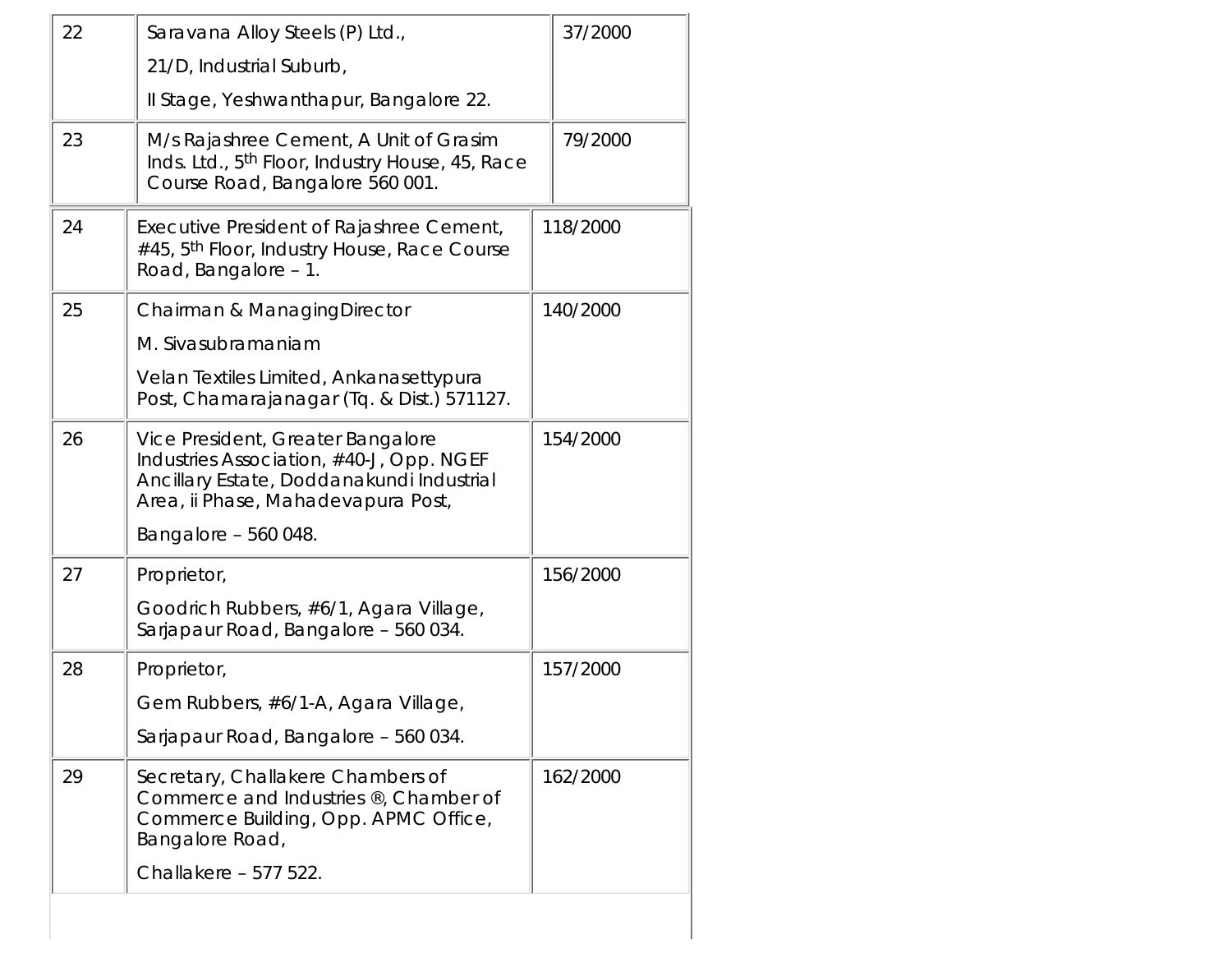| 30 | B.T.Narayana Bhatt, President, Vitla<br>Vidyuth Balakedaarara Vedike,<br>Nerelekatte,                         |                                                                                      |                             | 5/2000                                   |  |
|----|---------------------------------------------------------------------------------------------------------------|--------------------------------------------------------------------------------------|-----------------------------|------------------------------------------|--|
|    | Dakshina Kannada                                                                                              |                                                                                      |                             |                                          |  |
| 31 | Shri K.Umesh Rai, President, B.J.P., D.K.<br>Zilla Raitha Morcha, Mangalore                                   |                                                                                      | 36/2000                     |                                          |  |
| 32 | Secretary, The Catholic Board of<br>Education, Shanthi Kiran, Bajjodi,<br>Mangalore - 575 005.                |                                                                                      |                             | 38/2000                                  |  |
| 33 | Managing Director, Lamina Foundries<br>Ltd., 17-19, Industrial Area, Baikampady,<br>New Mangalore 575011      |                                                                                      |                             | 39/2000                                  |  |
| 34 | Secretary, The Apsotolic Carmel<br>Educational Society, St.Ann's Convent,<br>Mangalore 575001.                |                                                                                      |                             | 64/2000                                  |  |
| 35 | Sangha, Mandir Road,<br>Puttur 574 201, D.K.                                                                  | Dr. Suresh Kumar Kudur, Bharathiya Kissan                                            |                             | 50/2000                                  |  |
| 36 | 199.                                                                                                          | Mrs. Clara Pereira, Bellur Lachil House,<br>Pajeer Post & Village, Bantwal Taluk 574 |                             | 95/2000                                  |  |
| 37 | Shri H.S.Sairam, Proprietor, Koragappa<br>Ice & Cold Storage, New South Wharif,<br>Bunder, MANGALORE 575 001. |                                                                                      |                             | 84/2000                                  |  |
|    |                                                                                                               | 38                                                                                   | Kadri Road,                 | Shri P.Sudakar Rao, 485, 'Pangal House', |  |
|    |                                                                                                               |                                                                                      | <b>MANGALORE - 575 003.</b> |                                          |  |
|    |                                                                                                               | 39                                                                                   | <b>Managing Director</b>    |                                          |  |
|    | Karnataka Fisheries development<br>Corporation Limited, Hoige Bazar,<br>Mangalore - 1.                        |                                                                                      |                             |                                          |  |

85/2000

108/2000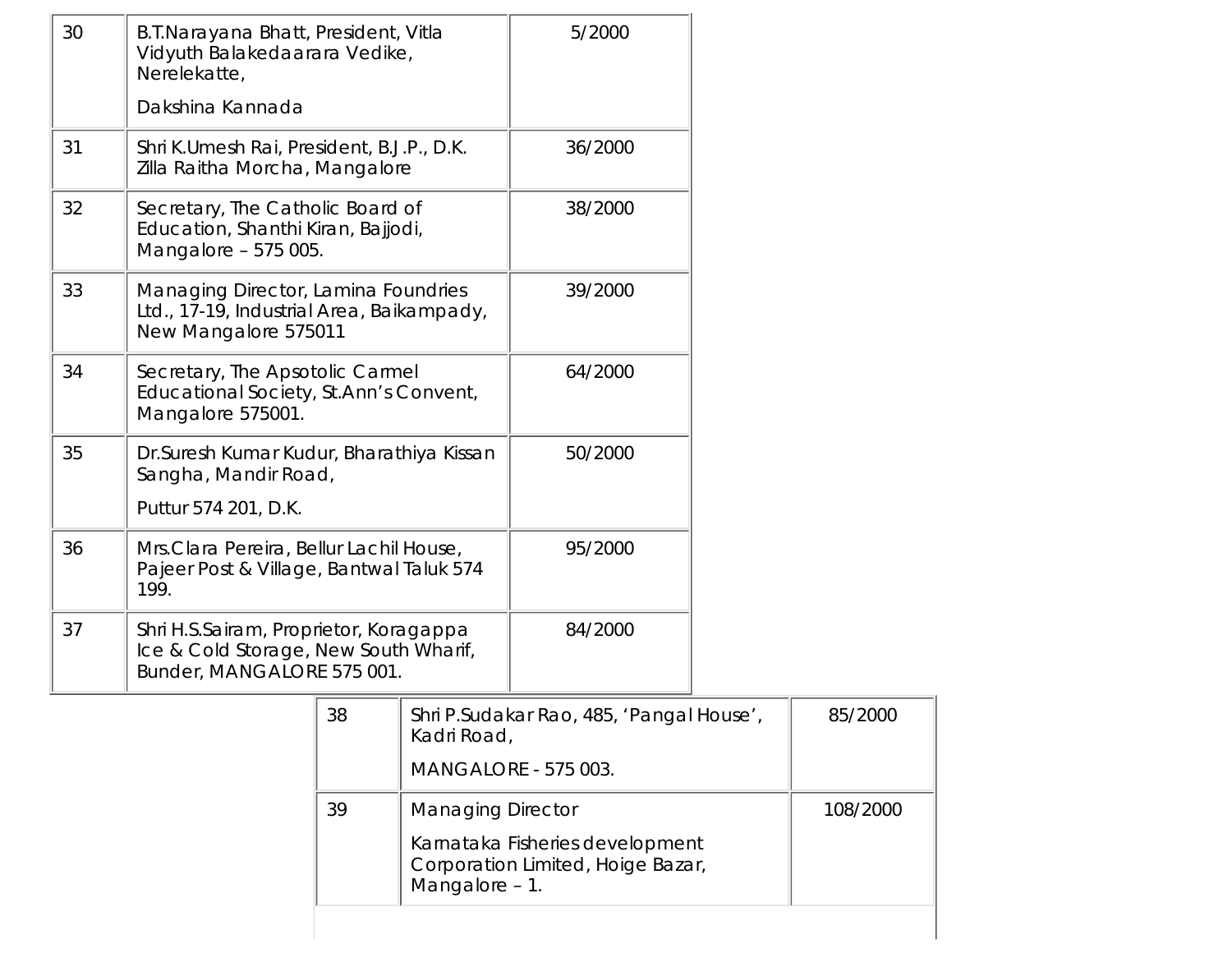| 40 | President                                                                                                                                    | 109/2000 |
|----|----------------------------------------------------------------------------------------------------------------------------------------------|----------|
|    | The Karnataka Coastal Ice Plant and<br>Cold Storage Owners; Association, Dhiraj<br>Complex, Near Service Bus stand,<br>Surathkal, Mangalore. |          |
| 41 | <b>Managing Director</b>                                                                                                                     | 119/2000 |
|    | The South Kanara And Udupi Districts Fish<br>Marketing Federation, Ltd., Mulihithlu,<br>Mangalore.                                           |          |
| 42 | Shri C.V.Gopalakrishna, Kelinja,<br>Veerakambha Village, Bantval Taluk,<br>Dakshina Kannada Dist 574 269.                                    | 76/2000  |
| 43 | Shri D.Bheema Bhat, Hegdekodi,                                                                                                               | 77/2000  |
|    | Veerakambha Village,                                                                                                                         |          |
|    | Bantval Taluk, 574 269.                                                                                                                      |          |
| 44 | U. Rama Bhat,                                                                                                                                | 104/2000 |
|    | Uggappakodi, Post Mangilpadavu,<br>Veerakambha Village, Bhantval Taluk,<br>Dakshina Kannada - 574 243.                                       |          |
| 45 | V. Mahalinga Bhat                                                                                                                            | 99/2000  |
|    | Uggappakodi, Post Mangilpadavu,<br>Veerakambha Village, Bhantval Taluk,<br>Dakshina Kannada - 574 243.                                       |          |
| 46 | Sri. M. Shivarama Bhat, Residing at<br>Murugaje, Kedila Post & Village, Bantval<br>Taluk, Dakshina Kannada Dist.                             | 139/2000 |
|    | 574 309.                                                                                                                                     |          |
| 47 | Sri. K. Ramachandra Bhat,                                                                                                                    | 141/2000 |
|    | Residing at Sampya, 'Srinivasa', Kuriya<br>Post and Village, Via Aryapu, Puttur Taluk,                                                       |          |
|    | Dakshina Kannada Dist.                                                                                                                       |          |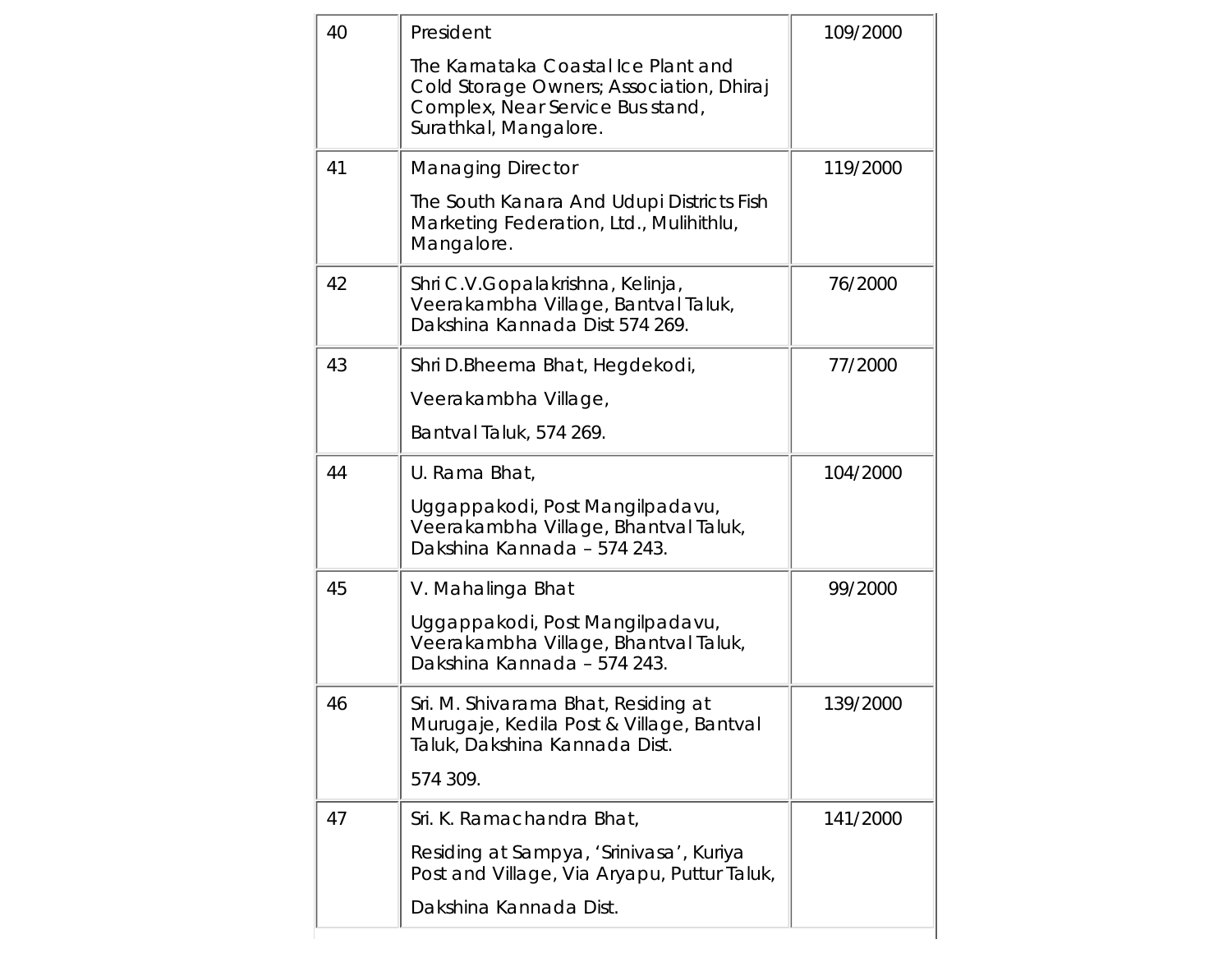| 48 |                                                                                                                                                                       | K. Venkataramana Bhatt, Kaje House,<br>C/o. K. Ramakrishna Bhat, Mamchi Post,<br>Bhatwal Taluk, D.K. 574323. |          | 163/2000 |
|----|-----------------------------------------------------------------------------------------------------------------------------------------------------------------------|--------------------------------------------------------------------------------------------------------------|----------|----------|
| 49 | President, All India<br>40/2000<br>Areca Grower's<br>Association ®, Shenoy<br>Complex, 1 <sup>st</sup> Floor,<br>Opp.Petrol Bunk,<br>Yelmudy Puttur-574 201<br>(D.K.) |                                                                                                              |          |          |
| 50 |                                                                                                                                                                       | Secretary,                                                                                                   |          | 150/2000 |
|    |                                                                                                                                                                       | Karnataka Planters' Association, Spencer<br>Road, P.B. No: 18, Chikmagalur - 577 101.                        |          |          |
| 51 |                                                                                                                                                                       | B.K. Pemmaiah and 14 others                                                                                  |          | 167/2000 |
|    |                                                                                                                                                                       | Theralu Village (Post),                                                                                      |          |          |
|    |                                                                                                                                                                       | Virajpet (Tq),                                                                                               |          |          |
|    |                                                                                                                                                                       | Coorg Dist.                                                                                                  |          |          |
| 52 | Secretary                                                                                                                                                             |                                                                                                              |          | 117/2000 |
|    |                                                                                                                                                                       | <b>Commerce Educational Institutes'</b><br>Association of Karnataka, #20, J.A.,                              |          |          |
|    |                                                                                                                                                                       | 5 <sup>th</sup> Cross Road, Mohamodan Block,<br>Malleswaram,                                                 |          |          |
|    |                                                                                                                                                                       | Bangalore - 3.                                                                                               |          |          |
| 53 |                                                                                                                                                                       | K.S. Nandish                                                                                                 |          | 147/2000 |
|    | Owner, Sri Gurukrupa Rice Mill, Sira Road,<br>Nittor, Gubbi Taluk, Tumkur Dist.                                                                                       |                                                                                                              |          |          |
| 54 |                                                                                                                                                                       | Secretary                                                                                                    | 152/2000 |          |
|    |                                                                                                                                                                       | Banashankari Consumer Protection Society,<br>#1939, 9 <sup>th</sup> Main, 27 <sup>th</sup> Cross,            |          |          |
|    |                                                                                                                                                                       | Banashankari IInd Stage,                                                                                     |          |          |
|    |                                                                                                                                                                       | Bangalore - 560 070.                                                                                         |          |          |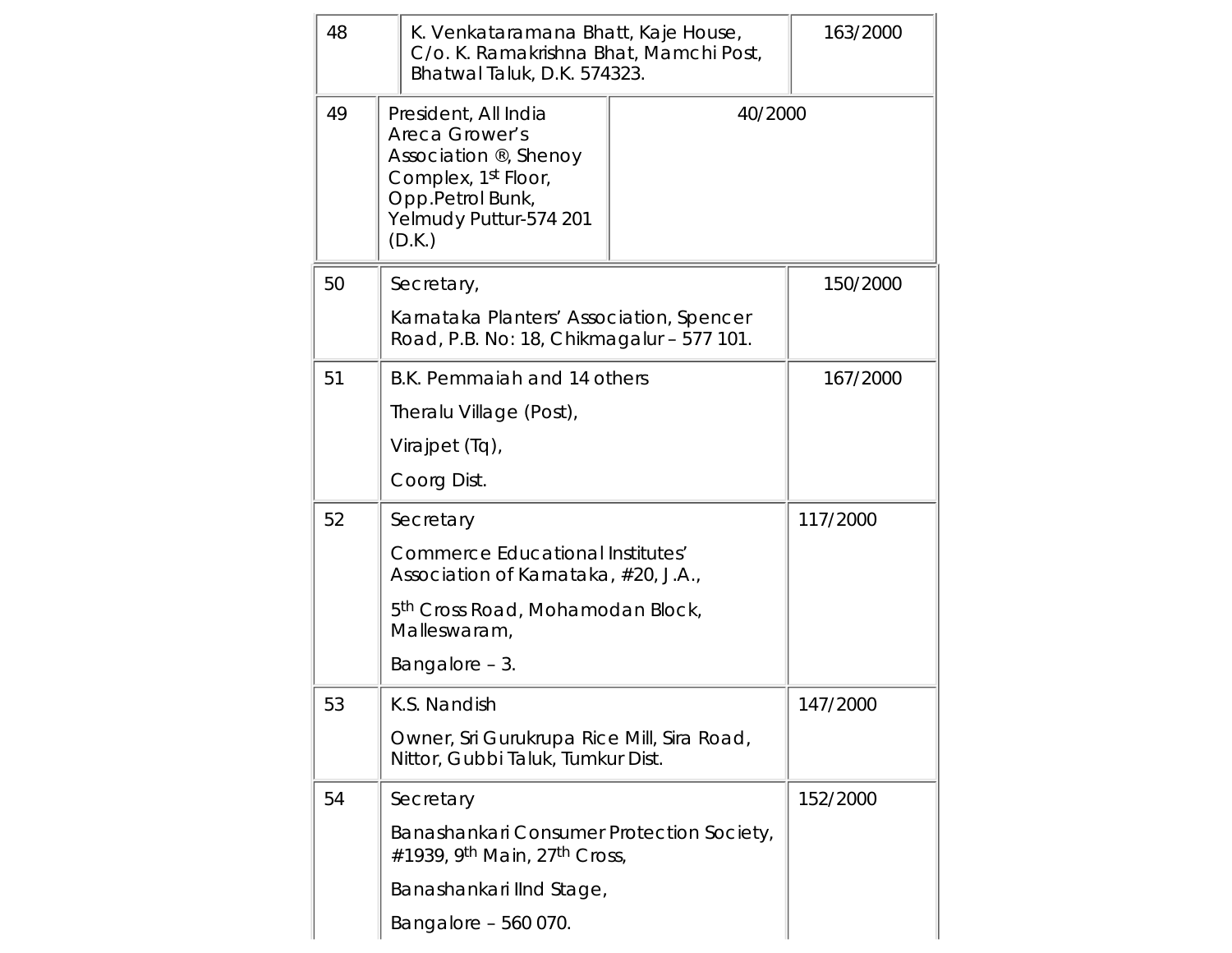| 55 | K.C. Aswathanarayana Setty,                                       | 153/2000 |
|----|-------------------------------------------------------------------|----------|
|    | #2805, 15 <sup>th</sup> Cross, 8 <sup>th</sup> B Main,            |          |
|    | Banashankari IInd Stage,                                          |          |
|    | Bangalore - 560 070.                                              |          |
| 56 | M.N. Ananda Theertha Rao,                                         | 155/2000 |
|    | Residing at Manchenahalli,                                        |          |
|    | Taluk: Gouribidanur,                                              |          |
|    | Dist: Kolar.                                                      |          |
| 57 | President,                                                        | 158/2000 |
|    | Citizen for Civic Aminities,<br>Basaveswaranagar,                 |          |
|    | #71, Sharada Colony, Basaveswaranagar,                            |          |
|    | Bangalore-79                                                      |          |
| 58 | President,                                                        | 164/2000 |
|    | Girinagar Welfare Association, Girinagar,<br>Bangalore - 85.      |          |
| 59 | Shri A Ramdas, M.L.A.                                             | 180/2000 |
|    | S/o Sri A.N Rao, $\#$ 1063/77A,                                   |          |
|    | 5 <sup>th</sup> Cross, 1 <sup>st</sup> Main Road, Vidayaranpuram, |          |
|    | Mysore - 570 008.                                                 |          |
| 60 | S. Viswanath,                                                     | 192/2000 |
|    | Trustee, CIVIC, #109, 1st Floor,                                  |          |
|    | 11 <sup>th</sup> Main, Vasanthnagar,                              |          |
|    | Bangalore - 560 052.                                              |          |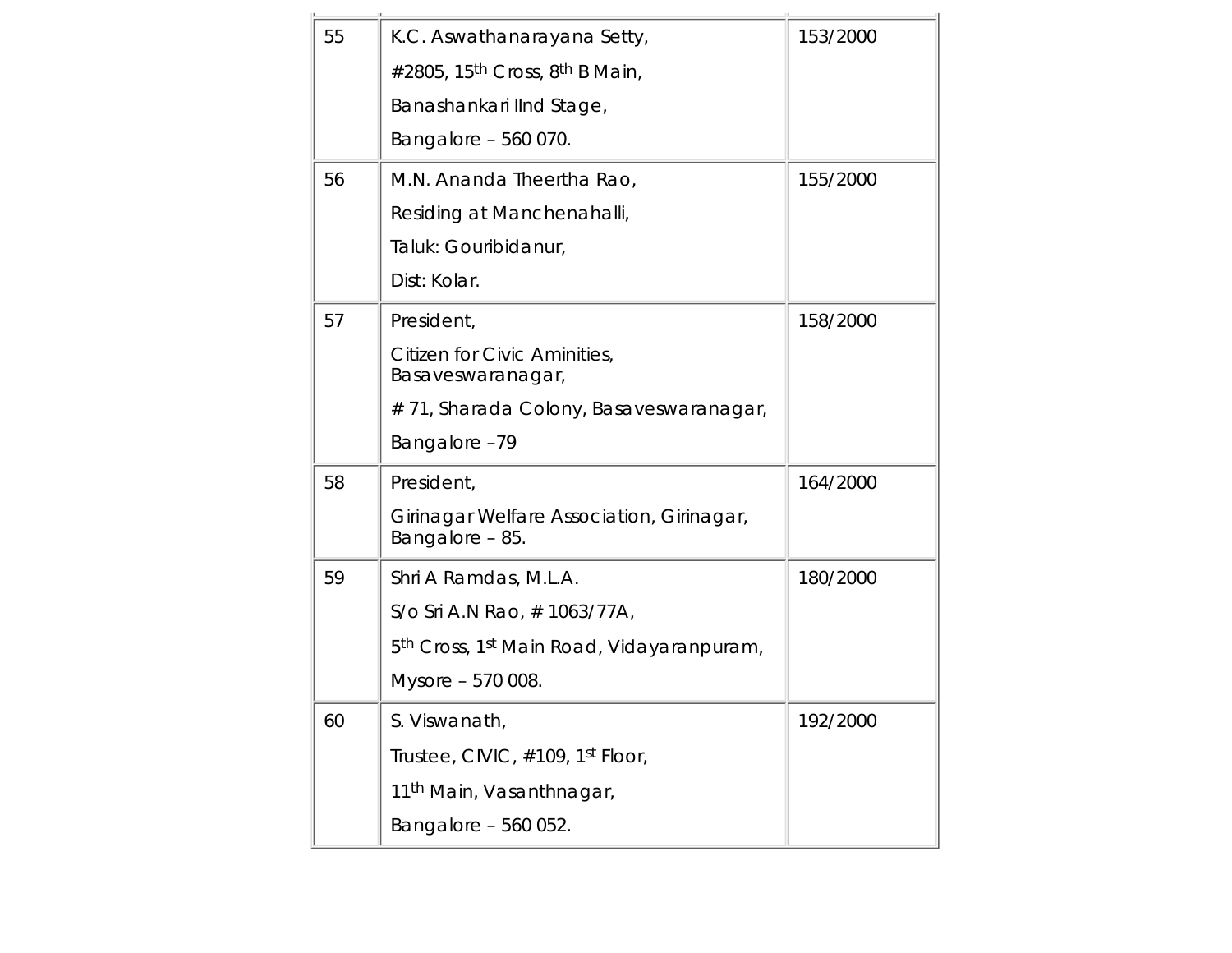| 61 | B.S. Venkata Varada,                                                                                                                                      | 208/2000 |
|----|-----------------------------------------------------------------------------------------------------------------------------------------------------------|----------|
|    | Proprietor, Coconut Valley Corporation,<br>Chaluvanahalli Post,                                                                                           |          |
|    | Arsikere Taluk - 573 112.                                                                                                                                 |          |
| 62 | Chairman, Public Affairs Centre,                                                                                                                          | 184/2000 |
|    | 578, 16 <sup>th</sup> B Main Road, 3 <sup>rd</sup> Cross, 3rd Block,<br>Koramangala, Bangalore - 34.                                                      |          |
| 63 | Y.G. Muralidharan, Consumers Rights,<br>Education & Awareness Trust (CREAT), 239,<br>5 <sup>th</sup> C Main Remco Layout, Vijayanagar,<br>Bangalore - 40. | 185/2000 |
| 64 | S Govindappa,                                                                                                                                             | 186/2000 |
|    | #603, 21 <sup>st</sup> Main, 4 <sup>th</sup> T Block,                                                                                                     |          |
|    | Jayanagar, Bangalore - 41.                                                                                                                                |          |
| 65 | MCR Residents Welfare Trust ®,                                                                                                                            | 188/2000 |
|    | #647, 12 <sup>th</sup> Cross, Magadi Chord Road,<br>Vijayanagar, Bangalore- 40.                                                                           |          |
| 66 | Secretary,                                                                                                                                                | 191/2000 |
|    | Social Amenities Association ®,                                                                                                                           |          |
|    | #638, Seventh Cross, Eleventh Main,                                                                                                                       |          |
|    | HAL Second Stage, Indiranagar,                                                                                                                            |          |
|    | Bangalore-8.                                                                                                                                              |          |
| 67 | RSN Gouda,                                                                                                                                                | 198/2000 |
|    | 12/105, 11 <sup>th</sup> Road,                                                                                                                            |          |
|    | Pal Channappa Extension, Bikasipura,<br>Subramanyapura Post, Bangalore - 61.                                                                              |          |
|    |                                                                                                                                                           |          |
|    |                                                                                                                                                           |          |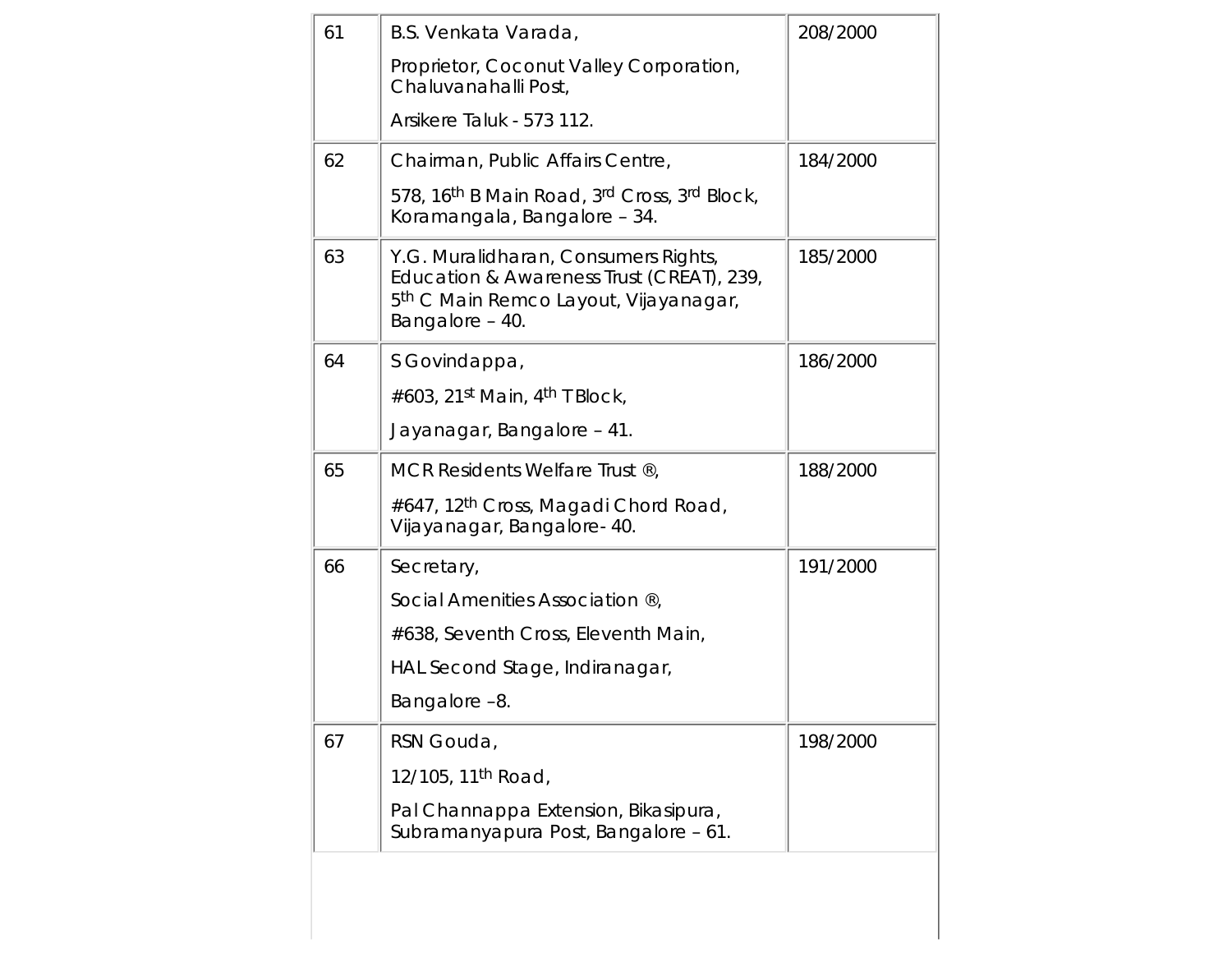| 68 | Managing Director,                                                                             | 199/2000 |
|----|------------------------------------------------------------------------------------------------|----------|
|    | Karnataka State Coconut Shelter powder<br>Manufacturers Association, #21, Ashwini,             |          |
|    | 4 <sup>th</sup> Main, 1 <sup>st</sup> Stage, KHB Colony,<br>Basaveshwaranagar, Bangalore - 79. |          |
| 69 | B. Narayan Swamy                                                                               | 200/2000 |
|    | President,                                                                                     |          |
|    | BTM Layout Welfare Assocaiation®,                                                              |          |
|    | #3, Sri Vigneshwara Temple, 26 <sup>th</sup> Main,                                             |          |
|    | BTM Layout 2 <sup>nd</sup> Stage, Kuvempunagar,<br>Bangalore - 76.                             |          |
| 70 | Nanjaiah,                                                                                      | 201/2000 |
|    | C/o Late Chikkananjappa,                                                                       |          |
|    | K.R. Extension, Hoskote 562 114,                                                               |          |
|    | Bangalore Rural District.                                                                      |          |
| 71 | Secretary, BANSSIA, #54, Bhadrappa Estate,<br>Magadi Road, Kamakshipalya, Bangalore -<br>79.   | 202/2000 |
| 72 | P. Suresh,                                                                                     | 209/2000 |
|    | Secretary, Jayanagar 5 <sup>th</sup> Block Residents<br>Welfare Association, 598,              |          |
|    | 11 <sup>th</sup> Main, 5 <sup>th</sup> Block,                                                  |          |
|    | Jayanagar, Bangalore - 41.                                                                     |          |
| 73 | R. Verupakshiah, #487,                                                                         | 214/2000 |
|    | 7th Cross, 4th Main, 3rd Phase,                                                                |          |
|    | J.P. Nagar, Bangalore - 78.                                                                    |          |
|    |                                                                                                |          |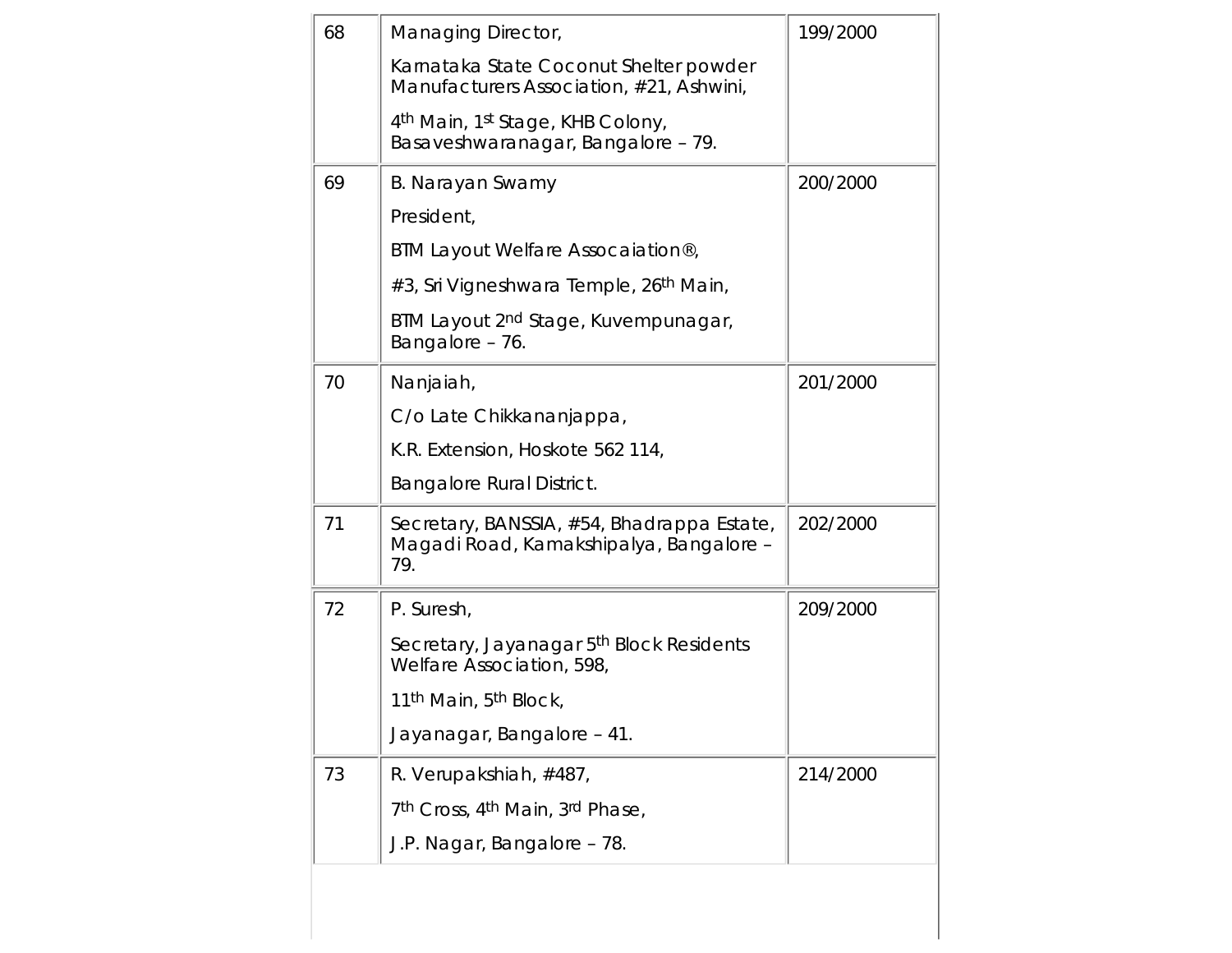| 74 | P.R. Suryanarayana                                                                                                                                           | 216/2000 |
|----|--------------------------------------------------------------------------------------------------------------------------------------------------------------|----------|
|    | Secretary, Karnataka Pranthya Farmers<br>Association, Kolar Dist. Samiti, #8/2, P.T.<br>Krishnamurthy Compoundm 1st Cross,                                   |          |
|    | Palasandra Layout, Kolar.                                                                                                                                    |          |
| 75 | Akhila Bharatiya Grahak Panchayat,                                                                                                                           | 224/2000 |
|    | #356, 1st Stage, visveswaranagar,                                                                                                                            |          |
|    | Mysore - 570 008.                                                                                                                                            |          |
| 76 | President                                                                                                                                                    | 116/2000 |
|    | Karnataka State Cold Storage Owners<br>Association Registered,                                                                                               |          |
|    | #2, M.G. Complex, Yeshwanthapur,                                                                                                                             |          |
|    | Bangalore - 22.                                                                                                                                              |          |
| 77 | Y.N. Rama Rao,                                                                                                                                               | 149/2000 |
|    | President, BGE & BLRWA,                                                                                                                                      |          |
|    | Bangalore - 19.                                                                                                                                              |          |
| 78 | Vice Chairman,                                                                                                                                               | 165/2000 |
|    | Karnataka Textile Mills Association,<br>Bangalore, #64, Vastra Bhavan, 4 <sup>th</sup> Main,<br>Near 18 <sup>th</sup> Cross, Malleswaram, Bangalore -<br>55. |          |
| 79 | M/s. Alps Granite (P) Ltd.                                                                                                                                   | 166/2000 |
|    | Attibele Industrial Area, Attibele,                                                                                                                          |          |
|    | C/o Room No.6, No.12, Raheja Chambers,<br>Museum Road,                                                                                                       |          |
|    | Bangalore - 560 001. &                                                                                                                                       |          |
|    | M/s. Doddaballapur Spinning Mills,<br>Doddaballapur.                                                                                                         |          |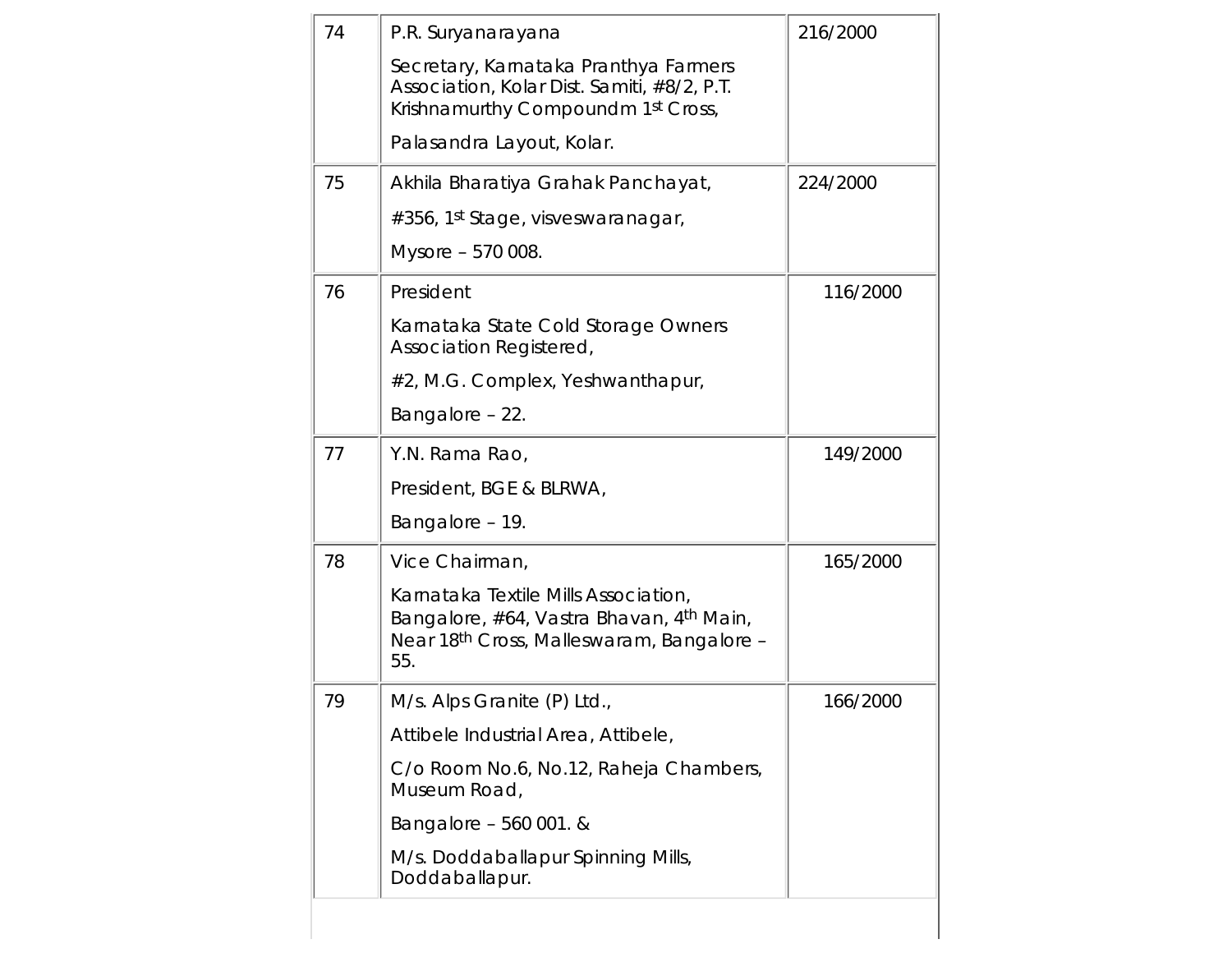| 80 | Ranjit Sipani,                                                                                                                        | 178/2000 |
|----|---------------------------------------------------------------------------------------------------------------------------------------|----------|
|    | Secretary, Karnataka Small Scale plastic<br>Reprocessors & Manufacturers Association<br>®, #1288, 7 <sup>th</sup> C Maiun RPC Layout, |          |
|    | Vijayanagar, Bangalore - 40.                                                                                                          |          |
| 81 | Mahendra V Sakariya,                                                                                                                  | 179/2000 |
|    | Manager, Jalore Plastic ware, #472/2, NTY<br>layout, Avalahalli,                                                                      |          |
|    | Bangalore - 26.                                                                                                                       |          |
| 82 | FA&CAO, BWSSB,                                                                                                                        | 183/2000 |
|    | 1 <sup>st</sup> Floor, Cauvery Bhavan,                                                                                                |          |
|    | Bangalore - 9.                                                                                                                        |          |
| 83 | Secretary,                                                                                                                            | 187/2000 |
|    | KASSIA, 2/106, 17 <sup>th</sup> Cross, Magadi Road<br>Chord Road, Vijayanagar, Bangalore - 560<br>040.                                |          |
| 84 | ITI Ancillary Industries Association,                                                                                                 | 189/2000 |
|    | ITI Ancillary Industrial Estate,<br>Mahadevapura, Bangalore - 48.                                                                     |          |
| 85 | Secretary,                                                                                                                            | 196/2000 |
|    | St. Joseph's College Hostel, Lalbagh Road,<br>Bangalore-27.                                                                           |          |
| 86 | Managing Director,                                                                                                                    | 197/2000 |
|    | Bhoruka Gases Limited,                                                                                                                |          |
|    | Whitefield Road, Mahadevapura Post,<br>Bangalore - 48.                                                                                |          |
|    |                                                                                                                                       |          |
|    |                                                                                                                                       |          |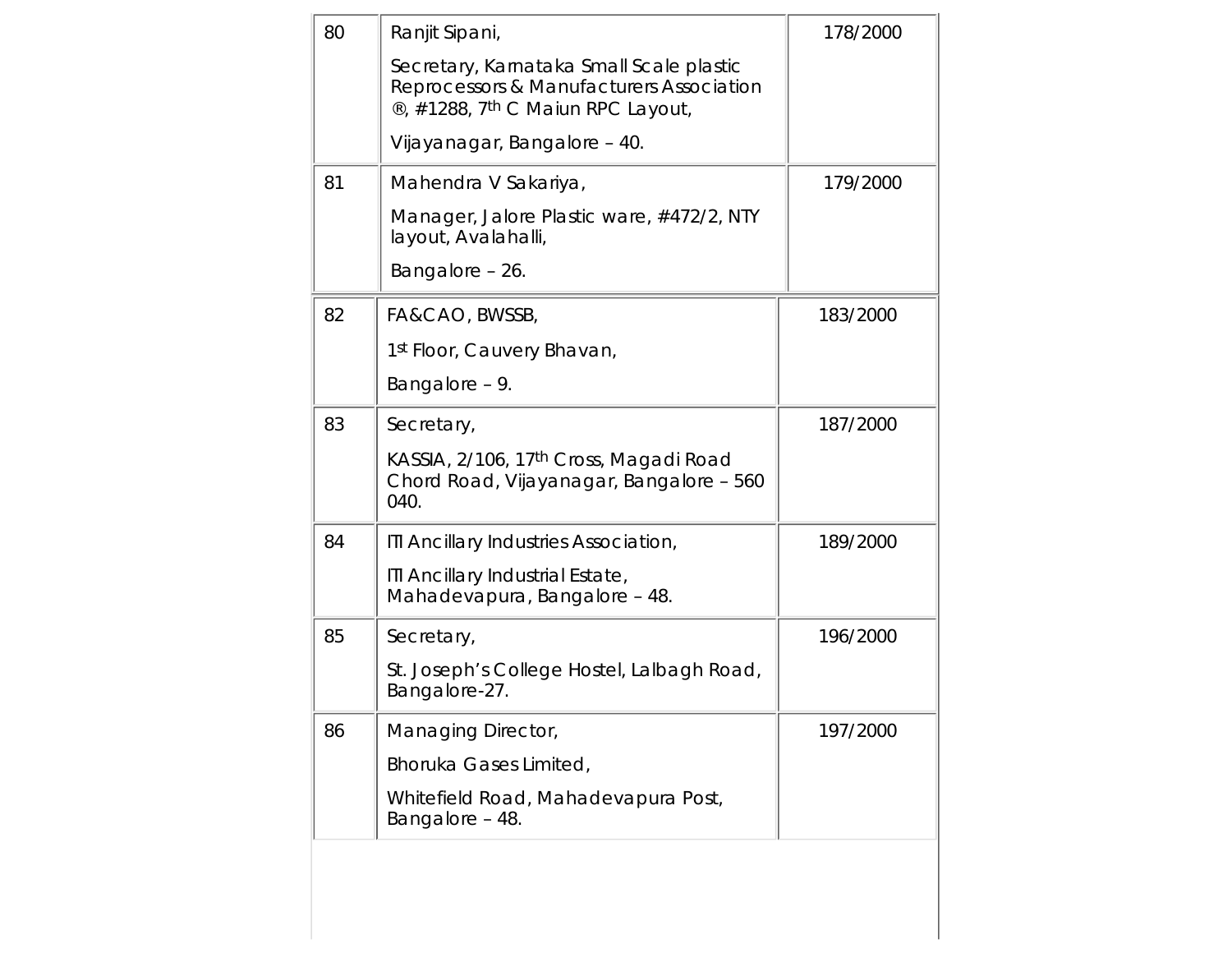| 87 | K.S. Subraya,                                                                                          | 204/2000 |
|----|--------------------------------------------------------------------------------------------------------|----------|
|    | S/o Seetharama Bhatt,                                                                                  |          |
|    | Subbaiah enterprises,                                                                                  |          |
|    | C-6, Industrial Estate, Yelahanka,                                                                     |          |
|    | Bangalore - 64.                                                                                        |          |
| 88 | L. GopalKrishnamurthy,                                                                                 | 205/2000 |
|    | #49, Industrial Subrub,                                                                                |          |
|    | Yeshwanthpur, Bangalore - 22.                                                                          |          |
| 89 | B. Bhagavan, S/o B. Gundu Rao, L.R.<br>Enterprises, C-20, KSSIDC Estate,<br>Yelahanka, Bangalore - 64. | 206/2000 |
| 90 | General Manager,                                                                                       | 181/2000 |
|    | KUDREMUKH Iron Ore Company Ltd., 2nd<br>block, Koramangala,                                            |          |
|    | Bangalore - 34.                                                                                        |          |
| 91 | Secretary,                                                                                             | 190/2000 |
|    | The Greater Mysore Chamber of Industries,<br>Sheriff Chambers,                                         |          |
|    | #14, Cunningham Road, Bangalore - 52.                                                                  |          |
| 92 | M.G. Prabhakar,                                                                                        | 193/2000 |
|    | Chairman, Energy Committee,                                                                            |          |
|    | FKCCI, K.G. Road,                                                                                      |          |
|    | P.B. No:9996, Bangalore - 9.                                                                           |          |
| 93 | Secretary, Peenya Industries Association,<br>1st Cross, 1st Stage,                                     | 194/2000 |
|    | Peenya Industrial Estate, Bangalore-58.                                                                |          |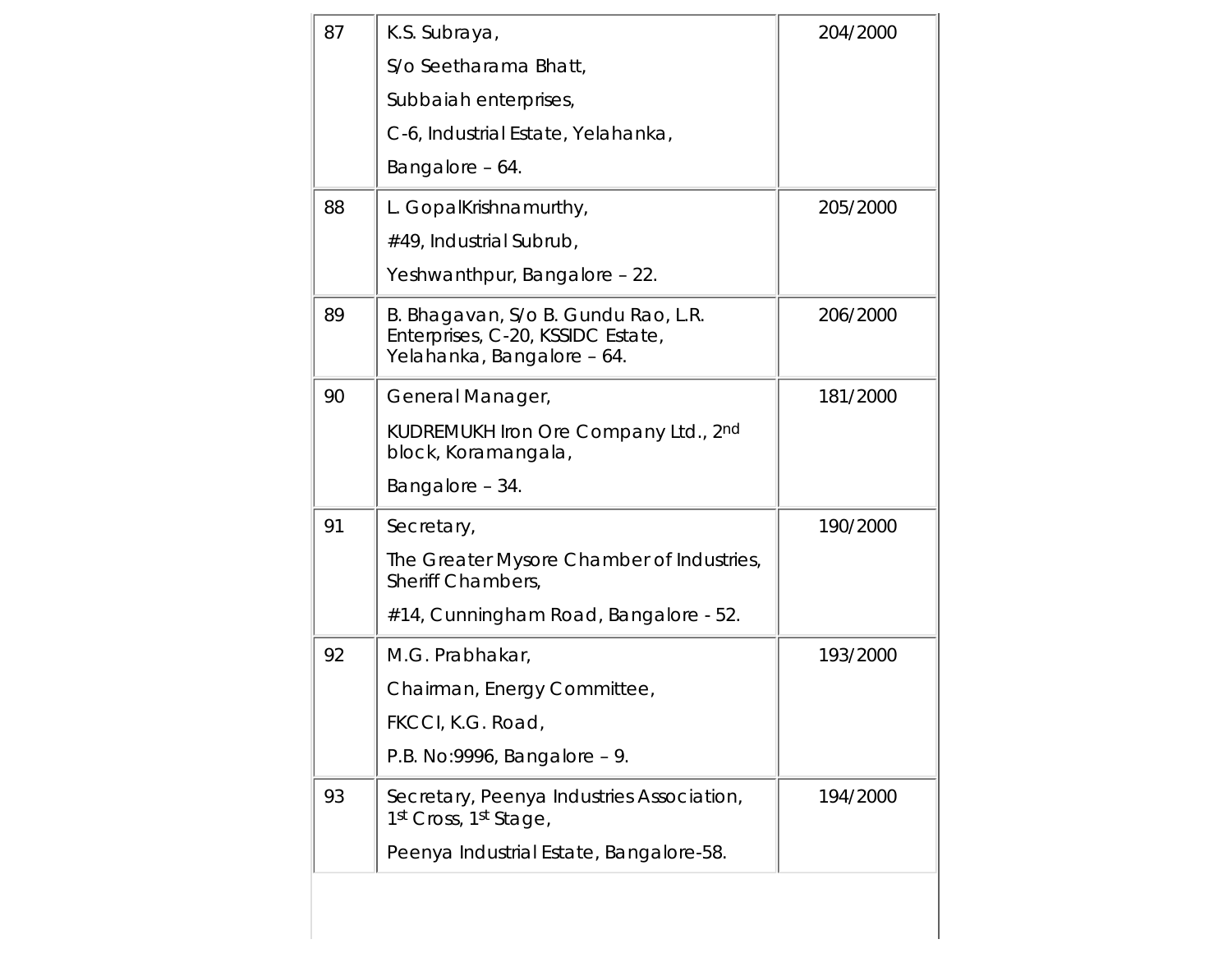|     |                                                                                                                                      | 94                                     | President, Rajya Raithara Para Horata<br>Samithi, Mukmam Agali, Athani Tq.,<br>Belgaum |             |  | 8/2000 |
|-----|--------------------------------------------------------------------------------------------------------------------------------------|----------------------------------------|----------------------------------------------------------------------------------------|-------------|--|--------|
| 95  | Dr. Anant Huilgol, Secretary General,<br>Citizens' Forum, Hubli (R), 2, Ashoknagar<br>Road,                                          |                                        |                                                                                        | 44/2000     |  |        |
|     | Near Sawai Gandharva Hall,                                                                                                           |                                        |                                                                                        |             |  |        |
|     | Hubli - 580 029.                                                                                                                     |                                        |                                                                                        |             |  |        |
| 96  | The President, The North Kanara Small Scale<br>Industries Association, Shed No.16, Industrial<br>Estate, Banavasi Road, SIRSI (N.K.) |                                        |                                                                                        | 56/2000     |  |        |
| 97  | President, Belgaum District Lift Irrigation<br>Federation, Bellada, Bagevadi, Hukkeri Taluk,<br>Belgaum District.                    |                                        |                                                                                        | 58/2000     |  |        |
| 98  | Shri R.K.Rangarej, President,<br>Gadaga-Betageri Shahara Congress<br>Committee,                                                      |                                        |                                                                                        | 62/2000     |  |        |
|     | Health Camp, Betageri,                                                                                                               |                                        |                                                                                        |             |  |        |
|     | Betageri-Gadag 582102.                                                                                                               |                                        |                                                                                        |             |  |        |
| 99  | Secretary, Dandeli Education Society,<br>Bangur Nagar,                                                                               |                                        |                                                                                        | 63/2000     |  |        |
|     | Dandeli - 581325.                                                                                                                    |                                        |                                                                                        |             |  |        |
| 100 | M/s Karnataka State Rice Millers Association<br>(R), C/o Siddalingeshwara Traders,<br>Opp.APMC, Gunj, Gangavathi,                    |                                        |                                                                                        | 78&213/2000 |  |        |
|     | Koppal District,                                                                                                                     |                                        |                                                                                        |             |  |        |
| 101 | Sangh Niyamit,                                                                                                                       | Chairman, Ugar-Khurd Sahakari Niravari |                                                                                        | 81/2000     |  |        |
|     | Ugar-Khurd 591 316,                                                                                                                  |                                        |                                                                                        |             |  |        |
|     | Athani Taluk, Belgaum Dist.                                                                                                          |                                        |                                                                                        |             |  |        |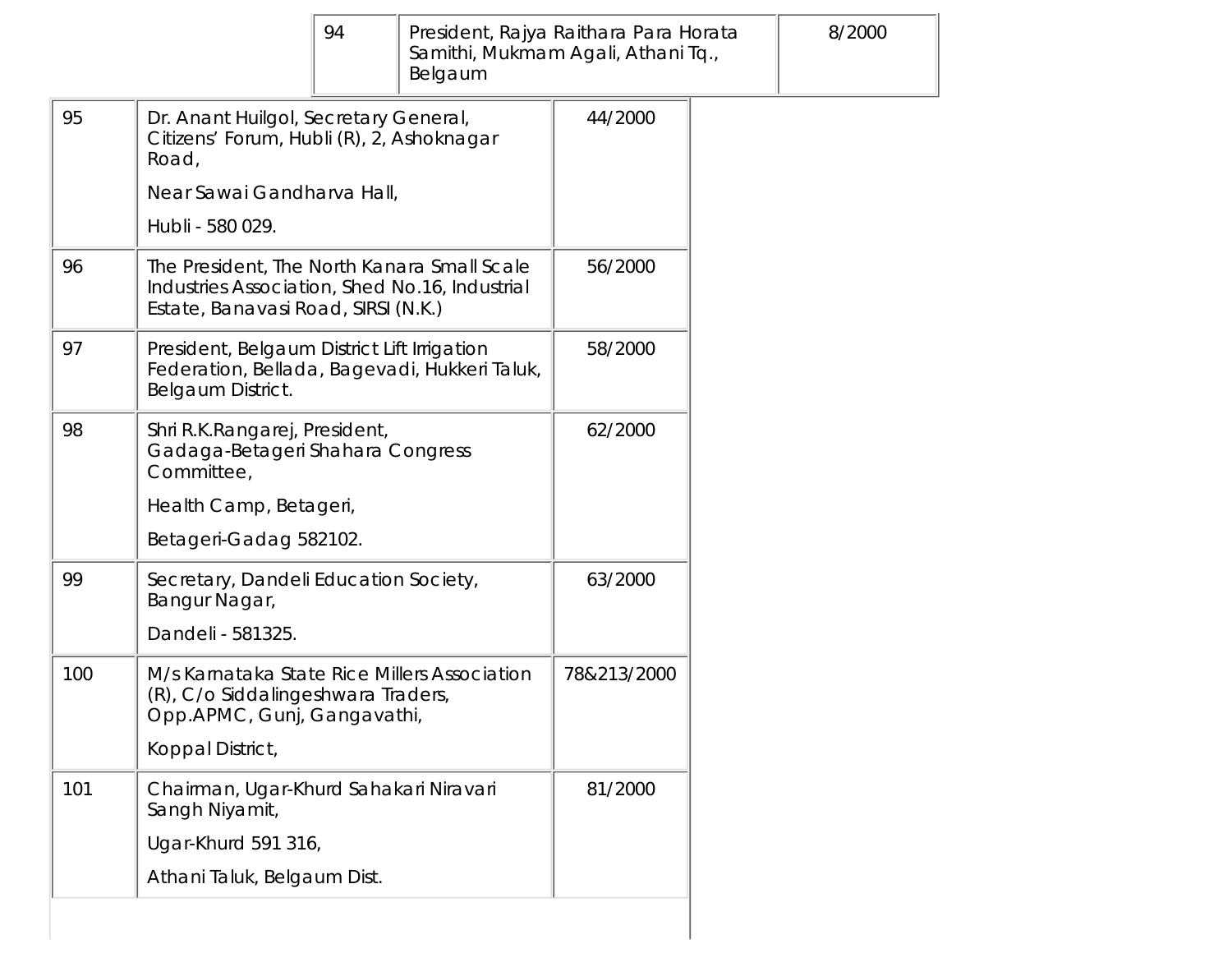| 102 | President, Consumers' Protection Council,                                                                         | 83/2000  |
|-----|-------------------------------------------------------------------------------------------------------------------|----------|
|     | Unnemath Galli,                                                                                                   |          |
|     | SIRSI 581 401, U.K.                                                                                               |          |
| 103 | Puttappa Dyavappa Kallapur, Hirekanshi<br>(Post Goudi), Hangal, Haveri Dist.                                      | 159/2000 |
| 104 | Puttappa Dyavappa Kallapur,                                                                                       | 160/2000 |
|     | (Rice Mill) Hirekanshi (Post Goudi), Hangal,<br>Haveri Dist.                                                      |          |
| 105 | Prakash Shivabasappa Kulkarni, Secretary,<br>Belgaum Taluk, Kabbu Belegarara Hita<br>Saunrakshana Sangh, Belgaum. | 176/2000 |
| 106 | Mr. Ganganna, President, Belgaum Taluk<br>Kabbu belegarar Hita Saunrakshana Sangh,<br>Belgaum.                    | 177/2000 |
| 107 | President, Belgaum Chamber of Commerce<br>and Industries, Khanapur Road, Udyambag,<br>BELGAUM - 590 008.          | 195/2000 |
| 108 | Managing Director, Hukeri Rural Electric<br>Co-operative Society Ltd., Hukeri,<br>Belgaum Dist.                   | 207/2000 |
| 109 | Prakash Shivabasappa Kulakarni,                                                                                   | 215/2000 |
|     | Balekundri K.H. Dist. & Tq: Belgaum, 591 103.                                                                     |          |
| 110 | Secretary, Uttara Kannada Dist. Agricultural<br>Electricity users hitharakshina sanga ®,                          | 217/2000 |
|     | Tq: Sirsi, Banavasi - 581 318.                                                                                    |          |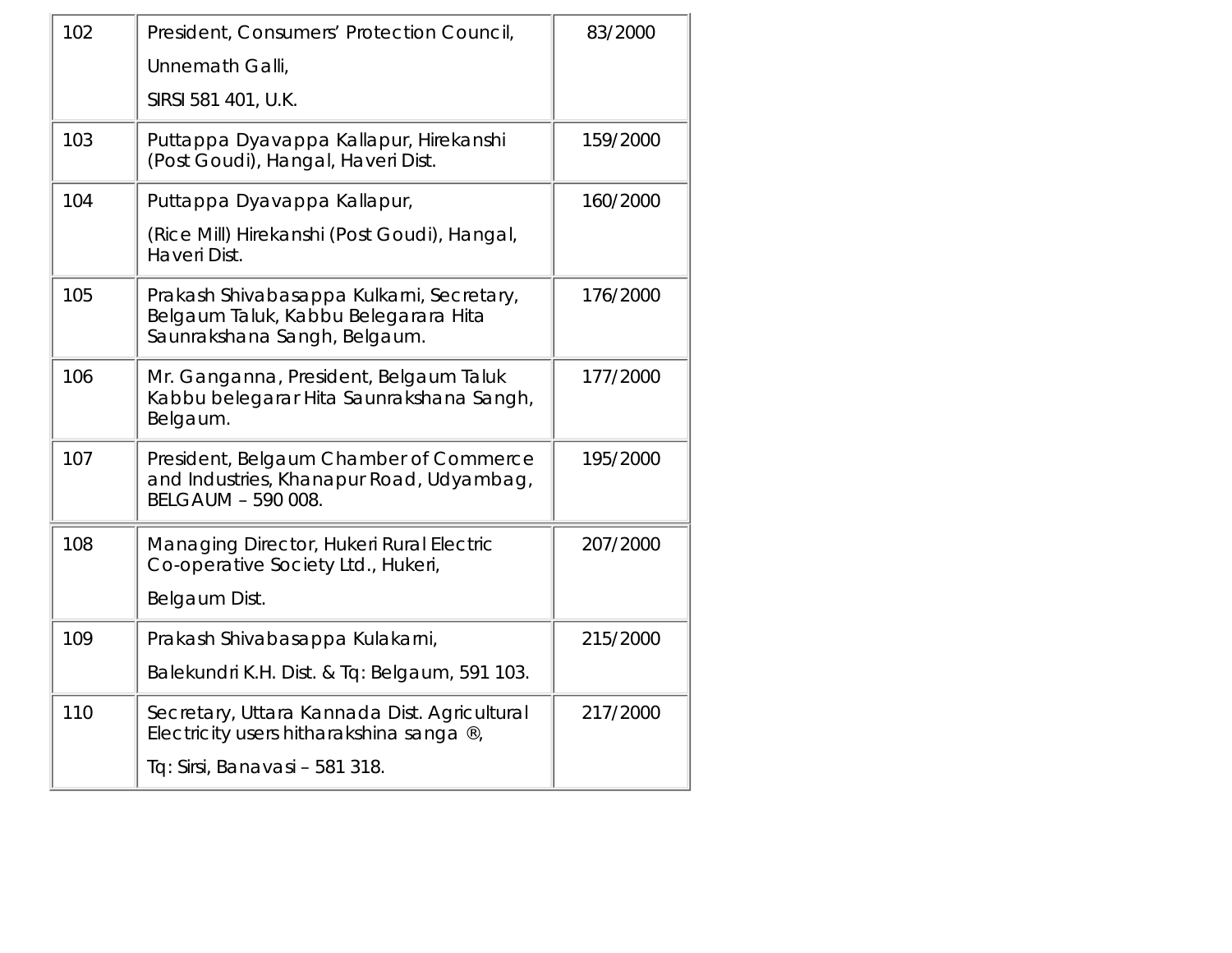## **ANNEXE – 2**

## **SUMMARY OF OBJECTIONS**

The ERC and Tariff filings were cleared by the Commission for publication by KPTCL on 20.9.2000. The publications appeared in four English daily news papers (Deccan Herald, Indian Express, Times of India and Hindu) and four Kannada daily news papers (Prajavani, Udayavani, Samyukta Karnataka and Vijaya Karnataka) on 29.9.2000 and 30.9.2000 inviting public objections and representations. The last date for filing the objections and representations was 14.11.2000 (i.e., on completion of 30 working days from the date of first publication of the advertisement).

The KERC (Tariff) Regulations, 2000, require that interested persons file their objections and such documents as they seek to rely upon, supported by an affidavit, in six copies, and also indicate whether they would like to be heard in person by the Commission. While this was the requirement in case an objector desired to be impleaded as a party to the proceedings, the Commission also recognized that there would be a large body of consumers who might not wish to be formally impleaded as parties to the proceedings but might, nevertheless, wish to have their point of view heard. The Commission, therefore, also issued a press notification indicating that even those objection petitions not in strict conformity to the procedures specified in the notification would be duly taken into account by the Commission.

The Commission received a total of 232 objection petitions; 110 with affidavits and 122 without affidavits. Those objectors, who filed their affidavits and also indicated that they would like to be heard in person, were called for the public hearing.

#### District-wise Breakup:

The category-wise and district-wise consumers, who submitted their objections to the KPTCL's proposal of tariff revision, is detailed below:

#### **Categories:**

- 1. Individuals
- 2. Consumer Associations and Co-operative Societies
- 3. Industries
- 4. Railways
- 5. Water supply
- 6. Educational Societies
- 7. Political parties.

#### **District-wise breakup**

| SI.No | <b>District</b> | No. of<br>petitions with<br>affidavit | No. of petitions<br>without<br>affidavit | Total |
|-------|-----------------|---------------------------------------|------------------------------------------|-------|
|       |                 |                                       |                                          |       |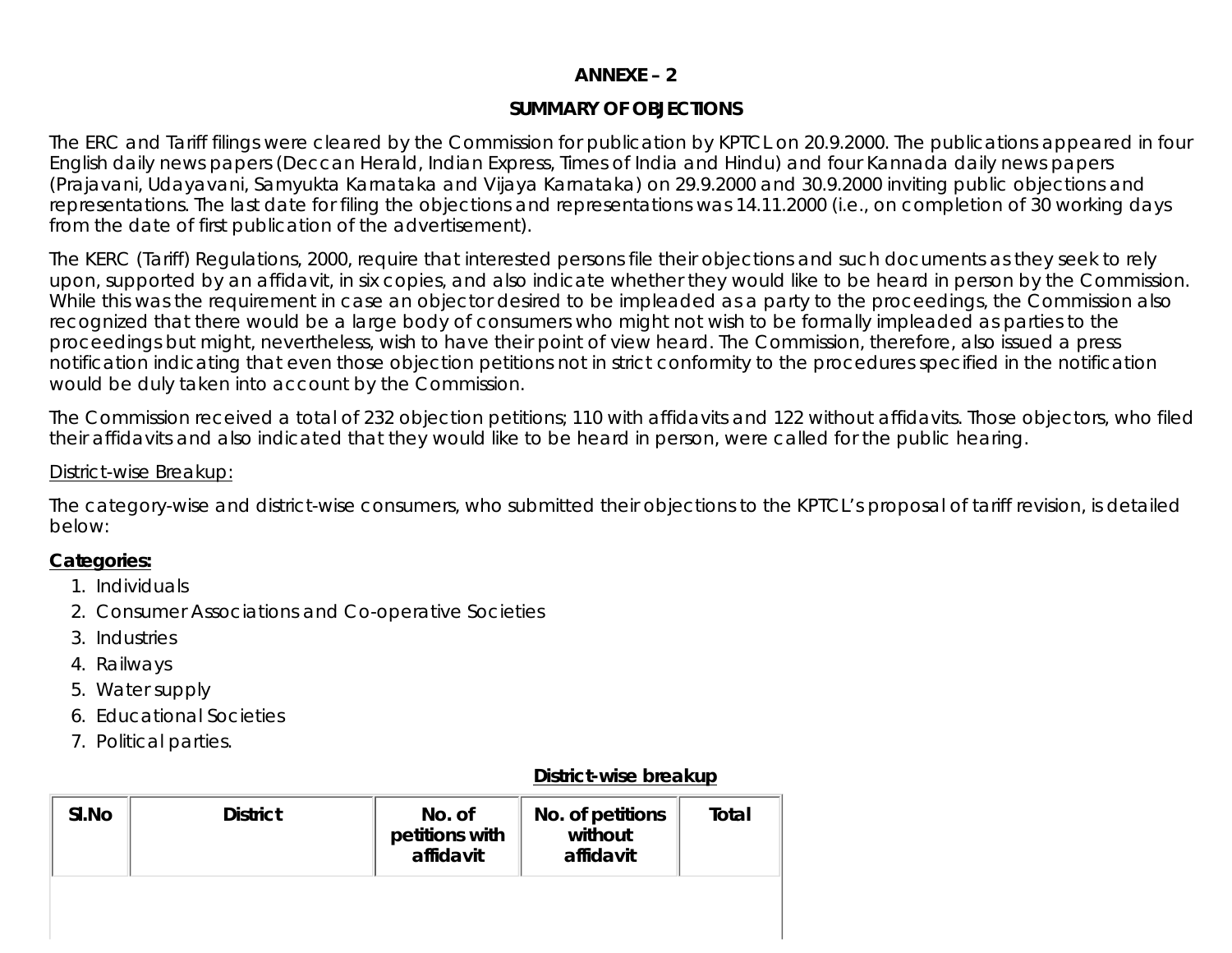| 1.  | Bangalore (Urban & | 58  | 38  | 96  |
|-----|--------------------|-----|-----|-----|
| 2.  | Rural)             | 05  |     | 05  |
| 3.  | Tumkur             | 03  | 05  | 08  |
| 4.  | Mysore             | 01  | 04  | 05  |
| 5.  | Hassan             | 01  | 04  | 05  |
| 6.  | Chitradurga        | 01  |     | 01  |
| 7.  | Chamarajanagar     | 02  | 02  | 04  |
| 8.  | Kolar              |     | 01  | 01  |
| 9.  | Mandya             | 19  | 17  | 36  |
| 10. | Dakshina Kannada   | 01  | 04  | 05  |
| 11. | Udupi              |     | 07  | 07  |
| 12. | Shimoga            | 01  |     | 01  |
| 13. | Chikamagalur       | 01  | 01  | 02  |
| 14. | Coorg              | 08  | 04  | 12  |
| 15. | Belgaum            | 04  | 13  | 17  |
| 16. | North Kanara (UK)  | 01  | 12  | 13  |
| 17. | Dharwad/Hubli      | 02  |     | 02  |
| 18. | Haveri             | 01  | 01  | 02  |
| 19. | Koppal             | 01  | 01  | 02  |
| 20. | Gadag              |     | 03  | 03  |
| 21. | Bijapur/Bagalkot   |     | 04  | 04  |
|     | Bellary            |     |     |     |
|     |                    | 110 | 121 | 231 |
| 22. | Chennai(Tamilnadu) |     | 01  | 01  |
|     | Southern Railways  |     |     |     |
|     |                    | 110 | 122 | 232 |

KPTCL were asked to file rejoinders to the petitions received with copies sent to the various objectors and the Commission.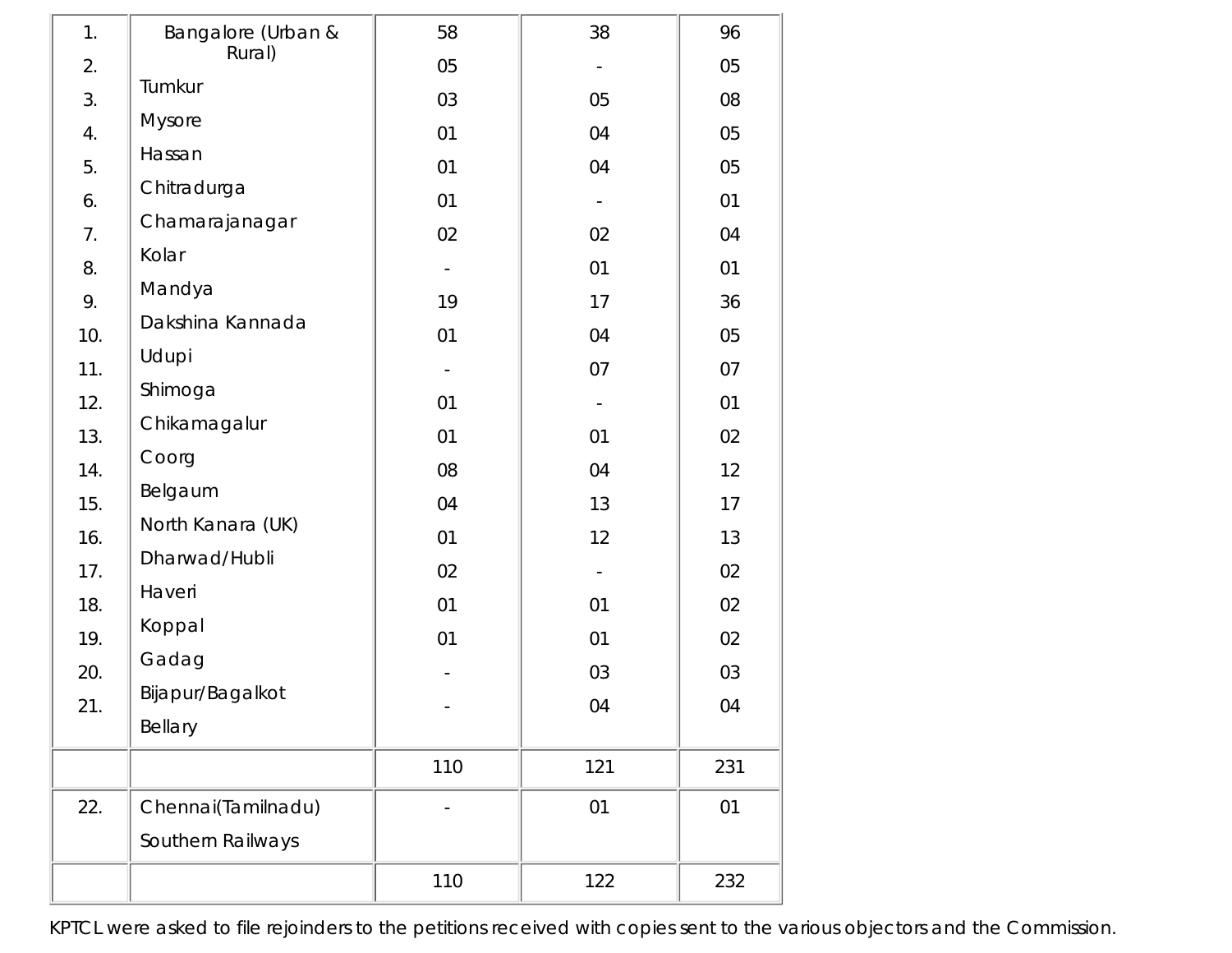The Commission notified the dates of hearings at Bangalore, Mangalore and Dharwar on the following dates. The objectors belonging to the following Districts were called to participate in the hearings at Bangalore on 27<sup>th</sup> & 30<sup>th</sup> November and 1<sup>st</sup> & 5<sup>th</sup> December 2000.

- 1. Bangalore (urban)
- 2. Bangalore (Rural)
- 3. Tumkur
- 4. Mysore
- 5. Hassan
- 6. Chitradurga
- 7. Chamarajanagar
- 8. Kolar

# 9) Mandya

The objectors from the following districts were called to participate in the hearings at Mangalore on 28<sup>th</sup> and 29<sup>th</sup> November 2000.

- 1. Dakshina Kannada
- 2. Udupi
- 3. Shimoga
- 4. Chikamagalur
- 5. Coorg

The objectors from the following districts were called to participate in the hearings at Dharwar on 4th December 2000.

- 1. Belgaum
- 2. North Kanara (UK)
- 3. Dharwad/Hubli
- 4. Haveri
- 5. Koppal
- 6. Gadag
- 7. Bijapur/Bagalkot
- 8. Bellary

The hearings included the petitioners' comments on the response sent by KPTCL to their objections. The Commission made observations on the arguments made by both parties and asked for certain clarifications and information during the course of the hearings. The various issues raised during the hearings are summarized below:

# **Proposed tariff is very high:**

The proposed increase in the tariff is alleged to be exorbitantly high, mainly in the AEH and industrial categories. Many have quoted a Government of Karnataka order, vide GO No.DE 130 EEB 95 dtd. June 21, 1996, which rules that the overall increase in tariff in a particular year should not be more than 13%. There have been a large number of petitions from individuals, agencies,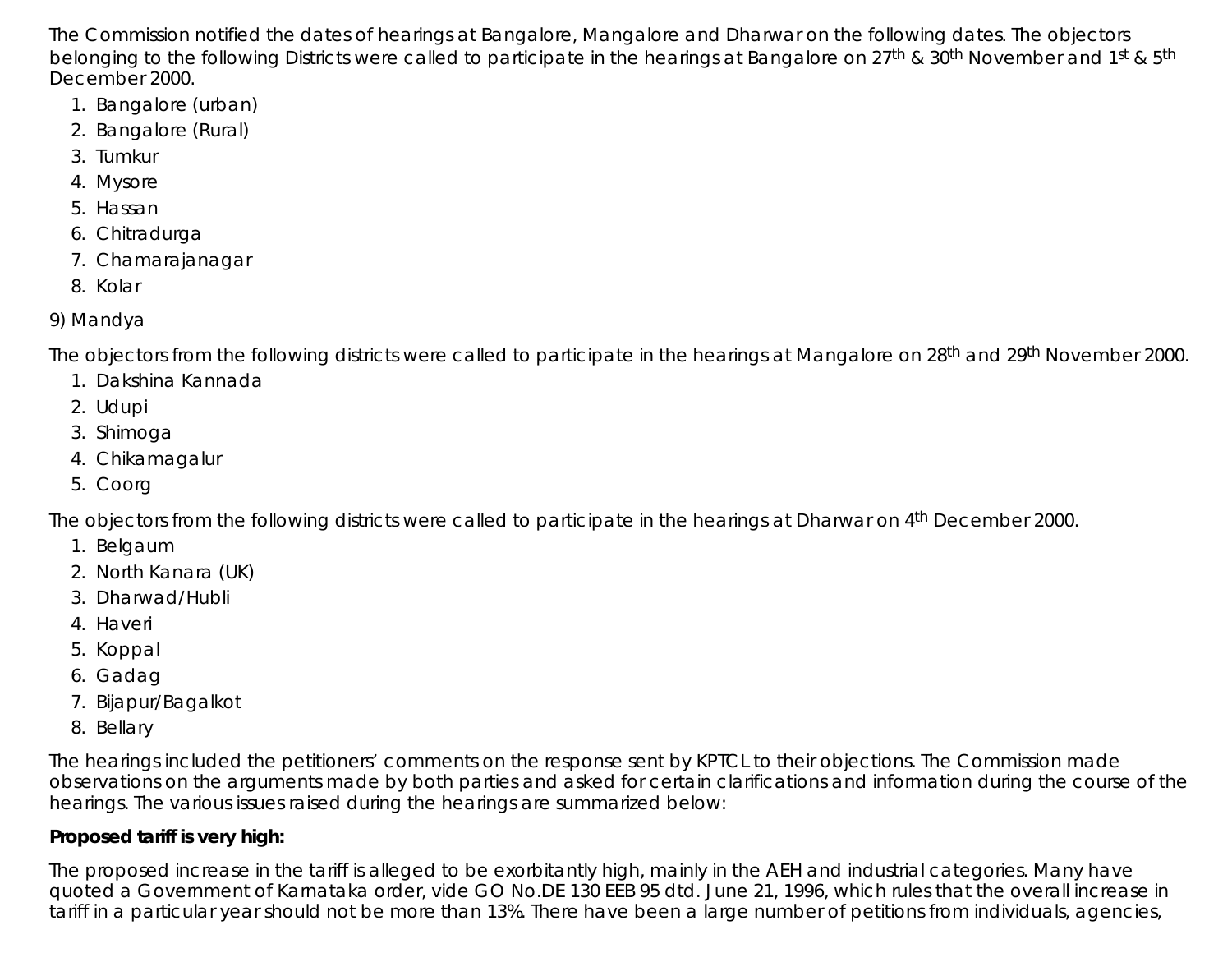industries and citizens' forums alike objecting to the raise in the already high tariff rates.

Velan Textiles represented by their Chairman and Managing Director has pointed out that the prohibitively high tariff rates for industry leads to an increase in captive generation. This implies large revenue losses for KPTCL. In the context of domestic and AEH categories, it has been proposed to reduce the width of the second slab for domestic category from 200 to 100 units. This is coupled with the proposed increase in tariff. Many petitioners have protested that this leads to a steep rise in the electricity tariffs for these categories. Also, the proposal to bring all domestic consumption over 200 units, instead of the earlier limit of 300 units, under the category AEH has been opposed. Shri.K.S.Manjunath from Kumaraswamy Layout, Bangalore has suggested that consumption above 300 units should be billed at AEH rates while consumption within 300 units is billed at the lower domestic rates.

Shri.K.Prabhulingappa, Basaveswara Rice Industries, Tumkur has suggested that the electricity tax being high, the minimum charge of Rs.1.90 per unit effectively becomes Rs.3.20 per unit. Thus the electricity tax should be reduced as it makes the effective tariff very high. Shri.D.Puttaswamy from Bangalore has also brought to the Commission's notice that the billing is often faulty.

The President of Bangalore Gavipuram Extension and Basappa Layout Residents Welfare Association, Bangalore has observed that the increase in tariff is caused by an increase in the expenditures incurred by the utility. The triggering component of this is the increased power purchase cost, which would be temporary depending on generation of hydro-electric power. The tariff increase, on the other hand, is permanent, which is not justifiable. The Consumers' Protection Council, Sirsi has suggested that the hike in tariff should be effected only for Income tax assesses and not for the poor.

*KPTCL Response:* The Government order referred to with reference to the issue that only 13% increase should be allowed has no relevance to the present tariff filing. The judgment of the Hon'ble High Court was in the context of a particular revision, which was challenged before it. It is true that before the formation of KERC an annual increase of 13% was permitted as a policy for KEB but the same cannot be relied upon by any party now as tariffs are currently governed by KER Act. The power tariff hike is inevitable to bridge the gap between the revenue and the expenditure due to the increase in the cost of power purchase and also due to the fact that tariff has not been revised for the last two-and-a-half years.

Many AEH consumers whose sanctioned load is 3KW do not use power for electric stove. Heating power is mainly used for heating of water for bathing purposes. Here also non-conventional energies like solar energy are used. Thus, an AEH consumer would be using heating power for about 1-1½ hours; lights, fans and other domestic load for 4-6 hours; with not all the loads simultaneously but using only required lights, fans, etc. Usually, AEH consumption is around 250 units per month. However, since some AEH consumers do not use heating power, it was calculated that the state average consumption of an AEH consumer would be 130 units per month per installation. In respect of LT1(b) consumer, the load being limited to 1KW, most of the loads will be in usage. Hence, less diversity is given and the average basis on load works out to around 3 units per day per KW load. In respect of AEH installations the increase is not 100% but the overall increase in revenue in the bill of a consumer varies from 36-64% depending upon the level of consumption. Even if the increase is 100%, the levy cannot be considered as bad as increase is valid and justifiable. Even with the proposed increase the rate of realization is Rs.3.54 per unit as against the average cost of supply of 3.35 per unit. Hence it is not an exorbitant cost to be paid by the AEH consumer. Considering the carrying cost of power at LT supply ie., at 230 Volts, the delivered cost works out to Rs.3.68 per unit. Further, this category of consumers hitherto were paying less than the average cost of supply and now as stated above, they are not even meeting the embedded cost of supply.

The tariff in Karnataka is comparable with those in other states. As a matter of fact, in certain categories, the tariffs in other states are much higher than that in Karnataka. Also, on the whole, the tariff increase is not too much. In certain categories, the tariff increase is as low as 7%. The overall increase in tariff too is a reasonable 29%.

## **Irregularities in Tariff Filing:**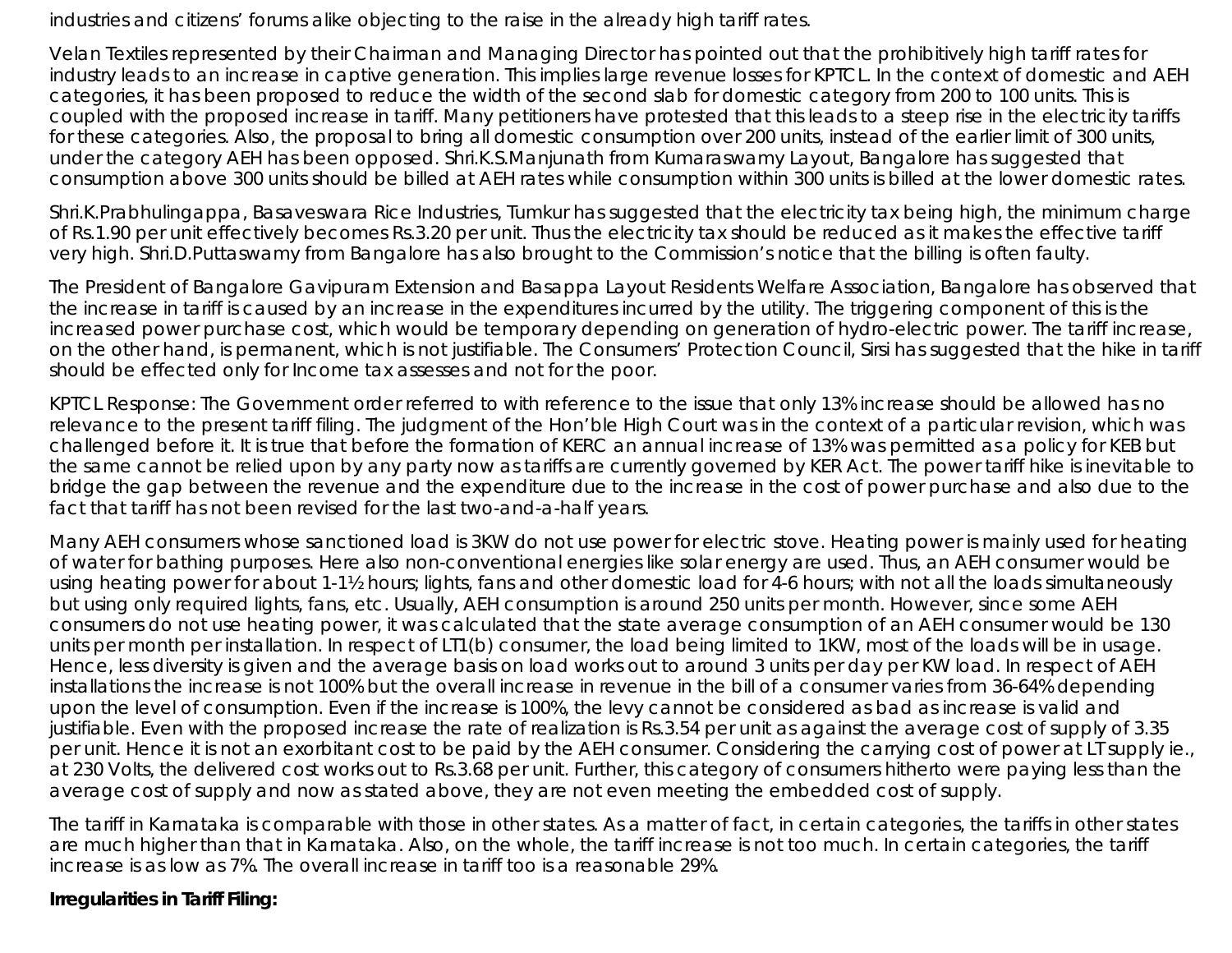It has been alleged that the tariff filings have many irregularities. The Peenya Industries Assn. has pointed out that KPTCL does not yet have a permanent license for supply. Many have pointed out that the tariff revision petition has not been filed by a duly authorized person holding a power of attorney. The justification of certain numbers e.g. the power purchase costs, Repairs and maintenance costs, etc. and load curves, seasonal system load curves etc. have also not been provided. Further, no explanatory note giving the basis of the projections and the assumptions made therein has been provided. Kudremukh Iron Ore Company Limited has also pointed out that the data for FY1999-2000 is not audited which is in violation of the Tariff regulations prescribed by the Commission. Also the additional revenue from the wheeling charges, the proposed increase in the tariff for Bhagyajyoti/Kuteerjyoti installations and the projected 2% decrease in T&D losses has not been accounted for in the various tariff calculations. Further, MUSS consumption has been clubbed with the T&D losses. No rationale for the assumption that Bhagyajyoti/Kuteerjyoti consumption is 18 units per month has been provided. A comparison of percentage of cost of service expected to be recovered in the ensuing financial year by the current and proposed tariffs for each consumer category has also not been provided. A proposed power purchase policy should also be drafted and submitted before the Commission as a part of the filing. The tariff filing also lacks an explanation for undertaking the capital expenditure which should have been provided in the form of cost benefit analysis since these large capital expenses should have resulted in lower T&D losses.

*KPTCL Response:* As a clarification it was submitted that KPTCL is not a licensee under the Indian Electricity Act, 1910 but under the KER Act. Hence, section 57 and 57A is not applicable but section 59. KPTCL is now under the Companies Act. The permanent license has not been granted to KPTCL as yet. The Board of Directors has given the required power of attorney though it has not been attached in the filing.

Providing the load curves as a part of the filing was not mandatory and thus was not done. It should however be noted that these could be given when availability is close to demand. The user does not inform the utility regarding his load. Thus the load curves are merely approximations. Also, the load has to be managed keeping the system constraints in mind. Unauthorized load is another stumbling block toward this end. Demand Side Management cannot be applied in the case of the electricity sector except in the case of IP sets. To this end, demand has to be studied and the installations it is coming from have to be identified. Many programs have been initiated to put the systems in place and get more accurate estimates of the demand, losses etc.

## **Quality of Service:**

The industrial consumers have protested against the tariff revision saying that the tariff rates are unjustified keeping in mind the poor quality of the service. A clear indication of the poor quality of service is the trend among industries to set up captive generation plants. Rural consumers have also protested against the revision in tariff on the grounds that the quality of service is very poor. Industries require uninterrupted supply of electricity and a stable voltage. By internationally accepted norms, voltage fluctuations in the range of +3% are acceptable. However, as has been stated by many individuals, agencies and industrial consumers, these norms are not adhered to more often than otherwise. Unscheduled load shedding and power cuts for 6-8 hours a day are a regular feature in rural areas in contrast with round the clock service provided in the urban areas. Consumer redress is also very slow in these areas. Thus it is felt that the rates for rural and urban areas should be different. Bangalore Gavipuram Extn. And Basappa Layout Residents Welfare Assn., Bangalore has suggested that power supply should be brought under essential services and strikes, disobedience, etc. should require mandatory dismissal.

The Deputy Chief Engineer, South-Western Railways in his petition has appealed that the railways should not be penalized for faults on the part of KPTCL. The case in point is that the EHT supply to the electric traction needs to be uninterrupted in nature. Thus in the event of failure of supply from one traction substation (TSS), the supply is extended from the other TSS, which leads to a cumulative maximum demand in excess of the normal maximum demand. In such a case, the railways are charged the excess at penalty rates, which has subsequently been reduced to the normal rate. The Railways contend that since the feed extension from one TSS to the other is resorted to only in case of failure due to a fault on account of KPTCL, there should be no charge levied for the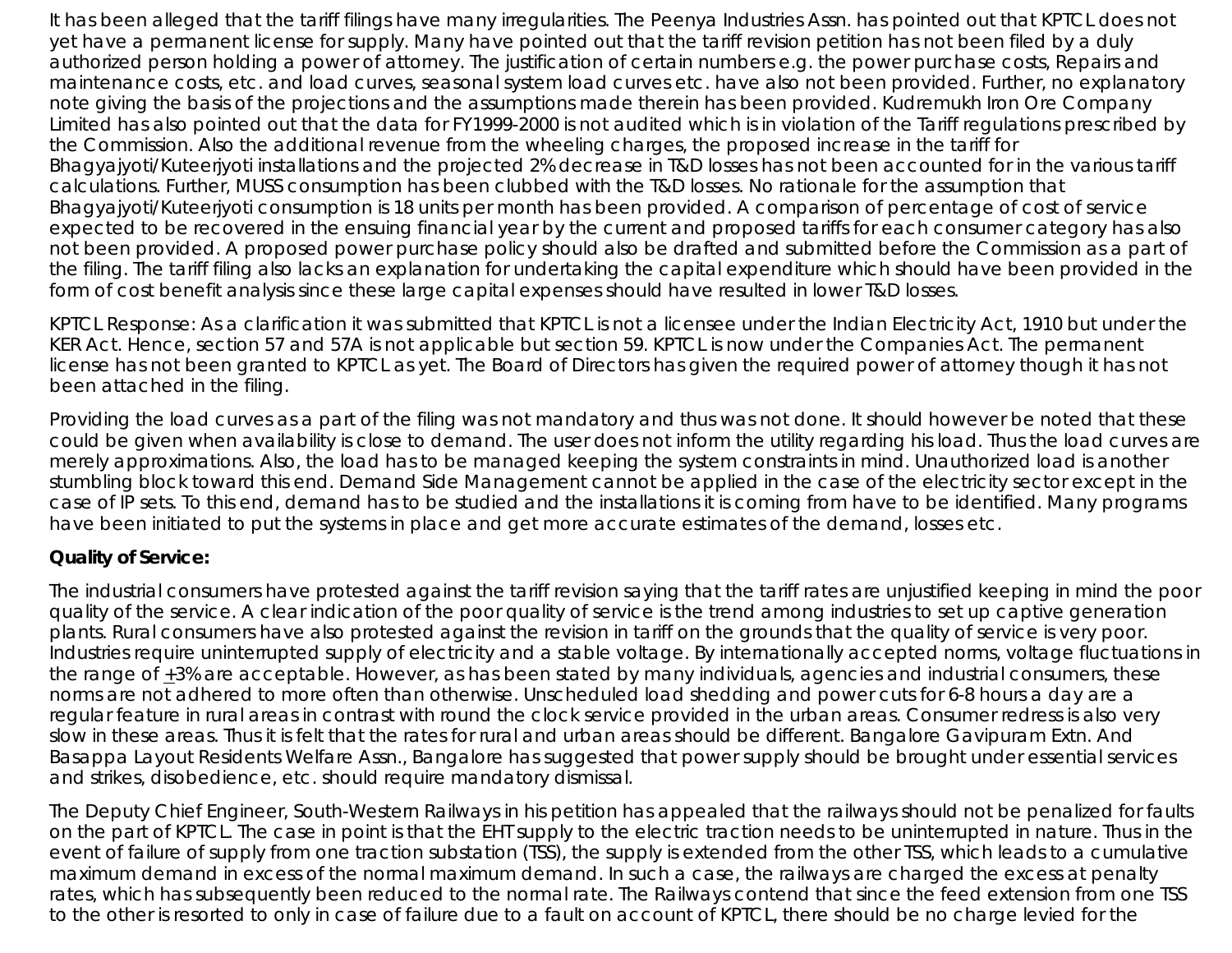demand exceeding maximum demand. The Wheel and Axle Plant, Indian Railways, situated in Yelahanka, Bangalore has also stated that the plant is a continuous process industry and any unscheduled shutdown of power leads to large losses. In view of this, KPTCL should ensure that these plants get uninterrupted power supply at proper voltage levels.

*KPTCL Response:* There is no comparison between the supply made to urban and rural areas. The urban areas have a different class of consumers, which include vital installations such as aerodromes, railway stations etc. Further, in the rural areas, the load is predominantly of IP sets, which are not metered and the only way to control their consumption is by restricting the hours of supply. Therefore, to maintain a balance between urban and rural supply, rural areas are being supplied 14 hours of 3 phase supply and 4 hours of 1 phase supply. At any rate the rural consumers are paying electricity charges for what they consume. Moreover the cost of delivery of power to rural areas is more compared to that of urban areas due to higher investments of HT and LT infrastructure to cater to small loads in dispersed areas. Hence the contention that tariff for rural areas should be lesser than urban areas is not justified.

Due to the gap between available supply and the demand, it is difficult to maintain frequency and voltage levels within the limits. Through proper power planning and encouraging private participation in the power generation the gap can be reduced in the near future, thereby quality power assured . KPTCL do not unnecessarily interrupt power supply unless it is warranted either for regular maintenance work or unscheduled load shedding to protect the grid supply.

## **Security Deposit**:

There has been a fair bit of protest on the issue of collecting security deposits. While some people feel that they should be disallowed altogether, others feel that KPTCL should pay the prevailing bank or government rates of interest on them. It was also pointed out during the hearings that these deposists are being used to finance capital works projects. This should not be allowed and these projects should be financed by taking loans. It was also suggested that non-payment of bills by the consumer for a month should be adjusted against this security deposit and should not be used as a cause for disconnection. On the whole, the petitioners felt that the security charge of 3 Monthly Minimum Deposit (MMD) on the basis of average monthly demand subject to a minimum of Rs.25,000/- is exorbitant and should be brought down to 1 MMD on the basis of average monthly demand.

*KPTCL Response:*, It was pointed out that the security deposits are not used towards the repayment of loans and not to finance capital works. 3 MMD is collected as security deposit towards power supply consumption charges and not towards losses. The right of collection of 3 MMD in cash at any rate is beyond doubt now in view of the decision of the Hon'ble Supreme court in the Ferro-Alloys case. As regards the interest on security deposits it is to be stated that the issue is no longer open for debate. The Hon'ble Supreme Court has ruled that the 3 MMD is only payment of advance consumption charges and hence no interest is payable on the same. In case of the objectors writ appeal #6438/99 (GM KEB), the Hon'ble High Court of Karnataka has upheld the deletion of provision of ESR, which provided payment of interest. Thus objector cannot seek for payment of interest on 3 MMD.

## **T & D Losses:**

Many objectors have contended that the T&D losses are very high at 36% in comparison with the international standards of 8%. The national average T&D losses for the year 1999-2000 was 22%, which is again much lower than that in Karnataka. Immediate measures must be taken to bring down the T&D losses and the utility must not be allowed to pass on these losses, caused to a large extent due to their inefficiency, to the consumer. Thus, it is the contention of many of the consumers that KPTCL should not be allowed to revise their tariffs till they bring their losses to acceptable limits. The Council of Citizen's amenities has quoted a statement given in the Times of India by the Deputy Chairman of the State Planning Board, Shri.Jairam Ramesh stating that the T&D Losses of KPTCL may be as high as 50%. Many consumers have thus represented that there should be a focus on reducing T&D losses and expenditure to this end would be beneficial in the long run.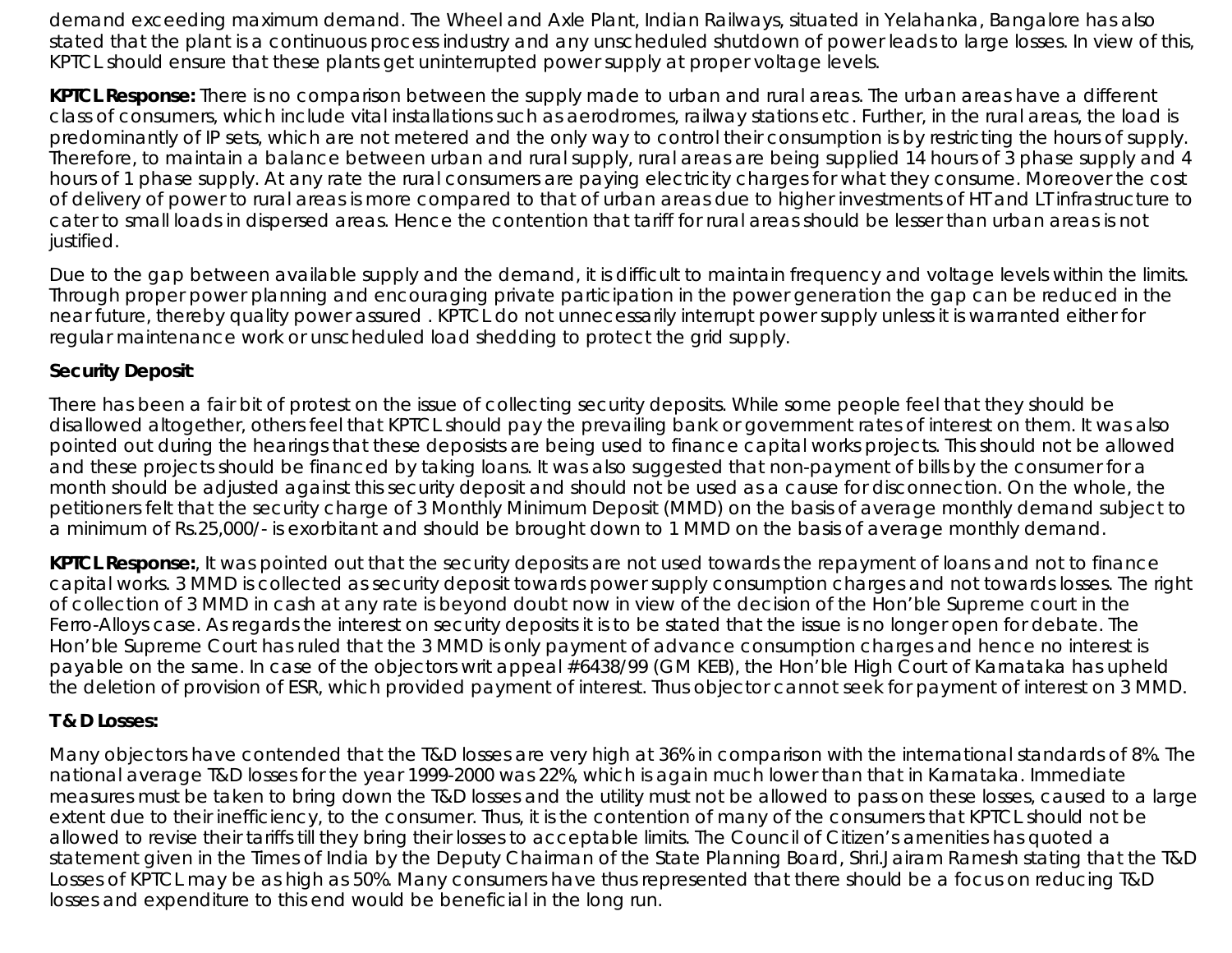*KPTCL Response:* The estimated T&D loss of 38.5% comprises technical losses on account of the lengthy networks which amounts to 31.2% and commercial losses of approximately 7%. The high T&D loss is due to the fact that load centers are away from the generating stations and power is being carried through lengthy lines at different voltage levels. It is impossible to reduce T&D losses to 0% as they are inherent in the system. The corporation is striving hard to reduce the loss by strengthening the system in spite of fund constraints. An investment of approximately Rs.1 Cr. is required to reduce energy losses by 0.33 MU. KPTCL proposes to invest Rs.6000 Cr. over the next 5 years in capital works for improving the system network and is expected to bring down losses substantially. KPTCL does not stand to gain by incurring huge losses but to a certain extent things are beyond its control. An investment of Rs.911 Cr. has been planned for the current year to strengthen and improve the T&D network. It would not be possible to reduce the T&D losses by 5% this year since 3 months had passed by the time the directive was issued. Thus, KPTCL would endeavour to bring down the T&D losses by 2% this year to the level of 36.5%.

# **IP Set Consumption:**

A fair number of petitions have raised the issue of IP set consumption. Since IP sets account for unmetered consumption, the projected sales to this category is only an estimate, the basis of which has been questioned by many. The agriculturists have so far enjoyed subsidized tariffs. A large number of urban consumers have protested against this practice. Many consumers have observed that there is a considerable number of agriculturists, who are affluent and can afford the normal tariff rates. These agriculturists, they suggest, should be metered and charged for their electricity consumption. Banashankari Consumer Protection Society, Bangalore has stated that the policy of social responsibility in the event of KPTCL incurring huge losses is faulty. It is the onus of the government and not the utility to provide subsidies.

*KPTCL Response:* IP set consumption estimates have been a subject of debate in most of the objections. KPTCL has made efforts in the past to make realistic estimates of the same. In each taluk or subdivision across the state, transformer centers predominantly feeding IP sets were selected and metering provided at the Transformer Centers. A total of 1700 feeders have been metered covering 17000 IP sets. The readings on these were used to record the consumption of the IP sets and thus the average consumption of IP sets was derived. It must be clarified here that these readings were used for the purpose of energy auditing and not for billing. All IP sets Commissioned on and after 1 January 1997 are metered. This is definitely a step in the positive direction. Unless all IP sets are metered, measurement of energy consumed can only be done on a sample basis. Thus a detailed study may be warranted in the near future to enable accurate estimation of the consumption in this sector.

#### **Regularising unauthorized connections***:*

Some objectors have contended that the regularization of unauthorized meters is an extremely unhealthy habit. The utility thus sends out signals to the consumers encouraging theft of power and pilferage. On the other hand, Shri.H.S.Naik has complained that he has not been given a connection in spite of having completed the required formalities within the prescribed time frame. All new connections should be metered and no regularization of unauthorized connection should be carried out. All such connections should be disconnected immediately.

*KPTCL Response:* On the identification of unauthorized installations, KPTCL has taken necessary actions as per law and time until 30 November 2000 has been allowed for regularization. Thereafter, such installations would be dealt as per law. KPTCL has no scheme to regularize the unauthorized connection without collecting any fee. All unauthorized IP sets being regularized are metered. IP sets above 10 HP are already metered. New IP sets serviced on or after 1 January 1997 are also being metered. An action plan has been drawn to fix meters on IP sets wherever they are not fixed. This will take atleast 2-3 years. Till date 52728 IP sets have been regularized out of a total of 86007 applications received.

#### **Horticulture:**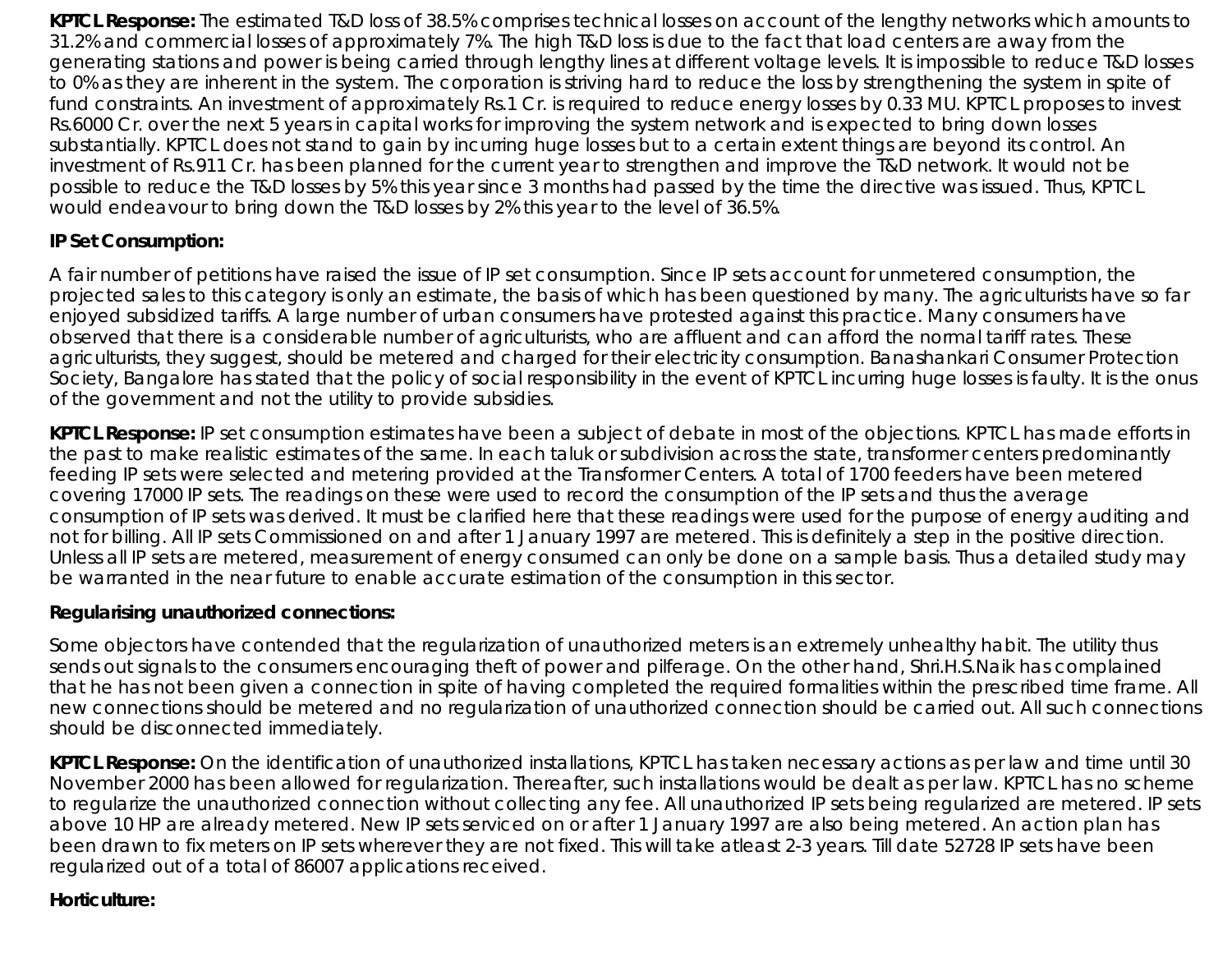The Nurserymen Co-operative Society Ltd. represented by their Director, Shri .

M.Seetharam has pointed out a court order stating "Agriculture and horticulture go together and therefore, what is given to agriculturists should be made applicable to horticulturists." The petitioner has also appealed that there should be no disparity between the tariff for a privately owned and a state-owned nursery. Presently, private nurseries are charged a higher tariff under LT4©, while state-owned nurseries are classified under LT4(a), which gives them an advantage over the private nurseries.

*KPTCL Response:* The Horticulturists and agriculturists both use IP sets, but their end products are not the same. So horticultural nurseries cannot compare themselves with general agriculturists. Profit is the main motive for horticulture and they use electricity for commercial purpose. It is relevant to mention that the High Court of Karnataka in writ petition j#12742/91 decided on `11 October 1996 ruled that agriculture nurseries are purely commercial ventures with an objective of exploiting advanced techniques in the field of horticulture and making profit by running on commercial scales. Hence they cannot be compared to agriculturists using electricity for simply irrigating fields.

## **Concessional Rates for Arecanut and Coconut:**

Arecanut and Coconut plantations have appealed for lower rates on the grounds that they are not to be classified as commercial crops. Thus they have appealed for the agricultural rates instead of being placed in the category LT4( c).

*KPTCL Response:* Classification of consumers is within the right of the Corporation. Arecanut growing is now more a commercial occupation and cannot be compared with sugarcane and coconut. Merely because arecanut is not treated as commercial in the Land Ceiling act or in other enactments, the Corporation is not bound to follow the same. For the purpose of price fixation, a different classification may be adopted. Arecanut being a crop akin to coffee and tea, it is being classified along with them. The tariff cannot be fixed taking into account the income derived from arecanut gardens. Also, the respondents cannot question the classification as it was prevailing since 1 July 1997 and till now they have not questioned the same and were paying on the said basis.

## **Efficiency Improvement Measures:**

Steps should be taken immediately to improve the working efficiency of the utility. Employee costs should be brought down and operating efficiency should be improved. Shri. H. Sivaramu has highlighted the need for completing construction projects with speed within the predetermined time frame and budgets. He suggests that the use of competitive bidding for the pricing and contracting of these projects may achieve this end. The losses, technical and non-technical should be minimized. Power theft and pilferage should be brought down and 100% metering should be ensured. Steps to ensure conservation must also be taken up. Bangalore Gavipuram Extn. And Basappa Layout Residents Welfare Association, Bangalore has suggested that power supply should be brought under essential services and strikes, disobedience etc., should require mandatory dismissal.]

*KPTCL Response:* The customer charter and maintenance standards have already been introduced. Vigilance activities stepped up and consumer involvement sought to contain commercial losses. Further, all HT installations have been brought under computerized billing. The same for LT consumers, belonging to lighting and AEH is taken up as a first step, which would be extended to the whole state in the near future. Centralized round the clock complaint divisions to attend to consumer complaints have been introduced with computerized interactive voice mail system. To solve complaints of metering, billing, etc., Sowjanya counters have been opened in various places in Bangalore. In the first phase, BJ installations having more than 1 point will be provided meters during the current year and the remaining installations in phases would be completed by the end of 31 March 2004. All new BJ installations will be serviced with meter only.

KPTCL has taken several measures to improve efficiency in administration and economy. As a result of these measures it is expected that an additional revenue of Rs.122 Cr. would be mobilized which is incorporated in the tariff proposal.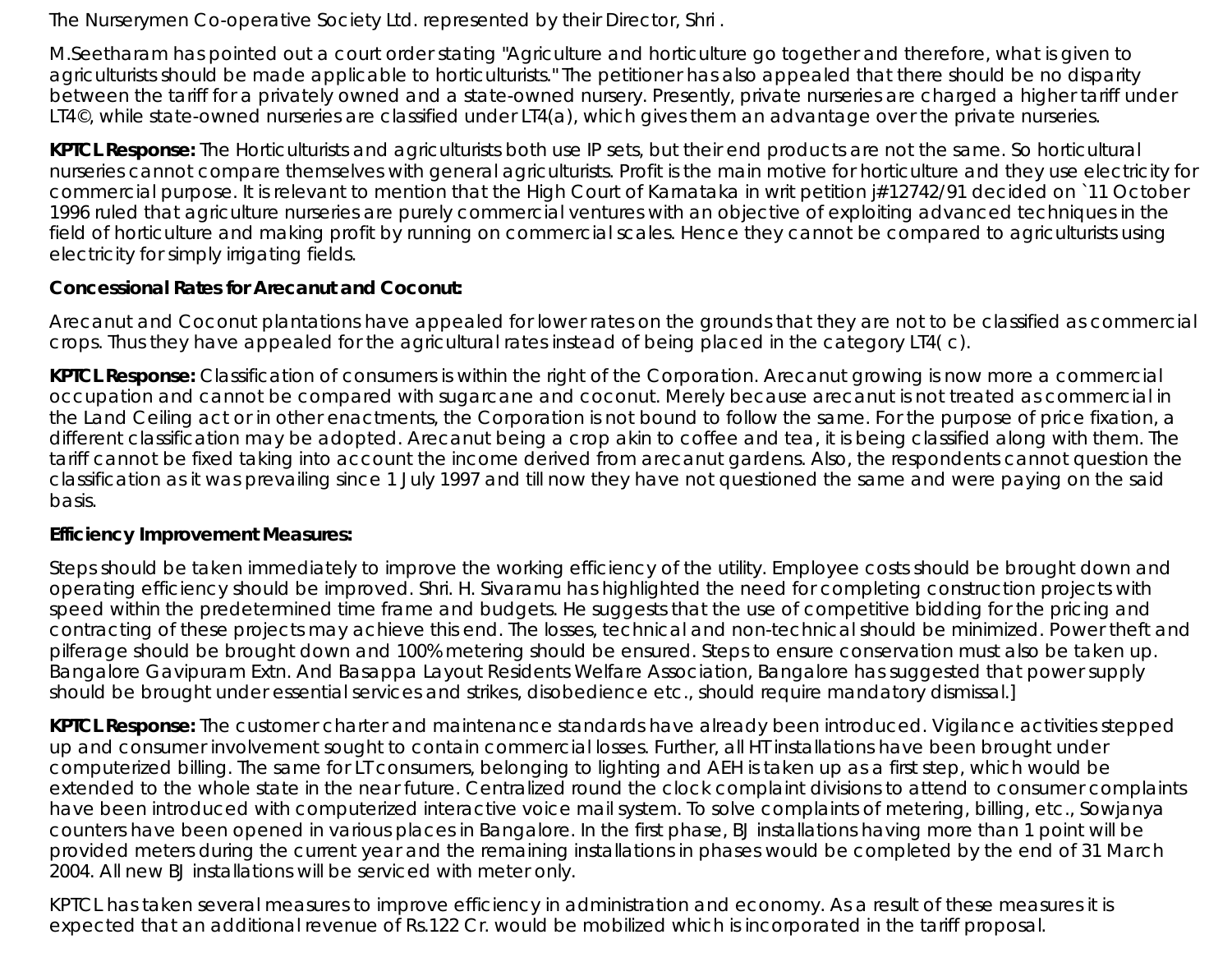In case of Government Departments or bodies, the KPTCL has not gone in for disconnection in view of the problems it can create for the government and the public. Even in these cases, KPTCL has taken steps to realize its arrears.

## **Theft of Power:**

The theft of power is on the rise in Karnataka with the level of unmetered consumption increasing rapidly. It is imperative that the utility should take measures to bring down the theft of power and pilferage and ensure 100% metering and billing. An associated issue is that of the Bhagyajyoti and Kuteerjyoti installations. It has been observed by many that there is rampant misuse of these installations due to the highly subsidized rates and due to no metering. The subsidy burden should not be passed on to the consumers and should be borne by the Government.

*KPTCL Response:* KPTCL employees, wherever they were found to have connived with consumers in power theft, are facing serious disciplinary actions. KPTCL is not shielding its corrupt and dishonest employees. As far as the unauthorized load in concerned, KPTCL is simultaneously pursuing checking of unauthorized load, detecting theft through its vigilance wing headed by the Deputy Inspector General of Police. Field Officers have also been checking for pilferage by regularly inspecting consumer premises. KPTCL had introduced energy auditing whereby theft prone areas are identified. Stringent vigilance is enforced to reduce theft of energy. In the year 99-2000, 422 numbers of cognizable cases were booked and amount of Rs.3.97 Cr. has been raised as back billing charges.

## **Free Power to KPTCL employees:**

The employees of KPTCL are given free power connections apart from their salaries. Thus the effective wage of KPTCL employees is much higher in comparison with their contemporaries in other departments. This leads to very high employee costs and also a burden on the utility's finances. This provision should be stopped with immediate effect and all the employees should be metered and billed in accordance with the tariff schedule for the state.

*KPTCL Response:* As per the industrial arbitration award, KPTCL has to extend free supply of electricity to an extent of 200 units per month per installation and there is no alternative to this. As the award is binding under the section 10(a) Industrial Disputes Act, KPTCL's liability on account of extending free electricity to its employees is only Rs.4.72 Cr. for the supply of 38.46 MUs for the FY1999-2000 under LT1(b) and LT2(a). This is very meagre compared to the revenue of KPTCL. It is noted that this award does not apply to recruitments after 1st January 1997.

# **Employee Cost:**

The employee cost of KPTCL is very high due to overstaffing. Shri.R.K.Rangarej has alleged that the salaries have gone up by 200-300% in the recent past and that the non-technical staff gets paid on par with the technical staff. This is clearly a callous waste of scarce resources. It has been suggested that all the vacant posts should be frozen and a cost benefit analysis should be undertaken to reorganize the set up and make it more efficient.

*KPTCL Response***:** The sanctioned strength of the staff is 57106 and working strength is only 38410. Thus there is no excess staff. The GoK has also banned recruitment for the last several years whereas new installations are being energized every day with increasing demand for electricity. It must also be noted that the actual expenditure incurred on establishment is only 17% of the total income. It may be relevant to mention that KPTCL is facing difficulties in ensuring quality service in view of shortage of staff. The salary structure to employees is as per the settlement entered into between erstwhile KEB and the employees union. The increase in DA is on par with central government employees and as such the salary to KPTCL employees is not exorbitant as alleged.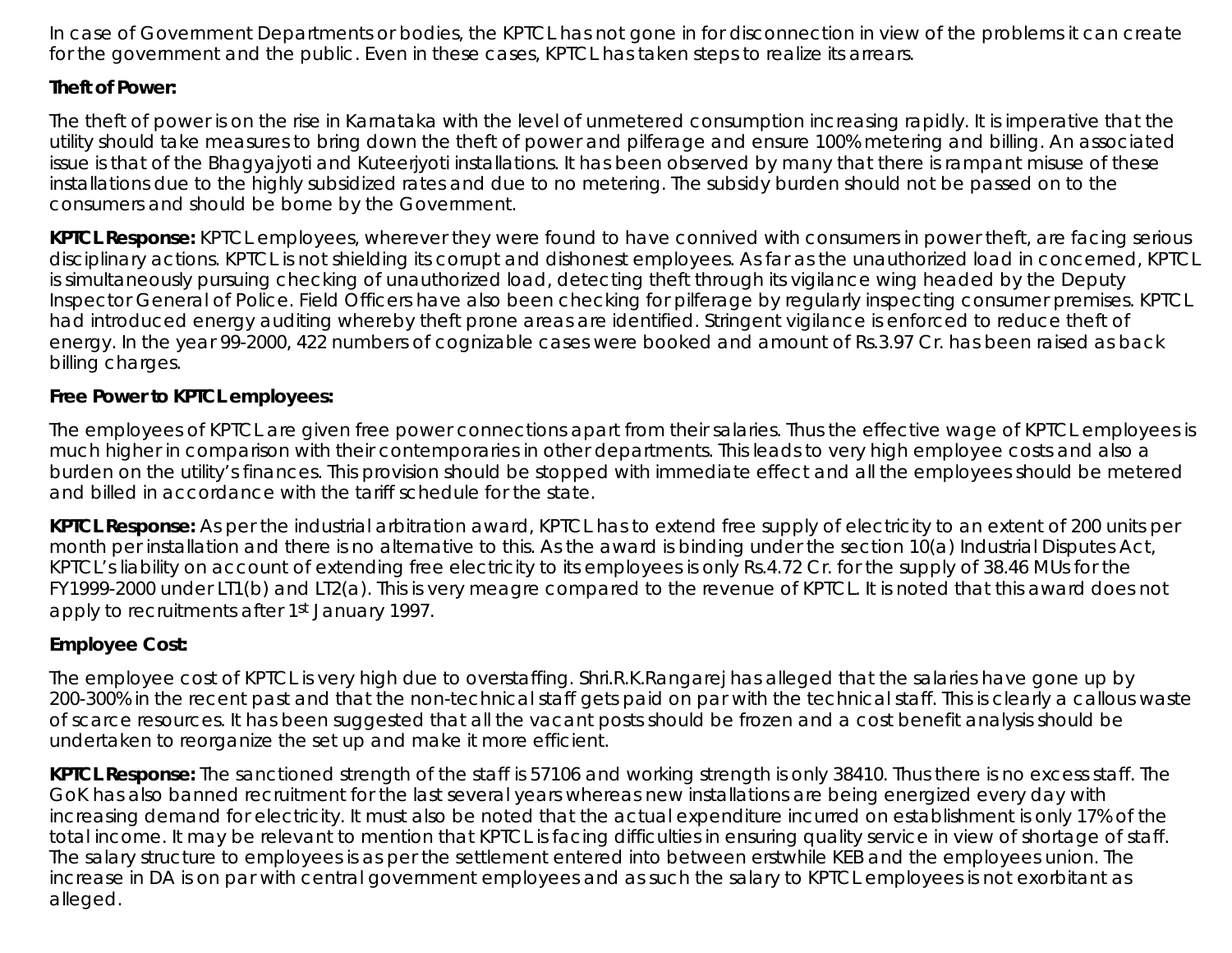#### **Seasonal Consumption:**

Consumers having a seasonal consumption pattern have requested for rebates during the off season. The President of the Rajya Raithara Para Horata Samithi, Belgaum has appealed that due to the seasonal nature of the consumption by rain-fed pumps, the fixed charge should be waived in the off-season. Presently these pumps are categorized under LT4( c), which includes all private horticulture nurseries, coffee, tea and arecanut plantations. A similar request has been filed by M/s.Karnataka State Rice Millers Assn., Koppal and also by many individuals who stated that rice milling being a seasonal agro-based activity producing an item of essential daily consumption along with by-products like bran should be given concessional rates. Also various cold storage plants preserving fish have appealed for concessional rates on par with seasonal agro-based industries on grounds that they are seasonal consumers.

**KPTCL Response:** The quantum of fish availability in the market may vary from month to month but there is availability through out the year. The ice plants run for the whole year though the consumption may vary. Being industries they can always include the power cost into their pricing and may pass on the same to their consumers. What is important while fixing tariff is the cost of making the power available and not the raw material availability. KPTCL is willing to supply power as it has permanent infrastructure for the same and expects returns on the same all the time. Every unit will have its peculiar feature, but on that count the supplier cannot go on framing different classes.

#### **Promotion of Solar and other non-conventional energy:**

Solar heating devices should be encouraged. Thus the rebate on such devices should be raised from 5p per unit to 15p per unit.

*KPTCL Response***:** Enhancement of rebate for use of solar power cannot be considered as any use of solar energy accrues to the benefit of the consumer and there is no cost benefit to KPTCL.

#### **Single point connections to quarters:**

The Deputy Chief Engineer, South Western Railways has pointed out in his representation that often, a number of staff quarters are connected to a single point connection. Thus the railways has to pay for a large part of the consumption at the rates for the highest slab, even though the average per quarter consumption is much lower than the ceiling of the lower slabs. The railway has been collecting the bills from each quarters according to the individual consumption at the normal rates and subsidizes the gap from its own resources. This has been objected to in the audit. The request in this context is that the unit charges be levied on Railway domestic feeders on the basis of the average consumption per quarter at the particular station as is being done by the Andhra Pradesh State Electricity Board. Otherwise, the distribution of supply to the quarters may be taken over directly the utility and the staff be supplied with individual bill and the staff can be asked to pay their bill directly to KPTCL. This will involve extra staff to be provided by KPTCL at various places as the meter reading, bill preparation, sending the bill to each quarter and collection of the dues is currently done by the Railways themselves. However, instead of getting any concessions or bonus, the Railways are paying rates higher than other consumers, which is contradictory.

*KPTCL Response***:** The problems of single metering to the Railway staff quarters has no relevance to revision of tariff and hence should not be considered.

## **Grid Support Charges:**

KPTCL has proposed to introduce Grid Support Charges at 20% of the maximum demand according to the capacity of the Captive Power Plant. The Executive President of Rajashree Cement, Bangalore has represented that these should not be allowed since it is unjustified. Greater Bangalore Industries Assn. has also stated the same in their petition adding that such charges are not justified in the face of the poor quality of supply. Similar sentiments have been echoed by Kudremukh Iron Ore Company Limited,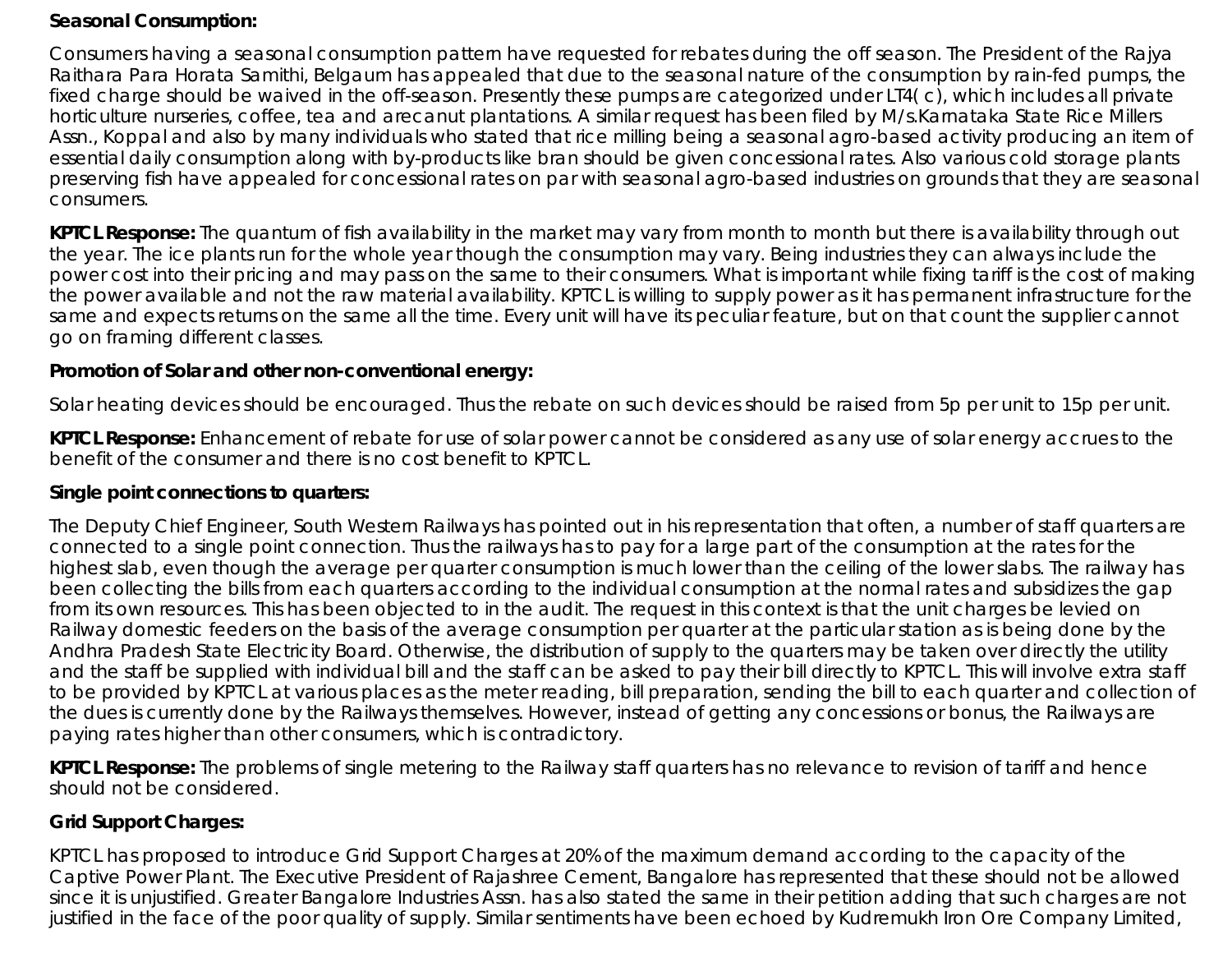Secretary of the Greater Mysore Chamber of Industries and Bhoruka Gases Ltd., It was mentioned by Bhoruka Industries and by the Greater Bangalore Industries Assn. during the public hearings that these captive power plants have been set up at KEB's request. KIOCL has also mentioned that the poor grid condition affects the CPP adversely and the CPP in turn affects the grid positively. Bhoruka Gases Limited have also brought to light that the CPPs are already charged 75% of the contracted demand to KPTCL as minimum charges irrespective of the usage. It is suggested that KPTCL should give a rebate of 25p per unit generated from the CPP as incentive.

*KPTCL Response***:** Some HT consumers are partially using KPTCL power and partially relying on their captive power for their total load. In other cases where captive capacity is more than total requirement, they continue to be KPTCL consumers by connecting the load on to the grid. In doing so they will have the "grid support" to take care of momentary fluctuations in the grid which is caused due to starting of the CPP or highly inductive load or failure of CPP etc. This drawal of huge demand is not recorded in the 'Metered Demand' meter as the Metered Demand is calculated as the average demand over a period of 30 minutes. Also KPTCL is required to maintain the grid with the transmission system which takes care of such high fluctuations by virtue of its infinite stability when compared to individual capacity of CPP with finite stability. For these advantages and services, the consumer is required to pay Grid Support Charges.

**Fixed Charges:** A large number of customers have protested against the levy of fixed charges and the hike therein. It has been argued that in view of charging fixed charges, the KPTCL should provide a certain number of units of electricity to the consumer as free as in the case of telephones.

*KPTCL Stand***:** The 2 part tariff, which is an internationally accepted method of charging the electricity supply, consists of fixed charges and variable (running/energy) charges. The fixed charges depend on the contracted load while the variable charge depends upon the number of units (energy) consumed by the consumer. It is to be noted that whether the consumer switches on his load or not, the infrastructure is always to be in place since electricity is not a commodity to be supplied after taking an order from the customer in the general sense. One has to pay the charges to keep the availability of electricity at all times. Huge investments are required to set up the network including generating station, T&D system. For this huge investment, the consumer is required to pay fixed charges. The fixed charge is levied mainly to cover fixed expenses as follows: O&M, A&G, depreciation, interest and finance charges. As per the tariff filing, about 36% of the fixed cost only is recovered through fixed charges. The energy charges cover the following expense: cost of power purchase, which includes cost of fuel like coal, oil, gas etc.

## **Concessional rates for Educational Institutions:**

Many Educational Institutions have represented against the increase in tariff for them. There has also been a considerable amount of protest regarding the merger of the LT2 (b) category with the LT3 category. This essentially implies that the educational institutes are being classified as commercial organizations. The Catholic Board of Education, a non-profit charitable institution running schools, colleges and other educational institutions in Karnataka have appealed against this merger on the grounds that they are not doing any commercial activities. They contend that since these institutions charge their students fee as decided by the government and pay their staff the government scales, they should not be clubbed with the private educational institutions. The petition by Dandeli Education Society also opposes the proposal for the recovery of interest and disconnection against educational institutions and suggests that full subsidy or free supply granted to them.

The Commerce Educational Institutes Association has also appealed that with a fall in clientele due to the emergence of computers, they should not be treated as commercial setups but as educational institutions and should be granted the rebate given to schools.

*KPTCL Response***:** In order to rationalize the tariff structure in the proposal, LT2(b) has been merged with LT3 to minimize the number of tariff categories. In matters of price fixation, only a broad classification can be made. In the writ petition bearing #4590/91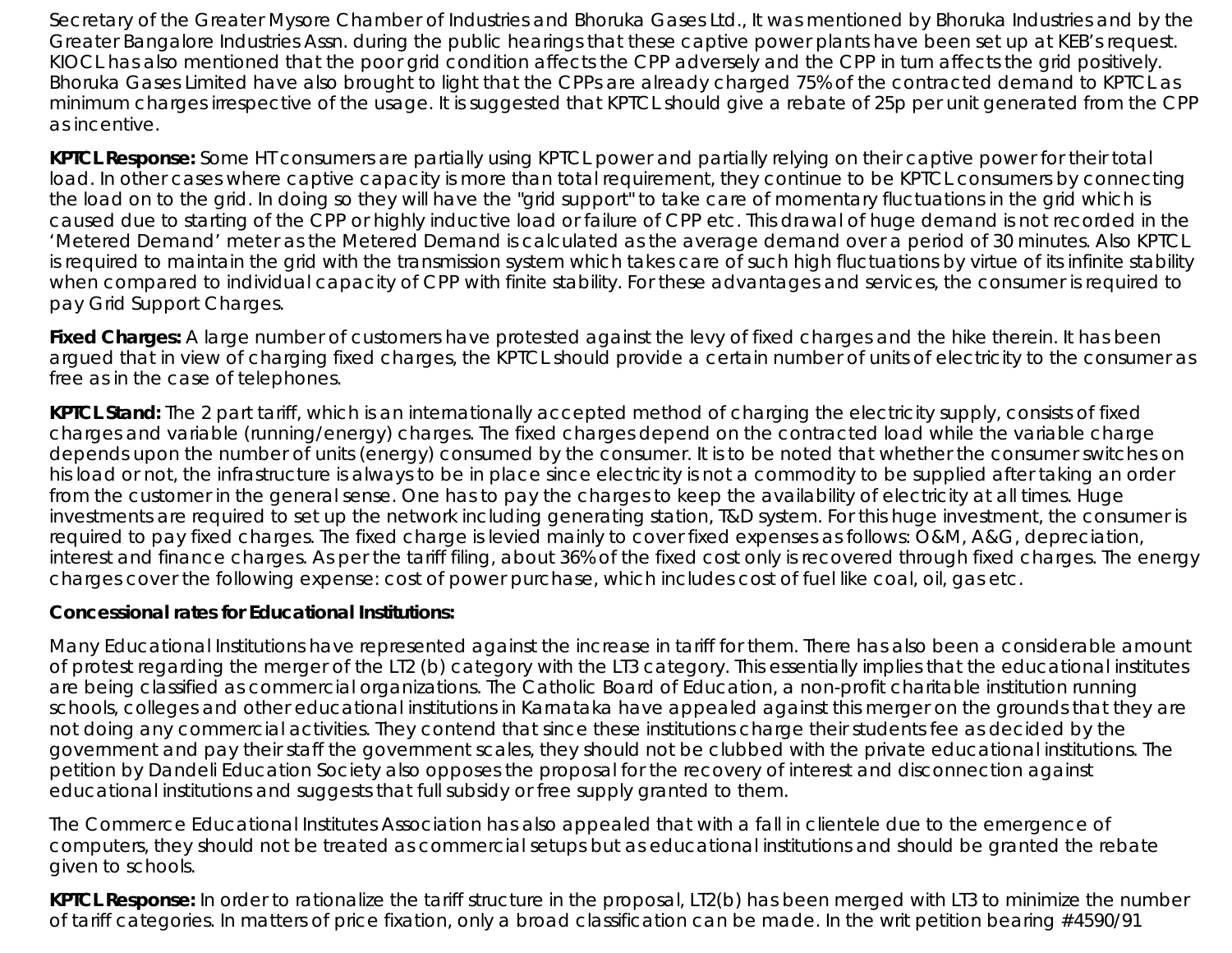disposed on 21 February 1991 the Hon'ble High Court of Karnataka has upheld the classification of private institutions under LT3 category. For a similar classification under LT3 of the 1990 tariff, the Hon,ble High court vide order dtd.6 September 1996, writ petition #10498-10500/92, 10189/92, 20947/92, 20987/92, 26642-26646/91, 5582-5584/92 had upheld the classification of private educational institutions under LT3 after considering the very same points argued now. It is also submitted that the classification can be different for different purposes. KPTCL does not agree to continue separate classification for this category of consumers for the reasons that these institutions are collecting fees and are run on commercial lines. While both government and private institutions discharge the same functions, they do not charge the same fee and thus are classified separately.

## **Fuel Escalation Cost:**

There has been much protest amongst the consumers against the levying of fuel escalation costs. The Greater Bangalore Industries Association, in their petition, have mentioned that the FEC should be finalized for the year and no undecided variable component should be left in the tariff. Any ambiguity in the tariff leads to considerable difficulties in pricing and planning for the industries.

*KPTCL Response***:** In the power supply bill towards energy purchased from Thermal Power Plants (RTPS, RSTPS) additional variable element called Fuel Adjustment Charge is charged apart from energy charges. Depending upon the cost of fuel, this variable charge differs from month to month. Accordingly, KPTCL has to pay charges to KPC and NTPC and collect this variable charges in the form of FEC from the consumers to whom the energy is sold. FEC cannot be finalized once for all and remains as a separate item and forms part and parcel of tariff. FEC is just a pass through and it was collected only from the HT consumers when the FEC was very less. But due to substantial increase of FEC in the subsequent period it has been passed on to the LT consumers also. Otherwise, the burden of HT consumers would be too much as these consumers are already paying more and cross subsidizing the LT consumers.

## **Social Obligations:**

Many consumers, predominantly the urban and HT consumers, have protested against the policy of KPTCL to cross-subsidize certain categories at their cost. It has been stated by many that KPTCL being a corporatized entity should run on a profit motive and purely on financially viable line. With the corporatization of KPTCL, it is no longer an agency of the government to implement the social reforms policy. Thus, they should not take up the burden of social responsibility. IN case the government wants to subsidize a certain category of installations, KPTCL should recover from the government the revenue implications of the same. Thus the tariff should be fixed purely on the basis of cost of supply.

*KPTCL Response***:** It may be pointed out that KPTCL is fully government owned entity. Under the provisions of the KER Act, KPTCL has the discretion to differentiate among consumers on the basis of geographical location, paying capacity, etc. in order to set a just and reasonable tariff. There is vast scope for improvement in the quality of service in the rural areas. Hamlets need to be electrified, especially in the interior regions. Under the socio-economic policies of the government, KPTCL has to supply power to BJ/KJ and IP set installations at a cost below the average cost of supply. The responsibility of cross-subsidizing the socially weaker sections of the society has to be shared to some extent by the paying categories of consumers and the balance by way of subsidy from the government.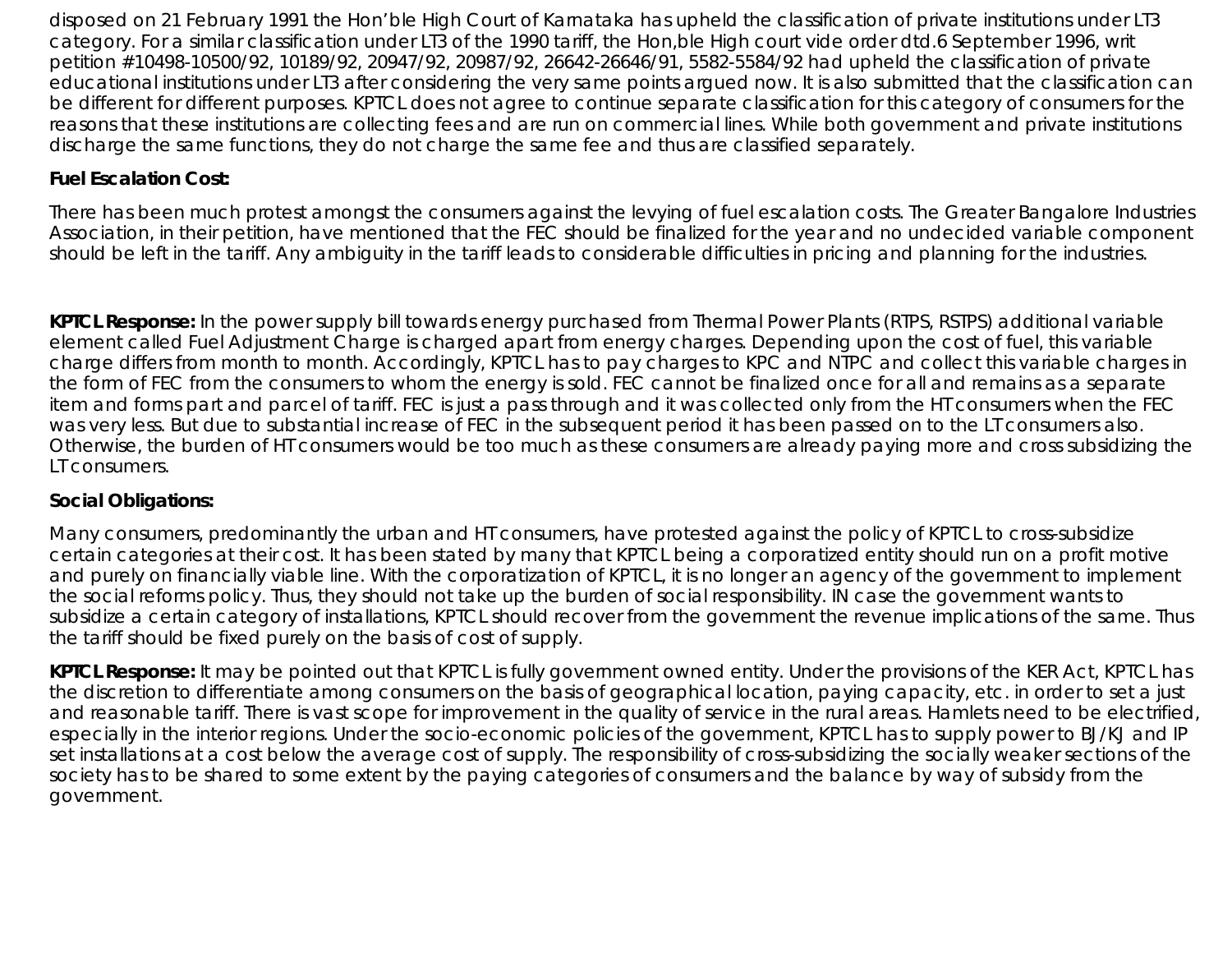| <b>ANNEXE - 3</b> | <b>DETAILS OF POWER PURCHASE FOR 2000 - 01</b> |                           |                                                                                                                        |                          |                  |                 |                          |                                     |                               |                                  |                   |                        |                                                           |                   |                     |                                    |
|-------------------|------------------------------------------------|---------------------------|------------------------------------------------------------------------------------------------------------------------|--------------------------|------------------|-----------------|--------------------------|-------------------------------------|-------------------------------|----------------------------------|-------------------|------------------------|-----------------------------------------------------------|-------------------|---------------------|------------------------------------|
|                   |                                                |                           | <b>AS FURNISHED BY</b><br><b>KPTCL PROJECTION</b><br><b>KERC PROJECTION</b><br><b>KPTCL PROJECTION</b><br><b>KPTCL</b> |                          |                  |                 |                          |                                     |                               |                                  |                   | <b>KERC PROJECTION</b> |                                                           |                   |                     |                                    |
|                   | <b>SL.NO.SOURCE</b>                            | FOR 2000-01<br>(ORIGINAL) |                                                                                                                        |                          | (REVISED)        | FOR 2000-01     |                          | <b>ACTUALS FROM 4/00</b><br>TO 8/00 |                               |                                  | FROM 9/00 TO 3/01 |                        |                                                           | TOTAL FOR 2000-01 |                     |                                    |
|                   |                                                | Units Rate<br>MU          | PS/KWHRS.CRSMU                                                                                                         | <b>Amount</b> Units Rate |                  | PS/KWHRS.CRSMU  | <b>Amount Units Rate</b> |                                     | PS/KWHRS.CRSMU                | <b>Amount</b> Units Rate         |                   | PS/KWHRS.CRSMU         | <b>Amount</b> Units Rate                                  |                   | PS/KWHRS.CRS        | $\overline{\text{Amount}}$         |
|                   | A. Purchase from KPC Ltd.,                     |                           |                                                                                                                        |                          |                  |                 |                          |                                     |                               |                                  |                   |                        |                                                           |                   |                     |                                    |
|                   | A-i Hydel                                      |                           |                                                                                                                        |                          |                  |                 |                          |                                     |                               |                                  |                   |                        |                                                           |                   |                     |                                    |
| $\overline{2}$    | Sharavathi                                     | 4648                      | 12.60                                                                                                                  | 58.56                    | $46.60$ 12.60    |                 | $\sqrt{58.72}$           | $\sqrt{17.73}$ $\sqrt{12.60}$       |                               | 22.34                            | $30.10$ 12.60     |                        | 37.93                                                     | $47.83$ 12.60     |                     | 60.27                              |
| $\overline{3}$    | <b>Bhadra</b>                                  | 59                        | $\overline{12.60}$                                                                                                     | $\sqrt{0.74}$            | $\overline{57}$  | $\sqrt{12.60}$  | $\overline{0.72}$        | $\sqrt{22}$                         | $\sqrt{12.60}$                | $\overline{0.28}$                | $\overline{67}$   | $\sqrt{12.60}$         | $\overline{0.84}$                                         | 89                | $\overline{12.60}$  | $\sqrt{1.12}$                      |
| $\overline{4}$    | Liganamakki                                    | $\sqrt{248}$              | $\sqrt{21.18}$                                                                                                         | 5.25                     | $\overline{250}$ | $\sqrt{21.18}$  | 5.30                     | $\overline{59}$                     | $\sqrt{21.18}$                | $\overline{1.25}$                | $\overline{191}$  | $\sqrt{21.18}$         | 4.05                                                      | $\sqrt{250}$      | $\sqrt{21.18}$      | 5.30                               |
| $\overline{5}$    | Chakra                                         | 500                       | 40.72                                                                                                                  | $\sqrt{20.36}$           | 489              | $\sqrt{40.72}$  | $\sqrt{19.91}$           |                                     | $\sqrt{40.72}$                | $\overline{0.00}$                | $\overline{500}$  | 40.72                  | $\sqrt{20.36}$                                            | $\sqrt{500}$      | $\sqrt{40.72}$      | $\sqrt{20.36}$                     |
| $\overline{6}$    | Kalinadi (Nagihari)                            | 2277                      | 35.60                                                                                                                  | 81.06                    | $\sqrt{2277}$    | 35.60           | 81.06                    | $\sqrt{1048}$                       | 35.60                         | 37.31                            | 1522              | 35.60                  | 54.18                                                     | 2570              | 35.60               | 91.49                              |
| 7                 | Supa                                           | $\overline{373}$          | 35.60                                                                                                                  | 13.28                    | $\sqrt{378}$     | 35.60           | $\sqrt{13.46}$           | $\overline{154}$                    | 35.60                         | $\overline{5.48}$                | $\sqrt{227}$      | 35.60                  | $\overline{8.08}$                                         | $\overline{381}$  | 35.60               | $\sqrt{13.56}$                     |
| $\overline{8}$    | Varahi                                         | $\overline{990}$          | 56.00                                                                                                                  | 55.44                    | $\sqrt{991}$     | 56.00           | 55.50                    | $\sqrt{477}$                        | 56.00                         | $\sqrt{26.71}$                   | $\overline{617}$  | 56.00                  | 34.55                                                     | 1094              | 56.00               | 61.26                              |
| $\overline{9}$    | Kappadagudda W.F.                              | $\overline{5}$            | [273.00]                                                                                                               | $\overline{1.37}$        | $\overline{6}$   | 300.98          | $\overline{1.81}$        | $\overline{3}$                      | 300.98                        | $\overline{0.90}$                | $\overline{2}$    | 300.98                 | $\overline{0.60}$                                         | $\overline{5}$    | 300.98              | $\overline{1.50}$                  |
| $\overline{10}$   | G.D.P.H.                                       | $\overline{115}$          | 68.19                                                                                                                  | $\overline{7.84}$        | $\overline{88}$  | 68.19           | 6.00                     | $\overline{10}$                     | 68.19                         | $\overline{0.68}$                | $\overline{105}$  | 68.19                  | $\sqrt{7.16}$                                             | $\overline{115}$  | 68.19               | $\sqrt{7.84}$                      |
| $\overline{11}$   | Kalmala P.H.                                   | $\overline{0}$            | 120.00                                                                                                                 | $\overline{0.00}$        | $\overline{0}$   | 120.00          | $\overline{0.00}$        | $\overline{0}$                      | 120.00                        | $\overline{0.00}$                | $\overline{0}$    | 120.00                 | $\overline{0.00}$                                         | $\overline{0}$    | 120.00              | $\overline{0.00}$                  |
| $\overline{12}$   | Sinwar                                         | $\overline{0}$            | 120.00                                                                                                                 | $\overline{0.00}$        | $\overline{0}$   | 120.00          | $\overline{0.00}$        | $\overline{0}$                      | $\overline{120.00}$           | $\overline{0.00}$                | $\overline{0}$    | 120.00                 | $\overline{0.00}$                                         | $\overline{0}$    | $\overline{120.00}$ | $\overline{0.00}$                  |
| $\overline{13}$   | Mallapur & Others                              | $\overline{26}$           | 52.00                                                                                                                  | $\sqrt{1.35}$            | $\sqrt{25}$      | $\sqrt{116.00}$ | 2.90                     | $\sqrt{3}$                          | $\sqrt{116.00}$               | $\sqrt{0.35}$                    | $\overline{23}$   | 116.00                 | 2.67                                                      | $\overline{26}$   | 116.00              | 3.02                               |
| $\overline{14}$   | Mani Dam                                       |                           |                                                                                                                        |                          | $\overline{19}$  | 52.00           | $\overline{0.99}$        | 5                                   | 52.00                         | $\overline{0.26}$                | $\overline{20}$   | 52.00                  | $\overline{1.04}$                                         | $\overline{25}$   | 52.00               | $\overline{1.30}$                  |
| $\overline{15}$   | <b>Bhadra RBC</b>                              | $\overline{30}$           | 171.85                                                                                                                 | 5.16                     | $\overline{34}$  | 171.85          | 5.84                     | $\overline{0}$                      | $\sqrt{171.85}$               | $\overline{0.00}$                | 0                 | 171.85                 | $\overline{0.00}$                                         | $\overline{0}$    | $\overline{171.85}$ | $\overline{0.00}$                  |
| $\overline{16}$   | Kadra Dam                                      | 396                       | 150.61                                                                                                                 | 59.64                    | $\sqrt{331}$     | 150.61          | 49.85                    | $\overline{197}$                    | $\sqrt{150.61}$               | $\sqrt{29.67}$                   | $\overline{172}$  | 150.61                 | $\sqrt{25.90}$                                            | $\overline{369}$  | 150.61              | 55.58                              |
| $\overline{17}$   | Kadaslli Dam                                   | 446                       | 122.67                                                                                                                 | 54.71                    | $\sqrt{270}$     | 122.67          | $\sqrt{33.12}$           | $\overline{132}$                    | $\sqrt{122.67}$               | $\sqrt{16.19}$                   | $\overline{185}$  | 122.67                 | $\sqrt{22.69}$                                            | $\overline{317}$  | $\sqrt{122.67}$     | 38.89                              |
| $\overline{18}$   | Gerusoppa                                      | $\overline{129}$          | 180.03                                                                                                                 | $\sqrt{23.22}$           | $\overline{119}$ | 180.00          | $\sqrt{21.42}$           |                                     | 180.00                        | $\overline{0.00}$                | $\overline{119}$  | 180.00                 | $\sqrt{21.42}$                                            | $\overline{119}$  | 180.00              | $\sqrt{21.42}$                     |
|                   | Total $(A-i)$                                  |                           | 1024237.88                                                                                                             | 387.99                   | 9994             | 35.68           | 356.59                   | 3883                                | 36.42                         | 141.43                           | 6760              | 35.72                  | [241.48]                                                  | 1064335.98        |                     | 382.91                             |
|                   | A-ii Thermal                                   |                           |                                                                                                                        |                          |                  |                 |                          |                                     |                               |                                  |                   |                        |                                                           |                   |                     |                                    |
| $\overline{19}$   | $R.T.P.S.-I & II$                              | 2736                      | $\sqrt{148.26}$                                                                                                        | 405.64                   | $\sqrt{2682}$    | $\sqrt{147.17}$ | 394.71                   | $\sqrt{1085}$                       | $\sqrt{147.17}$               | 159.68                           | $\overline{1597}$ | $\sqrt{147.17}$        | 235.03                                                    | 2682              | $\sqrt{147.17}$     | 394.71                             |
| $\overline{20}$   | $R.T.P.S.-III$                                 | 1395                      | $\sqrt{170.28}$                                                                                                        | $\sqrt{237.54}$          | $\sqrt{1386}$    | 168.51          | 233.55                   | $\sqrt{616}$                        | 168.51                        | 103.80                           | $\sqrt{770}$      | 168.51                 | 129.75                                                    | 1386              | $\sqrt{168.51}$     | 233.55                             |
| $\overline{21}$   | $R.T.P.S. - IV$                                | 1418                      | 270.40                                                                                                                 | 383.43                   | $\sqrt{1503}$    | 268.76          | 403.95                   | $\sqrt{655}$                        | 268376                        | 176.04                           | $\sqrt{848}$      | 268.76                 | $\sqrt{227.91}$                                           | $\sqrt{1503}$     | 268.76              | 403.95                             |
| $\overline{22}$   | $R.T.P.S - V$                                  |                           | 1373 251.31                                                                                                            | 345.05 1397 264.48       |                  |                 | 369.48 540               |                                     | 264.48                        | $\sqrt{142.82}$ 857              |                   | 264.48                 | $\sqrt{226.66}$ $\sqrt{1397}$ $\sqrt{264.48}$             |                   |                     | $\left  \overline{369.48} \right $ |
| $\overline{23}$   | $R.T.P.S - VI$                                 |                           | 1313 251.32                                                                                                            | $329.98$ $1238$ $209.00$ |                  |                 | $258.74$ 491             |                                     | 209.00                        | $\overline{102.62}$ 747          |                   | 209.00                 | $\overline{156.12}$ $\overline{1238}$ $\overline{209.00}$ |                   |                     | $\boxed{258.74}$                   |
|                   | <b>TOTAL(A-II)</b>                             |                           | 8235 206.63                                                                                                            | 1701.64 8206 202.34      |                  |                 | 1660.43 3387 202.23      |                                     |                               | 684.96 4819 202.42               |                   |                        | 975.47 8206 202.34                                        |                   |                     | 1660.43                            |
|                   | <b>TOTAL FROM</b><br>KPCL                      |                           | 18477 113.09                                                                                                           | 2089.63 18200 110.83     |                  |                 | 2017.02 7270 113.67      |                                     |                               | $ 826.38 \t  11579   105.10 \t $ |                   |                        | 1216.95  18849  108.41                                    |                   |                     | 2043.34                            |
|                   | <b>B CENTRAL PROJECTS</b>                      |                           |                                                                                                                        |                          |                  |                 |                          |                                     |                               |                                  |                   |                        |                                                           |                   |                     |                                    |
| $\overline{24}$   | N.T.P.C                                        |                           | 2990 135.00                                                                                                            | $403.65$ 3151 135.00     |                  |                 | 425.39                   |                                     | $\sqrt{1228}$ $\sqrt{135.00}$ | 165.78                           | $\sqrt{1923}$     | 135.00                 | 259.61                                                    |                   | $3151$ 135.00       | 425.39                             |
| $\sqrt{25}$       | $N.L.C.(Naveli-i)$                             | $\sqrt{808}$              | $\sqrt{123.00}$                                                                                                        | 99.38                    | 841              | $\sqrt{123.00}$ | $\sqrt{103.44}$ 357      |                                     | $\sqrt{123.00}$               | 43.91                            | 484               | 123.00                 | 59.53                                                     | $\sqrt{841}$      | $\sqrt{123.00}$     | 103.44                             |
| $\sqrt{26}$       | $N.L.C. (Naveli-ii)$                           |                           | $\vert 1133 \vert 173.00 \vert$                                                                                        | $ 196.01 $ 911           |                  | 173.00          | 157.60 389               |                                     | 173.00                        | 67.30                            | 522               | 173.00                 | 90.31                                                     | $ 911\rangle$     | $\sqrt{173.00}$     | 157.60                             |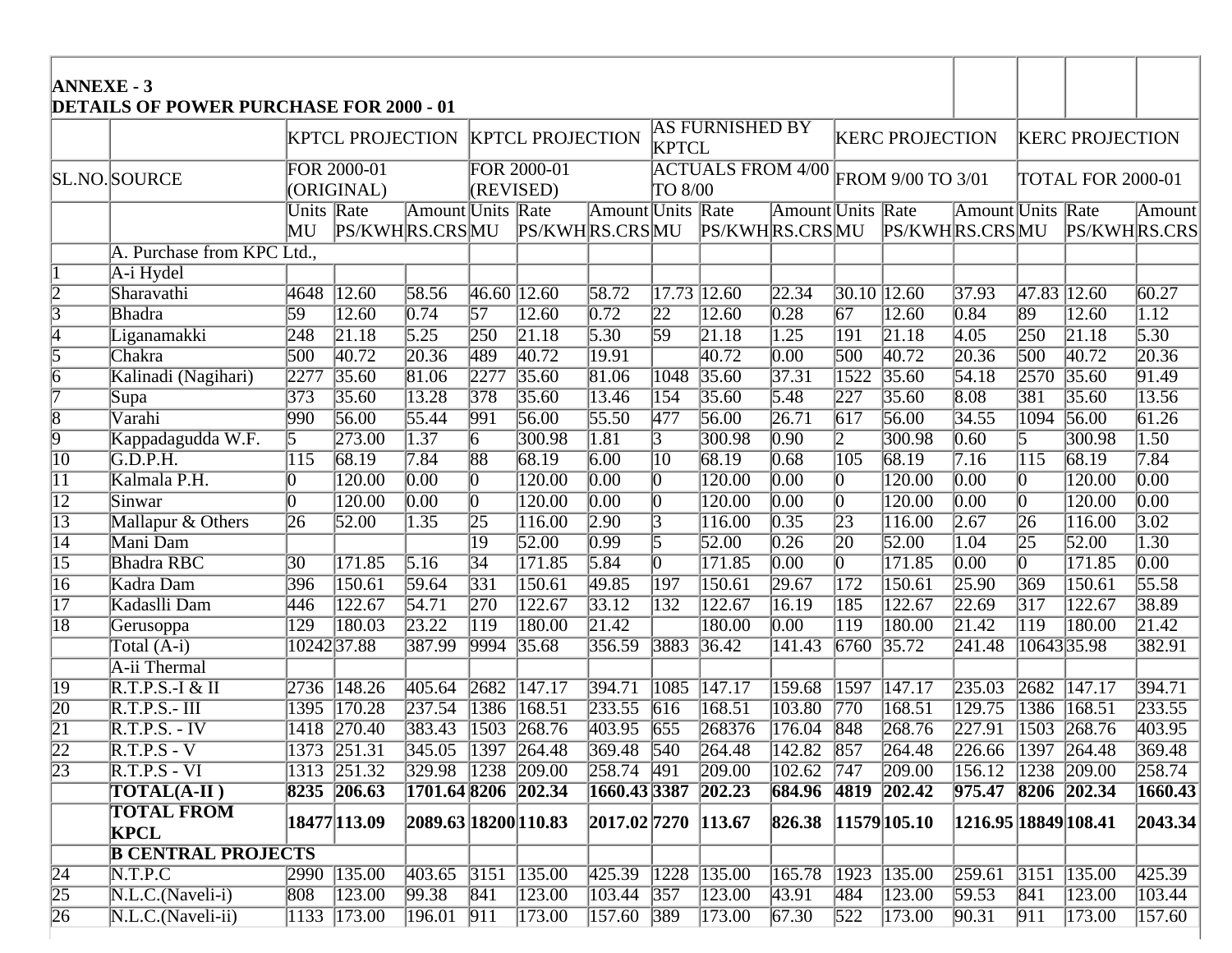| $\overline{27}$ | N.L.C.ii                      | $\overline{114}$ | 216.00           | 24.62             | $\overline{0}$   | 216.00          | $\overline{0.00}$   |                 | 216.00          | $\overline{0.00}$ |                  | 216.00 | $\overline{0.00}$ | $\vert 0 \vert$  |        | $\overline{0.00}$  |
|-----------------|-------------------------------|------------------|------------------|-------------------|------------------|-----------------|---------------------|-----------------|-----------------|-------------------|------------------|--------|-------------------|------------------|--------|--------------------|
| $\overline{28}$ | M.A.P.S.(Kalpakam)            | 230              | $\sqrt{193.00}$  | 44.39             | $\overline{377}$ | 193.00          | 72.76               | 146             | 193.00          | [28.18]           | 231              | 193.00 | 44.58             | $\overline{377}$ | 193.00 | 72.76              |
| $\overline{29}$ | PGCIL(Tr.charges)             |                  |                  | 60.00             |                  |                 | 72.00               |                 |                 | 30.00             |                  |        | 42.00             | $\overline{0}$   |        | 72.00              |
| $\overline{30}$ | <b>Wheeling charges</b>       |                  |                  | $\overline{0.00}$ |                  |                 | $\overline{4.00}$   |                 |                 | $\overline{0.00}$ |                  |        | $\overline{4.00}$ | Ю                |        | $\overline{4.00}$  |
| $\overline{31}$ | Kaiga                         | 162              | $\overline{300}$ | 48.60             | $\sqrt{332}$     | 300.00          | 99.60               | $\sqrt{92}$     | 300.00          | $\sqrt{27.60}$    | 240              | 300.00 | $\sqrt{72.00}$    | $\overline{332}$ | 300.00 | 99.60              |
|                 | <b>TOTAL B</b>                | 5437             | $\sqrt{161.24}$  | 876.66            | 5612             | 166.57          | 934.79              | $\sqrt{2212}$   | 164.00          | 362.77            | 3400             | 168.24 | 572.03            | 5612             | 166.57 | 934.79             |
|                 | <b>C. NEIGHBOURING STATES</b> |                  |                  |                   |                  |                 |                     |                 |                 |                   |                  |        |                   |                  |        |                    |
| $\overline{32}$ | M.S.E.B.                      | 730              | 260.00           | 189.80            | 466              | 260.00          | $\overline{121.16}$ | $\sqrt{102}$    | 260.00          | $\sqrt{26.52}$    | 0                | 260.00 | $\overline{0.00}$ | $\overline{102}$ | 260.00 | $\overline{26.52}$ |
| $\overline{33}$ | A.P.S.E.B.                    |                  |                  | $\overline{0.00}$ | $\overline{3}$   |                 | $\overline{0.00}$   |                 |                 | $\overline{0.00}$ | 3                |        | $\overline{0.00}$ | $\overline{3}$   | 0.00   | $\overline{0.00}$  |
| $\overline{34}$ | T.N.E.B.                      |                  |                  | $\overline{0.00}$ |                  |                 | $\overline{0.00}$   |                 |                 | $\overline{0.00}$ |                  |        | $\overline{0.00}$ | $ 0\rangle$      |        | $\overline{0.00}$  |
| $\overline{35}$ | <b>Western Region K.B.</b>    |                  |                  | $\overline{0.00}$ | $\overline{23}$  | 230.00          | $\overline{5.29}$   | $\sqrt{23}$     | 230.00          | 5.29              | 0                | 230.00 | $\overline{0.00}$ | $\sqrt{23}$      | 230.00 | $\overline{5.29}$  |
| $\overline{36}$ | Eastern Region K.B.           | 648              | 230.00           | 149.04            | $\overline{549}$ | 230.00          | 126.27              | $\sqrt{234}$    | 230.00          | 53.82             | 120              | 230.00 | $\sqrt{27.60}$    | $\overline{354}$ | 230.00 | 81.42              |
| $\overline{37}$ | $\overline{\mathbf{D.V.C.}}$  | $\overline{450}$ | [200.00]         | 90.00             | Ю                |                 | $\overline{0.00}$   |                 |                 | $\overline{0.00}$ |                  |        | $\overline{0.00}$ |                  |        | $\overline{0.00}$  |
|                 | <b>TOTAL C</b>                | 1828             | 234.60           | 428.84            | 1041             | $\sqrt{242.77}$ | 252.72              | $\sqrt{359}$    | 238.52          | 85.63             | 123              | 224.39 | $\sqrt{27.60}$    | 482              | 234.92 | 113.23             |
|                 | D. IPPs                       |                  |                  |                   |                  |                 |                     |                 |                 |                   |                  |        |                   |                  |        |                    |
| $\overline{38}$ | <b>Thanner Bhavi</b>          | 410              | 445.00           | 182.45            | Ю                |                 | $\overline{0.00}$   |                 |                 | $\overline{0.00}$ |                  |        | $\overline{0.00}$ | 0                |        | $\overline{0.00}$  |
| $\overline{39}$ | Royal Seema                   | 137              | 340.00           | 46.58             | $\overline{90}$  | 466.00          | 41.94               | Ю.              | 466.00          | $\overline{0.00}$ | 0                | 466.00 | 9.66              | $\vert 0 \vert$  |        | 9.66               |
| $\overline{40}$ | <b>TATA</b>                   | $\overline{267}$ | 335.00           | 89.45             | $\overline{0}$   |                 | $\overline{0.00}$   |                 |                 | $\overline{0.00}$ |                  |        | $\overline{0.00}$ | Ю                |        | $\overline{0.00}$  |
| $\overline{41}$ | Jindal                        | 657              | 252.00           | 165.56            | $\sqrt{657}$     | 260.00          | $\sqrt{170.82}$     | $\sqrt{419}$    | 2960.00         | 108.94            | $\sqrt{238}$     | 260.00 | 61.88             | $\overline{657}$ | 260.00 | 170.82             |
| $\overline{42}$ | <b>Jindal</b>                 |                  |                  |                   | 266              | 220.00          | 58.52               |                 |                 |                   | 266              | 220.00 | 58.52             | 266              | 220.00 | 58.52              |
|                 | <b>TOTAL D</b>                | 1471             | 329.05           | 484.04            | 1013             | $\sqrt{267.80}$ | $\sqrt{271.29}$     | $\sqrt{419}$    | 260.00          | 108.94            | $\overline{238}$ | 546.47 | 130.06            | $\sqrt{923}$     | 258.94 | 239.00             |
|                 | <b>E.CO-GENERATION</b>        |                  |                  |                   |                  |                 |                     |                 |                 |                   |                  |        |                   |                  |        |                    |
| $\sqrt{43}$     | <b>Ugar Sugar Mills</b>       | 42               | 301.00           | 12.64             | $\overline{74}$  | 301.00          | $\sqrt{22.27}$      | $\sqrt{42}$     | 301.00          | 12.64             | $\overline{32}$  | 301.00 | 9.63              | $\overline{74}$  | 301.00 | 22.27              |
| $\overline{44}$ | <b>Shamnur Sugar Mills</b>    | $\overline{40}$  | 301.00           | 12.04             | $\overline{75}$  | 301.00          | 22.58               | $\overline{48}$ | 301.00          | 14.485            | $\overline{27}$  | 301.00 | 8.13              | $\overline{75}$  | 301.00 | $\sqrt{22.58}$     |
| $\overline{45}$ | Harangi                       | $\overline{22}$  | 301.00           | 6.62              | 0                | 301.00          | $\overline{0.00}$   |                 | 301.00          | $\overline{0.00}$ |                  | 301.00 | $\overline{0.00}$ | IO.              |        | $\overline{0.00}$  |
| $\overline{46}$ | Hemavathi                     | 40               | 301.00           | 12.04             | 0                | 301.00          | $\overline{0.00}$   |                 | 301.00          | $\overline{0.00}$ |                  | 301.00 | $\overline{0.00}$ | Ю                |        | $\overline{0.00}$  |
| 47              | <b>ICL Sugars</b>             | $ 10\rangle$     | 301.00           | $\overline{3.01}$ | 19               | 301.00          | $\sqrt{2.71}$       | $ 9\rangle$     | 301.00          | $\sqrt{2.71}$     |                  | 301.00 | $\overline{0.00}$ | $\overline{9}$   | 301.00 | $\overline{2.71}$  |
| 48              | Prabhu Lingeshwar<br>Sugar    | n                | 301.00           | 0.00              | n.               | 301.00          | O.                  |                 | 301.00          | 0.00              |                  | 301.00 | 0.00              |                  |        | $0.00\,$           |
| 49              | Renuka Sugars                 | 8                | 301.00           | $\sqrt{2.41}$     | 20               | 301.00          | 6.02                | 11              | 301.00          | 3.31              | 19               | 301.00 | $\sqrt{2.71}$     | $\overline{20}$  | 301.00 | $\overline{6.02}$  |
| $\overline{50}$ | Raitha Sahakari               | 0                | 301.00           | $\overline{0.00}$ | $\overline{0}$   | 301.00          | $\overline{0.00}$   |                 | 301.00          | $\overline{0.00}$ |                  | 301.00 | $\overline{0.00}$ | $\vert 0 \vert$  |        | $\overline{0.00}$  |
| $\overline{51}$ | <b>ITPL</b>                   | O                | 301.00           | $\overline{0.00}$ |                  | 301.00          | $\overline{0.30}$   |                 | 301.00          | $\overline{0.30}$ |                  | 301.00 | $\overline{0.00}$ |                  | 301.00 | $\overline{0.30}$  |
| $\overline{52}$ | <b>SMIORE</b>                 | 0                | 301.00           | $\overline{0.00}$ | 19               | 301.00          | $\sqrt{2.71}$       | 19              | 301.00          | $\sqrt{2.71}$     |                  | 301.00 | $\overline{0.00}$ | $ 9\rangle$      | 301.00 | $\overline{2.71}$  |
| $\frac{53}{54}$ | Bhoruka                       | $\overline{18}$  | 301.00           | $\sqrt{5.42}$     | 13               | 301.00          | $\boxed{0.90}$      | $\overline{D}$  | 301.00          | $\overline{0.60}$ |                  | 301.00 | $\boxed{0.30}$    | 13               | 301.00 | $\boxed{0.90}$     |
|                 | Murudeshwara                  | 40               | 301.00           | $\sqrt{12.04}$    | $\sqrt{31}$      | 301.00          | 9.33                | $ 10\rangle$    | 301.00          | 3.01              | $\overline{21}$  | 301.00 | 6.32              | $\overline{31}$  | 301.00 | 9.33               |
| $\overline{55}$ | Thungabhadra                  | $\overline{6}$   | 301.00           | $\overline{1.81}$ | $ 0\rangle$      | 301.00          | $\boxed{0.00}$      |                 | $\sqrt{301.00}$ | $\boxed{0.00}$    |                  | 301.00 | $\boxed{0.00}$    | $\sqrt{0}$       |        | $\overline{0.00}$  |
| $\overline{56}$ | <b>Wind Energy (BSES)</b>     | $\sqrt{0}$       | 301.00           | $\boxed{0.00}$    | $\sqrt{0}$       | 301.00          | $\boxed{0.00}$      | $ 0\rangle$     | 301.00          | $\boxed{0.00}$    | 10               | 301.00 | $\boxed{0.00}$    | $\boxed{0}$      |        | $\overline{0.00}$  |
|                 | <b>TOTAL E</b>                | 226              | 301.00           | 68.03             | 222              | 301.00          | 66.82               | 132             | 301.00          | 39.73             | $\overline{90}$  | 301.00 | $\sqrt{27.09}$    | $\sqrt{222}$     | 301.00 | 66.82              |
|                 | <b>F.OWN GENERATION</b>       |                  |                  |                   |                  |                 |                     |                 |                 |                   |                  |        |                   |                  |        |                    |
|                 | $(i)$ Hydel                   |                  |                  |                   |                  |                 |                     |                 |                 |                   |                  |        |                   |                  |        |                    |
| $\overline{57}$ | Shivasamudram                 | $\overline{100}$ |                  |                   | 111              |                 |                     | $\overline{39}$ |                 |                   | 72               |        |                   | 111              |        |                    |
| $\overline{58}$ | Shimshapura                   | $\overline{85}$  |                  |                   | $\overline{83}$  |                 |                     | $\overline{30}$ |                 |                   | $\overline{53}$  |        |                   | $\sqrt{83}$      |        |                    |
| $\overline{59}$ | Munirabad                     | $\overline{80}$  |                  |                   | 94               |                 |                     | $\overline{19}$ |                 |                   | $\overline{75}$  |        |                   | $\sqrt{94}$      |        |                    |
| $\overline{60}$ | T.B.Dam                       | $\overline{35}$  |                  |                   | $\overline{41}$  |                 |                     | $\overline{12}$ |                 |                   | 29               |        |                   | $\boxed{41}$     |        |                    |
|                 |                               |                  |                  |                   |                  |                 |                     |                 |                 |                   |                  |        |                   |                  |        |                    |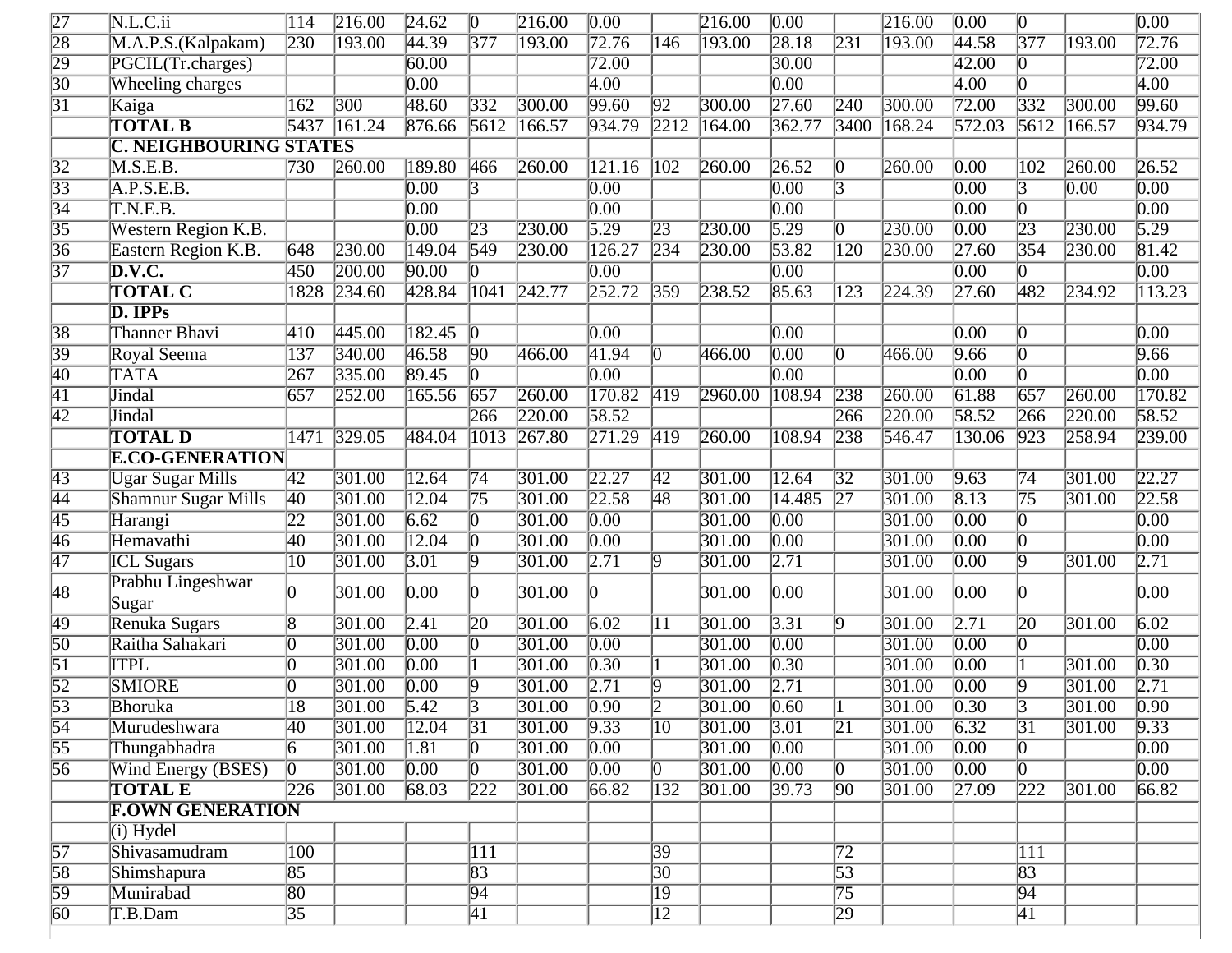| $\overline{61}$ | MGHE.Jog                                | $\overline{140}$ |              |                      | 40  |             |                      |     |        | 35.42                | <sup>40</sup> |        | 49.58                        | <sup>40</sup> |             | 85.00   |
|-----------------|-----------------------------------------|------------------|--------------|----------------------|-----|-------------|----------------------|-----|--------|----------------------|---------------|--------|------------------------------|---------------|-------------|---------|
| $\overline{62}$ | (ii) Diesel Yalahanka                   | 740              |              |                      | 740 |             |                      | 250 | 294.00 | 73.50                | 490           | 294.00 | $\sqrt{144.06}$ 740          |               | 294.00      | 217.56  |
|                 | <b>TOTAL F</b>                          | <b>180</b>       | 260.17       | 307.00               |     | 1109 276.83 | 307.00               | 350 | 311.20 | 108.92               | 759           | 255.13 | 193.64                       |               | 1109 272.82 | 302.56  |
|                 | <b>GROSS ENERGY</b><br><b>AVAILABLE</b> |                  | 28619 148.65 | 4254.19 27197 141.55 |     |             | 3849.63 10742 142.65 |     |        | 1532.37 16189 133.88 |               |        | $2167.37 \, 27197 \, 136.03$ |               |             | 3699.74 |

## **ANNEXE - 4**

## **KARNATAKA POWER TRANSMISSION CORPORATION LIMITED**

## **ELECTRIC POWER TARIFF-2000 ORDER DATED 18TH DECEMBER, 2000 EFFECTIVE FROM**

1. **- 2000 FOR HT INSTALLATIONS**

# 2. **THE FIRST METER READING DATE ON OR AFTER - 2000 FOR LT INSTALLATIONS**

## **GENERAL CONDITIONS**

#### **GENERAL TERMS AND CONDITIONS OF TARIFF: (APPLICABLE TO BOTH HT AND LT)**

1. Supply of power is subject to the execution of agreement by the consumer in the prescribed form, payment of prescribed deposits and compliance of terms and conditions as stipulated in the Electricity Supply Regulations 1988 / \*KERC (Electricity Supply & Distribution) Code-2000-01 at the time and continuation of power supply is subject to the compliance of the said Regulations as amended from time to time.

2. The tariffs are applicable to only single point of supply unless otherwise approved by the Licensee.

3. The Licensee does not bind itself to energise any installation, unless the consumer guarantees the minimum charges. The minimum charge is the power supply charges in accordance with the tariff in force from time to time or the line minimum charges, if any, whichever is higher. This shall be payable by the consumer until power supply agreement is terminated, irrespective of the installation being in service or under disconnection. However the line minimum charges, if any, are payable only during initial agreement period of 7 years. Line minimum charges are not applicable when cost towards service line extension (Infrastructure Charges/Development Charges) is collected from the consumer.

4. The tariffs in the schedule are applicable to power supply within Karnataka state.

5. The tariffs are subject to levy of Tax and surcharges thereon as may be decided by the State Government.

**KERC (Electricity Supply & Distribution) Code-2000-01 is under finalisation by KERC and will be issued shortly. Until then** ● **Electricity Supply Regulations 1988 with its upto date amendments is applicable unless specifically provided otherwise in the Tariff order. Hence both ESR 1988 / KERC (E S & D) Code-2000-01 are mentioned.**

6. For the purpose of these tariffs, the following conversion table would be used: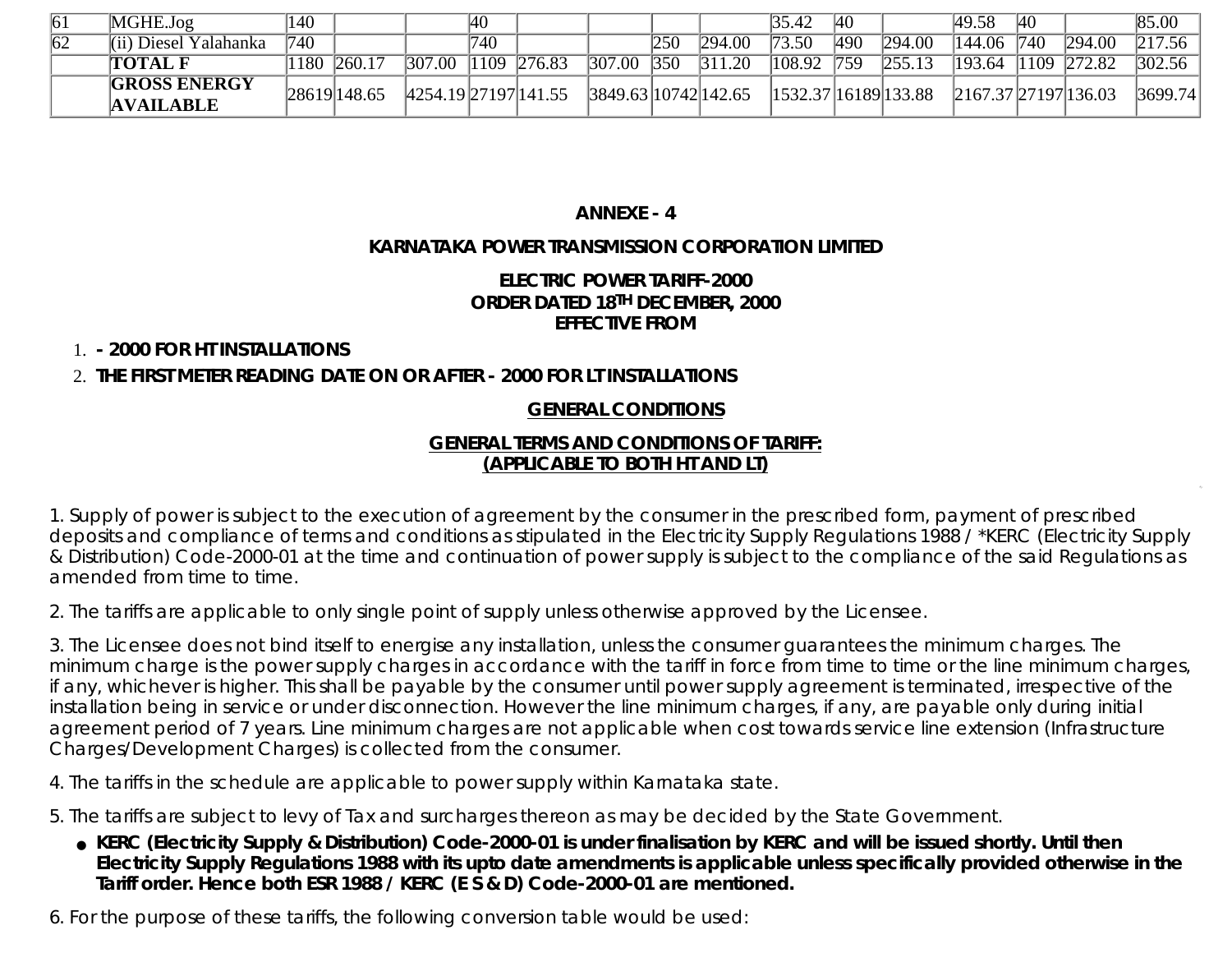1 HP=0.746 KW. 1HP=0.878 KVA.

7. The bill amount will be rounded off to the nearest Rupee, i.e., the bill amount of 50 Paise and above will be rounded off to the next Rupee and amount less than 50 Paise will be ignored.

8. Use of power for temporary illumination in the premises already having permanent power supply for marriages, exhibitions in hotels, sales promotions etc., is limited to sanctioned load at applicable permanent power supply tariff rates. Temporary tariff rates will be applicable in case the load exceeds sanctioned load as per ESR 1988/ KERC (ES&D) Code, 2000-01.

9. No LT power supply will be given where the requisitioned load is 50 KW/67 HP and above. This condition does not apply for installations serviced under MS Building Regulations ie.Regn.9 of ESR 1988/ KERC (ES&D) Code, 2000-01. However the applicant is at liberty to avail HT supply for lesser loads. The minimum contract demand for HT supply shall be 25 KVA or as amended from time to time by the Licensee with the approval of KERC.

10.The consumer shall not resell electricity purchased from the licensee to third party except

(a) If the consumer holds a sanction or a tariff provision for distribution and sale of energy,

(b) Under special contract permitting the consumer for resale of energy in accordance with the provisions of contract.

11. Non-receipt of the bill by the consumer is not a valid reason for non-payment. The consumer shall notify the office of issue of the bill if the same is not received within 7 days from the meter reading date. Otherwise, it will be deemed that the bills have reached the consumer in due time.

12. The Licensee will levy the following **charges for non-realization of each Cheque**

| Cheque amount upto Rs. 10,000/-                           | 5% of the amount subject to<br>min of Rs.100/-   |
|-----------------------------------------------------------|--------------------------------------------------|
| Cheque amount of Rs. 10,001/- and<br>upto Rs. 1,00,000/-: | 3% of the amount subject to<br>min of Rs.500/-   |
| Cheque amount above Rs. 1 Lakh:                           | 2% of the amount subject to<br>min of Rs.3,000/- |

13. In respect of power supply charges paid by the consumer through money order, Cheque/DD sent by post, receipt will be drawn and consumer has to collect the same.

14.In case of any belated payment, simple interest at the rate of 2% per month will be levied on the actual No. of days of delay subject to a minimum of Rs.1 for LT installation and Rs.100 for HT installation. However no interest is levied for arrears of Rs.10/- and less.

15. All LT consumers except Bhagya Jyothi and Kutir Jyothi, shall provide current limiter/Circuit Breakers of capacity prescribed by the Licensee depending upon the sanctioned load.

16.All payments made by the consumer will be adjusted in the following order of priority: -

a. Interest on Tax arrears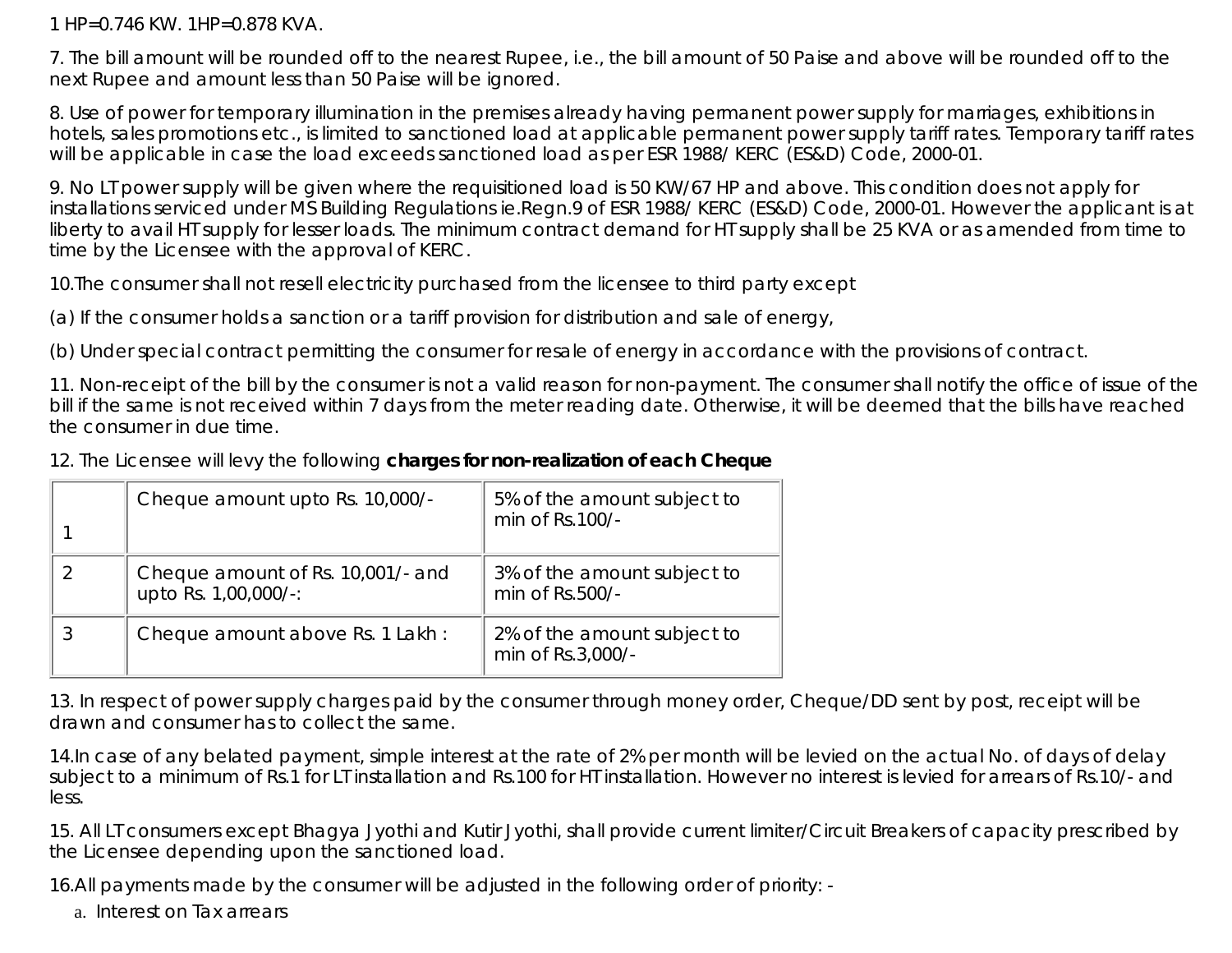- b. Tax arrears
- c. Interest on Revenue Arrears
- d. Revenue Arrears
- (e) Current month's Power supply charges

17. For the purpose of billing, the higher of the rated load or sanctioned load in respect of LT installations which are not provided with Electronic Tri-Vector meter and in respect of installations provided with Electronic Tri-Vector meter, sanctioned load or MD recorded which ever is higher will be considered. However penalty and other clauses shall apply if sanctioned load is exceeded.

18. Until further orders, the existing rates of Fuel **escalation charge of 25 paise** per unit in addition the tariff rates, will be levied on all the category of consumers, except on categories coming under LT-1 (a), LT-4 (a), LT-4 (b),

LT-4(c), Street lighting installations coming under LT-6 (a) & LT-6 (b), LT-7, and HT-3 (a) Tariff schedules. However the rate of **Fuel escalation charge** is subject to change, which is to be approved by K.E.R.C. from time to time.

19. The bill amount shall be paid within 15 days from the date of presentation of the bill failing which the interest becomes payable.

20. For individual installations more than one meter shall not be provided under the same tariff. Wherever two or more meters are existing for individual installation the sum of the consumption recorded by the meters shall be taken for billing, till they are merged.

21. In case of multiple connections in a building all the meters shall be provided at one easily accessible place in the ground floor / cellar floor.

22. **Reconnection charges:** The following reconnection charges shall be levied incase of disconnection and included in the monthly bill.

For reconnection of:

(a) Single Phase Domestic Lighting Consumers: Rs.20/-per Instn.

(b) Single Phase - other Consumers

including AEH both S.Ph / 3Ph. : Rs.50/-per Instn.

(c) All consumers other than AEH connected

with 3 Phase supply: Rs. 100/-per Instn.

(d) All HT& EHT installations: Rs. 500/-per Instn.

## 23**. In respect of revenue payments up to and inclusive of Rs.10, 000/- shall be made by cash or cheque or D.D and payments above Rs.10, 000/- shall be made by cheque or D.D.**

## **Payments under other heads of account shall be made by cash or D.D up to and inclusive of Rs.10, 000/- and above Rs.10, 000/-shall be by D.D only.**

24. The ESR 1988 / KERC (Electricity Supply & Distribution) Code 2000-01 and amendments issued thereon from time to time will prevail over the extract given in the tariff book in the event of any discrepancy.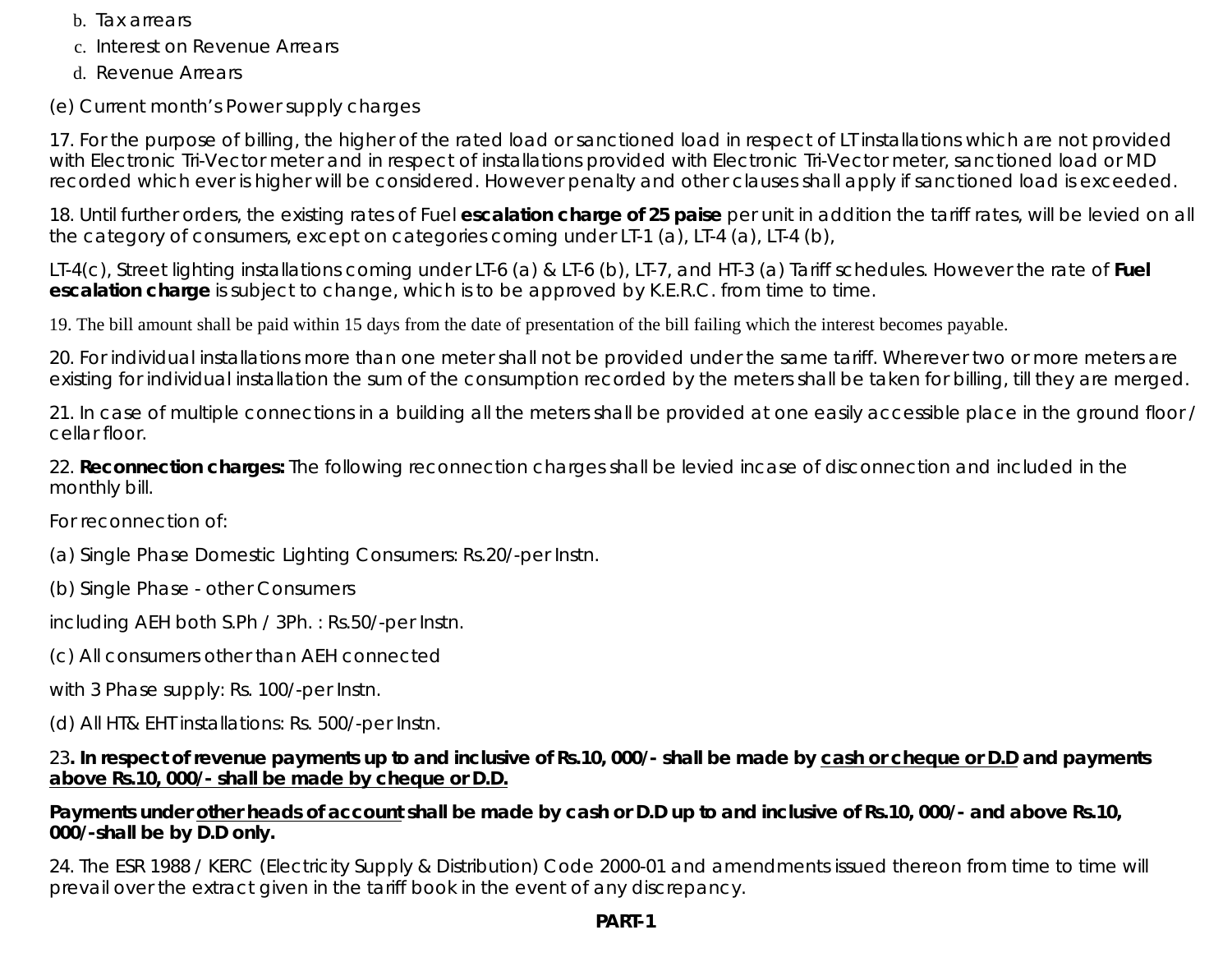#### **HIGH TENSION SUPPLY**

Applicable to Bulk Power Supply of Voltages of 11KV (including 2.3/4.6 KV) and above at Standard High Voltage or Extra High Voltages when the contract Demand is

50 KW / 67 HP and above.

#### PART-1

## **HIGH TENSION SUPPLY**

## **CONDITIONS APPLICABLE TO HT INSTALLATIONS AND BILLING**:

Applicable to bulk Power Supply of Voltages of 11 KV (including 2.3/4.6 KV) and above at standard H.V. or EHV when the C.D. is **50 KW / 67 HP** and above.

## **1.Billing Demand:**

- A. The billing demand shall, during unrestricted period, be the maximum demand recorded during the month or 75% of the CD, whichever is higher
- B. When the Licensee has imposed demand cut of 25% or less, conditions stipulated in (A) shall apply.
- C. When the demand cut is in excess of 25%, the billing demand shall be the maximum demand recorded or 75% of the restricted demand, whichever is higher.
- D. If at any time maximum demand recorded exceeds the CD or the demand entitlement or opted demand entitlement during the period of restrictions, if any, the consumer shall pay for the quantum of excess demand at TWICE the normal rate per KVA per month as deterrent charges. If the time of day Meter is fixed and operational there will be no penalty for over drawal upto 1.2 times the Contract Demand during off peak hours provided the Licensee has declared the peak and off peak periods. For over drawal during peak periods, the penalty shall be TWICE the normal rate.
- E. During the periods of disconnection, the billing demand shall be 75% of CD or 75% of the demand entitlement that would have been applicable, had the installation been in service whichever is less. This provision is applicable only if the installation is under disconnection for the entire billing month.
- F. During the period of energy cut, the consumer may get his demand entitlement lowered, but not below the percentage of energy entitlement, (E.g., In case the energy entitlement is 40% and the demand entitlement is 80%, the re-fixation of demand entitlement cannot be lower than 40% of the CD). The benefit of lower demand entitlement will be given to effect from the meter reading date of the same month, if the option is exercised on or after 15<sup>th</sup> of the month. If the option is exercised on or after 16<sup>th</sup> of the month, the benefit will be given to effect from the next meter reading date. The consumer shall register such option by paying processing fee of Rs.100/- at the Jurisdictional sub-division office.
- i. The billing demand in such cases shall be the "Revised (Opted) Demand Entitlement" or the recorded demand, which ever is higher. Such option for reduction of demand entitlement is allowed only once during the entire span of that particular "Energy Cut Period". However, the consumer can opt for a higher demand entitlement upto the level permissible under the demand cut notification and the benefit will be given effect to from the next meter reading date. Once the consumer opts for enhancement of demand, which has been reduced under Clause (F), no further revision is permitted during that particular energy cut period.
- ii. The opted reduced demand entitlement will automatically cease to be effective when the energy cut is revised. However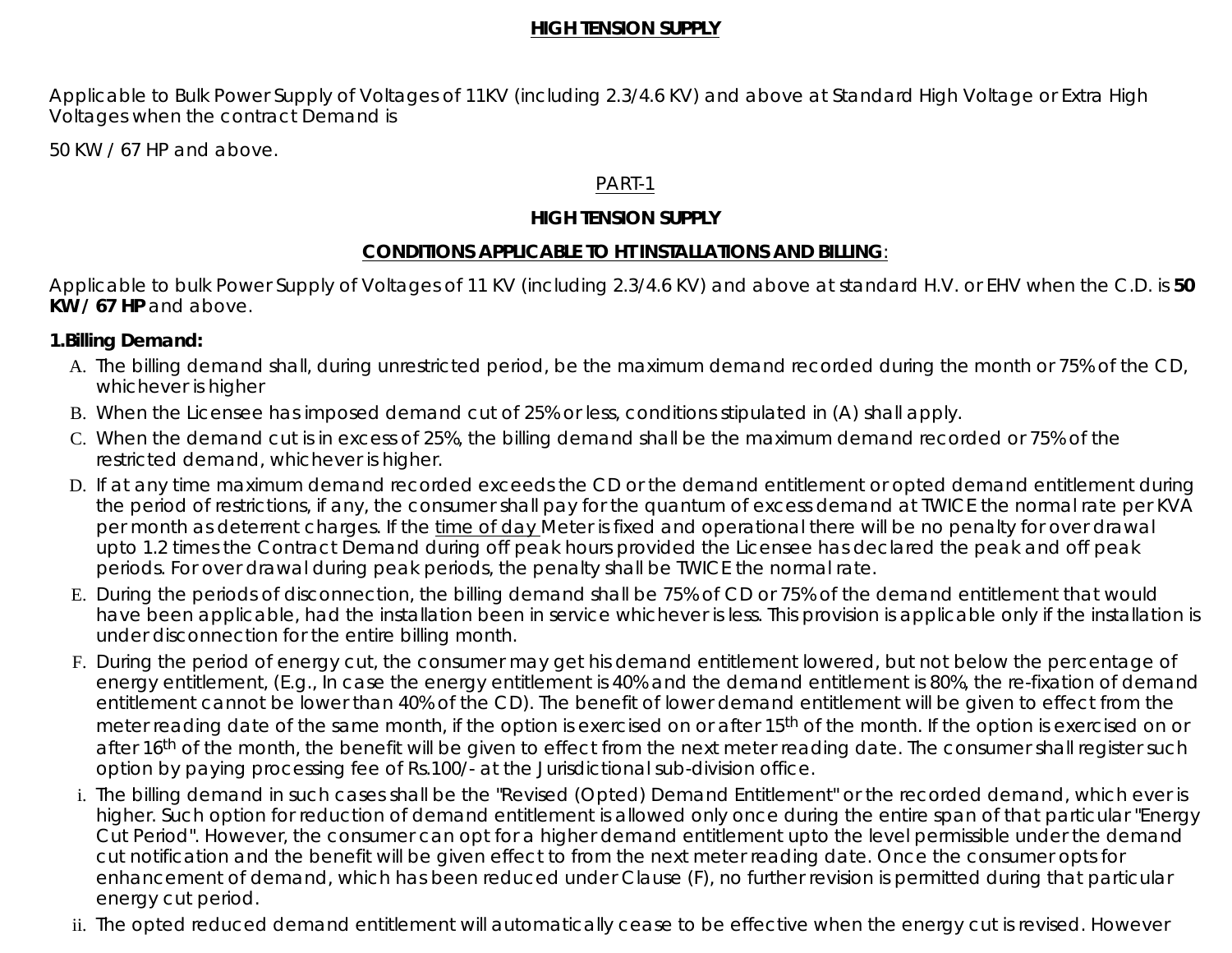the facility for reduction and enhancement can be exercised afresh by the consumer as indicated in the previous paras.

G). For the purpose of billing, the billing demand of 0.5 KVA and above will be rounded off to the next higher KVA and billing demand of less than 0.5 KVA should be ignored.

H). Whether an institution availing HT supply is charitable or not will be decided by the Licensee on the production of certificate Form-12 A from Income Tax department.

## **2. Power factor (PF):**

It shall be the responsibility of HT consumer to determine the capacity of PF correction apparatus and maintain an average PF of not less than 0.85.

(i). The specified P.F. is 0.85. If the power factor goes below 0.85 Lag, a surcharge of 1 Paise per unit consumed will be levied for every reduction of P.F. by 0.01 below 0.85 Lag.

(ii). The power factor when computed as the ratio of KWh / KVAh will be determined up to 3 decimals (ignoring figures in the other decimal places) and then rounded off to the nearest second decimal as illustrated below:

a.

0.8449 to be rounded off to 0.84

b. 0.8451 to be rounded off to 0.85

In respect of Electronic T.V. meters, the recorded average PF over the billing period shall be considered for billing purposes. If the same is not provided the ratio of KWh to KVAh consumed in the billing month shall be taken.

## **3. Rebate for supply at high voltage:**

If the consumer is availing power at voltage higher than 13.2 KV, he will be entitled to a rebate as indicated below:

# **Supply Voltage : Rebate**

- A. 33/66 KV: 1 Paise/unit of energy consumed
- B. 110 KV: 2 Paise/unit of energy consumed
- C. 220 KV: 3 Paise/unit of energy consumed

The above rebate will be allowed in respect of all the above voltage class installations and also for installations converted from 13.2 KV and below to 33 KV and above from the next meter reading date after notification of this Tariff order. The above rebate is applicable only on the consumption of normal energy consumed by the consumer and is not applicable on any other energy allotted and consumed, if any, viz.,

i) High Cost Energy

ii) Night Energy

**iii) DGP Energy**

**iv) Wheeled Energy**

**v) Any energy allotted extra over and above normal entitlement and**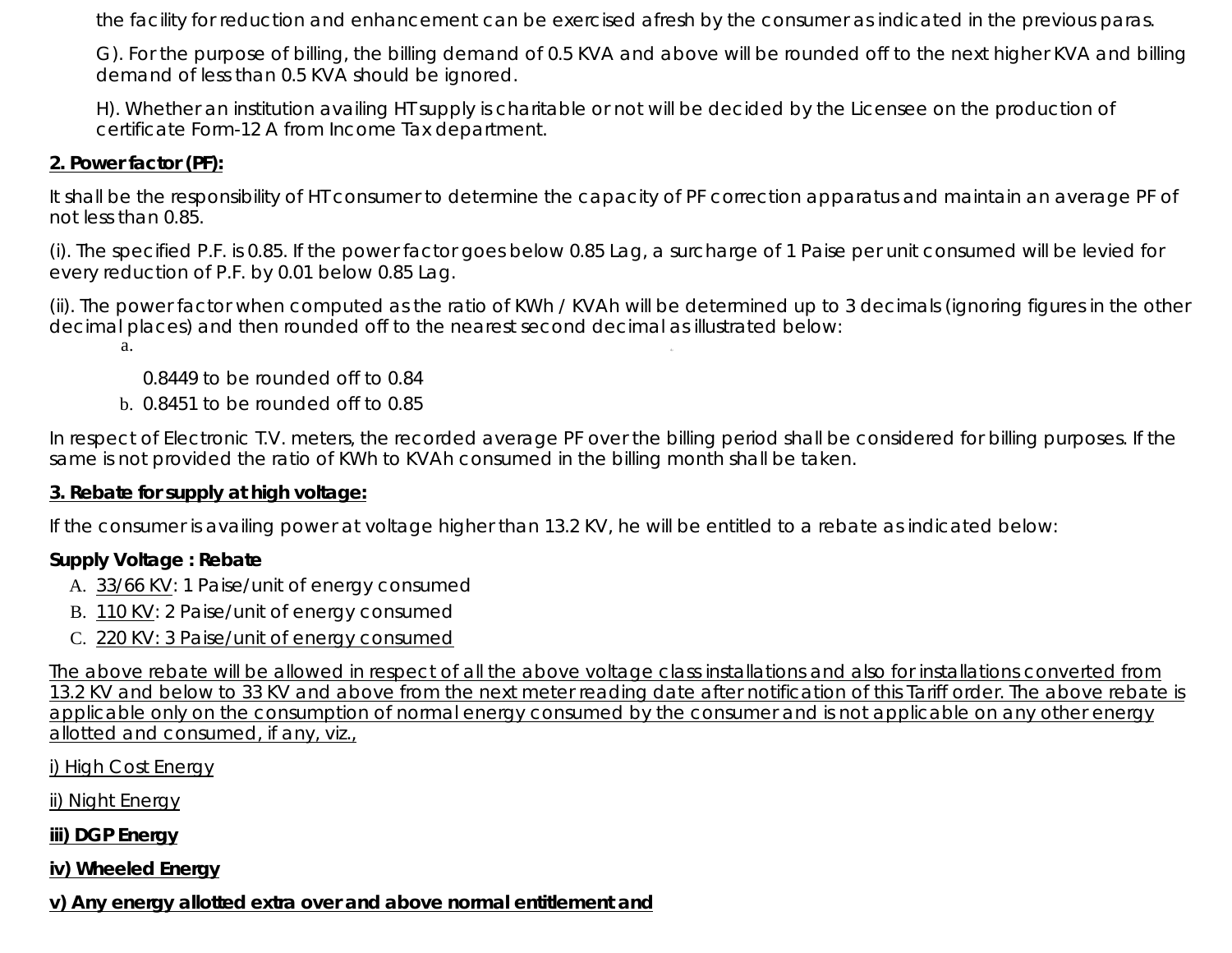**vi) Excess energy consumed beyond the normal entitlement.**

**The above rebate is not applicable for Railway Traction.**

**4. In respect of Residential Quarters/ Colonies availing Bulk power supply by tapping the main HT supply, the energy consumed by such Colony loads metered at single point shall be billed under HT-5 tariff schedule. No reduction in demand recorded in the main HT meter will be allowed.**

**5. Energy supply may be utilised for all purposes associated with the working of the installations such as Office, Stores, Canteens, Yard Lighting, Water Supply and Advertisements within the premises.**

**6. Energy can also be used for construction, modification and expansion purposes within the premises.**

**7.Power supply under HT-5 tariff schedule may be used for Commercial and other purposes inside the colony for installations such as Canteen, Club, Shop, Auditorium etc., provided this load is less than 10% of the CD.**

**8. In respect of Residential Apartments availing HT Power supply under HT-5 tariff schedule, the supply availed for Commercial and other purpose like Shops, Hotels, etc., will be billed under appropriate tariff schedule (Only Energy charges) duly deducting such consumption in the main HT supply bill. No reduction in the recorded demand of the main HT meter is allowed. Common areas shall be billed at Tariff applicable to predominant consumer category.**

## **TARIFF SCHEDULE HT 1**

## **(Public water Supply and Sewerage Pumping Installations)**

**Applicable to Water Supply and Sewerage Pumping installations belonging to Bangalore Water Supply and Sewerage Board, Karnataka Urban water Supply and Sewerage Board, other local bodies, State and Central Government.**

# **RATE SCHEDULE**

**Demand charges:**

**Rs.150/- per KVA of billing demand per month**

**PLUS**

**Energy Charges:**

**230 Ps. Per unit for all the units consumed in the month.**

**NOTE: Energy supplied to residential quarters availing bulk supply by the above category of consumer shall be metered separately at a single point and the energy consumed shall be billed at HT-5Tariff. No reduction in the demand recorded in the main HT meter will be allowed.**

# **TARIFF SCHEDULE HT-2**

(Industrial, Non-industrial, Non-Commercial & Commercial)

# **TARIFF SCHEDULE HT-2(a)**

(Industrial, Non-industrial, Non-commercial)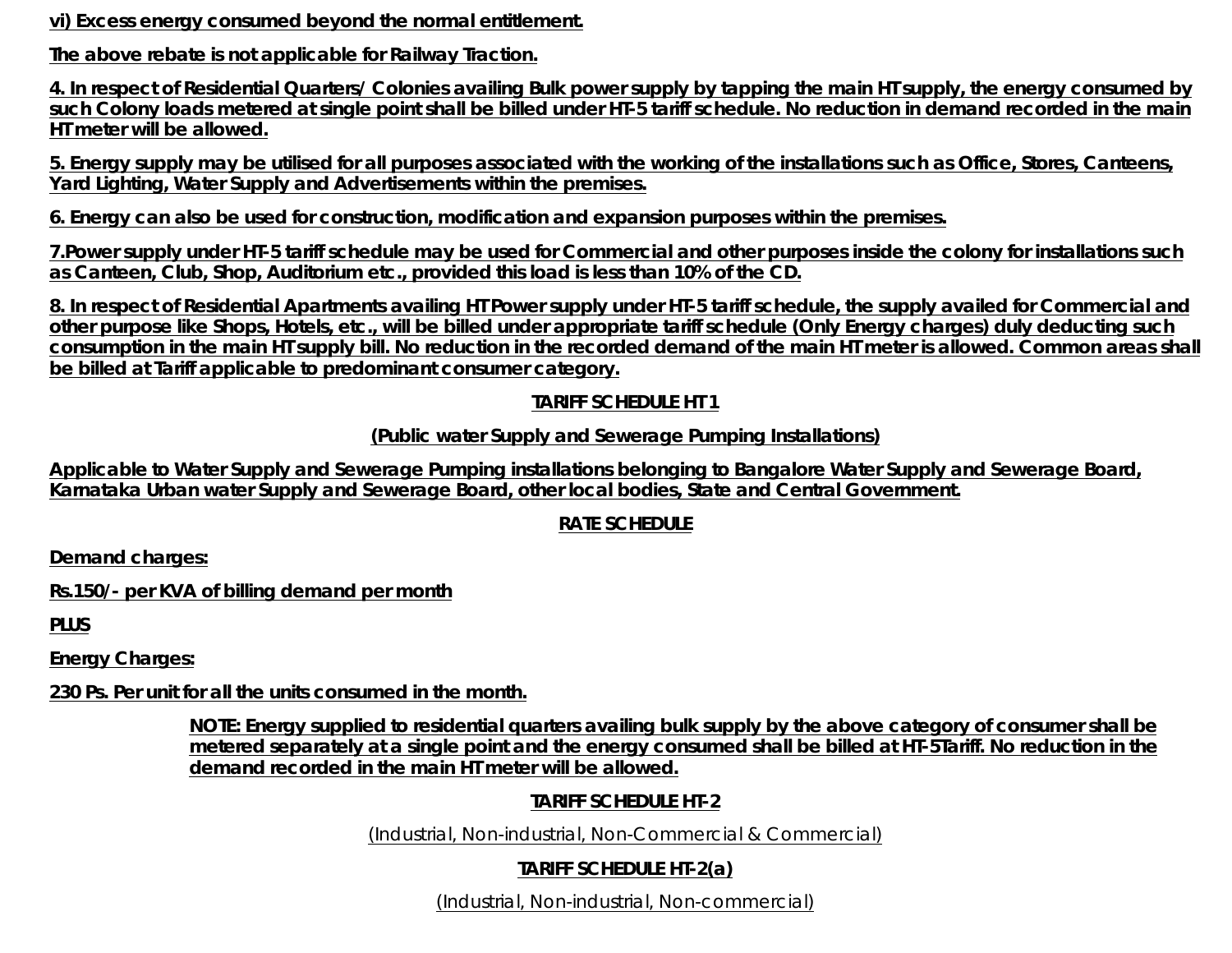APPLICABLE to Industries, Factories, Workshops, Universities, Educational Institutions belonging to Government, Local bodies, Aided Institutions, Hostels of all Educational Institutions, Research & Development Centres, Industrial Estates, Milk dairies, Rice Mills, Phova Mills**,** Roller Flour Mills, News Papers, Printing Press, Railway Workshops/KSRTC Workshops/ Depots, Crematoriums, Cold Storage, Ice & Ice-cream mfg. Units, Swimming Pools of local bodies, Water Supply Installations of K.I.A.D.B. and other industries, all Defence Establishments. Hatcheries, Poultry Farm, Museum, floriculture, Green House, Bio Technical Laboratory, Hybrid Seeds processing Units, Stone Crushers, Bakery Product Manufacturing Units, Mysore Palace illumination, Film Studios, Dubbing Theatres, Processing, Printing, Developing and Recording Theaters, Tissue Culture, Aqua Culture, Prawn Culture, Information Technology Industries engaged in development of Hardware & Software, Drug Mfg. Units, Garment Mfg. Units, Tyre retreading units, Hospitals run by Charitable Institutions & ESI Hospitals, Nuclear Power Projects, Stadium maintained by Government and local bodies. And also Railway Traction, **Effluent treatment plants, Drainage water treatment plants, LPG bottling plants and petroleum pipeline projects.**

RATE SCHEDULE

**Demand Charges:**

**Rs.150/- per KVA of** billing demand per month.

**PLUS**

**Energy Charges:**

**325 Ps.** per unit upto 1 lakh units.

**375 Ps.** per unit for balance units consumed in the month.

Note: Energy charges for **all Units** consumed by Railway Traction and Effluent treatment plants shall be 325 paise per unit.

# **TARIFF SCHEDULE HT-2(b)**

# **(COMMERCIAL)**

Applicable to Commercial Complexes, Cinemas, Hotels, Boarding & Lodging, Amusement Parks, Telephone Exchanges, Private Hospitals & Nursing Homes, Race Course, Turf Clubs, T.V.Station, All India Radio, Railway Stations, Air Port, KSRTC bus stations, All offices, Banks, Commercial Multi-storied buildings, Private Educational Institutions, Un-aided Educational Institutions, APMC Yards, Stadiums other than those maintained by Government and Local Bodies, Construction power for industries, irrigation, Power Project and Konkan Railway Project and all other installations not covered under any other HT Tariff Categories.

# **RATE SCHEDULE**

# **Demand charges:**

**Rs.180/- per KVA** of billing demand per month

PLUS

**Energy Charges:**

**400 Ps.** per unit upto 2 lakh units.

**430 Ps.** per unit for balance units consumed in the month.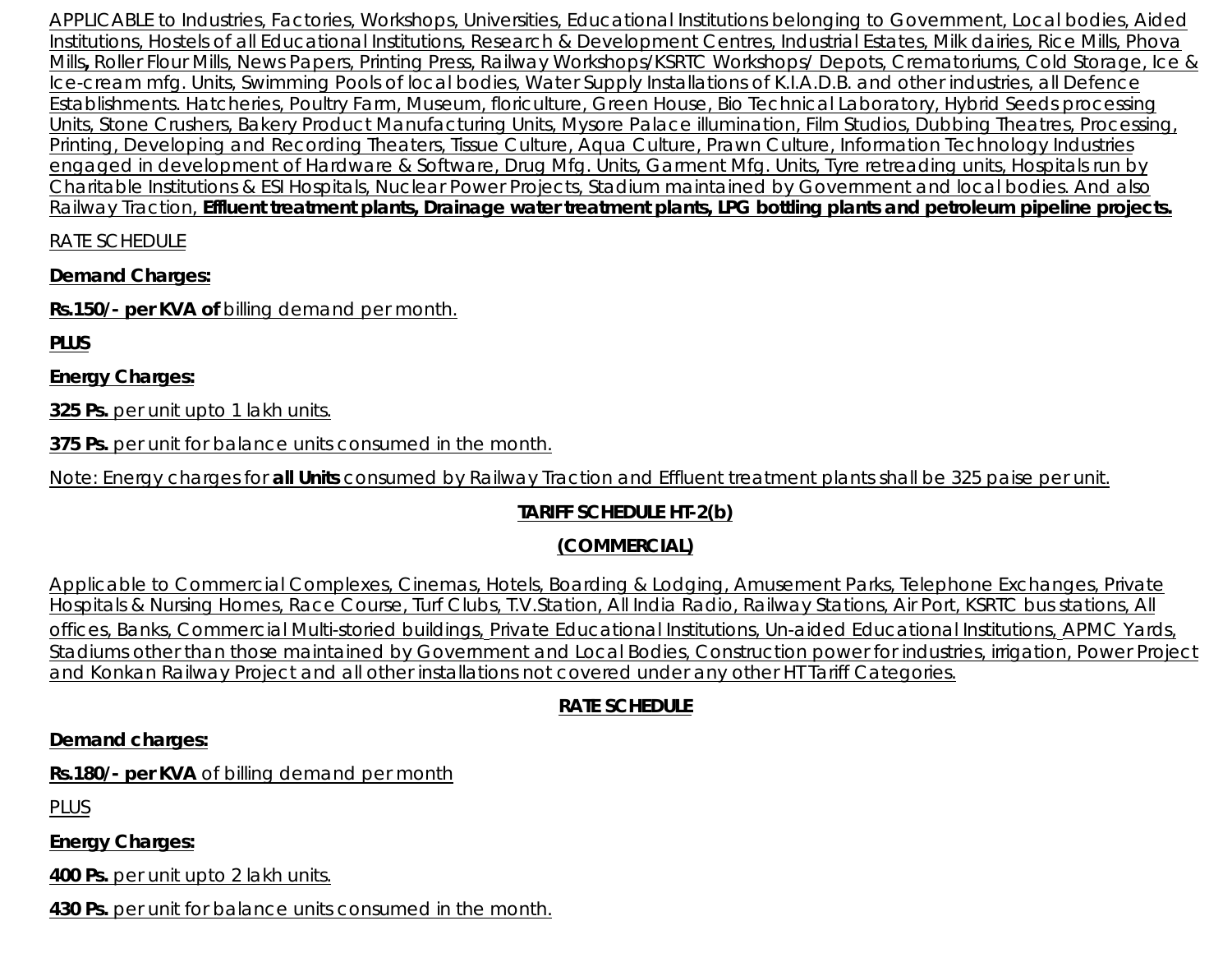#### **NOTE: APPLICABLE TO HT-2(a), & HT-2(b) TARIFF SCHEDULE**

- 1. Energy supplied may be utilised for all purposes associated with the working of the installation such as offices, stores, canteens, yard lighting, water pumping and advertisement within the premises.
- 2. Energy can be used for construction, modification and expansion purposes within the premises.

#### **TARIFF SCHEDULE HT-3**

(Irrigation and Agricultural Farms, Lift irrigation Schemes/ societies, Government Horticultural Farms, Private Horticulture nurseries, Coffee, Tea ,Coconut & Arecanut Plantations)

## **TARIFF SCHEDULE HT-3(a)**

(Irrigation and Agricultural Farms, Lift irrigation Schemes/ societies, Government Horticultural Farms).

# **RATE SCHEDULE**

**Energy Charges / Minimum Charges:**

**135 Ps. Per unit** subject to an annual minimum of **Rs.800/- per HP** or part thereof of sanctioned load.

# **TARIFF SCHEDULE HT-3(b)**

(Private Horticulture Nurseries, Coffee, Tea, Coconut &Arecanut Plantations)

RATE SCHEDULE

**Energy Charges /Minimum Charges:**

**275 Ps.** per unit subject to an annual minimum of **Rs. 800/- per HP** or part thereof of sanctioned load.

**Note:** These installations are to be billed on quarter yearly basis.

# **TARIFF SCHEDULE HT-4**

(Rural Electric Co-Operative Societies)

# *RATE SCHEDULE*

**Demand Charges: Nil**

**PLUS**

**Energy Charges:**

**61Ps**. per unit for all the units consumed in the month.

**The rate will continue till Separate Tariff is determined and notified by KERC.**

**TARIFF SCHEDULE HT-5**

(Residential apartments and colonies availing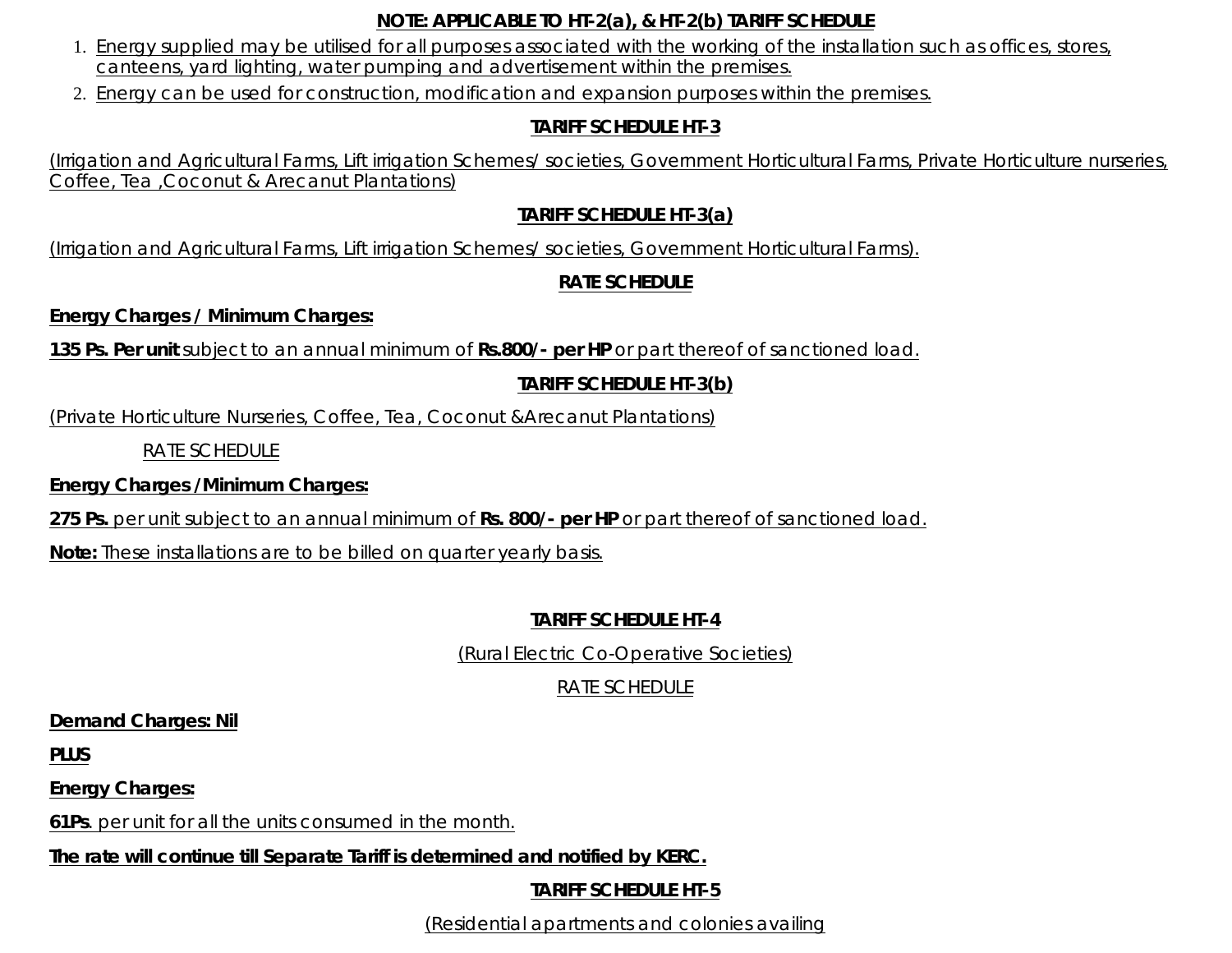#### Power Supply independently & Govt. Hospitals)

Applicable to Residential apartments and colonies availing power supply independently. It is also applicable to Residential colonies and residential quarters of industries/Non industrial establishment whether situated within the premises or outside, power supply can be used for residences, theatres, shopping facility, club, hospital, guest house, yard/street lighting, canteen located within the colony. **Also applicable to Hospitals, dispensaries, Health Centres run by State/Central Govt. & Local bodies.**

#### **Demand Charges:**

**Rs.75/- per KVA of billing Demand per month**

**PLUS**

**Energy Charges:**

#### **285 Ps. per unit for all the units consumed in the month.**

**NOTE:** (1) In respect of residential colonies availing power supply by tapping the main H.T. supply of the industry/non industrial establishment, the energy consumed by such colony loads metered at a single point is to be billed at the above energy rate. No reduction in the recorded demand of the main H.T. supply is allowed.

1. Energy under this tariff may be used for commercial & other purposes inside the colonies for installations such as Canteens, Clubs, Shops, Auditorium etc., provided this commercial load is less than 10% of the Contract demand.

**In respect of Residential apartments as defined in Regn. 9.00 of ESR 1988 /KERC (ES&D) Code 2000-01 where power supply is availed for commercial and other purposes also like Shops, Hotels, Floor Mills etc, such installations will be billed under appropriate tariff schedule (Only energy charges) duly deducting such consumption in the main H.T. supply bill. No reduction in the recorded demand of the main H.T. meter is allowed.**

**PART-II**

#### **LOW TENSION SUPPLY**

## **(400 Volts Three Phase and**

## **230Volts Single Phase Supply)**

## **CONDITIONS APPLICABLE TO LT INSTALLATIONS AND BILLING:**

## **1.Demand based Tariff**

Incase of LT Industrial consumers, **Demand based Tariff** at the option of the consumer can be adopted. In such cases the billing demand will be the sanctioned load or Maximum Demand recorded in the Tri-Vector Meter during the month which ever is higher. If the Maximum Demand recorded is more than the sanctioned load penal charges at twice the normal rate shall apply.

2.Besides lighting, electricity under Tariff Schedule domestic and non-domestic can be used for Fans, TVs, Radio Receivers, Water Pumps of Fractional HP, Refrigerators and other small Household Appliances.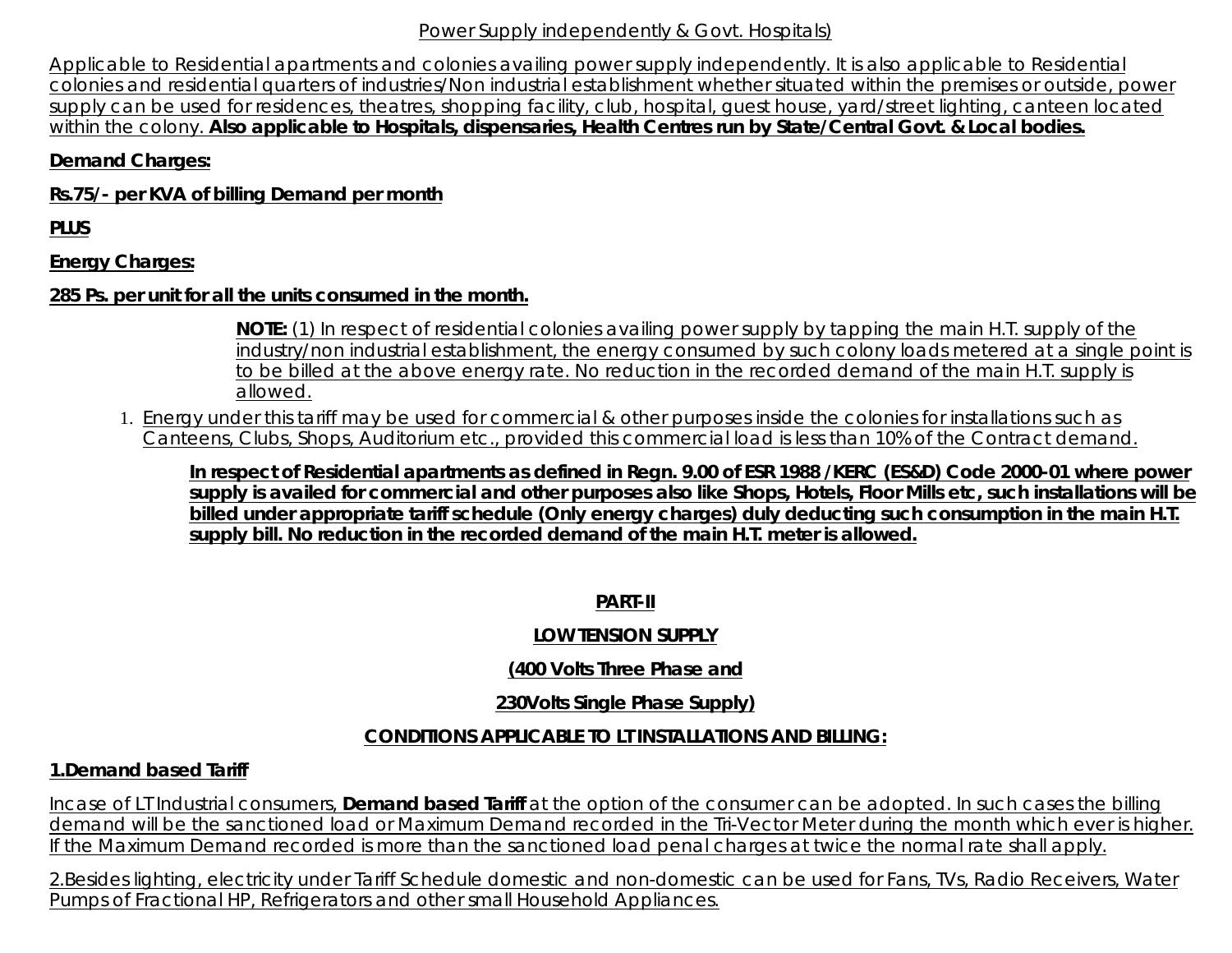3. In respect of Domestic lighting installations the sanction of power is limited to 1.0 KW or as prescribed by the Licensee from time to time with the approval of KERC.

4.Use of power within the consumer premises for bonafide temporary purpose is permitted subject to the conditions that total load of the installation on the system does not exceed sanctioned load.

5.Where it is intended to use power supply for floor polishing and such other portable equipments temporarily in a premises having permanent power supply such equipments shall be provided with earth leakage circuit breakers of adequate capacity.

6.The laboratory installations in educational institutions are allowed to install connected machineries up to 4 times the sanctioned load. The fixed charges shall however be on the basis of sanctioned load. In case Electronic Tri-vector meter is installed and option for Demand based Tariff is given the billing shall be on the MD recorded or sanctioned load whichever is higher irrespective of the connected load. If the M.D.recorded is more than the sanctioned load penal charges at twice the normal rate shall apply.

7.Besides combined lighting and heating, electricity under tariff schedules

LT2 (a) & LT2 (b) can be used for Fans, Televisions, Radios, Refrigerators and other household appliances including domestic water pumps and air conditioners provided they are under one meter connection. If a separate meter is provided for Air-conditioner load, the consumer shall be served with a notice to merge this load and to have a single metering for the entire load. Till such time the air conditioner load will be billed under Commercial Tariff.

# **8. Bulk LT supply**

If power supply for lighting {LT 1 (b)} and combined lighting & heating {LT 2(a)} is availed through a bulk Meter for group of houses belonging to one consumer (ie, Where bulk LT supply is availed), the billing for energy shall be done at the slab rate for energy charges matching the consumption obtained by dividing the bulk consumption by number of houses. In addition, fixed charges for sanctioned load shall be charged at normal rates.

# **9.Rural Rebate:**

Rebate on fixed Charges for AEH and LT 5 categories at the following rates are extended to rural consumers fed from feeders which are subjected to load shedding for 6 hours or more daily. This is applicable for the period when rural load shedding as notified by the Licensee is in force.

a) Rebate on fixed Charges **for AEH category: Rs.5/-per KW** (Minimum of Rs.60/- per installation per month is not applicable for installations eligible for this Rebate) b) Rebate on fixed charges **for LT 5 category : Rs.10 /- per HP** of sanctioned load

10. A rebate of 25 Paise per unit will be given for the House/School/Hostels meant for Handicapped, Aged, Destitutes and Orphans, Rehabilitation Centres under Tariff schedule LT 2(a).

11.A rebate of 15 Paise per unit will be allowed in respect of Tariff schedules

LT 2(a) if solar water heaters are installed and used.

12. A rebate of 20% on fixed charges and energy charges will be allowed in the monthly bill in respect of public Telephone booths having STD/ISD/ FAX facility run by handicapped people under Tariff schedule LT 3.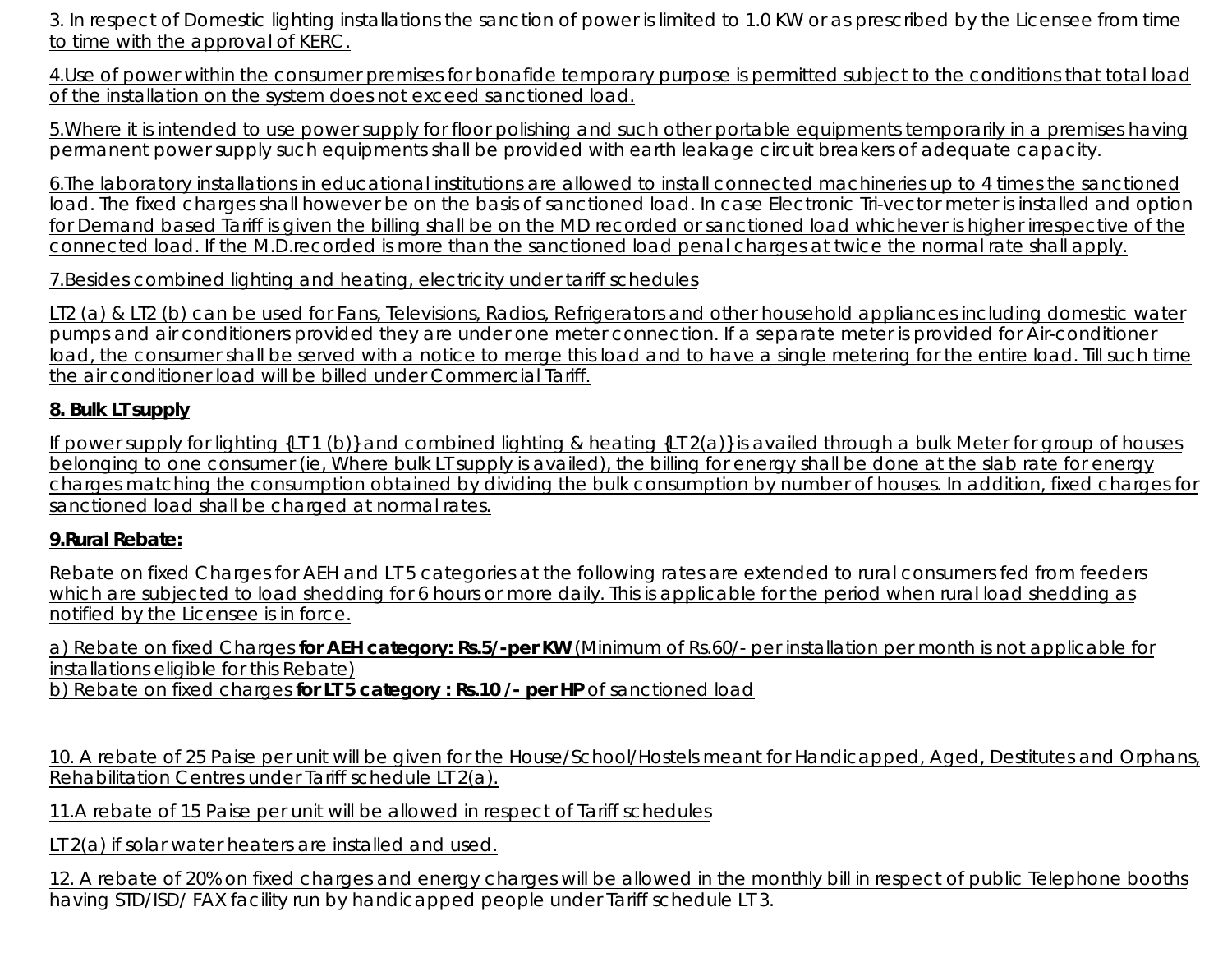13. A rebate of 2 paise per unit will be allowed if capacitors are installed in IP Set Installations as per Regulation 24 of ESR-1988 / KERC (ES&D) CODE, 2000-01 for LT-4(c) & LT-4 (d) Tariff and also metered IP Sets under LT-4 (a) & LT-4 (b).

# **14.Power Factor (PF) :**

Appropriate size Capacitors shall be installed in accordance with Electricity Supply Regulation 1988 / KERC (Electricity Supply and Distribution) Code,

2000 –01 in case of installations covered under Tariff category LT 3, LT 4, LT 5, & LT 6 where motive power is involved.

(i). The specified P.F. is 0.85. If the PF is found to be less than 0.85 Lag,

a surcharge of 1 Paise per unit consumed will be levied for every reduction of P.F. by 0.01 below 0.85 Lag. However in respect of LT installations, this is subject to a maximum surcharge of 15 Paise per unit.

(ii). The power factor when computed as the ratio of KWh/KVAh will be determined up to 3 decimals (ignoring figures in the other decimal places) and then rounded off to the nearest second decimal as illustrated below:

- a. 0.8449 to be rounded off to 0.84
- b. 0.8451 to be rounded off to 0.85

In respect of Electronic T.V. meters, the recorded average PF over the billing period shall be considered for billing purposes.

(iii) In case of installations without electronic Tri-vector meters, if during the rating of the installation the PF is found to be less than 0.85, a surcharge determined as above shall be levied from the billing month following the expiry of one month notice given by the Licensee, till such time the additional capacitors are installed and informed to the Licensee in writing by the consumer. In case of installations having electronic Tri-vector meters the penalty will be levied from the month in which low PF is recorded.

15. During the inspection, if the capacity of capacitors provided is found to be less than what is stipulated in Electricity Supply Regulations 1988 / KERC (Electricity Supply and Distribution) Code, 2000-01, a surcharge of 15 Paise/unit will be levied in case of installations covered under Tariff category LT 3, LT 5, & LT 6 where motive power is involved.

16. All new IP set applicants shall fix capacitors of adequate capacity in accordance with Electricity Supply Regulation 1988 / KERC (Electricity Supply and Distribution) Code, 2000 –01 to their installation before taking service.

17. All existing IP set consumers shall also fix capacitors of adequate capacity in accordance with Electricity Supply Regulation 1988 / KERC (Electricity Supply and Distribution) Code, 2000 –01 failing which **PF surcharge at the rate of Rs.60/-per HP/ year** shall be levied. If the capacitors are found to be removed / not installed, a penalty at the same rate as above (Rs. 60/-per HP / Year) will be levied.

18.The Semi-permanent cinemas having Semi-permanent structure with permanent wiring and license of not less than one year will be billed under commercial tariff schedule.

19.Touring cinemas having an outfit comprising cinema apparatus with accessories taken from place to place for exhibition of cinematography films and also outdoor shooting units will be billed under Temporary Tariff schedule ie,LT 7.

20.The energy supplied under IP set tariff schedule the consumers should use the energy only for pumping water to irrigate their own land as stated in the IP set application/water right certificate. Otherwise such installations will be billed under appropriate Industrial / Commercial tariff based on the consumption computed as per the table given in the ESR 1988 / KERC (Electricity Supply and Distribution) Code, 2000-01 or on the entire consumption where energy consumption is recorded.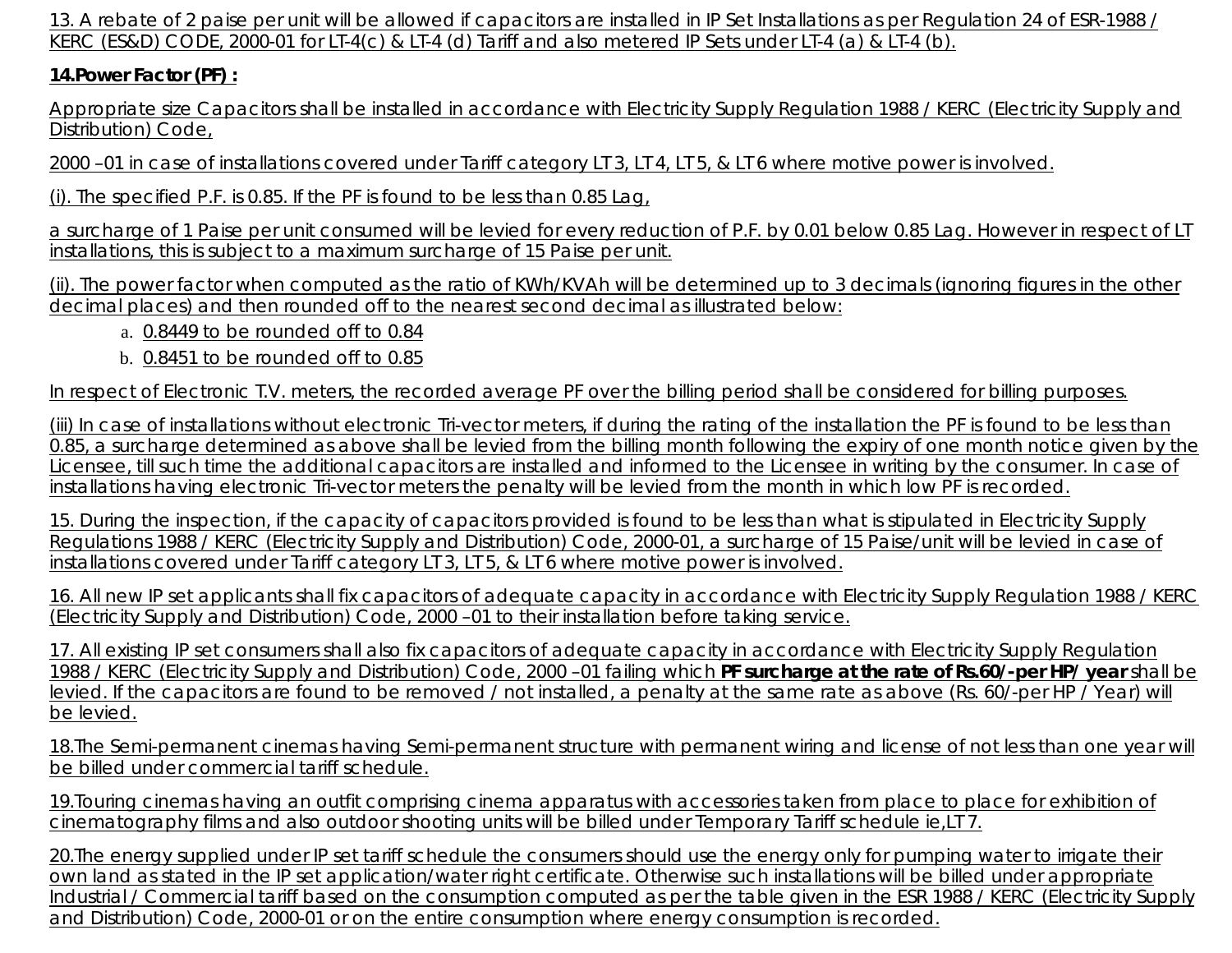21.The water pumped for agricultural purposes may also be used by the consumer for his bonafide drinking purposes and for supplying water to animals, birds and fish farms maintained by him in addition to agriculture

22.The motor of IP set installations can be used with an alternative drive for other agricultural operations like sugar cane crusher, coffee pulping, etc., with the approval of the Licensee. The energy used for such operation shall be metered separately by providing alternate switch and charged at LT Industrial Tariff during the period of alternative use. However, if the energy used both for IP Set and alternate operation is measured together by one energy meter, the energy used for alternate drive shall be estimated by deducting the average IP Set consumption for that month as per the IP sample meter readings for the sub division as certified by the sub divisional Officer.

23.The IP consumer is permitted to use energy for lighting the pump house and well only with two lighting points of 40 Watts each.

24.For IP sets of 10 HP and below, the billing will be made half yearly for unmetered connections and quarterly for metered connections and for those above 10 HP the billing will be made quarterly.

25. In case of welding transformers, the connected load shall be taken as:

a. Half the maximum capacity in KVA as per name plate specified under IS: 1851

OR

b) Half the maximum capacity in KVA as recorded during the rating by Licensee, which ever is higher.

26. Electricity under Tariff LT 3 / LT 5 can also be used for Lighting, Heating and Air-conditioning, Yard-Lighting, water supply in the premises of Commercial / Industrial Units respectively.

27. Florescent fittings will be provided by the Licensee for the Streetlights in the case of villages covered under Licensee's electrification programme for initial installation.

In all other cases the entire cost of fittings including Brackets, Clamps, etc., and labour for replacement, additions and modifications shall be met by the organisations making such a request. Labour charges shall be paid at the standard rates fixed by Licensee for each type of fittings.

28. Lamps, fittings and replacements for defective components of fittings shall be supplied by the concerned Village Panchayath, Town Panchayaths or Municipalities for replacement.

29.Fraction of KW shall be rounded off to the nearest quarter KW for billing purpose and the minimum billing being for 0.25 KW in respect of Streetlight installations.

#### **Part-II**

## **Low tension supply**

**(400V three phase and 230 V single phase supply**)

**Tariff schedule LT-1(a)**

(Bhagyajyothi and Kutirajyothi)

**Applicable to installations serviced under Bhagyajyothi and Kutirajyothi schemes**.

**Rate schedule**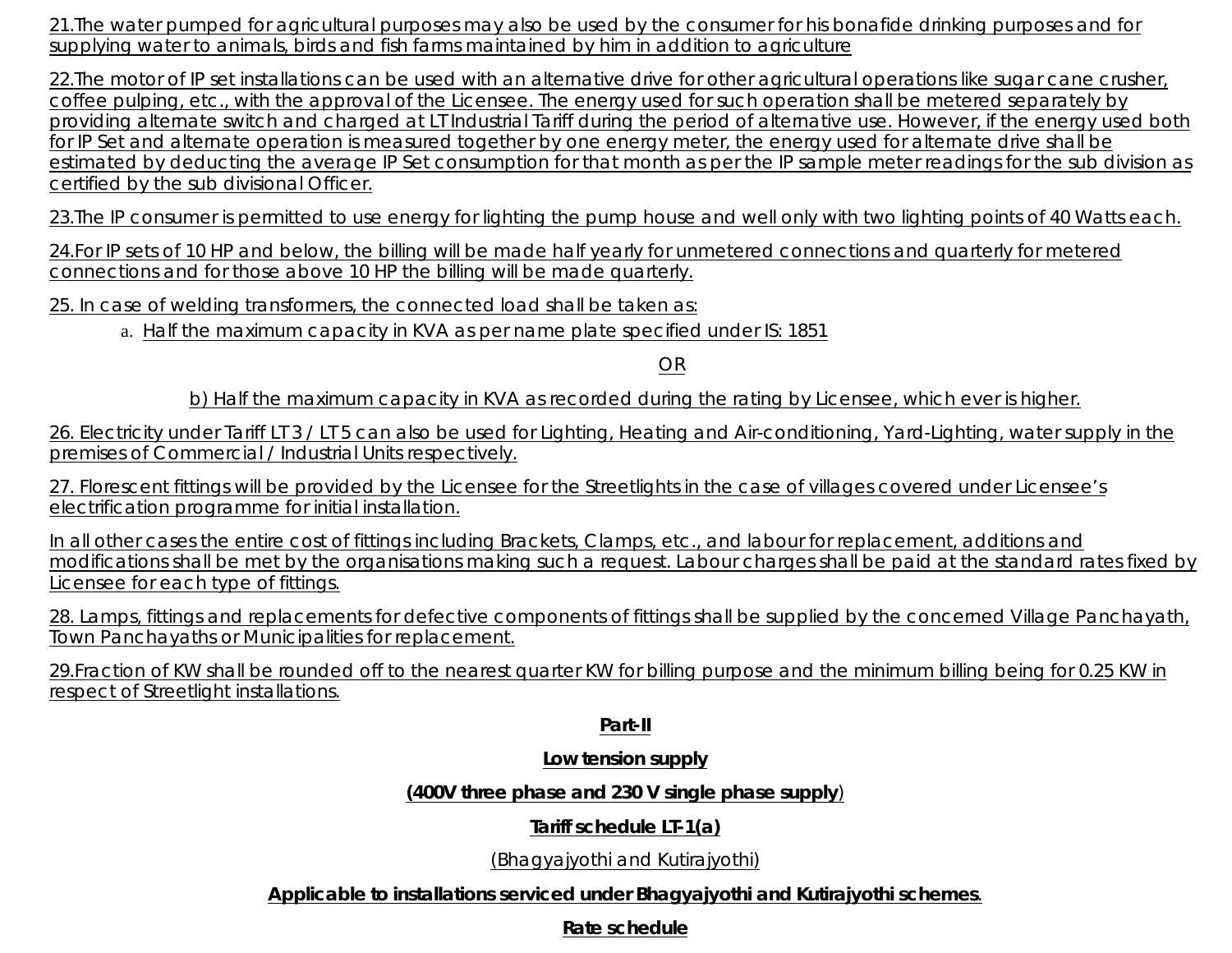## **Energy charges**:

#### **Rs. 10/-** per installation per month

**Note**: The above charges include the monthly installment towards recovery of service main charges.

#### **TARIFF SCHEDULE LT-1(b)**

#### **(Domestic lighting, Non Domestic, Non Commercial Lighting Installations and Government Hospitals lighting)**

Applicable to purely residential houses and also to houses used for residential purposes, but a portion of which is used by occupants for (a) Handloom weaving (b) Silk rearing and reeling and Artisan using motors up to 200 W.(c) Consultancy in (i) Engineering (ii) Architecture (iii)Medicine (iv)Astrology (v) Legal matters (vi) Income Tax (vii) Chartered Accountancy(d) Job typing (e) Tailoring (f) Post Office (g) Gold Smithy (h) Chakwi rearing (i) Paying Guests (j) Personal Computers (k) Dhobis (l) Hand operated Printing Press (m) Beauty Parlours.

It is also applicable to (a) Schools and Hostels meant for handicapped, aged, destitutes and orphans (b) Rehabilitation centers run by Charitable Institutions. (c) Hospitals, Dispensaries, Health Centers run by State / Central Government and Local Bodies. (d) Railway staff Quarters with single meter. (e) Farm Houses (f) AIDS and Drug Addicts Rehabilitation Centers.(g**) fire service stations**

It is also applicable to (a) Temples, Mosques, Churches, Gurudwaras, Ashrams, Mutts and Religious /Charitable Institutions (b) Hospitals Dispensaries and Health Centers run by Charitable Institutions. (c) Jails and Prisons (d) School, Colleges, Educational Institutions run by state/Central Government/ Local Bodies (e) Seminaries (f) Hostels (g) Guest Houses/Travellers Bungalows run by state/Central Govt./Religious/Charitable Institutions (j) Public Libraries (k) Public Telephone Booths without STD/ISD/FAX facility run **by handicapped people** (l) Sulabh Souchalayas (m) Viswa Sheds having Lighting Loads only

# RATE SCHEDULE

**Fixed Charges**:

**Rs.20/-** per KW or part thereof of sanctioned load for two months.

PLUS

**Energy Charges: For the units consumed in two months**

**125 Ps**. Per unit for First **60** units

**205 Ps**. Per unit for next **140** units.

When consumption in two months exceeds **200** units, the entire consumption shall be billed at LT-2 (a) tariff including fixed charges and Electricity Tax.

#### **NOTE**: Applicable to LT-1 (b) Tariff Schedule

- 1. Besides lighting Electricity can be used under this schedule for fans, TVs, Radio Receiver, Water Pumps of fractional Hp, Refrigerators and other small house hold appliances.
- 2. In respect of Domestic installations the sanction of Electricity under this Tariff is limited to 1KW or as prescribed by the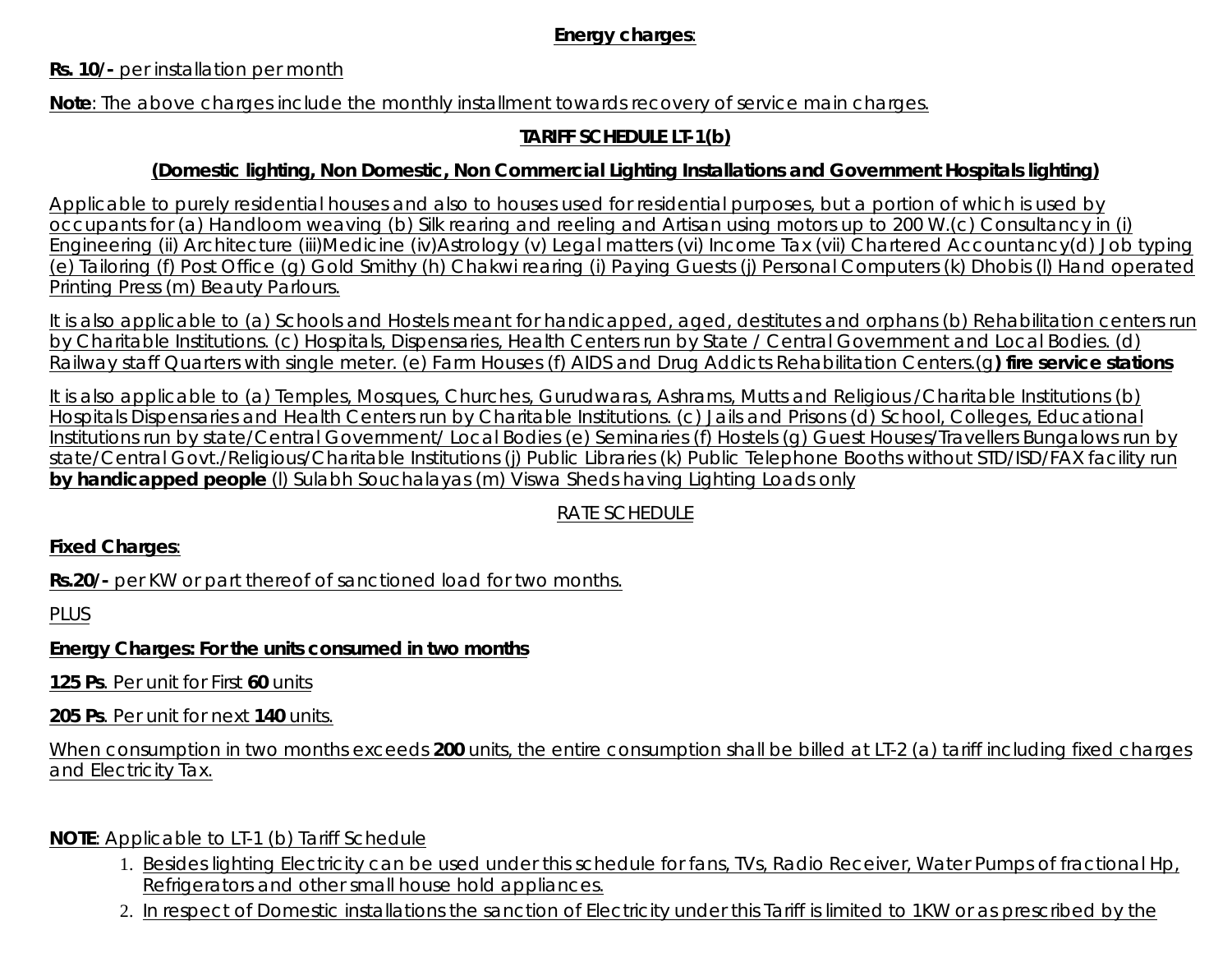Licensee from time to time, which shall be approved by K.E.R.C.

3. <u>Use of power within the consumer premises for temporary purposes for bonafide use is permitted subject to the</u> condition that the total load of the installation on the system does not exceed the sanction load.

# **TARIFF SCHEDULE LT-2(a)**

#### **(Domestic combined lighting, Heating and motive Power-A.E.H., Non-Domestic, Non-commercial combined lighting Heating and motive power, Also applicable to Govt. Hospitals and Hostels for handicapped Orphans. Aged & destitute.)**

Applicable to residential houses having mixed loads, also to houses having mixed loads of lighting, heating and motive power used for residential purposes but a portion of which is used by the occupant for (a) Handloom weaving (b) Silk rearing and reeling and artisans using motors upto 200 watts (c) Consultancy in (i) Engineering (ii) Architecture (iii) Medicine (iv) Astrology (v) Legal matters (vi) Income tax (vii) Charted Accountants (d) Job typing (e) Tailoring (f) Post Office (g) Gold smithy (h) Chawki rearing (i) Paying guests (j) personal Computers (k) Dhobis (l) Hand operated printing press (m) Beauty Parlours (n) Water Supply installations, , Lift independently serviced for bonafide use of residential complexes/residence, (o) Farm Houses and yard lighting limiting to 120 Watts.

Also applicable to (i) Hospitals, Dispensaries, Health Centers run by State/Central Govt. and local bodies. (ii) Houses, schools and Hostels meant for handicapped, aged destitute and orphans (iii) Rehabilitation Centres run by charitable institutions, AIDS and drug addicts Rehabilitation Centres.

It is also applicable to (a) Temples, Mosques, Churches, Gurudwaras, Ashrams, Mutts and religious/Charitable institutions (b) Hospitals, Dispensaries and Health Centres run by Charitable institutions including X-ray units (c) Jails and Prisons (d) School, Colleges, Educational institutions run by State/Central Govt.,/Local Bodies (e) Seminaries (f) Hostels (g) Guest Houses/Travelers Bungalows run by State/Central Govt./Religious/Charitable institutions (h) Public libraries (i) Silk rearing (j) Museum (k) Illumination of Historical Monuments of Archeology Departments.

# **RATE SCHEDULE**

**Fixed Charges:**

**Rs.20/-** per KW or part thereof of sanctioned load subjected to a minimum

of **Rs.60/-** per installation per month.

**PLUS**

*Energy Charges: for Units consumed in a month*

**205 Ps**. per unit for the First **100 units**

**255 Ps**. per unit for the next**100 units**

**300 Ps**. Per unit for the next**100 units**

**350 Ps**. Per unit for the next**100 units**

**425 Ps**. Per unit for the consumption in excess of 400 **Units.**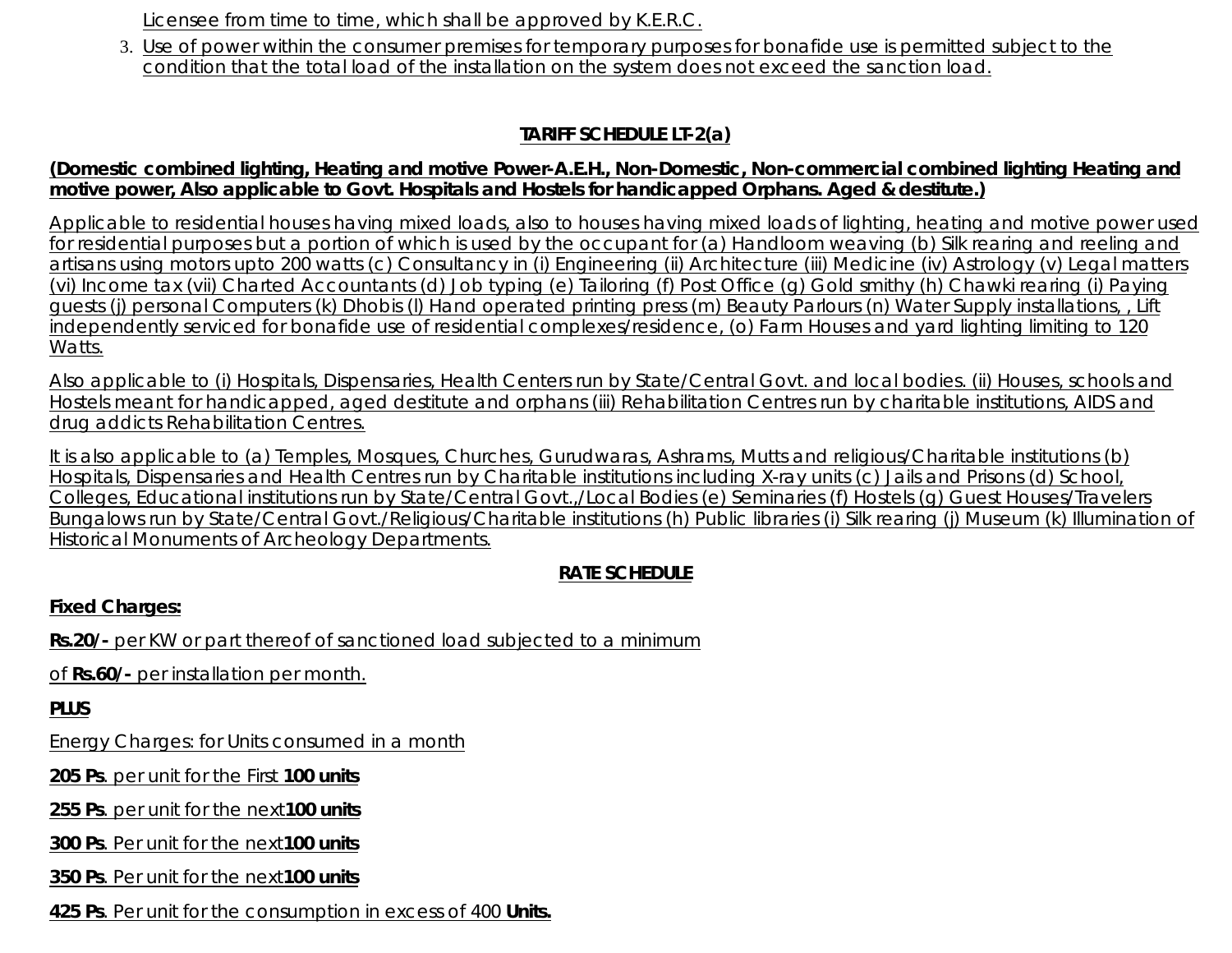## **Rural REBATE:**

**Rebate on fixed Charges** for LT 2(a) category at the following rate shall be extended to rural consumers fed from feeders which are subjected to load shedding for 6 hours or more daily. This is applicable for the period when rural load shedding as notified by the Licensee is in force.

**Rs.5/-per KW** (Minimum of Rs.60/- per installation per month is **not applicable** for installations eligible for this Rebate

# **TARIFF SCHEDULE LT-2(b)**

(Private Professional and other private educational institutions including aided, unaided institutions having only lighting or combined lighting & heating, and motive power)

## **Fixed Charges**:

**Rs.30/-** per KW or part thereof of sanctioned load subjected to a minimum **Rs.60/-**per installation per month.

**PLUS**

## **Energy Charges: for Units consumed in a month**

**350 Ps.** per unit for the First **100 units**

- **400 Ps**. per unit for the next **100 units**
- **425 Ps**. Per unit for the next 2**00 units**

## **470 Ps**. Per unit for the consumption in excess of **400 Units.**

#### **Note:** {Applicable to LT-2 (a), LT-2 (b) Tariff Schedule}

- 1. A rebate of 25 Ps. Per unit will be given for a house/ School/ Hostels meant for Handicapped, Aged, Destitute and Orphans, Rehabilitation Centres run by Charitable Institutions.
- 2. <u>(a) Use of power within the consumer's premises for temporary purposes for bonafied use is permitted subject to the condition</u> that the total load of the installation on the system does not exceed the sanctioned load.

(b) Where it is intended to use for floor polishing and such other portable equipment temporarily in premises having permanent supply, such equipment shall be provided with an earth leakage circuit breaker of adequate capacity.

3. The laboratory installations in educational institutions are allowed to install connected machineries up to 4 times the sanctioned load. The fixed charges shall however be on the basis of sanctioned load. In case Electronic Tri-vector meter is installed and option for Demand based Tariff is given the billing shall be on the MD recorded or sanctioned load whichever is higher irrespective of the connected load. If the M.D.recorded is more than the sanctioned load penal charges at **twice** the normal rate shall apply.

4. Besides lighting and Heating Electricity under this schedule can be used for fans, Televisions, Radios, Refrigerators and other house-hold appliances including domestic water pump and air conditioners, provided they are under one meter connection. If a separate meter is provided for Air conditioner Load, the consumption shall be under commercial tariff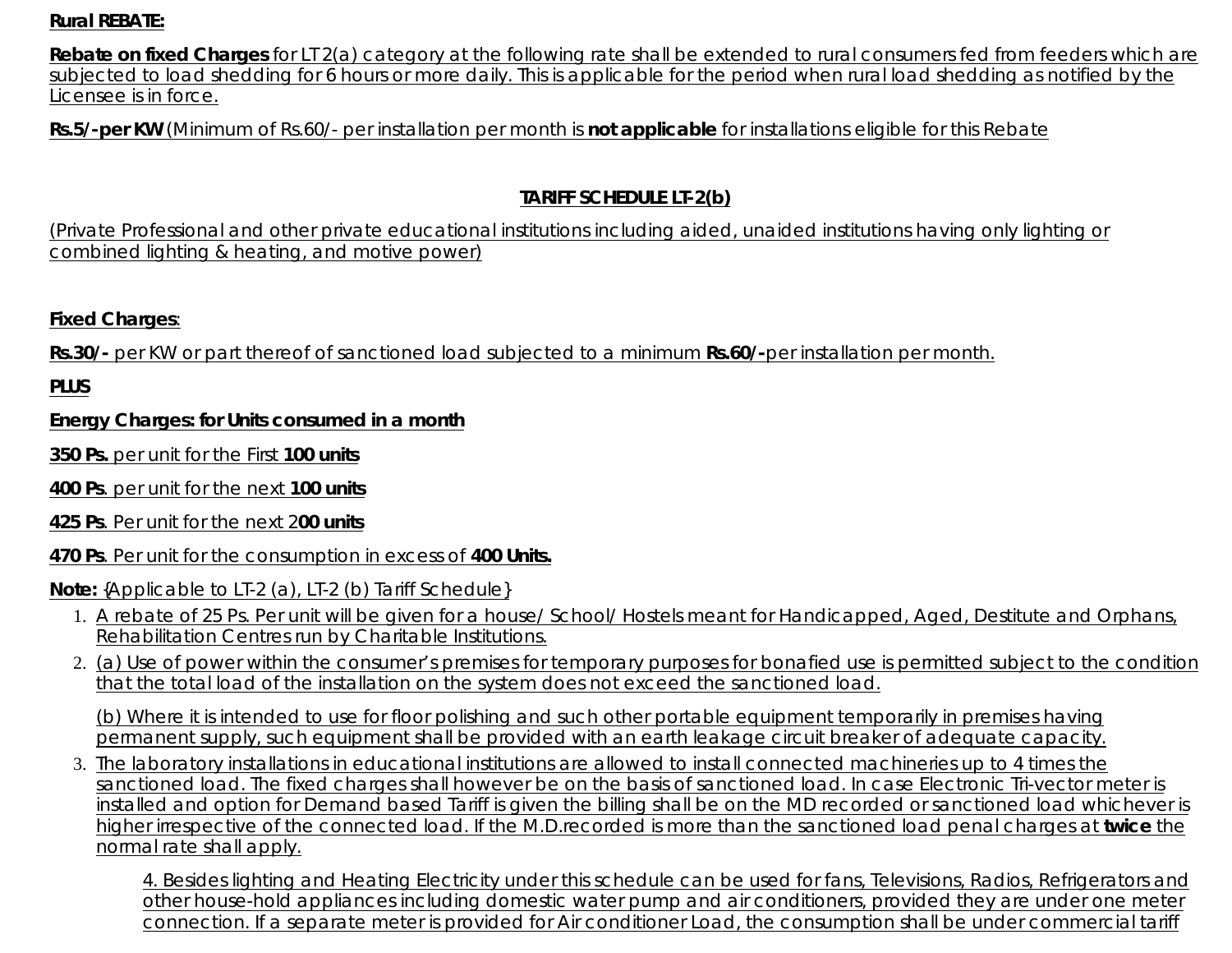till it is merged with main meter.

5. A rebate of 15 Ps. Per unit shall be allowed in respect of LT-2 (a) category consumers, if solar water heaters are installed and used.

# **TARIFF SCHEDULE LT-3**

## **(Commercial Lighting, Heating and Motive Power)**

Applicable to Nursing Homes, **Private Hospitals**, Clinics, Diagnostic Center, X Ray units, Shops, Stores, Hotels/Restaurants/Boarding and Lodging Homes, Bars, Private guest Houses, Clubs, Kalyan Mantaps/Choultry, permanent Cinemas/ Semi Permanent Cinemas, Theatres, Petrol Bunks, Petrol, Diesel and oil Storage Plants, Service Stations/ Garages, Banks, Telephone Exchanges. T.V Stations, Microwave Stations. All India Radio, Dish Antenna, Public Telephone Booths/ STD, ISD, FAX Communication Centers, Stud Farms, Race Course, Ice Cream Parlours, Computer Centres, Photo Studio/ colour Laboratory, Xerox Copiers, Railway Installation excepting Railway workshop, KSRTC Bus Stations excepting Workshop, All offices, Police Stations, Commercial Complexes, Lifts of Commercial Complexes, Battery Charging units, Tyre Vulcanizing Centres, Post Offices, Bakery shops, Tailoring Shops, Beauty Parlours, Stadiums other than those maintained by Govt. and Local Bodies**, Private Advertising Posts / Sign boards in the interest of Public such as Police Canopy Direction boards and other sign boards sponsored by the Private Advertising Agencies. It is also applicable to water supply pumps and street lights not covered under LT 6.**

## **RATE SCHEDULE**

**Fixed Charges:**

**Rs.35/- Per KW** or part thereof of sanctioned load. (No Monthly Minimum)

PLUS

Energy Charges: for Units consumed in a month

**415 Ps.** per unit for the First **50 units**

**500 Ps.** Per unit for the consumption in excess of **50 units**.

**Note:**

1. Besides lighting, Heating and Motive power, Electricity can also be used for Yard lighting/ air Conditioning/water supply in the premises.

2. The semi permanent Cinemas should have semi Permanent Structure with permanent wiring and license of not less than one year.

3. Touring Cinemas having an outfit comprising Cinema apparatus with accessories taken from place to place for exhibition of cinematography film and also outdoor shootings units shall be billed under LT- 7 Tariff.

4-. A rebate of 20% on fixed charges and energy Charges shall be allowed

in monthly bill in respect of telephone Booths having STD / ISD/FAX facility run **by handicapped people.**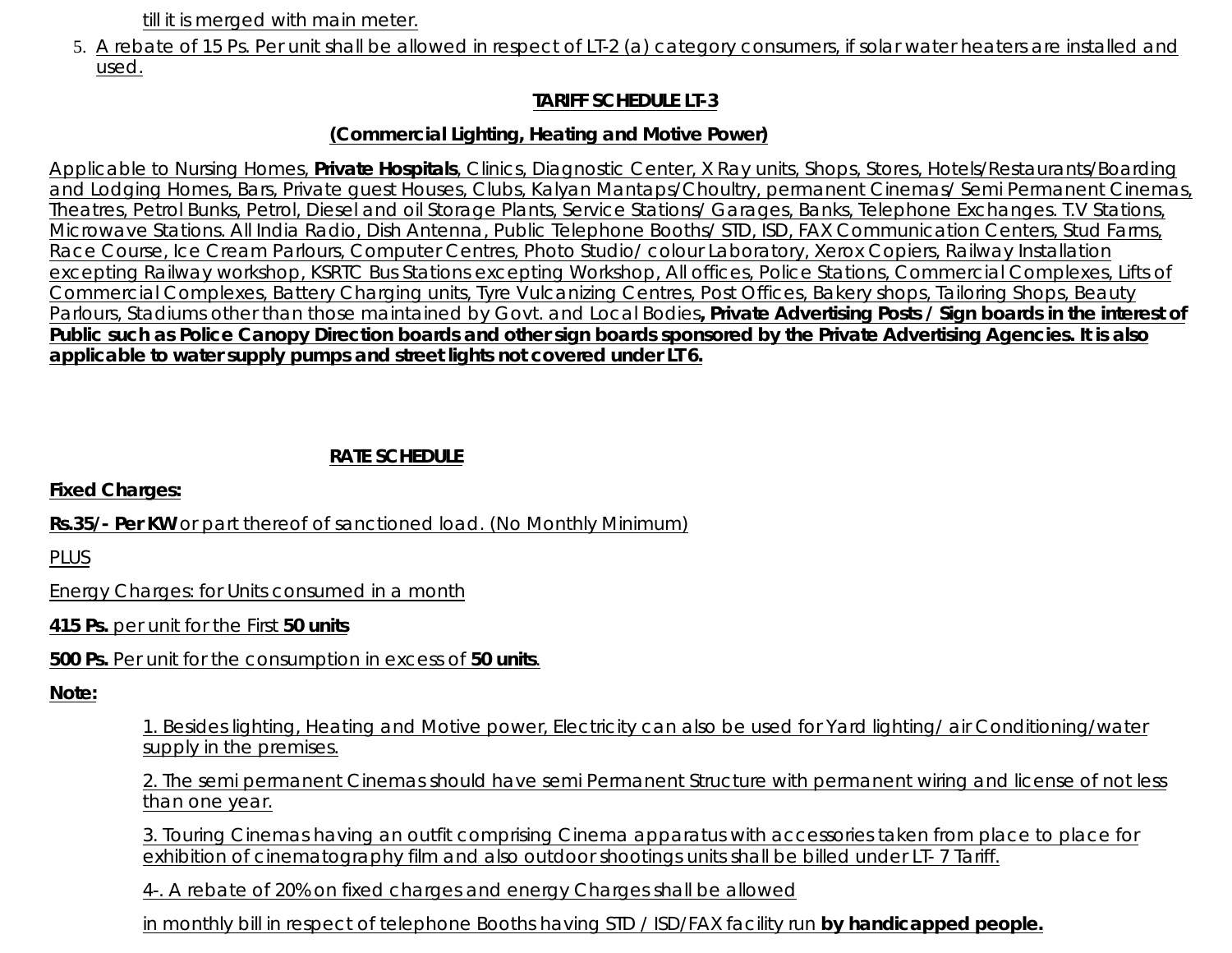#### **TARIFF SCHEDULE LT-4**

#### **(Agriculture, Plantation and Nurseries**)

#### **(Irrigation Pump Sets, Lift Irrigation Schemes/Societies)**

Applicable to (a) Agricultural Pump Sets including Sprinklers, (b) Pump sets used in (i) Nurseries of forest and Horticultural Departments, (ii) Grass Farms and Garden, (iii) Plantations other than Coffee, Tea, Coconut and Arecanut And Private Horticulture **Nurseries** 

#### RATE SCHEDULE

#### LT-4 (a) : Upto and inclusive of 10 HP:

**50 Paise per Unit subject to an annual Minimum of Rs.300/-**per HP or part thereof of sanctioned load.

**Note: Till meters are fixed, a flat rate of Rs45/- per HP per Month shall be payable.**

#### **LT-4 (b): Upto and inclusive of 10 HP:**

**Applicable to (1) Those IP Set Consumers who have more than one IP set connection under LT 4(a), (2) Any Income Tax Payer under Income Tax Act 1961, (3) Owner of a Tractor, (4) Owner of a four Wheeled motor vehicle, (5) Any person who has a telephone connection including mobile.**

**135 Paise per Unit subject to an annual Minimum of Rs.600/- per HP or part thereof of sanctioned load.**

**Note: - Till meters are fixed, a flat rate of Rs.75/- per HP per Month shall be payable.**

#### **LT-4 (c): Above 10 HP**

**135 Paise** .per Unit subject to **an annual minimum of Rs.800/-** per HP or part thereof of sanctioned load.

**LT- 4 (d): Applicable to Private Horticulture Nurseries, Coffee, Tea, Coconut and Arecanut plantations:**

**175 Paise** .per Unit subject to **an annual minimum of Rs.600/-** per HP or part thereof of sanctioned load.

#### **NOTE:**

**The energy supplied under this tariff should be used only for Pumping water to irrigate their own land as stated in the I.P.** 1. **Set application/water right certificate. Otherwise such installations will be billed under appropriate Tariff (LT-3/ LT-5) based on the consumption computed as per the Table given in the ESR-1998 / KERC (ES&D) CODE, 2000-01** OR **the entire consumption where energy consumption is recorded.**

**2) The motor of IP set installations** can be used with an alternative drive for other agricultural operations like sugar cane crusher, coffee pulping, etc., **with the approval of the Licensee. The energy used for such operation shall be metered separately by providing alternate switch and charged at LT Industrial Tariff during the period of alternative use. However, if the energy used both for IP Set and alternate operation is measured together by one energy meter, the energy used for alternate drive shall be estimated by deducting the average IP Set consumption for that**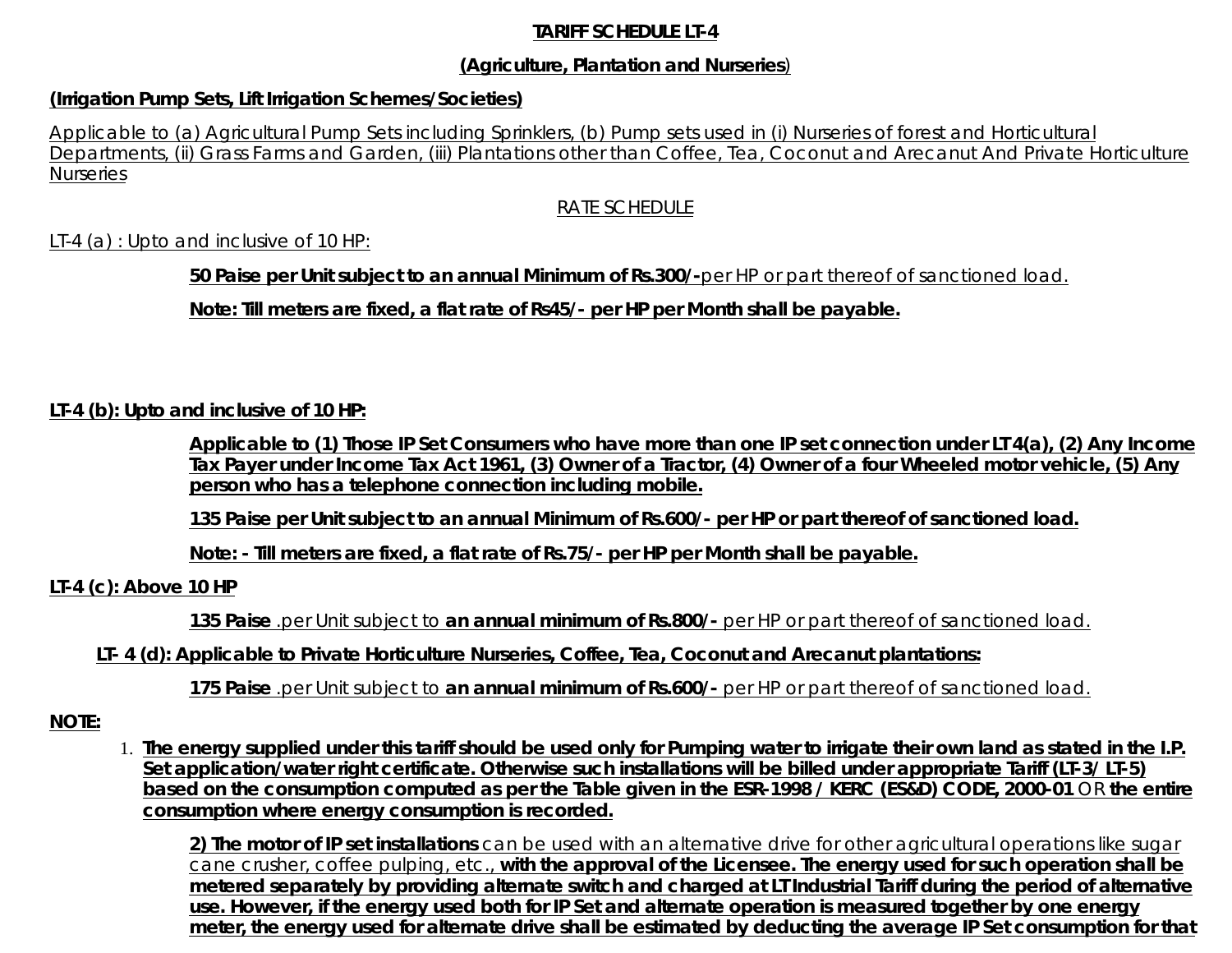**month as per the IP sample meter readings for the sub division as certified by the sub divisional Officer.**

**3) The consumer is permitted to use the energy for lighting the pump house and well only with 2 lighting points of 40 W each.**

- **The water pumped for agricultural purposes may also be used by the consumer for his bonafide drinking purposes and** 1. **for supplying water to animals, birds and fish farms maintained by him in addition to agriculture.**
- **For IP sets of 10 HP and below, the billing will be made half yearly and for those above 10 HP the billing will be made** 1. **quarter yearly.**
- **A rebate of 2 paise per unit will be allowed if capacitors are installed as per Regulation 24 of ESR-1988 / KERC (ES&D)** 2. **CODE, 2000-01 for LT-4(c) & LT-4 (d) Tariff and also metered IP Sets under LT-4 (a) & LT-4 (b) Tariff.**

## **TARIFF SCHEDULE LT-5**

## **(Industrial, Non-industrial, Heating & Motive power including lighting)**

Applicable to industrial Units, Workshops, Poultry Farms, Sugarcane Crushers, Coffee Pulping, Cardamom drying, Mushroom raising installations, Flour, Huller & Rice Mills, Wet Grinders, Milk dairies, Dry Cleaners and Laundries having washing, Drying, Ironing etc., Bulk Ice Cream and Ice manufacturing Units, Coffee Roasting and Grinding Works, Cold Storage Plants, Bakery Product Mfg. Units, KSRTC workshops/Depots, Railway workshops, Drug manufacturing units and Testing laboratories, Printing Presses, Garment manufacturing units, Bulk Milk vending Booths, Swimming Pools of local Bodies, Tyre retreading units, Stone crushers, Chilly Grinders, Phova Mills, pulverizing Mills, Decorticators, Iron & Red-Oxide crushing units, crematoriums, hatcheries, Tissue culture, Saw Mills, Toy/wood industries, Viswa Sheds with mixed load sanctioned under Viswa Scheme, Cinematic activities such as Processing, Printing, Developing, Recording theatres, Dubbing Theatres and film studios, Agarbathi manufacturing unit., Water supply installations of KIADB & industrial units, Gem & Diamond cutting Units, Floriculture, Green House, Biotech Lab, Hybrid seed processing unit. **Information Technology industries engaged in development of hardware & Software, Silk filature units, Aqua Culture, Prawn Culture, Brick manufacturing units, Silk / Cotton colour dying. Stadium maintained by Govt. and local bodies. Fire service stations, Gold / Silver ornament manufacturing units.**

**Effluent treatment plants, Drainage water treatment plants, LPG bottling plants and petroleum pipeline projects.**

# **RATE SCHEDULE**

**Fixed Charges:**

**a) Rs.25/-** per HP or part thereof per month of sanctioned load where sanctioned load is upto and inclusive of **5 HP**.

**b) Rs. 30/-**per HP or part thereof per month of sanctioned load where sanctioned load is above 5HP but below **40 HP**.

**c) Rs.40/-** per HP or part thereof per month of sanctioned load where sanctioned load is 40 **HP** & above but below **67 HP.**

**d) Rs.100/-** per HP or part thereof per month of sanctioned load where sanctioned load **is 67 HP and above**

Demand based Tariff (Optional)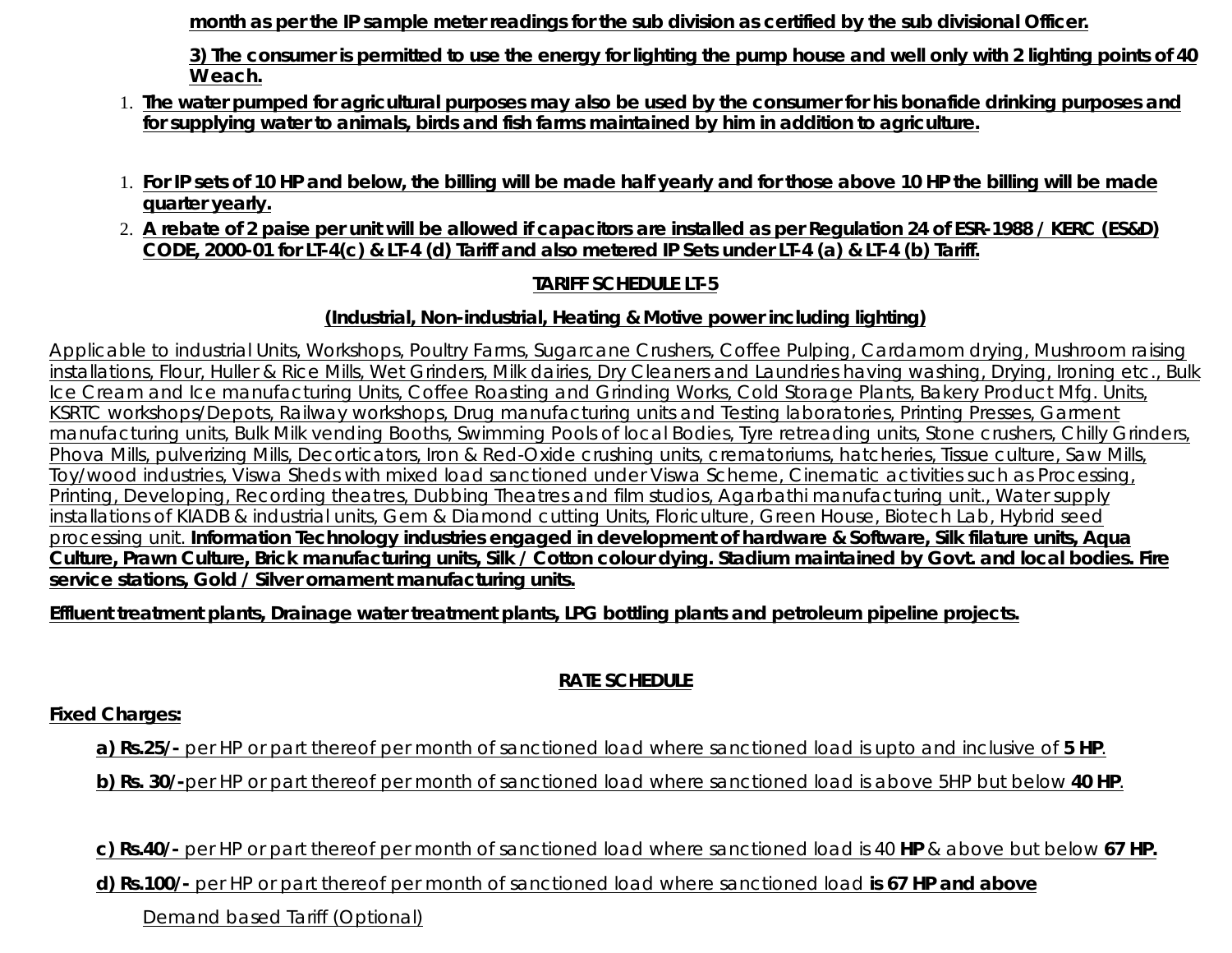- a. **Rs. 60/-per KW** or part thereof per month of billing demand where sanctioned load is above **5HP but** below **40 HP**.
- b. **Rs.80/- per KW** or part thereof per month of billing demand where sanctioned load is 40 **HP** & above but below **67 HP.**
- c. **Rs.175/- per KW** or part thereof per month of billing demand where sanctioned load **is 67 HP and above.**

*PLUS*

**Energy Charges:**

**a) 225 Ps. Per unit for the First 200 Units.**

**b) 275 Ps. Per unit for the next 800 Units.**

**c) 300 Ps. Per unit for the next 3000 Units.**

# **d) 325 Ps. Per unit for the units in excess of 4000 units.**

NOTE:

# **1.Demand based Tariff**

Incase of LT Industrial consumers, **Demand based Tariff** at the option of the consumer can be adopted. In such cases the billing demand will be the sanctioned load or Maximum Demand recorded during the month in the Tri-Vector Meter which ever is higher. If the Maximum Demand recorded is more than the sanctioned load penal charges at twice the normal rate shall apply.

# **2.RURAL REBATE:**

**Rebate on fixed Charges** for LT 5 category at the following rate shall be extended to rural consumers fed from feeders which are subjected to load shedding for 6 hours or more daily. This is applicable for the period when rural load shedding as notified by the Licensee is in force.

Rebate on fixed Charges **for LT 5 category**: Rs.10/- per HP per month

**3.** Electricity can also be used for lighting, heating, and air-conditioning in the premises.

**4.** In case of welding transformers, the connected load shall be taken as (a) Half the maximum capacity in KVA as per the name plate specified under-IS1851 or (b) Half the maximum capacity in KVA as recorded during rating by Licensee whichever is higher

# **TARIFF SCHEDULE LT-6**

# **(Water supply, Sewerage pumping and Streetlights / Public Lighting)**

Applicable to water supply and sewerage pumping installations and public street lights/park lights maintained by local bodies, Central and State Govt., APMC, Traffic signals subways, water fountains of local bodies. Also applicable to Streetlights of residential Campus of universities, other educational institutions, Housing colonies approved by local bodies/development authority, religious institutions, industrial area/estate and notified areas.

# **TARIFF SCHEDULE LT-6 (a)**

Applicable to water supply and sewerage pumping installations **and ALSO Applicable to Public Street lights/Park lights** of village Panchayat/Interim Mandal Panchayat, Town Panchayat, Town Municipalities and organizations run on charitable basis.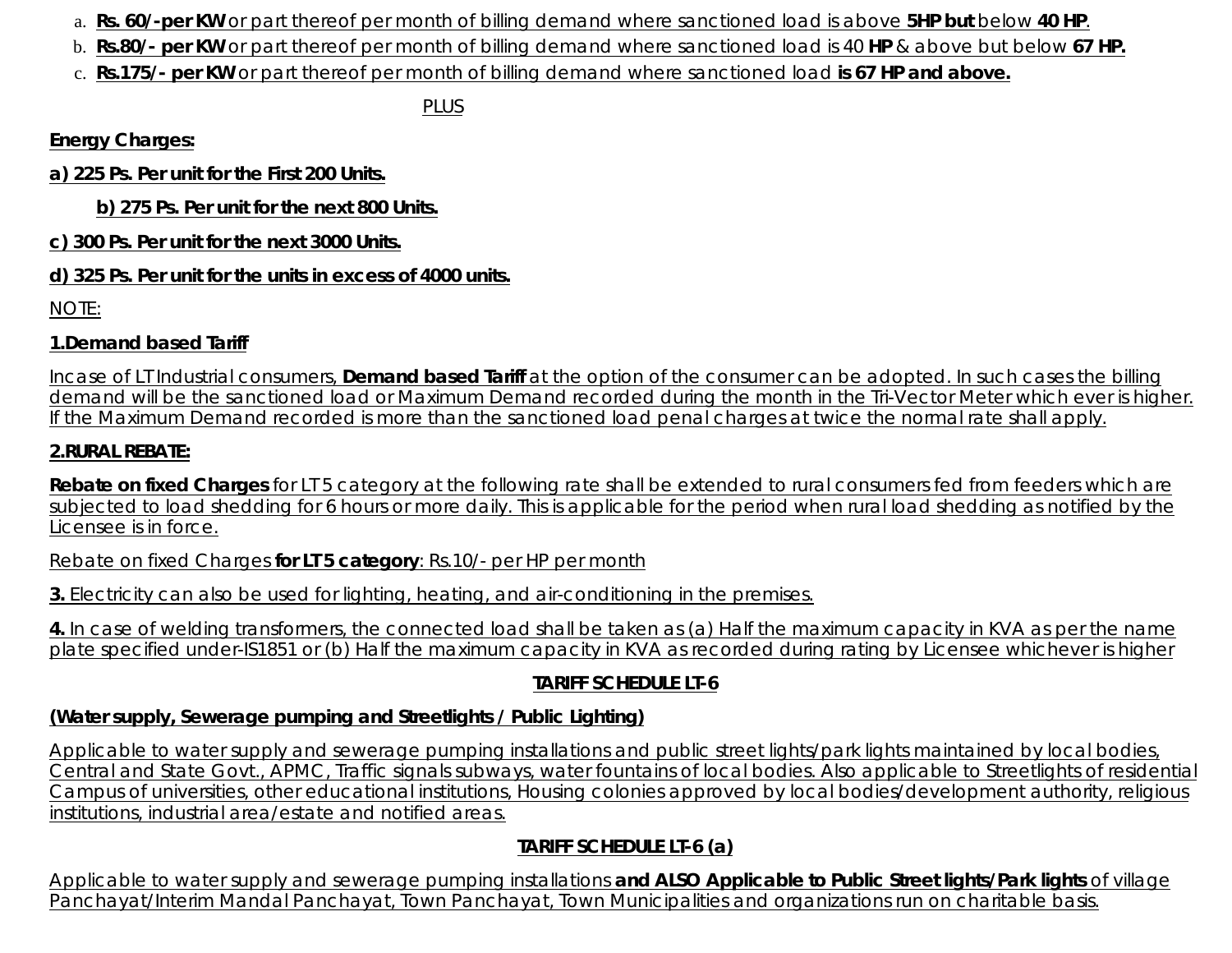#### **RATE SCHEDULE**

**Fixed Charges:**

**Rs 15/- per HP or Rs.20/- per KW** or part thereof of sanctioned load per month

.

**PLUS**

**Energy Charges:**

- **For water supply installations** 1.
	- **175 Paise Per unit** for all the units consumed in the month.
- 2. **For Street lights / public Lighting installations**

**120 Paise Per unit** for all the units consumed in the month.

.

**Note: Till the meters are fixed to the Street lighting Installations, Rs.500/-per KW per Month shall be payable with out any Fixed charges.**

# **TARIFF SCHEDULE LT-6 (b)**

Applicable to water supply and sewerage pumping installations,

**Public Streetlights/ Park lights** of City Municipalities/Corporations/State and Central Govt./APMC, Traffic signals subways, water fountains of local bodies. Also applicable to Streetlights of residential Campus of universities, other educational institutions, Housing colonies approved by local bodies/development authority, religious institutions, industrial area/estate and notified areas. **And also Applicable to water supply installations in residential Layouts.**

# **RATE SCHEDULE**

**Fixed Charges:**

**Rs.30/- per HP or Rs.40/- per KW** or part thereof of sanctioned load per month.

**PLUS**

**Energy Charges:**

**1) For water supply installations**

**250 Paise Per unit** for all the units consumed in the month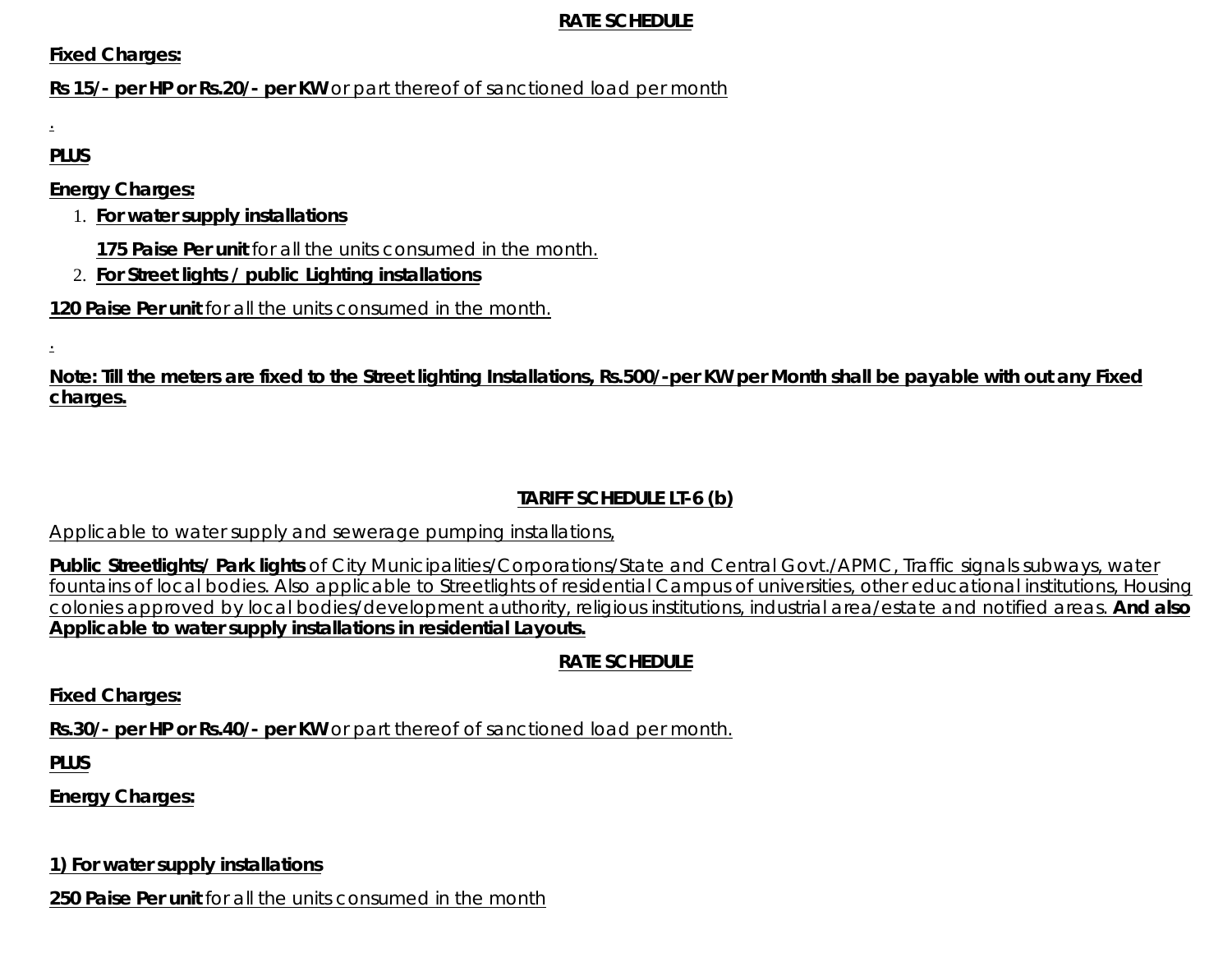**2) For Street lights / public Lighting installations**

**200 Paise Per unit** for all the units consumed in the month.

**Note: Till the meters are fixed to the Street lighting Installations Rs.800 per KW per Month shall be payable with out any Fixed charges.**

# **TARIFF SCHEDULE LT-7**

# **(Temporary Power Supply)**

# **RATE SCHEDULE**

# **ENERGY CHARGES**:

# **600 Ps. Per unit subject to a weekly minimum** of **Rs. 125 per KW** or part thereof of the sanctioned load.

# If the Sanctioned load is **67 HP and above**, **Fixed charges** of **Rs.200 per HP per Month** shall be applicable in addition to **ENERGY CHARGES as above.**

**NOTE:**

1.Temporary power supply with or without extension of distribution main shall be **arranged through energy meter** duly observing the provisions of Regulation.13.02. of ESR 1988 / Regn.13 of KERC (ES&D) Code 2000-01.

2.This Tariff is also applicable to touring cinemas having license for less than one year.

3.All conditions regarding temporary power supply as stipulated in Electricity Supply Regulations1988 / KERC (ES&D) Code 2000-01. shall be complied with before service.

# **ANNEXTURE 5**

# **Directions to Licensee in respect of Energy Audit**

- 1. A metering plan for Energy Audit of KPTCL grid system voltage level wise such as 400 KV, 220 KV etc. should be prepared and shall be submitted to the Commission within 3 months from the date of this order. The work of procurement of metering equipment and accessories and their installation should be completed within six months. It is stated by the Licensee that meters are available for 400 KV and 220 KV level. It is also stated that metering of 11 KV banks and feeders is now completed.
- 2. It is necessary to reduce the transmission loss by systematic action. From the consultants study made available to Commission by KPTCL, the loss up to 33 KV is around 10% which, is very high. The figures furnished by KPTCL in the tariff filing are much higher. The loss up to 33 KV should be reduced to 5 to 6% by strengthening the transmission system. The Licensee shall submit to the Commission a time bound action plan. This plan is to be submitted within four months from the date of this order.
- 3. The distribution loss of 11 KV and below which is around 20% of total availability is very high. It indicates about 30% of the energy reaching the distribution level is lost in technical and non-technical losses. The studies by reputed consultants got carried out by the Commission, have indicated existence of high non-technical losses, which is made up of theft, pilferage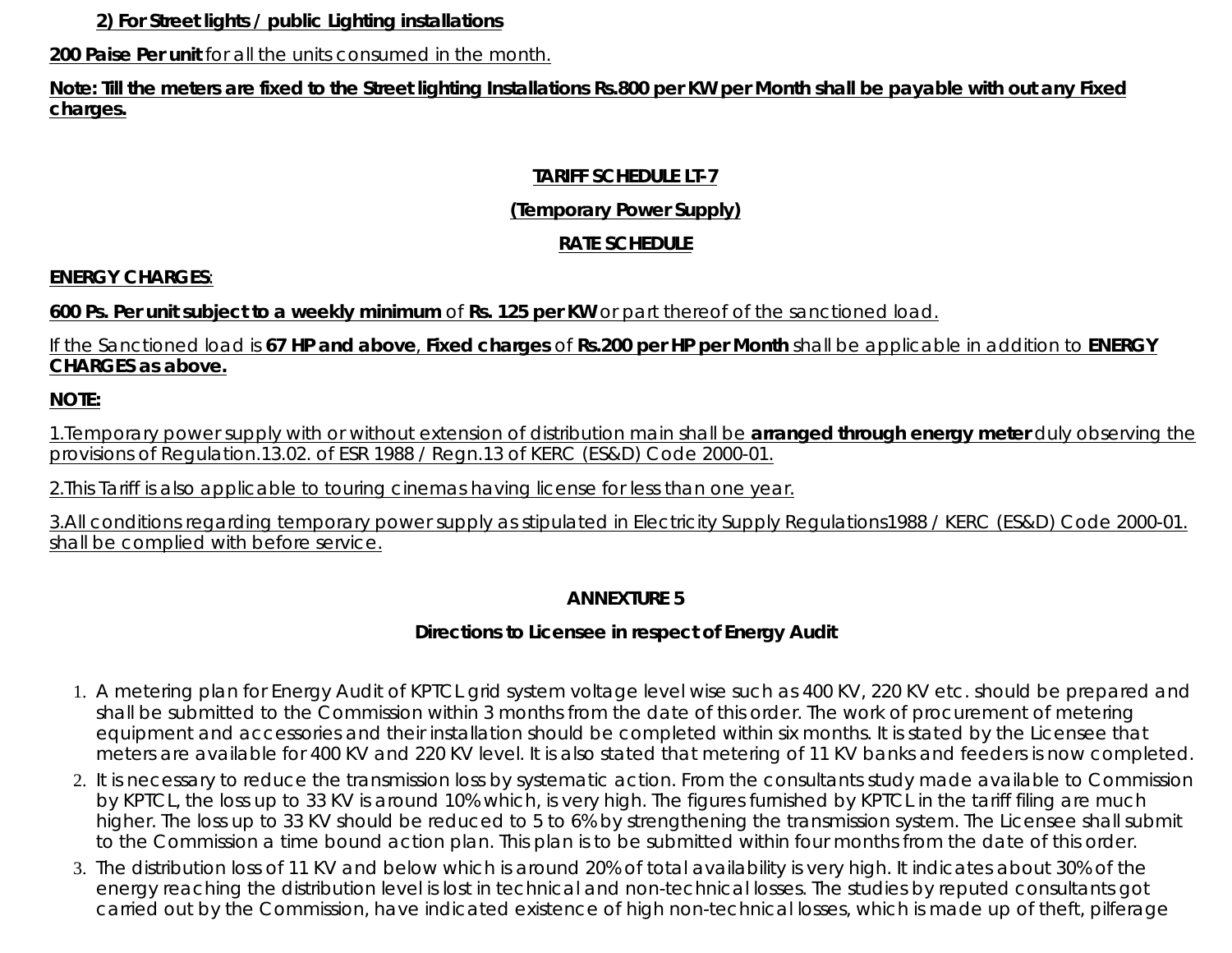and Commercial losses. The Licensee shall submit an action plan for phased reduction of distribution loss.

- 4. KPTCL shall create responsibility centers for energy audit. A subdivision or a division shall be a responsibility center. Metering should be done to measure the energy received in the responsibility center and account with respect to sales, etc. Officers who achieve good results in curbing theft, reduction of technical losses, should be rewarded.
- 5. The Commission has already issued detailed directions for energy audit action plan and direction to reduce the distribution loss of 46 towns and cities of over 50,000 population to a maximum 15%. The Licensee shall take action as per the directions already issued.
- 6. The Licensee shall reduce the number of DC & MNR installations and they shall not exceed 1.5% of the metered installations in any Division. There shall be no MNR installations in industrial power installations (HT & LT) and commercial installations.
- 7. The Commission directs that the licensee shall achieve a T&D loss reduction to a level of 30% by 2000-01 & reduce the technical losses by 2% and non-technical losses by 5.5%.
- A survey of unauthorized IP sets should be taken with in 3 months and all such IP sets should be disconnected with in this 8. period. The licensee shall give wide publicity to the Commission's directions of not to tolerate any unauthorized installations and shall gear up administrative and vigilance machinery for vigorous action for disconnection of all unauthorized installations both in urban and rural areas. Stringent actions as per provisions of Electricity Supply Regulations for unauthorized abstraction of power should be taken. The Licensee shall file monthly progress reports to the Commission in this matter.
- 9. There is an imperative necessity to compute the IP set consumption on more rational and scientific basis. The Licensee shall review the existing procedure and submit a procedure to make the system more scientific, representative and to take care of the difference in consumption pattern of bore well, open well, riverbed IP sets etc. A survey of IP sets in the state with classification such as bore well IP sets, open well IP sets etc. along with capacity of pump set shall be undertaken by KPTCL and results of such a study made available to Commission within three months from the date of this order.

#### **Annex 7**

## **Distribution Transformer Failure**

On a review of the distribution transformer failure for the year 99-2000, it is found that various capacities of transformers from 25 to 500 KVA numbering 26,921 have failed out of 139170 Nos. existing as on 31.3.2000. The cost of the failed transformers amounts to 104.81 crores. Though some of those transformers are repaired for reuse or some amount can be realized by selling the transformer as scrap, there is a substantial revenue loss to KPTCL. There is the added cost of removal and replacement of faulty transformer and also power supply interruption to the consumer till the transformer is replaced which may extend up to a week or more. If it is a transformer feeding IP Sets and there are standing crops or the transformer is feeding a water supply installation, the inconvenience and loss could be enormous. Large number of failed transformers accumulated infront of every section and sub-division office of KPTCL occupy a lot of space and present an ugly appearance.

Poor quality of transformers purchased, non enforcement of quality checks during manufacture and acceptance tests, or poor quality of distribution line maintenance, absence of protection on the secondary side of transformer and poor maintenance of transformer may be some of the reasons.

The failure is not uniform over the divisions and the failure rate between the Urban divisions varies from 3.40% at Additional South Division to 15% at Mysore city division and among Rural divisions it varies from 14.5% at Chikkodi division to 31.01% at C.R.Patna Division.

Better maintenance of transformer and distribution lines, proper maintenance of the transformer grounds, lighting arresters etc. can